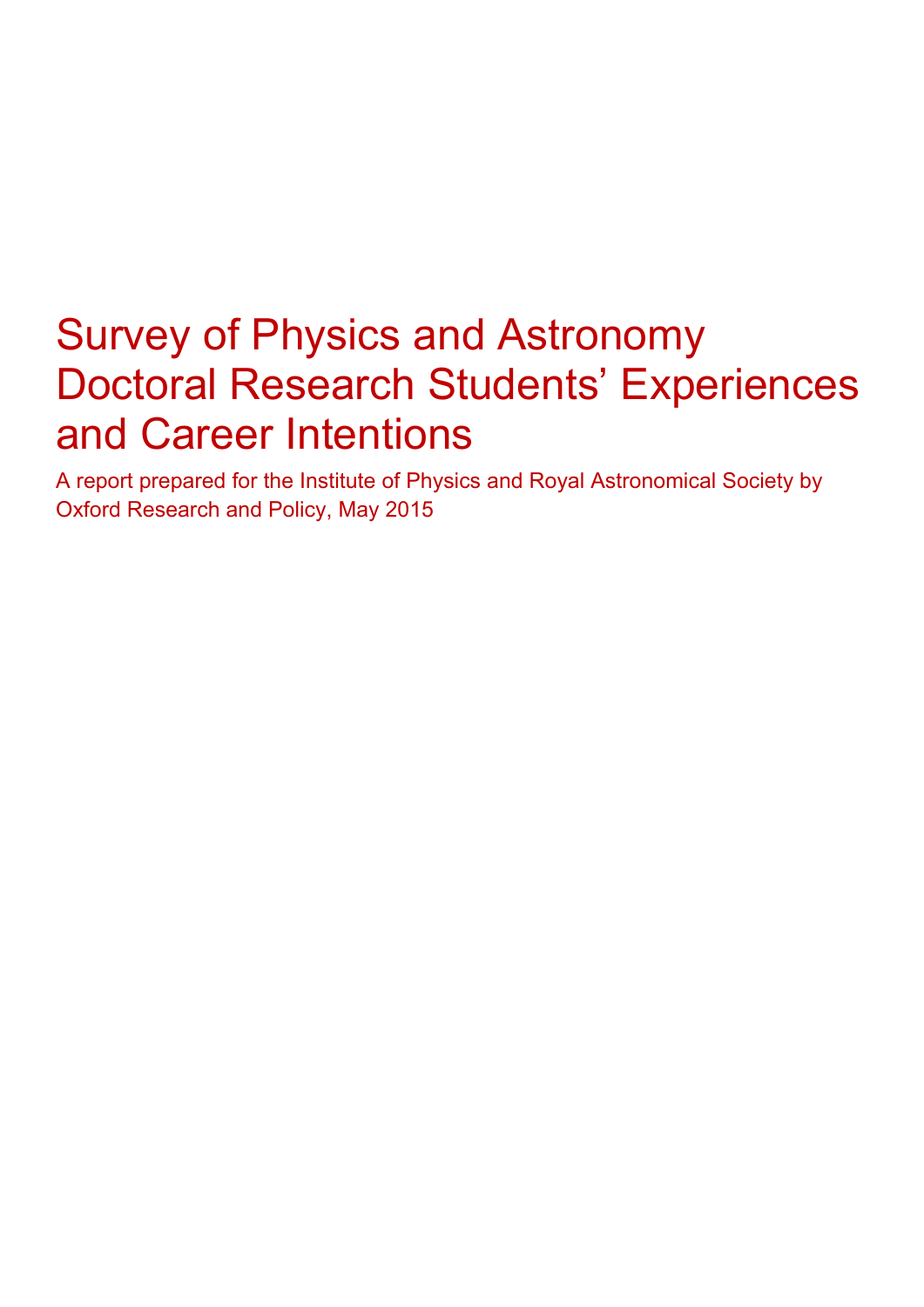# **This report was prepared by:**

Sean McWhinnie Oxford Research & Policy Tel +44 (01380) 871213 E-mail info@oxfordresearchandpolicy.co.uk

Oxford Research & Policy is a consultancy that carries out research and evaluation, and specialises in higher education, science policy, and equality and diversity.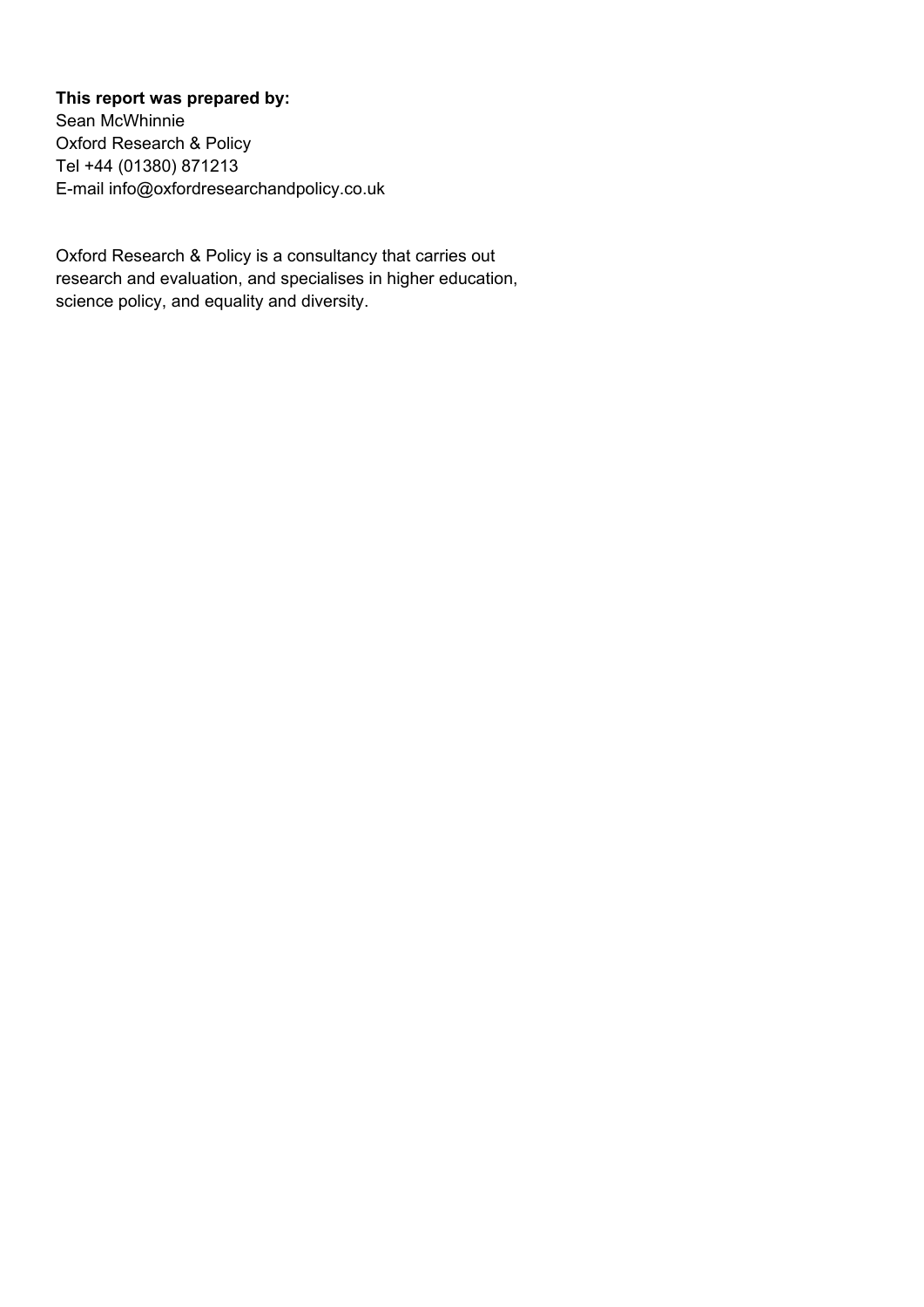# **Contents**

|         | Acknowledgement                                                   | 4   |
|---------|-------------------------------------------------------------------|-----|
| Summary |                                                                   | 5   |
| 1.      | Introduction and Background                                       | 13  |
| 1.1     | Changes to Doctoral Training Provision: Doctoral Training Centres | 13  |
| 1.2     | The Career Pipeline                                               | 13  |
| 1.3     | Physics and Astronomy Academic Career Pipelines                   | 14  |
| 2.      | Methodology                                                       | 17  |
| 3.      | The Sample Demographics and Results                               | 18  |
| 3.1     | <b>General Sample Characteristics</b>                             | 18  |
| 3.2     | Details of Respondents' Background and Current Study              | 21  |
| 3.3     | Reasons for Undertaking a Doctorate                               | 26  |
| 3.4     | Funding for doctorates                                            | 30  |
| 3.5     | Work Experience before Doctorate                                  | 38  |
| 3.6     | Work Experience during Doctorate                                  | 40  |
| 3.7     | Preparation before Undertaking a Doctorate                        | 41  |
| 3.8     | Induction, Supervision, Feedback and Support                      | 47  |
| 3.9     | Life as a Doctoral Researcher                                     | 70  |
| 3.10    | <b>Departmental Culture</b>                                       | 73  |
| 3.11    | <b>Training and Activities</b>                                    | 81  |
| 3.12    | <b>Careers Advice</b>                                             | 89  |
| 3.13    | <b>Application Process</b>                                        | 98  |
| 3.14    | <b>Centres for Doctoral Training</b>                              | 101 |
| 3.15    | <b>Careers Intentions</b>                                         | 103 |
|         | Appendix A: The Sample Demographics                               | 128 |
|         | Appendix B: The Questionnaire                                     | 138 |
|         | Appendix C: List of Tables                                        | 158 |
|         | Appendix D: List of Figures                                       | 164 |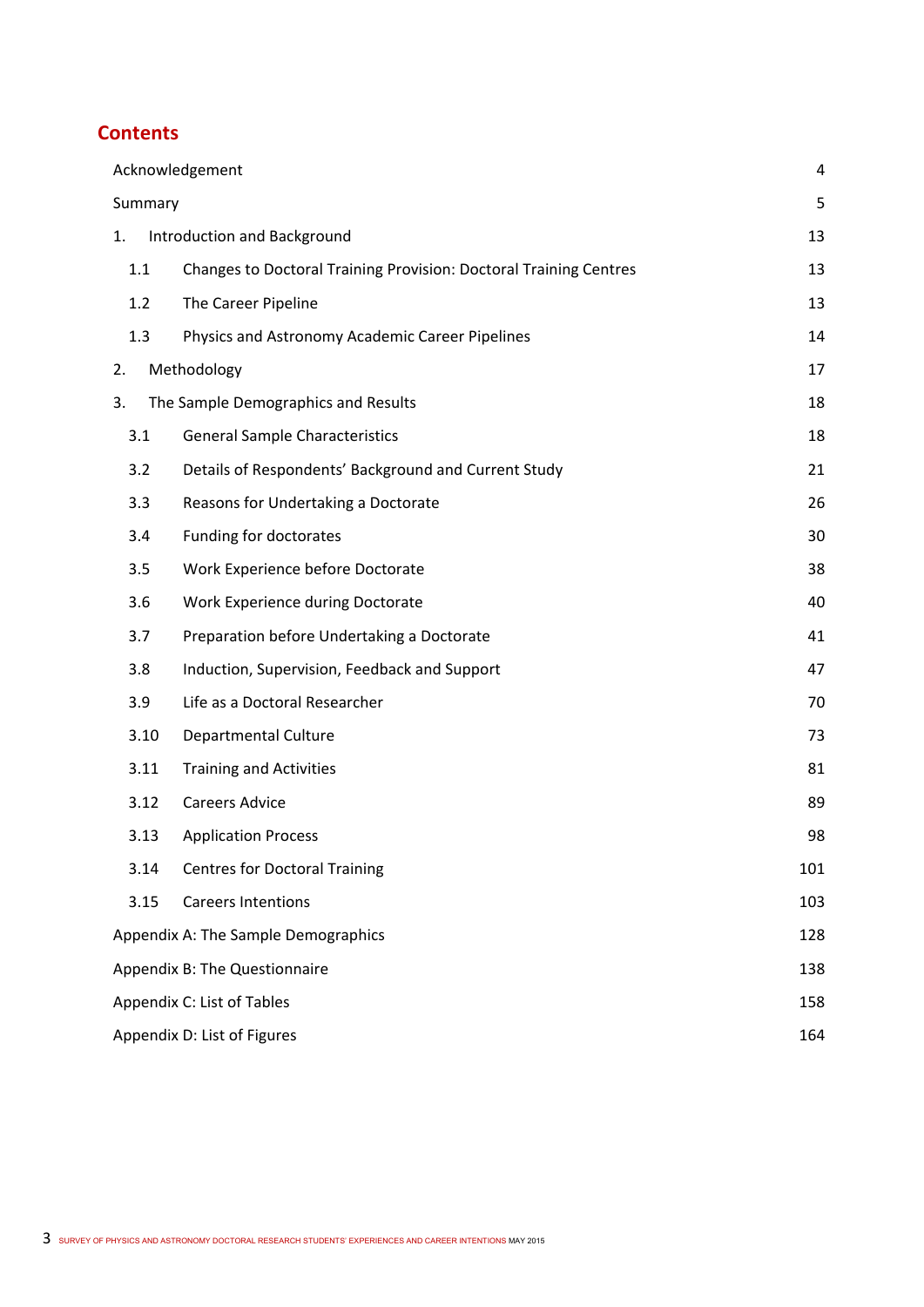# **Acknowledgement**

I would like to thank all the individuals who gave up their time to respond to the Survey of Physics and Astronomy Doctoral Research Students' Experiences and Career Intentions, to those individuals who acted as contacts in participating physics and astronomy departments, and to those doctoral students who helped pilot the questionnaire.

I would also like to thanks those individuals at the Institute of Physics who have worked on the project in particular Maisie Monroe and Claudia Reidegeld.

Sean McWhinnie May 2015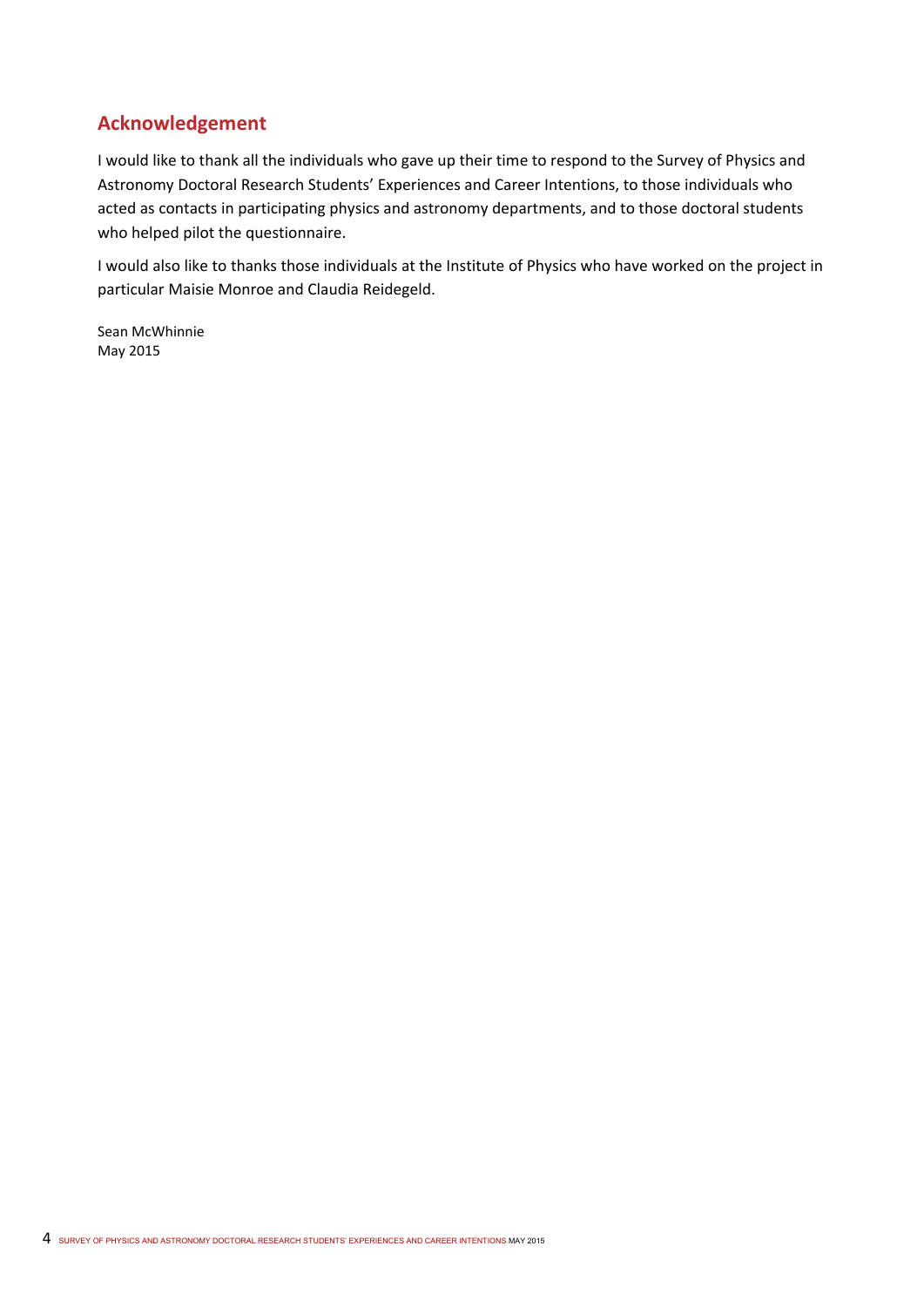## **Summary**

A survey was designed to examine the experiences and career intentions of physics and astronomy doctoral students, to find out whether there were differences between those students studying physics and astronomy, between those students studying in a Centre for Doctoral Training (CDT) and those not, and between men and women.

1167 respondents from 45 departments began, and 995 completed, the questionnaire, a completion rate of 85%. Based on a comparison with the 2012/13 Higher Education Statistics Agency (HESA) doctoral researcher population, the respondent population is broadly representative of the population of doctoral researchers in physics and astronomy. Women are over represented, but the proportions of doctoral researchers who are British and other nationalities, the ethnic makeup of the British respondents, the disability status and the age distribution in the sample are broadly representative of the HESA population. The proportion of doctoral students who are part‐time is lower than recorded in the 2012/13 HESA data.

Other characteristics of the respondent population are:

- The majority of respondents are spread across the first four years of study; the male respondent population is slightly biased towards the first year of study while there is a more even distribution of female respondents across the first four years of study;
- A relatively small proportion of respondents were members of DTCs, around 10%;
- Male respondents were slightly more likely than female respondents to hold first class degrees although essentially the same proportions of male and female respondents hold first or upper second class degrees;
- Overall, two-thirds of respondents moved institutions for their doctorate with astronomy-based respondents being more likely than physics-based respondents to have moved.

In general the data show that there were relatively few differences between responses of respondents carrying out physics‐based and astronomy‐based research. There were some differences between the responses of CDT members and non‐members, most often relating to issues around the formal organisation of their doctorate and training. The greatest differences between groups of respondents were between the responses of men and women.

Overall the majority of respondents were pleased with their decision to undertake a doctorate, were positive about their experiences as a doctoral student, and envisaged a research‐related career, a sizable proportion of whom envisaged that role to be in a university in 6‐10 years' time. However, there is a notable minority of doctoral students who are not happy with their progress and who report that their experiences of supervision are not good and that they do not envisage continuing in research. The proportions of students falling into this group rises as year of study increases and, most significantly, women are more likely than men to be in this group.

### **Reasons for undertaking doctorate**

51% of respondents indicated that the main reason they undertook a doctorate is because they loved their subject and wanted to learn more, and another 13% chose this as their secondary reason. Looking in more detail, between 47% and 50% of male and female physics-based research and female astronomy‐based respondents chose this as their main reason, but 61% of male astronomy‐based respondents chose this reason.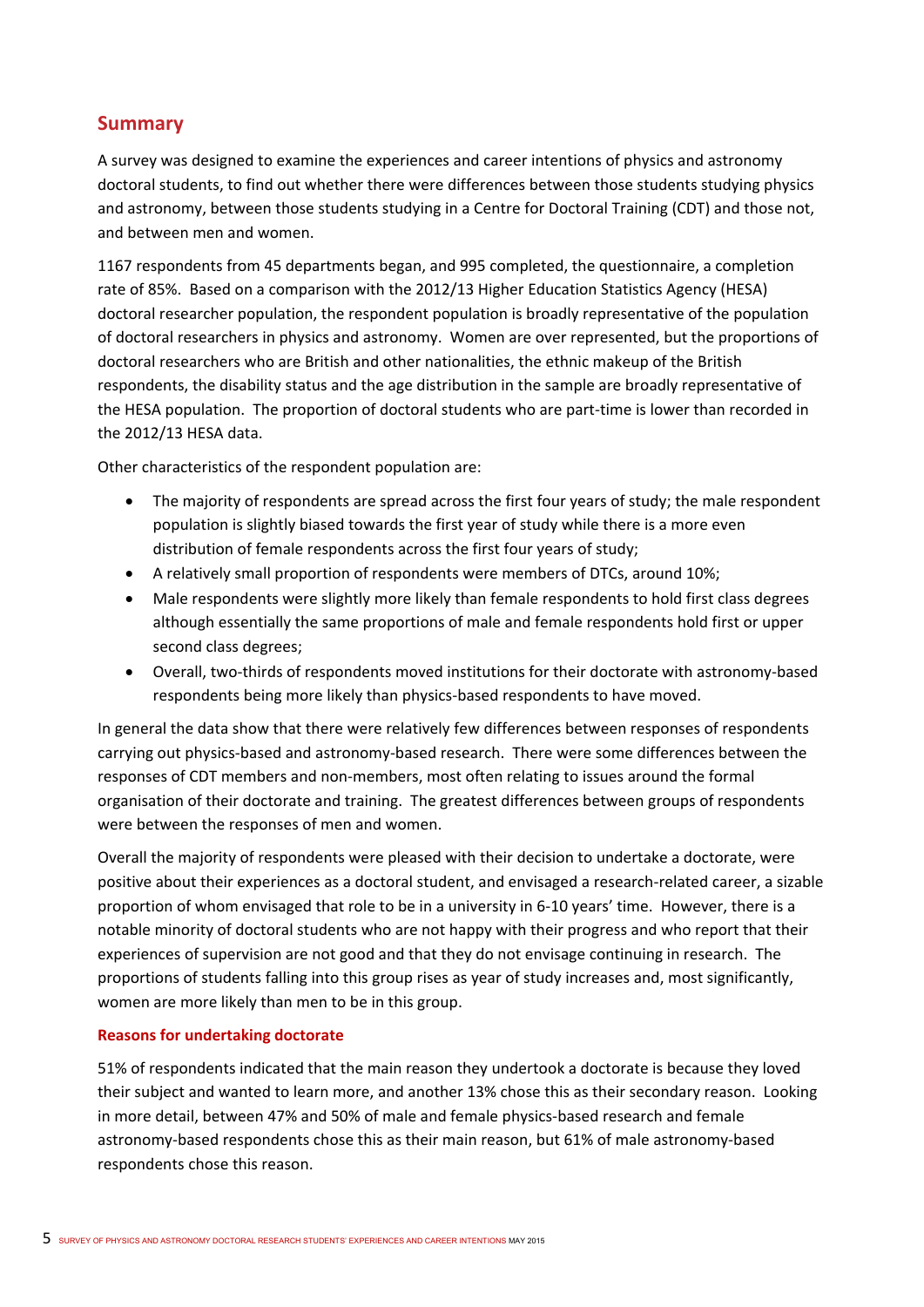The most popular reason selected for choosing research groups/institutions was, "*It was a group with one of the best reputations in my field of interest,*" but it is notable that this reason was more frequently selected by astronomy-based respondents than physics-based. It is also notable, but not surprising, that those respondents undertaking their doctorates at a different institution from their first degrees were more likely to select this reason than those staying at the same institution.

## **Funding**

Respondents were questioned about their source of funding. 65% of British respondents received their funding solely from research councils, and another 9% reported receiving funding from research councils together with another source. 51% of respondents with research council funding reported receiving funding from the STFC and 46% from the EPSRC.

The majority of doctoral students who are funded reported receiving between £12,000 and £14,000 living expenses. On average members of CDTs reported receiving higher living expenses than non‐ members. 64% of British respondents who are not members of a CDT reported that they were funded for 3 and a half years. The majority of respondents believed that they would complete their doctorate in 3 and a half years although data suggest that on average females believed they would take longer to complete their doctorates than males.

40% of respondents strongly agreed or agreed that they felt under pressure financially. Females were more inclined to strongly agree or agree than males, 44% and 38%, respectively, and responses of CDT members and non-members were similar with 40% of both groups strongly agreeing or agreeing.

## **Preparedness for a Doctorate**

10% of respondents reported that prior to undertaking their doctorate they had a job in a field related to their doctorate. The majority of these, 7% of all respondents, reported having had jobs before taking their first degree or postgraduate masters. 27% of males and 30% of females, reported that they had undertaken work placement(s) and/or internship(s) related to their doctorate prior to undertaking their doctorate.

Males were more likely than females to strongly agree or agree with the statement "*I felt well prepared from my previous studies and experience to embark on independent research,*" 67% and 60%, respectively, and were less likely than females to disagree or strongly disagree, 14% and 25%, respectively. As might be expected, those respondents who had worked for at least a month before embarking on their doctorate agreed more strongly with the statement than those who had not. There was closer concurrence between males' and females' level of agreement with the statement, "*Before embarking on my doctorate, I had already developed the necessary skills to start independent research.*" 49% of males and 46% of females strongly agreed or agreed with the statement and 23% of males and 30% of females disagreed or strongly disagreed. The higher proportions of females than males in particular disagreeing with the two statements is perhaps reflective of females being less confident than males.

23% of males and 26% of females strongly agreed or agreed that, "there *wasn't anything that realistically could have prepared me,"* and 47% of males and 48% of females disagreed or strongly disagreed. There was reasonably close agreement between the responses of CDT members and non‐ members. So, while about a quarter of respondents believed that nothing could have realistically prepared them for their doctorate almost half the respondents felt that there were ways in which they could have been better prepared. 43% of male and 49% of female respondents who did not possess a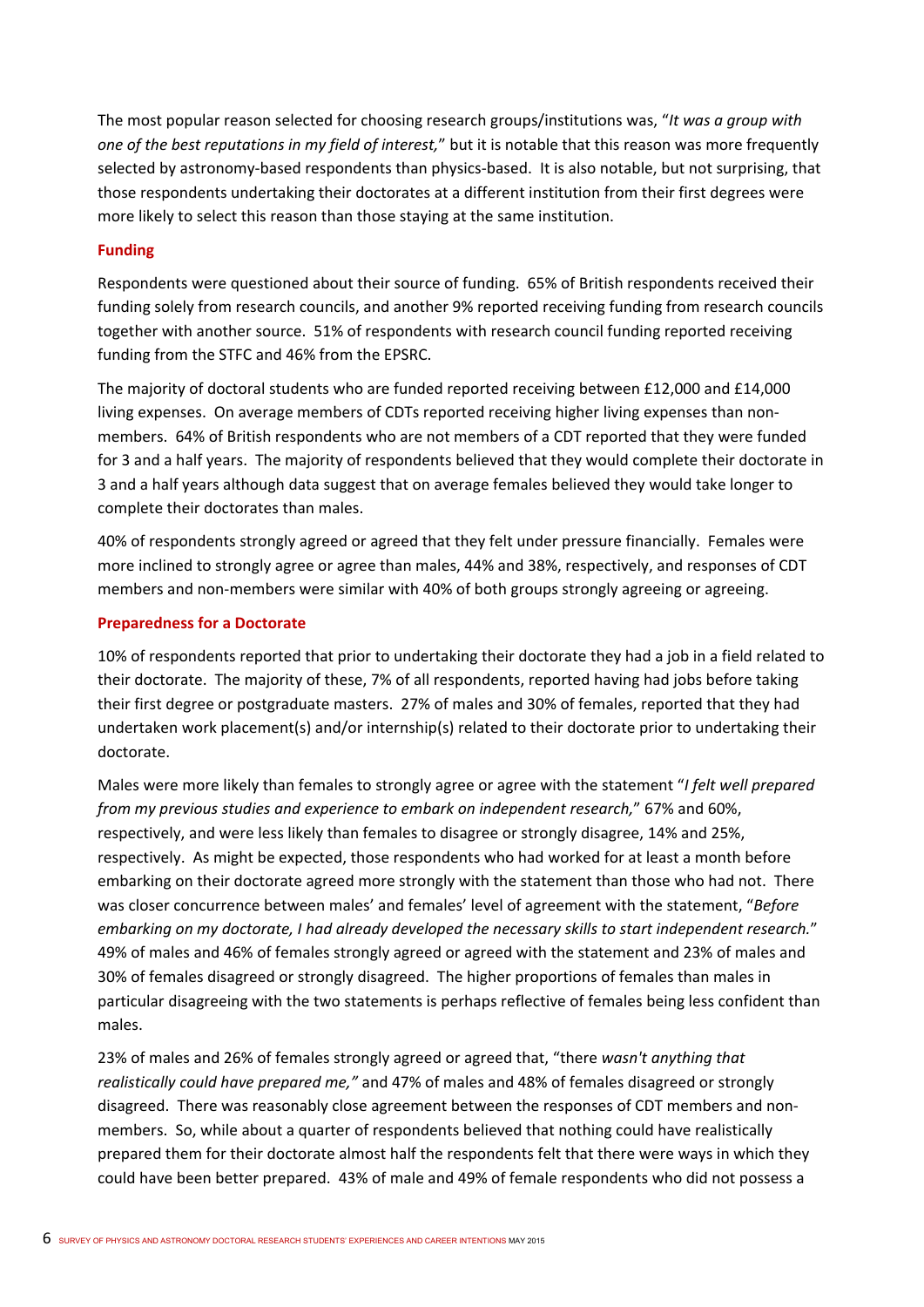postgraduate masters qualification strongly agreed or agreed that a funded masters course would have helped them prepare for independent research. 41% of males and 48% of females strongly agreed or agreed that a short research taster course would have helped them prepare.

59% of respondents reported that they had a useful departmental induction, and another 24% reported that they felt the induction was neither useful nor informative. Similar proportions of men and women reported that they had an induction, but men were statistically significantly more likely than women to report that they found the induction useful and informative. Notably, 78% of members of CDTs reported that they received an induction that was useful and informative compared to 57% of non-members.

68% of males and 58% of females strongly agreed or agreed with the statement, "*Overall, my experiences during my doctorate are what I expected*," and 13% of males and 23% of females disagreed or strongly disagreed, which is in line with the finding that women felt less well prepared than men but given that presumably males and females have access to the same information before beginning their doctorates this perhaps also suggests that females have higher expectations than males. The responses of British and other nationals, and those of CDT members and non‐members were similar.

86% of men and 83% of women reported that they were pleased with their decision to do a doctorate and 3% of men and 5% of women reported that they were not pleased. Respondents were asked whether they were happy with the way their doctorate was going. Overall 72% of men and 65% of women reported that they were happy with the way their doctorate was going and 10% of men and 14% of women reported that they were unhappy. There was, however, some variation in the responses of women by year of study, whereas the responses of men were essentially invariant. In the first year of study 80% of women reported that they were happy with the way their doctorate was going but this proportion fell to 57% and 66% in the third and fourth year, respectively. 3% of women reported that they were unhappy with the way their doctorate was going in the first year of study, but this figure rose to 20% in the third year and 15% in the fourth year.

### **Experience of Supervision**

The majority of respondents rated their relationship with their main supervisor as excellent or good and only 3% of males and 7% of females rated their relationship with their main supervisor as poor or very poor. Overall male students rated their relationship with their supervisor better than females. Females' rating of the relationship with their main supervisor appeared to drop during the course of their studies: 70% of females in their fourth year rated their relationship as good or excellent compared to 93% in their first year of study. Similar proportions of male and female respondents, 33% and 32%, respectively, reported meeting regularly with their second supervisor. However, a higher proportion of females than males, 54% and 45%, respectively, reported having a second supervisor with whom they rarely or never met. The institutional data did suggest that for a minority of doctoral students, there is a need to clarify arrangements regarding second supervisors.

The median contact time with main supervisors reported is 1‐2 hours per week. Men reported more contact time with their main supervisor than women, albeit the difference is not significant, and the average reported contact time drops as the year of study increases so that in the fourth year of study, the median contact reported by both men and women is less than 1 hour per week. 74% of respondents felt that the contact time they have was about right: 22% of men and 28% of women reported that they felt the contact time was "too little" or "far too little." There is a clear relationship between how highly respondents rated their relationship with their supervisor and how content they were with the contact time they reported having with their supervisor.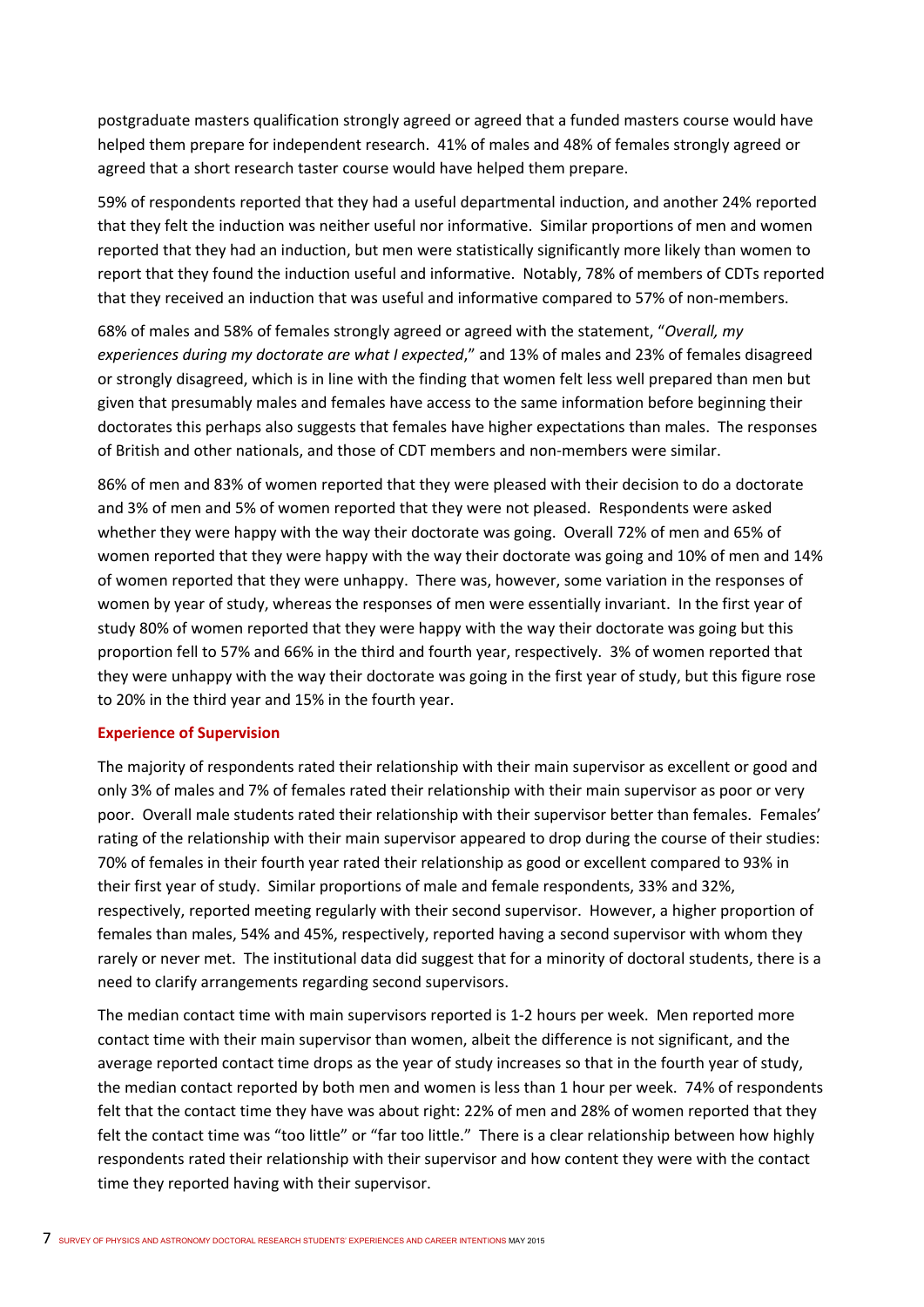57% of men and 49% of women reported having prearranged meetings with their supervisor, and 77% of men and 72% of women reported having casual chats with their supervisor. The proportion of women who reported having prearranged meetings with their supervisor fell from 60% in their first year of study to 42% in their third and fourth the years, while the proportion of men who reported having prearranged meetings varied from year to year but did not fall significantly.

Members of CDTs were more likely to hold prearranged meetings with their main supervisor than non‐ members, 65% and 54%, respectively, and, members of CDTs were less likely than non-members to have casual chats with their main supervisor, 67% and 76%, respectively. The data suggest that arrangements in CDTs were more formalised than those outside CDT resulting in more frequent prearranged meetings. Data also show that the better respondents rated their relationship with their main supervisor the more likely they were to report having prearranged meetings and/or casual chats with their supervisor.

Approximately 80% of respondents reported that there were postdoctoral researchers, and 80% that there were more experienced doctoral students, that they could consult. 58% of respondents reported that they did regularly consult postdoctoral researchers in their research group, and 60% that they regularly consult more experienced doctoral students.

Overall 77% of men and 70% of women reported that the feedback they received was generally useful. The proportion of women in their first year rating the feedback as not useful was 14% but this proportion rose to 22% in the second year, to 29% in the third year. The proportion of men who reported the feedback as not useful also rose through the course of study but not to the same extent as women.

The data suggest that those respondents who reported having better relationships with their main supervisors were also more likely to report that the amount of contact they had with their main supervisor is about right, that they had prearranged meetings and casual chats with their main supervisor, and that the amount of feedback they received was about right and that it was useful. It does appear that when a doctoral student rated their relationship with their supervisor as poor a number of other indicators such as the amount and quality of contact were also rated as inadequate which might suggest a general breakdown in the student-supervisor relationship. It is therefore a possibility that the key issue in supervision is the quality and appropriateness of the contact time which in turn will depend on the abilities and personalities of both the supervisor and the doctoral student. Nonetheless, the reasons underlying why women were more likely than men to report unsatisfactory supervision experiences are not discernible from the quantitative data alone.

Respondents were asked about their experiences including flexibility, independence and freedom, undertaking exciting and interesting projects, enjoying their research topics, and the general working environment. About 80% or more of respondents responded positively and 10‐15% of respondents responded negatively in most areas. 22% of respondents strongly agreed or agreed that they found their research repetitive and frustrating. There were few differences between the responses of men and women or between those of CDT members and non-members.

87% of respondents reported that there are formal assessments that they had to pass (e.g. qualifying masters, submission of yearly reports, etc.) during their doctorate. There was little difference between the responses of those respondents who were members of a CDT and those who were not. All institutions had a majority of respondents reporting that there were formal assessments but in most institutions there was a small minority of respondents who were unclear of the requirements to pass interim assessments.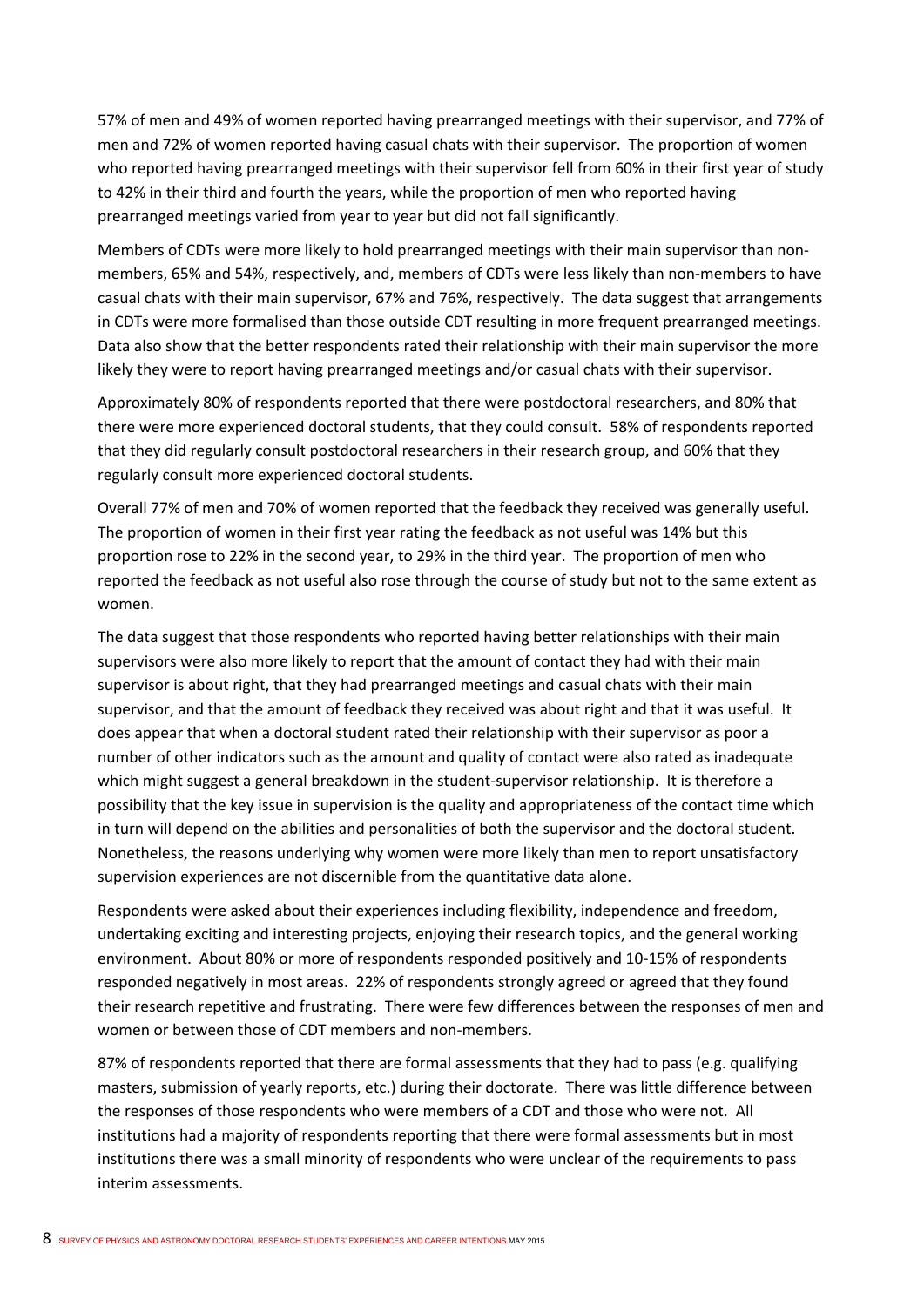#### **Departmental Culture**

Respondents were asked a series of questions relating to the culture of their home department and graduate school. Questions covered topics such as doctoral student representation in meetings, social events and issues relating to diversity including the representation of females among academic staff. Examining the responses by institution showed that the majority of institutions had some respondents who reported that there was representation on the department's equality and diversity committee but it did appear that this was not always widely known. More generally 36% of respondents reported that there was doctoral student representation in important meetings and outcomes were fed back, and 17% reported that there was representation but outcomes were not fed back. However, a large proportion of respondents, 43%, were not clear whether or not there was representation. CDT members were more likely than non-members, and females were more likely than males, to report representation with feedback. Institutional level data suggested that in the majority of departments there was some doctoral student representation but that a large proportion of students were unaware of this.

#### **Training**

80% of males and 84% of females strongly agreed or agreed that they were gaining transferable skills. Members of CDTs agreed more strongly than non-members, with 88% of CDT members and 80% of nonmembers strongly agreeing or agreeing. This is in line with CDTs being tasked to provide additional transferable skills training. 65% of males and 64% of females, and 81% of CDT members and 63% of non‐ members, strongly agreed or agreed that the quality of the transferable skills training was high. Around 80% of respondents reported that they believed that they possessed, and 5% reported that they believed they did not possess, the majority of general skills for which employers often looked. There were few differences between the responses of men and women. 63% of respondents reported that they had to attend a minimum number of training courses, and around 60% of these respondents, 39% overall, reported that they needed to do this to complete their doctorate. All but two institutions had some respondents reporting that they were required to complete a minimum number of courses to obtain their doctorate.

#### **Careers Advice**

Men and women who worked before their doctorate reported greater knowledge of career options outside academia than those who did not. Interestingly, working before the doctorate appeared to make a bigger difference to women's reported knowledge than men's. 33% of men who had worked rated their knowledge as very good or good, and 32% rated their knowledge as poor or very poor compared to 28% who had not worked rating their knowledge as very good or good, and 35% who rated their knowledge as poor or very poor. In contrast, 28% of women who had worked rated their knowledge as very good or good, and 35% rated their knowledge as poor or very poor compared to 22% who had not worked rating their knowledge as very good or good, and 52% who rated their knowledge as poor or very poor.

48% of respondents overall strongly agreed or agreed that undertaking a doctorate has helped them clarify their career plans.

In general women were more likely than men to report using any particular source for careers advice during their doctorate but of those who had used a specific source, women were less likely than men to report that the advice received from that source was useful. There was some variation in the relative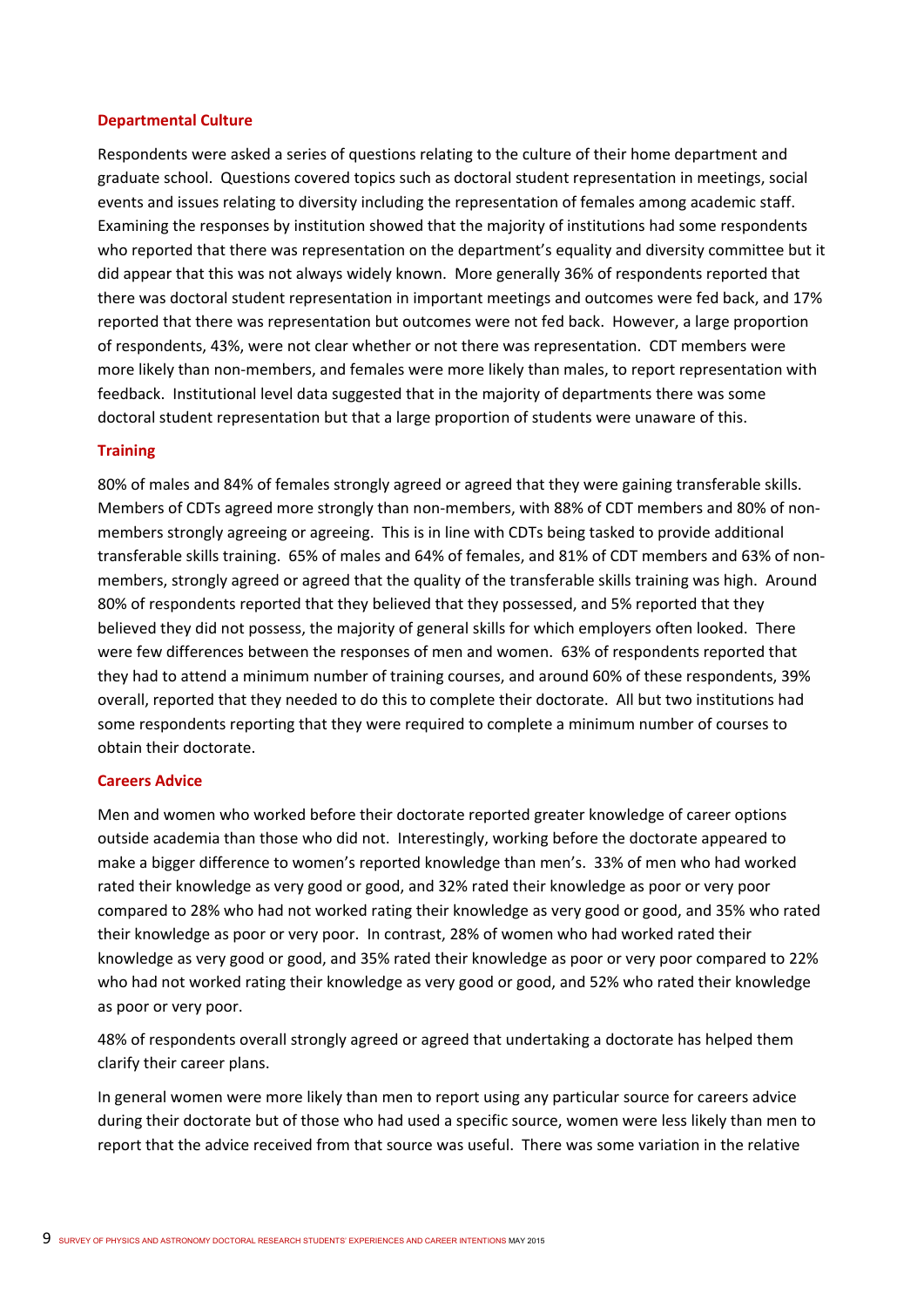usage of particular sources by gender. In particular, women were more likely than men to use the university careers service.

## **Applications Process**

Respondents were asked whether the application process for their doctorate involved certain specified elements. All departments had some respondents who reported that they completed a general application form. All but one department had respondents who reported that they had a formal interview with their project supervisor, and all but three had respondents who reported that they had a formal interview with a panel of staff. 32 departments had some respondents who reported that they gave a presentation and all but five had some respondents who reported that they met members of their research group.

All but six applicants to CDTs reported filling out some kind of application form and all but 10 reported having a formal and/or an informal interview. It should be noted that a number of respondents were entering brand new CDTs so there were no current students for them to meet and also it is likely that applications processes have changed and improved as CDTs have become better established.

Overall there did not appear to be any typical applications process or experience for those applying for doctorates in physics or astronomy, even within the same department. The majority of respondents reported filling in an application form and having some kind of interview.

## **Centres for Doctoral Training**

CDT members were asked about their reasons for joining their CDT. Almost 90% of CDT members reported being attracted by the multidisciplinary nature of most CDTs. The six months of taught courses was also attractive to about two thirds of CDT members. The choice of CDT was driven by the area of specialism. Less of an issue was the fact that the final choice of research project does not need to be made until towards the end of the first year of study. The least frequently selected reason was the level of funding, although around 40% of CDT members reported being influenced by the funding.

The vast majority of CDT members were pleased with their decision to join a CDT and the majority of CDT members agreed that they have more resources available to them than those doctoral students outside CDTs and that the level of training of they received was better.

### **Career Intentions**

The majority of both men and women believed they will make good research scientists, but women were less confident in their ability than men, and relative to men, women became less confident the more time they spent on a doctorate. After the first year of study, around 1 in 5 female respondents reported that they disagreed or strongly disagreed with the statement that "*I feel confident that I would make a good research scientist.*"

A higher proportion of men than women believed that they possessed the technical skills employers look for, but the proportions of men and women who believed that they already had the skills or who believed that they would have by the time they completed their doctorate were essentially the same, 88% and 87%, respectively.

A lower proportion of members of CDTs than non‐members believed that they possessed the technical skills employers look for, but as with gender the proportions of members and non‐members who believed that they already had the skills or who believed that they would have by the time they completed their doctorate were similar, 92% and 88%, respectively.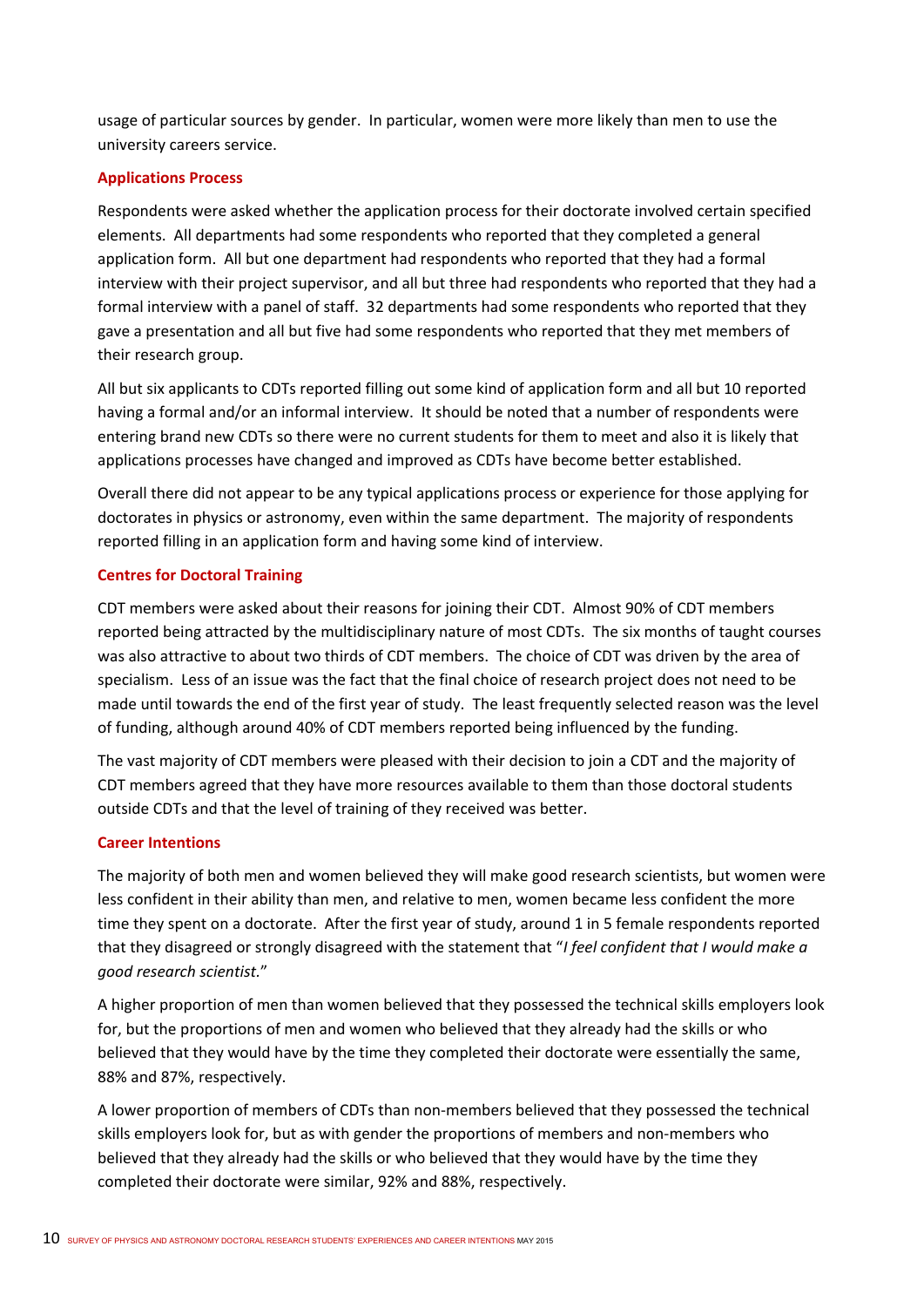The data suggest that the proportions of both men and women who believed they possessed the technical skills employers look for increased with year of study but a lower proportion of women than men believed they possessed those technical skills, in particular in the first and second years of study. So it appears that in the initial stages of doctoral study, women were less confident of their technical skills than men but that women's confident increases to match men's as doctoral study progresses.

74% of males and 62% of females strongly agreed or agreed that their experiences of studying provided them with good role models to encourage them to pursue a career in scientific research. In contrast, 9% of males and 22% of females disagreed or strongly disagreed that their experiences of studying provided them with good role models. So, although the majority of males and females agreed that their experiences of studying had provided them with good role models, females do not agree as strongly as males and there is a significant minority of females who disagreed. Data also show that there was relatively little difference between the responses of CDT members and non‐members.

Respondents were asked what effect their experience as a physics/astronomy student had on their career intentions. Whereas there were few differences between the responses of members and non‐ members of CDTs or by whether respondents were pursuing physics- or astronomy-based projects there were differences between the responses of men and women, with overall women being more likely than men to report having doubts about, or definitely not wanting to pursue a career in science, 45% and 34%, respectively. As length of study increased the proportions of both men and women with doubts, or definitely not wanting to pursue a career in science increased, but the proportion of women increased more that the proportion of men such that by the third and fourth years of study 57% of women had doubts or did not want to pursue a career in science compared to 38% of men in the third year and 47% in the fourth year.

The proportions of respondents who reported having fully planned their careers rose from 5% in the first year of study to 16% in the third year and 35% in the fourth year. The proportion of respondents who reported not planning their careers at all fell from 51% in the first year to 24% in the third year and 13% in the fourth. There were few differences between the responses of men and women.

Respondents were asked to select the one or two roles they thought they were most likely to be undertaking in the short and longer‐term. Overall the patterns of the roles men and women envisaged they may undertake in 3‐5 years' time were similar. 68% of men and 61% of women thought that they might be postdoctoral research associates and 30% of men and 26% of women thought that they might be scientists in industry. Another 16% of men and 12% of women though that they might be academics. The proportion of men indicating that they feel they were likely to be a postdoctoral research assistant falls from 76% in the first year of study to 69% and 61% in the third and fourth years, respectively. For women the proportion falls from 82% in the first year to 63% and 48% in the third and fourth years, respectively.

Considering those individuals who envisaged in the short-term that they might have a role in a university either as an academic and/or a postdoctoral researcher, in the first year 78% of men feel this is likely compared to 71% in the third year of study and 65% in the fourth year of study. In contrast, 82% of women in their first year feel that they are likely to have a university role in 3‐5 years' time and this falls to 63% in the third year and 48% in the fourth year.

Turning to the data for the roles respondents envisaged they would be undertaking in in 6‐10 years' time, overall 46% of men and 37% of women envisaged that they were likely to be academics, 29% of men and 28% of women envisaged that they were likely to be scientists in industry, and 21% of men and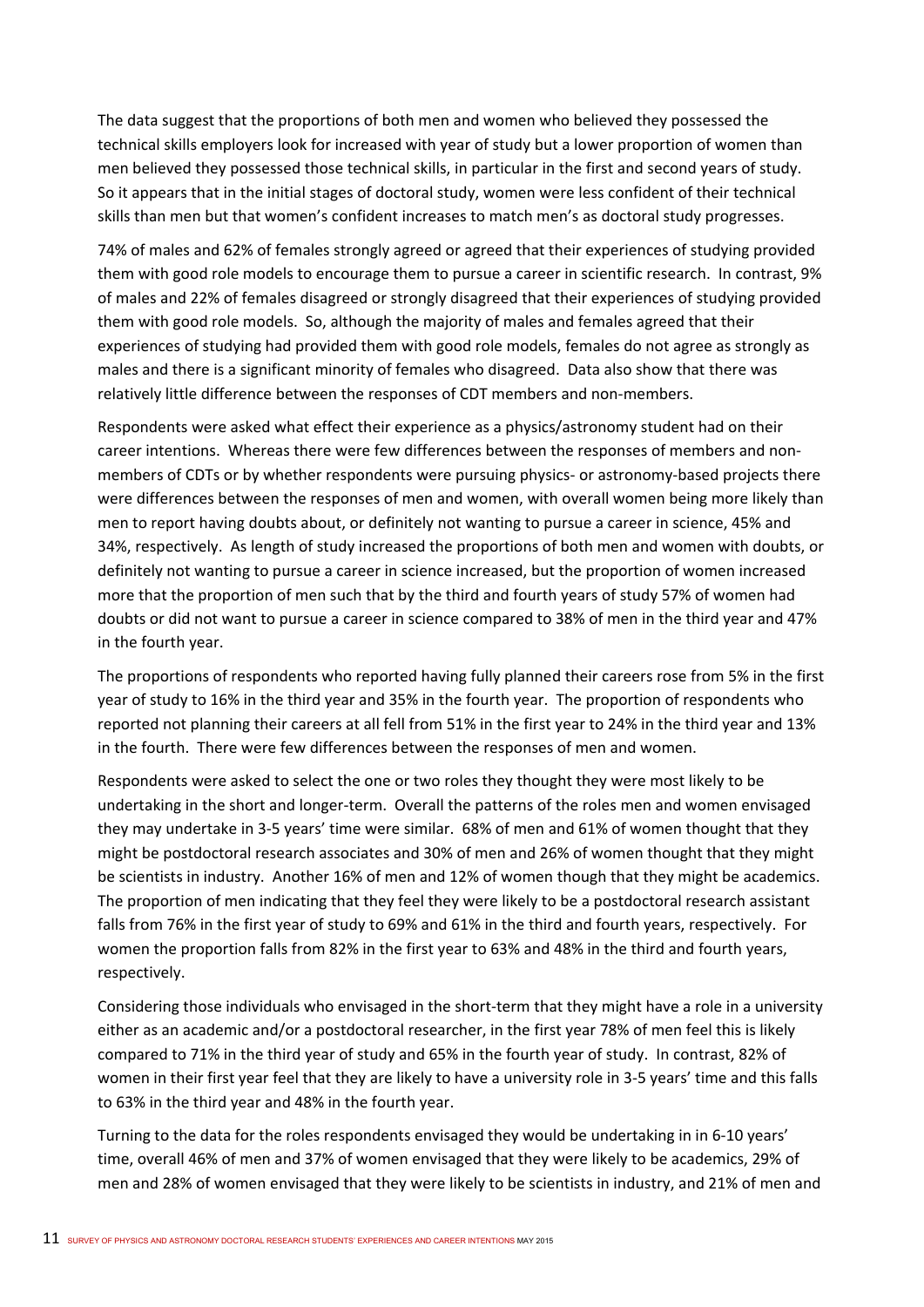16% of women felt that they were likely to be postdoctoral researchers. Examining the data by year of study showed that the proportion of men who felt they were likely to be academics was between 48% and 45% in years one to four. In contrast the proportion of women fell from 47% in the first year to 36% in the second and third years and 33% in the fourth year. The proportion of men who envisaged being a scientist in industry remained at between 27% and 30%, while that for women varied more but was around 26%. By the third and fourth years of study around 1 in 5 men envisaged being a postdoctoral researcher in 6‐10 years' time compared to only around 1 in 10 women.

Considering those individuals who envisaged that they might have a role in a university either as an academic or a postdoctoral researcher in 6‐10 years' time, in the first year 63% of men felt this is likely compared to 56% in the third year of study and 54% in the fourth year of study. In contrast, 51% of women in their first year felt that they were likely to have a university role and this fell to 42% in the third year and 36% in the fourth year.

The indications are that towards the end of their doctoral studies, in the short- and longer-term women were less likely than men to see themselves in university‐based roles, but were as likely as men to see themselves in scientific roles in industry. In the longer‐term women were more likely than men to see themselves in roles other than academics or postdoctoral researchers or as scientists in the private or public sectors.

There were few differences between the career expectations of those studying physics-based and astronomy‐based doctorates. It appears that those respondents carrying out astronomy‐based projects were more likely than those who carried out physics-based projects to see their longer-term careers in universities, and less likely to see their careers based in industry.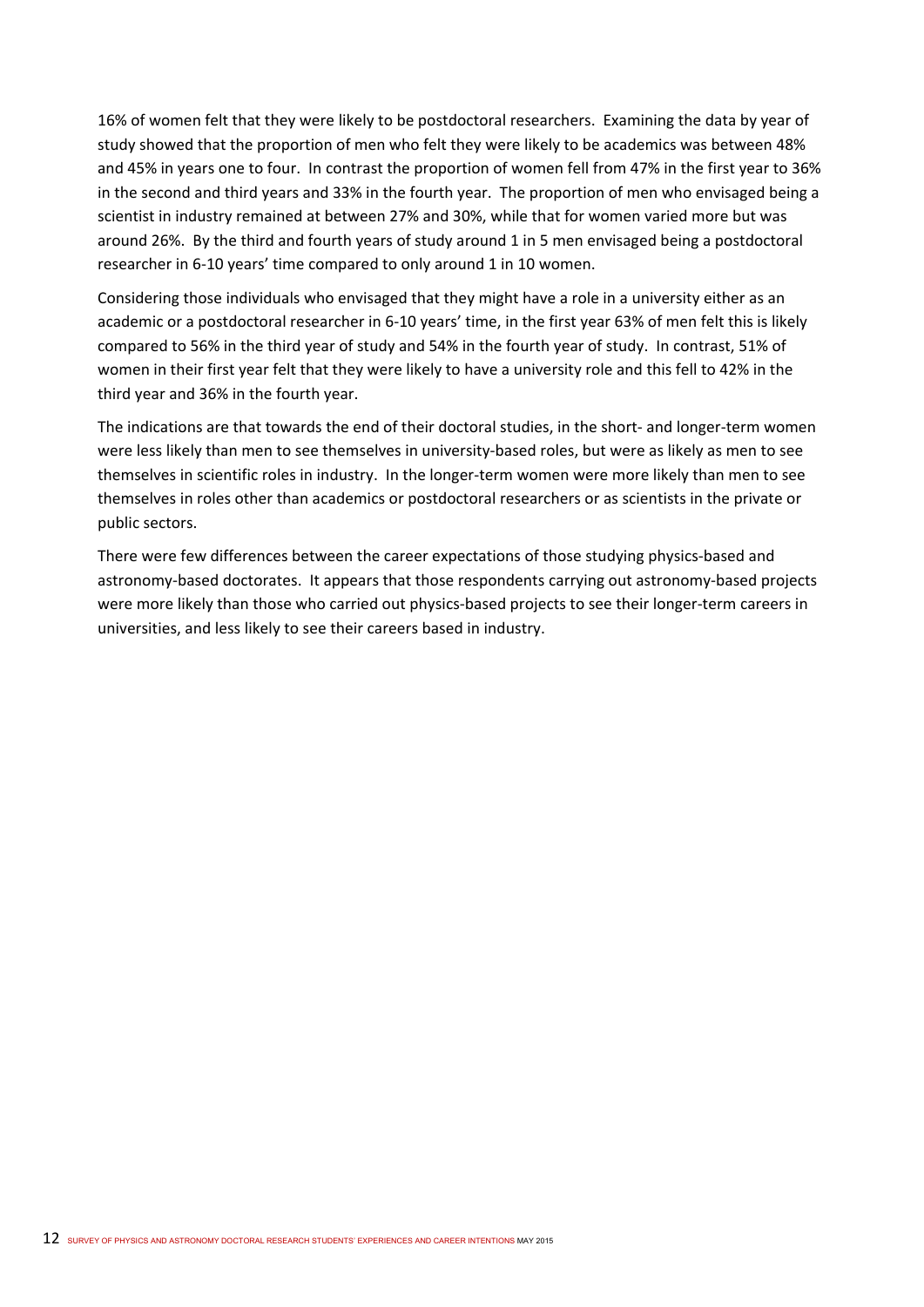# **1. Introduction and Background**

The Institute of Physics (IOP) and the Royal Astronomical Society (RAS) commissioned this study to explore two main aspects of doctoral training in physics and astronomy:

- i) The experiences and career intentions of doctoral students and how these differ for men and women;
- ii) The quality of training provided in Doctoral Training Centres as compared to other routes to doctorates.

This report presents the results of a survey which addressed those two main questions. A separate summary report specifically focusses on the differing experiences of male and female physics and astronomy doctoral students in the UK and makes a number of recommendations on how departments, funders and professional bodies can close this experiential gap between male and female students.<sup>1</sup>

## **1.1 Changes to Doctoral Training Provision: Doctoral Training Centres**

Doctoral Training Centres (DTCs) were originally used by the research councils as a strategic mechanism for increasing capacity in interdisciplinary research activities such as the life sciences interface and complexity science. By 2009 the Engineering and Physical Sciences Research Council (EPSRC) had widened its focus, announcing funding for 50 new DTCs spanning its entire remit. Each DTC involves a university (or a small number of universities) in delivering a four‐year doctoral training programme which includes technical and transferrable skills training, as well as a research element, to a number of students organised into cohorts. Each DTC targets a specific area of research. Many Centres leverage additional studentships from other sources (e.g. EPSRC DTA funding, EU funding, industrial funding, private funding etc.). The EPSRC spends almost half its current studentship funding on DTCs.

## **1.2 The Career Pipeline**

Experiences during doctoral study play a part in determining whether or not individuals continue into a research/technical career in academia or in the commercial world, or decide to pursue a non‐technical career, albeit in all likelihood one that requires a scientific background. Previous surveys in chemistry, and molecular bioscience, and a small scale survey in physics, suggest that while all three subjects retain women in research careers less than men, there are differences in the retention rates suggesting that there are differences in the cultures of different subjects and the effect that those cultures have on men and women. $2,3,4$ 

<sup>&</sup>lt;sup>1</sup> Gazing at the future: the experiences of male and female physics and astronomy students in the UK, Institute of Physics and Royal Astronomical Society, London, 2015.

<sup>2</sup> *Factors affecting the career choices of graduate chemists*, Royal Society of Chemistry, London, 1999; *Recruitment and Retention of Women in Academic Chemistry,* Royal Society of Chemistry, London, 2003*; Change of Heart ‐ Career intentions and the chemistry PhD,* Royal Society of Chemistry, London, 2008*; The Career Intentions & First Employment Destinations of Chemistry PhD Students: A Gender‐Based Quantitative Analysis*, Royal Society of Chemistry, London, 2008.

<sup>3</sup> *The Molecular Bioscience PhD and Women's Retention: A Survey and Comparison with Chemistry*, Biochemical Society, London, 2008.

<sup>&</sup>lt;sup>4</sup> A survey was conducted in the summer of 2010 which looked at the PhD experience and career intentions of physics doctoral students. The survey was distributed to three of the largest physics departments in the UK and was completed by 115 students. Of the 115 respondents, 33% were female and 67% were male. (*The career intentions and careers advice received by physics PhD students*, S Dickinson, report prepared for Institute of Physics Diversity and Inclusion Committee, 2011.)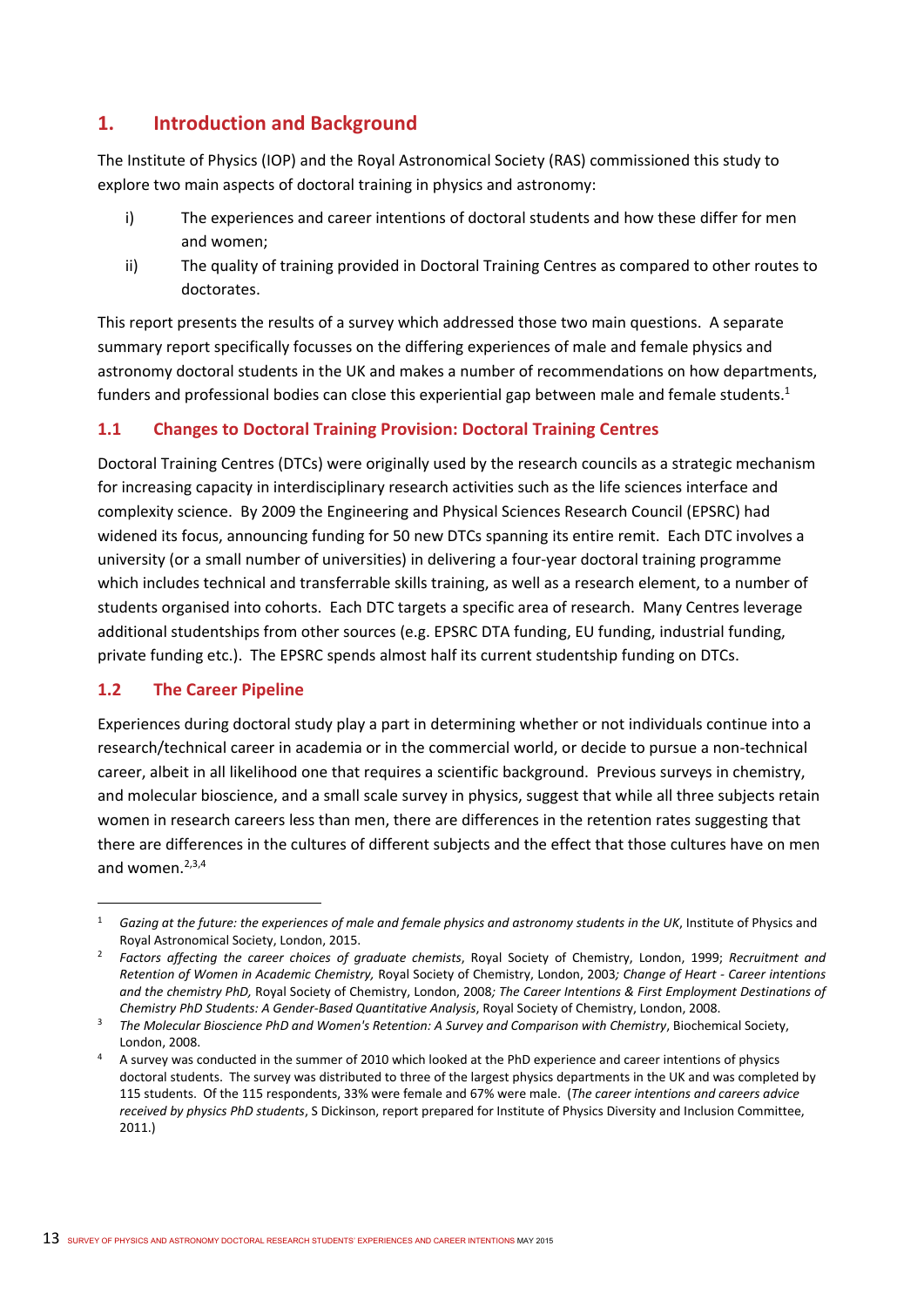A survey of chemistry and physics postdoctoral researchers<sup>5</sup> examined their experiences of postdoctoral work and their career intentions. The data suggest that there is relatively little difference between the career intentions of male and female postdoctoral physicists, although female chemists were less inclined towards research careers than male chemists. In respect of experiences, male physicists report the most positive experiences, the reported experiences of male chemists and female physicists were similar, and female chemists reported the least positive experiences.

## **1.3 Physics and Astronomy Academic Career Pipelines**

Table 1 presents the proportion of UK domiciled students who are female studying physics or astronomy at various degree levels and table 2 shows the proportions of all students who are female studying physics or astronomy at various degree levels. The data for the proportion of UK domiciled students who are female in 2013/14 are plotted in the chart.

|                |                              | Year    |         |         |         |  |  |  |  |
|----------------|------------------------------|---------|---------|---------|---------|--|--|--|--|
| <b>Subject</b> | <b>Degree level</b>          | 2010/11 | 2011/12 | 2012/13 | 2013/14 |  |  |  |  |
|                | <b>First Degree</b>          | 22.5%   | 21.3%   | 21.2%   | 20.7%   |  |  |  |  |
|                | <b>Enhanced First Degree</b> | 20.4%   | 20.2%   | 20.1%   | 20.2%   |  |  |  |  |
| Physics        | Undergraduates               | 21.7%   | 20.9%   | 20.7%   | 20.5%   |  |  |  |  |
|                | Post Graduate Taught         | 28.5%   | 27.0%   | 24.0%   | 27.3%   |  |  |  |  |
|                | Post Graduate Research       | 22.9%   | 21.6%   | 22.0%   | 22.8%   |  |  |  |  |
|                | First Degree                 | 23.5%   | 23.9%   | 25.3%   | 24.8%   |  |  |  |  |
|                | <b>Enhanced First Degree</b> | 26.9%   | 29.4%   | 28.7%   | 31.8%   |  |  |  |  |
| Astronomy      | Undergraduates               | 23.9%   | 25.9%   | 26.6%   | 26.8%   |  |  |  |  |
|                | Post Graduate Taught**       |         |         |         |         |  |  |  |  |
|                | Post Graduate Research       | 30.9%   | 30.2%   | 26.7%   | 26.9%   |  |  |  |  |

## Table 1: Proportions\* of UK domiciled students who are female in physics and astronomy

Proportions are calculated based on a head count of students who are registered as studying the subject in question for half their time or more.

\*\* The numbers of post graduate taught students were too few to calculate the proportion of students who are female.

5 *Mapping the Future: Physics and Chemistry Postdoctoral Researchers' Experiences and Career Intentions*, Institute of Physics, London, 2011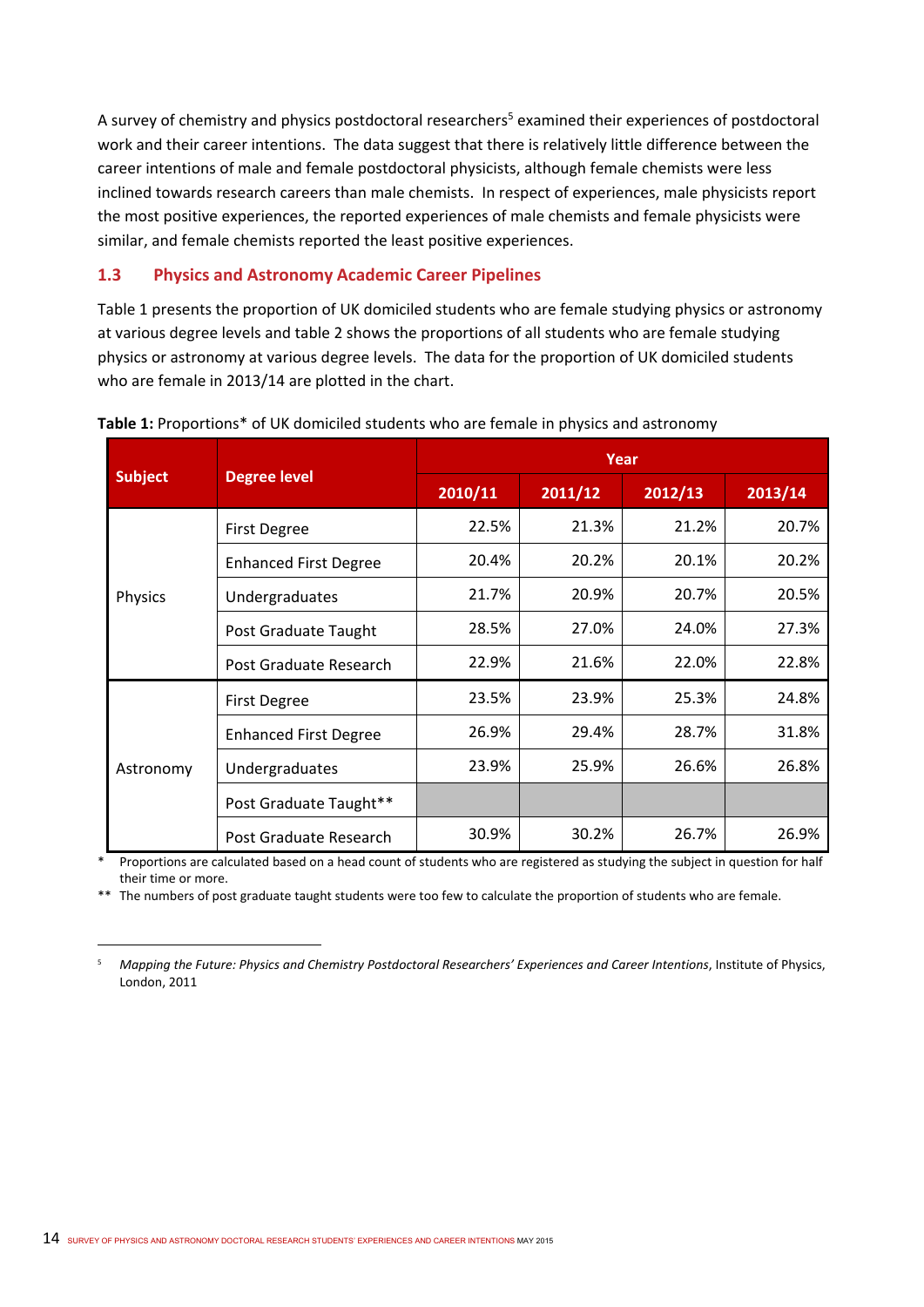|                |                              | Year    |         |         |         |  |  |  |  |
|----------------|------------------------------|---------|---------|---------|---------|--|--|--|--|
| <b>Subject</b> | <b>Degree level</b>          | 2010/11 | 2011/12 | 2012/13 | 2013/14 |  |  |  |  |
|                | <b>First Degree</b>          | 21.5%   | 20.3%   | 20.0%   | 19.5%   |  |  |  |  |
|                | <b>Enhanced First Degree</b> | 19.8%   | 19.7%   | 19.4%   | 19.5%   |  |  |  |  |
| Physics        | Undergraduates               | 20.9%   | 20.1%   | 19.7%   | 19.5%   |  |  |  |  |
|                | Post Graduate Taught         | 26.5%   | 26.7%   | 22.9%   | 26.4%   |  |  |  |  |
|                | Post Graduate Research       | 20.1%   | 18.9%   | 19.0%   | 19.4%   |  |  |  |  |
|                | <b>First Degree</b>          | 23.2%   | 23.5%   | 24.0%   | 24.1%   |  |  |  |  |
|                | <b>Enhanced First Degree</b> | 25.5%   | 27.0%   | 27.2%   | 30.6%   |  |  |  |  |
| Astronomy      | Undergraduates               | 23.7%   | 25.1%   | 25.7%   | 26.0%   |  |  |  |  |
|                | Post Graduate Taught         |         |         |         |         |  |  |  |  |
|                | Post Graduate Research       | 28.8%   | 26.3%   | 22.4%   | 22.2%   |  |  |  |  |

#### **Table 2:** Proportions\* of all students who are female in physics and astronomy

Proportions are calculated based on a head count of students who are registered as studying the subject in question for half their time or more.

\*\* The numbers of post graduate taught students were too few to calculate the proportion of students who are female.



Figure 1: Proportions\* of UK domiciled students who are female in physics and astronomy in 2011/12

Proportions are calculated based on a head count of students who are registered as studying the subject in question for half their time or more.

\*\* The numbers of post graduate taught students were too few to calculate the proportion of students who are female.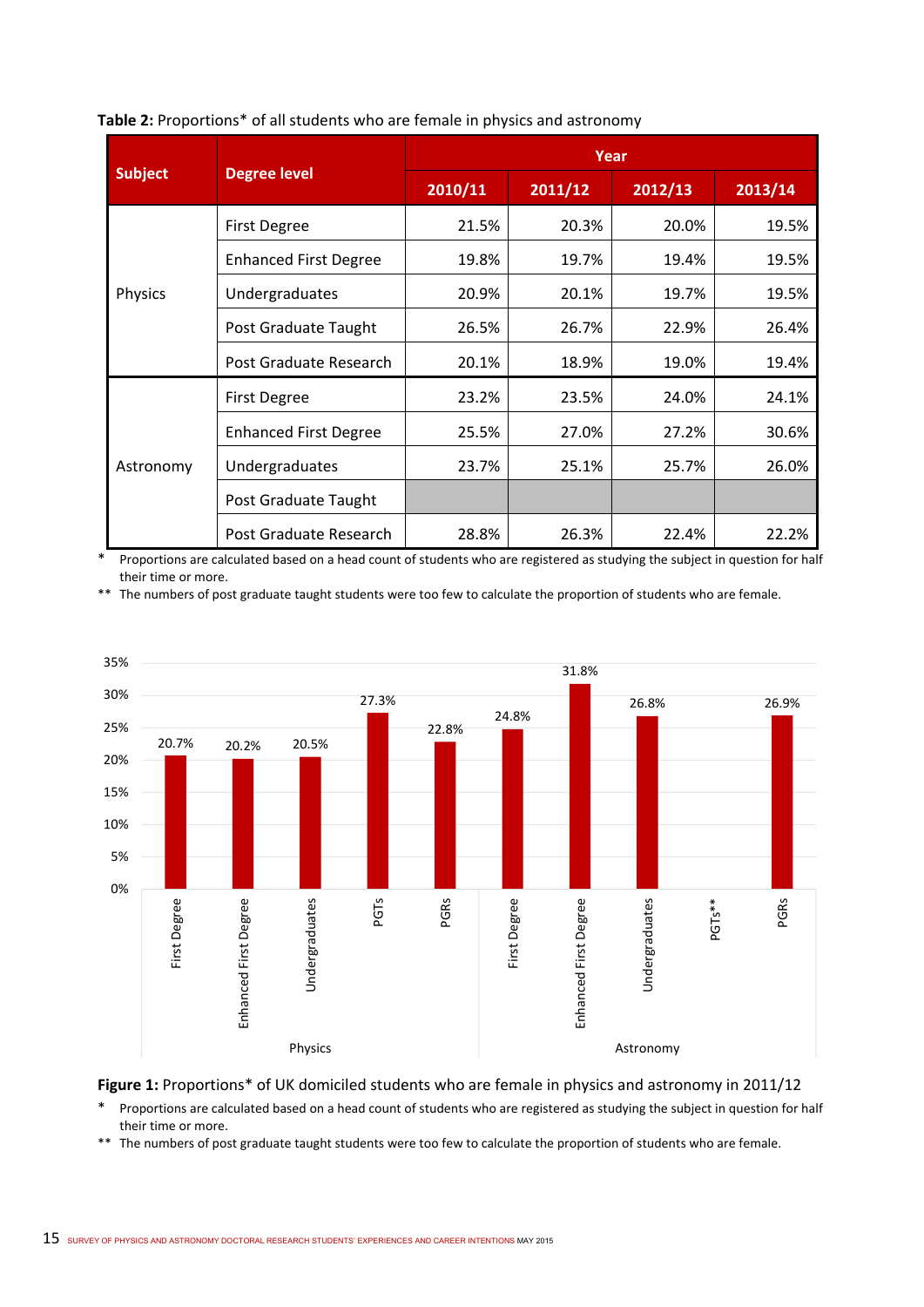The data illustrate a number of points. Among UK domiciled students in physics, the proportion of students who are female falls slightly between undergraduate level and postgraduate research level. However, a higher proportion of post graduate taught students (PGT) are female. The proportion of UK domiciled students who are female in astronomy is higher than that in physics, and the proportion of students who are female increases slightly between undergraduate level and postgraduate research level. In physics and astronomy men and women appear to move from undergraduate to postgraduate research levels in similar proportions.

The question in respect of the physics career pipeline is, are there are differences in the likelihood of men and women remaining in physics/astronomy-related careers after they complete their research degrees. Data in table 3 suggest that among UK nationals women are less likely than men to go on to researcher positions in UK Higher Education Institutes. However, women are better represented in lecturer than researcher positions which may suggest that that women are more successful than men in gaining academic positions but may also suggest that women spend more time than men in lecturer roles before promotion.

**Table 3:** Proportions\* of UK national academic staff who are female in the physics cost centre (teaching and research, and, research-only employment functions)

| <b>Academic Grade</b>         |         | Proportion of staff who are female* |         |         |  |  |  |  |  |
|-------------------------------|---------|-------------------------------------|---------|---------|--|--|--|--|--|
|                               | 2008/09 | 2009/10                             | 2010/11 | 2011/12 |  |  |  |  |  |
| Professors                    | 5.7%    | 6.6%                                | 7.7%    | 8.6%    |  |  |  |  |  |
| Senior Lecturers/ Lecturers** | 14.3%   | 15.9%                               | 16.4%   | 15.5%   |  |  |  |  |  |
| <b>Senior Lecturers</b>       |         |                                     | 11.9%   | 12.6%   |  |  |  |  |  |
| Lecturers                     |         |                                     | 19.5%   | 18.2%   |  |  |  |  |  |
| Academic Staff                | 10.3%   | 11.3%                               | 13.0%   | 12.5%   |  |  |  |  |  |
| Researchers                   | 16.6%   | 16.2%                               | 15.0%   | 15.0%   |  |  |  |  |  |
| <b>Total FTEs</b>             | 13.4%   | 13.7%                               | 13.7%   | 13.5%   |  |  |  |  |  |

\* Proportions are calculated using staff FTEs

\*\* In 2010/11 and 2011/12 senior lecturers/lecturers were identified as academic staff with a research and teaching or teaching‐only role not marked as a professor. Researchers were identified as staff with a research‐ only role and not marked as a professor. In 2012/13 and 2013/14 HESA used a different way of recording staff grades. Staff in specific grades have been identified using a mapping using the HESA level of contract field and researchers have been identified using the HESA research assistant marker. The change has led to some discontinuities, in particular for researchers.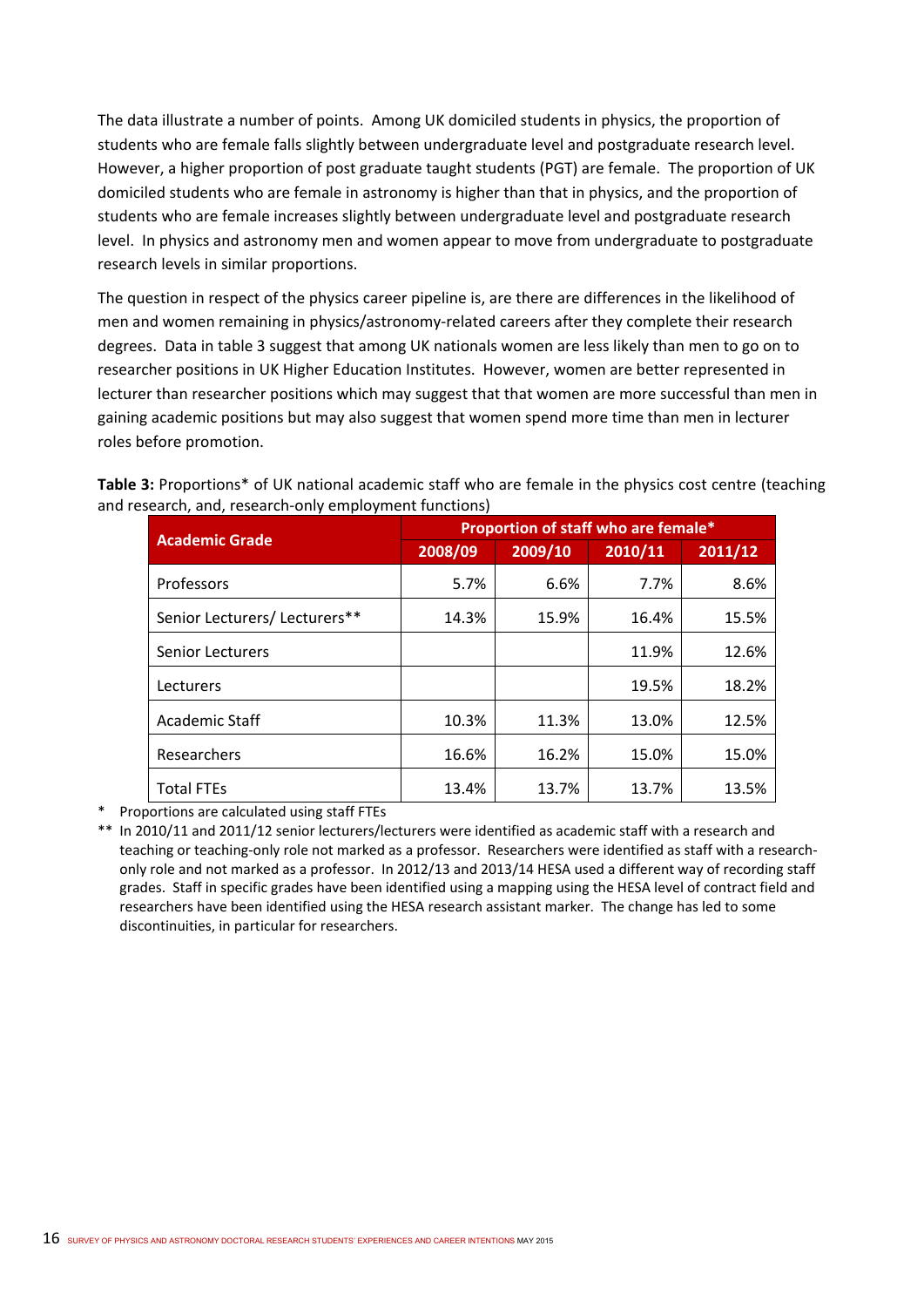# **2. Methodology**

A questionnaire was developed for doctoral students in physics, designed to collect information on their academic history, their experiences during their doctorate including provision of training and support, and their plans for the future. The questionnaire was based on a questionnaire used in the 2006 study of chemistry PhD students which has been the basis for several other surveys looking at student experiences.

The questionnaire was hosted on SurveyMonkey. The majority of questions were obligatory but appropriate options were provided for respondents who did not want to give personal details.

A draft version of the questionnaire was piloted by a group of doctoral students from Imperial College. A group of doctoral students were invited to attend a lunch time session where they tested the questionnaire on line. Participants were timed so that a reasonably accurate estimate of the time taken to complete the questionnaire could be obtained. Once participants had completed the questionnaire a discussion was held during which the questionnaire was reviewed and suggestions for improvements were collected, a number of which were subsequently incorporated into a revised version of the questionnaire.

A paper version of the final questionnaire is given in Appendix B.

Institute of Physics departmental contacts in the UK were contacted, along with the named administrative contacts at all CDTs which were likely to have physics students, to ask whether they would be willing to make the link to the survey available to doctoral research students. It was suggested that the contacts might provide the name of someone else who would send out the survey. It was also made clear that the expectation was that it would be necessary to send out one, two and possibly three reminders as well as the original link.

45 physics departments agreed to participate (see Appendix A) and distributed the link. Response rates were monitored and departments with zero response rates were followed up on the assumption that they had not distributed the link. A series of reminders were sent to departments once initial response rates of had fallen – in most cases after an initial spurt of responses immediately after the link was sent out by departments, the rate of response dropped to zero in two or three days. Reminders were not sent to all participating departments simultaneously, but were sent once response rates had fallen.

The survey was open from 20 March 2014 to 5 May 2014. It was made clear that the link should also be sent to students who were part of Centres for Doctoral Training. It was also suggested that contacts could add some words at the beginning of the email encouraging doctoral students to participate.

The survey gave those who participated the opportunity to enter a prize draw with Amazon vouchers offered as prizes. Participants were also invited to provide contact details in case any follow up was needed.

In total 1169 individuals started the survey and 995 individuals completed the full survey. Of those respondents who did not complete the survey, a number did fill in a portion and their responses were usable.

The raw data were copied to an Excel worksheet and were cleaned up. The vast majority of responses were used in the analyses. Processed data were analysed in Excel, for the most part using Pivot Tables.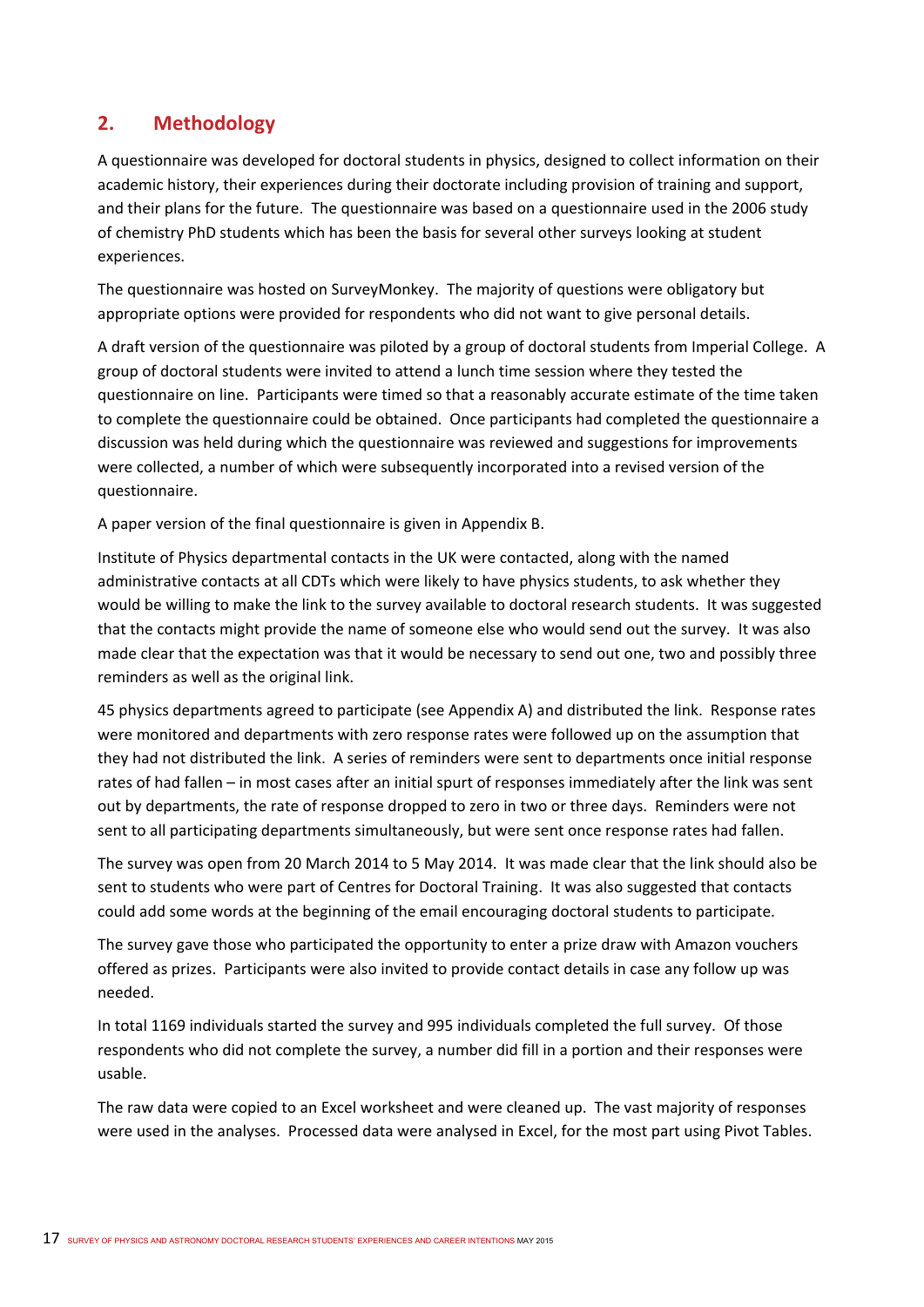# **3. The Sample Demographics and Results**

## **3.1 General Sample Characteristics**

The following chapters describe the results of the Survey of Physics and Astronomy Doctoral Research Students' Experiences and Career Intentions. For the most part the analysis is concentrated on comparisons between students based within and outside CDTs, and between men and women. Occasionally other factors have been examined, such as respondents' year of study and respondents' nationality.

Respondents were invited to make general comments in the last section of the questionnaire. Many did so, but the analysis of those qualitative data is not presented in this report.

As with all surveys of populations across a number of Higher Education Institutions (HEIs), one important issue to consider is that the size of the doctoral student population varies greatly from one institution to another. Clearly, the views of doctoral students in the larger departments may well dominate the responses. Where appropriate, responses have been considered by institution in order to check whether particular institutional patterns are obvious. In many areas students at the same institution reported contradictory policies, indicating a lack of awareness of departmental or institutional policies. For example, some respondents report that second supervisors are not appointed even though their institution's policy is that all doctoral students should have second supervisors.

A fuller description of the sample demographics is provided in Appendix A.

Once the data had been cleaned 1167 respondents from 45 departments began the survey and 995 completed the questionnaire, a completion rate of 85%. HESA data<sup>6</sup> indicate that in 2012/13, 3905 individuals were registered for doctorates in physics or astronomy: in 2012/13, 3800 students in the departments that distributed the link were registered for doctorates in physics and astronomy. This suggests that the overall response rate was around 30% and around 26% for those completing the survey, assuming that the numbers of doctoral students had changed little between 2012/13 and the time the survey was run. A breakdown of the respondents by institution is provided in Appendix A. The response rate by institution varied greatly.

Women are over represented in the respondent population in comparison with the HESA data for 2012/13. 29.7% of those respondents who gave their gender were female compared to 23% of the astronomy and physics HESA doctoral student population in 2012/13.

Of the 1033 respondents that specified their doctoral research topics, 281 specified *astronomy, astrophysics, cosmology and space science* as their sole research topic or as one of two. This represents 27.2% of those respondents that specified research topics. For the purposes of the analyses that follow, any student that specified *astronomy, astrophysics, cosmology and space science* as their single research topic or as one of two will be treated as *astronomy* students and the remaining students will be treated as *physics* students. It should be noted that students studying as part of a CDT do not generally have to finalise their research topic until the end of their first year and consequently first year CDT students will not be classified as physics or astronomy students.

Table 4 shows the breakdown of all respondents by doctoral subject, nationality and gender. Women are over represented among physicists and astronomers.

<sup>6</sup> HESA require that numerical data are rounded to the nearest 5.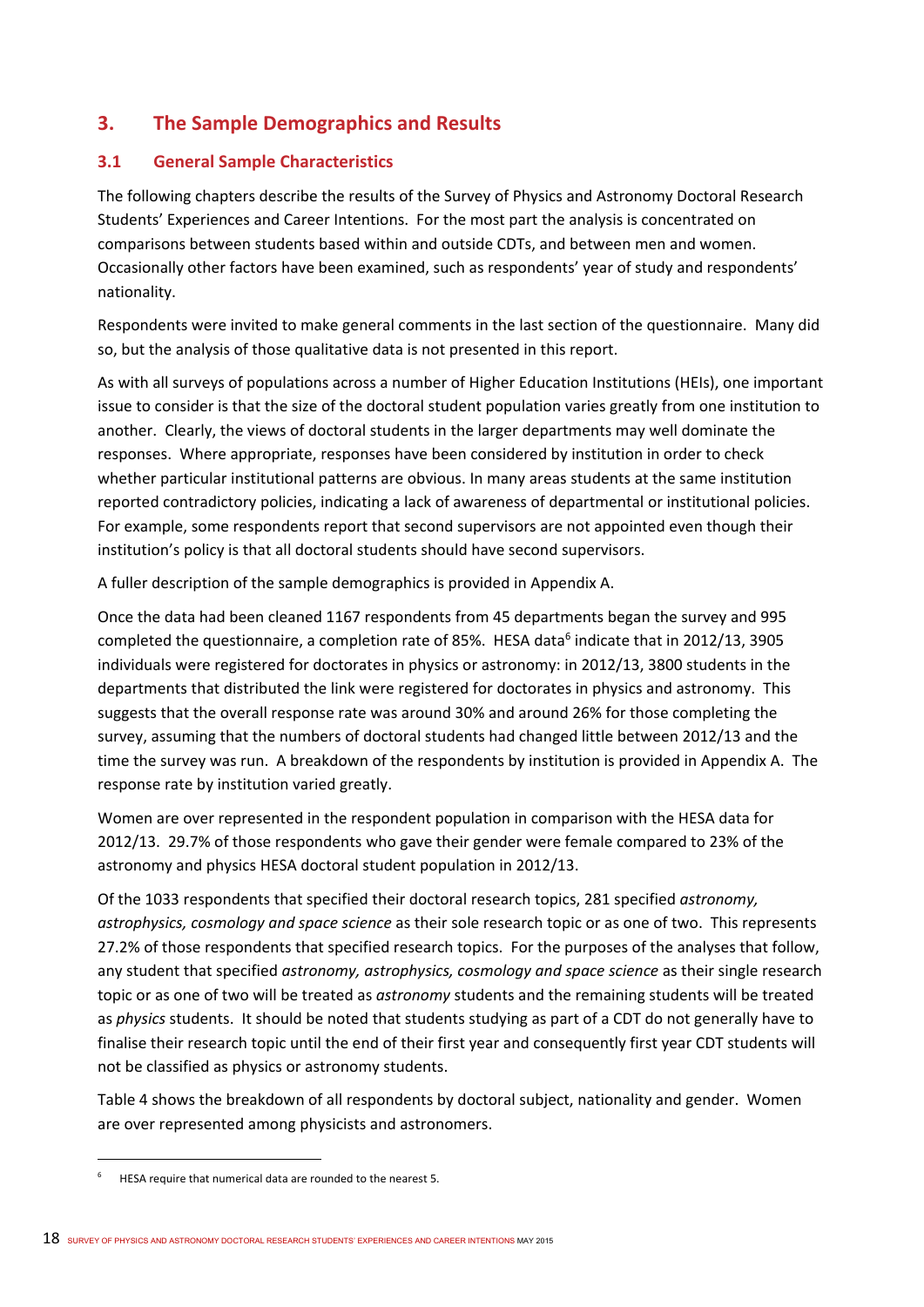|                          |                                        |             | <b>Gender</b> |                          | <b>Proportion</b><br>of students |                                                        |
|--------------------------|----------------------------------------|-------------|---------------|--------------------------|----------------------------------|--------------------------------------------------------|
| <b>Doctoral Subject</b>  | <b>Nationality</b><br>(HESA: Domicile) | <b>Male</b> | <b>Female</b> | Do not<br>wish to<br>say | <b>Totals</b>                    | who are<br>female in<br><b>HESA Data</b><br>$2012/13*$ |
|                          | <b>British</b>                         | 66%         | 32%           | 1%                       | 191                              | 21.8%                                                  |
| Astronomy                | Other                                  | 62%         | 38%           | 0%                       | 85                               | 35.8%                                                  |
|                          | Overall                                | 65%         | 34%           | 1%                       | 276                              | 25.7%                                                  |
|                          | <b>British</b>                         | 74%         | 25%           | 1%                       | 477                              | 19.1%                                                  |
| Physics                  | Other                                  | 69%         | 30%           | 1%                       | 279                              | 28.0%                                                  |
|                          | Overall                                | 72%         | 27%           | 1%                       | 756                              | 22.4%                                                  |
|                          | <b>British</b>                         | 66%         | 29%           | 5%                       | 65                               |                                                        |
| Unknown/<br>Undecided    | Other                                  | 70%         | 30%           | 0%                       | 70                               |                                                        |
|                          | Overall                                | 68%         | 30%           | 2%                       | 135                              |                                                        |
| <b>Total respondents</b> |                                        | 817         | 339           | 11                       | 1167                             | 3669                                                   |

**Table 4:** Survey respondents who began the survey by doctoral subject, nationality and gender

\* Doctoral students are counted as studying astronomy or physics if they are recorded as 0.5 FTE or more.

63.2% of respondents who specified their nationality were British, 63.1% of physicists and 69.2% of astronomers in line with the 2012/13 HESA data that indicates 63.3% of physicists and 72.3% of astronomers are British domiciled. Female respondents are over represented in all subject-nationality groups.

Around 93.4% of the British respondents who provided the information classified their ethnicity as White: among British national respondents 93.9% of physicists and 94.5% of astronomers are White. This is in line with 2012/13 HESA data which indicate that 93.7% of physicists and 90.1% of astronomers are White. The numbers of those British nationals who classify themselves as belonging to BME groups are too low to analyse the data in respect of ethnicity. **It is noteworthy that there are no British national doctoral researchers in the sample who classify themselves as Black or Black British.**

1.2% of respondents who specified their mode of study reported that they are studying part-time, 1.1% of astronomers and 1.3% of physicists. In the 2012/13 HESA data 4.4% of astronomers and 3.8% of physicists are recorded as studying part‐time. The number of part‐time respondents is not high enough to allow any useful analyses.

3.7% of the sample disclosed that they have a disability and 3.2% did not wish to say: there was no significant difference between men and women. The 2012/13 HESA data suggest that among physics and astronomy doctoral students 6.7%physicists and 5.6% of astronomers have a known disability. The numbers of respondents with a declared disability is too small to analyse the data in respect of declared disability status.

The age distribution of the respondents is shown in figure 2. Comparison with the 2012/13 HESA data suggests that the sample is a little older but this is almost certainly because the census date for the HESA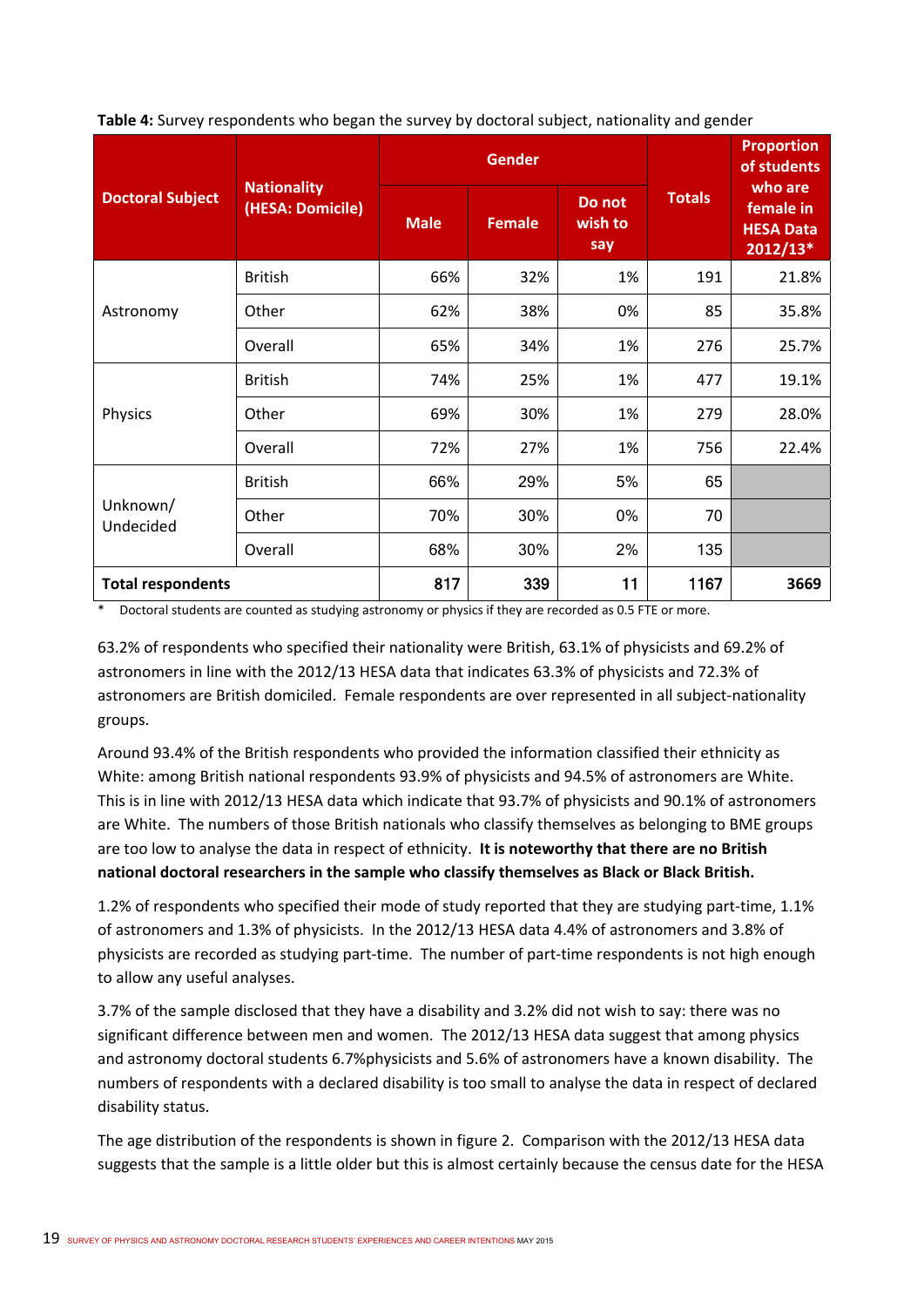data is 31 August, that is some six months before the survey was run. Adjusting the HESA population ages for the six month discrepancy shows that the age distribution of the respondents is similar to that of the 2012/13 HESA population.





So, overall, based on a comparison with the 2012/13 HESA doctoral researcher population, the sample is broadly representative of the population of doctoral researchers in physics and astronomy. Women are over represented, but the proportions of doctoral researchers who are British and other nationalities, the ethnic makeup of the British respondents, the disability status and the age distribution in the sample are broadly representative of the proportions in the HESA population. The proportion of doctoral students who are part-time is lower than recorded in the 2012/13 HESA data.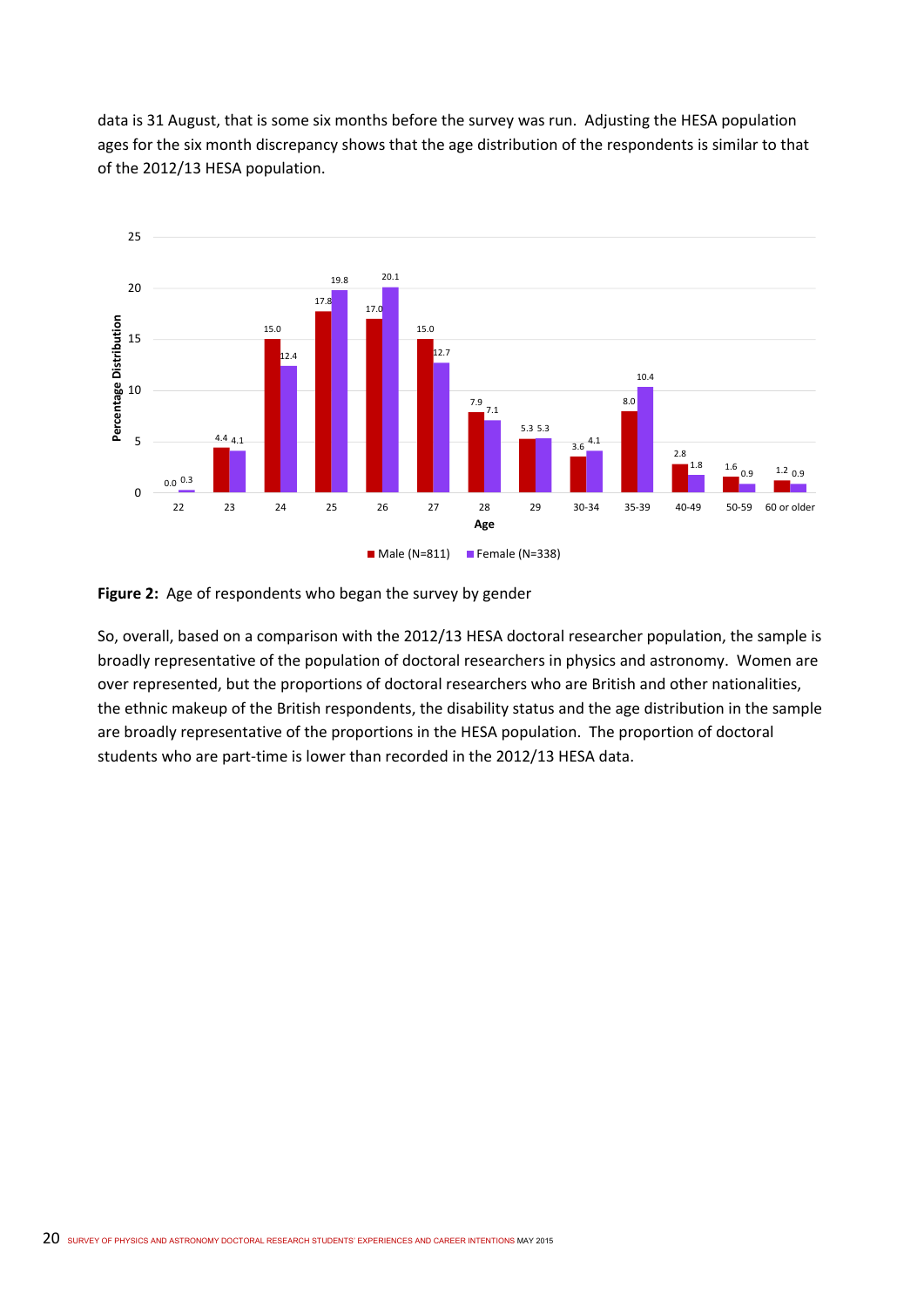## **3.2 Details of Respondents' Background and Current Study**

Of the 1163 respondents who specified, 110 indicated that they were members of a Centre for Doctoral Studies (CDT) (see table 5). A few respondents indicated that they were not sure whether they were a member of a CDT: in the rest of the report these respondents are classified as not being members of CDTs as it is assumed that respondents who are members of CDTs will know that for sure.

|                          |                |     | <b>Member of CDT</b> |     |                 |     |     |              |
|--------------------------|----------------|-----|----------------------|-----|-----------------|-----|-----|--------------|
| <b>Gender</b>            | <b>Yes</b>     |     | <b>No</b>            |     | <b>Not sure</b> |     |     | <b>Total</b> |
| Male                     | 80             | 73% | 565                  | 69% | 169             | 71% | 814 | 70%          |
| Female                   | 28             | 25% | 243                  | 30% | 67              | 28% | 338 | 29%          |
| Do not want to say       | $\overline{2}$ | 2%  | 6                    | 1%  | 3               | 1%  | 11  | 1%           |
| <b>Total Respondents</b> | 110            |     | 814                  |     | 239             |     |     | 1163         |

**Table 5:** Whether or not respondents reported that they were members of Centres for Doctoral Training

As shown in table 6, the majority of respondents are spread across the first four years of study; male respondents are slightly biased towards the first year of study while there is a more even distribution of female respondents across the first four years of study. There are relatively few respondents in their fifth year of study and above: for the most part analyses by year of study are restricted to respondents in their first four years of study.

#### **Table 6:** Respondents' reported year of study

| Year of study*           |                                                                              | <b>Male</b> |               | <b>Female</b> | Did not<br>wish to say | <b>Total</b> |      |
|--------------------------|------------------------------------------------------------------------------|-------------|---------------|---------------|------------------------|--------------|------|
|                          | <b>Distribution</b><br><b>Number</b><br><b>Distribution</b><br><b>Number</b> |             | <b>Number</b> | <b>Number</b> | <b>Distribution</b>    |              |      |
| 1st year                 | 260                                                                          | 33%         | 85            | 26%           | 5                      | 350          | 31%  |
| 2nd Year                 | 196                                                                          | 25%         | 86            | 26%           | 1                      | 283          | 25%  |
| 3rd Year                 | 179                                                                          | 23%         | 82            | 25%           | 3                      | 264          | 23%  |
| 4th Year                 | 129                                                                          | 16%         | 69            | 21%           | 1                      | 199          | 18%  |
| 5+ Year                  | 24                                                                           | 3%          | 11            | 3%            | 10                     | 35           | 3%   |
| <b>Total respondents</b> |                                                                              | 788         | 333           |               | 10                     |              | 1131 |

\* Only those students who specified their year of study are included.

As shown in table 7, the majority of respondents had studied physics and/or astronomy for their first degree. 65% of respondents reported that they had studied physics for their first degree, 10% had studied physics and astronomy/astrophysics, 6% physics and mathematics and 4% astronomy/astrophysics. The distributions of male and female respondents between first degree subjects are similar.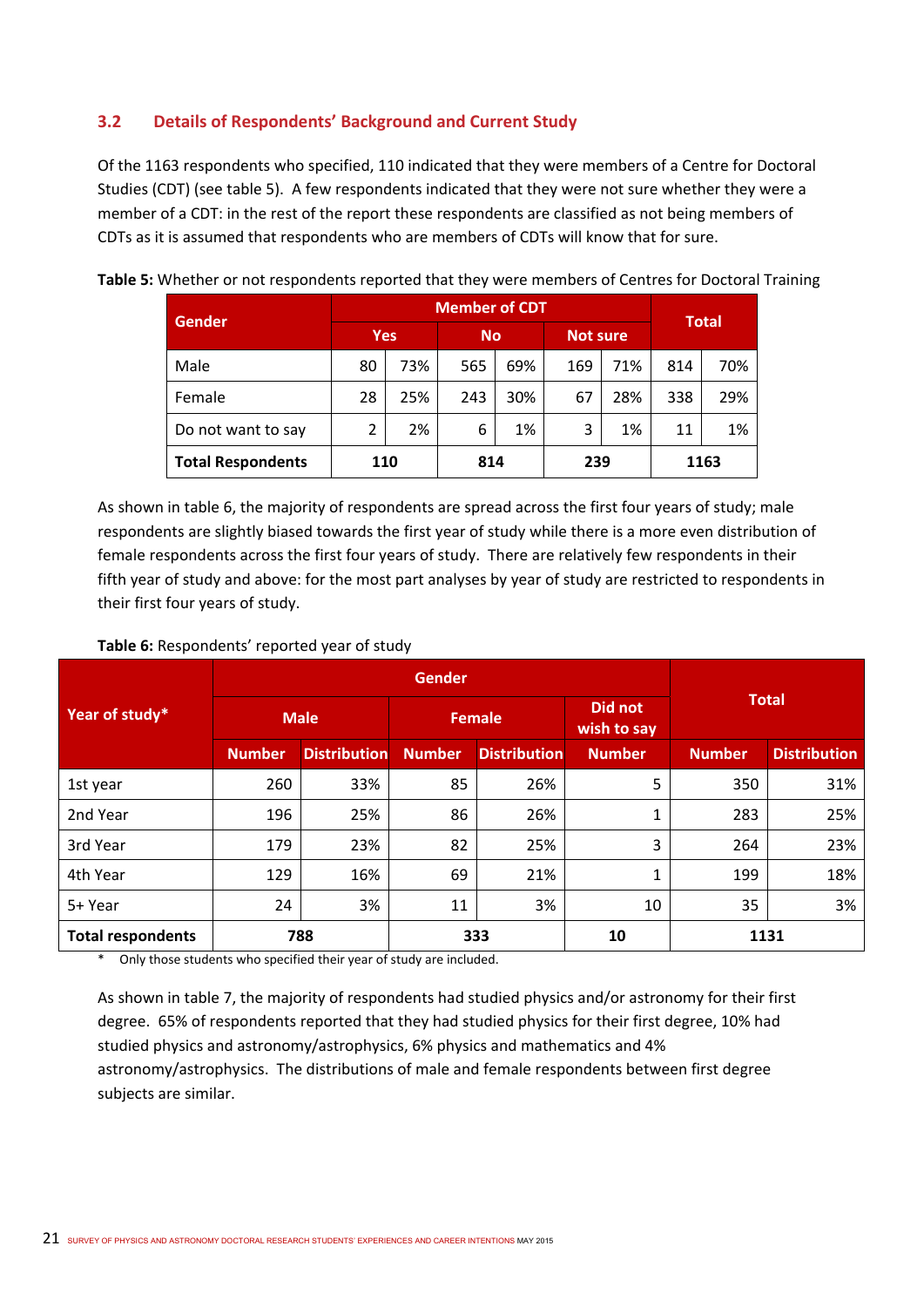| Table 7: Respondents' reported first degree subjects |  |  |
|------------------------------------------------------|--|--|
|------------------------------------------------------|--|--|

| <b>First Degree Subject</b>                   | <b>Male</b>   |                   | <b>Female</b> |                   | Do not<br>wish to<br>say | <b>Total</b>  |                   |
|-----------------------------------------------|---------------|-------------------|---------------|-------------------|--------------------------|---------------|-------------------|
|                                               | <b>Number</b> | Distri-<br>bution | <b>Number</b> | Distri-<br>bution | <b>Number</b>            | <b>Number</b> | Distri-<br>bution |
| Physics                                       | 503           | 66%               | 204           | 63%               | 9                        | 716           | 65%               |
| Physics and<br>Astronomy/Astrophysics         | 75            | 10%               | 36            | 11%               | $\Omega$                 | 111           | 10%               |
| <b>Physics and Mathematics</b>                | 47            | 6%                | 18            | 6%                | 0                        | 65            | 6%                |
| Astronomy/Astrophysics                        | 33            | 4%                | 13            | 4%                | 0                        | 46            | 4%                |
| Chemistry                                     | 31            | 4%                | 12            | 4%                | 0                        | 43            | 4%                |
| <b>Electronics/Electrical Engineering</b>     | 25            | 3%                | 3             | 1%                | 0                        | 28            | 3%                |
| <b>Materials</b>                              | 11            | 1%                | 3             | 1%                | 0                        | 14            | 1%                |
| <b>Mathematics</b>                            | 10            | 1%                | 5             | 2%                | 0                        | 15            | 1%                |
| Physics/Astrophysics and another<br>Subject   | 9             | 1%                | 7             | 2%                | 0                        | 16            | 1%                |
| Astronomy/Astrophysics and<br>another Subject | 3             | 0%                | 1             | 0%                | 0                        | 4             | 0%                |
| Other SET subject                             | 20            | 3%                | 23            | 7%                | $\Omega$                 | 43            | 4%                |
| Other non-SET subject                         | $\mathbf{0}$  | 0%                | 1             | 0%                | 0                        | 1             | 0%                |
| <b>Total respondents</b>                      | 767           | 100%              | 326           | 100%              | 9                        | 1102          | 100%              |

Table 8 shows the first degree classifications of respondents who studied in the UK. 65% of respondents held first class degrees and 27% held upper second class degrees. **Male respondents were slightly more likely than female respondents to hold first class degrees although essentially the same proportions hold first or upper second class degrees**. The differences between the distributions of degree classification between males and females are not statistically significant. The preponderance of first and upper second class degrees is to be expected as obtaining state funding for a doctorate normally requires a first or upper second class degree.

**Table 8:** Respondents' reported first degree classifications from UK Institutions

| <b>First Degree</b><br><b>Classification</b> | <b>Male</b>   |                   | <b>Female</b>  |                   | Do not<br>wish to<br>say | <b>Total</b>  |                   |
|----------------------------------------------|---------------|-------------------|----------------|-------------------|--------------------------|---------------|-------------------|
|                                              | <b>Number</b> | Distri-<br>bution | <b>Number</b>  | Distri-<br>bution | <b>Number</b>            | <b>Number</b> | Distri-<br>bution |
| First $(1)$                                  | 370           | 66%               | 138            | 62%               | 6                        | 514           | 65%               |
| Upper second (2.1)                           | 147           | 26%               | 65             | 29%               | 1                        | 213           | 27%               |
| Lower Second (2.2)                           | 35            | 6%                | 13             | 6%                | 0                        | 48            | 6%                |
| Third $(3)$                                  | 5             | 1%                | 3              | 1%                | 0                        | 8             | 1%                |
| Not applicable                               | 3             | 1%                | $\overline{2}$ | 1%                | 0                        | 5             | 1%                |
| Other                                        | 1             | 0%                | 0%<br>0<br>0   |                   | 1                        | 0%            |                   |
| <b>Total respondents</b>                     | 561           | 100%              | 221            | 100%              | 7                        | 789           | 100%              |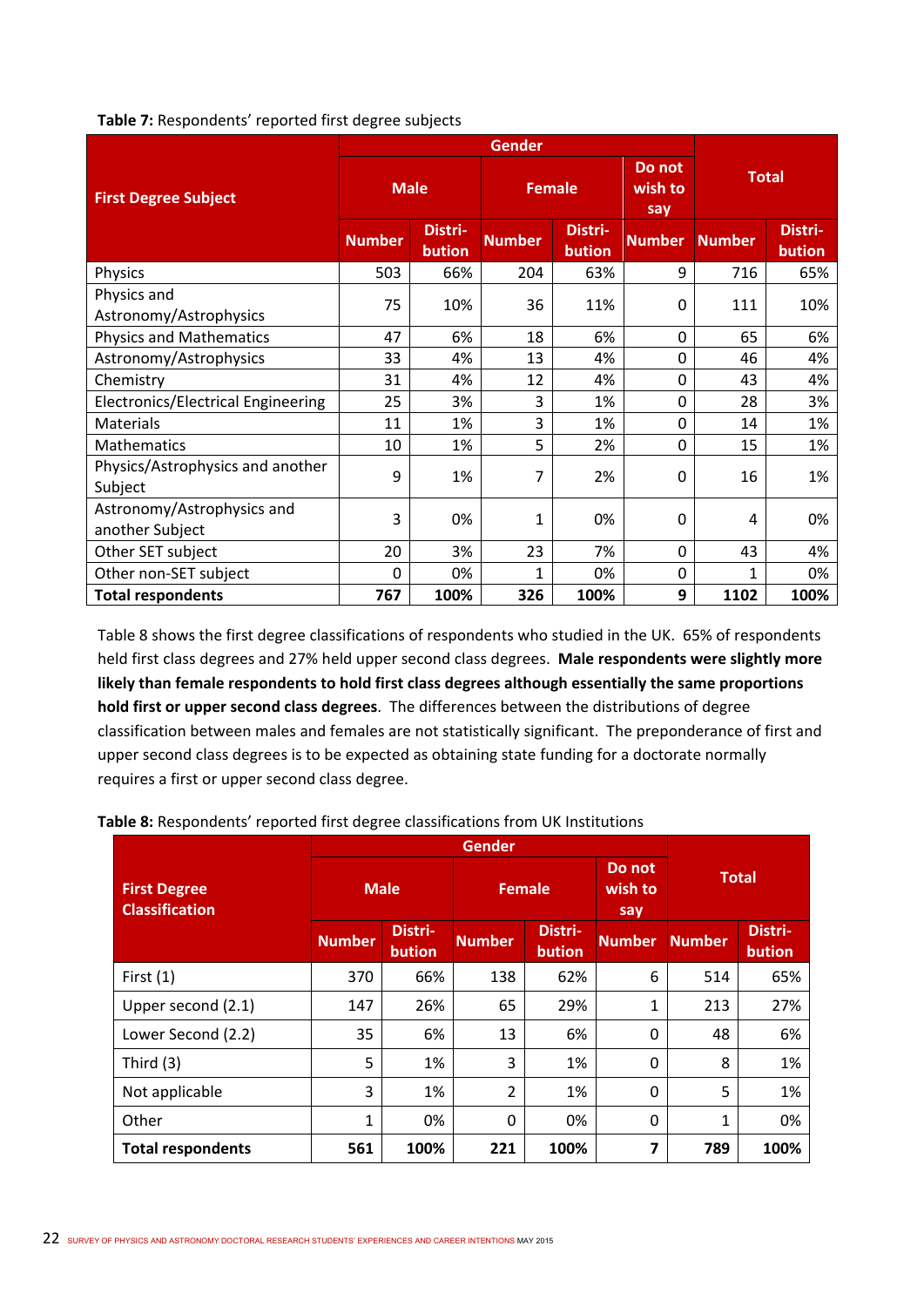The qualifications obtained by those respondents who studied in the UK are shown in table 9. Overall 75% hold MPhys/MSci qualifications and 18% hold BSc qualifications. There are no significant differences between the distribution of qualifications between males and females. Generally, an MPhys/MSci qualification is regarded as a prerequisite for undertaking a doctorate. Table 10 shows that 47% of respondents with a BSc qualification also hold a postgraduate masters, compared to just 4% of those who hold a MPhys/MSci qualification. In other words, just 9% of respondents with first degree qualification from the UK, hold only a BSc qualification without a postgraduate masters.

| <b>First degree</b>      | <b>Male</b>   |                   | <b>Female</b> |                   | <b>Overall</b> |                   |  |
|--------------------------|---------------|-------------------|---------------|-------------------|----------------|-------------------|--|
| qualification            | <b>Number</b> | Distri-<br>bution | <b>Number</b> | Distri-<br>bution | <b>Number</b>  | Distri-<br>bution |  |
| MPhys/MSci               | 423           | 75%               | 164           | 74%               | 593            | 75%               |  |
| <b>BSc</b>               | 98            | 17%               | 45            | 20%               | 144            | 18%               |  |
| Other                    | 40            | 7%                | 12            | 5%                | 52             | 7%                |  |
| <b>Total respondents</b> | 561           | 100%              | 221           | 100%              | 789            | 100%              |  |

### **Table 9:** Respondents' reported first degree qualifications from UK Institutions

**Table 10:** Respondents' reported first degree qualifications from UK Institutions and whether or not they reported holding a postgraduate masters qualification

|                                      |                            | Possess a postgraduate master         |           |                             |  |
|--------------------------------------|----------------------------|---------------------------------------|-----------|-----------------------------|--|
| <b>First degree</b><br>qualification | Yes, from the<br><b>UK</b> | Yes, from<br>outside the<br><b>UK</b> | <b>No</b> | <b>Total</b><br>respondents |  |
| MPhys/MSci                           | 4%                         | 0%                                    | 96%       | 593                         |  |
| <b>BSc</b>                           | 47%                        | 1%                                    | 52%       | 144                         |  |
| Other                                | 29%                        | 0%                                    | 71%       | 52                          |  |
| <b>Overall</b>                       | 14%                        | 0%                                    | 86%       | 789                         |  |

Table 11 presents data on whether respondents possess a postgraduate masters degree by gender and nationality. British respondents are significantly less likely to possess a postgraduate masters degree than non‐British respondents. Only 13% of British respondents hold a postgraduate masters degree compared to 65% of non‐British respondents. Overall 42% of those British respondents with postgraduate masters degrees stayed at the same institution for their doctorate. There were no significant differences between males and females.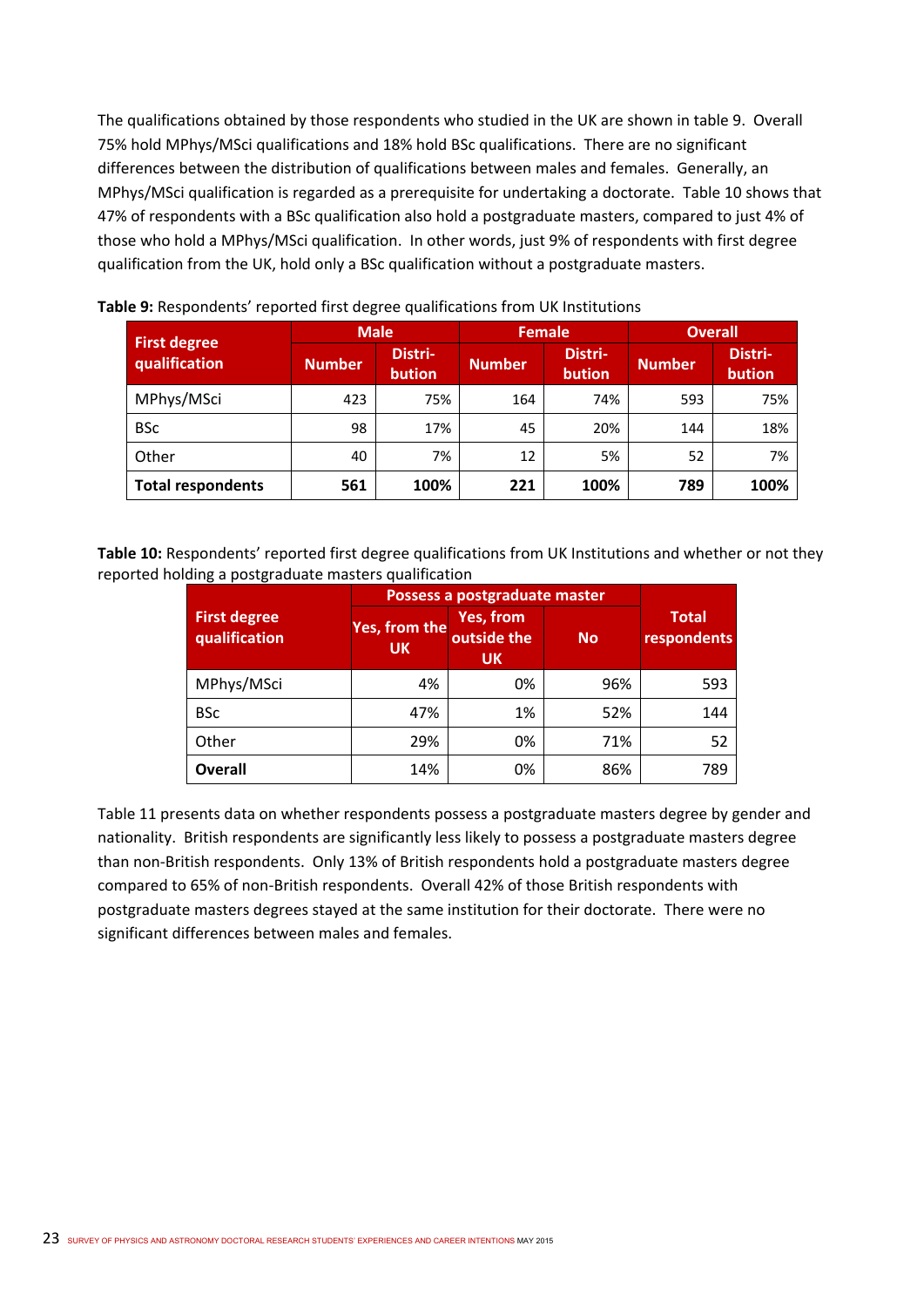**Table 11:** Whether respondents reported possessing a postgraduate masters degree by nationality and gender

|                        |               |                          | Possess a postgraduate masters<br>degree | <b>Total</b> | <b>Proportion</b><br>possessing |                         |  |
|------------------------|---------------|--------------------------|------------------------------------------|--------------|---------------------------------|-------------------------|--|
| <b>Nationality</b>     | <b>Gender</b> | Yes, in the<br><b>UK</b> | Yes,<br>outside<br><b>No</b><br>the UK   |              | respondents                     | postgraduate<br>masters |  |
|                        | Male          | 60                       | $\overline{2}$                           | 437          | 499                             | 12%                     |  |
| <b>British</b>         | Female        | 28                       |                                          | 164          | 192                             | 15%                     |  |
|                        | Total         | 88                       | 2                                        | 608          | 698                             | 13%                     |  |
|                        | Male          | 40                       | 131                                      | 93           | 264                             | 65%                     |  |
| Other<br>nationalities | Female        | 29                       | 57                                       | 46           | 132                             | 65%                     |  |
|                        | Total         | 69                       | 188                                      | 141          | 398                             | 65%                     |  |

Table 12 shows the proportion of respondents who are studying in the same institution as they studied for their first degree and table 13 shows the same data but restricted only to British nationals. Clearly non‐British nationals are more likely to have moved institution to study for their doctorate, and this is underlined in the data.

**Table 12:** Whether respondents reported that were studying in the same institution as they studied for their first degree by whether respondents' research was physics‐based or astronomy‐based and gender

| <b>Institution</b>                       |             | <b>Physics-based</b><br>research | <b>Astronomy-based</b><br>reasearch | <b>Overall</b> |      |
|------------------------------------------|-------------|----------------------------------|-------------------------------------|----------------|------|
|                                          | <b>Male</b> | <b>Female</b>                    | <b>Male</b>                         | <b>Female</b>  |      |
| Same institution as first<br>degree      | 41%         | 35%                              | 32%                                 | 19%            | 34%  |
| Different institution as first<br>degree | 59%         | 65%                              | 68%                                 | 81%            | 66%  |
| <b>Total respondents</b>                 | 545         | 205                              | 180                                 | 94             | 1167 |

Overall, astronomy‐based respondents are more likely than physics‐based respondents to move institution. Also, British physics‐based male and female respondents show similar patterns but, although numbers are small, female astronomy‐based respondents are more likely than male astronomy‐based respondents to have moved institutions. It is difficult to know why this behaviour is observed. There are no clear patterns in examining the data at institutional level, mainly because the number of female respondents in any one institutional are not great enough to draw firm conclusions.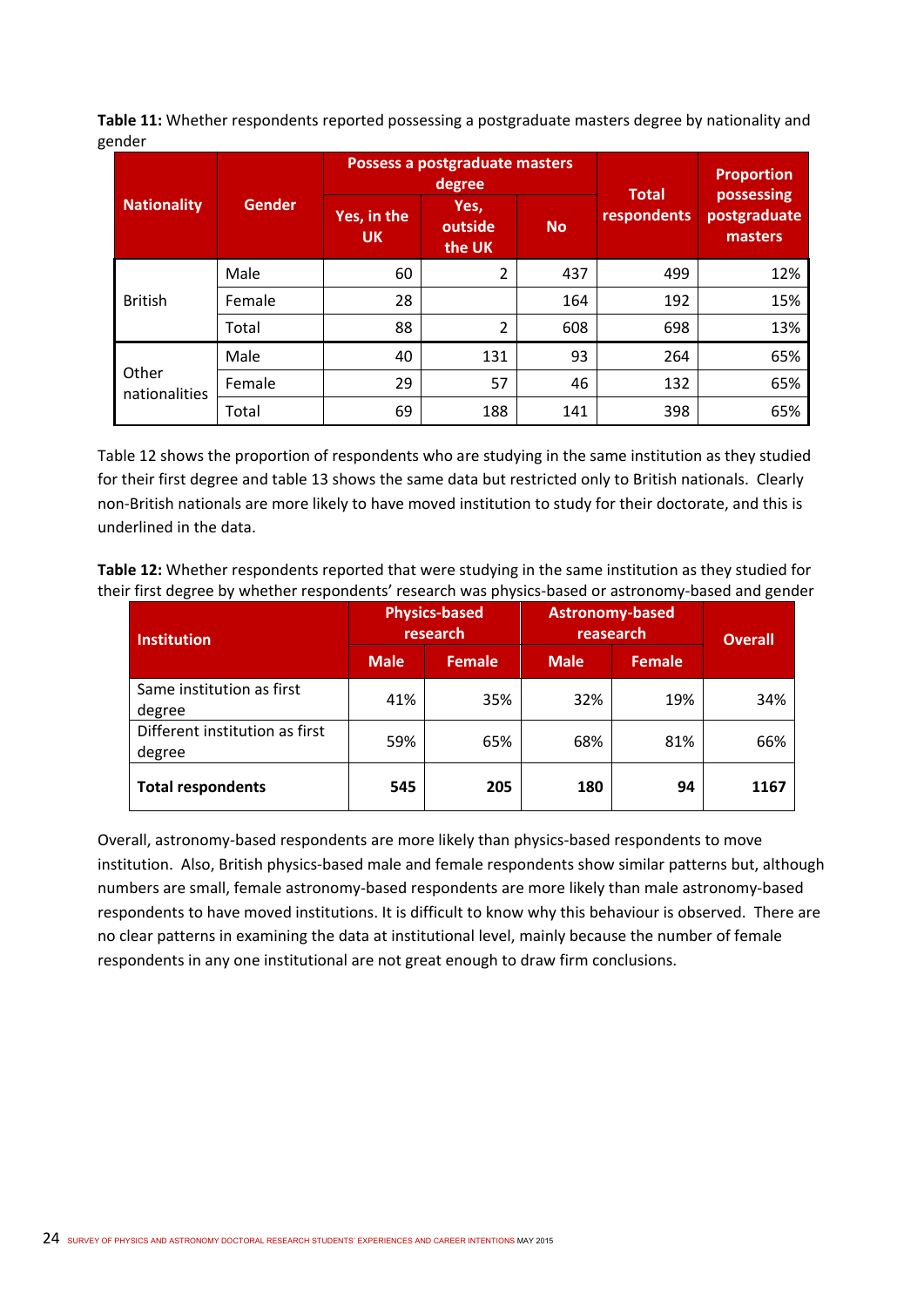**Table 13:** Whether British respondents reported that they were studying in the same institution as they studied for their first degree by whether respondents' research was physics‐ or astronomy‐based and gender

| <b>Institution</b>                       | <b>Physics-based</b><br>research |               | <b>Astronomy-based</b><br>research | <b>Overall</b> |     |
|------------------------------------------|----------------------------------|---------------|------------------------------------|----------------|-----|
|                                          | <b>Male</b>                      | <b>Female</b> | Male.                              | <b>Female</b>  |     |
| Same institution as first<br>degree      | 56%                              | 53%           | 43%                                | 26%            | 47% |
| Different institution as first<br>degree | 44%                              | 48%           | 57%                                | 74%            | 53% |
| <b>Total respondents</b>                 | 353                              | 120           | 127                                | 62             | 733 |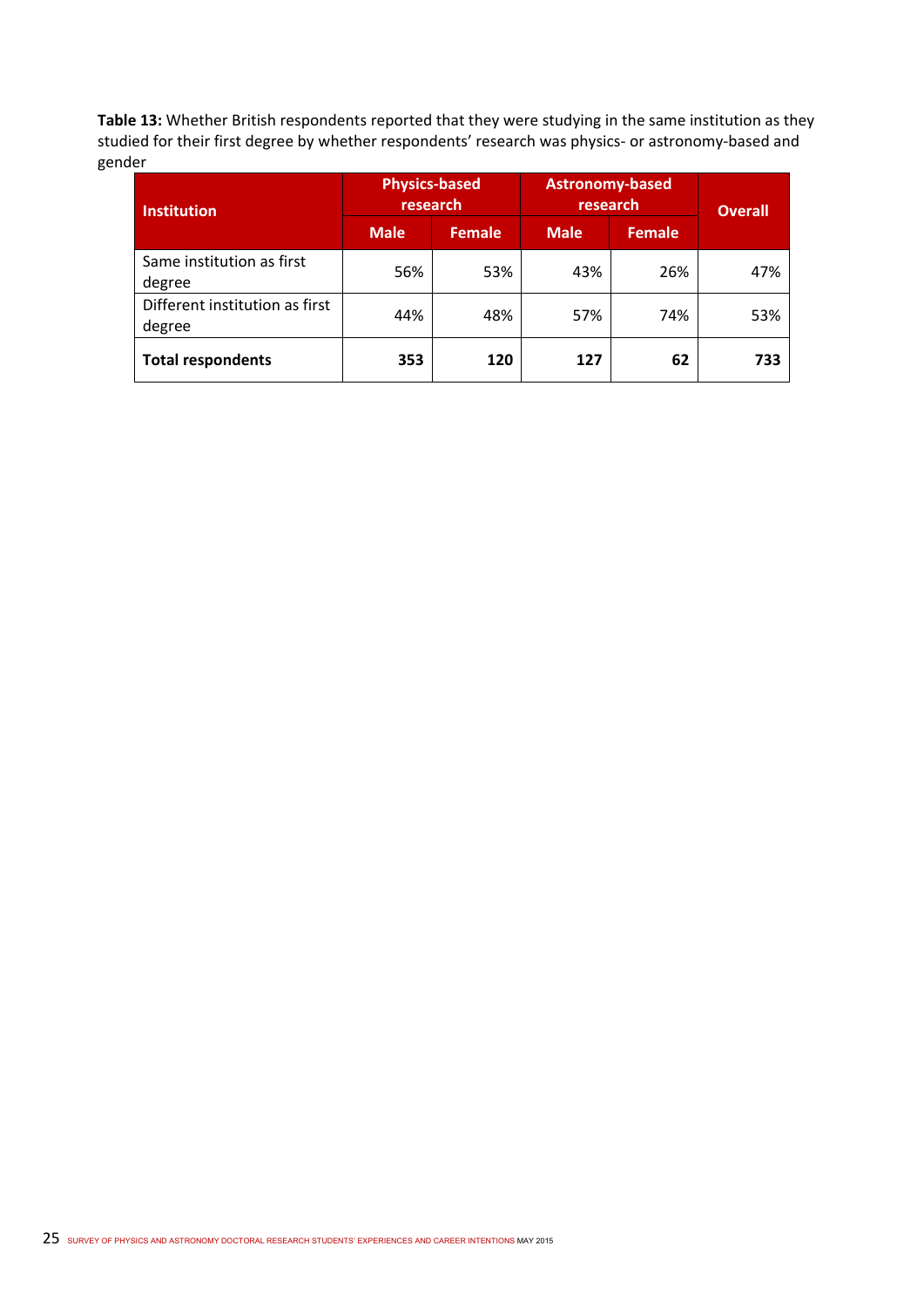## **3.3 Reasons for Undertaking a Doctorate**

Respondents were asked to indicate the main reason they decided to do a doctorate and, if they wanted, to indicate a secondary reason. Respondents were given a list of possible reasons but could specify another reason if they wished. The reasons chosen are shown in table 14 broken down by whether respondents' research is physics- or astronomy-based and gender.

Overall 51% of respondents indicated that the main reason they undertake a doctorate is, "*Because I love my subject and wanted to learn more*." The second most common main reason was, "*I have an aptitude for science/physics/astronomy*," which 12.9% of respondents selected, followed by, "*A doctorate is a pre‐requisite for the career I want*," which 12.7% of respondents chose. 6.8% of respondents selected "*I "wandered" into a doctorate after my first degree."* No other reasons were selected by more than 5% of respondents overall.

Between 47% and 50% of male and female physics-based and female astronomy-based respondents chose "*Because I love my subject and wanted to learn more*" as their main reason for undertaking a doctorate, but 61% of male astronomy‐based respondents chose this reason. There are gender and research field differences in the proportions of respondents selecting other main reasons but in all cases under consideration "*I have an aptitude for science/physics/astronomy*," and, "*A doctorate is a pre‐ requisite for the career I want*," are the next most popular choices.

89% of respondents chose a secondary reason for undertaking a doctorate. Overall the most popular choice was, "*I have an aptitude for science/physics/astronomy*" chosen by 21% of respondents followed by "*A doctorate is a pre‐requisite for the career I want*," chosen by 17% of respondents. 13% of respondents chose "*Because I love my subject and wanted to learn more.*" Again, there are some gender and research field differences in respondents' choices of secondary reasons. For males the most popular choice is "*I have an aptitude for science/physics/astronomy,"* followed by "*A doctorate is a pre‐requisite for the career I want*," while for females the order is reversed. It is notable that, as with the main reasons, male astronomy‐based researchers are out of line with the other groups in that 29% chose, "*I have an aptitude for science/physics/astronomy,"* compared with 21% of male physics-based researchers.

Considering both the main and secondary reasons for choosing to undertake a doctorate, 64% of respondents chose, "*Because I love my subject and wanted to learn more."* This is in line with reasons most commonly given by students for choosing to study subjects at all levels.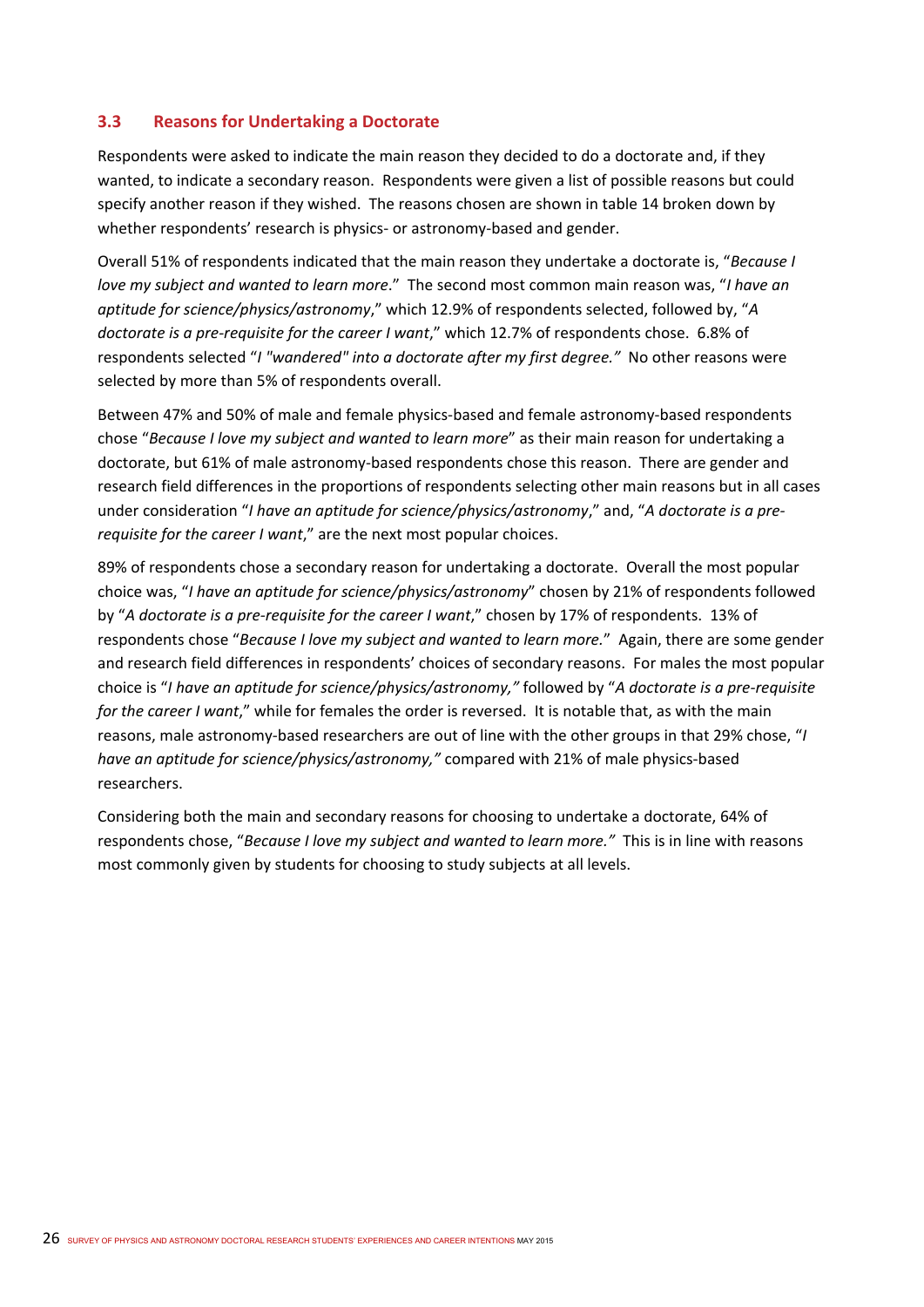**Table 14:** Main and secondary reasons given by respondents for undertaking their doctorates by whether respondents' research was physics or astronomy‐based and gender

|                                                                  | <b>Physics-based research</b> |                    |                            | <b>Astronomy-based research</b> |             |                    |             |                            |                        |                             |
|------------------------------------------------------------------|-------------------------------|--------------------|----------------------------|---------------------------------|-------------|--------------------|-------------|----------------------------|------------------------|-----------------------------|
| <b>Reasons for</b><br>undertaking<br>doctorate                   |                               | <b>Main reason</b> | <b>Secondary</b><br>reason |                                 |             | <b>Main reason</b> |             | <b>Secondary</b><br>reason | <b>Main</b><br>reason: | <b>Secondary</b><br>reason: |
|                                                                  | <b>Male</b>                   | <b>Female</b>      | <b>Male</b>                | <b>Female</b>                   | <b>Male</b> | <b>Female</b>      | <b>Male</b> | Female                     | overall                | overall                     |
| Because I love my<br>subject and wanted to<br>learn more         | 49.1%                         | 49.5%              | 12.8%                      | 10.6%                           | 60.8%       | 47.3%              | 13.5%       | 17.6%                      | 51.1%                  | 12.6%                       |
| I have an aptitude for<br>science/physics/<br>astronomy          | 15.7%                         | 8.1%               | 20.8%                      | 13.1%                           | 8.8%        | 17.6%              | 28.7%       | 19.8%                      | 12.9%                  | 21.2%                       |
| A doctorate is a pre-<br>requisite for the<br>career I want      | 13.0%                         | 14.6%              | 16.1%                      | 16.2%                           | 11.7%       | 9.9%               | 18.7%       | 20.9%                      | 12.7%                  | 16.9%                       |
| I "wandered" into a<br>doctorate after my<br>first degree        | 5.9%                          | 6.6%               | 9.4%                       | 6.1%                            | 6.4%        | 8.8%               | 4.7%        | 4.4%                       | 6.3%                   | 7.1%                        |
| To improve my<br>employability                                   | 5.2%                          | 6.6%               | 8.2%                       | 15.7%                           | 2.3%        | 3.3%               | 7.6%        | 4.4%                       | 4.8%                   | 9.4%                        |
| I was inspired/<br>encouraged by a<br>tutor/staff member         | 3.8%                          | 5.6%               | 7.1%                       | 10.6%                           | 5.3%        | 6.6%               | 7.0%        | 7.7%                       | 4.5%                   | 7.9%                        |
| To enhance my<br>earning potential                               | 2.3%                          | 3.0%               | 6.3%                       | 5.1%                            | 1.2%        | 1.1%               | 2.9%        | 3.3%                       | 2.3%                   | 4.9%                        |
| I was inspired/<br>encouraged by a<br>family member/friend       | 1.1%                          | 3.5%               | 3.8%                       | 6.1%                            | 1.2%        | 1.1%               | 1.2%        | 3.3%                       | 1.9%                   | 3.8%                        |
| I realised that others I<br>knew were applying<br>for doctorates | 0.2%                          | 0.5%               | 1.9%                       | 2.0%                            | 0.0%        | 0.0%               | 1.2%        | 0.0%                       | 0.2%                   | 1.6%                        |
| Other                                                            | 2.9%                          | 1.0%               | 0.8%                       | 1.0%                            | 0.6%        | 0.0%               | 0.6%        | 0.0%                       | 1.8%                   | 0.8%                        |
| Don't know why                                                   | 0.8%                          | 1.0%               | 3.6%                       | 4.0%                            | 1.8%        | 4.4%               | 1.2%        | 3.3%                       | 1.5%                   | 3.2%                        |
| No second reason<br>chosen                                       |                               |                    | 9.2%                       | 9.6%                            |             |                    | 12.9%       | 15.4%                      |                        | 11.3%                       |
| <b>Total respondents</b>                                         | 523                           | 198                | 523                        | 198                             | 171         | 91                 | 171         | 91                         | 1076                   | 1076                        |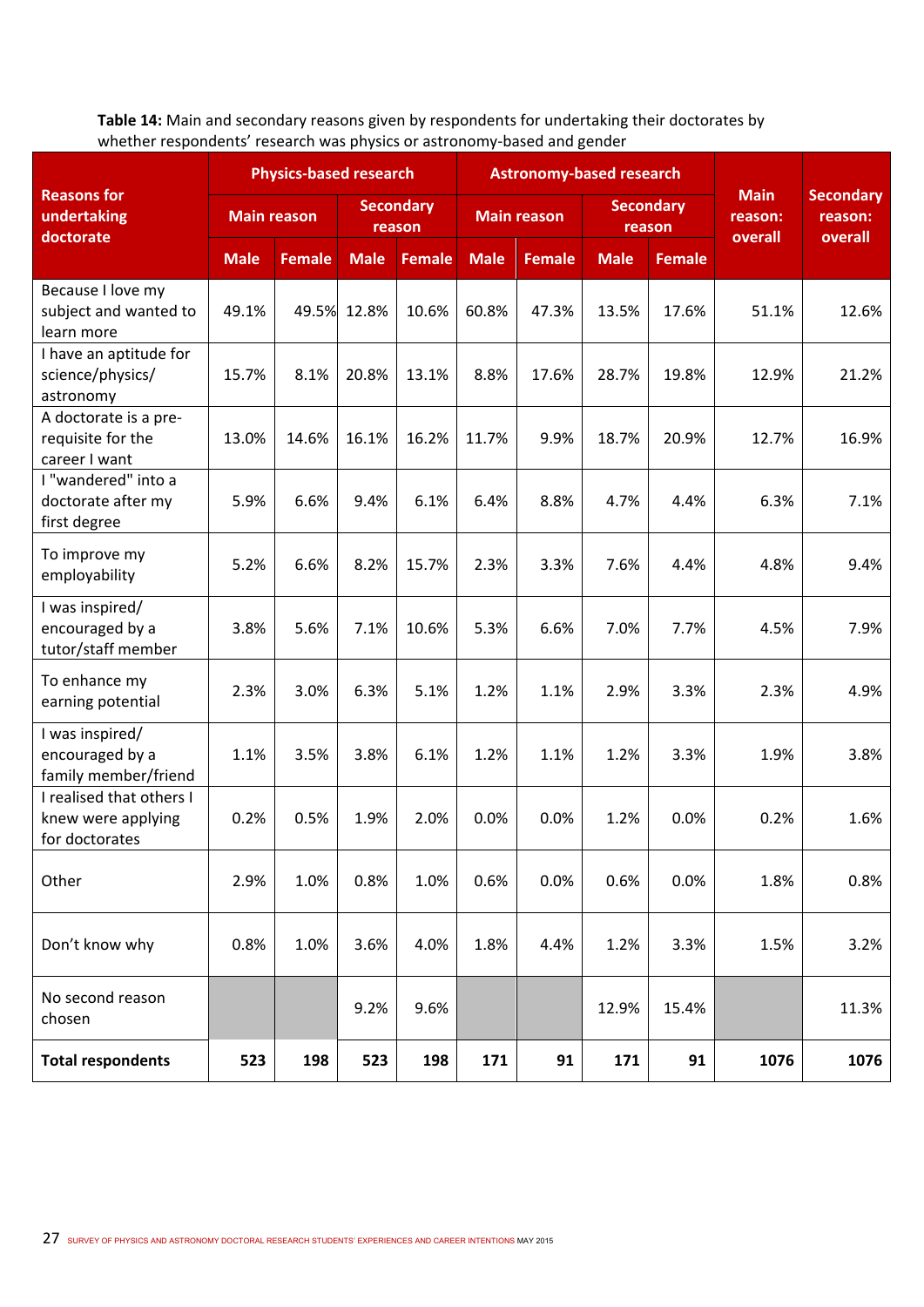Respondents were also asked what their main reasons were for choosing their research group/institution. Respondents were allowed to select up to two choices from a list, or provide an alternative reason as one of their choices. The proportions of respondents selecting different reasons are presented in table 15, broken down by gender and whether respondents are undertaking physicsbased or astronomy‐based research and by whether or not respondents are studying at the same institution as their first degree.

**Table 15:** Main reasons given by respondents for choosing their research group/institution by gender and whether respondents' research was physics-based or astronomy-based or whether or not respondents were studying in the same institution as their first degree

|                                                                                      |                      | <b>Research</b> |                            |        | <b>Institution</b>      |               |                                     |               |
|--------------------------------------------------------------------------------------|----------------------|-----------------|----------------------------|--------|-------------------------|---------------|-------------------------------------|---------------|
| <b>Reasons for choosing research</b><br>group/institution                            | <b>Physics-based</b> |                 | <b>Astronomy-</b><br>based |        | Same as first<br>degree |               | <b>Different as first</b><br>degree |               |
|                                                                                      | <b>Male</b>          | <b>Female</b>   | <b>Male</b>                | Female | <b>Male</b>             | <b>Female</b> | <b>Male</b>                         | <b>Female</b> |
| It was a group with one of the best<br>reputations in my field of interest           | 40.7%                | 35.9%           | 52.6%                      | 58.2%  | 38.7%                   | 39.4%         | 46.7%                               | 44.7%         |
| I was offered a place by my<br>undergraduate/masters department                      | 23.9%                | 24.7%           | 14.0%                      | 11.0%  | 49.5%                   | 54.3%         | 3.0%                                | 6.2%          |
| I had heard that it was a great team<br>with a supportive atmosphere                 | 22.8%                | 22.7%           | 33.3%                      | 26.4%  | 26.8%                   | 18.1%         | 23.5%                               | 26.1%         |
| I was attracted by the location/city                                                 | 19.5%                | 18.2%           | 14.6%                      | 19.8%  | 13.9%                   | 9.6%          | 22.0%                               | 21.2%         |
| I wanted to get a doctorate from a<br>prestigious institution                        | 25.4%                | 20.2%           | 17.0%                      | 19.8%  | 12.2%                   | 9.6%          | 32.0%                               | 25.7%         |
| It was one of the few groups/<br>institutions that I could get funding to<br>work in | 12.0%                | 8.1%            | 12.3%                      | 9.9%   | 4.5%                    | 0.0%          | 16.3%                               | 11.5%         |
| To be near my partner's work/study<br>institution                                    | 5.4%                 | 10.6%           | 7.6%                       | 6.6%   | 7.3%                    | 8.5%          | 4.8%                                | 9.3%          |
| The doctorate had a higher level of<br>funding than others                           | 4.0%                 | 5.1%            | 2.9%                       | 5.5%   | 1.7%                    | 2.1%          | 4.8%                                | 6.2%          |
| Other                                                                                | 11.1%                | 14.1%           | 9.9%                       | 8.8%   | 6.3%                    | 10.6%         | 6.5%                                | 5.8%          |
| <b>Total respondents</b>                                                             | 523                  | 198             | 171                        | 91     | 287                     | 94            | 460                                 | 226           |

The most popular reason selected was, "*It was a group with one of the best reputations in my field of interest*", but it is notable that this reason was more frequently selected by astronomy‐based respondents than physics based. It is also notable, but not surprising, that those respondents undertaking their doctorates at a different institution from their first degrees were more likely to select this reason than those staying at the same institution.

Looking in more detail at the differences between physics- and astronomy-based, as well as noting that astronomy‐based respondents are more likely to choose, "*It was a group with one of the best reputations in my field of interest*", they are less likely to choose, *"I was offered a place by my undergraduate/masters department"* and more likely to choose, *"I had heard that it was a great team*  with a supportive atmosphere." It was noted earlier that astronomy-based respondents are more likely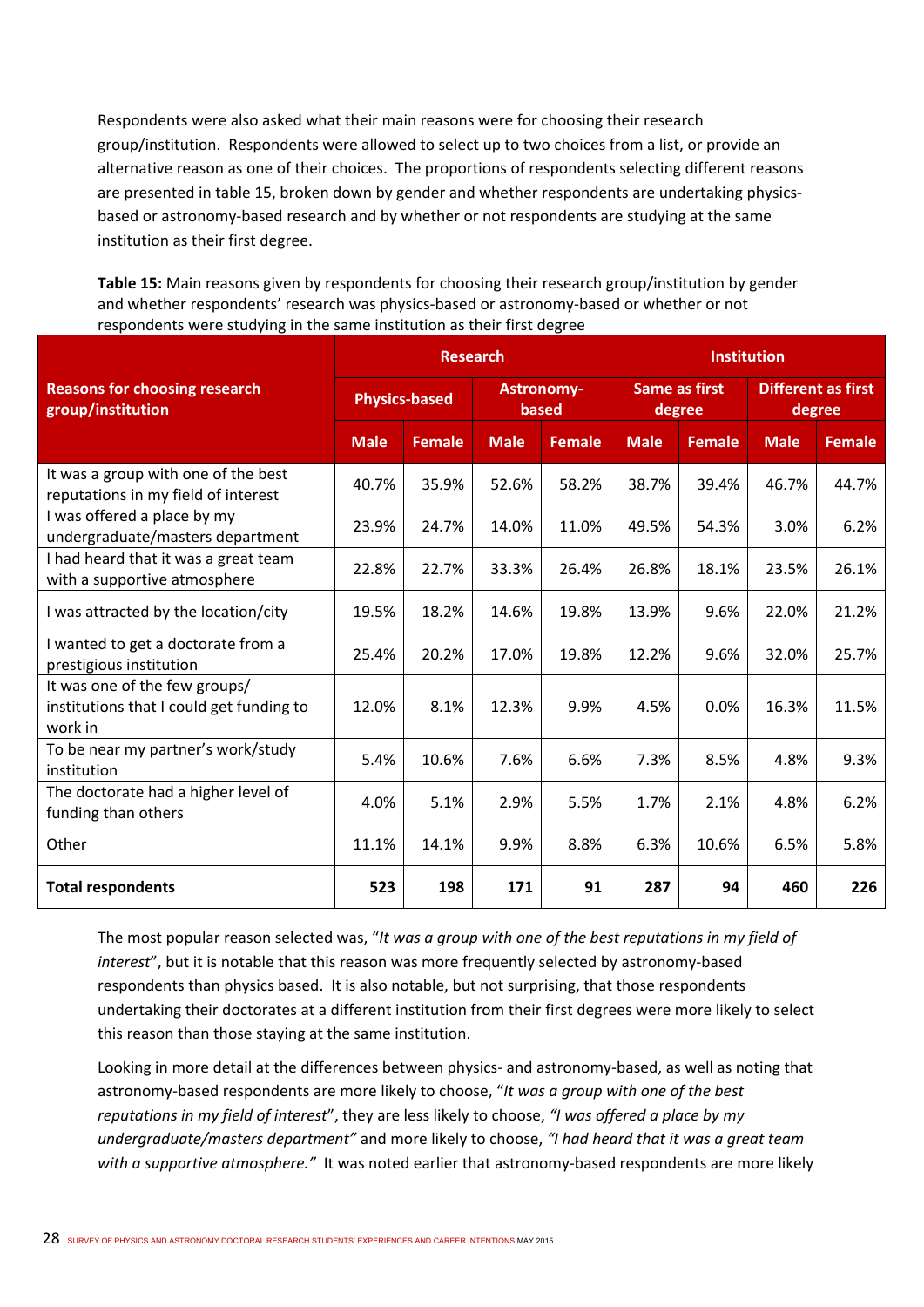to move institution than physics-based respondents so it is to be expected that astronomy-based respondents will be less likely to select *"I was offered a place by my undergraduate/masters department"* than physics‐based respondents and, since they are more likely to be moving, they would be more likely to move to join a group with a good reputation. In other words, the differences between astronomy‐based and physics‐based respondents are linked to the difference in behaviours when it comes to moving institution for their doctorates.

The differences are supported by the comparison between the responses of those who have and have not moved institutions. Those who have moved institutions are more likely than those who have not to select, "*It was a group with one of the best reputations in my field of interest*", *"I was attracted by the location/city," "I wanted to get a doctorate from a prestigious institution," or "It was one of the few groups/institutions that I could get funding to work in"* as the main reasons for selecting their research group/institution. It is worth noting that around 40% of those who have not moved selected "*It was a group with one of the best reputations in my field of interest*" and 24% selected "*I had heard that it was a great team with a supportive atmosphere*" illustrating that the offer of a doctoral place at the institution where the respondents were already studying was made more attractive by good research reputations and good atmospheres.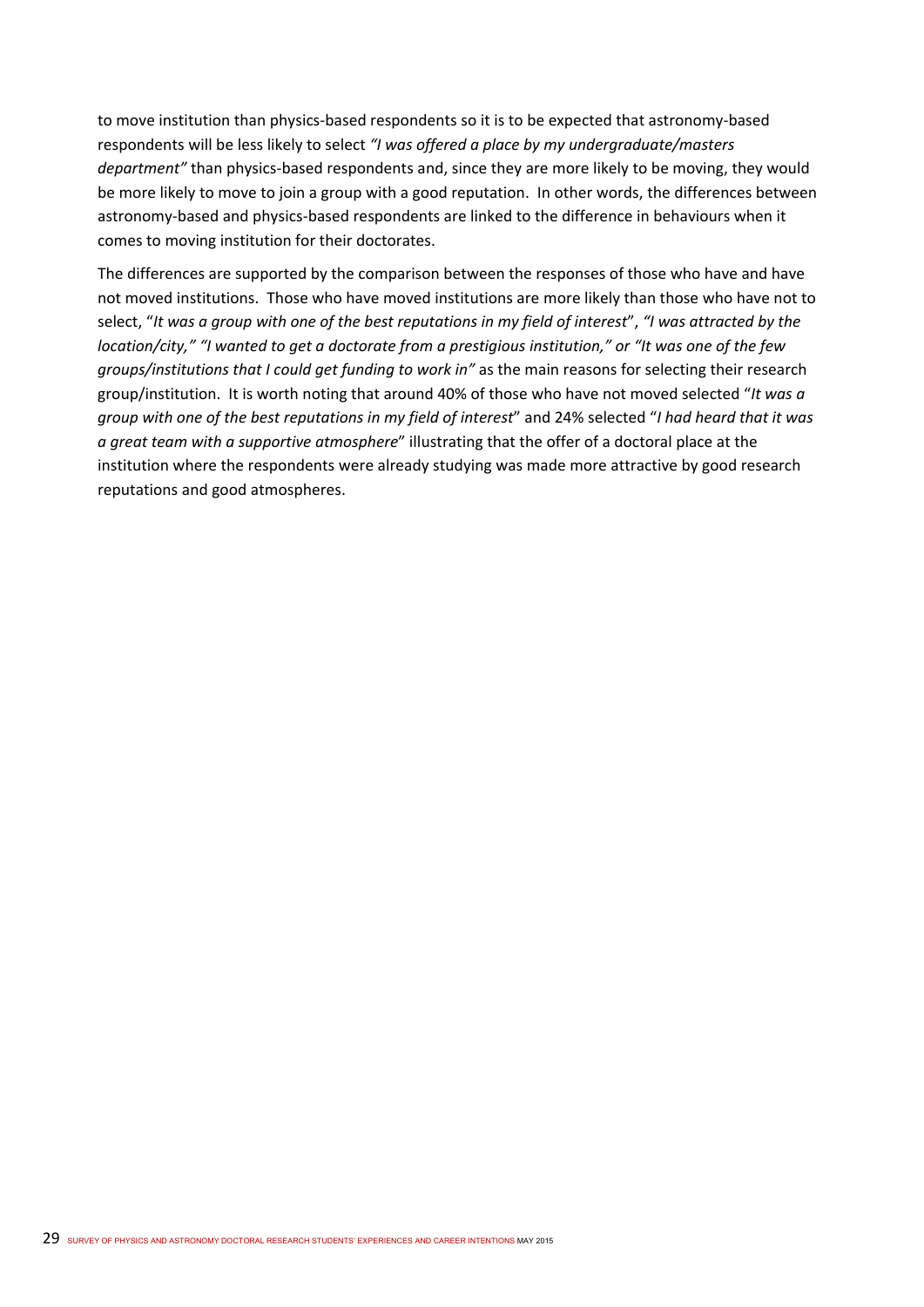## **3.4 Funding for doctorates**

Respondents were asked to indicate whether they received funding for their doctorate or whether they funded their doctorate themselves. The responses are presented in table 16. 97% of British respondents received funding compared to 90% of other nationality respondents.

**Table 16:** Whether respondents who were not members of a CDT reported receiving funding for their doctorate by nationality and gender

| <b>Nationality</b>     | <b>Funding for doctorate</b> | Gender      | <b>Overall</b> |     |
|------------------------|------------------------------|-------------|----------------|-----|
|                        |                              | <b>Male</b> | <b>Female</b>  |     |
|                        | Receive funding              | 98%         | 96%            | 97% |
| <b>British</b>         | Fund doctorate themselves    | 2%          | 4%             | 3%  |
|                        | <b>Total Respondents</b>     | 455         | 177            | 639 |
|                        | Receive funding              | 92%         | 87%            | 90% |
| Other<br>nationalities | Fund doctorate themselves    | 8%          | 13%            | 10% |
|                        | <b>Total Respondents</b>     | 260         | 130            | 391 |

Respondents were questioned about the source of their funding. The results are shown in table 17 and table 18. 65% of British respondents received their funding solely from research councils, and another 9% reported receiving funding from research councils together with another source. As shown in table 19, 51% of these respondents reported receiving funding from STFC and 46% from the EPSRC. Females were more likely than men to report receiving funding from research councils, either solely or together with other funding, 76% and 73%, respectively. However, around three quarters of both male and female British nationals reported receiving funding from the research councils. Respondents not receiving funding from research councils site a variety of other sources: interestingly no females reported receiving solely industrial funding compared to 18 males.

Relatively small numbers of respondents reported being on research council CASE funding: 3 funded by STFC and 17 funded by the EPSRC.

Among non‐British nationals there is a much more even spread of funding sources which is understandable as only a relatively small proportion will be eligible of research council funding. Nonetheless 35% of males and 18% of females reported receiving research council funding either solely or in combination with another source. The gender difference is likely to be related to the different mix of nationalities by gender which effects eligibility. The mix of research council funding is different for the British and non‐British nationals. 32% of the non‐British national receiving research councils funding were funded by the STFC and 68% by the EPSRC, as shown in table 19.

**The variation in funding sources by gender does suggest that perhaps departments ought to monitor the funding sources of their doctoral students by gender to ensure that in particular females avail themselves of industrial funding and university scholarships.**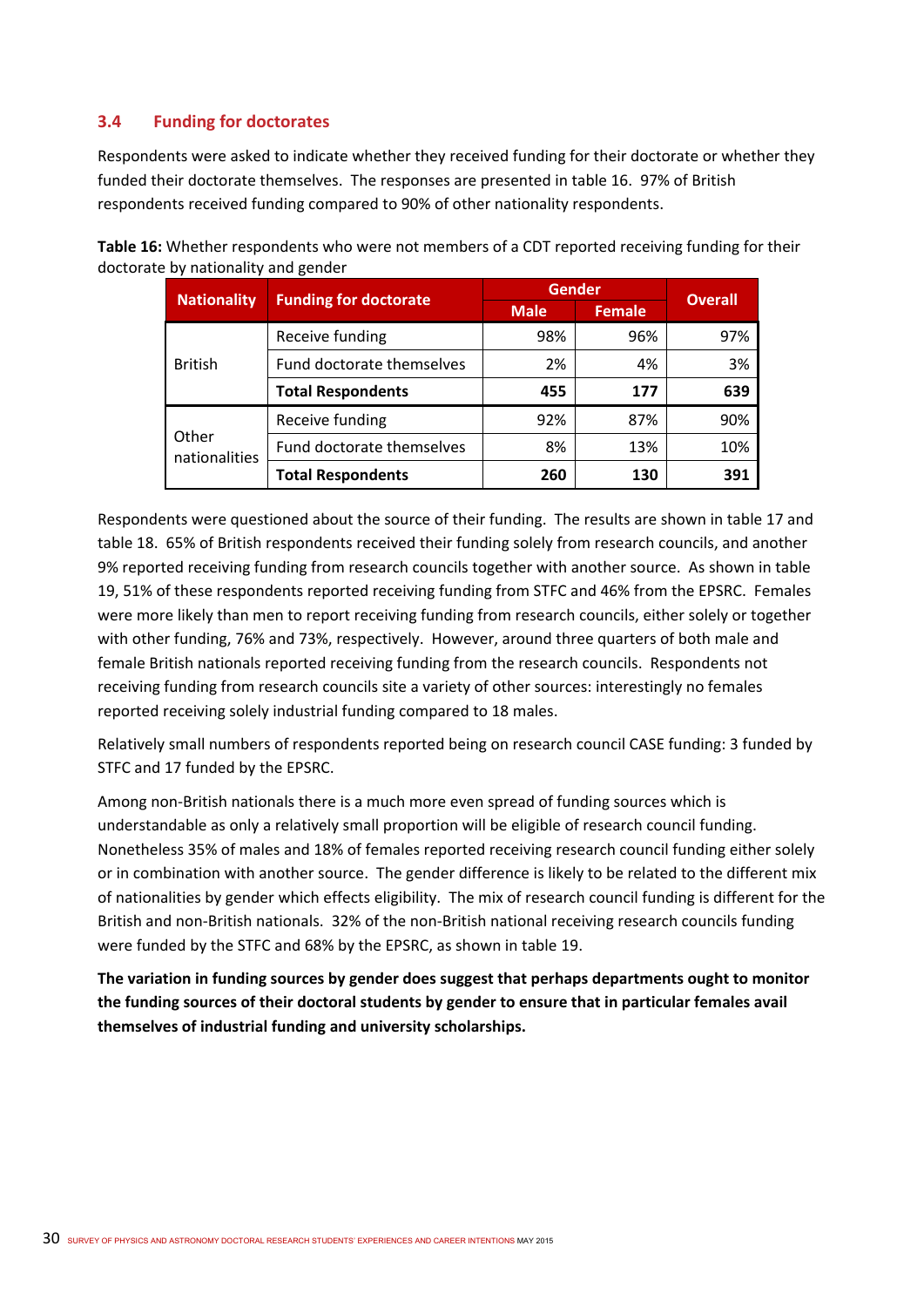|                                                                             | <b>Gender</b> | <b>Overall</b> |       |
|-----------------------------------------------------------------------------|---------------|----------------|-------|
| <b>Source of funding</b>                                                    | <b>Male</b>   | <b>Female</b>  |       |
| UK Research Council (including CASE awards)                                 | 66.0%         | 61.8%          | 65.0% |
| University scholarship                                                      | 7.4%          | 4.1%           | 6.5%  |
| Departmental funding                                                        | 2.5%          | 2.4%           | 2.4%  |
| <b>European Union funding</b>                                               | 1.6%          | 4.7%           | 2.4%  |
| <b>Industrial Funding</b>                                                   | 4.1%          | 0.0%           | 2.9%  |
| <b>DELNI</b>                                                                | 2.3%          | 1.2%           | 1.9%  |
| UK Research Council (including CASE awards)<br>combined with another source | 7.4%          | 14.1%          | 9.4%  |
| Departmental funding combined with<br>another source                        | 1.8%          | 4.1%           | 2.4%  |
| Other sources                                                               | 5.6%          | 6.5%           | 5.8%  |
| Don't know                                                                  | 1.4%          | 0.6%           | 1.1%  |
| <b>Total respondents</b>                                                    | 444           | 170            | 620   |

# **Table 17:** Funding sources reported by British respondents who were not members of a CDT by gender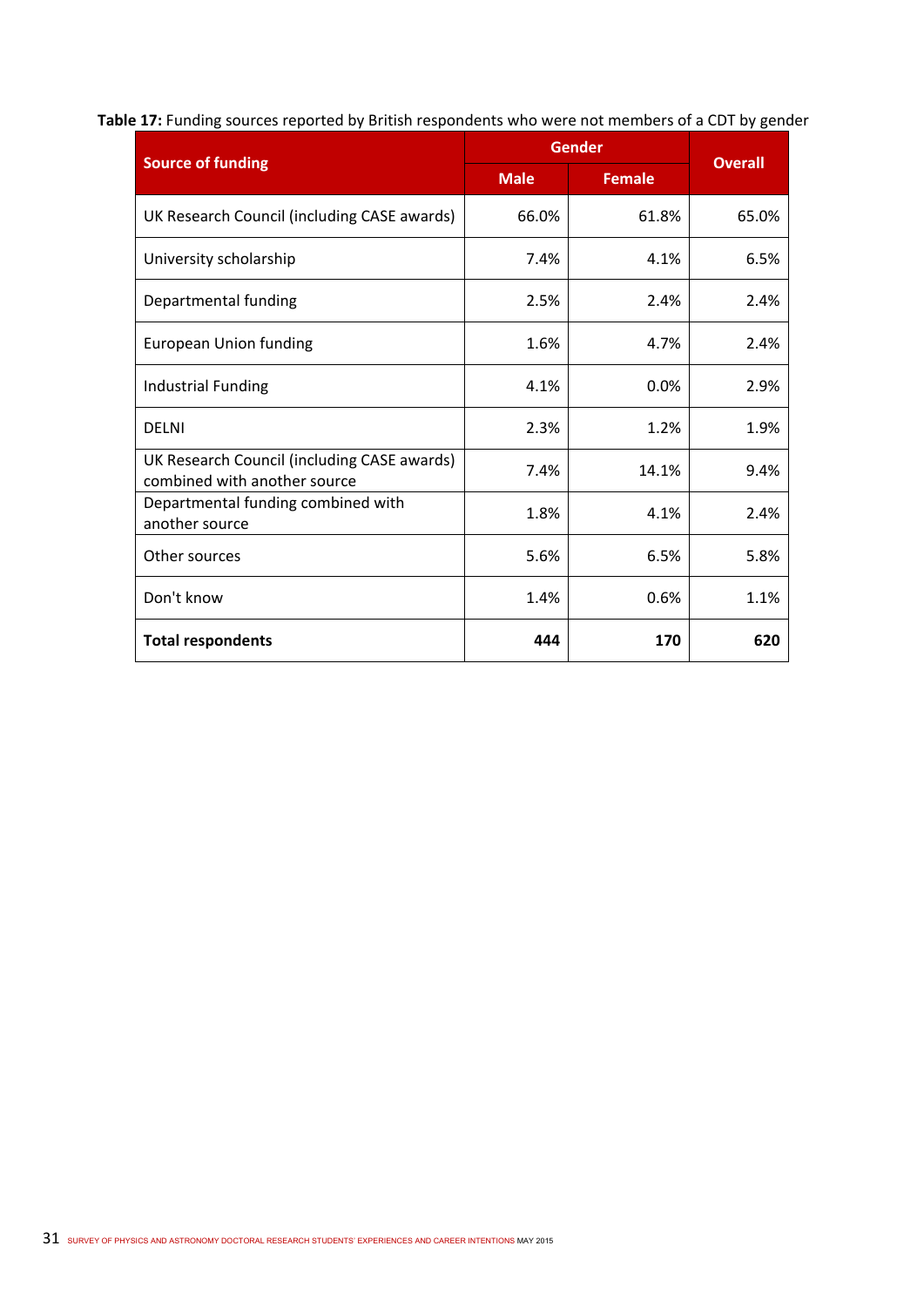**Table 18:** Funding sources for their doctorate reported by non‐British national respondents who were not members of a CDT by gender

| <b>Source of funding</b>                                                    |             | Gender        |                |  |  |
|-----------------------------------------------------------------------------|-------------|---------------|----------------|--|--|
|                                                                             | <b>Male</b> | <b>Female</b> | <b>Overall</b> |  |  |
| UK Research Council (including CASE awards)                                 | 26.3%       | 13.4%         | 22.1%          |  |  |
| University scholarship                                                      | 13.6%       | 17.9%         | 14.9%          |  |  |
| Government funding from (non-UK) home<br>country                            | 11.4%       | 14.3%         | 12.3%          |  |  |
| <b>European Union funding</b>                                               | 10.6%       | 8.9%          | 10.0%          |  |  |
| Departmental funding                                                        | 5.5%        | 7.1%          | 6.3%           |  |  |
| UK Research Council (including CASE awards)<br>combined with another source | 8.9%        | 5.4%          | 7.7%           |  |  |
| Departmental funding combined with<br>another source                        | 6.4%        | 6.3%          | 6.6%           |  |  |
| University scholarship combined with<br>another source                      | 5.1%        | 9.8%          | 6.6%           |  |  |
| Other sources                                                               | 12.3%       | 17.0%         | 13.8%          |  |  |
| <b>Total respondents</b>                                                    | 236         | 112           | 349            |  |  |

**Table 19:** Research councils reported as providing funding for respondents who were not members of a CDT by nationality and gender

|                        |                          | <b>Gender</b> | <b>Overall</b> |     |
|------------------------|--------------------------|---------------|----------------|-----|
| <b>Nationality</b>     | <b>Source of funding</b> | <b>Male</b>   | <b>Female</b>  |     |
|                        | <b>STFC</b>              | 50%           | 53%            | 51% |
| <b>British</b>         | <b>EPSRC</b>             | 47%           | 43%            | 46% |
|                        | Other research councils  | 3%            | 3%             | 3%  |
|                        | <b>Total respondents</b> | 326           | 129            | 461 |
|                        | <b>STFC</b>              | 33%           | 29%            | 32% |
| Other<br>nationalities | <b>EPSRC</b>             | 67%           | 71%            | 68% |
|                        | <b>Total respondents</b> | 84            | 21             | 105 |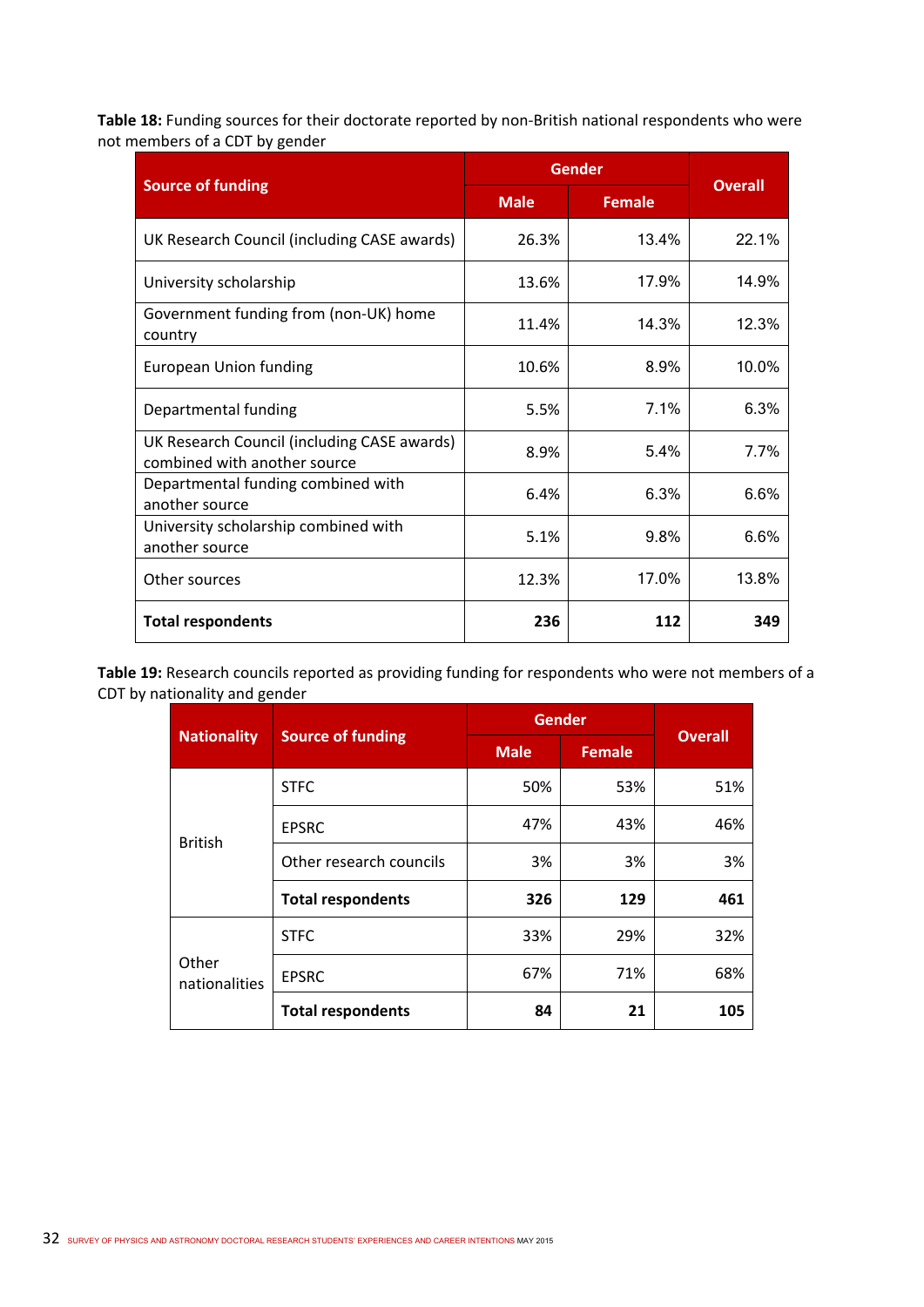**Table 20:** Level of annual living expenses reported received by respondents by gender and whether respondents were members of CDTs

|                          |             | <b>CDT Members</b> | <b>CDT</b> non-members | <b>Overall</b> |      |
|--------------------------|-------------|--------------------|------------------------|----------------|------|
| <b>Level of Funding</b>  | <b>Male</b> | <b>Female</b>      | <b>Male</b>            | <b>Female</b>  |      |
| Less than £10,000        | 4%          | 0%                 | 3%                     | 2%             | 3%   |
| £10,000-£12,000          | 5%          | 0%                 | 10%                    | 11%            | 10%  |
| £12,000-£14,000          | 51%         | 58%                | 64%                    | 65%            | 63%  |
| £14,000-£16,000          | 27%         | 38%                | 16%                    | 14%            | 17%  |
| £16,000-£18,000          | 7%          | 4%                 | 2%                     | 3%             | 3%   |
| More than £18,000        | 5%          | 0%                 | 5%                     | 5%             | 5%   |
| <b>Total respondents</b> | 73          | 26                 | 674                    | 281            | 1063 |

As shown in table 20, the majority of doctoral students who received funding reported receiving between £12,000 and £14,000 living expenses. 64% of respondents who are not members of CDTs reported receiving this amount, and 54% of respondents who are members of CDTs. 72% of British nationals who are not members of CDTs reported receiving between £12,000 and £14,000. **On average members of CDTs report receiving higher levels of living expenses than non‐members**.

Respondents were asked how strongly they agreed with the statement, "*I feel under pressure financially*." The responses are shown in figure 3. Overall 40% of respondents strongly agreed or agreed that they feel under pressure financially. Females were more inclined to strongly agree or agree than males, 44% and 38%, respectively, and responses of CDT members and non‐members were similar with 40% of both groups strongly agreeing or agreeing.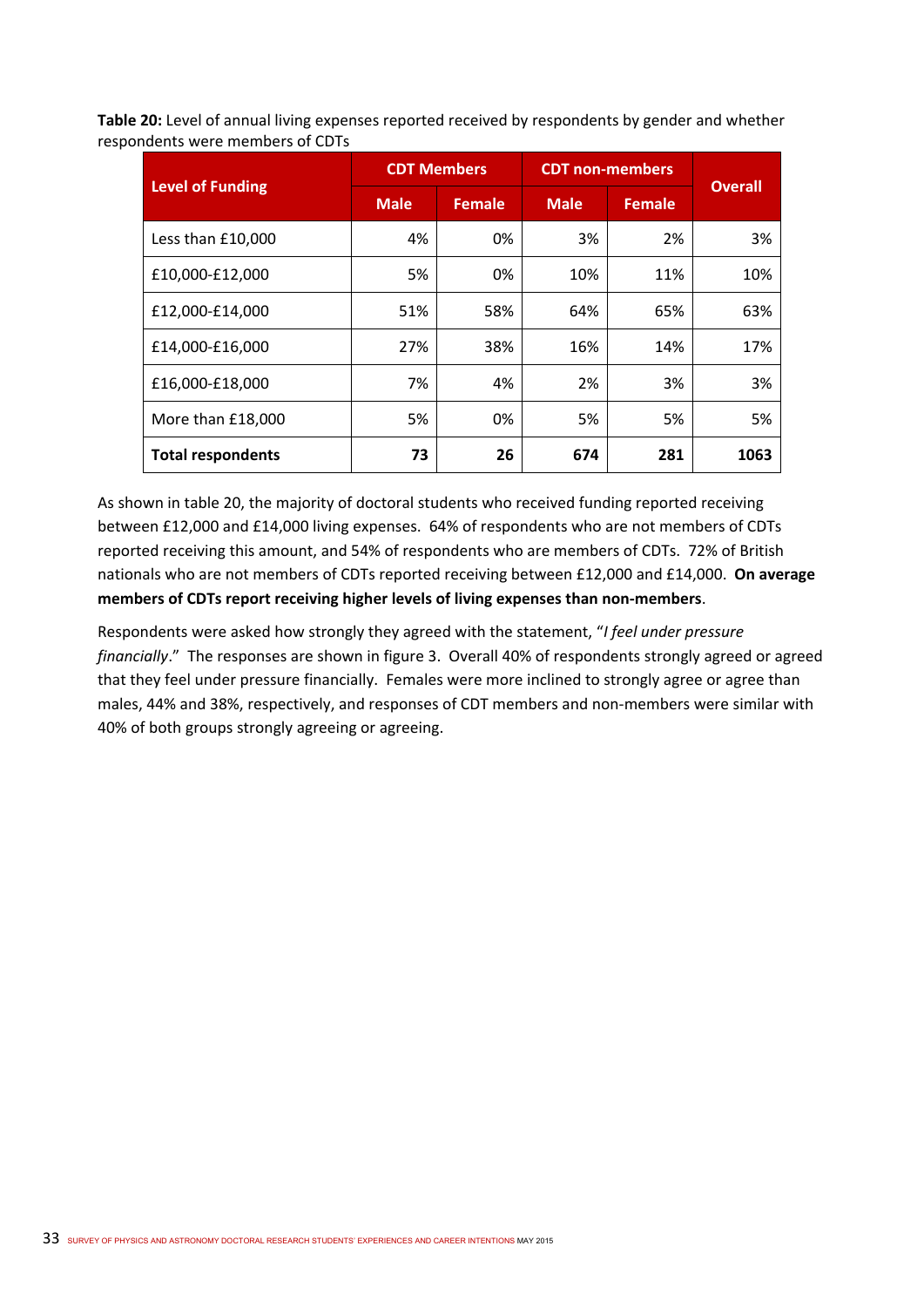

**Figure 3:** How strongly respondents agreed with the statement, "*I feel under pressure financially*," by gender and whether respondents were members of a CDT\*

\* Respondents confined to just those institutions with CDT members responding to the survey.

Table 21 presents data on how strongly respondents agreed with the statement, "*I feel under pressure financially,"* broken down by the level of grant funding that respondents receive. The data show, as would be expected, that the proportion of respondents strongly agreeing or agreeing falls, and the proportion disagreeing or strongly disagreeing increases, as respondents' funding level increases. However, even at the higher levels of funding, sizable proportions of respondents report that they are under pressure financially.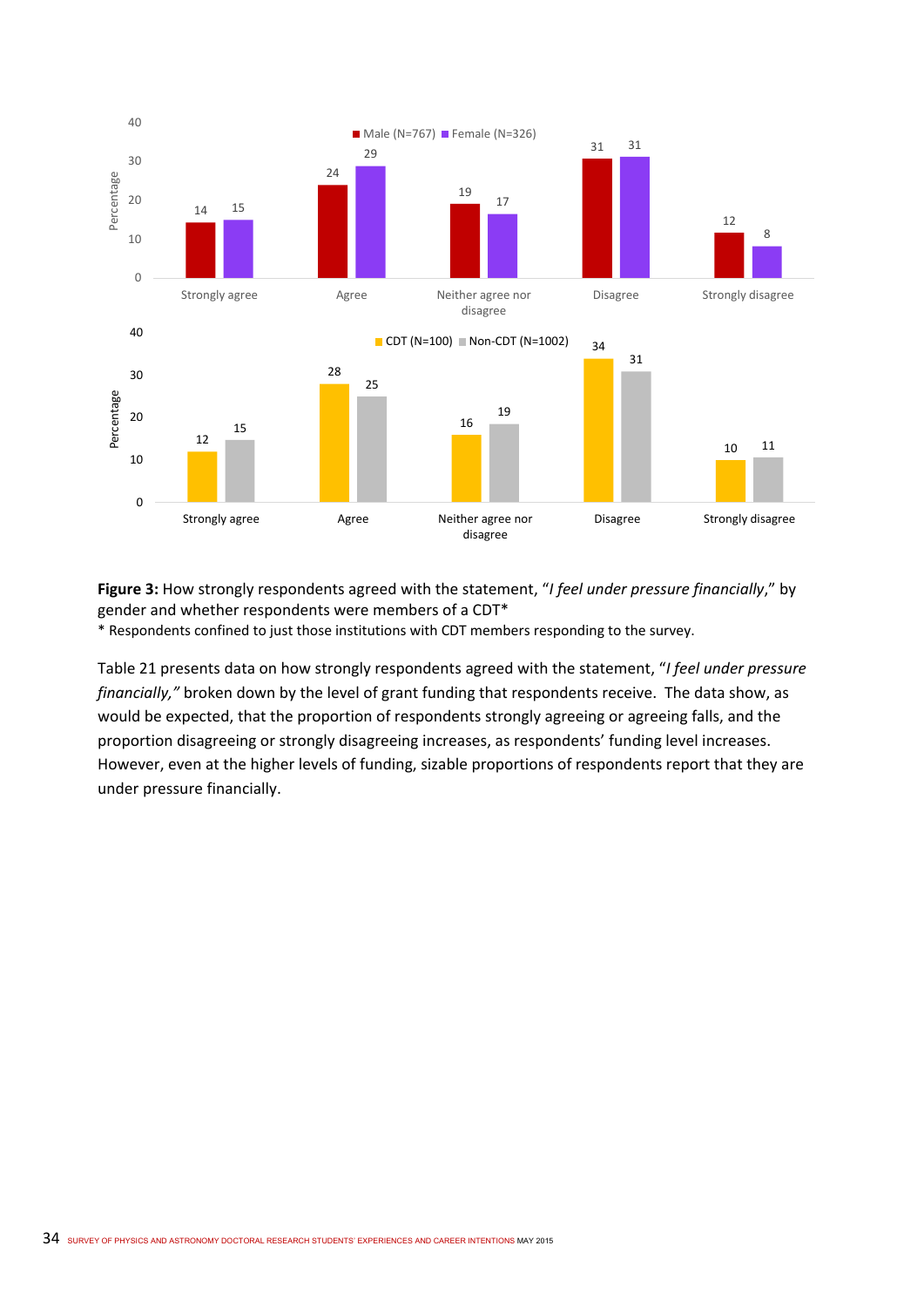**Table 21:** How strongly respondents agreed with the statement, "*I feel under pressure financially*," by level of annual living expenses received by respondents

| <b>Level of funding</b> | <b>Strongly</b><br>agree | <b>Agree</b> | <b>Neither</b><br>agree nor<br>disagree | <b>Disagree</b> | <b>Strongly</b><br>disagree | <b>Total</b><br>respondents |
|-------------------------|--------------------------|--------------|-----------------------------------------|-----------------|-----------------------------|-----------------------------|
| Less than £10,000       | 32%                      | 32%          | 21%                                     | 4%              | 11%                         | 28                          |
| £10,000-£12,000         | 17%                      | 25%          | 21%                                     | 30%             | 6%                          | 99                          |
| £12,000-£14,000         | 11%                      | 25%          | 19%                                     | 32%             | 11%                         | 664                         |
| £14,000-£16,000         | 14%                      | 28%          | 15%                                     | 34%%            | 10%                         | 178                         |
| £16,000-£18,000         | 0%                       | 24%          | 21%                                     | 41%             | 14%                         | 29                          |
| More than £18,000       | 14%                      | 12%          | 10%                                     | 46%             | 18%                         | 50                          |
| Overall                 | 15%                      | 25%          | 18%                                     | 31%             | 11%                         | 1102                        |

**Table 22:** Length of time which respondents who were not members of a CDT reported their doctorate was funded for by nationality and gender

| Length of time of        | <b>British</b> |               | <b>Other nationalities</b> | <b>Overall</b> |     |
|--------------------------|----------------|---------------|----------------------------|----------------|-----|
| funding                  | <b>Male</b>    | <b>Female</b> | <b>Male</b>                | <b>Female</b>  |     |
| 3 years                  | 23%            | 23%           | 47%                        | 40%            | 31% |
| 3.5 years                | 63%            | 67%           | 38%                        | 38%            | 55% |
| 4 year                   | 13%            | 10%           | 14%                        | 20%            | 13% |
| More than 4 years        | 1%             | 0%            | 1%                         | 2%             | 1%  |
| <b>Total respondents</b> | 435            | 166           | 229                        | 110            | 947 |

As shown in table 22, 64% of British respondents who are not members of a CDT reported that they are funded for 3 and a half years, which correlates with the fact that the majority received funding from research councils. The majority of non‐British nationals reported being funded for 3 years. Only 1% of respondents reported being funded for more than 4 years.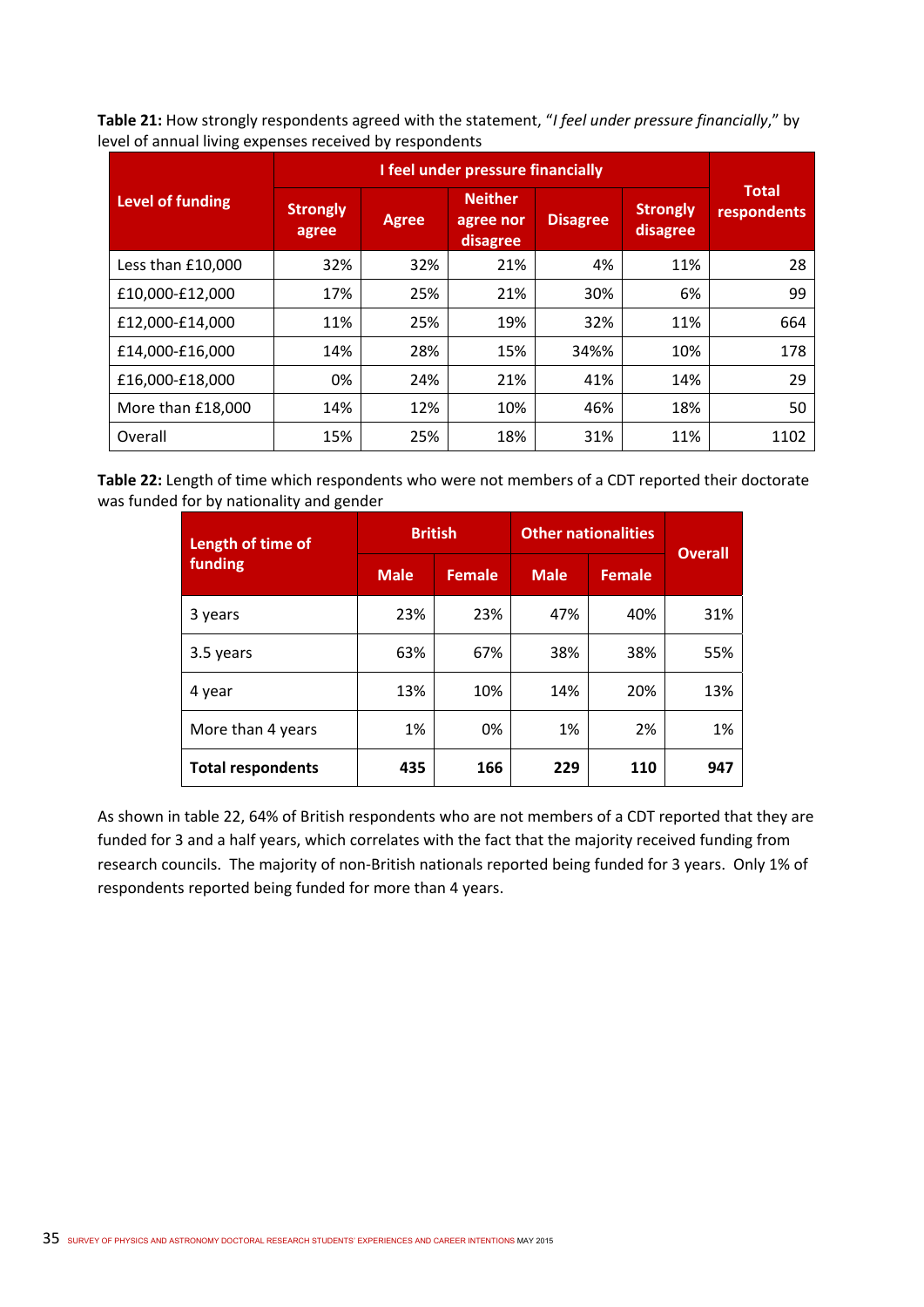**Table 23:** Length of time respondents who were not members of a CDT believed they would take to complete their doctorate by current year of study and gender

| <b>Gender</b> | <b>Length of time</b><br>respondents think they<br>will take to complete<br>their doctorate | <b>Current year of Study</b> |     |     |     |      | <b>Total</b>       |
|---------------|---------------------------------------------------------------------------------------------|------------------------------|-----|-----|-----|------|--------------------|
|               |                                                                                             | 1st                          | 2nd | 3rd | 4th | $4+$ | <b>respondents</b> |
| Male          | 3 years                                                                                     | 22%                          | 15% | 12% | 1%  | 0%   | 96                 |
|               | 3.5 years                                                                                   | 63%                          | 64% | 69% | 41% | 0%   | 412                |
|               | 4-5 years                                                                                   | 14%                          | 20% | 18% | 54% | 73%  | 169                |
|               | More than 5 years                                                                           | 0%                           | 1%  | 1%  | 3%  | 27%  | 14                 |
|               | Not sure                                                                                    | 0%                           | 1%  | 1%  | 1%  | 0%   | 4                  |
|               | <b>Total respondents</b>                                                                    | 229                          | 171 | 158 | 116 | 15   | 695                |
| Female        | 3 years                                                                                     | 18%                          | 8%  | 15% | 3%  | 0%   | 33                 |
|               | 3.5 years                                                                                   | 59%                          | 73% | 53% | 30% | 0%   | 158                |
|               | 4-5 years                                                                                   | 22%                          | 18% | 31% | 64% | 86%  | 100                |
|               | More than 5 years                                                                           | 0%                           | 0%  | 1%  | 2%  | 14%  | 4                  |
|               | Not sure                                                                                    | 1%                           | 1%  | 0%  | 2%  | 0%   | 5                  |
|               | <b>Total respondents</b>                                                                    | 74                           | 74  | 78  | 64  | 7    | 300                |

Respondents were questioned about how long they believed they would take to complete their doctorates. The results for those respondents who are not members of a CDT are shown in table 23. The majority of respondents believed that they would complete their doctorate in 3 and a half years, which is the time for which the majority of respondents were funded, but on average females were more likely than males to believe that they would take more than 3 and a half years. There is some variation by year of study. For males in their first year of study, 22% believed they would complete in 3 years, 63% believed they would complete in 3 and a half years, and 14% believed they would take 4 to 5 years. By the third year of study, 12% of males believed they would complete in 3 years, 69% believed they would complete in 3 and a half years, and 18% believed they would complete in 4 to 5 years. It is interesting to note that although numbers of respondents in their fourth year of study was lower than in the earlier years, and those who had completed in 3 years would have already left, the proportion of respondents believing that they would take 4 to 5 years to complete had jumped to 54%. There is similar variation for females but since the number of female respondents is lower than male respondents the year to year variation on the proportions is greater. **However, the data do suggest that on average females believed they would take longer to complete their doctorates than males**. In the third year of study, 53% of females believed that they would complete their doctorates in 3 and a half years and 31% believed that they would complete in 4 to 5 years, and in the fourth year of study, 41% believed they would complete in 3 and a half years and 54% believed they would take 4 to 5 years.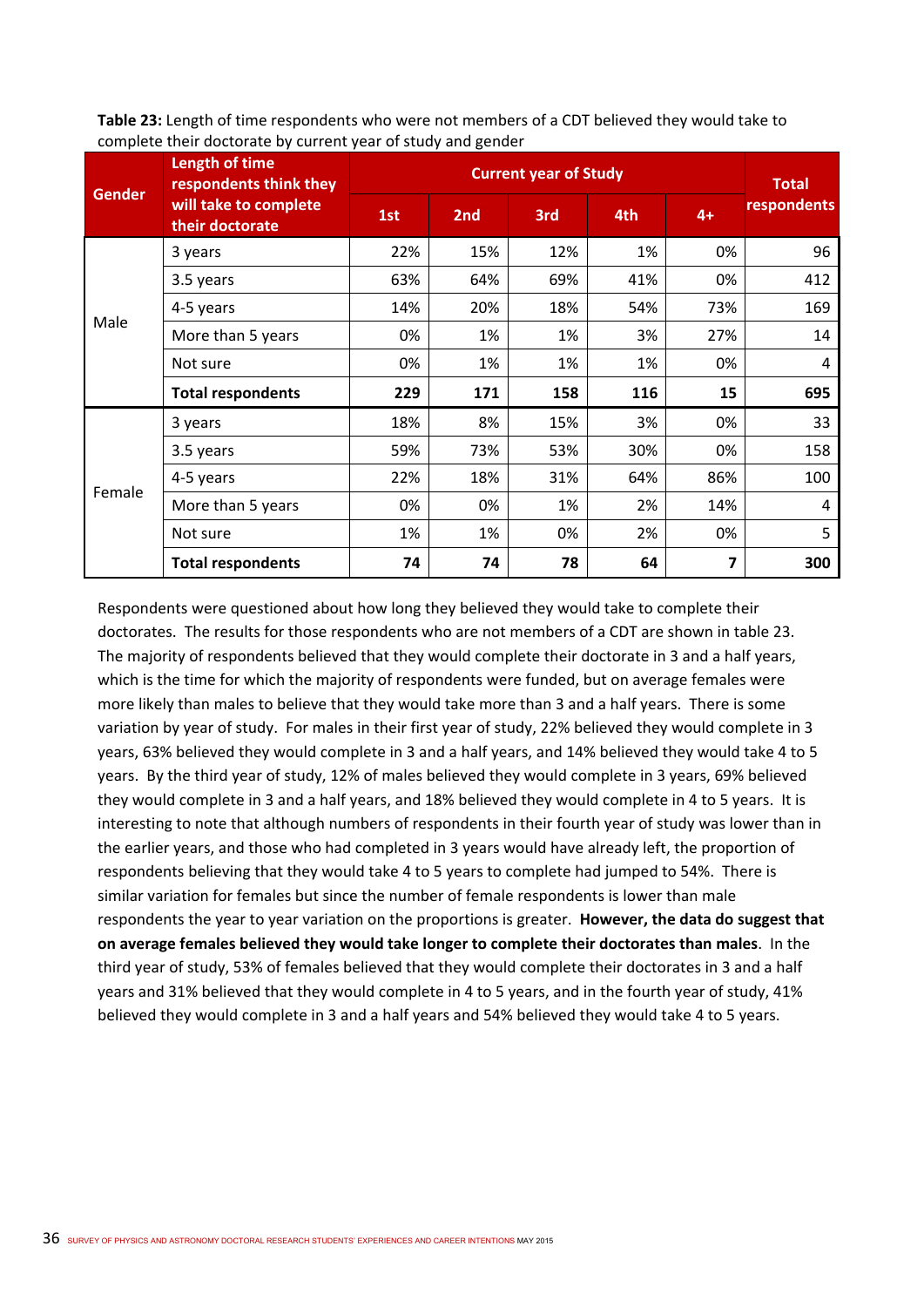|               | complete their doctorate by length or time for which doctorate was funded and genuer |         |                                              |         |                                |                             |  |  |  |
|---------------|--------------------------------------------------------------------------------------|---------|----------------------------------------------|---------|--------------------------------|-----------------------------|--|--|--|
|               | Length of time<br>respondents think they                                             |         | Length of time for which doctorate is funded |         |                                |                             |  |  |  |
| <b>Gender</b> | will take to complete<br>their doctorate                                             | 3 years | 3.5 years                                    | 4 years | <b>More</b><br>than 4<br>years | <b>Total</b><br>respondents |  |  |  |
|               | 3 years                                                                              | 34%     | 6%                                           | 1%      | 0%                             | 91                          |  |  |  |
|               | 3.5 years                                                                            | 54%     | 70%                                          | 42%     | 0%                             | 402                         |  |  |  |
| Male          | 4-5 years                                                                            | 11%     | 24%                                          | 54%     | 43%                            | 160                         |  |  |  |
|               | More than 5 years                                                                    | 1%      | 0%                                           | 3%      | 57%                            | 4                           |  |  |  |
|               | <b>Total respondents</b>                                                             | 208     | 360                                          | 89      | 7                              | 664                         |  |  |  |
|               | 3 years                                                                              | 29%     | 2%                                           | 0%      | 0%                             | 27                          |  |  |  |
|               | 3.5 years                                                                            | 49%     | 63%                                          | 34%     | 0%                             | 150                         |  |  |  |

**Table 24:** Length of time respondents who were not members of a CDT believed they would take to complete their doctorate by length of time for which doctorate was funded and gender

Table 24 shows the same data as those in table 23 but this time broken down by length of time respondents are funded for rather than by year of study. Although it should be borne in mind that, as shown above, there is a relationship between year of study and how long respondents believed they would take to complete their doctorate, the data suggest that there is also a relationship between how long respondents are funded for and the length of time they believe they will take to complete. Of course, it may well be the case that those funded for 3 years are more determined to finish in 3 years, and that those funded for four years feel that they are under less pressure to finish in under 4 years.

4 years | 18% | 35% | 61% | 100% | 93 More than 4 years  $\begin{vmatrix} 4\% & 1\% & 5\% & 0\% \end{vmatrix}$  0%  $\begin{vmatrix} 1 & 0 & 1 \end{vmatrix}$ **Total respondents**  $\begin{array}{|c|c|c|c|c|} \hline \text{Total resonedents} & \text{33} & \text{38} & \text{21} & \text{276} \ \hline \end{array}$ 

Examining the data for all respondents funded for 3 years by year of study show that in the first year of study, 47% believed they would finish in 3 years, but in the second year this proportion drops to 27%. The proportion is 32% in the third year of study. Interestingly there is less year to year variation in the populations of those respondents funded for 3.5 and 4 years, which does suggest that it is those students funded for shorter times, and in the earlier years of study, that have the most unrealistic expectations of the time they will take to complete. However, it should be noted that 47% of those funded for 3 years and in their first year of study believed that they would actually take 3 and a half years to complete.

Female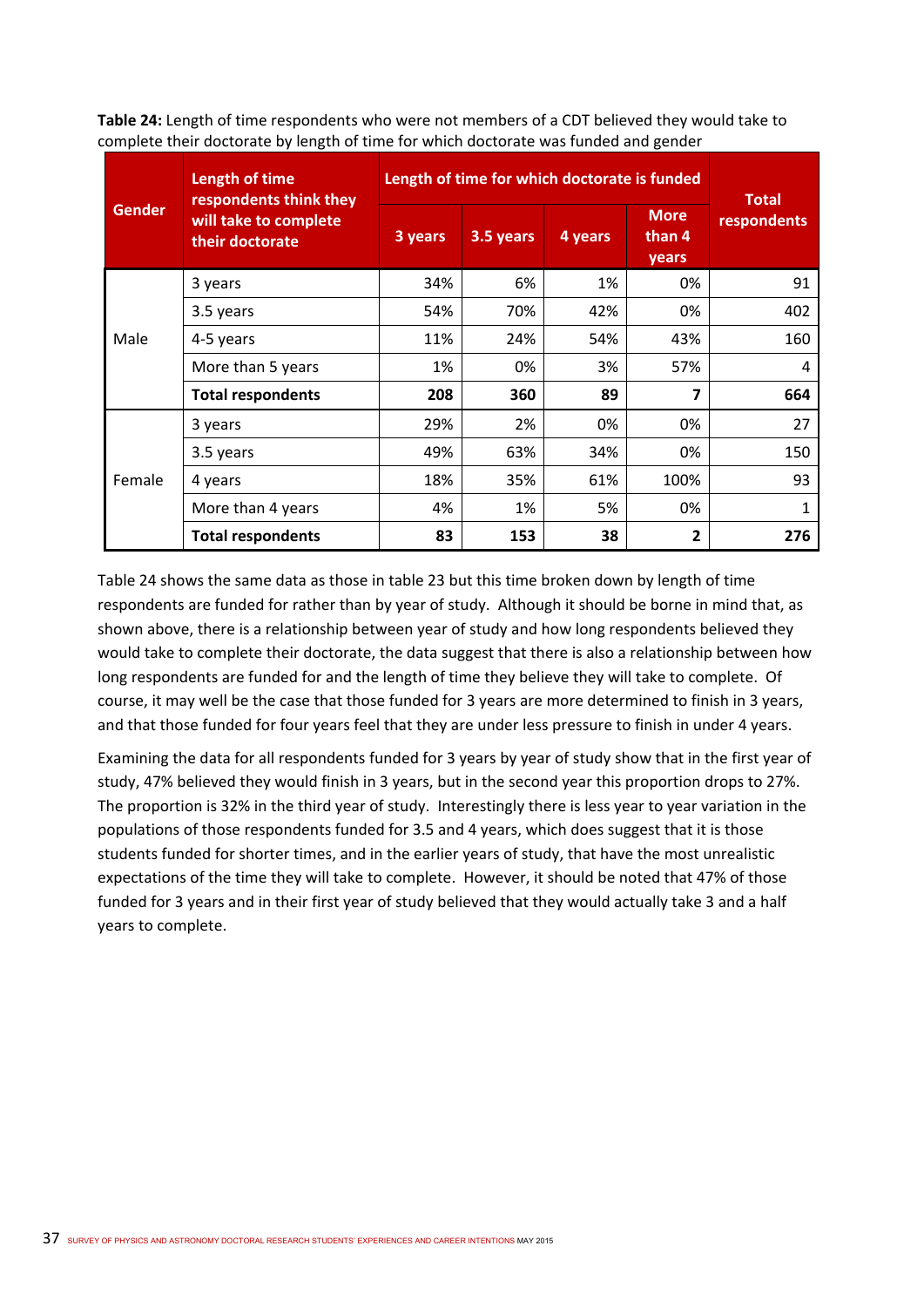# **3.5 Work Experience before Doctorate**

10% of respondents reported that prior to undertaking their doctorate they had a job in a field related to their doctorate. As shown in table 25, the majority of these, 7% of all respondents, reporting having had jobs before taking their first degree or postgraduate masters. A small number, 2% of all respondents, held jobs before their doctorate but after their first degree/postgraduate masters, and a similar number both had jobs before taking their first degree or postgraduate masters and before their doctorate but after their first degree/postgraduate masters.

**Table 25:** When respondents reported having had jobs before undertaking doctorate by gender

|                                                                                                     | <b>Gender</b> | <b>Overall</b> |    |
|-----------------------------------------------------------------------------------------------------|---------------|----------------|----|
| When job was held                                                                                   | <b>Male</b>   | <b>Female</b>  |    |
| A job before starting doctorate                                                                     | 9             | 7              | 16 |
| A job before starting first degree/postgraduate<br>masters                                          | 52            | 26             | 78 |
| Both a job before starting doctorate and a job<br>before starting first degree/postgraduate masters | 14            | 4              | 18 |
| <b>Total respondents</b>                                                                            | 75            | 37             |    |

Data in table 26 show the distribution of time spent working before respondents' doctorates for males, females and overall. Similar patterns of distribution are displayed by male and female respondents.

|                          | <b>Gender</b> | <b>Overall</b> |     |
|--------------------------|---------------|----------------|-----|
| <b>Time working</b>      | <b>Male</b>   | <b>Female</b>  |     |
| 1-3 months               | 16%           | 14%            | 15% |
| 4-6 months               | 19%           | 16%            | 18% |
| 7-12 months              | 17%           | 30%            | 21% |
| Between 1 and 2 years    | 13%           | 19%            | 15% |
| Between 2 and 3 years    | 8%            | 3%             | 6%  |
| Between 3 and 4 years    | 11%           | 8%             | 10% |
| Between 4 and 5 years    | 4%            | 11%            | 6%  |
| More than 5 years        | 12%           | 0%             | 8%  |
| <b>Total respondents</b> | 75            | 37             | 112 |

**Table 26:** Distribution of respondents' reported time spent working before doctorate by gender

27% of respondents, 27% of males and 30% of females, reported that they had undertaken work placement(s) and/or internship(s) related to their doctorate prior to undertaking their doctorate. The numbers and distributions of those respondents are shown in table 27. There is a statistically significant difference in the distributions of work placements and internships for males and females (P<0.05). Females are more likely than males to report undertaking an internship: males are more likely than females to report undertaking a work placement as part of a previous degree. Work placements are likely to increase the length of a degree course so perhaps females are less keen on this option than males. Females do seem to show a greater tendency than males to opt for the shorter BSc courses rather than MPhys/MSci courses and perhaps opting not to take work placement options may be related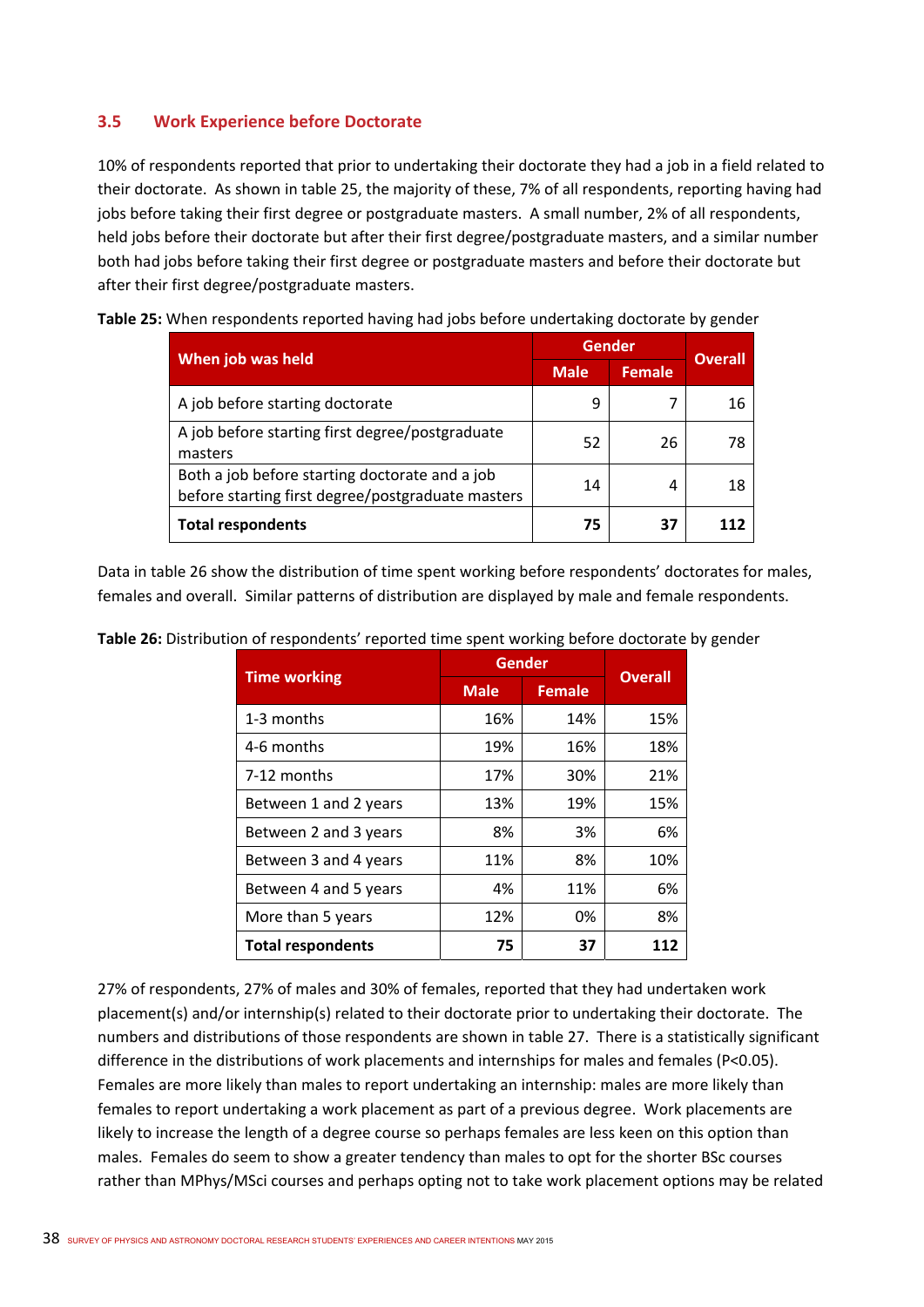to this observation. Internships on the other hand are likely to be undertaken in the summer vacation and have to be actively sought – perhaps females are more proactive than males in applying for and, in consequence, getting internships.

|                                                   |                                    | <b>Gender</b> | <b>Overall</b> |                   |               |                   |  |
|---------------------------------------------------|------------------------------------|---------------|----------------|-------------------|---------------|-------------------|--|
| Work placement and/or                             | <b>Male</b>                        |               |                | <b>Female</b>     |               |                   |  |
| internship                                        | Distri-<br><b>Number</b><br>bution |               | <b>Number</b>  | Distri-<br>bution | <b>Number</b> | Distri-<br>bution |  |
| Work placement(s) as part of a<br>previous degree | 65                                 | 33%           | 16             | 17%               | 81            | 27%               |  |
| Internship(s)                                     | 118                                | 59%           | 68             | 72%               | 189           | 63%               |  |
| Both work placement(s) and<br>internship(s)       | 17                                 | 9%            | 11             | 12%               | 28            | 9%                |  |
| <b>Total respondents</b>                          | 200<br>95                          |               | 298            |                   |               |                   |  |

### **Table 27:** Reported nature of work experience before undertaking doctorate by gender

Data in table 28 shows the distribution of time spent on work placements and/or internships before respondents' doctorates by gender. Similar distribution patterns are displayed by male and female respondents: the differences are not statistically significant.

**Table 28:** Distribution of respondents' reported time spent on work placements and/or internships before doctorate by gender

| <b>Time working</b>      | Gender      | <b>Overall</b> |     |
|--------------------------|-------------|----------------|-----|
|                          | <b>Male</b> | <b>Female</b>  |     |
| 1-3 months               | 49%         | 55%            | 50% |
| 4-6 months               | 25%         | 23%            | 25% |
| 7-12 months              | 16%         | 11%            | 14% |
| Between 1 and 2 years    | 5%          | 6%             | 5%  |
| Between 2 and 3 years    | 2%          | 1%             | 1%  |
| Between 3 and 4 years    | 2%          | 1%             | 2%  |
| Between 4 and 5 years    | 1%          | 2%             | 1%  |
| More than 5 years        | 2%          | 1%             | 1%  |
| <b>Total respondents</b> | 200         | 95             | 298 |

Examining the patterns of work for members and non‐members of CDTs show no clear differences although in part this is because of the small numbers involved. Similarly, no clear differences are obvious between those studying astronomy or physics.

Finally, around 50 respondents highlighted the fact that they had carried out short research projects most often over a summer in addition to project work included in their previous degree programmes. This project work has not been included in the figures above.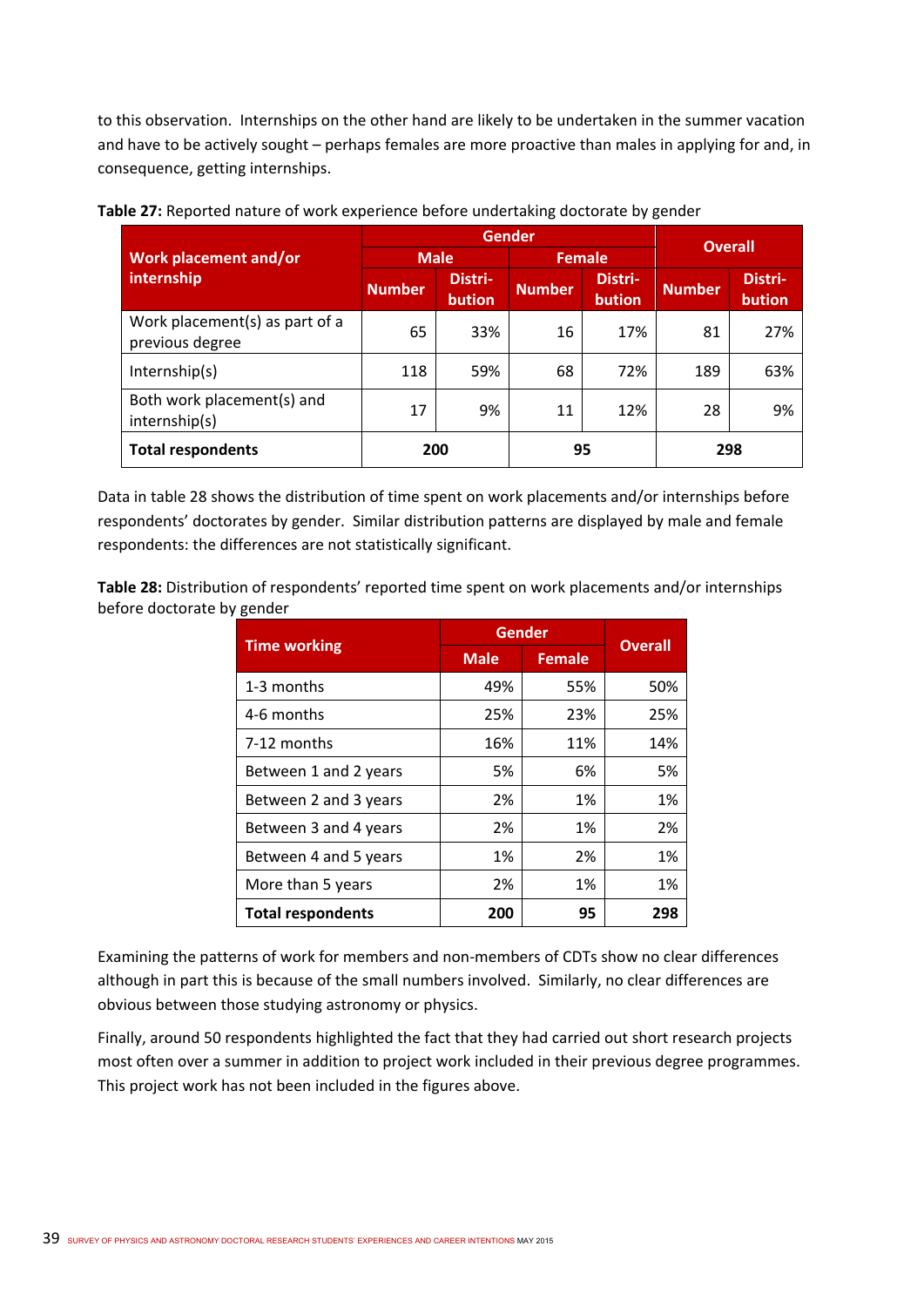# **3.6 Work Experience during Doctorate**

160 male and 57 female respondents reported spending one month or more in total on placement working in industry or at another institution/research institute during their doctorate. Looking at the data by year of study shows that the proportion reported working peaks during the third year (see table 29). Overall around 30% of those in their 3rd and 4th year of study reported having worked outside their home department and the vast majority of those reported having worked in another institution or research institute. However, comparing the numbers of males and females in their 3rd and 4th year of study who have and have not worked for one month or more show that females are significantly less likely than males to have worked outside their department (P<0.05). It is not obvious why this is the case.

Of those who have worked outside their department, 20% reported working for up to 1 month, 25% between 2 and 3 months, 17% between 3 and 6 months and 37% for more than 6 months.

|                                                              | <b>Current year of study</b> |        |             |               |             |        |             |               |  |  |  |  |
|--------------------------------------------------------------|------------------------------|--------|-------------|---------------|-------------|--------|-------------|---------------|--|--|--|--|
| <b>Working for at least a</b><br>month during doctorate      | 1st                          |        | 2nd         |               | 3rd         |        | 4th         |               |  |  |  |  |
|                                                              | <b>Male</b>                  | Female | <b>Male</b> | <b>Female</b> | <b>Male</b> | Female | <b>Male</b> | <b>Female</b> |  |  |  |  |
| In industry                                                  | 1%                           | 1%     | 2%          | 1%            | 1%          | 1%     | 2%          | 2%            |  |  |  |  |
| In another institution/<br>research institute                | 8%                           | 4%     | 11%         | 23%           | 29%         | 22%    | 32%         | 14%           |  |  |  |  |
| In industry and in another<br>institution/research institute | 1%                           | 0%     | 4%          | 1%            | 1%          | 2%     | 2%          | 0%            |  |  |  |  |
| Not worked                                                   | 90%                          | 95%    | 83%         | 75%           | 69%         | 74%    | 63%         | 85%           |  |  |  |  |
| <b>Total respondents</b>                                     | 242                          | 79     | 186         | 84            | 174         | 81     | 122         | 65            |  |  |  |  |

**Table 29:** Distribution of types of work undertaken by respondents before doctorate by current year of study

The majority of those who had worked outside their department, 53%, reported that the experience had made them more intent on pursuing a career in science. 7% of respondents reported that their experiences had made them less intent on pursuing a career in science. **There was no significant difference between the responses of males and females, but, as females are less likely than males to have worked outside the department, females are less likely than males to experience this reinforcement in respect of research careers.**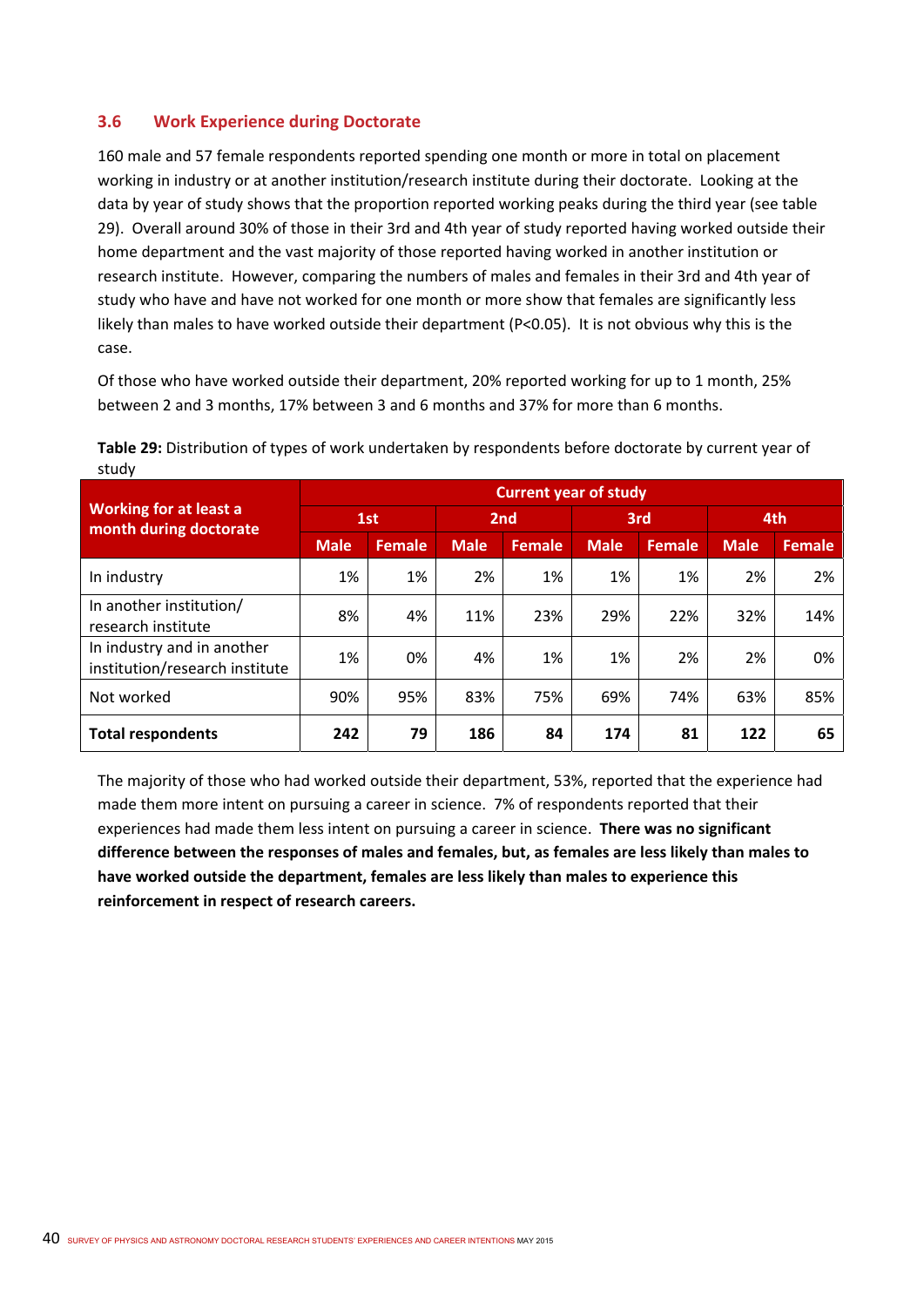## **3.7 Preparation before Undertaking a Doctorate**

Respondents were asked how strongly they agreed with the statement "*I felt well prepared from my previous studies and experience to embark on independent research.*" The responses, broken down by various qualities are shown in figure 4. Males were more likely to strongly agree or agree than females, 67% and 60%, respectively and males were less likely than females to disagree or strongly disagree, 14% and 25%, respectively. The differences between the responses of males and females are statistically significant (P<0.05). The gender difference is perhaps unexpected as males and female are likely to have had similar experiences before their doctorates and may reflect a difference in confidence between males and females.

There is relatively little difference in the responses of British respondents and respondents of other nationalities, but members of CDTs were more likely to strongly agree or agree than non-members. As might be expected, those respondents who had worked for at least a month before embarking of their doctorate agreed more strongly with the statement than those who had not. The differences here are statistically significant (P<0.05).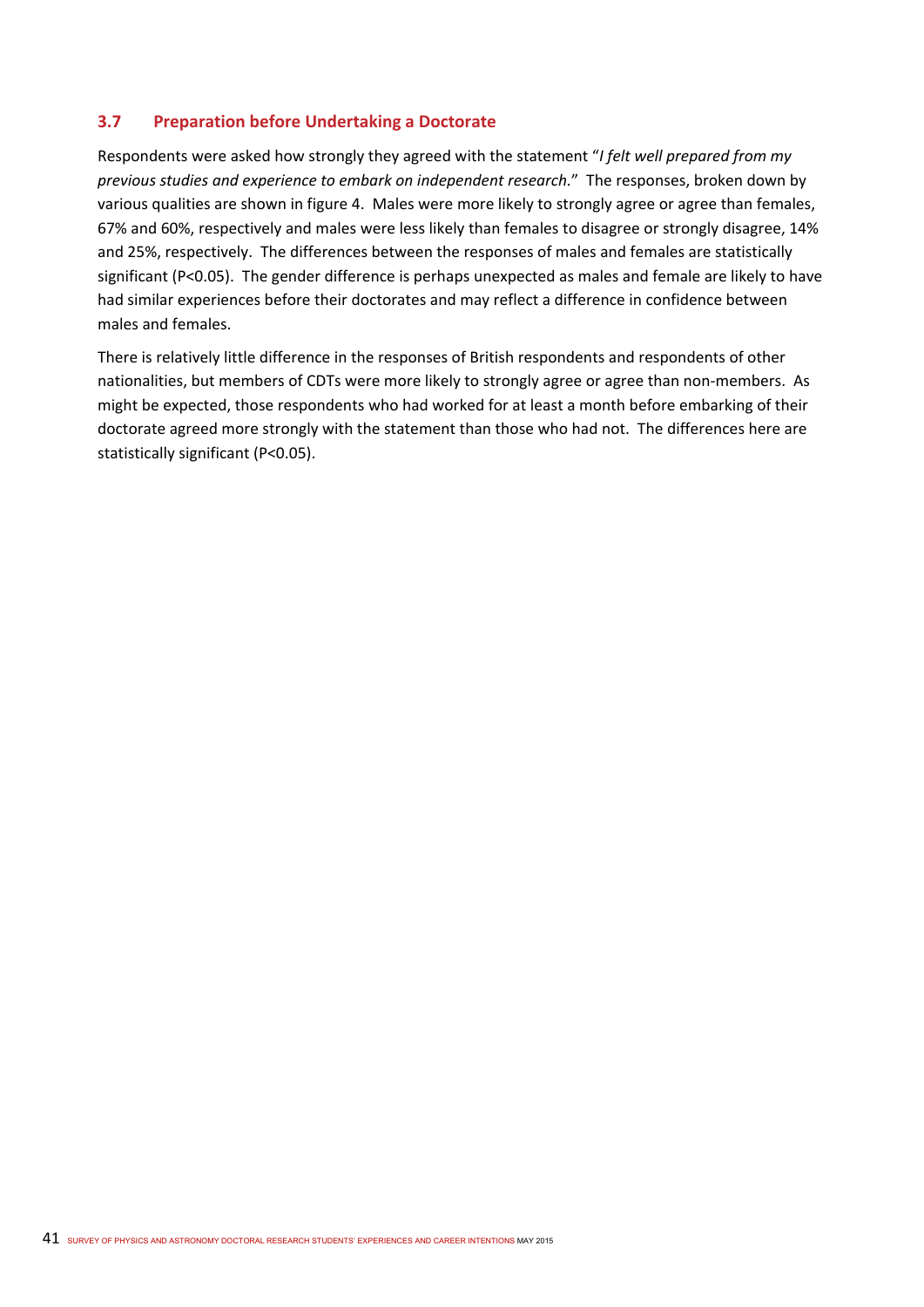

\* Statistically significant difference between the populations (P<0.05). To measure significance the "strongly agree" and "agree", and "disagree" and "strongly disagree" categories were combined and a  $\chi^2$  test used.

**Figure 4:** How strongly respondents agreed with the statement, "*I felt well prepared from my previous studies and experience to embark on independent research*," by gender, nationality, whether respondents were members of a CDT, and whether respondents had worked before undertaking their doctorate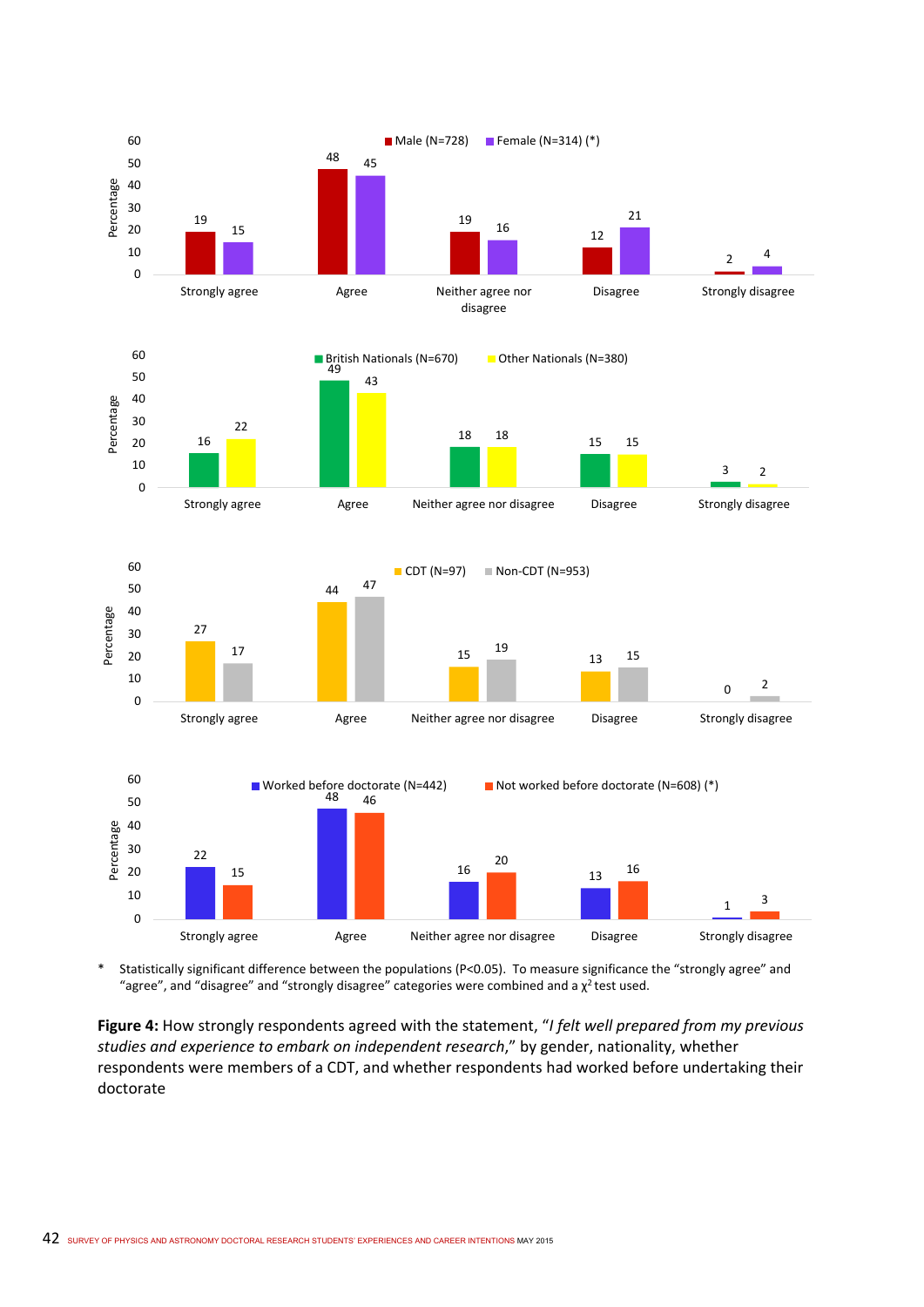

\* Statistically significant difference between the populations (P<0.05). To measure significance the "strongly agree" and "agree", and "disagree" and "strongly disagree" categories were combined and a  $\chi^2$  test used.

**Figure 5:** How strongly respondents agreed with the statement, "*Before embarking on my doctorate, I had already developed the necessary skills to start independent research*" by gender, nationality, whether respondents were members of a CDT and whether respondents had worked before undertaking their doctorate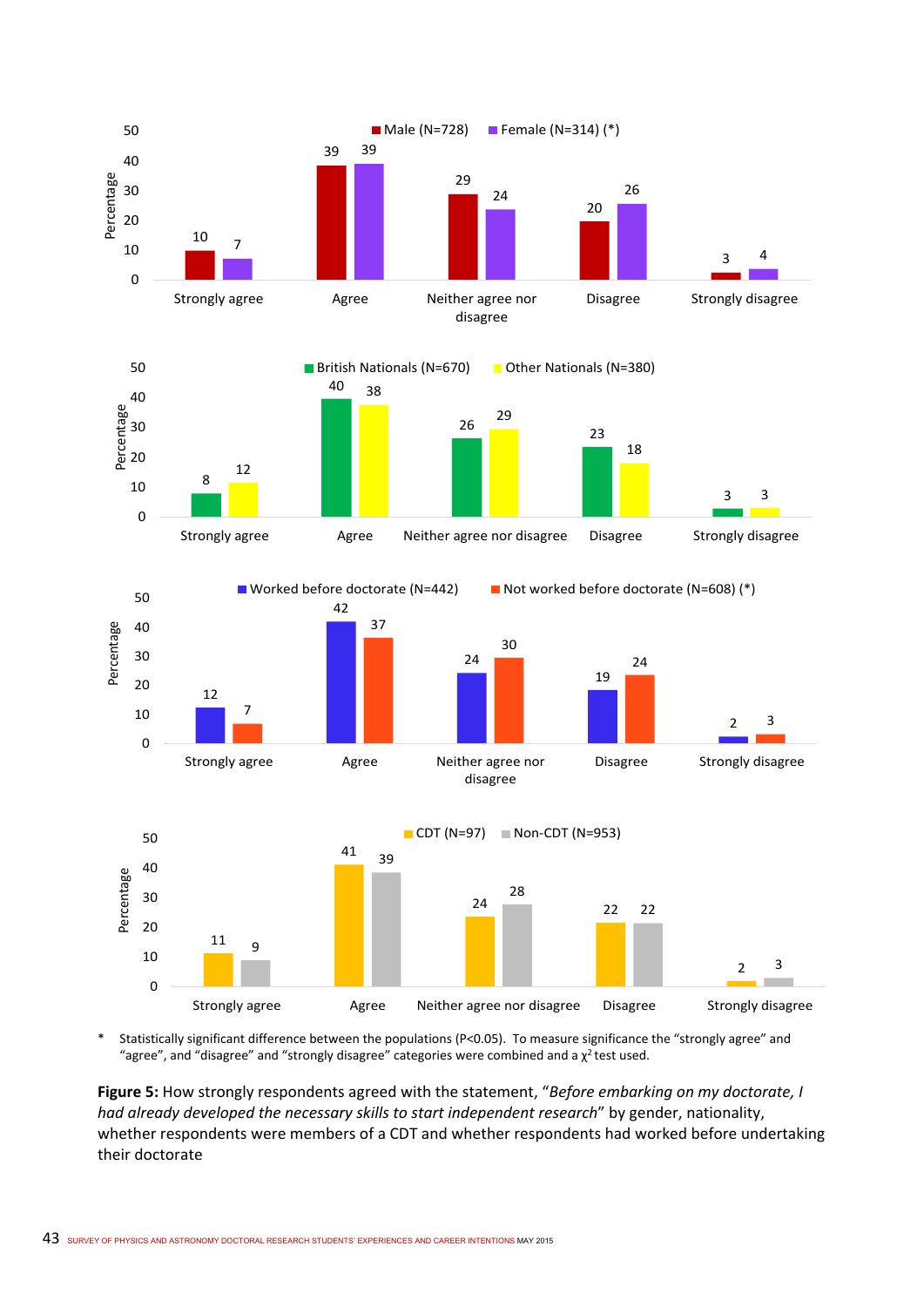As illustrated in figure 5, although the differences are still statistically significant (P<0.05), there is closer agreement between males' and females' level of agreement with the statement, "*Before embarking on my doctorate, I had already developed the necessary skills to start independent research.*" Nonetheless, smaller proportions of men and women strongly agreed or agreed with the statement than strongly agreed or agreed with the statement, "*I felt well prepared from my previous studies and experience to embark on independent research*," 49% and 46%, respectively. 23% of males and 30% of females disagreed or strongly disagreed. The higher proportions of females than males in particular disagreeing with the two statements is perhaps reflective of females being less confident than males.

There are few differences in the responses of British and other nationals or between CDT members and non‐members. As might be expected, those respondents who have worked before their doctorate agreed more strongly than those who have not.

It is perhaps surprising that about half the respondents strongly agreed or agreed that "*Before embarking on my doctorate, I had already developed the necessary skills to start independent research.*" Examining the responses by year of study shows little variation in responses which suggests that respondents were not reinterpreting their preparedness as their studies progressed.

Data in table 30 concerns ways in which respondents could have prepared for their doctorate presented in the form of statements and an indication of how strongly respondents agreed with that statement broken down by gender. Data in table 31 show the same information but broken down by nationality and table 32 shows the data broken down by whether or not respondents are members of CDTs.

| <b>Statement</b>                                                                      | Gender | Strongly<br>Agree | Agree | agree<br>nor disagree<br><b>Neither</b> | <b>Disagree</b> | disagree<br>Strongly | <b>espondents</b><br><b>Total</b> |
|---------------------------------------------------------------------------------------|--------|-------------------|-------|-----------------------------------------|-----------------|----------------------|-----------------------------------|
| there wasn't anything that realistically<br>could have prepared me.                   | Male   | 4%                | 19%   | 31%                                     | 38%             | 9%                   | 728                               |
|                                                                                       | Female | 3%                | 23%   | 26%                                     | 40%             | 8%                   | 314                               |
| an additional one-year funded research                                                | Male   | 13%               | 30%   | 25%                                     | 27%             | 5%                   | 512                               |
| masters course would have helped me<br>prepare for independent research <sup>+*</sup> | Female | 20%               | 29%   | 25%                                     | 21%             | 4%                   | 205                               |
| a funded short research taster course<br>would have helped me prepare.                | Male   | 8%                | 33%   | 30%                                     | 24%             | 5%                   | 728                               |
|                                                                                       | Female | 15%               | 33%   | 26%                                     | 21%             | 5%                   | 314                               |

**Table 30:** Proportions of respondents who agreed or disagreed with statements about their experiences as a doctoral student by gender

Responses restricted to those who do not possess a postgraduate masters qualification.

Statistically significant difference between the populations (P<0.05). To measure significance the "strongly agree" and "agree", and "disagree" and "strongly disagree" categories were combined and a  $\chi^2$  test used.

23% of males and 26% of females strongly agreed or agreed that, "there *wasn't anything that realistically could have prepared me,"* and 47% of males and 48% of females disagreed or strongly disagreed. There is reasonably close agreement between the responses of British and other nationals although British nationals were slightly less likely to disagree or strongly agree than respondents of other nationalities, and between the responses of CDT members and non‐members. So, while about a quarter of respondents believed that nothing could have realistically prepared them for their doctorate – which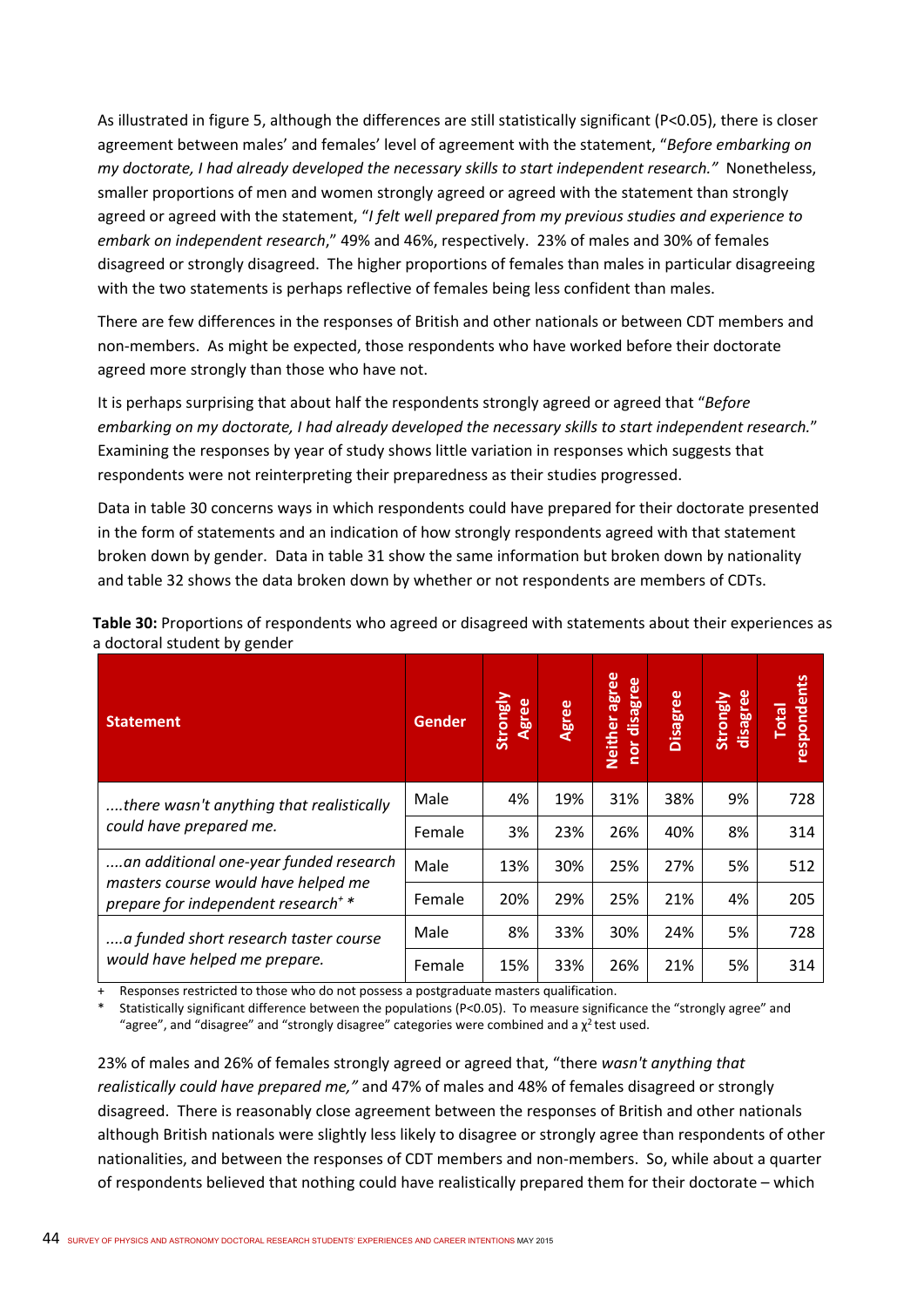does not necessarily mean that they felt well prepared ‐ almost half the respondents felt that there were ways in which they could have been better prepared.

43% of male and 49% of female respondents who did not possess a postgraduate masters qualification strongly agreed or agreed that a funded masters course would have helped them prepare for independent research, and 41% of males and 48% of females strongly agreed or agreed that a short research taster course would have helped them prepare. Also, 45% of British and 47% of other nationals who do not possess a postgraduate masters qualification strongly agreed or agreed that a funded masters course would have helped them prepare for independent research, and 47% of British and 36% of other nationals strongly agreed or agreed that a short research taster course would have helped them prepare. Comparing CDT members and non‐members shows that 37% of CDT members and 45% of CDT non‐members who did not possess a postgraduate masters qualification strongly agreed or agreed that a funded masters course would have helped them prepare for independent research, and 35% of all CDT members and 44% of all CDT non-members strongly agreed or agreed that a short research taster course would have helped them prepare. In the case of males and females and CDT members and non‐ members, there are statistically significant differences between the responses of different groups in respect of the potential usefulness of a postgraduate masters (P<0.05), and in the case of British and other nationals there are significant differences between the responses of the two groups in respect of the usefulness of a short taster course (P<0.05).

The most interesting findings are that British nationals were more likely than other nationals to indicate that a short taster course would have helped them prepare for their doctorate, and that that around half of respondents without a postgraduate masters qualification felt that undertaking a masters would have helped them prepare. The data also show that females were more likely than males to indicate that a short taster course would have helped.

It will be interesting to explore further why respondents feel a masters course would have helped them prepare given that masters courses are generally classroom‐based, albeit courses generally include a substantial project.

The relatively large proportion of particularly British respondents suggesting that a taster course would have helped is interesting. The majority of students, especially those who studied in UK institutions for their first degrees, would have had some experience of project work and it is likely that the majority of these projects would have been carried out as part of a research group in a research laboratory. Consequently, a large proportion of graduates probably have had direct experience of research. It will be interesting to learn what respondents would expect to experience during a short taster course.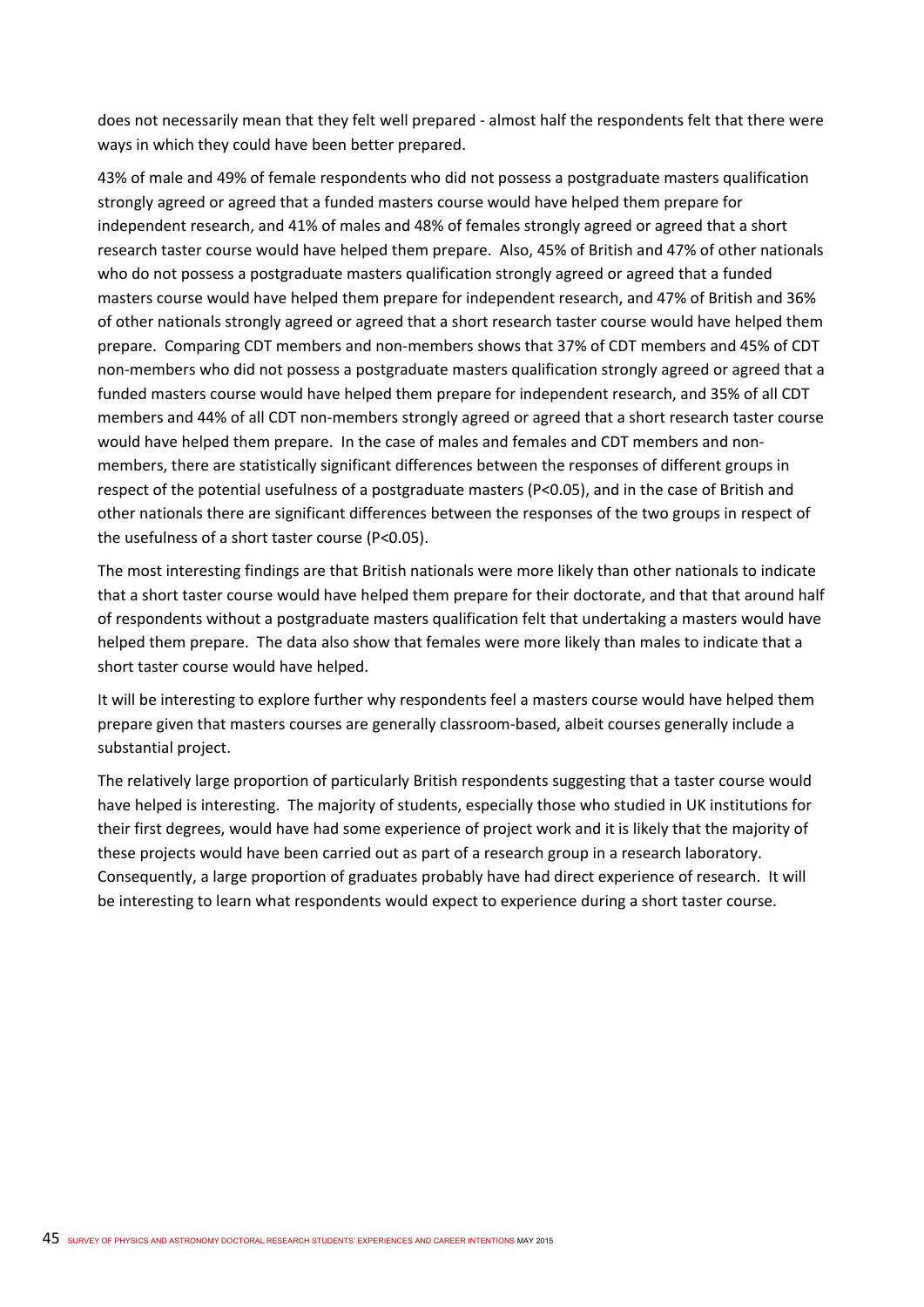**Table 31:** Proportions of respondents who agreed or disagreed with statements about their experiences as a doctoral student by nationality

| <b>Statement</b>                                                                     | <b>Nationality</b> | Strongly<br>Agree | Agree | agree<br>disagree<br><b>Neither</b><br>nor | <b>Disagree</b> | disagree<br>Strongly | respondents<br><b>Total</b> |
|--------------------------------------------------------------------------------------|--------------------|-------------------|-------|--------------------------------------------|-----------------|----------------------|-----------------------------|
| there wasn't anything that realistically<br>could have prepared me.                  | <b>British</b>     | 3%                | 20%   | 30%                                        | 40%             | 8%                   | 670                         |
|                                                                                      | Other              | 5%                | 20%   | 30%                                        | 36%             | 9%                   | 380                         |
| an additional one-year funded research                                               | <b>British</b>     | 13%               | 32%   | 25%                                        | 26%             | 4%                   | 587                         |
| masters course would have helped me<br>prepare for independent research <sup>+</sup> | Other              | 25%               | 22%   | 24%                                        | 21%             | 9%                   | 138                         |
| a funded short research taster course<br>would have helped me prepare.*              | <b>British</b>     | 10%               | 37%   | 26%                                        | 25%             | 3%                   | 670                         |
|                                                                                      | Other              | 11%               | 25%   | 34%                                        | 21%             | 9%                   | 380                         |

Responses restricted to those who do not possess a postgraduate masters qualification.

Statistically significant difference between the populations (P<0.05). To measure significance the "strongly agree" and "agree", and "disagree" and "strongly disagree" categories were combined and a  $\chi^2$  test used.

**Table 32:** Proportions of respondents who agreed or disagreed with statements about their experiences as a doctoral student by whether respondents were members of a CDT

| <b>Statement</b>                                                                      | <b>CDT</b><br><b>Membership</b> | Strongly<br><b>Agree</b> | <b>Agree</b> | agree<br>disagree<br><b>Neither</b><br>nor | <b>Disagree</b> | disagree<br>Strongly | respondents<br><b>Total</b> |
|---------------------------------------------------------------------------------------|---------------------------------|--------------------------|--------------|--------------------------------------------|-----------------|----------------------|-----------------------------|
| there wasn't anything that realistically<br>could have prepared me.                   | Member                          | 5%                       | 25%          | 29%                                        | 31%             | 10%                  | 97                          |
|                                                                                       | Non-member                      | 4%                       | 19%          | 30%                                        | 39%             | 8%                   | 953                         |
| an additional one-year funded research                                                | Member                          | 14%                      | 23%          | 18%                                        | 35%             | 10%                  | 78                          |
| masters course would have helped me<br>prepare for independent research <sup>+*</sup> | Non-member                      | 15%                      | 30%          | 26%                                        | 24%             | 4%                   | 647                         |
| a funded short research taster course<br>would have helped me prepare.                | Member                          | 7%                       | 28%          | 28%                                        | 33%             | 4%                   | 97                          |
|                                                                                       | Non-member                      | 11%                      | 33%          | 29%                                        | 23%             | 5%                   | 953                         |

Responses restricted to those who do not possess a postgraduate masters qualification.

Statistically significant difference between the populations (P<0.05). To measure significance the "strongly agree" and "agree", and "disagree" and "strongly disagree" categories were combined and a  $\chi^2$  test used.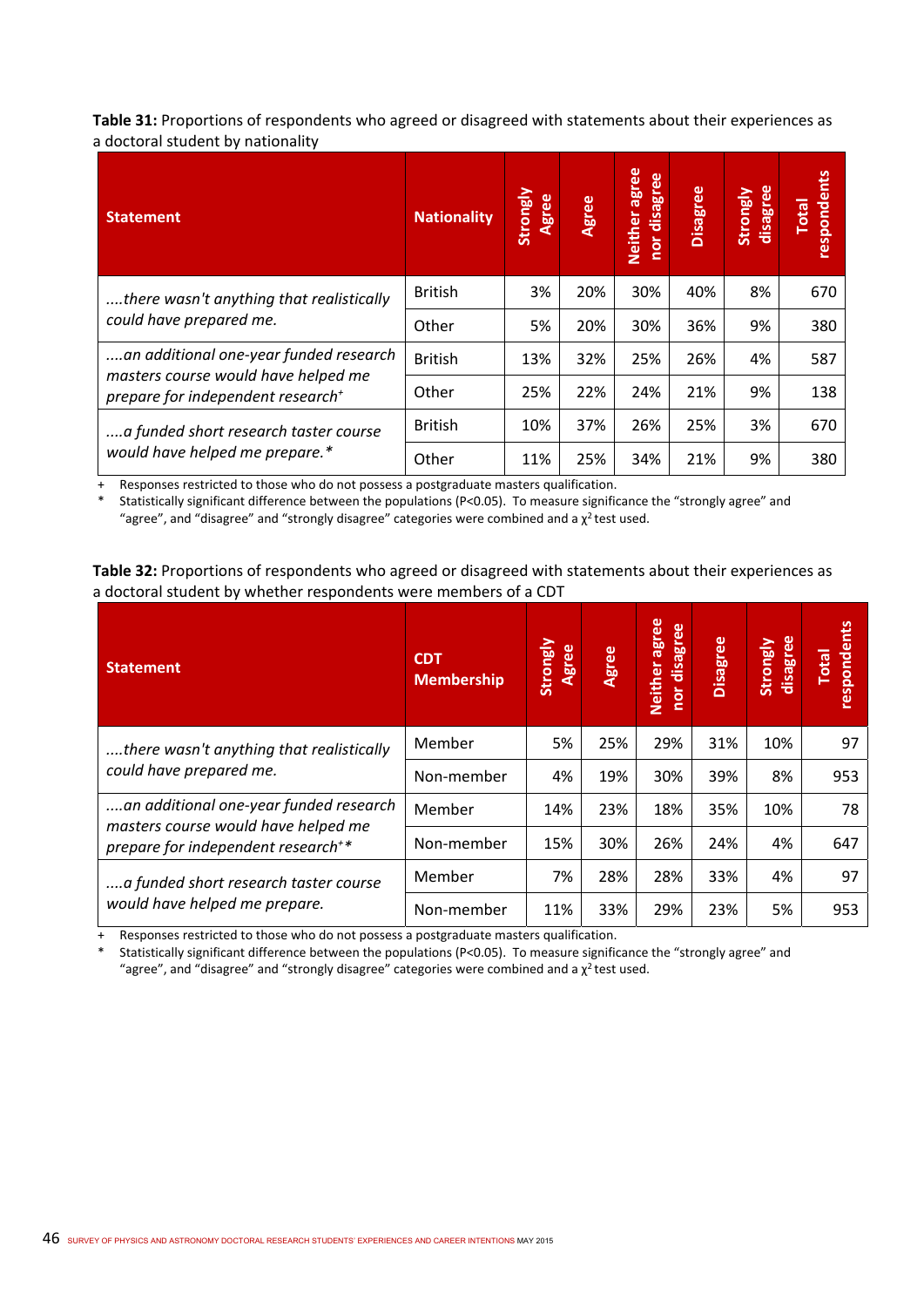## **3.8 Induction, Supervision, Feedback and Support**

Respondents were asked whether they had an induction into their department and, if they did, whether they felt it was informative. Alternatively if they did not have an induction respondents were asked whether they felt an induction would have been useful. As shown in table 33, 59% of respondents reported that they had a useful induction, and another 24% reported that they felt the induction was neither useful nor informative. Similar proportions of men and women reported that they had an induction, but men were statistically significantly more likely (P<0.05) than women to report that they found the induction useful and informative. 78% of members of CDTs reported that they received an induction that was useful and informative compared to 57% of non-members and 17% reported that they had an induction which was neither useful nor informative compared to 24% of non-members. The differences are statistically significant (P<0.05). Overall 10% of respondents reported that they had not had an induction and felt that they did not need one. It is interesting that they results were very similar whether or not respondents had studied at the same institution for their first degree. All institutions had some respondents reporting that they had a departmental/CDT induction. It does appear that the inductions that take place within CDTs are better thought of by respondents. Perhaps lessons can be drawn from practice within CDTs.

| Table 33: The nature of any departmental/CDT induction that respondents reported undergoing by   |
|--------------------------------------------------------------------------------------------------|
| gender, by whether respondents were members of a CDT, or by whether respondents were at the same |
| institution as for their first degree                                                            |

| <b>Nature of departmental/CDT</b>                                                                            | Gender      |               |            | <b>Member of CDT</b> | <b>Same institution as</b><br>first degree | <b>Overall</b> |      |
|--------------------------------------------------------------------------------------------------------------|-------------|---------------|------------|----------------------|--------------------------------------------|----------------|------|
| induction                                                                                                    | <b>Male</b> | <b>Female</b> | <b>Yes</b> | <b>No</b>            | <b>Yes</b>                                 | <b>No</b>      |      |
| Formal departmental/CDT<br>induction which was useful and<br>informative                                     | 61%         | 55%           | 78%        | 57%                  | 58%                                        | 60%            | 59%  |
| Departmental/CDT induction<br>which, overall, was neither useful<br>nor informative                          | 22%         | 27%           | 17%        | 24%                  | 24%                                        | 23%            | 24%  |
| No formal departmental/CDT<br>induction and feel that having a<br>formal induction would have<br>been useful | 6%          | 8%            | 3%         | 7%                   | 6%                                         | 7%             | 7%   |
| Not given a formal<br>departmental/CDT induction and<br>felt that they did not need one                      | 11%         | 9%            | 2%         | 11%                  | 11%                                        | 9%             | 10%  |
| <b>Total Respondents</b>                                                                                     | 695         | 303           | 96         | 910                  | 359                                        | 647            | 1006 |

Respondents were also asked whether they had a university induction and if they had what they thought about it: the results are shown in table 34. 35% of respondents reported that they had a useful and informative university induction and 32% reported that the university induction was neither useful nor informative. 24% of respondents reported that they did not have a university induction and felt that they did not need one. There is relatively little difference between the responses of men and women, but CDT members are more likely to report having had a university induction than CDT non-members. Respondents who changed institutions since their first degree and had a university induction were more likely to report that the induction was useful and informative than those who stayed at the same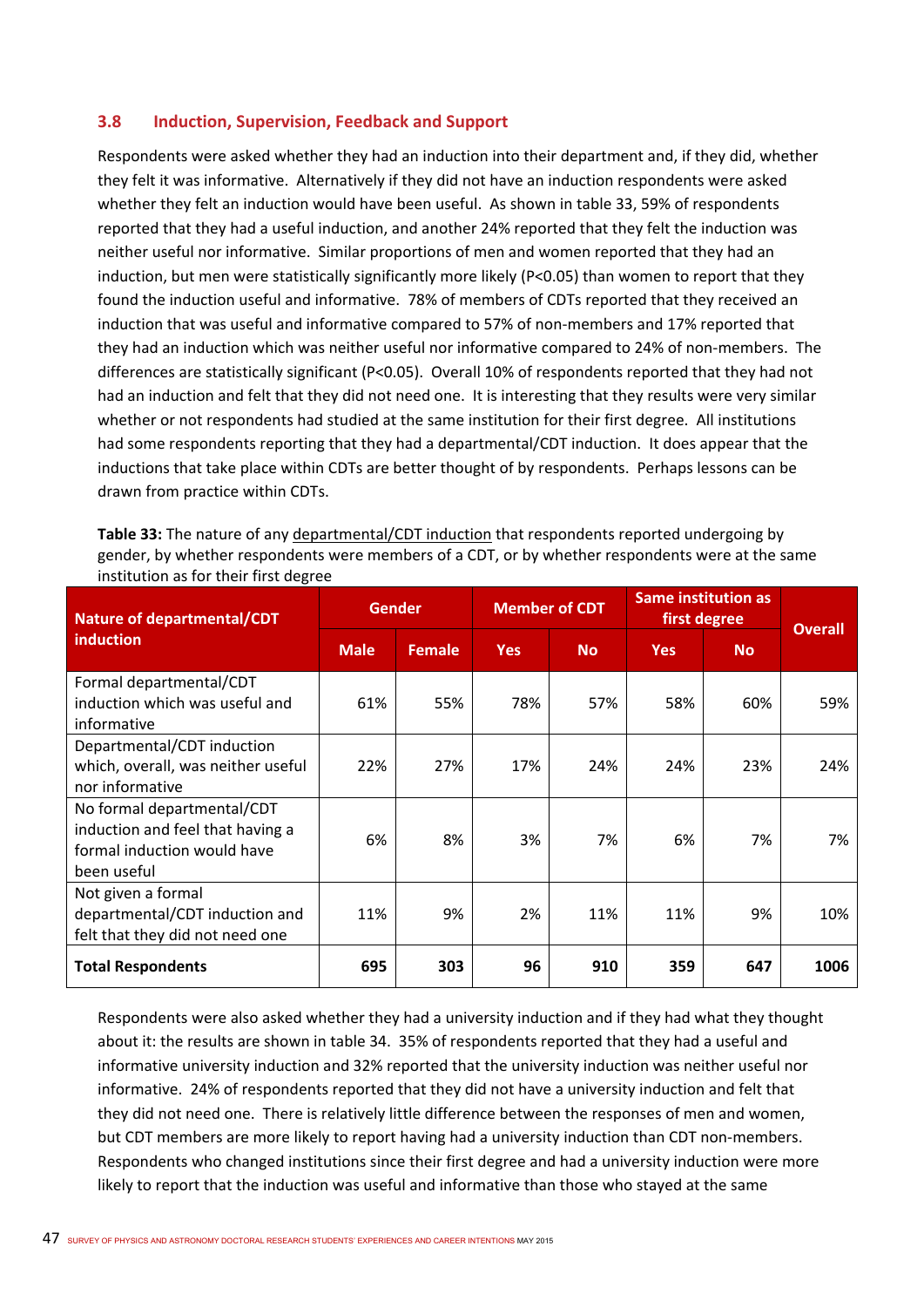institution. Those respondents who had moved institution and not had a university induction were more to report that they would have found one useful than those who had stayed in the same institution. Considering those respondents who had a university induction, the differences between the groups considered are not significant. Like the results for departmental/CDT induction, at institutional level, all institutions had some respondents who reported having had a university induction.

| <b>Nature of university induction</b>                                                               | <b>Gender</b> |               | <b>Member of CDT*</b> |           | <b>Same institution as</b><br>first degree | <b>Overall</b> |      |
|-----------------------------------------------------------------------------------------------------|---------------|---------------|-----------------------|-----------|--------------------------------------------|----------------|------|
|                                                                                                     | <b>Male</b>   | <b>Female</b> | <b>Yes</b>            | <b>No</b> | <b>Yes</b>                                 | <b>No</b>      |      |
| Formal university induction which<br>was useful and informative                                     | 36%           | 33%           | 41%                   | 35%       | 32%                                        | 37%            | 35%  |
| University induction which,<br>overall, was neither useful nor<br>informative                       | 32%           | 31%           | 41%                   | 28%       | 34%                                        | 30%            | 32%  |
| No formal university induction<br>and feel that having a formal<br>induction would have been useful | 7%            | 12%           | 5%                    | 9%        | 3%                                         | 12%            | 9%   |
| Not given a formal university<br>induction and felt that they did<br>not need one                   | 24%           | 24%           | 14%                   | 27%       | 31%                                        | 21%            | 24%  |
| <b>Total Respondents</b>                                                                            | 695           | 303           | 96                    | 617       | 359                                        | 647            | 1006 |

**Table 34:** The nature of any university induction that respondents underwent by gender or by whether respondents were members of a CDT

Respondents confined to just those institutions with CDT members responding to the survey.

Respondents were asked how strongly they agreed with the statement that, "*I received adequate information about my doctorate during the application and interview process, so I had a good idea of what to expect from the department*." The responses are shown in figure 6. Males were more likely to strongly agree or agree than females (differences are statistically significant (P<0.1)), and those studying in a different institution to their first degree were less likely to strongly agree or agree than those studying in the same institution. Overall 67% of respondents studying in the same institution as their first degree strongly agreed or agreed with the statement, and 60% of those studying in a different institution. In both cases females were less likely to strongly agree or agree than males but it is not clear why there is a difference in responses by gender.

British nationals were more likely to strongly agree or agree than other nationals, as are CDT members in comparison to non‐members. In the case of other nationals, the change in country for those other nationals moving to the UK for the first time may affect their feelings about the amount of information received. It is also likely that CDT members receive more information than non‐members and that new members are likely to have researched what is involved in belonging to CDT before initially applying.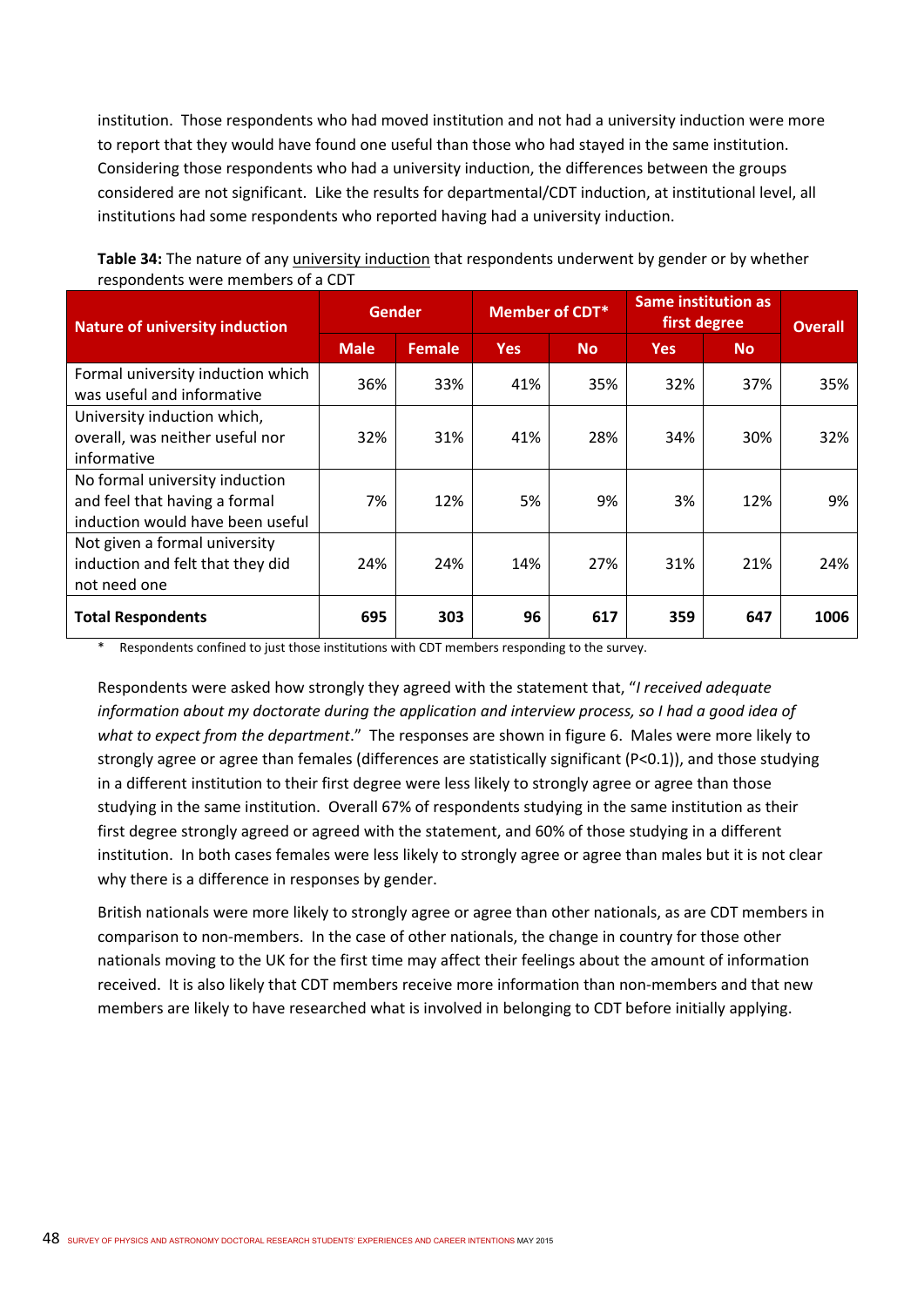

+ Statistically significant difference between the populations (P<0.05). To measure significance the "strongly agree" and "agree", and "disagree" and "strongly disagree" categories were combined and a  $\chi^2$  test used.

\* Respondents confined to just those institutions with CDT members responding to the survey.

**Figure 6:** How strongly respondents agreed with the statement, "*I received adequate information about my doctorate during the application and interview process, so I had a good idea of what to expect from the department*," by gender and whether respondents were studying for their doctorate in the same institution as they studied for their first degree, by nationality and by whether respondents were members of a CDT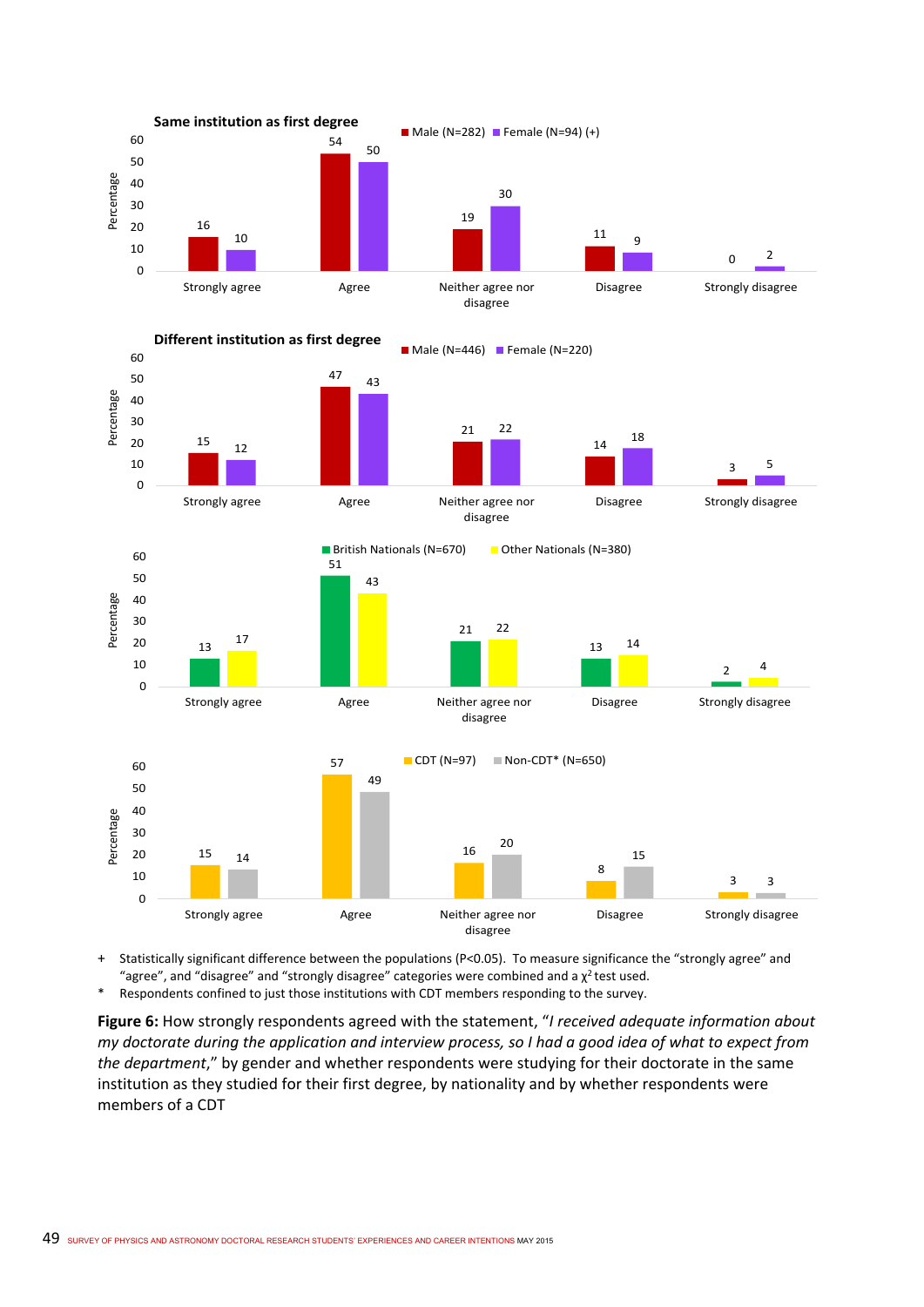

Statistically significant difference between the populations (P<0.1). To measure significance the "strongly agree" and "agree", and "disagree" and "strongly disagree" categories were combined and a  $\chi^2$  test used.

+ Statistically significant difference between the populations (P<0.05). To measure significance the "strongly agree" and "agree", and "disagree" and "strongly disagree" categories were combined and a  $\chi^2$  test used.

**Figure 7:** How strongly respondents agreed with the statement, "*My doctoral supervisor gave me a realistic idea of the sort of time commitment that would be demanded of me during my doctorate*." by gender, nationality and whether respondents were members of CDTs

Overall 64% of respondents strongly agreed or agreed with the statement, *"My doctoral supervisor gave me a realistic idea of the sort of time commitment that would be demanded of me during my doctorate*." As shown in figure 7 males were more likely to strongly agree or agree than females, 66% and 57%, respective. Just 13% of respondents overall disagreed or strongly disagreed, 1% of males and 18% of females. The differences between the responses of males and females are statistically significant (P<0.05). This result is in line with the responses for males and females about adequate information being received about the doctorate. Although the majority of males and females agreed that they have received adequate information about aspects of their doctorate, it appears that in general females feel less well informed than men.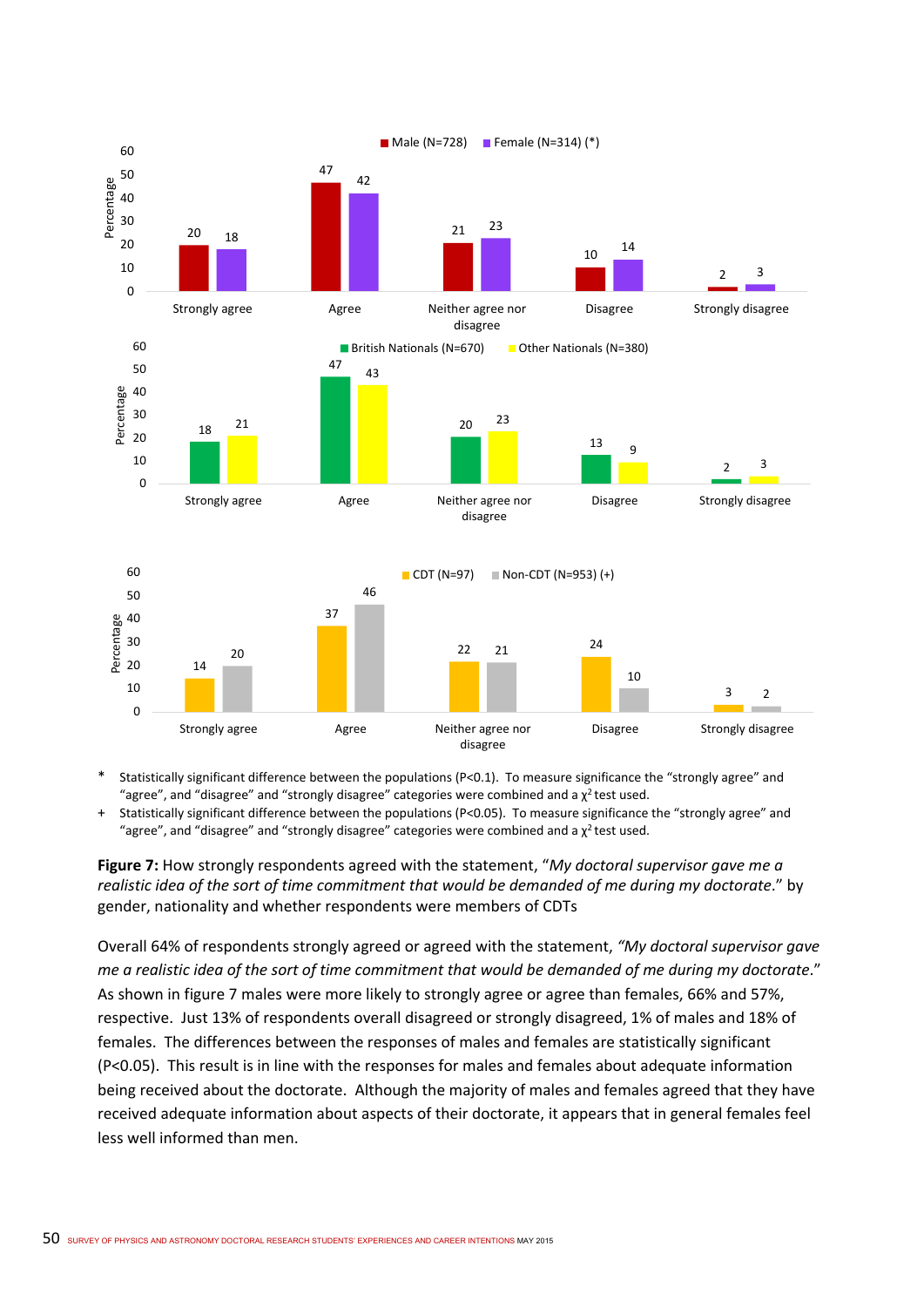Similar proportions of British national and other nationals strongly agreed or agreed, 65% and 64%, respectively. 51% of CDT members strongly agreed or agreed compared to 66% of non-members. Interestingly 27% of CDT members disagreed or strongly disagreed compared to 12% of non‐members. The differences between the responses of CDT members and non‐members are statistically significance (P<0.1). This is in contrast to responses to the statement above about adequate information being received about the doctorate itself. It appears that in respect of the time commitment required, CDT members felt less well informed in advance than non‐members.



Statistically significant difference between the populations (P<0.05). To measure significance the "strongly agree" and "agree", and "disagree" and "strongly disagree" categories were combined and a  $\chi^2$  test used.

**Figure 8:** How strongly respondents agreed with the statement, "*Overall, my experiences during my doctorate are what I expected*." by gender, nationality and whether respondents were members of CDTs

Figure 8 shows how strongly respondents agreed with the statement, "*Overall, my experiences during my doctorate are what I expected*." While the responses of British and other nationals, and those of CDT members and non‐members are similar, males agreed more strongly than females. 68% of males and 58% of females strongly agreed or agreed with the statement and 13% of males and 23% of females disagreed or strongly disagreed with the statement. The differences between the responses of males and females are statistically significant (P<0.05). The difference is in line with the earlier finding that women felt less well prepared than men but given that presumably males and female have access to the same information before starting their doctorates perhaps this suggests that females have higher expectations than males.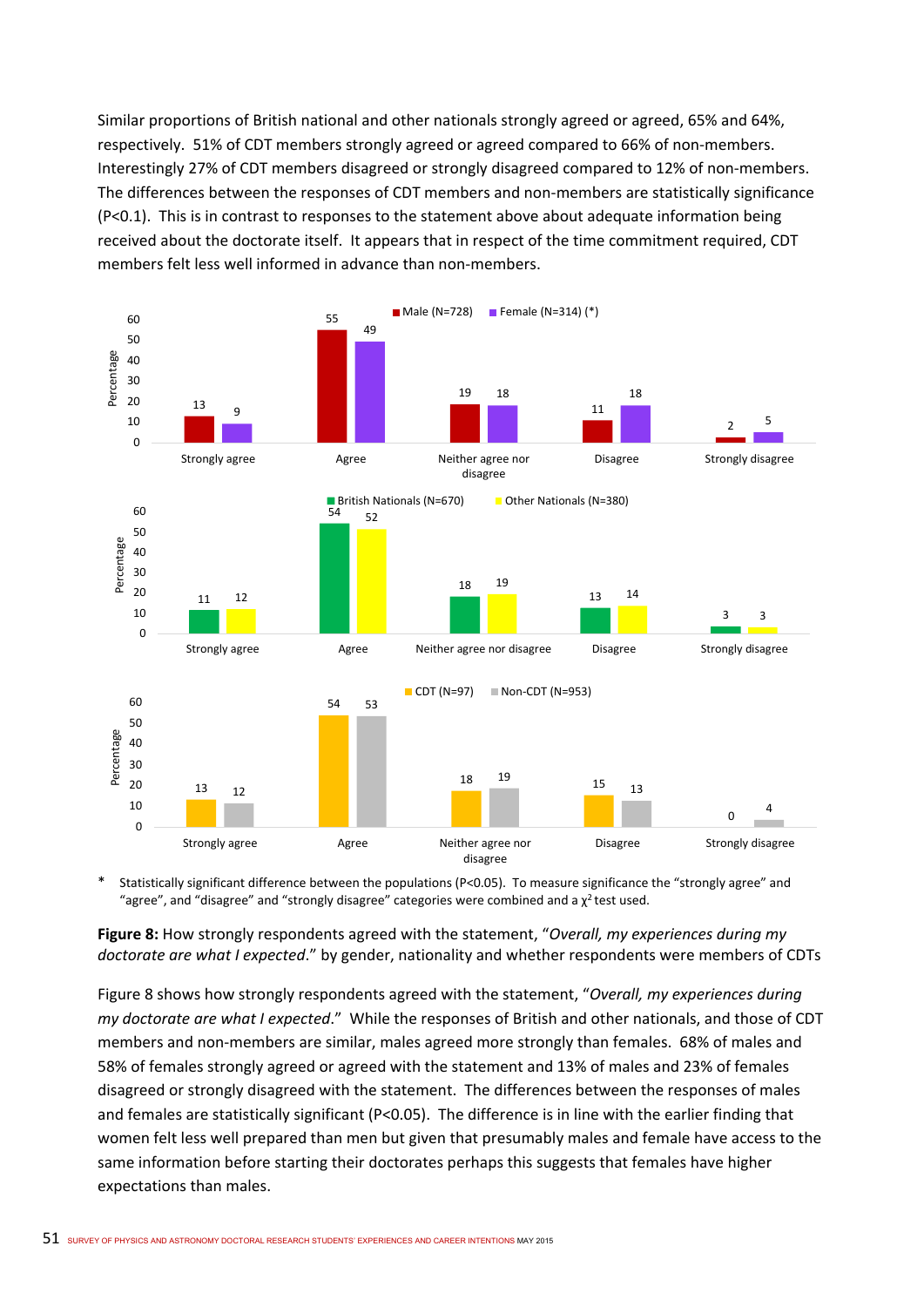| Pleased with decision to do a | <b>Gender</b> | <b>Overall</b> |      |  |
|-------------------------------|---------------|----------------|------|--|
| doctorate                     | <b>Male</b>   | <b>Female</b>  |      |  |
| Yes                           | 86%           | 83%            | 85%  |  |
| Don't know                    | 11%           | 13%            | 11%  |  |
| No                            | 3%            | 5%             | 4%   |  |
| <b>Total Respondents</b>      | 747           | 320            | 1076 |  |

**Table 35:** Whether respondents reported that they were pleased with their decision to do a doctorate

Respondents were asked whether they were pleased with their decision to do a doctorate. As table 35 shows, 86% of men and 83% of women report that they were pleased with their decision and 3% of men and 5% of women reported that they were not pleased. There is little variation with age, year of study or nationality. It is positive to find that 85% of respondents were pleased with their decision even though, as shown below, the proportion of respondents who were pleased with the way their doctorate is going is lower than this.

**Table 36:** Whether respondents reported that they were happy with the way their doctorate was going by year of study and gender

| <b>Happy with the</b>              | <b>Current year of study</b> |        |             |               |             |        |             |        |                |               |
|------------------------------------|------------------------------|--------|-------------|---------------|-------------|--------|-------------|--------|----------------|---------------|
| way doctorate is<br>going          | 1st                          |        | 2nd         |               | 3rd         |        | 4th         |        | <b>Overall</b> |               |
|                                    | <b>Male</b>                  | Female | <b>Male</b> | <b>Female</b> | <b>Male</b> | Female | <b>Male</b> | Female | <b>Male</b>    | <b>Female</b> |
| Yes                                | 74%                          | 80%    | 71%         | 67%           | 74%         | 57%    | 72%         | 66%    | 72%            | 65%           |
| Not sure                           | 17%                          | 18%    | 20%         | 23%           | 17%         | 23%    | 20%         | 18%    | 18%            | 21%           |
| No                                 | 8%                           | 3%     | 9%          | 11%           | 9%          | 20%    | 8%          | 15%    | 10%            | 14%           |
| <b>Total</b><br><b>Respondents</b> | 242                          | 79     | 186         | 84            | 174         | 81     | 122         | 65     | 747            | 320           |

In a similar vein, respondents were asked whether they were happy with the way their doctorate was going. The results are shown in table 36. Overall 72% of men and 65% of women reported that they were happy with the way their doctorate was going and 10% of men and 14% of women reported that they were unhappy. There is, however, some variation in the responses of women by year of study, whereas the responses of men are essentially invariant. In the first year of study 80% of women reported that they were happy with the way their doctorate was going but this proportion falls to 57% in the third year and 66% in the fourth year. 3% of women reported that they were unhappy with the way their doctorate was going in the first year of study, but this figure rises to 20% in the third year and 15% in the fourth year. So the indications are that although similar proportions of men were happy with the way their doctorates were going in each year of study the proportion of women falls so that by the third year of study somewhere between 15 and 20% reported being unhappy with the way things were going. However, the difference between the responses of men and women by year of study are not statistically significantly different. Comparing the combined response of those in their first and second year of study, and those in their third and fourth year of study does allow a measure of statistical significance to be made. The responses for females in their first and second years of study are statistically significantly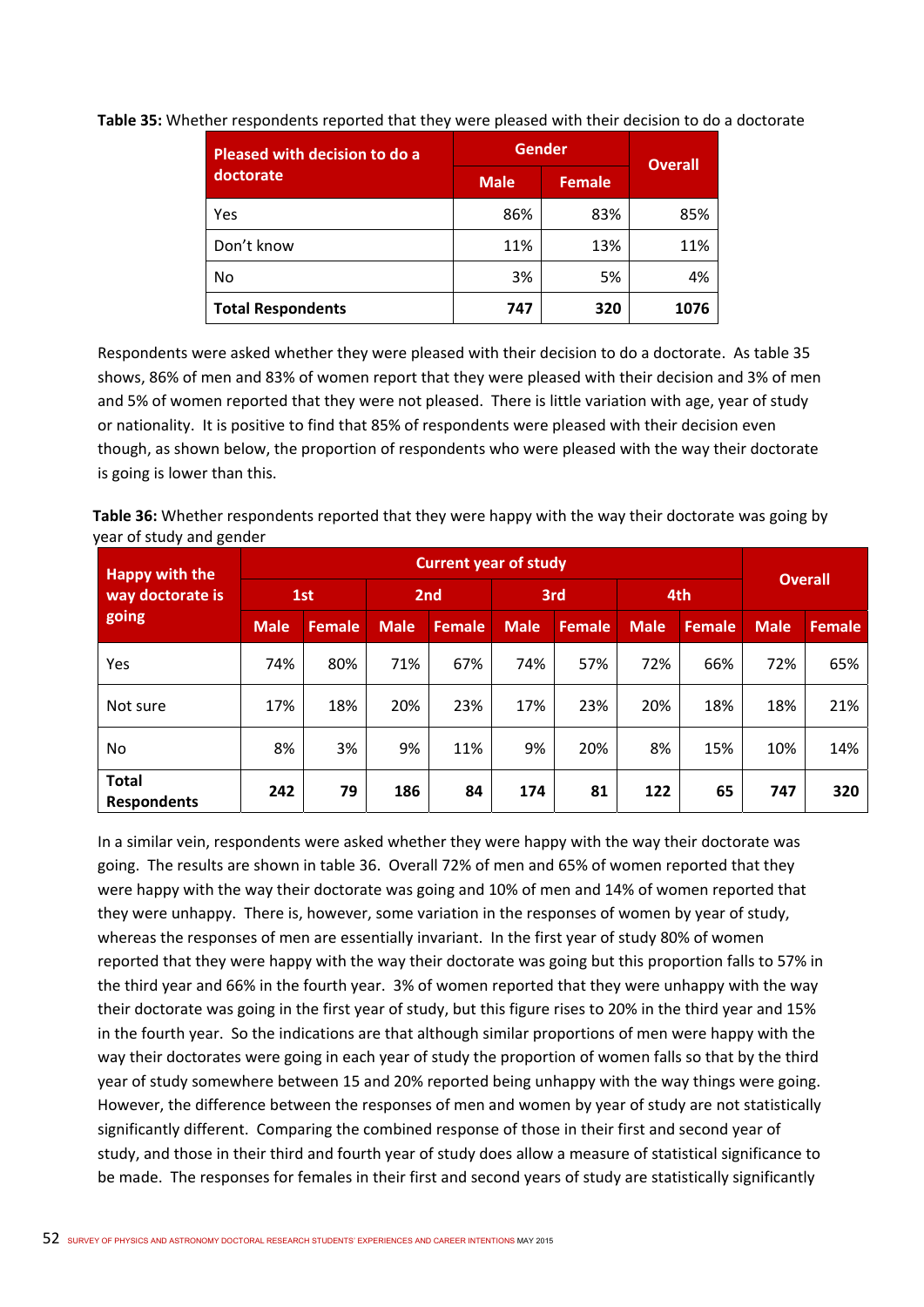different from responses of females in their third and fourth years of study (P<0.05), whereas the responses of males groups in the same way are not statistically significantly different.



**There is clearly an issue which requires further attention regarding, in particular, a significant minority of females' unhappiness with the way their doctorates are going.** 

**Figure 9:** How strongly respondents agreed with the statement, "*There is little that can be improved about my doctorate*," by gender and whether respondents were members of a CDT

Respondents were asked how strongly they agreed with the statement, "*There is little that can be improved about my doctorate*." In line with the overall data presented in table 36 men were more likely than women to strongly agree or agree, 43% and 40%, respectively. However, the responses of males and females are not statistically significantly different. The responses of CDT members and non‐ members were similar.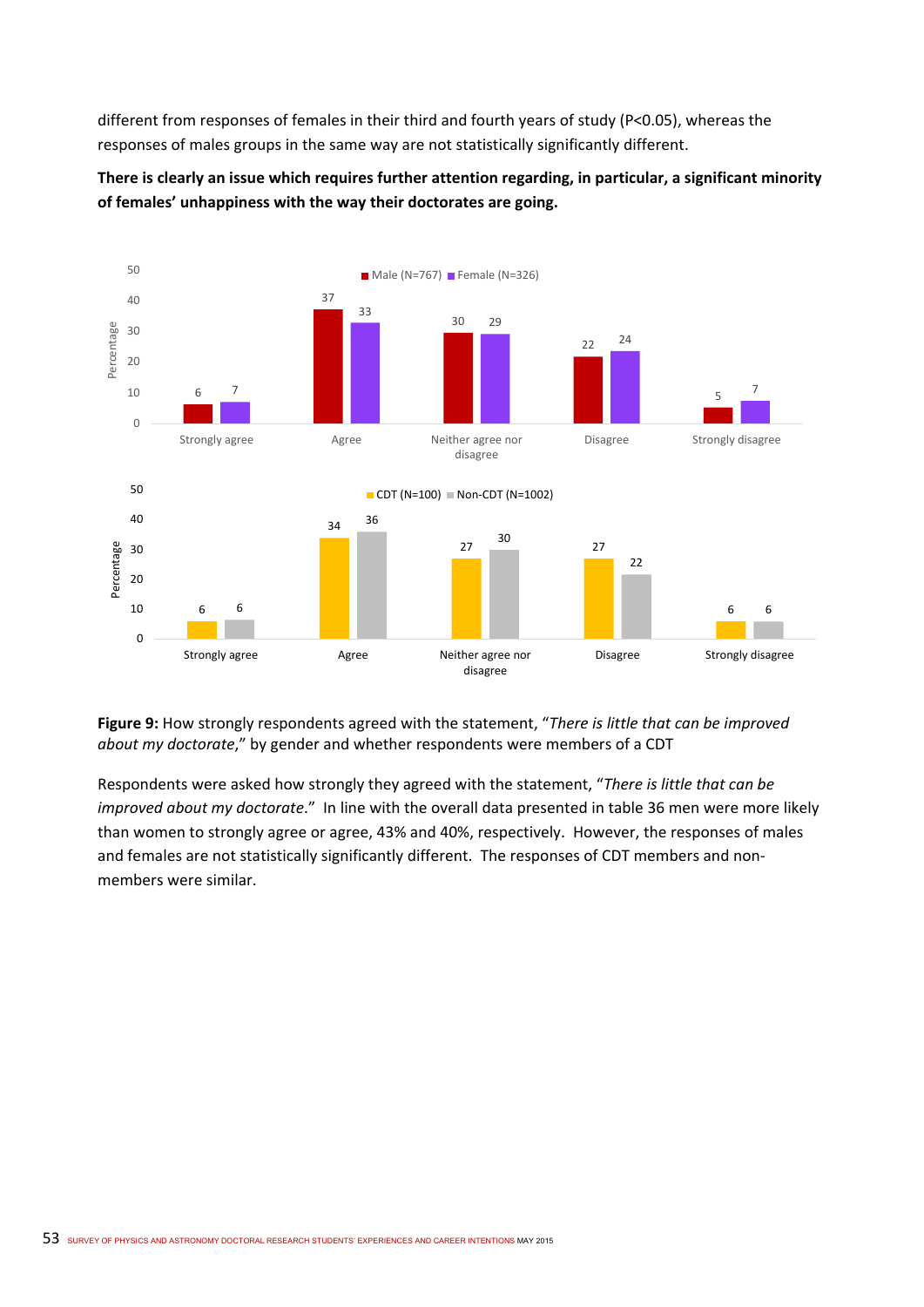

**Figure 10:** How strongly respondents agreed with the statement, "*There is little that can be improved about my doctorate*," by gender and current year of study

Figure 10 presents data on how strongly males and females agreed with the statement, "*There is little that can be improved about my doctorate*," by year of study. The proportions of males and females strongly agreeing and agreeing falls, and the proportion disagreeing and strongly agreeing rises as year of study increases. For males and females, comparing the responses in the first year of study with responses in the second, third and fourth years shows that for both males and females, there are statistically significant differences between the responses in the first year of study and the responses in the third and fourth years of study (P<0.05).<sup>7</sup> These data are in line with the respondents' feedback on whether they are happy with the way their doctorates are going.

When respondents were asked how strongly they agreed with the statement, "*I often have the opportunity to be creative*," again men were more likely than women to strongly agree or agree, 77% and 70%, respectively as shown in figure 11, but the responses are not statistically significantly different. The responses of CDT members and non‐members were similar.

<sup>7</sup> To test statistical significance the "strongly agree" and "agree", and "disagree" and "strongly disagree" categories were combined and a  $\chi^2$ test used.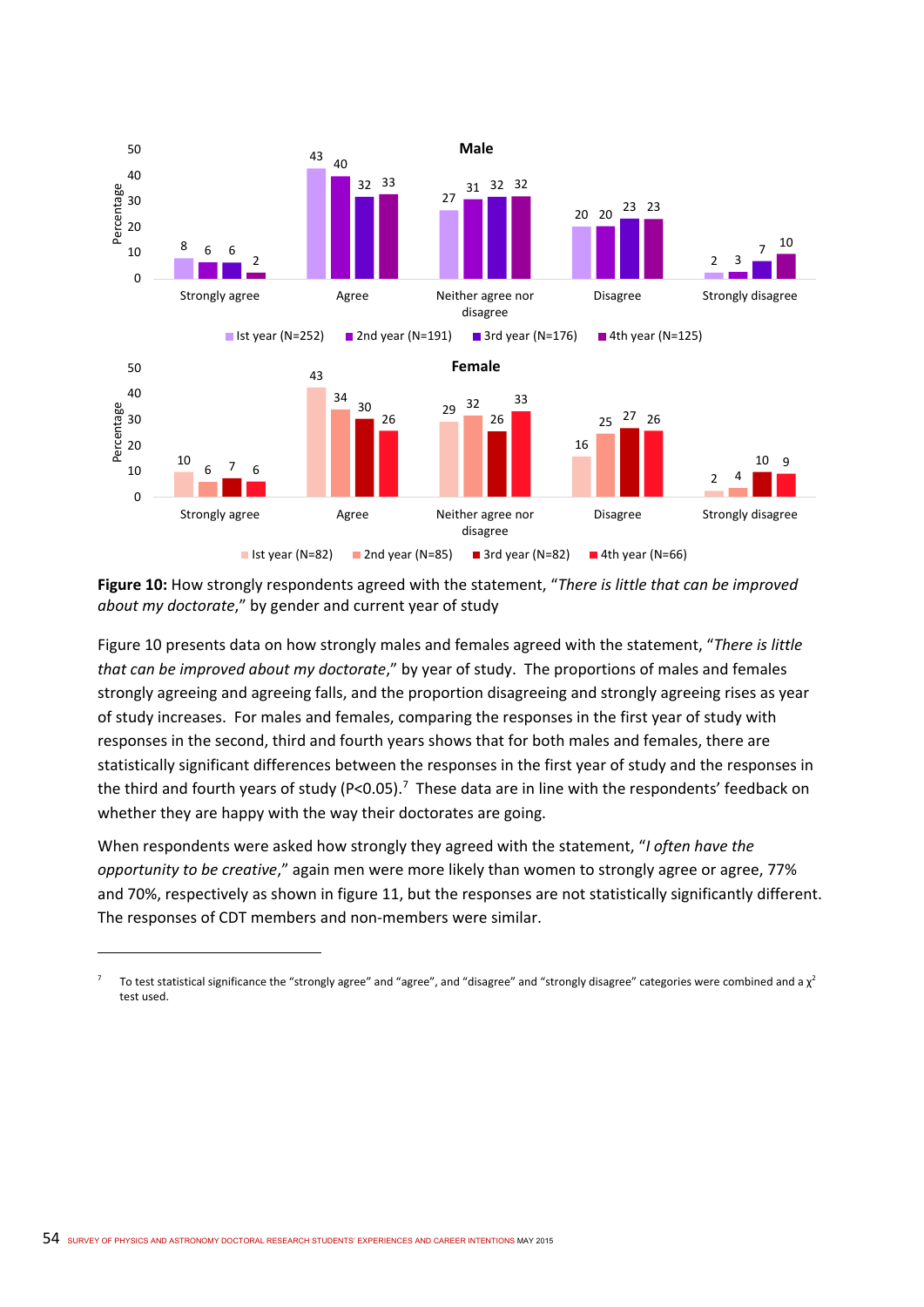

**Figure 11:** How strongly respondents agreed with the statement, "*I often have the opportunity to be creative*," by gender and whether respondents were members of a CDT

| <b>Member of Graduate School</b>                             | Gender      | <b>Overall</b> |      |
|--------------------------------------------------------------|-------------|----------------|------|
|                                                              | <b>Male</b> | <b>Female</b>  |      |
| Yes. Regularly use Graduate<br>School facilities.            | 14%         | 18%            | 15%  |
| Yes, but rarely have any contact<br>with the Graduate School | 40%         | 45%            | 42%  |
| No                                                           | 46%         | 37%            | 43%  |
| <b>Total Respondents</b>                                     | 716         | 310            | 1034 |

**Table 37:** Whether respondents reported that they are members of graduate schools by gender

Respondents were asked whether or not they were members of a graduate school: the details of what might constitute a graduate school were not given to respondents. Overall 15% of respondents reported regularly using graduate school facilities, and another 42% reported that they were members of a graduate school albeit they rarely used the facilities. The results are shown in table 37.

Examination of the data by institution shows that for the majority of institutions, and for all institutions with 9 or more respondents, there were some respondents that reported being members of a graduate school and others who reported that they were not. The likelihood is that within a given department of physics and/or astronomy, either all doctoral students are members of a graduate school, or none are. The issue here appears to be one of communication with doctoral students although interestingly, examination of the data by year of study shows no significant variation (see table 38) – usage of facilities may well be expected to fall in the 4<sup>th</sup> year as a significant proportion of students will be working hard to finish their research and/or writing up.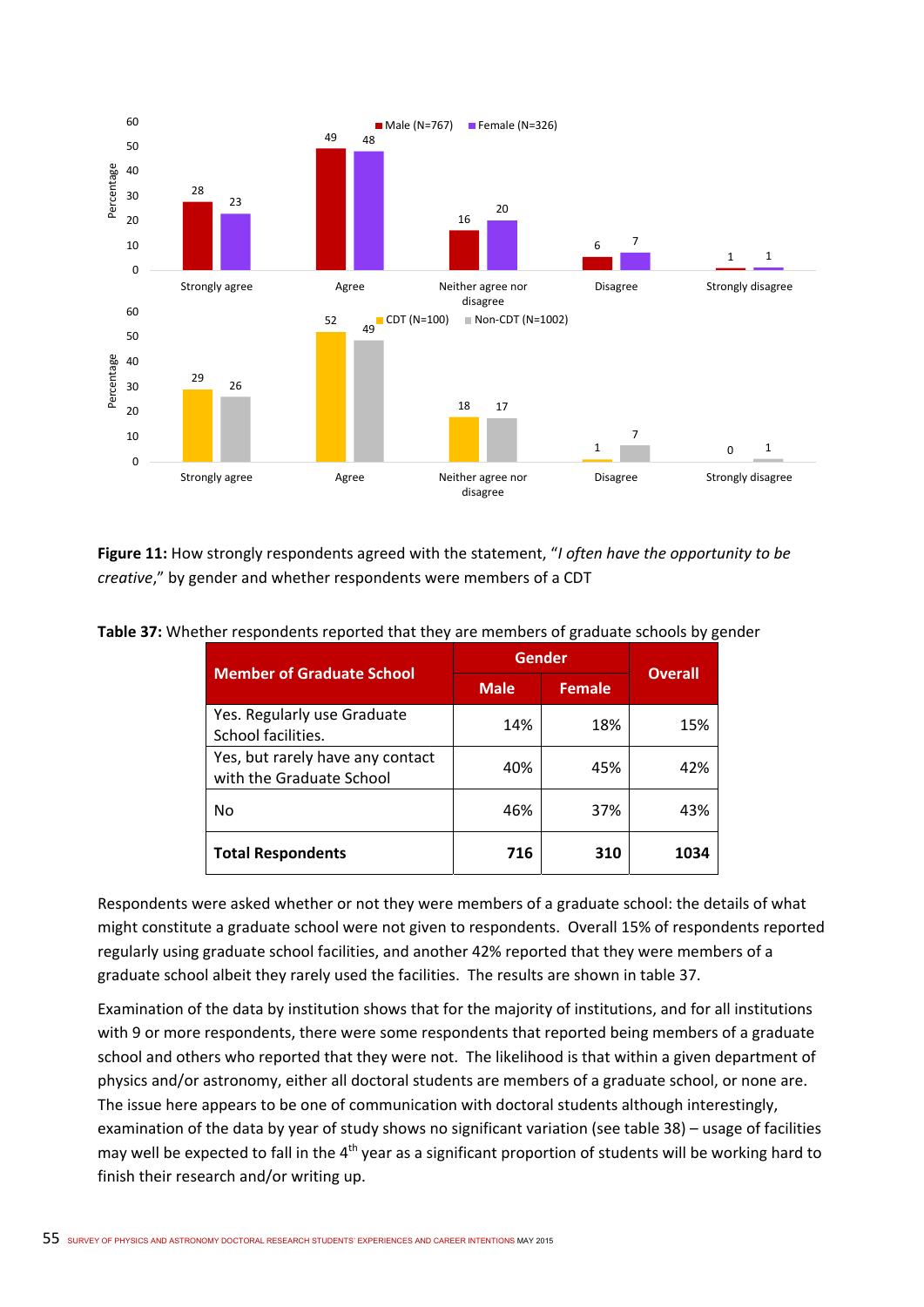**Table 38:** Whether respondents reported that they are members of graduate schools by year of study

| <b>Member of Graduate School</b>                             |     | <b>Overall</b>  |     |     |      |
|--------------------------------------------------------------|-----|-----------------|-----|-----|------|
|                                                              | 1st | 2 <sub>nd</sub> | 3rd | 4th |      |
| Yes. Regularly use Graduate<br>School facilities             | 16% | 15%             | 17% | 12% | 15%  |
| Yes, but rarely have any contact<br>with the Graduate School | 41% | 43%             | 40% | 45% | 42%  |
| No                                                           | 43% | 42%             | 43% | 43% | 43%  |
| <b>Total Respondents</b>                                     | 314 | 260             | 246 | 182 | 1034 |

Data in table 39 shows that doctoral students in CDTs appeared to use graduate school facilities more than other students. In table 39 only data from those institutions that had respondents in CDTs have been used for a better comparison.

**Table 39:** Whether respondents report that they are members of graduate schools by membership of a CDT\*

| <b>Member of Graduate School</b>                             | <b>Member of</b><br><b>CDT</b> | <b>Not member</b><br>of CDT | <b>Overall</b> |
|--------------------------------------------------------------|--------------------------------|-----------------------------|----------------|
| Yes. Regularly use Graduate<br>School facilities.            | 27%                            | 16%                         | 18%            |
| Yes, but rarely have any contact<br>with the Graduate School | 36%                            | 40%                         | 40%            |
| No                                                           | 36%                            | 44%                         | 43%            |
| <b>Total Respondents</b>                                     | 96                             | 640                         | 736            |

\* Only data from those institutions that have respondents reporting to be members of CDTs have been included.

87% of respondents reported that there are formal assessments that they have to pass (e.g. qualifying masters, submission of yearly reports, etc.) during their doctorate. There is little difference between the responses of those respondents who were members of a CDT and those who were not. All institutions had a majority of respondents reporting that there are formal assessments suggesting that in the majority of institutions there is a small minority of doctoral students who are unclear of the requirements to pass interim assessments.

Doctoral students were asked how they would describe their relationship with their main supervisor. A summary of the results broken down by gender and whether or not respondents were members of a CDT are shown in figure 12. The majority of respondents rated their relationship with their main supervisor as excellent or good but overall 3% of males and 7% of females rated their relationship with their main supervisor as poor or very poor. The data do indicate that male students rated their relationship with their supervisor better than females ‐ there is a statistically significant different between the responses of males and females among CDT non-members (P<0.1).<sup>8</sup> Among males, CDT members appeared to rate their relationship less highly than females.

<sup>8</sup> To test statistical significance the "excellent" and "good", and "poor" and "very poor" categories are combined and the  $\chi^2$  test used.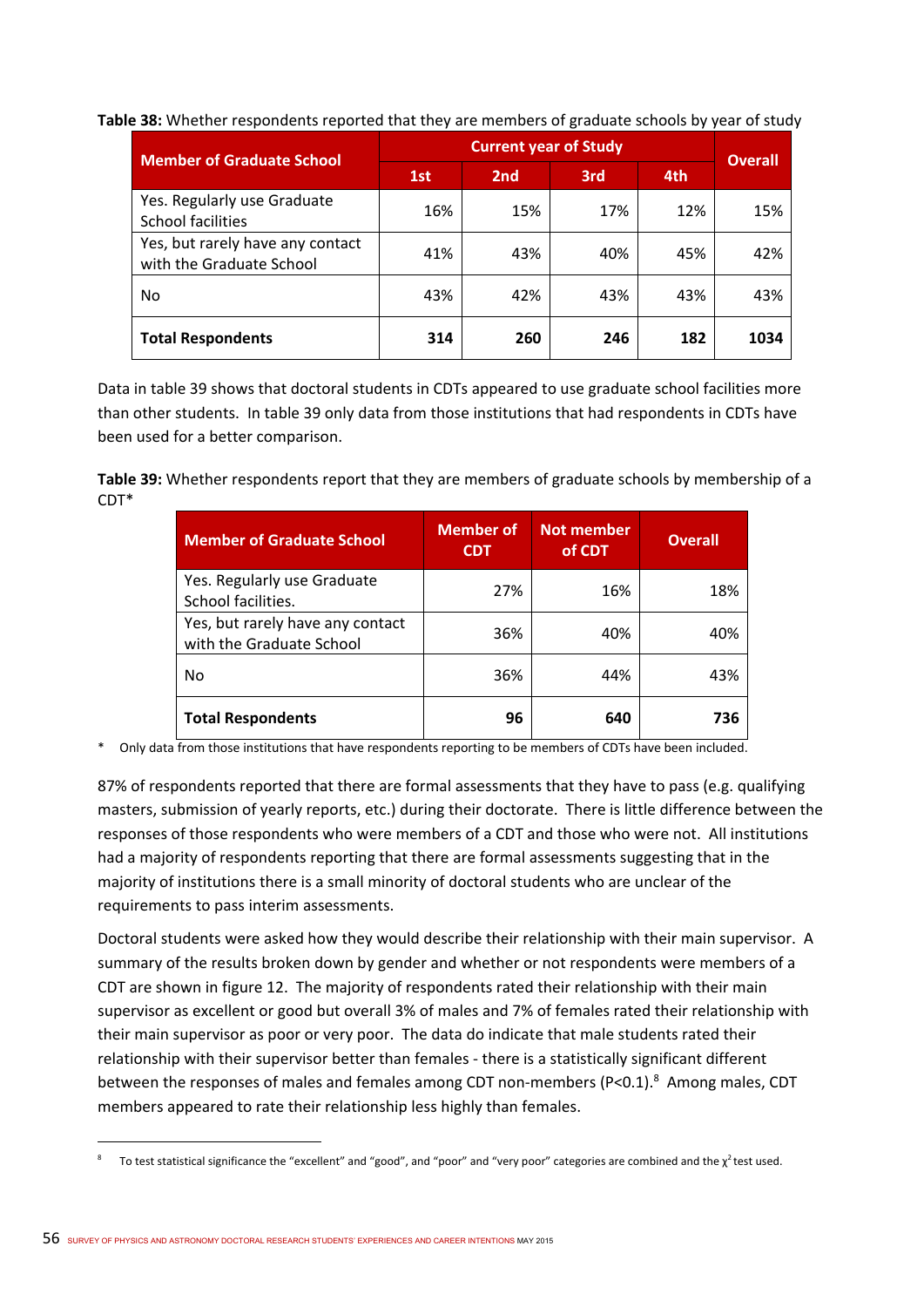

**Figure 12:** Respondents' rating of their relationship with their main supervisor

Examining the data by year of study, as presented in figure 13, suggests that although the majority of doctoral students rated their relationship with their main supervisor as good or excellent throughout the course of their studies, students did on average rate their relationship lower as time progresses. In particular, females' rating of the relationship with their main supervisor appeared to drop significantly between the first and second year of study. 70% of females in their fourth year rated their relationship as good or excellent compared to 93% in their first year of study. For males the comparative figures are 85% and 91%, respectively. Although the number of women in any one year is too low to assess statistical significance, some indication can be gained by combining the responses for the first and second years of study, and the third and fourth years of study, and by combining the "excellent" and "good", and "poor" and "very poor" categories. For males there is a statistically significant different in the responses of first and second, and third and fourth year respondents (P<0.05). There is also a statistically significant difference between the responses of third and fourth year males and third and fourth year females. The data also indicate that the differences between the responses of first and second year males and females are probably not significantly different, and that the responses between first and second year, and third and fourth year females are probably significantly different.<sup>9</sup> The data **indicate that overall women's experiences of supervision are less good than those of men and that men's and women's rating of their relationship with their supervisor falls as year of study increases**.

<sup>9</sup> The number of female respondents in their first and second years rating their relationship with their main supervisors as "poor" or "very poor" (5) is too low to allow the use of the  $\chi^2$  test.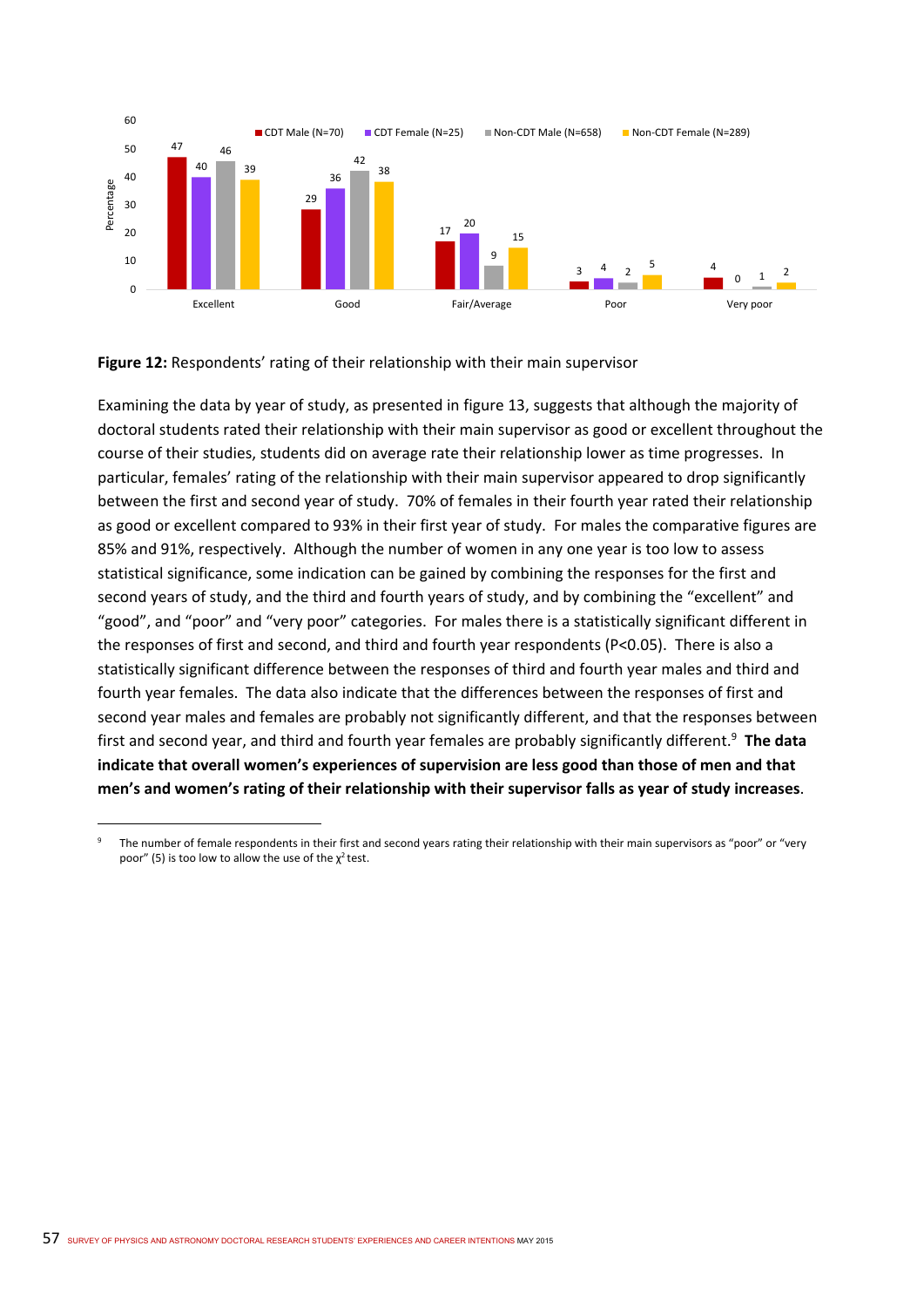

**Figure 13:** Respondents' rating of their relationship with their main supervisor by current year of study and gender



\* Only data from those institutions that have respondents reporting to be members of CDTs have been included.

**Figure 14:** Whether respondents' reported having a second supervisor and whether they reported meeting with them regularly by gender and by membership of a CDT

Data on whether respondents reported having second supervisors are shown in figure 14. Similar proportions of male and female respondents, 33% and 32%, respectively, reported meeting regularly with their second supervisor. However, a higher proportion of females than males, 54% and 45%,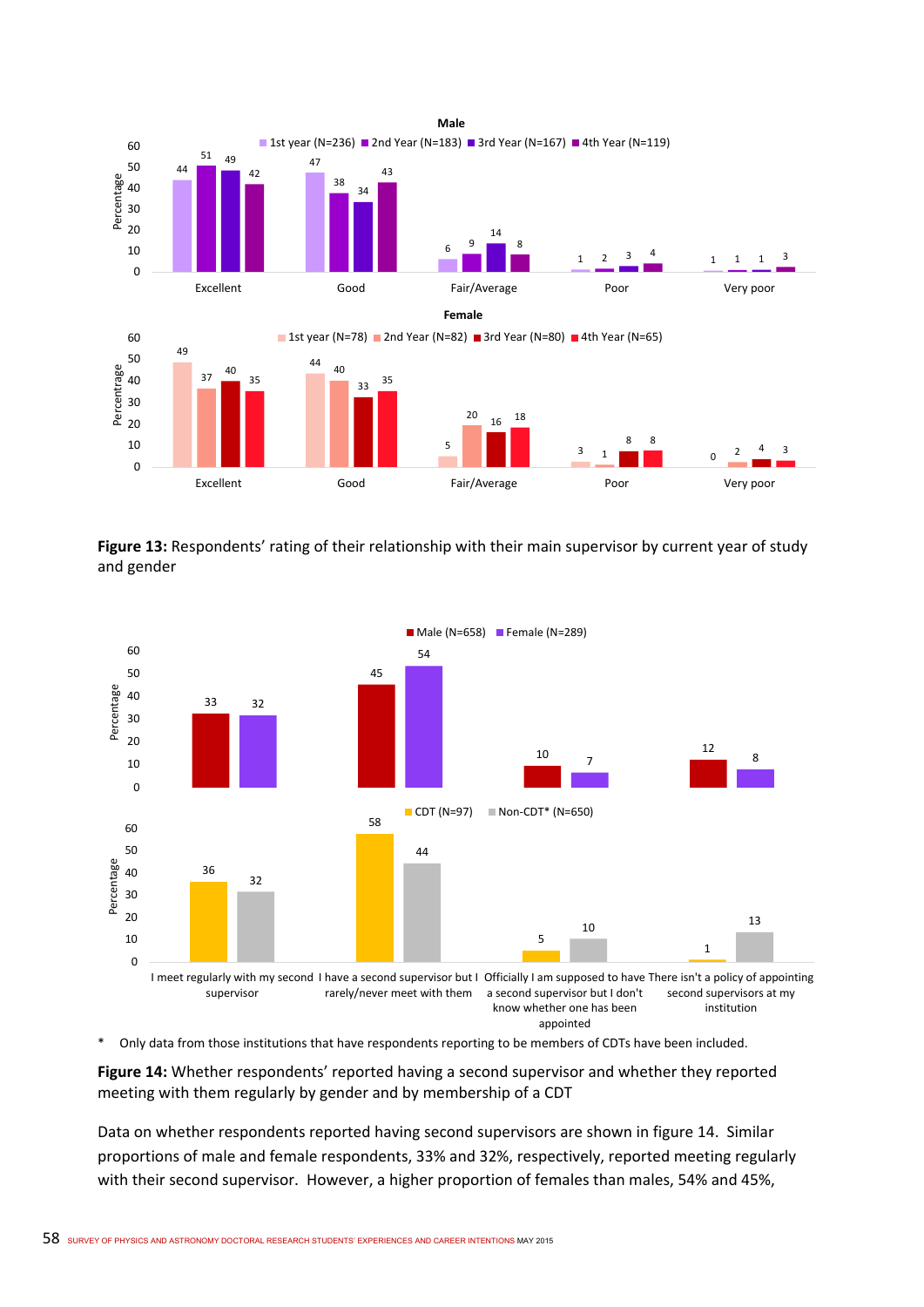respectively, reported having a second supervisor with whom they rarely or never met. Analysing the data by membership of a CDT shows that although similar proportions of CDT members and non‐ members reported meeting regularly with their second supervisor, a higher proportion of CDT members than non-members reported having a second supervisor but meeting with them only rarely or never. Examining the data by year of study does not reveal much difference in respondents' knowledge of, and contact with, second supervisors. Furthermore, respondents' reported relationship with their main supervisor appeared to be unrelated to the respondents' reported knowledge of whether or not they have a second supervisor and whether they meet regularly with their second supervisor when they report having one. So, among the two-thirds of respondents who do not meet regularly with a second supervisor, a higher proportion of females than males, and CDT members than non-members reported having a second supervisor.

Examination of the data on second supervisors by institution did show that all institutions had some respondents who reported having a second supervisor but respondents in 10 institutions reported that there was not a policy to appoint second supervisors, and respondents in 19 institutions reported that although there was a policy of appointing second supervisors they did not believe that had one. **These data suggest that for a minority of doctoral students, there is a need to clarify arrangements regarding second supervisors.**

Table 40 shows the contact time per week respondents reported having or having had with their main supervisor in each year of study. Table 41 shows the contact time per week reported by respondents in their current year of study. Comparing the data in table 40 and table 41 suggests that in general students inflate the amount of contact they had with their supervisor in past years. Overall the median contact time is 1‐2 hours. Men reported greater contact time with their main supervisor than women and the average contact time appears to drop as the year of study increases so that in the fourth year of study, the median contact reported by both men and women in less than 1 hour. The reported differences in contact time between males and females are not statistically significance.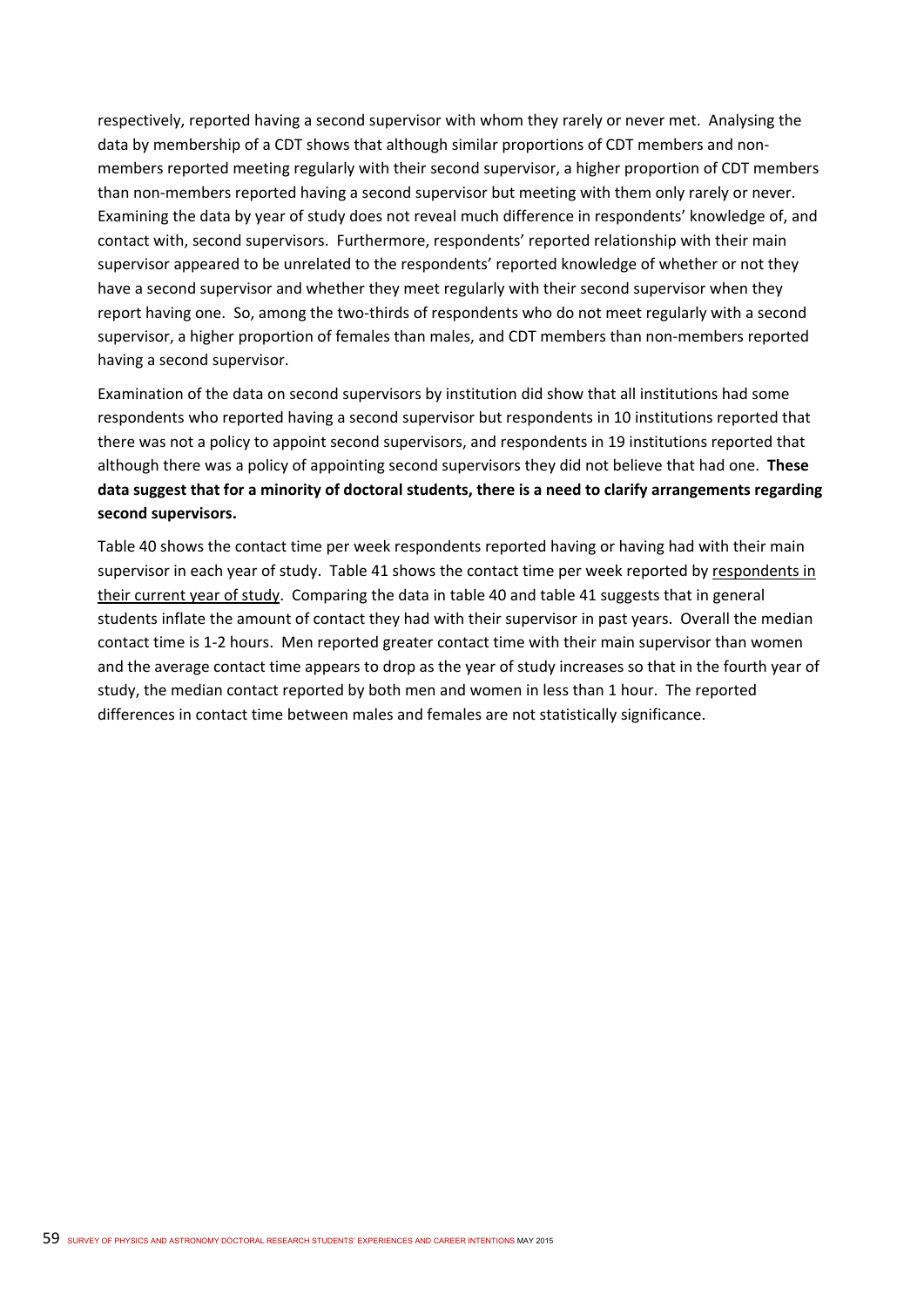|                   |        |               | <b>Reported Contact time per week</b> |           |           |           |                                |                                 |  |
|-------------------|--------|---------------|---------------------------------------|-----------|-----------|-----------|--------------------------------|---------------------------------|--|
| Year of<br>Study* |        | <b>Gender</b> | <b>Less than</b><br>1 hour            | 1-2 hours | 2-3 hours | 3-4 hours | <b>More</b><br>than 4<br>hours | <b>Number of</b><br>respondents |  |
|                   | Male   | 20%           | 38%                                   | 19%       | 11%       | 13%       | 483                            |                                 |  |
| 1st               | Female | 25%           | 33%                                   | 21%       | 9%        | 12%       | 232                            |                                 |  |
|                   | Male   | 22%           | 40%                                   | 19%       | 9%        | 11%       | 305                            |                                 |  |
| 2nd               | Female | 30%           | 36%                                   | 15%       | 9%        | 11%       | 152                            |                                 |  |
|                   | Male   | 25%           | 46%                                   | 21%       | 3%        | 5%        | 140                            |                                 |  |
| 3rd               | Female | 31%           | 44%                                   | 14%       | 1%        | 10%       | 72                             |                                 |  |
|                   | Male   | 22%           | 65%                                   | 9%        | 4%        | 0%        | 23                             |                                 |  |
| 4th               | Female | 44%           | 33%                                   | 11%       | 0%        | 11%       | 9                              |                                 |  |

**Table 40:** Contact time per week with main supervisor in earlier years of study reported by respondents

Data on respondents' current year of study are excluded.

| Table 41: Contact time per week with main supervisor in current year of study reported by respondents |  |  |  |
|-------------------------------------------------------------------------------------------------------|--|--|--|
|-------------------------------------------------------------------------------------------------------|--|--|--|

| <b>Current</b>                 |        |               |                            |           |           |           |                                |                          |
|--------------------------------|--------|---------------|----------------------------|-----------|-----------|-----------|--------------------------------|--------------------------|
| <b>Year of</b><br><b>Study</b> |        | <b>Gender</b> | <b>Less than</b><br>1 hour | 1-2 hours | 2-3 hours | 3-4 hours | <b>More</b><br>than 4<br>hours | Number of<br>respondents |
|                                | Male   | 17%           | 38%                        | 25%       | 9%        | 10%       | 231                            |                          |
| 1st                            | Female | 26%           | 42%                        | 12%       | 9%        | 11%       | 76                             |                          |
| 2nd                            | Male   | 26%           | 40%                        | 16%       | 8%        | 10%       | 181                            |                          |
|                                | Female | 30%           | 43%                        | 15%       | 9%        | 4%        | 80                             |                          |
|                                | Male   | 27%           | 31%                        | 18%       | 10%       | 13%       | 163                            |                          |
| 3rd                            | Female | 36%           | 36%                        | 14%       | 7%        | 8%        | 76                             |                          |
|                                | Male   | 40%           | 37%                        | 13%       | 7%        | 3%        | 115                            |                          |
| 4th                            | Female | 47%           | 34%                        | 10%       | 3%        | 6%        | 62                             |                          |

Respondents were asked what they thought about the amount of contact time they had with their main supervisor. The results broken down by gender and by whether or not respondents were members of a CDT are shown in figure 15. Overall 74% of respondents felt that the contact time they had was about right: 22% of men and 28% of women reported that they felt the contact time was "too little" or "far too little." The differences are not statistically significantly different. Table 42 shows the relationship of how respondents rated their relationship with their main supervisor and what respondents thought about the contact time they had with their main supervisor. 92% of respondents who rated their relationship as "excellent" felt that the contact time they had was "about right". In contrast only 41% of those who rated their relationship as "fair/average" felt that the contact time they had was "about right", and 53% felt the contact time was "too little" or "far too little". Although the number of respondents who rated their relationship with their supervisor "poor" or "very poor" is relatively low, 34% and 16%, respectively, among both these groups combined 68% of respondents felt the contact time they had with their main supervisor was "too little" or "far too little". **There is a clear relationship**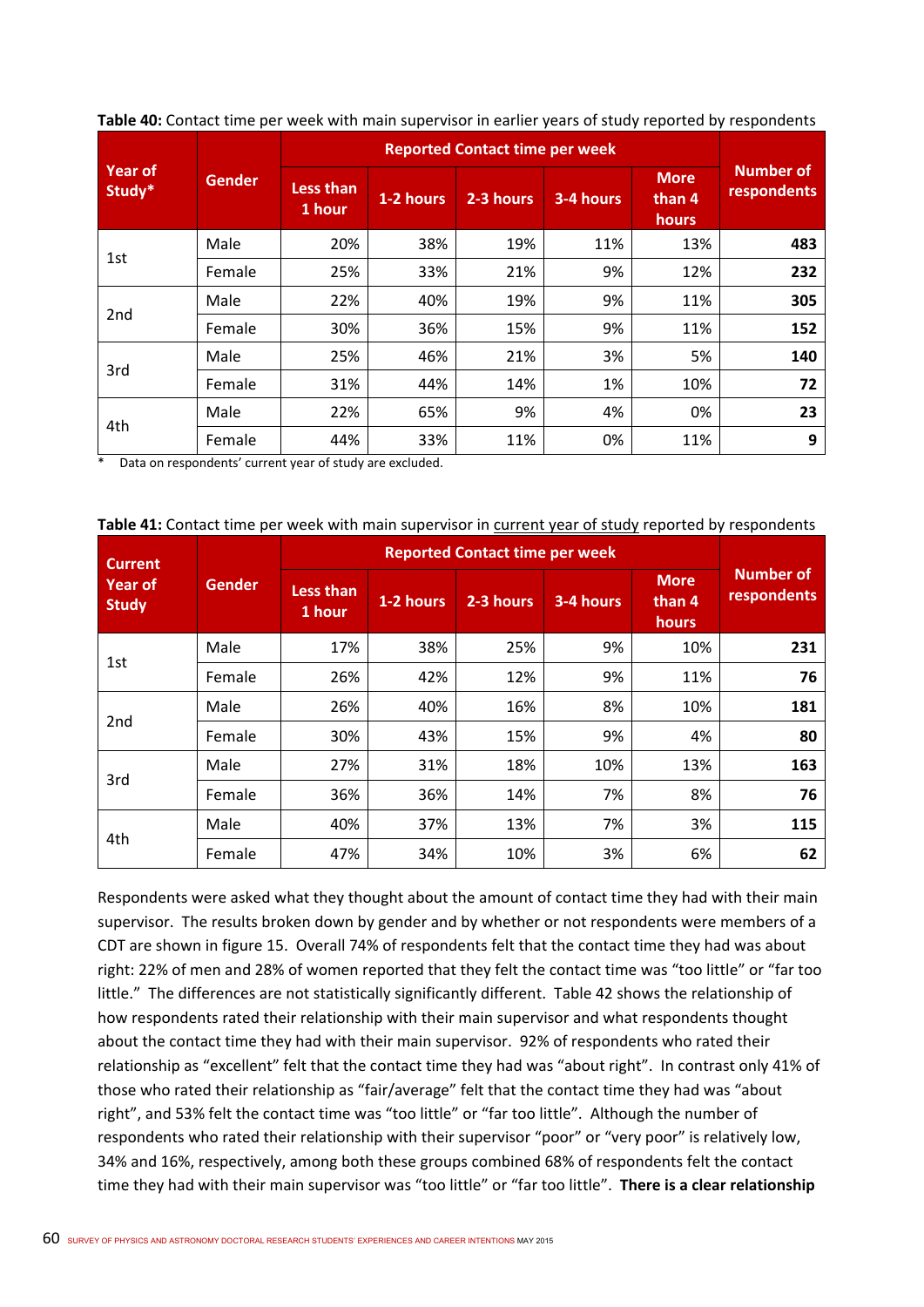

**between how highly respondents rated their relationship with their supervisor and how content they were with the contact time they had with their supervisor.** 

**Figure 15:** Respondents' opinion of the contact time they had with their main supervisor

| Table 42: Respondents' opinion of the contact time they had with their main supervisor by respondents' |
|--------------------------------------------------------------------------------------------------------|
| assessment of the quality of the relationship with their main supervisor                               |

| <b>What respondents</b><br>thought about the<br>contact time they |                  | Respondents' rating of the relationship with their main | <b>Overall</b>          | <b>Total</b> |                     |     |             |
|-------------------------------------------------------------------|------------------|---------------------------------------------------------|-------------------------|--------------|---------------------|-----|-------------|
| have with their main<br>supervisor                                | <b>Excellent</b> | Good                                                    | Fair/<br><b>Average</b> | Poor         | <b>Very</b><br>poor |     | respondents |
| Far too much                                                      | 0%               | 0%                                                      | 2%                      | 3%           | 6%                  | 0%  | 5           |
| Too much                                                          | 1%               | 1%                                                      | 4%                      | 6%           | 6%                  | 2%  | 16          |
| About right                                                       | 92%              | 70%                                                     | 41%                     | 26%          | 12%                 | 74% | 776         |
| Too little                                                        | 7%               | 26%                                                     | 44%                     | 38%          | 35%                 | 20% | 214         |
| Far too little                                                    | 0%               | 2%                                                      | 9%                      | 26%          | 41%                 | 4%  | 39          |
| <b>Total respondents</b>                                          | 458              | 424                                                     | 117                     | 34           | 17                  |     | 1050        |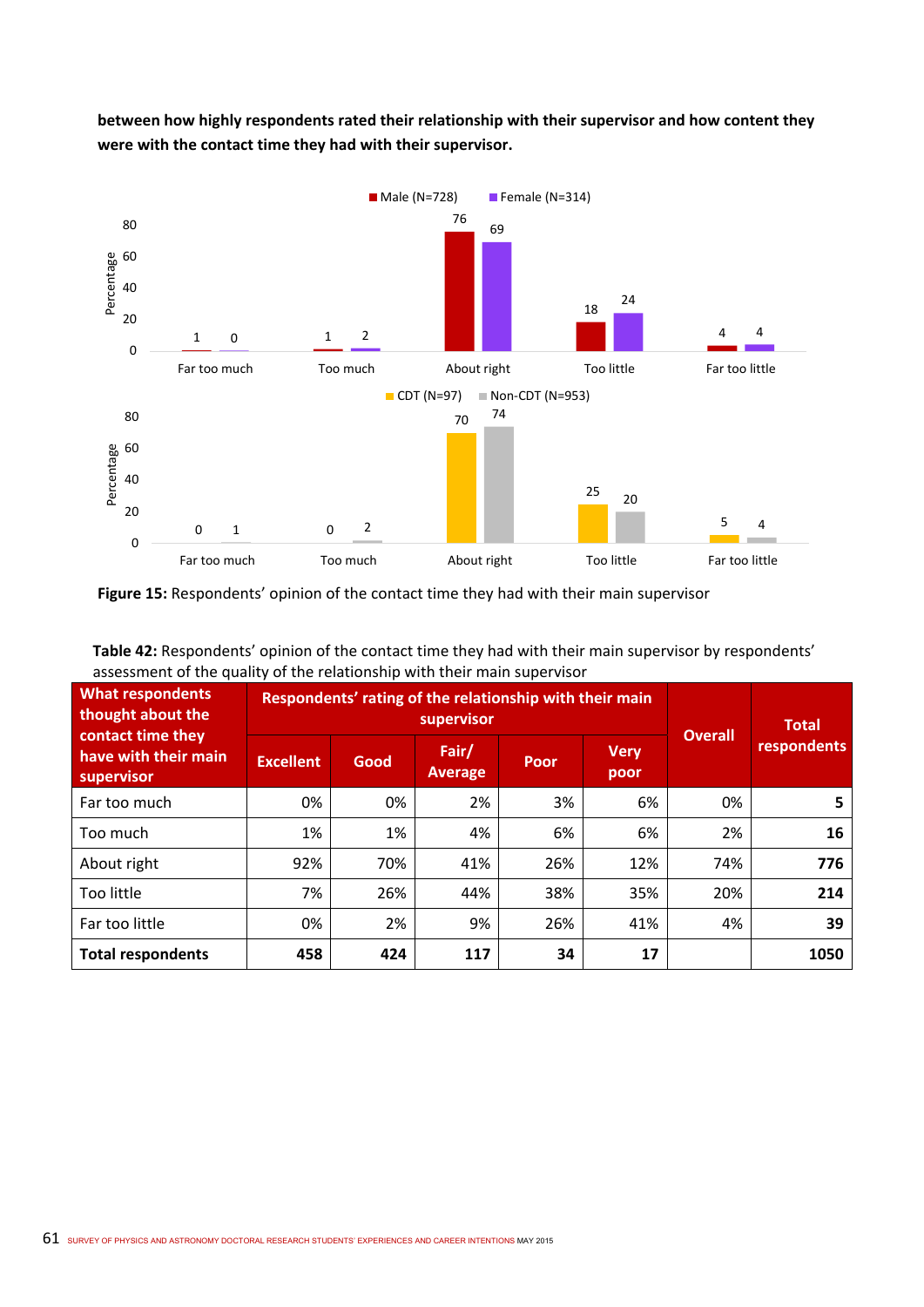**Table 43:** Respondents' opinion of the contact time they had with their main supervisor by the contact time per week with main supervisor in their current year of study reported by respondents

| <b>What respondents</b><br>thought about the            | <b>Reported Contact time per week</b> |           |           |           |                                |                |  |  |
|---------------------------------------------------------|---------------------------------------|-----------|-----------|-----------|--------------------------------|----------------|--|--|
| contact time they have<br>with their main<br>supervisor | Less than<br>1 hour                   | 1-2 hours | 2-3 hours | 3-4 hours | <b>More</b><br>than 4<br>hours | <b>Overall</b> |  |  |
| Far too much                                            | 0%                                    | 1%        | 0%        | 0%        | 2%                             | 0%             |  |  |
| Too much                                                | 0%                                    | 2%        | 1%        | 1%        | 4%                             | 1%             |  |  |
| About right                                             | 47%                                   | 77%       | 81%       | 88%       | 89%                            | 74%            |  |  |
| Too little                                              | 40%                                   | 19%       | 17%       | 11%       | 2%                             | 20%            |  |  |
| Far too little                                          | 13%                                   | 2%        | 1%        | 0%        | 2%                             | 4%             |  |  |
| <b>Total respondents</b>                                | 215                                   | 382       | 207       | 102       | 122                            | 1028           |  |  |

Respondents' view of the contact time they had with their main supervisor and the amount contact time they reported having in their current year of study are shown in table 43. 47% of those respondents who reported having less than 1 hour of contact time per week said that the contact time was about right, but 40% reported that the time was too little and 13% reported that the time was far too little. Of those respondents reporting having between 1 and 2 hours contact time per week, 77% reported that the time was about right and 19% reported that it was too little and 2% report that the time was far too little. At 2 to 3 contact hours per week, 81% of respondents reported that contact time was about right and 89% of respondents who said they had over 4 hours contact reported that this was about right. Similar patterns are observed for individual years of study. The data suggest that around 80% of respondents were content with between 1 and 2 hours contact time with their supervisor a week. However, around a fifth of respondents receiving between 1 and 2 hours contact felt this was too little. Data also suggest that however much contact time respondents have, they are unlikely to report that it is too much.

Respondents were asked about the other sources of supervision available to them and whether they used those other sources. 58% of respondents reported regularly consulting postdoctoral researchers in their research group, and 60% regularly consulting other, more experienced, doctoral students. Approximately 80% of respondents reported that there were postdoctoral researchers and 80% that there were more experienced doctoral students that they could consult. The responses of men and women in respect of consulting postdoctoral researchers and more experienced doctoral students are similar, but members of CDTs were more likely to report consulting more experienced doctoral students than those who were not members of CDTs.

25% of respondents reported regularly consulting their second supervisor and 29% reported regularly consulting another member of academic staff. Again there are not significant differences between the responses of men and women. CDTs members were more likely to report consulting their second supervisors, and less likely to consult other academics than those who were not members of CDTs.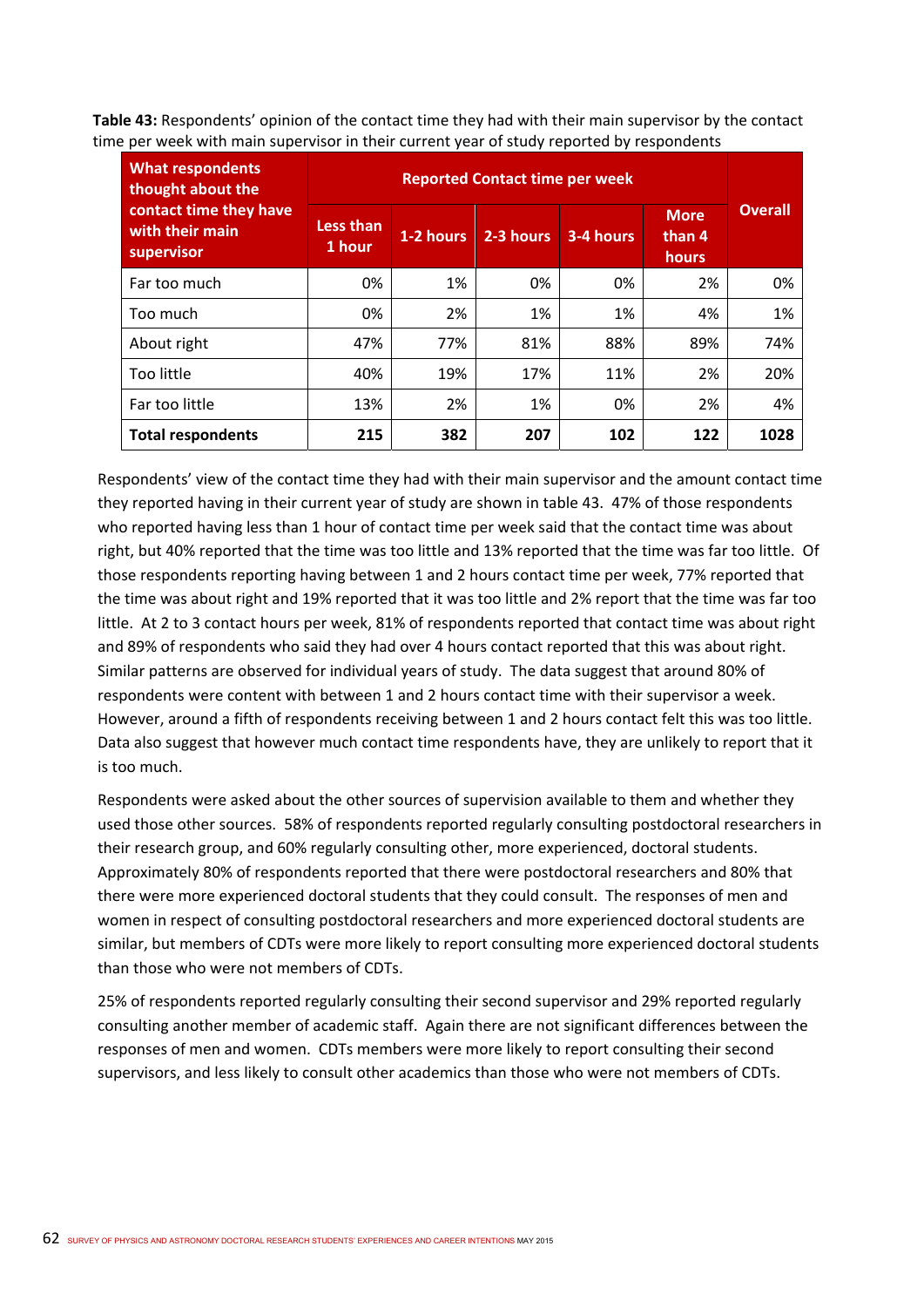**Table 44:** Proportions of respondents reporting availability and use of alternative sources of supervision by gender and by whether respondents were members of a CDT

| <b>Alternative</b>                                                     | <b>Regularity of</b>                      |             | <b>Gender</b> | <b>Member of CDT</b> |           | <b>Overall</b> | <b>Totals</b> |
|------------------------------------------------------------------------|-------------------------------------------|-------------|---------------|----------------------|-----------|----------------|---------------|
| supervision option                                                     | consultation                              | <b>Male</b> | <b>Female</b> | <b>Yes</b>           | <b>No</b> |                |               |
|                                                                        | Yes, regularly consult                    | 26%         | 24%           | 31%                  | 25%       | 25%            | 267           |
| Second Supervisor                                                      | Yes, could consult but<br>generally don't | 45%         | 48%           | 47%                  | 46%       | 46%            | 481           |
|                                                                        | Not available to<br>consult/NA            | 29%         | 27%           | 22%                  | 29%       | 29%            | 302           |
|                                                                        | Yes, regularly consult                    | 29%         | 28%           | 25%                  | 29%       | 29%            | 302           |
| Another academic<br>(not my second                                     | Yes, could consult but<br>generally don't | 51%         | 48%           | 53%                  | 50%       | 50%            | 525           |
| supervisor)                                                            | Not available to<br>consult/NA            | 20%         | 24%           | 23%                  | 21%       | 21%            | 223           |
|                                                                        | Yes, regularly consult                    | 4%          | 4%            | 5%                   | 4%        | 4%             | 42            |
| Head of research<br>group (if not<br>supervisor/ second<br>supervisor) | Yes, could consult but<br>generally don't | 34%         | 32%           | 28%                  | 34%       | 33%            | 350           |
|                                                                        | Not available to<br>consult/NA            | 62%         | 64%           | 67%                  | 62%       | 63%            | 658           |
|                                                                        | Yes, regularly consult                    | 1%          | 2%            | 1%                   | 1%        | 1%             | 12            |
| Head of<br>department (if not<br>supervisor/ second                    | Yes, could consult but<br>generally don't | 32%         | 33%           | 34%                  | 32%       | 32%            | 337           |
| supervisor)                                                            | Not available to<br>consult/NA            | 67%         | 65%           | 65%                  | 67%       | 67%            | 701           |
|                                                                        | Yes, regularly consult                    | 60%         | 54%           | 62%                  | 58%       | 58%            | 612           |
| Postdoc(s) in my<br>research group                                     | Yes, could consult but<br>generally don't | 20%         | 26%           | 16%                  | 22%       | 22%            | 230           |
|                                                                        | Not available to<br>consult/NA            | 19%         | 20%           | 22%                  | 20%       | 20%            | 208           |
|                                                                        | Yes, regularly consult                    | 61%         | 59%           | 68%                  | 60%       | 60%            | 635           |
| Other (more<br>experienced)                                            | Yes, could consult but<br>generally don't | 22%         | 19%           | 18%                  | 21%       | 21%            | 220           |
| doctoral students                                                      | Not available to<br>consult/NA            | 17%         | 22%           | 14%                  | 19%       | 19%            | 195           |
| <b>Total</b>                                                           |                                           | 728         | 314           | 97                   | 953       | 1050           |               |

Respondents were asked about the type of contact they had with their main supervisor and the results are shown in table 45 and table 46. As shown in table 45, overall 57% of men and 49% of women reported having prearranged meetings with their supervisor, and 77% of men and 72% of women reported having casual chats with their supervisor. It is notable that the proportion of women reporting having prearranged meetings with their supervisor falls from 60% in their first year of study to 42% in their third and fourth years (see figure 16), while the proportion of men reporting having prearranged meetings varied from year to year but did not fall significantly. The differences between the proportions of males and females reporting having prearranged meetings in the third and fourth years of study are statistically significant (3<sup>rd</sup> year P<0.05; 4<sup>th</sup> year P<0.1). Clearly there is a question as to whether the fall in the proportion of females reporting prearranged meetings as year of study increases is observed generally, and, if so, why this should be the case. Perhaps in later years of study supervisors are more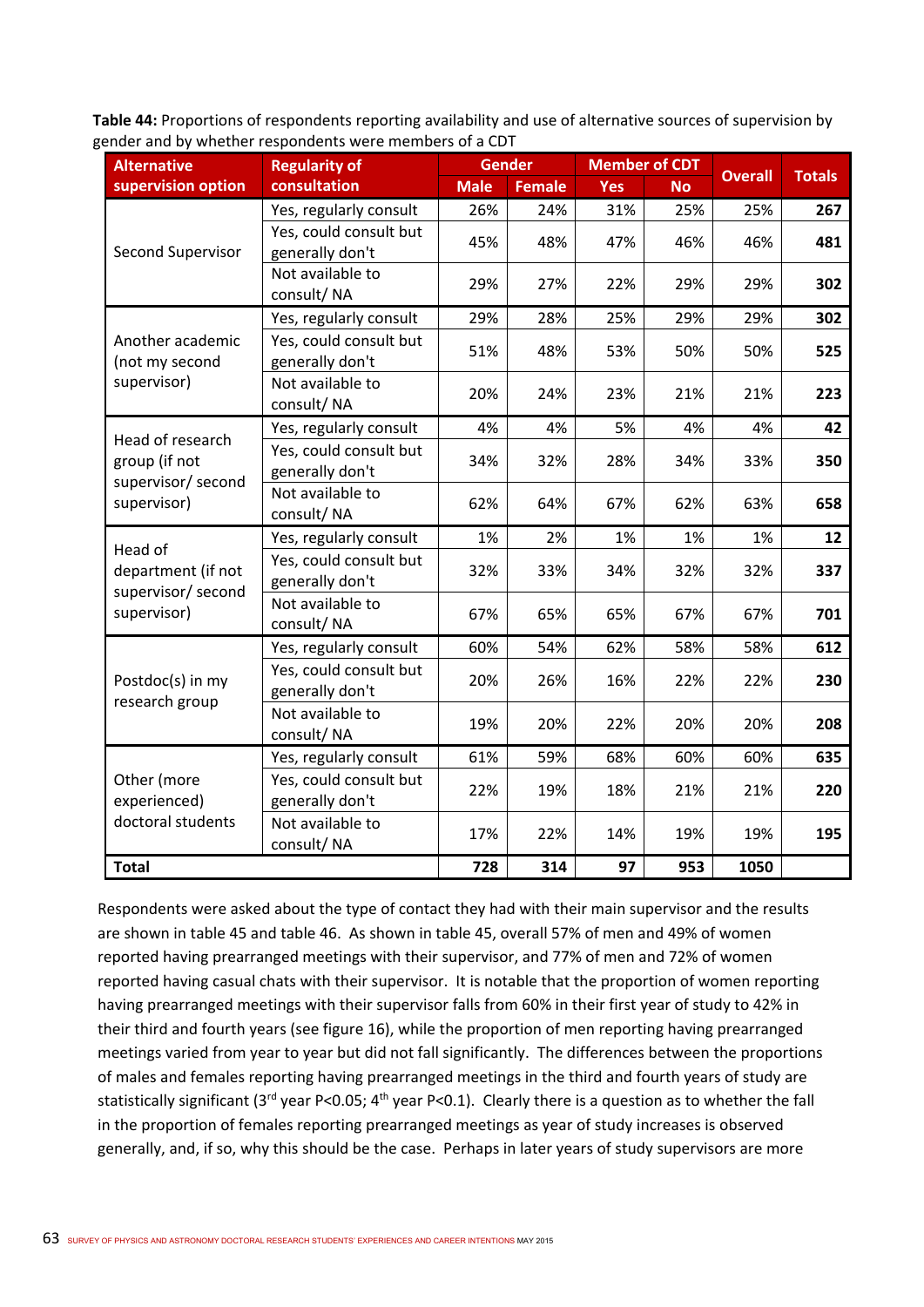inclined to leave it to students to arrange meetings and, that being so, perhaps males are more proactive in setting up meetings.

**Table 45:** Proportions of respondents who reported having prearranged meetings and/or casual chats with the main supervisors by current year of study and gender

| <b>Type of</b>                     |             | <b>Overall</b> |                 |               |             |         |             |               |             |               |
|------------------------------------|-------------|----------------|-----------------|---------------|-------------|---------|-------------|---------------|-------------|---------------|
| contact with<br>main<br>supervisor | 1st         |                | 2 <sub>nd</sub> |               | 3rd         |         | 4th         |               |             |               |
|                                    | <b>Male</b> | <b>Female</b>  | <b>Male</b>     | <b>Female</b> | <b>Male</b> | Female. | <b>Male</b> | <b>Female</b> | <b>Male</b> | <b>Female</b> |
| Prearranged<br>meetings            | 58%         | 60%            | 54%             | 51%           | 60%         | 42%     | 55%         | 42%           | 57%         | 49%           |
| Casual chats                       | 78%         | 67%            | 75%             | 73%           | 78%         | 78%     | 74%         | 73%           | 77%         | 72%           |
| <b>Total</b><br>respondents        | 232         | 78             | 178             | 81            | 166         | 78      | 117         | 64            | 716         | 310           |



**Figure 16:** Proportions of respondents who reported holding prearranged meetings with their main supervisor by gender and current year of study

| Table 46: Proportions of respondents who reported having prearranged meetings and/or casual chats with |
|--------------------------------------------------------------------------------------------------------|
| their main supervisors by current year of study and whether respondents were members of a CDT          |

|                                | <b>Current year of study</b> |                                |                         |                                |                         |                                       |                         |                                |                         | <b>Overall</b>                 |  |
|--------------------------------|------------------------------|--------------------------------|-------------------------|--------------------------------|-------------------------|---------------------------------------|-------------------------|--------------------------------|-------------------------|--------------------------------|--|
| <b>Type of</b><br>contact with |                              | 1st                            |                         | 2 <sub>nd</sub>                |                         | 3rd                                   |                         | 4th                            |                         |                                |  |
| main<br>supervisor             | <b>Member</b><br>of CDT      | <b>Not</b><br>member<br>of CDT | <b>Member</b><br>of CDT | <b>Not</b><br>member<br>of CDT | <b>Member</b><br>of CDT | <b>Not</b><br><u>member</u><br>of CDT | <b>Member</b><br>of CDT | <b>Not</b><br>member<br>of CDT | <b>Member</b><br>of CDT | <b>Not</b><br>member<br>of CDT |  |
| Prearranged<br>meetings        | 67%                          | 58%                            | 57%                     | 53%                            | 57%                     | 54%                                   | 92%                     | 48%                            | 65%                     | 54%                            |  |
| Casual chats                   | 73%                          | 75%                            | 68%                     | 75%                            | 57%                     | 80%                                   | 67%                     | 74%                            | 67%                     | 76%                            |  |
| <b>Total</b><br>respondents    | 30                           | 284                            | 28                      | 232                            | 23                      | 223                                   | 12                      | 170                            | 96                      | 938                            |  |

Members of CDTs were more likely to hold prearranged meetings with their main supervisor than respondents who were not members of CDTs, 65% and 54%, respectively. In contrast, members of CDTs were less likely to have casual chats with their main supervisor than respondents who were not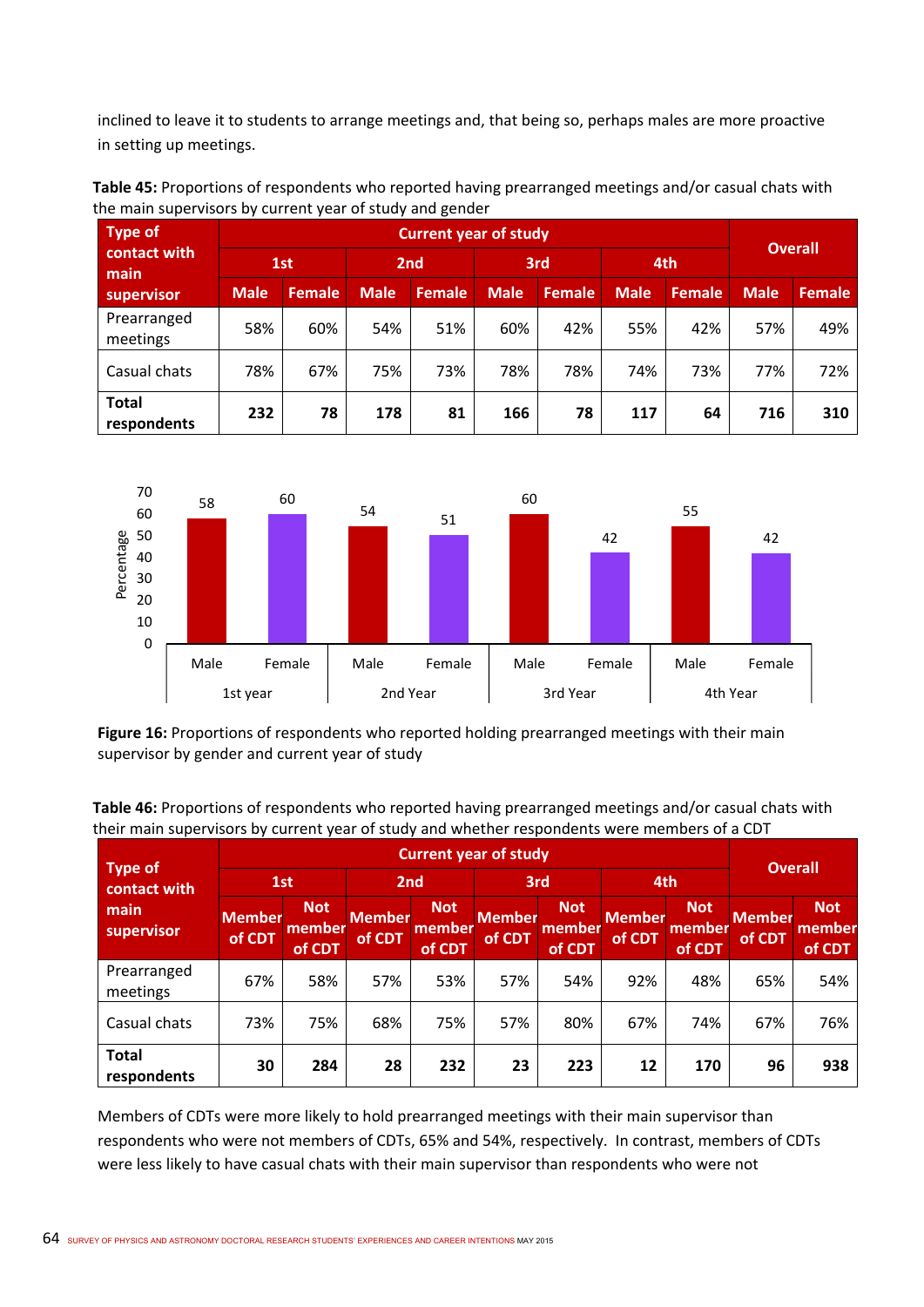members of CDTs, 67% and 76%, respectively. Perhaps arrangements in CDTs tend to be more formalised than those outside CDT leading to more frequent prearranged meetings.

Data presented in table 47 show that the better respondents rated their relationship with their main supervisor the more likely they were to report having prearranged meetings and/or casual chats with their supervisor.

**Table 47:** Proportions of respondents who reported having prearranged meetings and/or casual chats with the main supervisors by respondents' assessment of the quality of the relationship with their main supervisor

| Type of contact with     | Rating of relationship with main supervisor |                         |      |      |                  |  |  |  |  |
|--------------------------|---------------------------------------------|-------------------------|------|------|------------------|--|--|--|--|
| main supervisor          | <b>Excellent</b>                            | Fair/<br><b>Average</b> | Good | Poor | <b>Very poor</b> |  |  |  |  |
| Prearranged meetings     | 62%                                         | 46%                     | 53%  | 35%  | 6%               |  |  |  |  |
| Casual chats             | 80%                                         | 76%                     | 63%  | 56%  | 38%              |  |  |  |  |
| <b>Total respondents</b> | 451                                         | 116                     | 417  | 34   | 16               |  |  |  |  |

Table 48 presents data on respondents' views of whether the feedback that they received was useful by year of study and gender. Overall 77% of men and 70% of women reported that the feedback they received was generally useful. There is some variation by year of study in that although the proportions of respondents who rated the feedback as useful remained more or less the same, the proportions of respondents who rated the feedback as not useful rose and the proportion stating that they didn't know fell. In particular, the proportion of women in their first year who rated the feedback as not useful was 14% but this proportion rose to 22% in the second year, and to 29% in the third year. Although the number of respondents answering don't know was too low to allow reliable assessments of statistically significant differences between males and females in single years of study, there is a statistically significant difference between the overall responses of males and females across all years of study (P<0.05).

| o-…<br><b>Feedback</b><br>about<br>progress<br>useful | <b>Current year of study</b> |               |             |                 |             |               |             |               |                |               |
|-------------------------------------------------------|------------------------------|---------------|-------------|-----------------|-------------|---------------|-------------|---------------|----------------|---------------|
|                                                       |                              | 1st           |             | 2 <sub>nd</sub> |             | 3rd           |             | 4th           | <b>Overall</b> |               |
|                                                       | <b>Male</b>                  | <b>Female</b> | <b>Male</b> | <b>Female</b>   | <b>Male</b> | <b>Female</b> | <b>Male</b> | <b>Female</b> | <b>Male</b>    | <b>Female</b> |
| Useful                                                | 77%                          | 74%           | 78%         | 72%             | 78%         | 65%           | 73%         | 70%           | 77%            | 70%           |
| Not useful                                            | 13%                          | 14%           | 16%         | 22%             | 18%         | 29%           | 19%         | 27%           | 16%            | 23%           |
| Don't know                                            | 10%                          | 12%           | 6%          | 6%              | 4%          | 6%            | 8%          | 3%            | 8%             | 7%            |
| <b>Total</b><br>respondents                           | 231                          | 78            | 176         | 81              | 165         | 77            | 116         | 64            | 711            | 309           |

**Table 48:** Respondents' views of the usefulness of feedback about progress by current year of study and gender

As shown in table 49, members of CDTs were less likely than respondents who were not members of CDTs to rate the feedback they received on their progress as useful, 70% and 75%, respectively.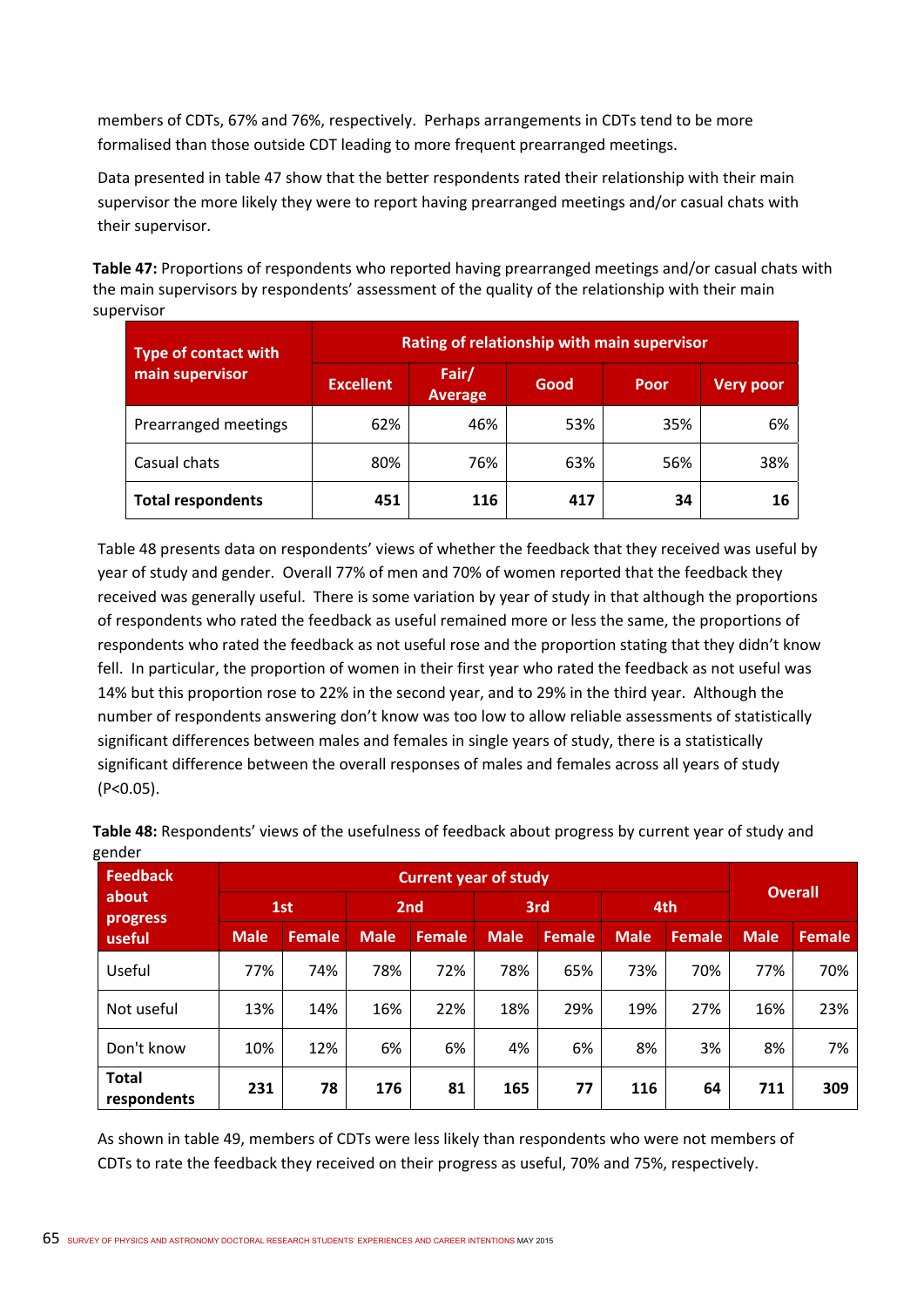Proportion of both CDT members' and non‐members' rating the feedback as not useful rose as year of study increased.

| Table 49: Respondents' views of the usefulness of feedback about progress by current year of study and |  |
|--------------------------------------------------------------------------------------------------------|--|
| whether respondents were members of a CDT                                                              |  |

| <b>Feedback</b>             |                         | <b>Overall</b>                 |                  |                                |                  |                                        |                         |                                |                         |                                |  |
|-----------------------------|-------------------------|--------------------------------|------------------|--------------------------------|------------------|----------------------------------------|-------------------------|--------------------------------|-------------------------|--------------------------------|--|
| about                       |                         | 1st                            |                  | 2 <sub>nd</sub>                |                  | 3rd                                    |                         | 4th                            |                         |                                |  |
| progress<br>useful          | <b>Member</b><br>of CDT | <b>Not</b><br>member<br>of CDT | Member<br>of CDT | <b>Not</b><br>member<br>of CDT | Member<br>of CDT | <b>Not</b><br>memb <u>er</u><br>of CDT | <b>Member</b><br>of CDT | <b>Not</b><br>member<br>of CDT | <b>Member</b><br>of CDT | <b>Not</b><br>member<br>of CDT |  |
| Useful                      | 73%                     | 77%                            | 75%              | 76%                            | 70%              | 75%                                    | 58%                     | 73%                            | 70%                     | 75%                            |  |
| Not useful                  | 10%                     | 13%                            | 25%              | 17%                            | 30%              | 20%                                    | 25%                     | 21%                            | 22%                     | 17%                            |  |
| Don't know                  | 17%                     | 10%                            | 0%               | 7%                             | 0%               | 5%                                     | 17%                     | 6%                             | 8%                      | 7%                             |  |
| <b>Total</b><br>respondents | 30                      | 283                            | 28               | 230                            | 23               | 221                                    | 12                      | 169                            | 96                      | 932                            |  |

Data presented in table 50 show that the better respondents rated their relationship with their main supervisor the more likely they were to report having useful feedback on their progress.

**Table 50:** Respondents' views of the usefulness of feedback about progress by respondents' assessment of the quality of their relationship with their main supervisor

| <b>Feedback about</b>    | <b>Reported relationship with main supervisor</b> |      |                         |      |                  |  |  |  |  |  |
|--------------------------|---------------------------------------------------|------|-------------------------|------|------------------|--|--|--|--|--|
| progress useful          | <b>Excellent</b>                                  | Good | Fair/<br><b>Average</b> | Poor | <b>Very poor</b> |  |  |  |  |  |
| Useful                   | 88%                                               | 75%  | 45%                     | 15%  | 31%              |  |  |  |  |  |
| Not useful               | 7%                                                | 16%  | 43%                     | 79%  | 69%              |  |  |  |  |  |
| Don't know               | 5%                                                | 9%   | 11%                     | 6%   | 0%               |  |  |  |  |  |
| <b>Total respondents</b> | 448                                               | 415  | 115                     | 34   | 16               |  |  |  |  |  |

Table 51 presents data on respondents' views of whether they receive the right amount of feedback by year of study and gender. Overall 73% of men and 68% of women reported that they received about the right amount of feedback, and 24% of males and 29% of females felt they received too little feedback. A relatively small proportion of respondents reported receiving too much feedback. As year of study increases the proportions of respondents assessing that they receive about the right amount of feedback falls and the proportion reporting that they receive too little feedback increases. There are statistically significant differences (P<0.05) between the responses of males in the first year of study and in the third and fourth years combined (the responses for "too much" and "about right" were combined for the purposes of the analyses) and for females in the first year of study and third and fourth years combined. The differences between the responses of males and females in any one year are not statistically significant.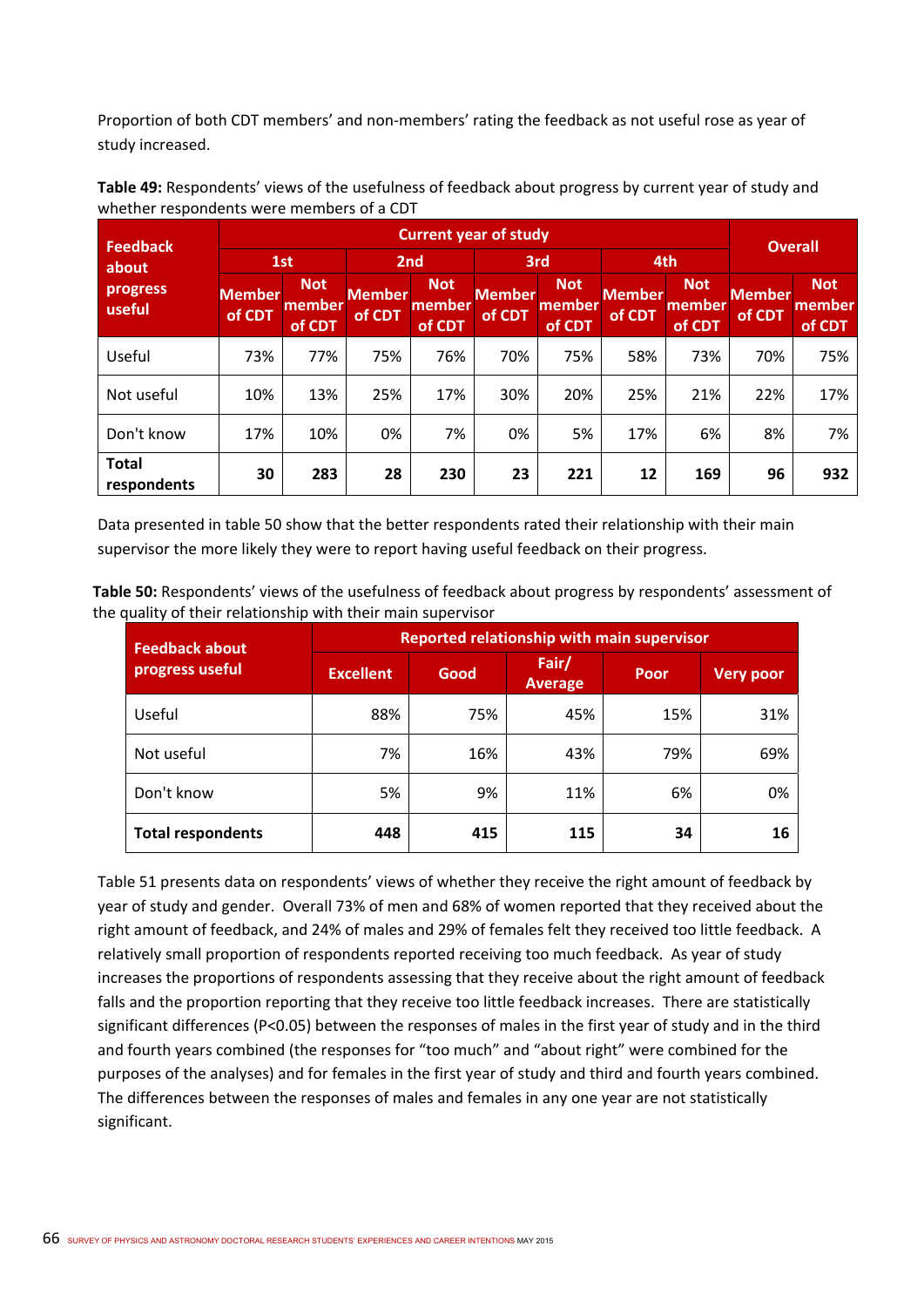**Table 51:** Respondents' views of whether they received the right amount of feedback about progress by current year of study and gender

|                                    | <b>Current year of study</b> |               |                 |        |             |               |             |         |                |               |  |
|------------------------------------|------------------------------|---------------|-----------------|--------|-------------|---------------|-------------|---------|----------------|---------------|--|
| <b>Right amount</b><br>of feedback | 1st                          |               | 2 <sub>nd</sub> |        | 3rd         |               | 4th         |         | <b>Overall</b> |               |  |
|                                    | <b>Male</b>                  | <b>Female</b> | <b>Male</b>     | Female | <b>Male</b> | <b>Female</b> | <b>Male</b> | Female. | <b>Male</b>    | <b>Female</b> |  |
| Too much                           | 0%                           | 3%            | 4%              | 4%     | 3%          | 3%            | 4%          | 2%      | 3%             | 3%            |  |
| About right                        | 81%                          | 81%           | 71%             | 67%    | 68%         | 61%           | 71%         | 67%     | 73%            | 68%           |  |
| Too little                         | 19%                          | 17%           | 25%             | 30%    | 28%         | 36%           | 25%         | 31%     | 24%            | 29%           |  |
| <b>Total</b><br>respondents        | 231                          | 78            | 176             | 81     | 165         | 77            | 116         | 64      | 711            | 309           |  |

Data in table 52 shows that there were few differences between CDT members and non‐members in respect of the patterns by current year of study as to whether they felt the amount of feedback they received was about right. Overall 68% of CDT members and 72% of non‐CDT members felt the amount of feedback they received was about right, and 30% of CDT members and 25% of non‐CDT members felt they received too little feedback. The proportions of both CDT members and non‐CDT members rating the feedback they received as "about right" falls, and as "too little" rises as year of study increases.

| <b>Right amount</b>         |                         | 1st                            |                         | 2 <sub>nd</sub>                |                         | 3rd                            |                         | 4th                            |                         | <b>Overall</b>                 |  |
|-----------------------------|-------------------------|--------------------------------|-------------------------|--------------------------------|-------------------------|--------------------------------|-------------------------|--------------------------------|-------------------------|--------------------------------|--|
| of feedback                 | <b>Member</b><br>of CDT | <b>Not</b><br>member<br>of CDT | <b>Member</b><br>of CDT | <b>Not</b><br>member<br>of CDT | <b>Member</b><br>of CDT | <b>Not</b><br>member<br>of CDT | <b>Member</b><br>of CDT | <b>Not</b><br>member<br>of CDT | <b>Member</b><br>of CDT | <b>Not</b><br>member<br>of CDT |  |
| Too much                    | 0%                      | 1%                             | 0%                      | 5%                             | 4%                      | 3%                             | 8%                      | 3%                             | 2%                      | 3%                             |  |
| About right                 | 87%                     | 81%                            | 71%                     | 69%                            | 57%                     | 67%                            | 42%                     | 71%                            | 68%                     | 72%                            |  |
| Too little                  | 13%                     | 18%                            | 29%                     | 26%                            | 39%                     | 30%                            | 50%                     | 26%                            | 30%                     | 25%                            |  |
| <b>Total</b><br>respondents | 30                      | 283                            | 28                      | 230                            | 23                      | 221                            | 12                      | 169                            | 96                      | 932                            |  |

**Table 52:** Respondents' views of whether they receive the right amount of feedback about progress by current year of study and whether respondents were members of a CDT

Data presented in table 53 show that the better respondents rated their relationship with their main supervisor the more likely they were to report having about the right amount of feedback. 87% of respondents who rated their relationship with their main supervisor as "excellent" reported that the amount of feedback they received was "about right". In contrast, only 39% of those rating their relationship as "good" reported that they received about the right amount of feedback and 57% reported that they received "too little". Of respondents rating their relationship with their supervisor as "poor" or "very poor" 80% rated the amount of feedback they received as "too little".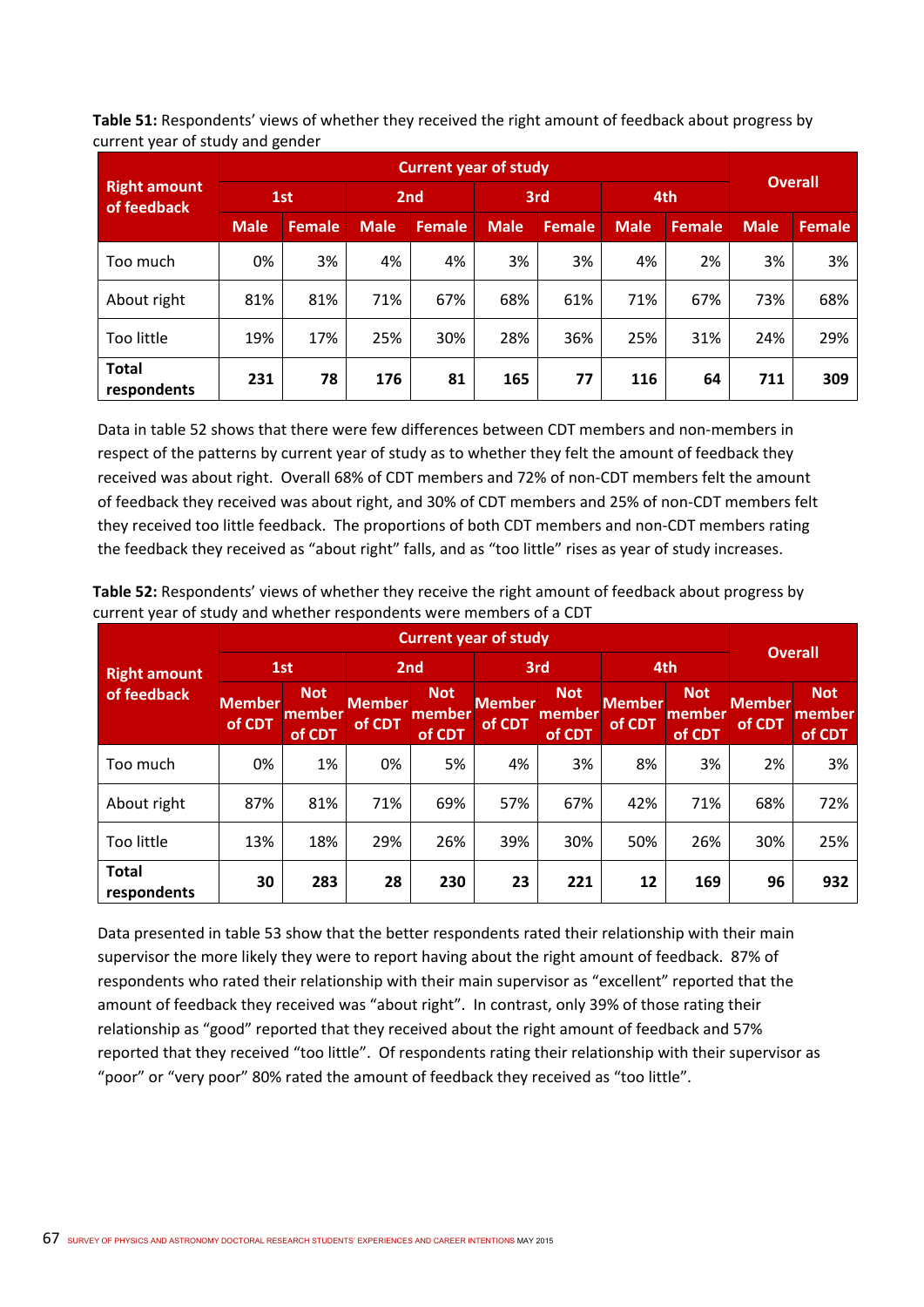**Table 53:** Respondents' views of whether they received the right amount of feedback about progress and their assessment of the quality of their relationship with their main supervisor

| <b>Right amount of</b>   | <b>Relationship with main supervisor</b> |                         |      |             |                  |  |  |  |  |
|--------------------------|------------------------------------------|-------------------------|------|-------------|------------------|--|--|--|--|
| feedback                 | <b>Excellent</b>                         | Fair/<br><b>Average</b> | Good | <b>Poor</b> | <b>Very poor</b> |  |  |  |  |
| Too much                 | 3%                                       | 1%                      | 4%   | 0%          | 13%              |  |  |  |  |
| About right              | 87%                                      | 70%                     | 39%  | 18%         | 13%              |  |  |  |  |
| Too little               | 9%                                       | 29%                     | 57%  | 82%         | 75%              |  |  |  |  |
| <b>Total respondents</b> | 448                                      | 415                     | 115  | 34          | 16               |  |  |  |  |

Similarly, data presented in table 54 demonstrates the relationship between respondents reporting whether the amount of feedback they received was about right and whether the feedback they received was useful. 85% of respondents who reported that the feedback they received was generally useful reported that the amount of feedback was about right. In contrast, 76% of those that reported that the feedback they received was generally not useful said they received too little feedback.

**Table 54:** Respondents' views of whether they received the right amount of feedback about progress and their assessment of the usefulness of feedback about progress

| <b>Right amount of</b>   | <b>Feedback about progress useful</b> |                   |               |  |  |  |  |
|--------------------------|---------------------------------------|-------------------|---------------|--|--|--|--|
| feedback                 | <b>Useful</b>                         | <b>Not useful</b> | Don't<br>know |  |  |  |  |
| Too much                 | 3%                                    | 3%                | 0%            |  |  |  |  |
| About right              | 85%                                   | 21%               | 57%           |  |  |  |  |
| Too little               | 12%                                   | 76%               | 43%           |  |  |  |  |
| <b>Total respondents</b> | 767                                   | 184               |               |  |  |  |  |

**The data suggest that those respondents who reported having better relationships with their main supervisors also are more likely to have reported that the amount of contact they had with their main supervisor was about right, that they had prearranged meetings and casual chats with their main supervisor, and that the amount of feedback they received was about right and that it was useful. It does appear that when a doctoral student rates their relationship with their supervisor as poor a number of other indicators such as the amount and quality of contact are also rated as inadequate which might suggest a general breakdown in the student‐supervisor relationship.**

As shown earlier, reasonably high proportions of respondents reporting even low contact time with their supervisor reported that contact time was about right. It is therefore a possibility that **the key issue in supervision is the quality and appropriateness of the contact time which in turn will depend on the abilities and personalities of both the supervisor and the doctoral student**. To some extent this will depend on the amount of contact time since although the data suggest that it is difficult to over supervise doctoral students, a sizeable minority feel under supervised. Nonetheless, the reasons underlying why women were more likely than men to report unsatisfactory supervision experiences are not discernible from the quantitative data alone.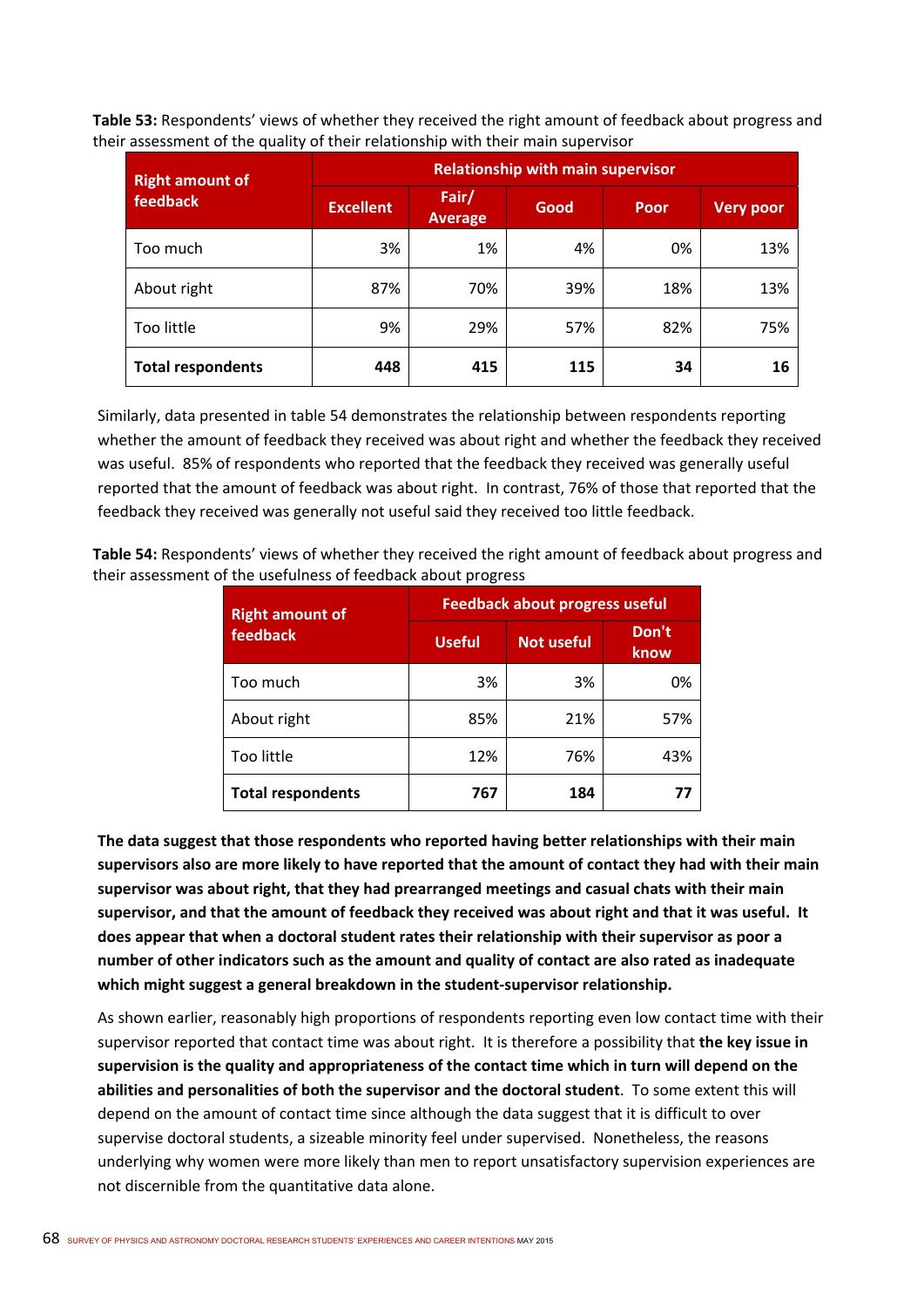A sensible approach might be for there to be independent monitoring of how doctorate students are progressing so that action can be taken in cases where students feel they need more, or more appropriate, support. Such monitoring could be carried out by a graduate tutor, a supervisory team, or through a graduate school.

Moving away from academic supervision and feedback, respondents were asked about the availability of other staff with whom they could discuss non‐research matters. The proportions of respondents who reported that specific staff were available are shown in table 55. In general women were less likely than men, and likewise CDT non‐members were less likely than CDT members, to report that specific people were available. Some 10% of respondents reported that there wasn't anyone obvious other than their supervisor with whom they could discuss non-research matters and 11% of respondents reported that they did not know. Examining the data by year of study did not show any patterns: proportions reporting the availability of different staff did not vary much by year of study. Examining data by institution showed that in all institutions with more than 6 respondents, there were mixed responses for all categories of staff. These data suggest that the majority of institutions have a variety of staff other than their supervisors available for doctoral students to discuss non-research matters. While these staff may not all hold official pastoral positions it seems that some doctoral students did feel that they were available. It would appear that in particular the existence of staff like graduate tutors and staff in graduate schools need publicising better to the majority of physics and astronomy doctoral students.

| Someone to discuss non-                  |             | <b>Gender</b> | <b>Member of CDT</b> | <b>Overall</b> |      |  |
|------------------------------------------|-------------|---------------|----------------------|----------------|------|--|
| research issues with                     | <b>Male</b> | <b>Female</b> | <b>Yes</b>           | <b>No</b>      |      |  |
| Graduate tutor in the<br>department/CDT  | 48%         | 39%           | 45%                  | 48%            | 45%  |  |
| Other academics in the<br>department/CDT | 58%         | 49%           | 54%                  | 68%            | 55%  |  |
| Staff in the Graduate School.            | 25%         | 21%           | 24%                  | 23%            | 24%  |  |
| Staff outside the<br>department/CDT      | 30%         | 26%           | 28%                  | 33%            | 29%  |  |
| No, there isn't anyone obvious.          | 8%          | 14%           | 10%                  | 7%             | 10%  |  |
| Don't know                               | 11%         | 10%           | 11%                  | 8%             | 11%  |  |
| <b>Total respondents</b>                 | 716         | 310           | 96                   | 938            | 1034 |  |

**Table 55:** Proportions of respondents reporting the availability of staff other than their supervisors with whom they could discuss non-research issues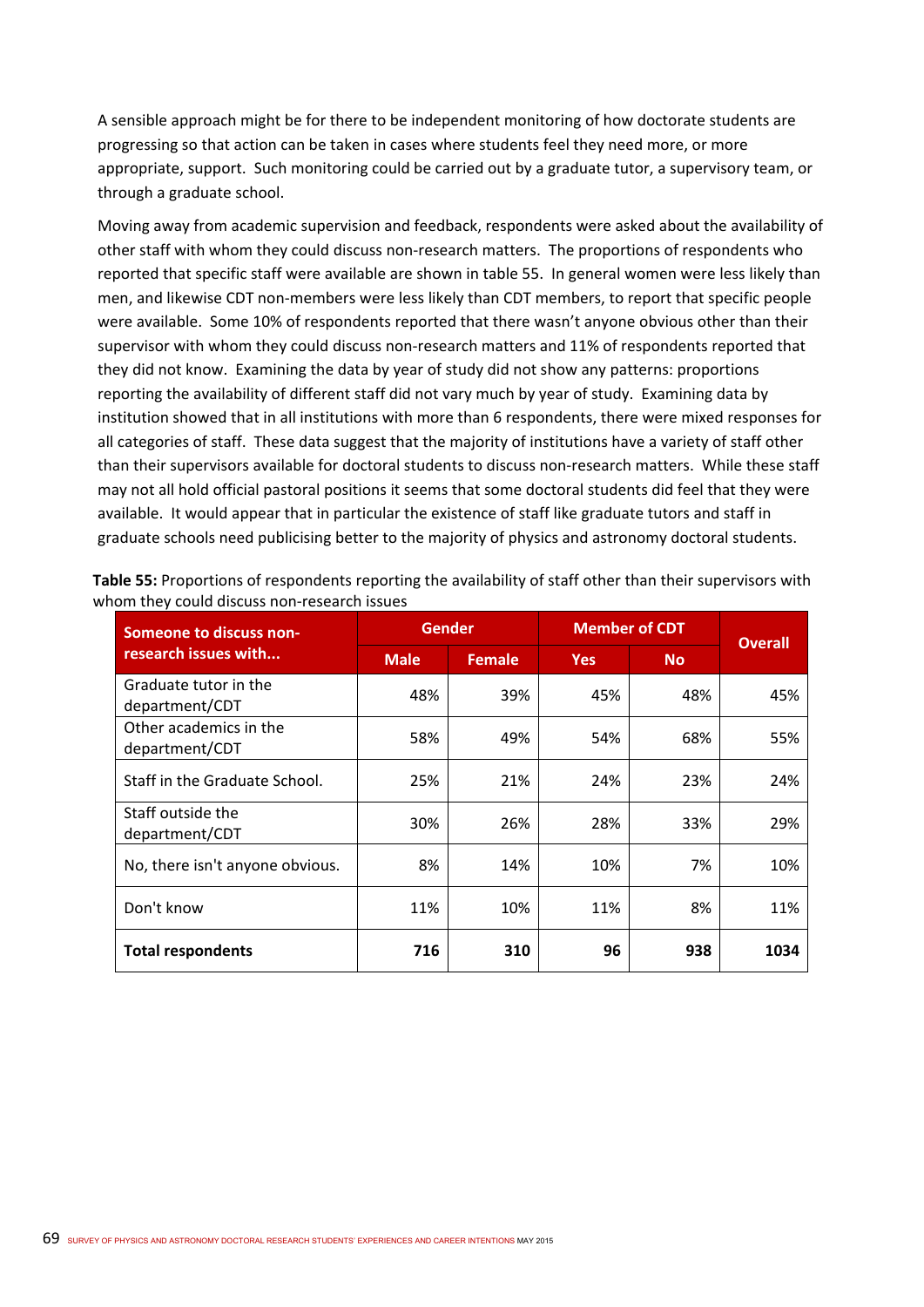## **3.9 Life as a Doctoral Researcher**

Respondents were presented with a series of statements about their life as a doctoral researcher and asked how strongly they agreed. The responses broken down by gender are shown in table 56 and by whether or not respondents were members of CDTs are shown in table 57. Respondents' responses will depend on a number of factors but in many cases will be dominated by their experiences in their research group and with their supervisor.

| Table 56: Proportions of respondents who agreed or disagreed with statements about their experiences as |  |
|---------------------------------------------------------------------------------------------------------|--|
| a doctoral student by gender                                                                            |  |

| <b>Statement</b>                                              | <b>Gender</b> | Strongly<br>Agree | Agree | Neither agree<br>nor disagree | <b>Disagree</b> | disagree<br>Strongly | respondents<br><b>Total</b> |
|---------------------------------------------------------------|---------------|-------------------|-------|-------------------------------|-----------------|----------------------|-----------------------------|
| I have flexible working hours                                 | Male          | 55%               | 36%   | 5%                            | 2%              | 1%                   | 728                         |
|                                                               | Female        | 47%               | 41%   | 7%                            | 4%              | 1%                   | 314                         |
| I have independence and freedom*                              | Male          | 35%               | 48%   | 13%                           | 3%              | 1%                   | 728                         |
|                                                               | Female        | 33%               | 44%   | 17%                           | 5%              | 1%                   | 314                         |
| I undertake exciting and interesting<br>projects**            | Male          | 26%               | 54%   | 14%                           | 5%              | 0%                   | 728                         |
|                                                               | Female        | 28%               | 47%   | 20%                           | 4%              | 2%                   | 314                         |
| I enjoy researching my topic                                  | Male          | 35%               | 52%   | 10%                           | 2%              | 1%                   | 728                         |
|                                                               | Female        | 34%               | 51%   | 11%                           | 4%              | 0%                   | 314                         |
| I find my research repetitive and<br>frustrating              | Male          | 4%                | 17%   | 28%                           | 41%             | 11%                  | 728                         |
|                                                               | Female        | 5%                | 18%   | 26%                           | 40%             | 11%                  | 314                         |
| I like the general working<br>environment                     | Male          | 32%               | 48%   | 12%                           | 6%              | 2%                   | 728                         |
|                                                               | Female        | 28%               | 48%   | 14%                           | 8%              | 3%                   | 314                         |
| I feel there are not many positive<br>aspects to my doctorate | Male          | 3%                | 10%   | 11%                           | 46%             | 30%                  | 728                         |
|                                                               | Female        | 4%                | 10%   | 15%                           | 47%             | 24%                  | 314                         |

Statistically significant difference between the populations (P<0.05). To measure significance the "strongly agree" and "agree", and "disagree" and "strongly disagree" categories were combined and a  $\chi^2$  test used.

\*\* Statistically significant difference between the populations (P<0.1). To measure significance the "strongly agree" and "agree", and "disagree" and "strongly disagree" categories were combined and a  $\chi^2$  test used.

91% of males and 88% of females strongly agreed or agreed that they had *flexible working hours*, although males tended to agree more strongly than females. 91% of CDT members and 90% of non‐ members strongly agreed or agreed that they had *flexible working hours*, but non‐members tended to agree more strongly than females. This latter observation tallies with the fact that members of CDT have a more structured program of training and events that they need to attend.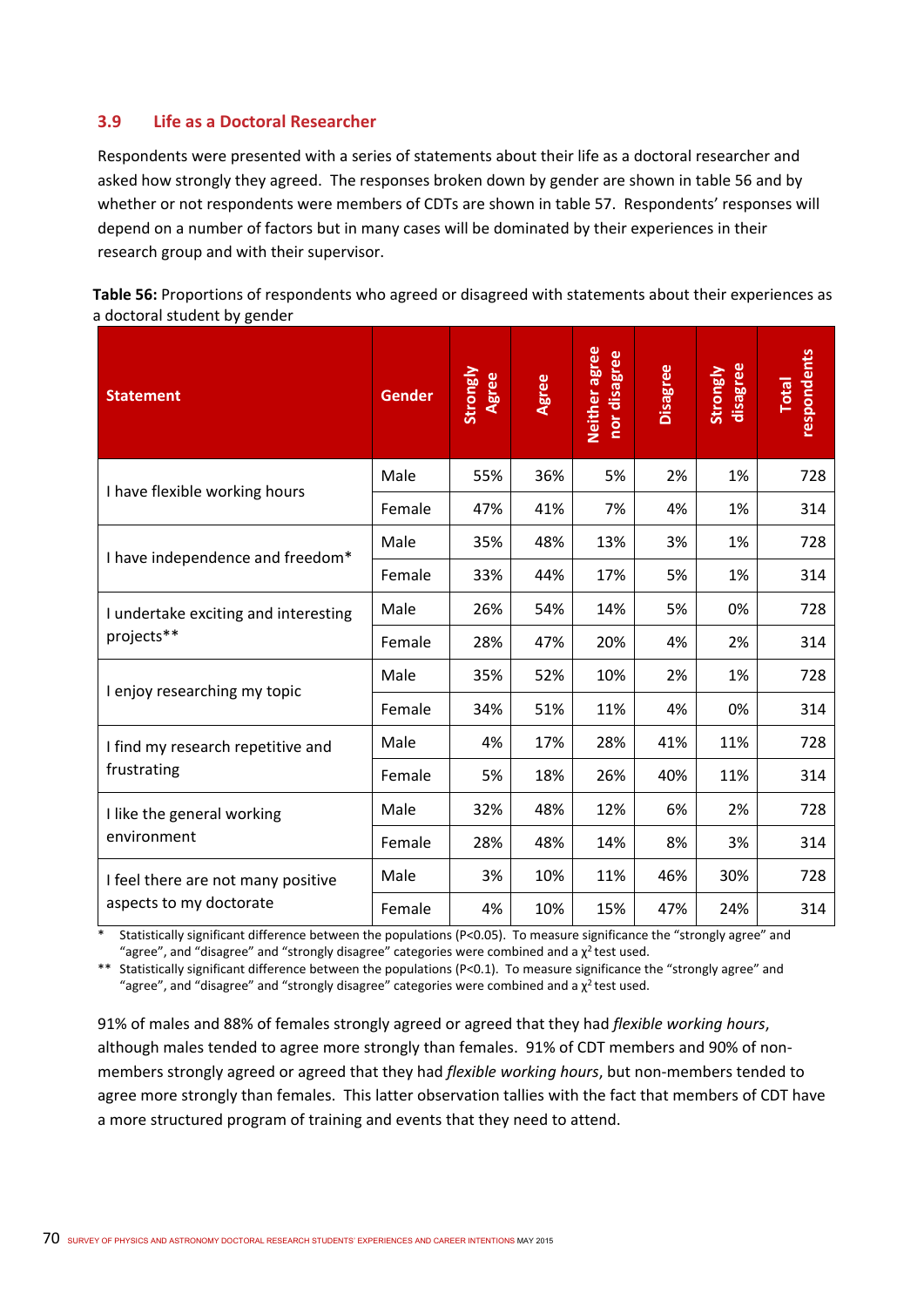**Table 57:** Proportions of respondents who agreed or disagreed with statements about their experiences as a doctoral student by whether they were members of a CDT

| Statement*                                                    | <b>CDT</b> | Strongly<br>Agree | Agree | Neither agree<br>nor disagree | <b>Disagree</b> | disagree<br>Strongly | respondents<br><b>Total</b> |
|---------------------------------------------------------------|------------|-------------------|-------|-------------------------------|-----------------|----------------------|-----------------------------|
| I have flexible working hours                                 | Member     | 45%               | 46%   | 6%                            | 2%              | 0%                   | 97                          |
|                                                               | Non-Member | 53%               | 37%   | 6%                            | 3%              | 1%                   | 953                         |
| I have independence and<br>freedom                            | Member     | 37%               | 44%   | 14%                           | 4%              | 0%                   | 97                          |
|                                                               | Non-Member | 34%               | 48%   | 14%                           | 4%              | 1%                   | 953                         |
| I undertake exciting and<br>interesting projects              | Member     | 30%               | 52%   | 15%                           | 3%              | 0%                   | 97                          |
|                                                               | Non-Member | 26%               | 52%   | 16%                           | 5%              | 1%                   | 953                         |
| I enjoy researching my topic                                  | Member     | 42%               | 46%   | 8%                            | 3%              | 0%                   | 97                          |
|                                                               | Non-Member | 34%               | 52%   | 10%                           | 3%              | 1%                   | 953                         |
| I find my research repetitive and<br>frustrating              | Member     | 4%                | 18%   | 26%                           | 40%             | 12%                  | 97                          |
|                                                               | Non-Member | 4%                | 17%   | 28%                           | 40%             | 10%                  | 953                         |
| I like the general working<br>environment                     | Member     | 33%               | 52%   | 6%                            | 9%              | 0%                   | 97                          |
|                                                               | Non-Member | 30%               | 48%   | 13%                           | 6%              | 2%                   | 953                         |
| I feel there are not many positive<br>aspects to my doctorate | Member     | 4%                | 8%    | 11%                           | 46%             | 30%                  | 97                          |
|                                                               | Non-Member | 3%                | 10%   | 13%                           | 46%             | 27%                  | 953                         |

None of the differences were found to be statistically different. To test significance the "strongly agree" and "agree", and "disagree" and "strongly disagree" categories were combined and a  $\chi^2$  test used.

Respondents were asked whether they agreed that they had *independence and freedom*. 83% of males and 77% of females, and 81% of members and 82% of non‐members of CDTs, strongly agreed or agreed. However, smaller proportions strongly agreed that they had *independence and freedom* than with the statement about flexibility. There were statistically significant differences between the responses of males and females (P<0.05).

80% of males and 75% of females, and 82% of members and 78% of non-members of CDTs, strongly agreed or agreed that they *undertake exciting and interesting projects*. The differences in the responses of males and females are statistically significant (P<0.1). There was relatively little difference between the responses of CDT members and non-members. In a similar vein 87% of males and 85% of females, and 88% of members and 86% of non‐members of CDTs, strongly agreed or agreed, that they *enjoyed*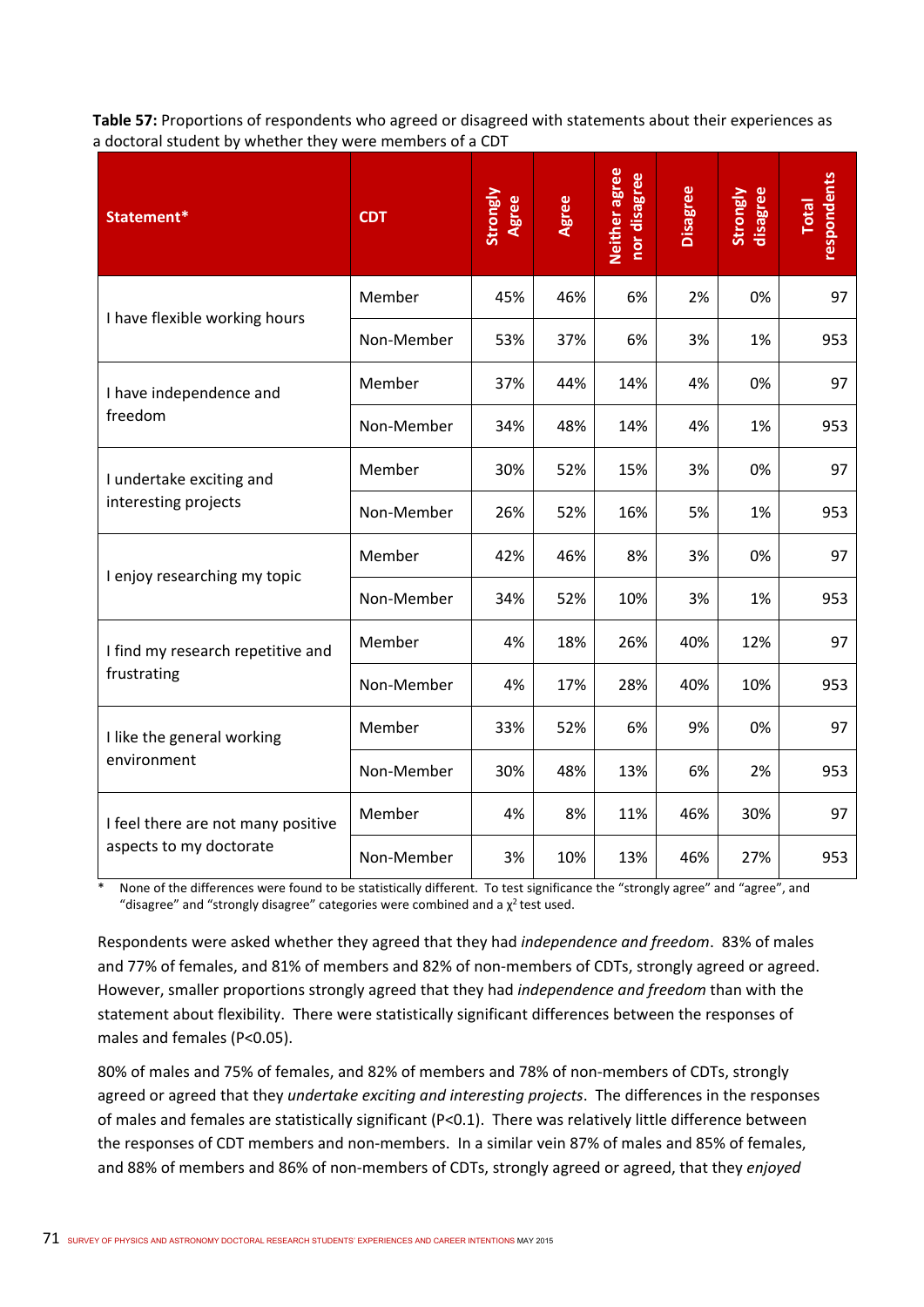*researching their topic,* although CDT members were more likely than non-members to strongly agree. Very small proportions of any groups disagreed or strongly disagreed that they *undertake exciting and interesting projects* or that they *enjoyed researching their topics*.

Respondents were also asked how strongly they agreed that they found their *research repetitive and frustrating*. There was very little difference between the responses of any of the four groups under consideration: 52% of males and 51% of females, and 52% of members and 50% of non‐members of CDTs, disagreed or strongly disagreed, but 21% of males and 23% of females, and 22% of members and 21% of non-members of CDTs, strongly agreed or agreed. It seems that although no more than 4 or 5% of respondents do not enjoy research their topics there is a sizable minority of respondents who find research repetitive and frustrating. This probably reflects a contrast between the process of actually carrying out research, and the interest that respondents have in physics and/or astronomy and in discovering new information.

Respondents were asked whether they agreed that they *liked the working environment*. 80% of males and 76% of females, and 85% of members and 78% of non‐members of CDTs, strongly agreed or agreed. 8% of males and 11% of females and 9% of members and 8% of non-members of CDTs, disagreed or strongly disagreed. So, although the majority of respondents are positive about their working environments, around 1 in 10 are unhappy with their working environments.

Finally, respondents were asked whether they agreed that *there are not many positive aspects to their doctorates*. 13% of males and 14% of female strongly agreed or agreed, and so did 12% of CDT members and 13% of non‐members. In contrast, 76% of males and 71% of females, and 76% of CDT members and 73% of non-members, disagreed or strongly disagreed with the statement. In the same vein as the responses to the statement about working environment, there appears to be just over 1 in 10 respondents who find few positive aspects in their doctorate.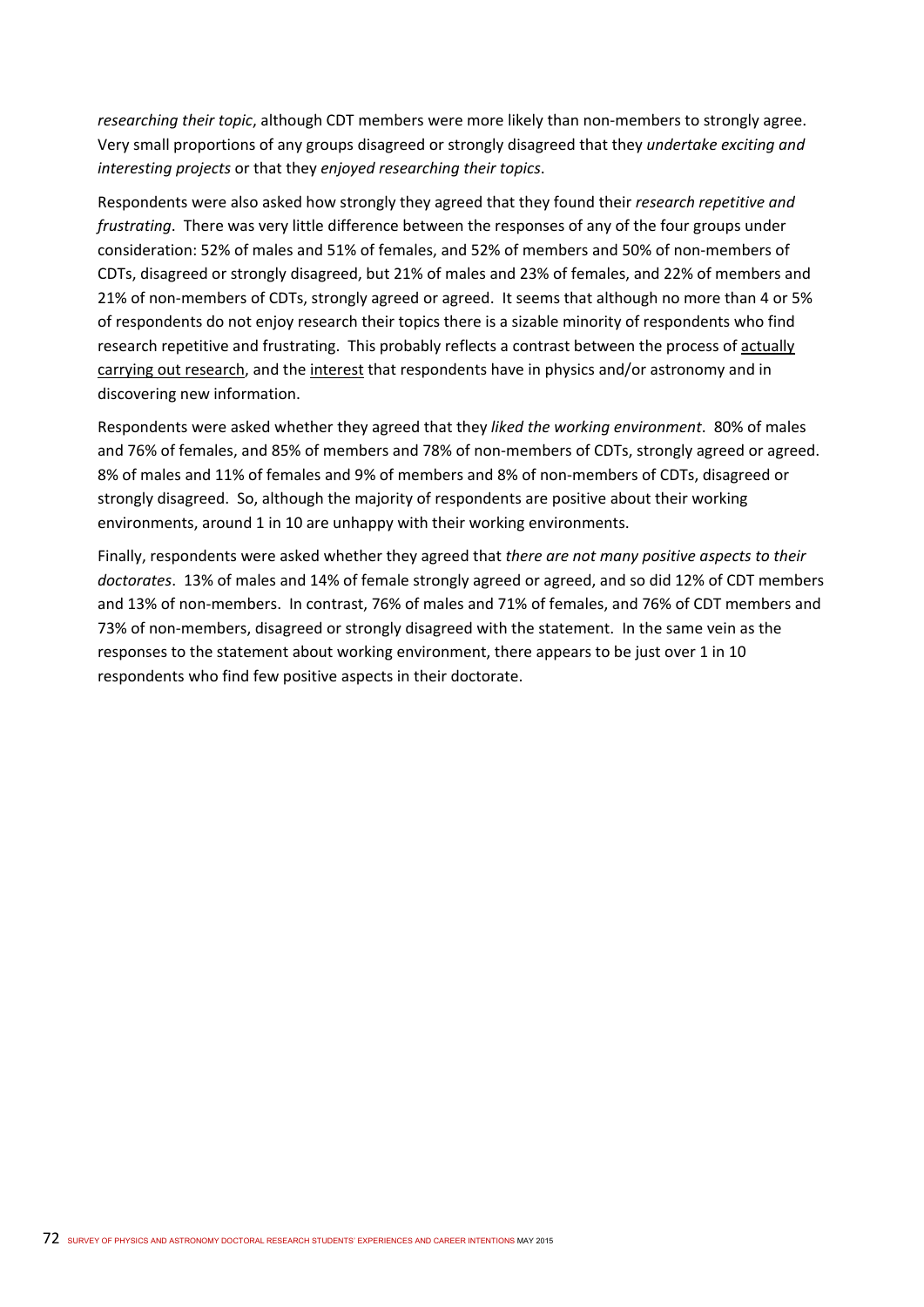## **3.10 Departmental Culture**

Respondents were asked a series of questions relating to the culture of their home department and graduate school. Questions covered topics such as doctoral student representation in meetings, social events and issues relating to diversity including the representation of females among academic staff.



Respondents confined to just those institutions with CDT members responding to the survey.

**Figure 17:** Proportions of respondents who confirmed that their, "*home department runs social events which give me the opportunity to meet other doctoral students and members of the department,"* by gender and whether respondents were members of CDTs

Data in figure 17 show that around 68% of respondents reported that their department ran social events that gave them the opportunity to meet other members of the department. The data also show that in institutions where there were respondents in CDTs, members of CDTs were slightly more likely to report that there were social events. All institutions had some respondents reporting that there were social events, and in the majority of institutions over 50% of respondents reported this, but a small number of institutions had low proportions reporting departmental socials events.



Respondents confined to just those institutions with CDT members responding to the survey.

**Figure 18:** Proportions of respondents who confirmed that their, "*Graduate School runs social events which give me the opportunity to meet other doctoral students and members of the department,"* by gender and whether respondents were members of CDTs

Figure 18 presents data on whether graduate schools were reported to run social events. Around 39% of respondents reported that graduate schools ran social events but 47% of respondents did not know, or reported that the question was not applicable. There is no significant difference in the responses of members and non-members of CDTs. All but two institutions had respondents reporting that the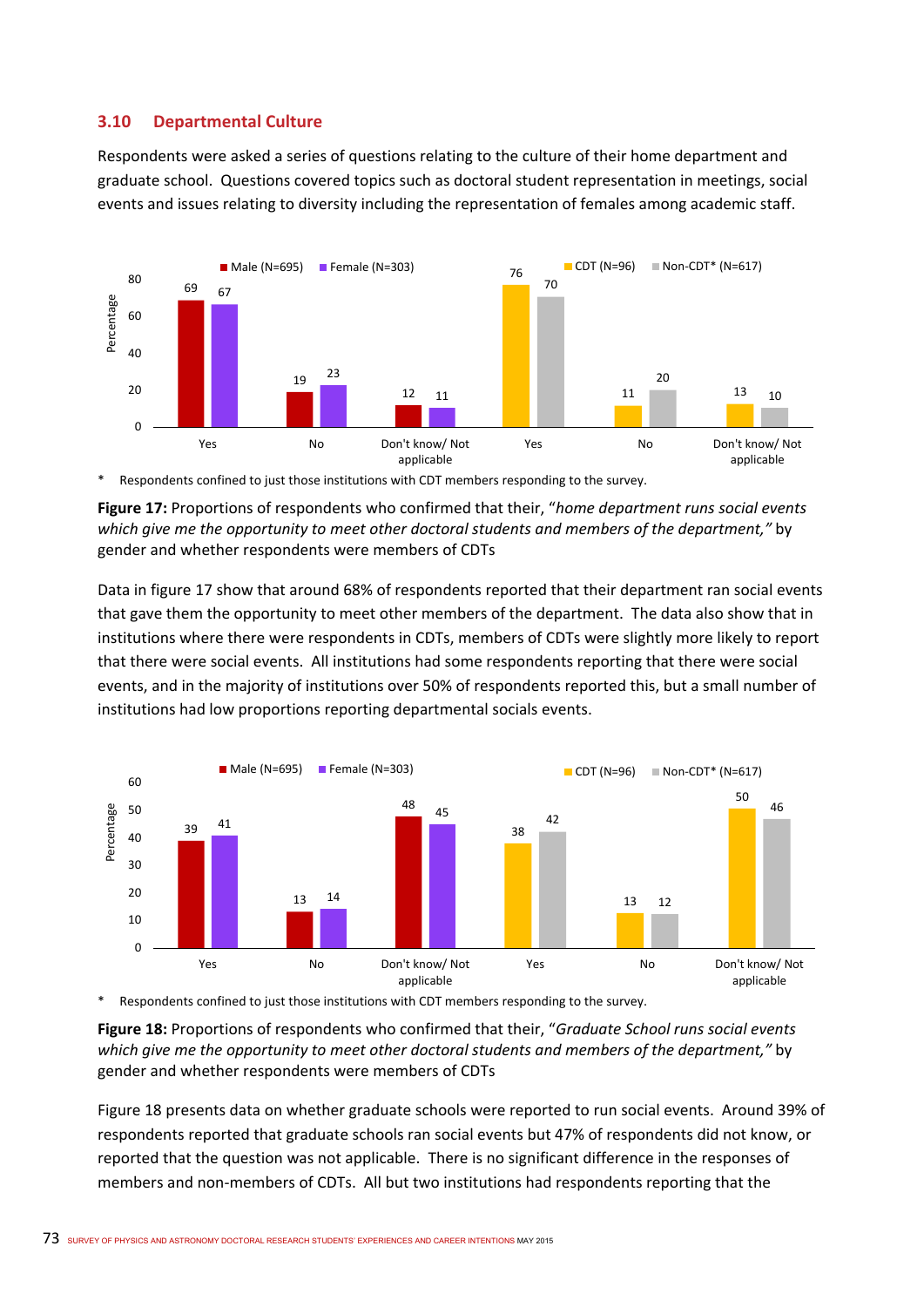graduate school ran social events. The responses suggests that a minority of respondents had contact with graduates schools which is why the largest proportion of respondents are not clear about social activities run by graduates schools. On the other hand, the pattern of responses does suggest that the majority of institutions have graduates schools which do run social events.

Turning to Centres for Doctoral Studies, 90% of CDT members reported that their CDT ran social events. Only 4% reported that their CDT did not run social events.

Overall, based on the pattern of responses at the institutional level, the vast majority of departments, graduate schools and CDTs appear to run some social events. There are a small number of departments that probably do not run social events, and there are also a number of doctoral students who are not aware of the social events run by their departments. Greater numbers of respondents are not aware of social events put on by their graduate schools.



Respondents confined to just those institutions with CDT members responding to the survey.

+ Statistically significant difference between the populations (P<0.1). To measure significance the "strongly agree" and "agree", and "disagree" and "strongly disagree" categories were combined and a  $\chi^2$  test used.

**Figure 19:** How strongly respondents agreed with the statement, "*While on my doctorate, I have felt socially isolated*," by gender and whether respondents were members of a CDT

Respondents were asked how strongly they agreed with the statement, "*While on my doctorate, I have felt socially isolated"* and the responses are shown in figure 19. Overall 27% of respondents strongly agreed or agreed with the statement. Females were more likely than males to strongly agree or agree, 30% and 25%, respectively. CDT members agreed less strongly than non‐members perhaps reflecting the greater collegiate nature of CDT cohorts compared doctoral students outside CDTs. The differences between the responses of CDT members and non-members are statistically significant (P<0.1). The responses of British and other nationals are also similar. It is concerning to note that within all the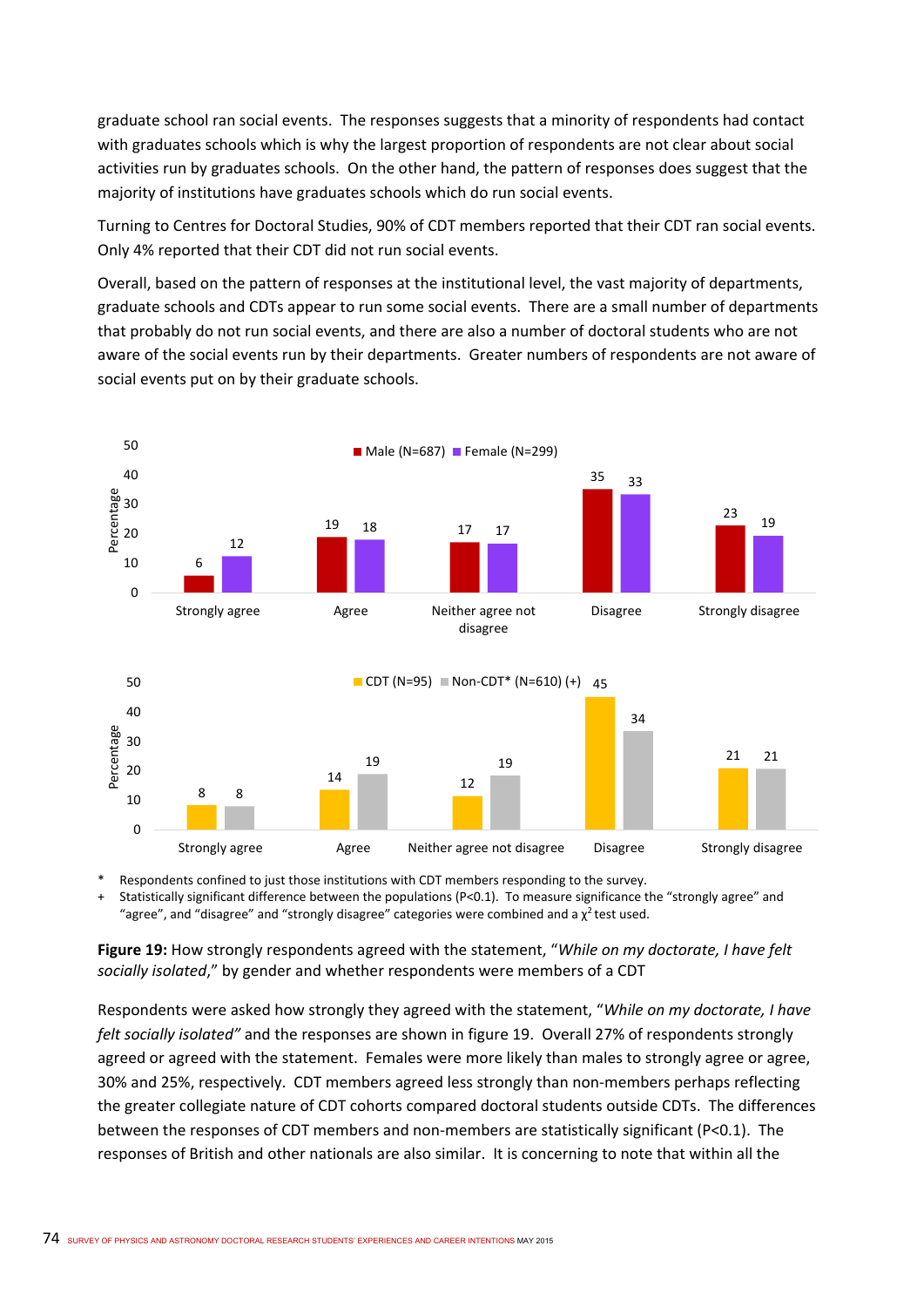groups of respondents examined there was a sizable minority of doctoral students who have felt socially isolated.

Moving to examine representation of doctoral students on committees, respondents were asked whether there was doctoral student representation on the department's equality and diversity (Juno committee) and the responses are shown in figure 20. The majority of respondents did not know: 30% of students reported that there was representation and 5% reported that there was no representation. CDT members were less likely to report that there was representation than non‐members. Examining the responses by institution shows that the majority of institutions have some respondents reporting that there is representation on the department's equality and diversity committee, and proportions reporting this ranged from 76% to 0%. The likelihood is that a reasonable number of departments do have doctoral representation on the equality and diversity committee, but there are probably also a small number of respondents who have reported incorrectly that there is representation. However, the main issue is that the majority of doctoral students are unclear about the situation.



Respondents confined to just those institutions with CDT members responding to the survey.

**Figure 20:** Proportions of respondents who confirmed that, "*There is doctoral student representation on my department's equality and diversity committee (Juno committee),"* by gender and by whether respondents were members of CDTs

Higher proportions of respondents reported that there was doctoral student representation in important meetings than reported that there was representation on the department's equality and diversity committee. As shown in figure 21, 36% reported that there was representation and outcomes were fed back, and 17% reported that there was representation but outcomes were not fed back. However, a large proportion of respondents, 43%, were not clear whether or not there was representation. Again, patterns of responses varied by institution with all but one institution having at least one respondent reporting that there was representation. CDT members were more likely than non‐members, and females were more likely than males, to report representation with feedback. It appears that the majority of departments do have some doctoral student representation on important committees, but, while around half respondents are aware of this, a large proportion of respondents are unsure of the situation.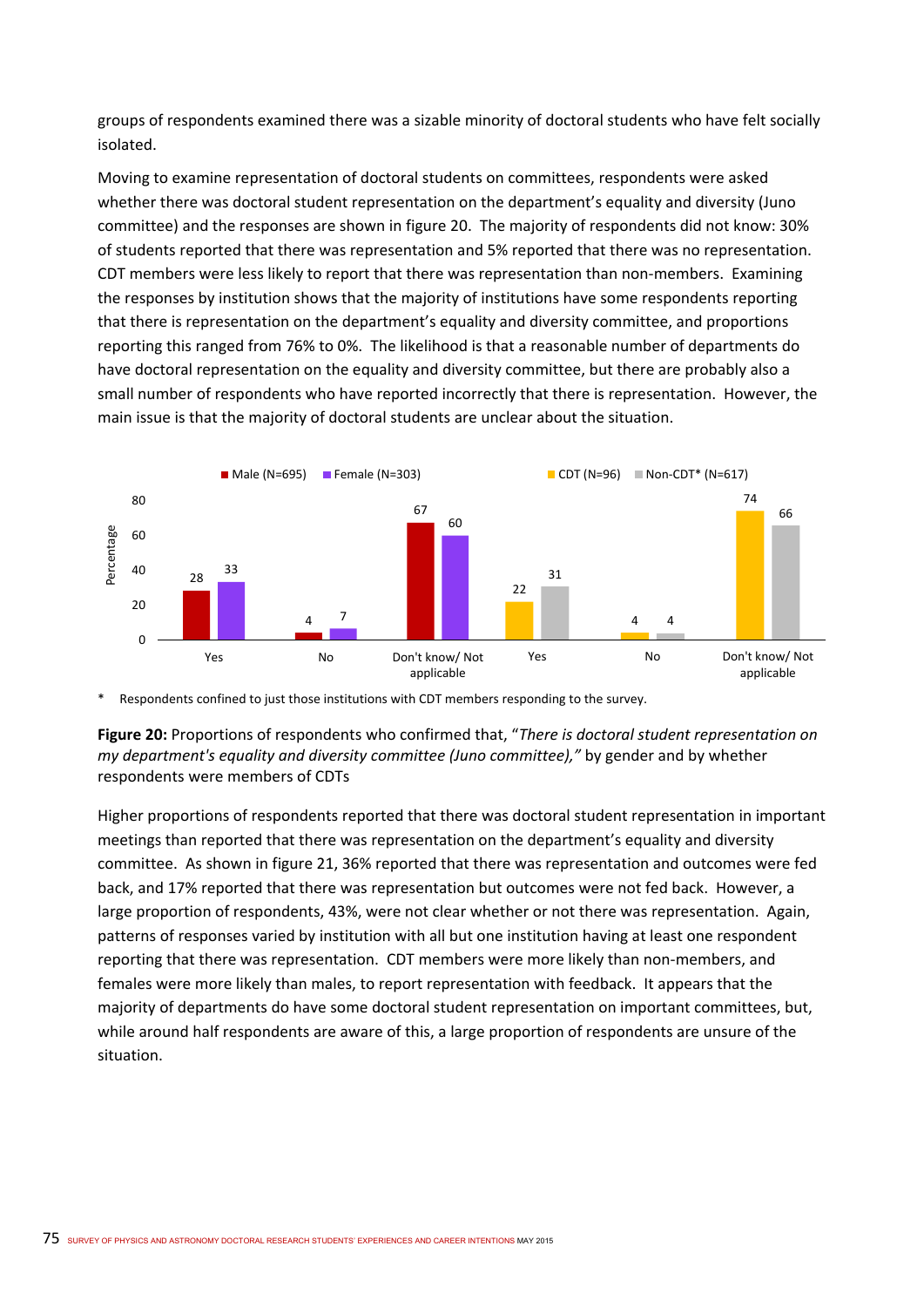

\* Respondents confined to just those institutions with CDT members responding to the survey.

**Figure 21:** Whether there is doctoral student representation in important meetings and whether the outcomes of those meetings are relayed back by gender and by whether respondents were members of CDTs



+ Statistically significant difference between the populations (P<0.05). To measure significance the "strongly agree" and "agree", and "disagree" and "strongly disagree" categories were combined and a  $\chi^2$  test used.

\* Respondents confined to just those institutions with CDT members responding to the survey.

**Figure 22:** How strongly respondents agreed with the statement, "*I have been treated as an equal by my fellow students*," by gender and whether respondents were members of a CDT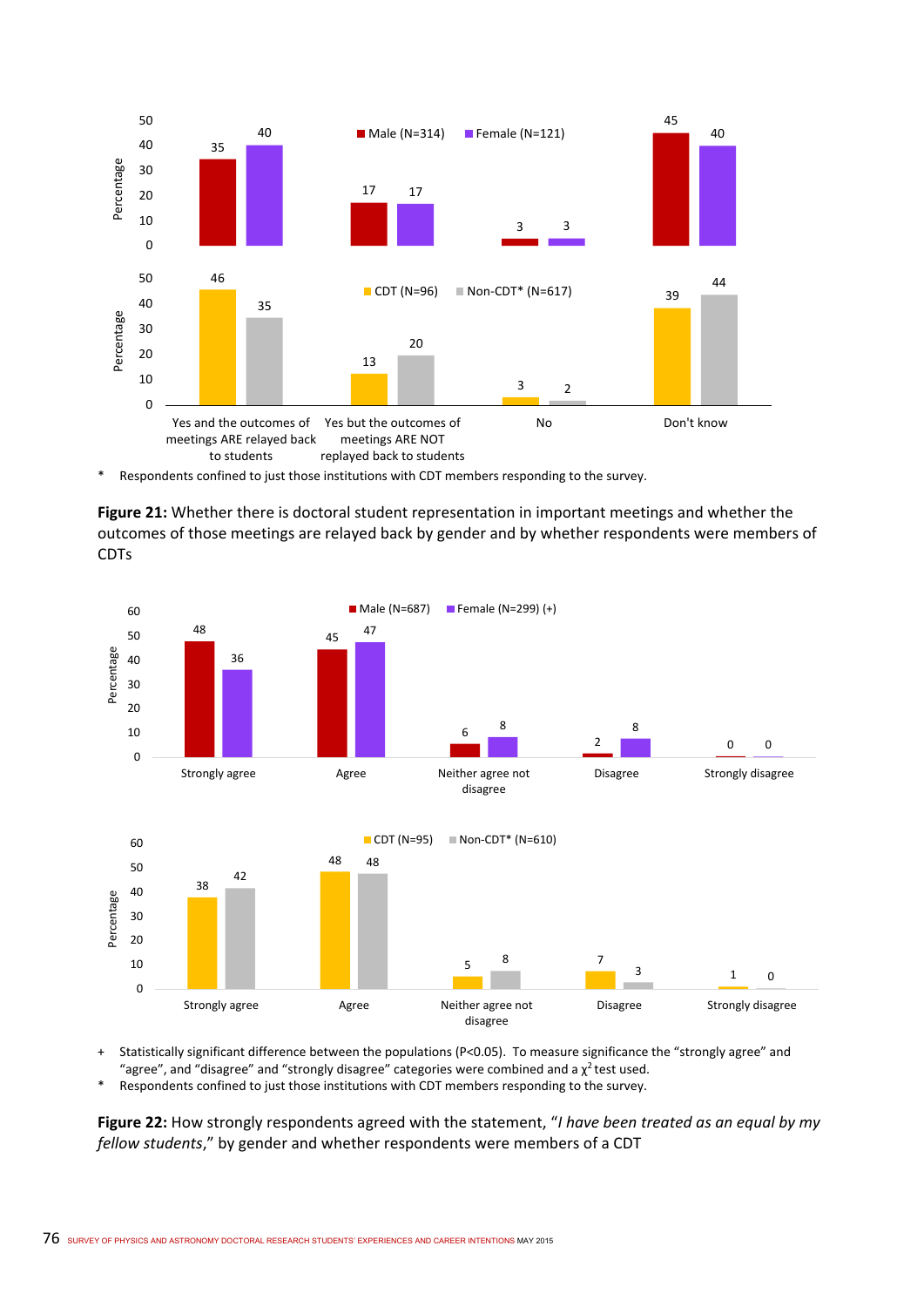Figure 22 shows that the majority of both males (93%) and females (83%) strongly agreed or agreed that they had been treated as an equal by their fellow students but males agreed more strongly than females. 8% of females disagreed that they had been treated as an equal by their fellow students compared to only 2% of males. The differences in the responses of males and females are statistically significant (P<0.05). There was relatively little difference between the responses of members and nonmembers of CDTs. Examining the responses by nationality shows that among males respondents the responses of British and other nationals were very similar, but among females, although similar proportions of British and other nationals strongly agreed or agreed that they are treated as equals, a smaller proportion of other nationals than British nationals strongly agreed.

Similar patterns are seen when respondents were asked how strongly they agreed that "*Academic staff give male and female students the same opportunities and support*" as shown in figure 23. While the vast majority of males (82%) and females (78%) strongly agreed or agreed with the statement, males agreed more strongly than females, and the differences between the responses of males and females are statistically significant (P<0.05). Similarly, CDT members agreed more strongly than non-members, and British nationals agreed more strongly than other nationals.



Statistically significant difference between the populations (P<0.05). To measure significance the "strongly agree" and "agree", and "disagree" and "strongly disagree" categories were combined and a  $\chi^2$  test used.

Respondents confined to just those institutions with CDT members responding to the survey.

**Figure 23:** How strongly respondents agreed with the statement, "*Academic staff give male and female students the same opportunities and support*," by gender and whether respondents were members of a CDT

Respondents were asked how strongly they agreed that, "*there should be more female academics."* The responses are shown in figure 24. 52% of males and 73% of females strongly agreed or agreed that there should be more female academics: 22% of male and 43% of females strongly agreed. The differences between the responses of males and females are statistically significant (P<0.05). 48% of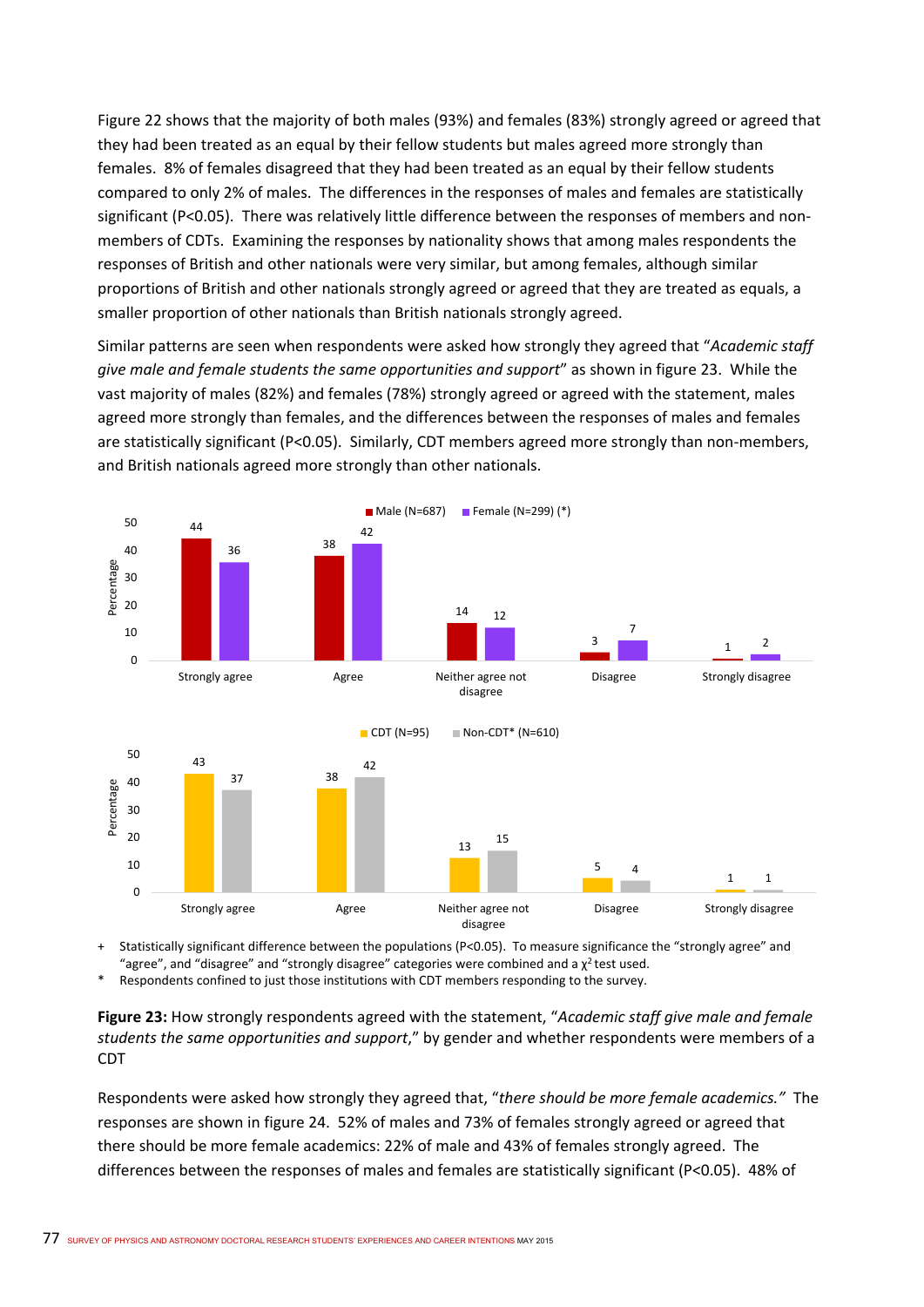CDT members and 62% of non‐members strongly agreed or agreed that there should be more female academics. It is perhaps surprising that there is such a large difference between the responses of males and females, although nonetheless over 50% of males agreed that there should be more female academics. The fact that around 40%of males neither agreed nor disagreed perhaps suggests that a significant proportion of males have not really considered the issue before, whereas female doctoral students are more acutely aware of the gender imbalance in physics/astronomy academic staff and consequently have stronger opinions. It will be interesting to know whether raising the awareness of the gender imbalance in physics/astronomy will result in a higher proportion of male doctoral students agreeing that there should be more female academics.



Statistically significant difference between the populations (P<0.05). To measure significance the "strongly agree" and "agree", and "disagree" and "strongly disagree" categories were combined and a  $\chi^2$  test used.

Respondents confined to just those institutions with CDT members responding to the survey.

**Figure 24:** How strongly respondents agreed with the statement, "*I feel that there should be more female academics*," by gender and whether respondents were members of a CDT

Respondents were also asked how strongly they agreed with the statement that, "*I feel my department would benefit if there was a more diverse mix of people and staff."* Figure 25 illustrates that opinions were more evenly distributed across the options than the responses to the statement about female academics. Nonetheless a larger proportion of females than males strongly agreed or agreed with the statement, 45% and 29%, respectively. 48% of males and 37% of females neither agreed nor disagreed with the statement. The differences between the responses of males and females are statistically significant (P<0.05). Responses of CDT members and non-members were broadly similar, with CDT members displaying a greater tendency to agree than non-members. Examining the breakdown of responses by nationality shows that for males there was relatively little difference in the responses of British and other nationals, but among females a higher proportion of other nationals strongly agreed or agreed than British nationals, 49% and 43%, respectively, but it is also worth noting that 23% of other nationals and 15% of British nationals strongly agreed.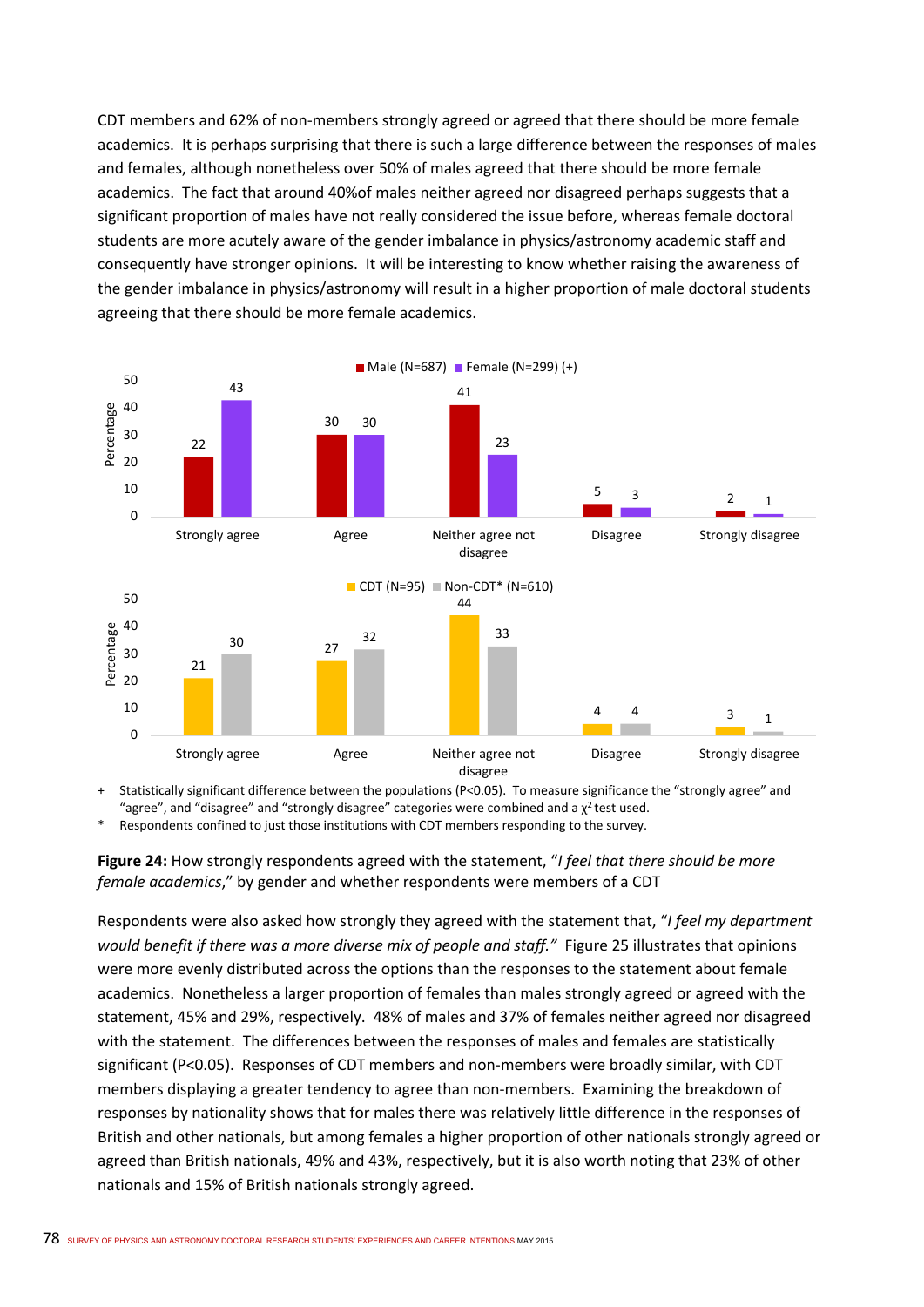

+ Statistically significant difference between the populations (P<0.05). To measure significance the "strongly agree" and "agree", and "disagree" and "strongly disagree" categories were combined and a  $\chi^2$  test used.

Respondents confined to just those institutions with CDT members responding to the survey.

**Figure 25:** How strongly respondents agreed with the statement, "*I feel my department would benefit if there was a more diverse mix of people and staff*," by gender and whether respondents were members of a CDT



+ Statistically significant difference between the populations (P<0.05). To measure significance the "strongly agree" and "agree", and "disagree" and "strongly disagree" categories were combined and a  $\chi^2$  test used.

Respondents confined to just those institutions with CDT members responding to the survey.

**Figure 26:** How strongly respondents agreed with the statement, "*There is a strong equality and diversity culture*," by gender and whether respondents were members of a CDT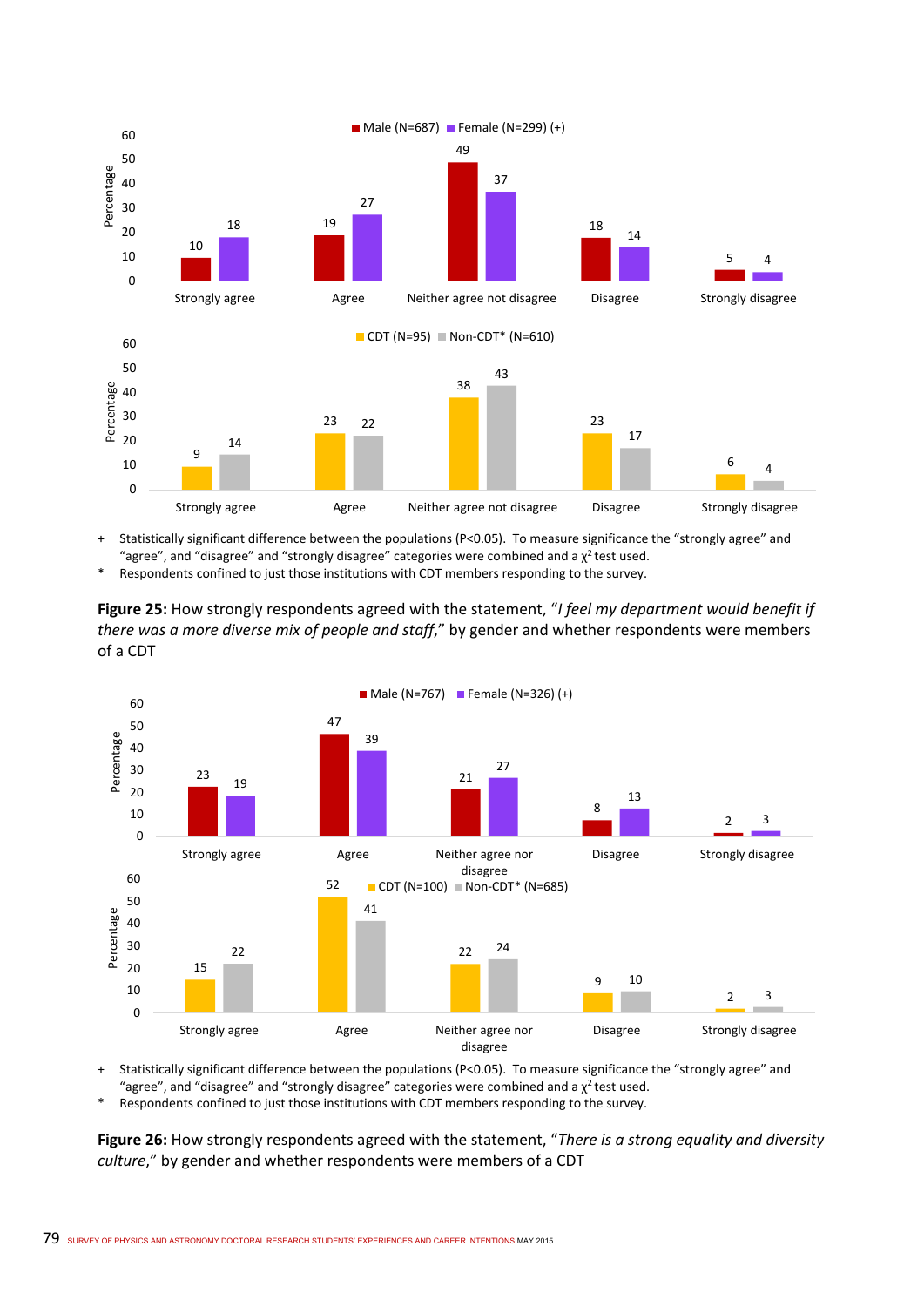In a similar vein respondents were asked how strongly they agreed that, "*There is a strong equality and diversity culture*." As shown in figure 26, 70% of males and 58% of females strongly agreed or agreed with the statement. The differences in the responses of males and females are statistically significant (P<0.05). 67% of CDT members and 63% of non‐members strongly agreed or agreed with the statement.

In respect of the statements about equality and diversity, it is noteworthy that females feel more strongly than males that there should be greater diversity both generally and, in particular in respect of increasing the number of female academics. Females also feel less strongly than males that there is a strong equality and diversity culture in their departments. Furthermore, among males the responses of British and other nationals are similar, but among females other nationals feel more strongly than British nationals that there should be greater diversity. Perhaps females, and in particular females of non‐ British nationality, are more sensitive to issues of equality and diversity because they are in minority groups. Males on the other hand are more accepting of the *status quo* because to a large extent they have become used to an environment in physics and astronomy where women, in particular, are a minority group.



\* Respondents confined to just those institutions with CDT members responding to the survey.

**Figure 27:** How strongly respondents agreed with the statement, "*Doctoral students are respected and well regarded by staff*," by gender and whether respondents were members of a CDT

Respondents were also asked how strongly they agreed that, "*Doctoral students are respected and well regarded by staff*." As illustrated in table 31, the responses of males and females were broadly similar with 83% of male and 77% of female respondents strongly agreeing or agreeing with the statement, although males were more likely to agree strongly than females, 33% and 23%, respectively. The responses of CDT members and non‐members were also broadly similar. The difference in the responses of males and females perhaps suggest that some staff are less respectful to female doctoral students than to male doctoral students, or may be related to differences in the attitudes of males and females.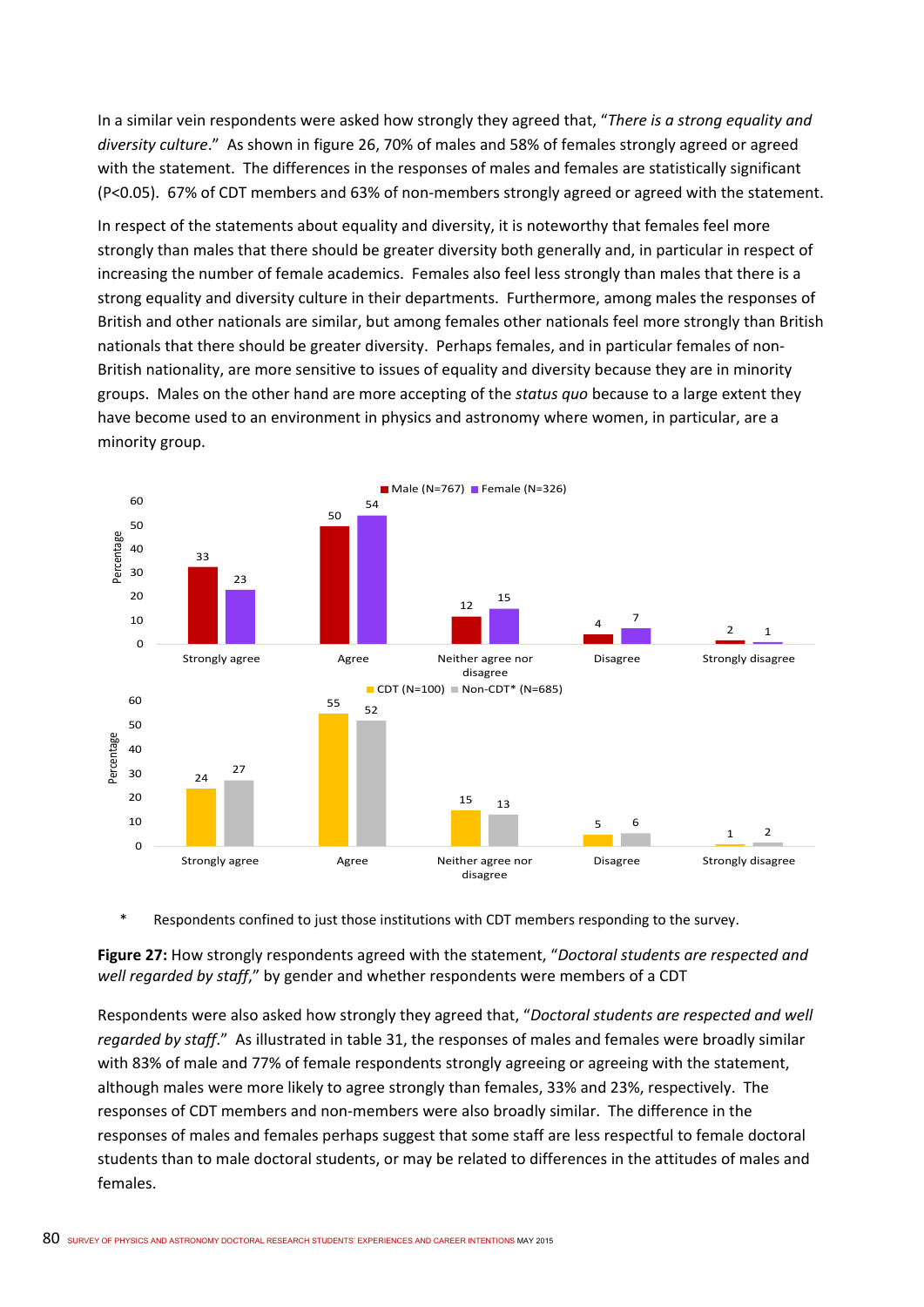# **3.11 Training and Activities**

Respondents were asked how strongly they agreed with the statement, "*I am gaining transferable skills*." The results are shown in figure 28. The differences in the responses of males and females were not significantly different with 80% of males and 84% of females strongly agreeing or agreeing. Members of CDTs agreed more strongly than non-members, with 88% of CDT members and 80% of nonmembers strongly agreeing or agreeing. This is in line with CDTs being tasked to provide additional transferable skills training.



**Figure 28:** How strongly respondents' agreed with the statement, "*I am gaining transferable skills,*" by gender and by whether respondents are members of CDTs

Respondents were also asked how strongly they agreed with the statement, "*The quality of the transferable skills training I receive is high*." The results are shown in figure 29. There are statistically significant differences between the responses of males and females, and CDT members and non‐ members. 65% of males and 64% of females strongly agreed or agreed and 81% of CDT members and 63% of non‐members strongly agreed or agreed.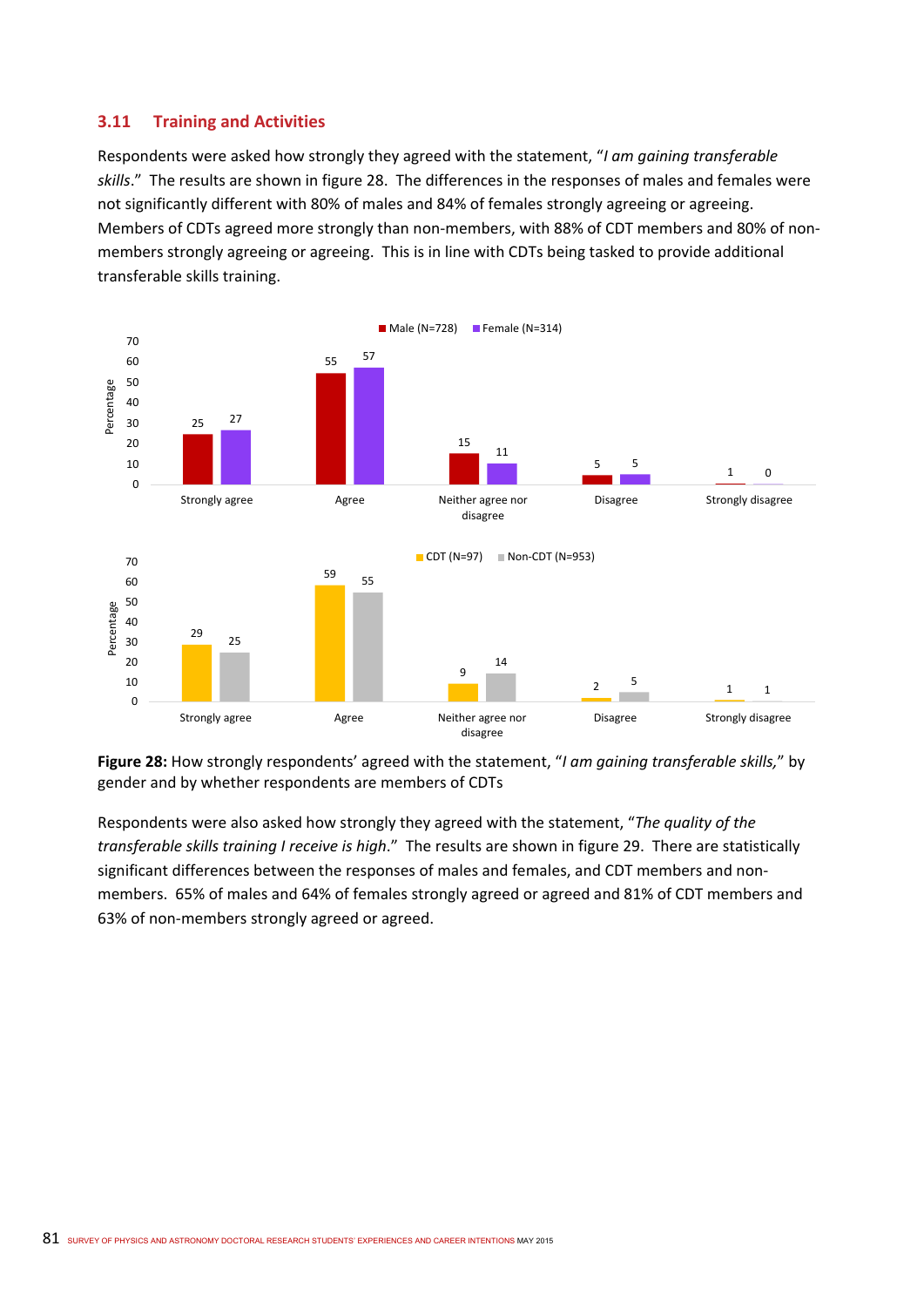

Statistically significant difference between the populations (P<0.05). To measure significance the "strongly agree" and "agree", and "disagree" and "strongly disagree" categories were combined and a  $\chi^2$  test used.

**Figure 29:** How strongly respondents' agreed with the statement, "*The quality of the transferable skills training I receive is high,*" by gender and by whether respondents were members of CDTs

Respondents were asked whether they believed they possessed the majority of general skills (defined as non‐technical skills e.g. communication, team‐working and problem‐solving skills) looked for by employers.

As shown in table 58, overall around 80% of respondents reported that they believed that possessed, and 5% reported that they believed they did not possess, the majority of general skills for which employed often looked. There are few differences between the responses of men and women, either overall or by year of study, in line with the data presented in figure 29 . There is a trend for a larger proportion of respondents to report that they believed they possessed the majority of the general skills for which employers often looked as year for study increased. Overall 75% of respondents in their first year believed they possessed the skills and 85% of respondents in their fourth year believed they possessed the majority of the general skills for which employers often looked. Similar patterns are noticeable when comparing the responses of doctoral students who were and were not members of CDTs. Overall 84% of respondents who were members of CDTs and 80% of respondents who were not members of CDTs reported that they believed they possessed the majority of the general skills for which employers often looked.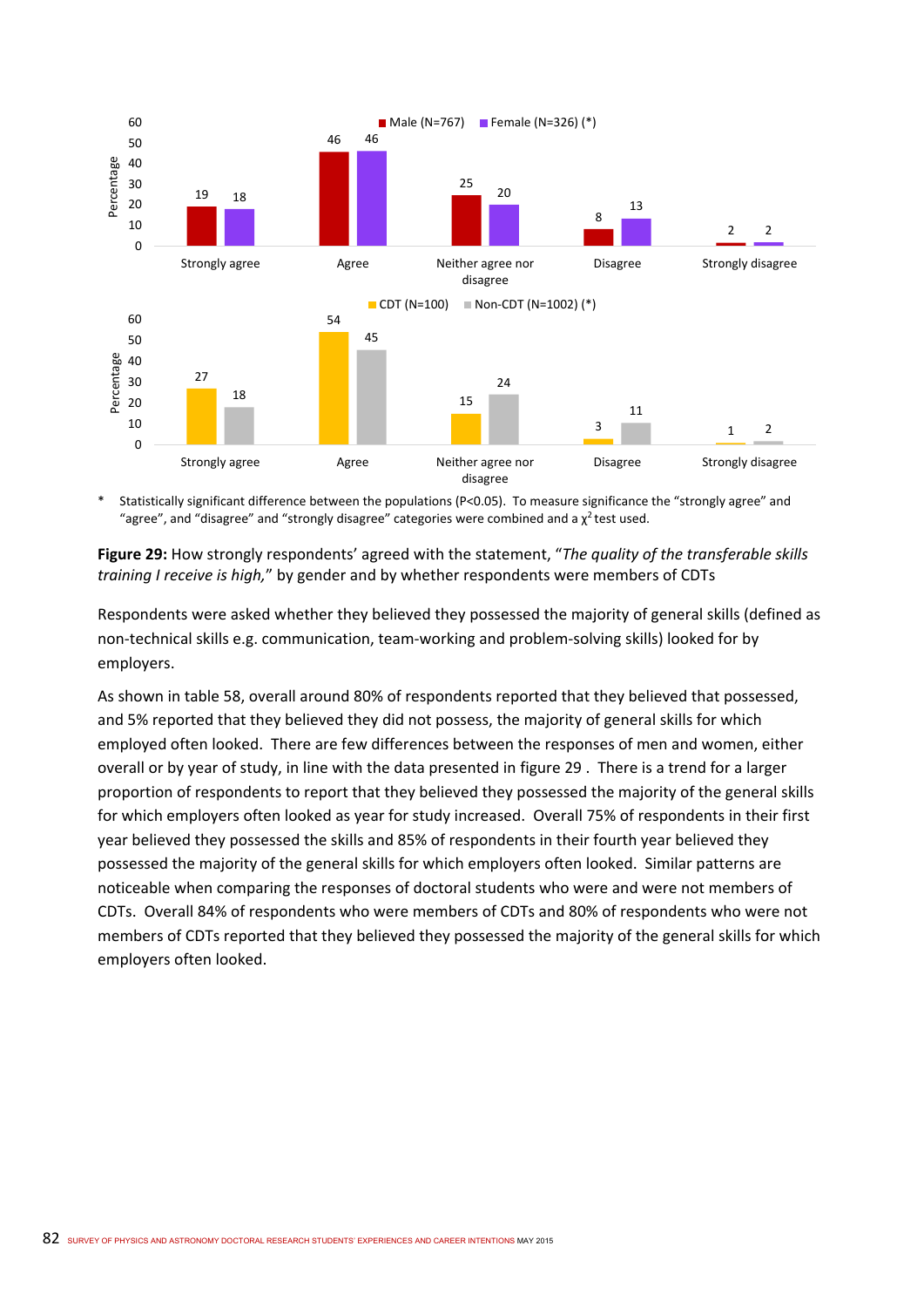**Table 58:** Respondents' views of whether they possessed the majority of general skills often looked for by employers by current year of study and gender

|                                   |             | <b>Current year of study</b> |             |        |             |               |             |               |                |               |  |
|-----------------------------------|-------------|------------------------------|-------------|--------|-------------|---------------|-------------|---------------|----------------|---------------|--|
| <b>Possess general</b><br>skills? | 1st         |                              | 2nd         |        | 3rd         |               | 4th         |               | <b>Overall</b> |               |  |
|                                   | <b>Male</b> | Female                       | <b>Male</b> | Female | <b>Male</b> | <b>Female</b> | <b>Male</b> | <b>Female</b> | <b>Male</b>    | <b>Female</b> |  |
| Yes                               | 75%         | 78%                          | 83%         | 78%    | 83%         | 81%           | 85%         | 84%           | 81%            | 80%           |  |
| Don't know                        | 18%         | 15%                          | 13%         | 15%    | 13%         | 13%           | 11%         | 14%           | 15%            | 15%           |  |
| No.                               | 7%          | 6%                           | 4%          | 7%     | 4%          | 6%            | 3%          | 2%            | 5%             | 5%            |  |
| <b>Total</b><br>respondents       | 232         | 78                           | 178         | 81     | 166         | 78            | 117         | 64            | 716            | 310           |  |

**Table 59:** Respondents' views of whether they possessed the majority of general skills often looked for by employers by current year of study and whether respondents are members of a CDT

| <b>Possession of</b>        |                  | 1st                      |                         | 2 <sub>nd</sub>          |                         | 3rd                      |                         | 4th                      | <b>Overall</b>          |                          |
|-----------------------------|------------------|--------------------------|-------------------------|--------------------------|-------------------------|--------------------------|-------------------------|--------------------------|-------------------------|--------------------------|
| general skills              | Member<br>of CDT | Non-<br>member<br>of CDT | <b>Member</b><br>of CDT | Non-<br>member<br>of CDT | <b>Member</b><br>of CDT | Non-<br>member<br>of CDT | <b>Member</b><br>of CDT | Non-<br>member<br>of CDT | <b>Member</b><br>of CDT | Non-<br>member<br>of CDT |
| Yes                         | 80%              | 75%                      | 82%                     | 81%                      | 86%                     | 82%                      | 91%                     | 85%                      | 84%                     | 80%                      |
| Don't know                  | 13%              | 18%                      | 14%                     | 13%                      | 5%                      | 14%                      | 9%                      | 12%                      | 10%                     | 15%                      |
| No.                         | 7%               | 7%                       | 4%                      | 5%                       | 9%                      | 4%                       | 0%                      | 3%                       | 5%                      | 5%                       |
| <b>Total</b><br>respondents | 30               | 280                      | 28                      | 231                      | 22                      | 222                      | 11                      | 170                      | 96                      | 938                      |

Respondents were asked whether they had to take transferable skills courses as part of their course and if so, whether there was any sanction if they didn't. The results broken down by gender and whether or not respondents were members of CDTs are shown in table 60. Overall about 63% of respondents reported that they had to attend a minimum number of courses, and around 60% of these respondents, 39% overall, reported that they needed to do this to complete their doctorate. The distributions of responses for men and women were similar. In contrast, 65% of CDT members reported that they needed to attend a minimum number of courses to complete their doctorates and another 24% reported that they needed to complete a minimum number of courses although there were no sanctions if they failed to do this: among non‐CDT members the figures are 37% and 24%, respectively. This is to be expected as members of CDTs are required to complete a programme of study in their first year.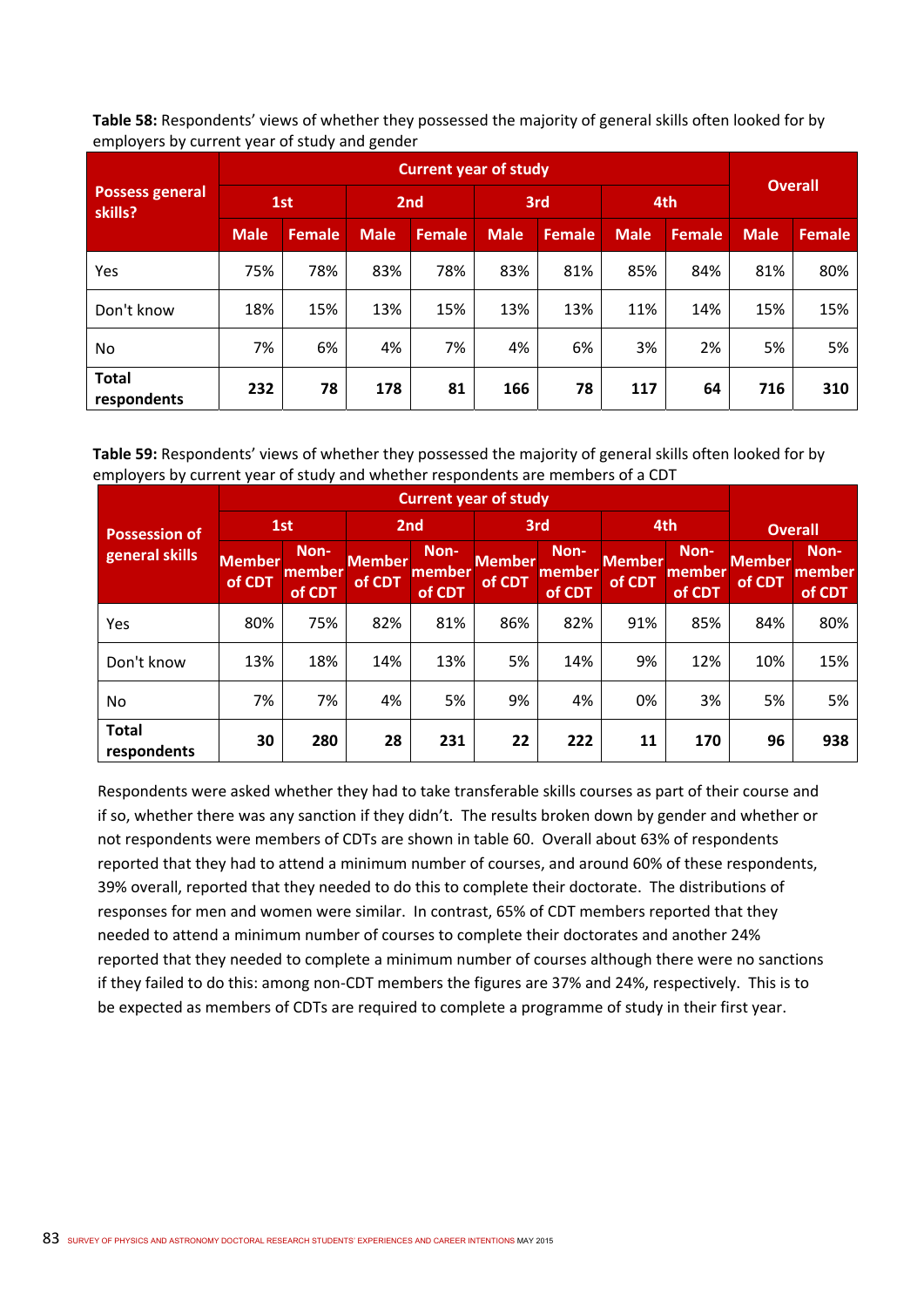**Table 60:** Proportions of respondents reporting whether they are obliged to attend a minimum number of transferable skills training courses by gender and whether respondents were members of a CDT

| <b>Required to attend transferable skills</b>                                    |             | <b>Gender</b> |            | <b>Member of CDT</b> | <b>Overall</b> |
|----------------------------------------------------------------------------------|-------------|---------------|------------|----------------------|----------------|
| training courses?                                                                | <b>Male</b> | <b>Female</b> | <b>Yes</b> | <b>No</b>            |                |
| Yes. I need to attend a minimum number<br>of courses to complete my doctorate.   | 40%         | 38%           | 65%        | 37%                  | 39%            |
| Yes, but there is no real sanction if I<br>don't.                                | 23%         | 25%           | 24%        | 24%                  | 24%            |
| No. Transferable skills courses are<br>available but I don't have to attend any. | 32%         | 29%           | 8%         | 33%                  | 31%            |
| No. I am not aware of any transferable<br>skills courses that I can attend.      | 6%          | 8%            | 3%         | 7%                   | 7%             |
| <b>Total respondents</b>                                                         | 716         | 310           | 96         | 938                  | 1034           |

Interestingly, the proportion of non‐CDT members reporting that they needed to complete a minimum of courses to complete their doctorate falls as the year of study increases from 46% in year one to 30% in year three before rising again to 35% in year four.

Only one institution had no respondents reporting that they were required to undertake a minimum number of courses, and all but two institutions had respondents reporting that they were required to complete a minimum number of courses to obtain their doctorate.

Respondents were asked to indicate whether or not they had attended training courses in a number of specific areas. The proportions of respondents that reported that they had attended courses in specific areas are shown in table 61. Patterns of course uptake vary and may be affected by the availability of specific courses at particular institutions. Examination of the data at institution level shows that in all areas the majority of institutions have at least some respondents indicating they have undertaken training. It is apparent though that a small number of institutions possibly do not offer training in some areas such as entrepreneurial and business skills. It is reasonable to assume that the patterns of uptake observed are indicative of the overall national picture.

Popularity of different areas of training varies with presentation and communication skills the most popular and leadership skills and entrepreneurial and business skills the least. In some areas uptake did not increase to any great degree as year of study increased, e.g., computational skills and leadership skills, while in other areas, such as career planning/job searching uptake did increase over time. It is likely that in the majority of institutions students are required to undertake a minimum number of training courses in the earlier years of their course. Thereafter doctoral student only take courses they feel are useful to them, such as training related to job searching.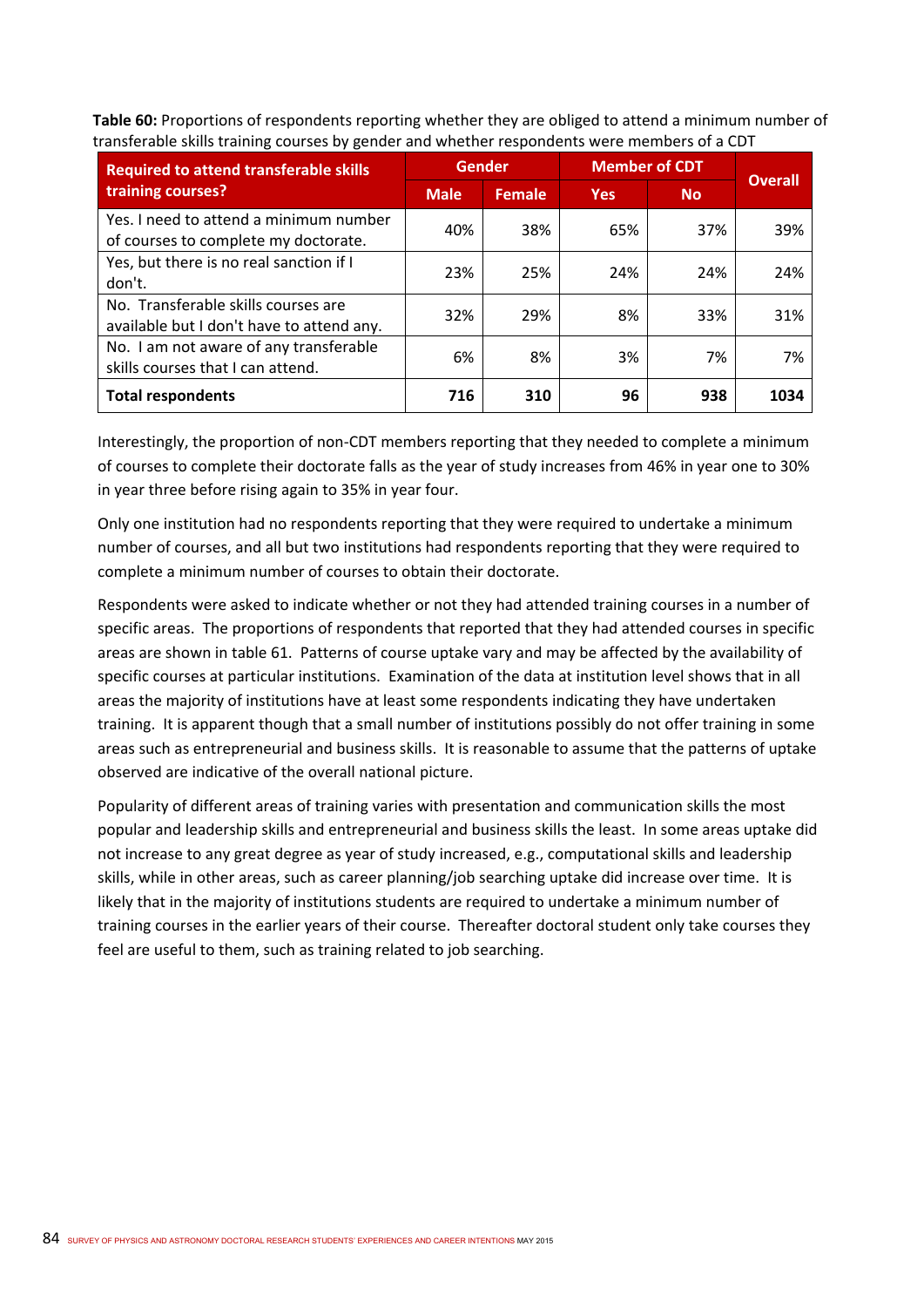**Table 61:** Proportions of respondents who indicated they had attended training courses covering selected specific areas by current year of study and gender

|                                          |             |               |             | <b>Current year of study</b> |             |               |             |               |             | <b>Overall</b> |
|------------------------------------------|-------------|---------------|-------------|------------------------------|-------------|---------------|-------------|---------------|-------------|----------------|
| <b>Training course</b>                   |             | 1st           |             | 2nd                          |             | 3rd           |             | 4th           |             |                |
|                                          | <b>Male</b> | <b>Female</b> | <b>Male</b> | <b>Female</b>                | <b>Male</b> | <b>Female</b> | <b>Male</b> | <b>Female</b> | <b>Male</b> | <b>Female</b>  |
| <b>Computational skills</b>              | 49%         | 56%           | 58%         | 49%                          | 50%         | 45%           | 54%         | 53%           | 52%         | 51%            |
| Project planning and<br>management       | 29%         | 31%           | 39%         | 27%                          | 38%         | 24%           | 35%         | 36%           | 35%         | 29%            |
| Leadership skills                        | 13%         | 12%           | 16%         | 12%                          | 23%         | 12%           | 16%         | 23%           | 17%         | 14%            |
| Team working                             | 23%         | 27%           | 33%         | 26%                          | 34%         | 24%           | 31%         | 45%           | 29%         | 30%            |
| Presentation and<br>communication skills | 47%         | 54%           | 62%         | 57%                          | 60%         | 65%           | 62%         | 78%           | 57%         | 62%            |
| Technical research<br>skills             | 50%         | 40%           | 53%         | 42%                          | 46%         | 40%           | 53%         | 53%           | 51%         | 44%            |
| Networking skills                        | 18%         | 18%           | 22%         | 27%                          | 25%         | 26%           | 24%         | 39%           | 22%         | 27%            |
| Entrepreneurial and<br>business skills   | 11%         | 9%            | 16%         | 9%                           | 22%         | 14%           | 16%         | 13%           | 16%         | 11%            |
| Career planning/job<br>searching         | 17%         | 14%           | 17%         | 10%                          | 28%         | 31%           | 30%         | 39%           | 22%         | 23%            |
| <b>Total respondents</b>                 | 232         | 78            | 178         | 81                           | 166         | 78            | 117         | 64            | 716         | 310            |

The number of courses respondents reported having taken in the specific areas listed in table 61 are shown in table 62, together with data on the average and median number of courses for all respondents and for specific groups: males and females, and, CDT members and non-members. The data show that the average doctoral student reported taking two or three courses in the areas specified in their first year and then took only another one course during the other years of study. On average women reported having taken more courses than men; CDT members took notably more courses than non‐CDT members. The data suggest that CDT members took at least 2 more courses in the specific areas surveyed than non-CDT members but again the bulk of courses are taken during CDT members' first year. The observations are in line with doctoral students being required to take a minimum number of training courses early in their course, and with CDT members being required to take more training courses than non‐members.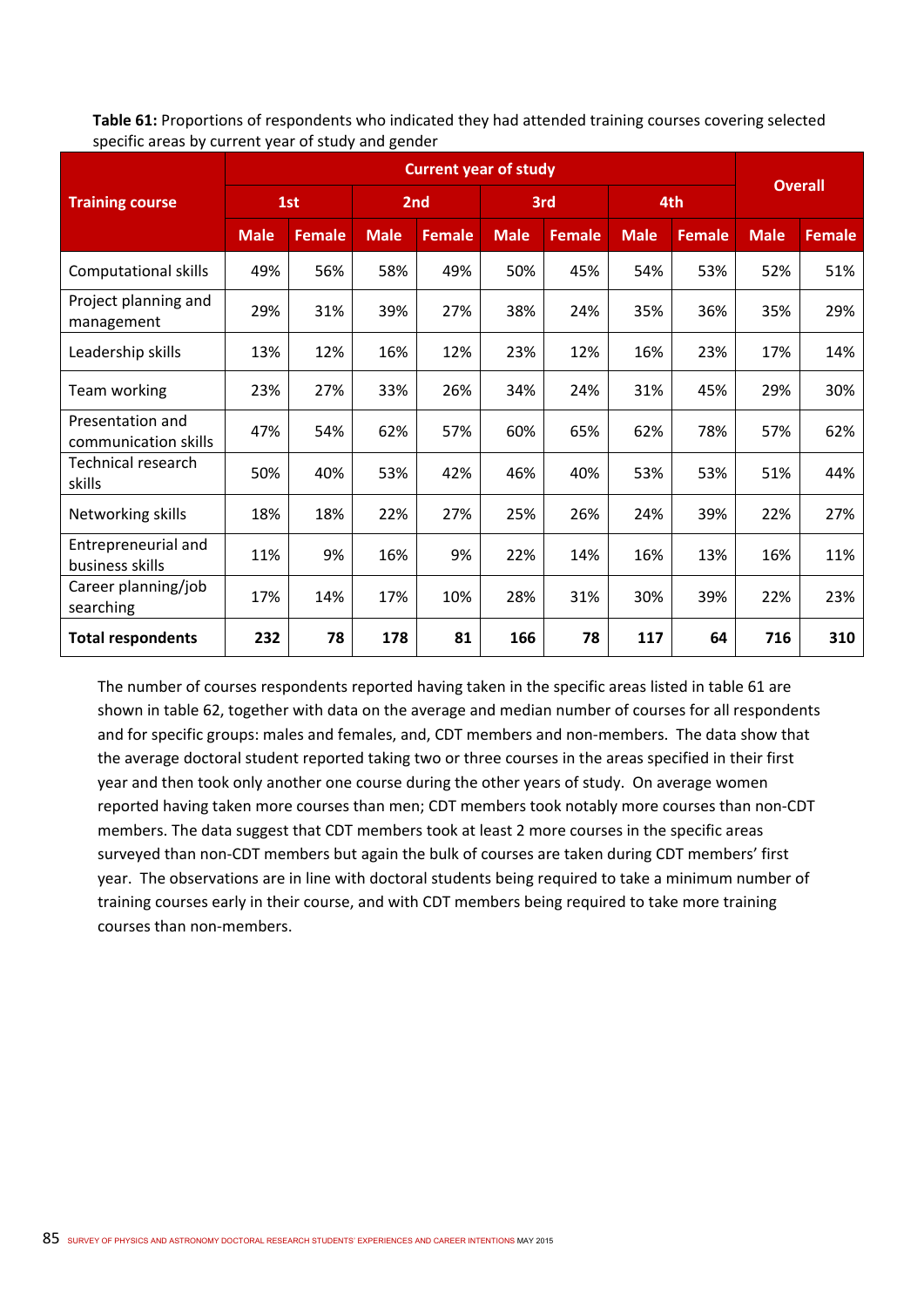**Table 62:** The numbers of training courses in selected specific areas that respondents had attended by current year of study and average and median number of courses attended by various groups by current year of study

|                                          | <b>Number of selected courses attended</b> |                |                         | <b>Current year of study</b> |      |              |
|------------------------------------------|--------------------------------------------|----------------|-------------------------|------------------------------|------|--------------|
|                                          |                                            | 1st            | 2nd                     | 3rd                          | 4th  | <b>Total</b> |
|                                          | $\mathbf 0$                                | 51             | 29                      | 21                           | 19   | 120          |
|                                          | $\mathbf{1}$                               | 71             | 30                      | 51                           | 19   | 171          |
|                                          | $\overline{2}$                             | 51             | 53                      | 33                           | 22   | 159          |
| 3                                        |                                            | 54             | 53                      | 39                           | 34   | 180          |
| 4                                        |                                            | 39             | 35                      | 29                           | 30   | 133          |
|                                          | 5                                          | 31             | 26                      | 25                           | 21   | 103          |
|                                          | 6                                          | 16             | 19                      | 25                           | 19   | 79           |
|                                          | $\overline{7}$                             | 11             | 16                      | 10                           | 17   | 54           |
|                                          | 8                                          | 12             | 11                      | 17                           | 9    | 49           |
| 9                                        |                                            | 9              | 5                       | 6                            | 5    | 25           |
|                                          | 10                                         | 5              | 6                       | 8                            | 4    | 23           |
| <b>Total Respondents</b>                 |                                            | 350            | 283                     | 264                          | 199  | 1096         |
| <b>Median number of selected courses</b> |                                            | 3              | $\overline{\mathbf{3}}$ | 3                            | 4    | 3            |
| Average number of selected courses       |                                            | 2.99           | 3.48                    | 3.66                         | 3.92 | 3.44         |
| Average number<br>of selected            | <b>Male</b>                                | 2.97           | 3.62                    | 3.78                         | 3.69 | 3.45         |
| courses                                  | <b>Female</b>                              | 3.11           | 3.17                    | 3.44                         | 4.30 | 3.47         |
| <b>Median number</b><br>of selected      | <b>Male</b>                                | 3              | 3                       | 3                            | 4    | 3            |
| courses                                  | <b>Female</b>                              | 3              | 3                       | 3                            | 4    | 3            |
| Average number                           | <b>CDT Members</b>                         | 4.55           | 5.00                    | 5.57                         | 5.58 | 5.06         |
| of selected<br>courses                   | <b>CDT Non-Members</b>                     | 2.84           | 3.28                    | 3.47                         | 3.81 | 3.29         |
| <b>Median number</b>                     | <b>CDT Members</b>                         | 5              | 5                       | 5                            | 6.5  | 5            |
| of selected<br>courses                   | <b>CDT Non-Members</b>                     | $\overline{2}$ | 3                       | 3                            | 4    | 3            |

Data in table 63 show the proportions of respondents reporting having undertaken, or expecting to undertake, various activities by current year of study and, for those respondents in their third year, by gender and whether or not respondents were members of a CDT. In all cases, and as would be expected, the proportion of respondents reporting experience of particular activities increased with increasing year of study. Considering the data for those respondents in their third year, there w some small differences between the proportions of males and females and between the proportions of CDT members and non‐members reporting experience of particular activities. Some of the differences between CDT members and non-members are to be expected, for example, CDTs are often normally interdisciplinary in nature and hence the fact that 70% of third year CDT members report experience of this compared to 35% of non‐CDT members is not surprising. On the whole the reported experiences of activities of male and female doctoral students appear similar.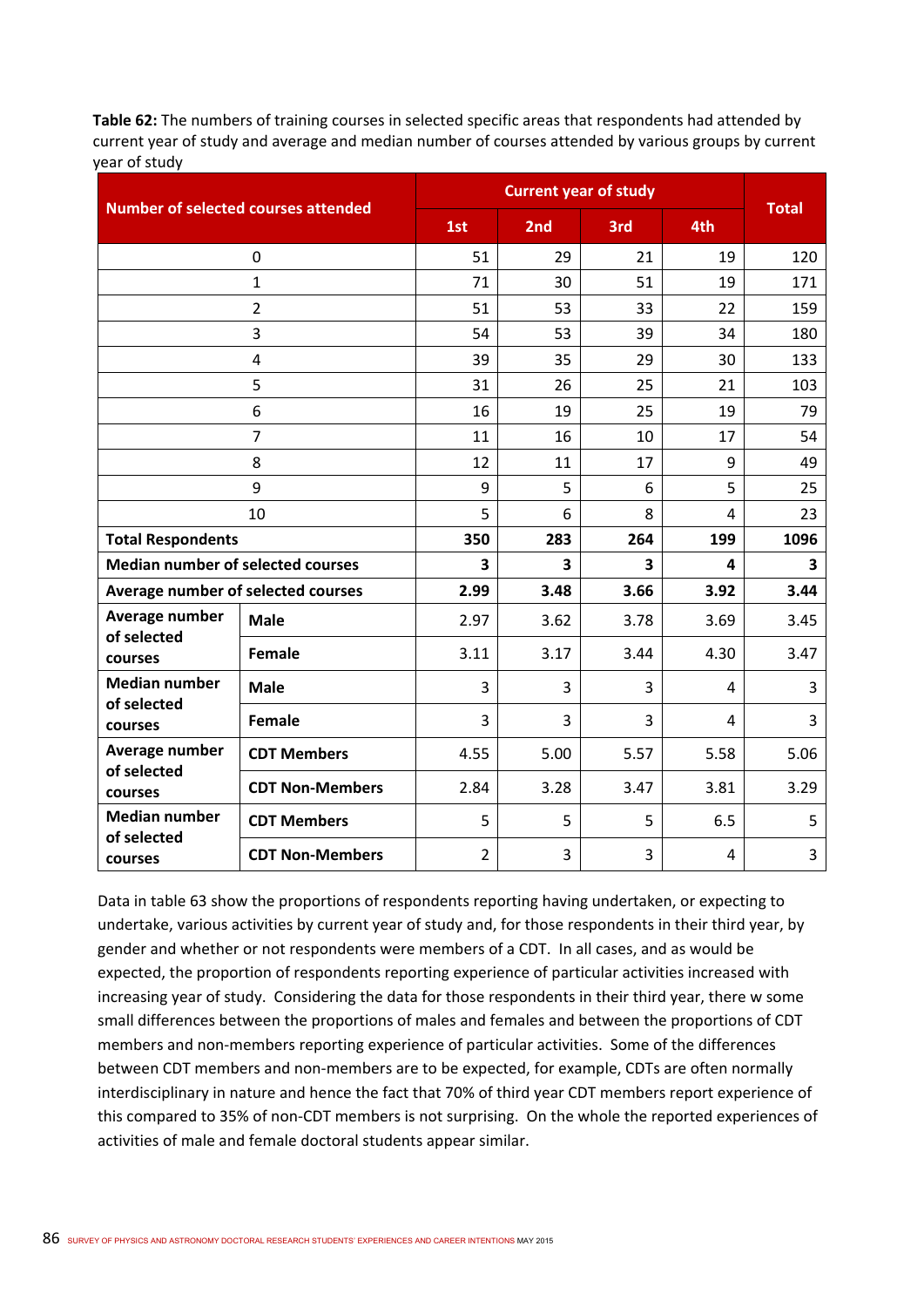|                                                       |                                     |             |               | Respondents in 3rd year of study |           | <b>Current year of study</b> |     |     |     |                |
|-------------------------------------------------------|-------------------------------------|-------------|---------------|----------------------------------|-----------|------------------------------|-----|-----|-----|----------------|
| <b>Activity</b>                                       | <b>Experience of activity</b>       |             | <b>Gender</b> | <b>Member of CDT</b>             |           |                              |     |     |     | <b>Overall</b> |
|                                                       |                                     | <b>Male</b> | <b>Female</b> | <b>Yes</b>                       | <b>No</b> | 1st                          | 2nd | 3rd | 4th |                |
|                                                       | I regularly/ sometimes do this      | 92%         | 86%           | 96%                              | 89%       | 30%                          | 71% | 90% | 91% | 67%            |
|                                                       | No but EXPECT TO in future          | 5%          | 6%            | 0%                               | 6%        | 67%                          | 27% | 5%  | 4%  | 30%            |
| Creation of posters                                   | No and NOT SURE if I will in future | 2%          | 6%            | 0%                               | 4%        | 3%                           | 1%  | 4%  | 2%  | 3%             |
|                                                       | No and DO NOT expect to in future   | 1%          | 1%            | 4%                               | 0%        | 0%                           | 1%  | 1%  | 3%  | 1%             |
|                                                       | regularly/sometimes do this         | 93%         | 83%           | 78%                              | 74%       | 46%                          | 82% | 89% | 93% | 75%            |
|                                                       | No but EXPECT TO in future          | 7%          | 12%           | 21%                              | 24%       | 54%                          | 18% | 9%  | 4%  | 24%            |
| Attend conferences                                    | No and NOT SURE if I will in future | 1%          | 4%            | 1%                               | 1%        | 1%                           | 0%  | 2%  | 1%  | 1%             |
|                                                       | No and DO NOT expect to in future   | 0%          | 1%            | 0%                               | 1%        | 0%                           | 0%  | 0%  | 2%  | 1%             |
|                                                       | I regularly/ sometimes do this      | 95%         | 96%           | 100%                             | 95%       | 60%                          | 89% | 95% | 92% | 82%            |
|                                                       | No but EXPECT TO in future          | 3%          | 3%            | 0%                               | 4%        | 37%                          | 9%  | 3%  | 3%  | 15%            |
| Give internal presentations                           | No and NOT SURE if I will in future | 1%          | 1%            | 0%                               | 1%        | 3%                           | 1%  | 1%  | 3%  | 2%             |
|                                                       | No and DO NOT expect to in future   | 1%          | 0%            | 0%                               | 0%        | 0%                           | 0%  | 0%  | 2%  | 1%             |
|                                                       | I regularly/ sometimes do this      | 78%         | 78%           | 87%                              | 77%       | 22%                          | 55% | 78% | 77% | 55%            |
|                                                       | No but EXPECT TO in future          | 16%         | 15%           | 13%                              | 16%       | $\%$                         | 40% | 16% | 15% | 40%            |
| Give external presentations                           | No and NOT SURE if I will in future | 3%          | 5%            | 0%                               | 4%        | 4%                           | 3%  | 4%  | 4%  | 4%             |
|                                                       | No and DO NOT expect to in future   | 2%          | 1%            | 0%                               | 2%        | 0%                           | 1%  | 2%  | 4%  | 2%             |
|                                                       | I regularly/ sometimes do this      | 77%         | 77%           | 83%                              | 77%       | 60%                          | 76% | 77% | 76% | 71%            |
|                                                       | No but EXPECT TO in future          | 11%         | 8%            | 9%                               | 10%       | 27%                          | 11% | 10% | 8%  | 15%            |
| Team working                                          | No and NOT SURE if I will in future | 9%          | 12%           | 4%                               | 10%       | 12%                          | 11% | 10% | 11% | 11%            |
|                                                       | No and DO NOT expect to in future   | 3%          | 4%            | 4%                               | 3%        | 1%                           | 2%  | 3%  | 5%  | 3%             |
|                                                       | I regularly/sometimes do this       | 64%         | 63%           | 65%                              | 64%       | 39%                          | 63% | 64% | 66% | 57%            |
|                                                       | No but EXPECT TO in future          | 20%         | 22%           | 30%                              | 19%       | 44%                          | 23% | 20% | 18% | 27%            |
| Networking                                            | No and NOT SURE if I will in future | 11%         | 14%           | 4%                               | 13%       | 15%                          | 10% | 13% | 9%  | 12%            |
|                                                       | No and DO NOT expect to in future   | 4%          | 1%            | 0%                               | 4%        | 3%                           | 4%  | 3%  | 7%  | 4%             |
|                                                       | I regularly/ sometimes do this      | 30%         | 21%           | 43%                              | 26%       | 15%                          | 28% | 27% | 26% | 23%            |
| Collaboration/contact with<br>researchers in industry | No but EXPECT TO in future          | 20%         | 17%           | 13%                              | 20%       | 34%                          | 16% | 19% | 10% | 21%            |
|                                                       | No and NOT SURE if I will in future | 27%         | 38%           | 17%                              | 31%       | 34%                          | 33% | 30% | 34% | 32%            |
|                                                       | No and DO NOT expect to in future   | 23%         | 24%           | 26%                              | 23%       | 16%                          | 23% | 24% | 30% | 23%            |

Table 63: Activities undertaken by respondents in their third year by gender and whether respondents were members of a CDT, and by current year of study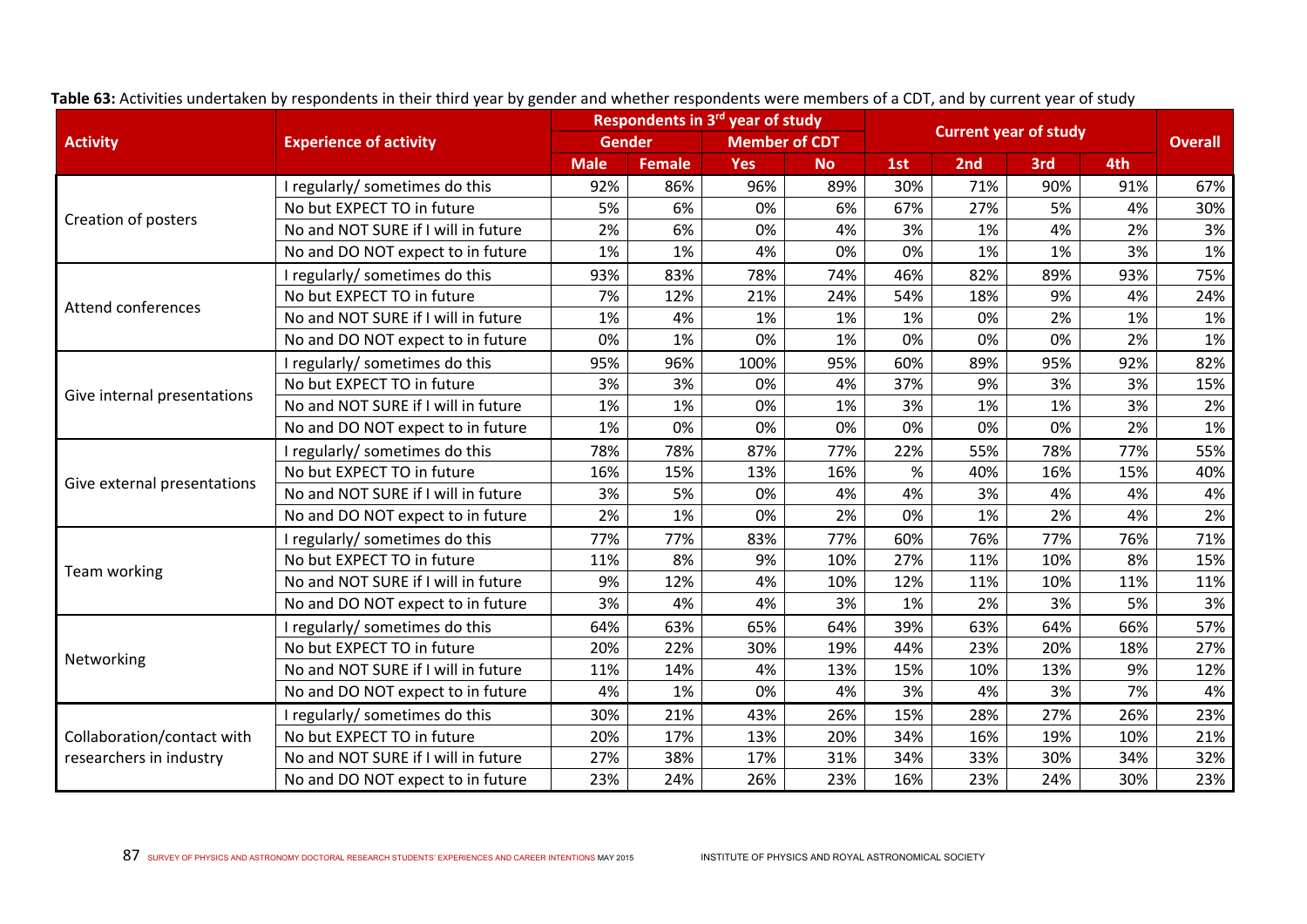|                                                 | regularly/sometimes do this         | 56% | 50% | 48% | 55% | 38% | 46%  | 54% | 57% | 47%  |
|-------------------------------------------------|-------------------------------------|-----|-----|-----|-----|-----|------|-----|-----|------|
| Teaching - small group                          | No but EXPECT TO in future          | 11% | 15% | 9%  | 13% | 40% | 16%  | 12% | 14% | 21%  |
| tutorials for undergraduates                    | No and NOT SURE if I will in future | 16% | 21% | 22% | 17% | 18% | 24%  | 17% | 16% | 19%  |
|                                                 | No and DO NOT expect to in future   | 17% | 14% | 22% | 16% | 4%  | 14%  | 16% | 14% | 12%  |
|                                                 | I regularly/sometimes do this       | 57% | 62% | 52% | 59% | 36% | 55%  | 59% | 69% | 53%  |
| Laboratory supervision for                      | No but EXPECT TO in future          | 5%  | 6%  | 4%  | 6%  | 33% | 11%  | 6%  | 5%  | 15%  |
| undergraduates                                  | No and NOT SURE if I will in future | 16% | 12% | 17% | 14% | 19% | %13% | 14% | 8%  | 14%  |
|                                                 | No and DO NOT expect to in future   | 22% | 21% | 26% | 21% | 12% | 22%  | 22% | 18% | 18%  |
|                                                 | I regularly/sometimes do this       | 39% | 36% | 70% | 35% | 23% | 38%  | 39% | 45% | 35%  |
| Interdisciplinary                               | No but EXPECT TO in future          | 14% | 10% | 9%  | 13% | 35% | 18%  | 13% | 13% | 21%  |
| collaboration                                   | No and NOT SURE if I will in future | 31% | 37% | 13% | 35% | 35% | 35%  | 33% | 27% | 32%  |
|                                                 | No and DO NOT expect to in future   | 16% | 17% | 9%  | 17% | 7%  | 9%   | 16% | 15% | 12%  |
|                                                 | regularly/sometimes do this         | 17% | 22% | 30% | 17% | 23% | 38%  | 39% | 45% | 14%  |
| Assisting in grant<br>writing/doing preliminary | No but EXPECT TO in future          | 36% | 22% | 26% | 32% | 35% | 18%  | 13% | 13% | 32%  |
| work for a new grant                            | No and NOT SURE if I will in future | 28% | 38% | 30% | 32% | 35% | 35%  | 33% | 27% | 37%  |
|                                                 | No and DO NOT expect to in future   | 19% | 18% | 13% | 19% | 7%  | 9%   | 16% | 15% | 17%  |
|                                                 | I regularly/sometimes do this       | 72% | 72% | 74% | 72% | 25% | 53%  | 72% | 75% | 53%  |
| Writing for an academic                         | No but EXPECT TO in future          | 23% | 24% | 26% | 23% | 71% | 43%  | 24% | 17% | 42%  |
| audience (e.g. journal                          | No and NOT SURE if I will in future | 4%  | 3%  | 0%  | 4%  | 4%  | 2%   | 4%  | 5%  | 4%   |
| articles)                                       | No and DO NOT expect to in future   | 1%  | 1%  | 0%  | 1%  | 0%  | 1%   | 1%  | 3%  | 1%   |
| <b>Total respondents</b>                        |                                     | 166 | 78  | 23  | 223 | 314 | 260  | 246 | 182 | 1034 |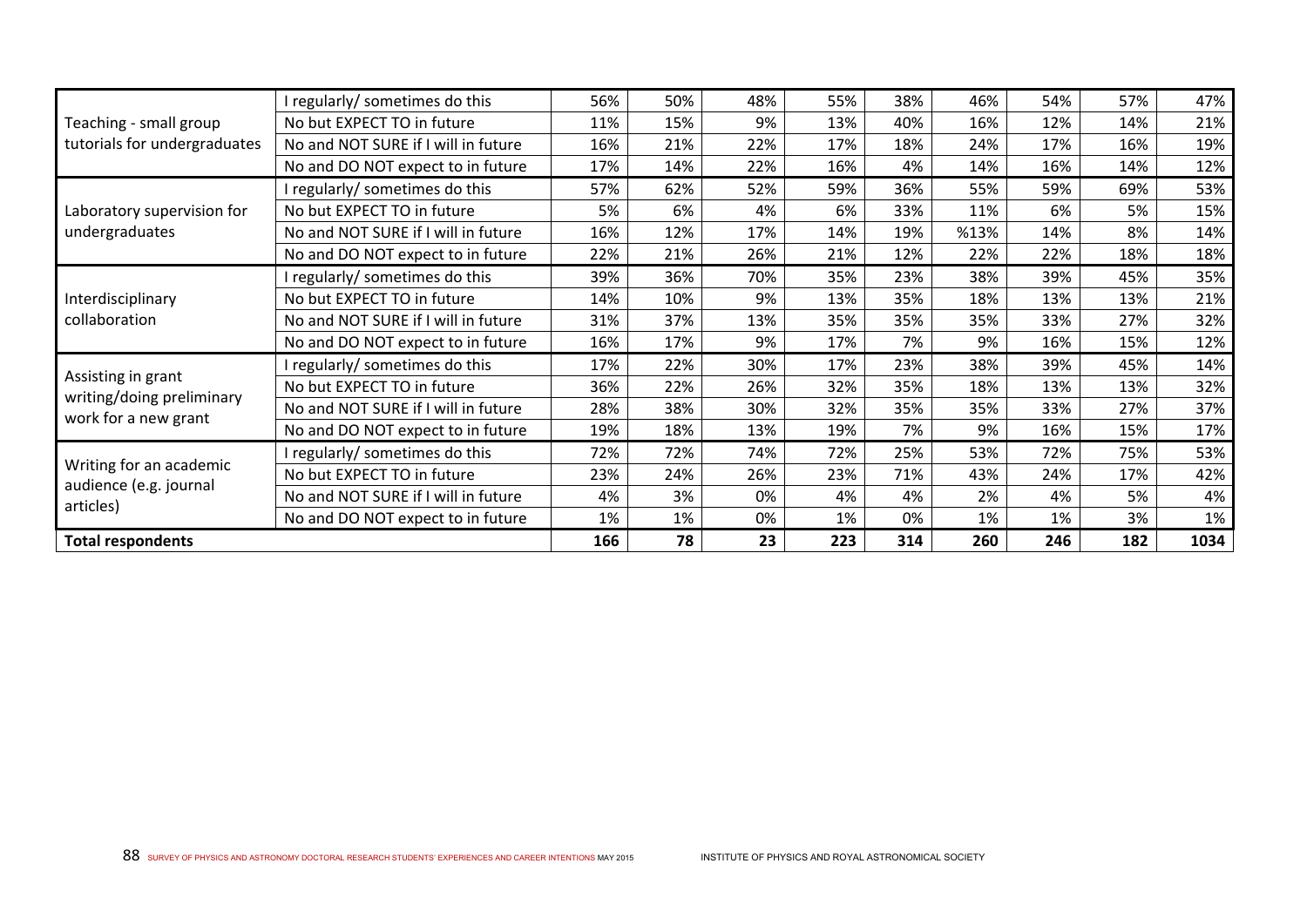# **3.12 Careers Advice**

Respondents were asked how they rated their knowledge of careers options within and outside academia.

Figure 30 presents data on how respondents rated their knowledge of career options within academia by current year of study. In general reported knowledge increased with increasing year of study. It is difficult to compare the responses of men and women given the relatively small number of women in each year of study but overall the responses of men and women are similar.



**Figure 30:** How respondents rated their knowledge of career options within academia by gender and by current year of study

Data on how respondents rated their knowledge of career options outside academic are shown in figure 31. Data for men and women by year of study are shown separately. In general, respondents' reported knowledge increased as year of study increased. Bearing in mind the relatively low number of female respondents when broken down by year of study, it appears that men's and women's reported knowledge is similar in years 1 and 2, but men report better knowledge in years 3 and 4. Overall, as would be expected, men and women who have worked before their doctorate reported higher knowledge than those who had not. Interestingly, working before the doctorate appears to make a bigger difference to women's responses than men's. 33% of men who have worked rated their knowledge as very good or good, and 32% rated their knowledge as poor or very poor compared to 28% who have not worked rating their knowledge as very good or good, and 35% who rated their knowledge as poor or very poor. In contrast, 28% of women who have worked rated their knowledge as very good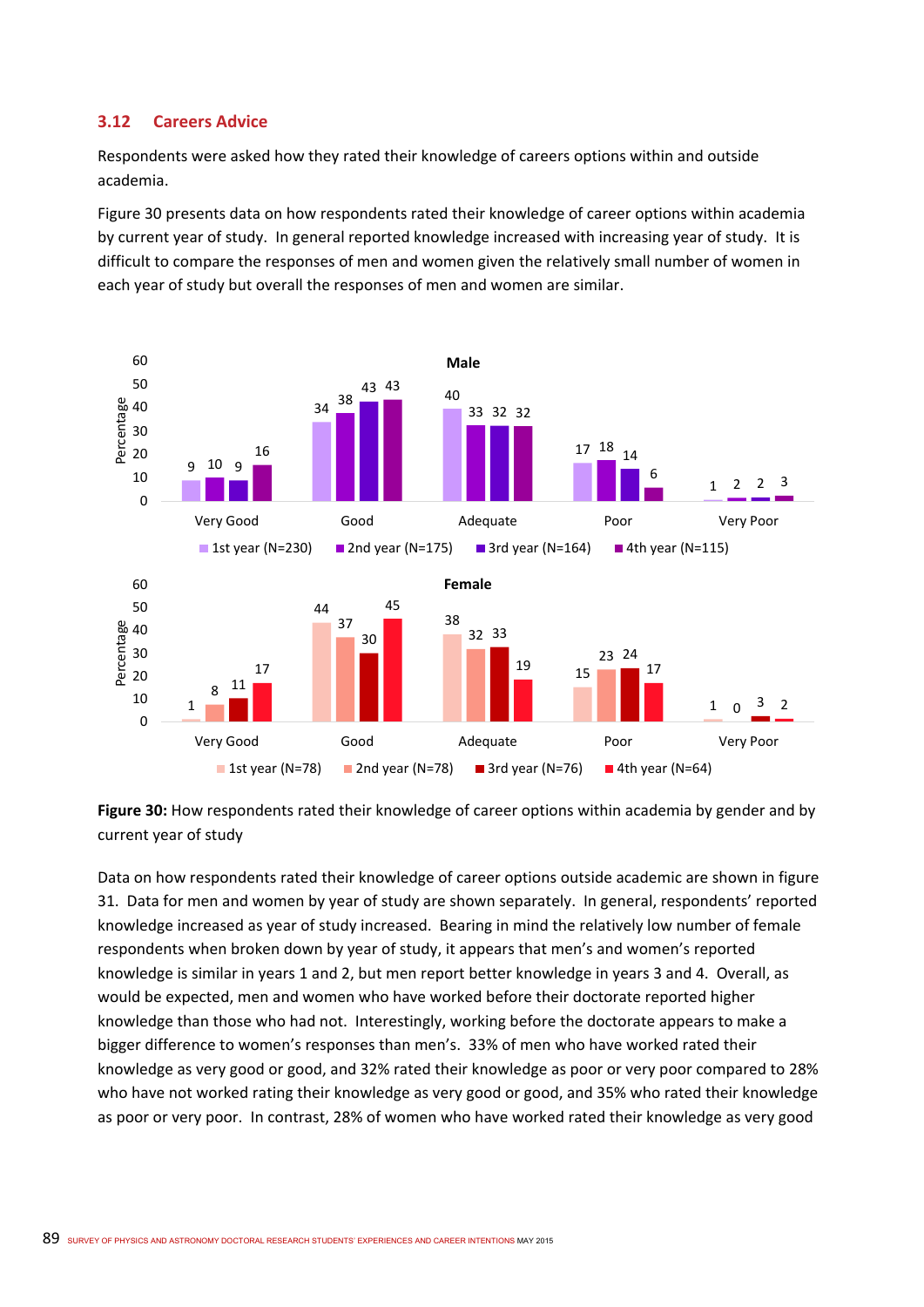

or good, and 35% rated their knowledge as poor or very poor compared to 22% who have not worked rating their knowledge as very good or good, and 52% who rated their knowledge as poor or very poor.

**Figure 31:** How respondents rated their awareness of career options outside academia by gender and whether respondents had worked before their doctoral, and by current year of study and gender

Respondents were asked how strongly they agreed with the statement, "*Undertaking a doctorate has helped me clarify my career plans.*" As shown in figure 32 males were more in agreement with the statement than females – the differences are statistically significant (P<0.1) ‐ and CDT members were slightly more in agreement than non-members.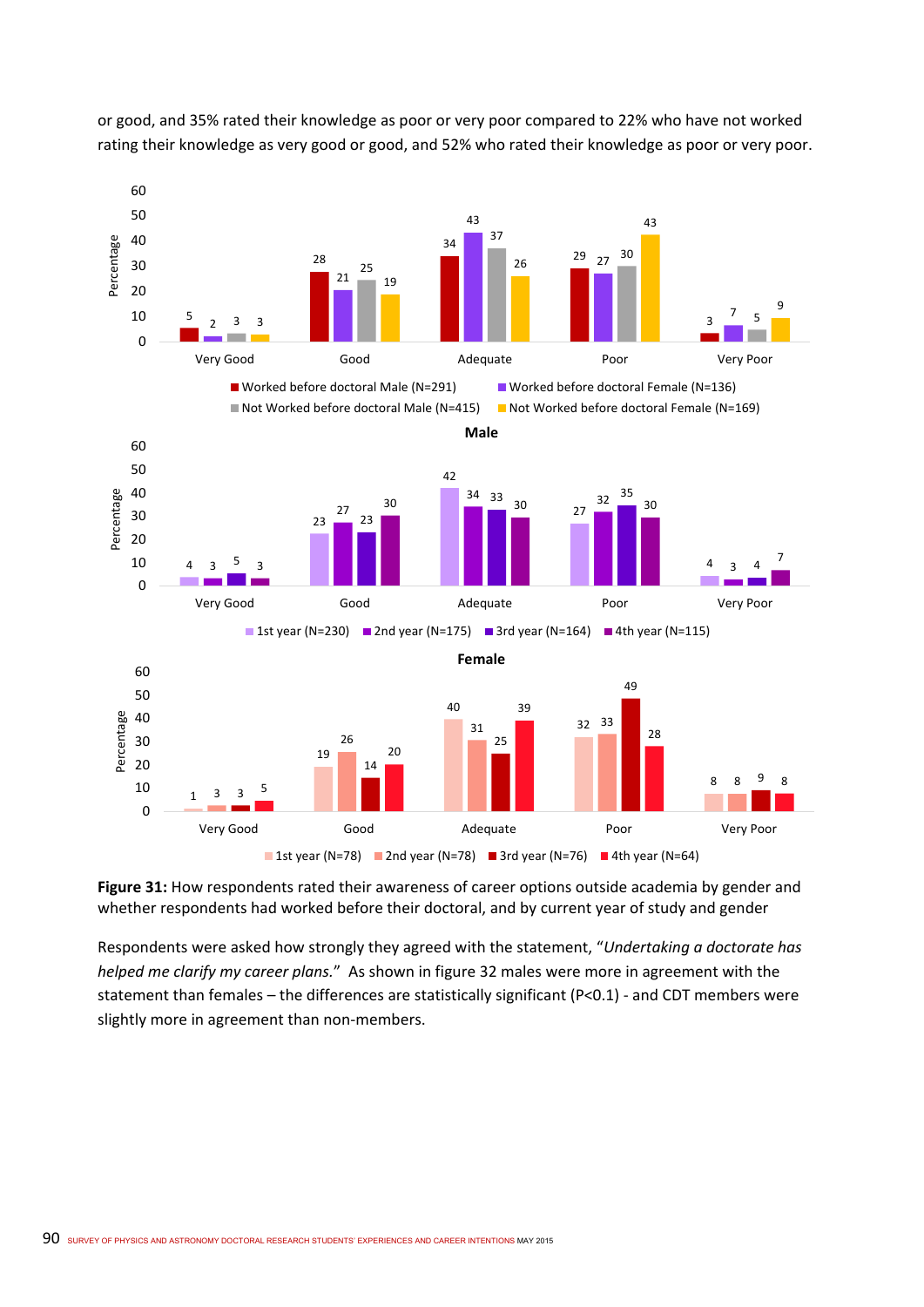

\* Statistically significant difference between the populations (P<0.1). To measure significance the "strongly agree" and "agree", and "disagree" and "strongly disagree" categories were combined and a  $\chi^2$  test used.

**Figure 32:** How strongly respondents agreed with the statement, "*Undertaking a doctorate has helped me clarify my career plans*," by gender and whether respondents were members of CDTs

There is some variation by year of study as shown in figure 33 but it is difficult to discern a clear pattern. The data for males indicate that an increasing proportion strongly agreed or agreed as year of study increased from the first year to the third, but then falls in the fourth year. For females, although numbers in each year of study is relatively small, as year of study increased from first to third the proportion strongly agreeing and agreeing and the proportion disagreeing and strongly disagreeing both increased.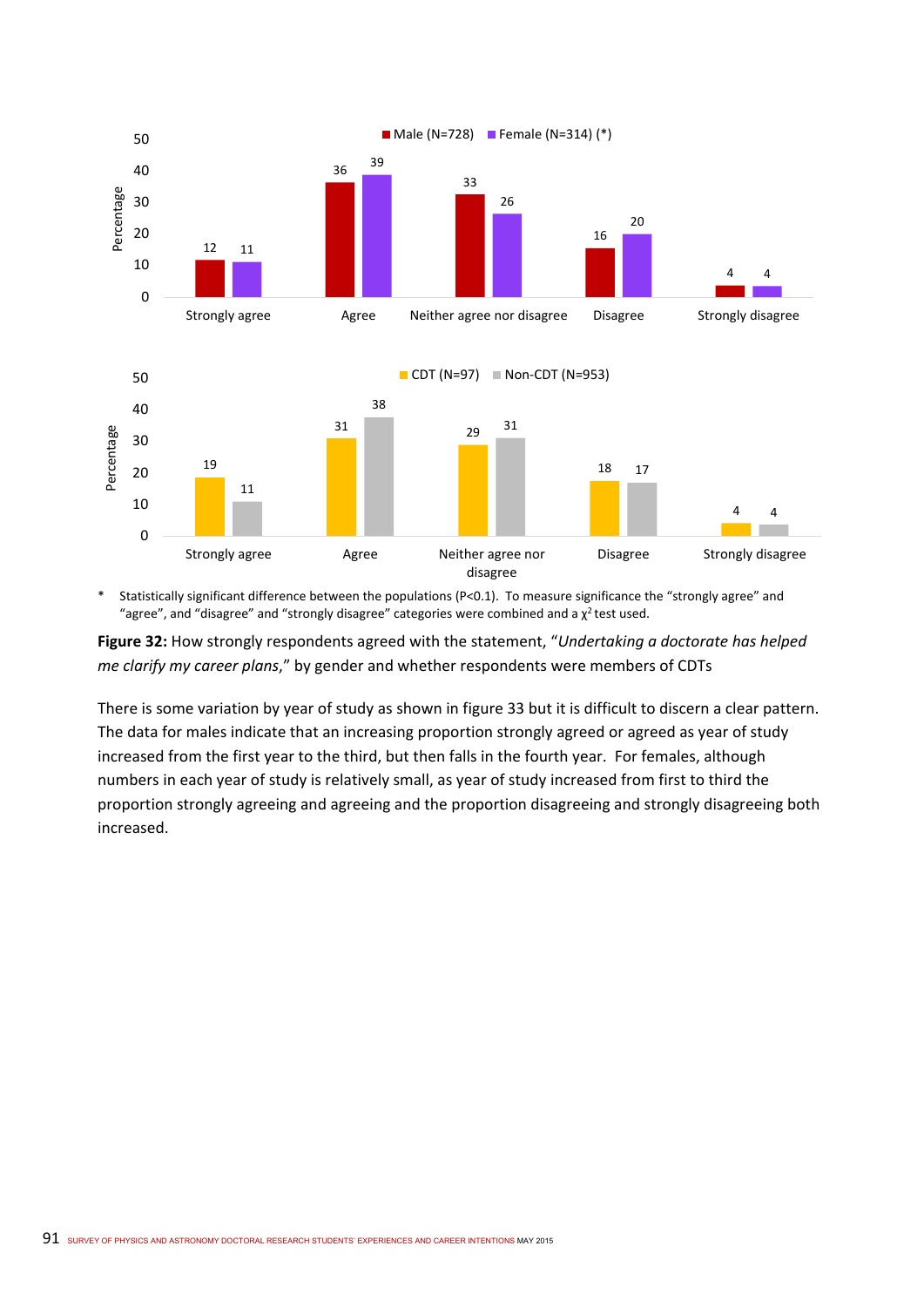

**Figure 33:** How strongly respondents agreed with the statement, "*Undertaking a doctorate has helped me clarify my career plans*," by gender and current year of study

Respondents were also asked how strongly they agreed with the statement, "*I now have a better understanding of a scientist's work*." 90% of both males and females strongly agreed or agreed with the statement, but males were more likely to strongly agree than females. Likewise, 92% of CDT members and non-members strongly agreed or agreed with the statement, but CDT members were more likely than non‐members to strongly agree. The differences between males and females, and CDT members and non‐members are not statistically significant.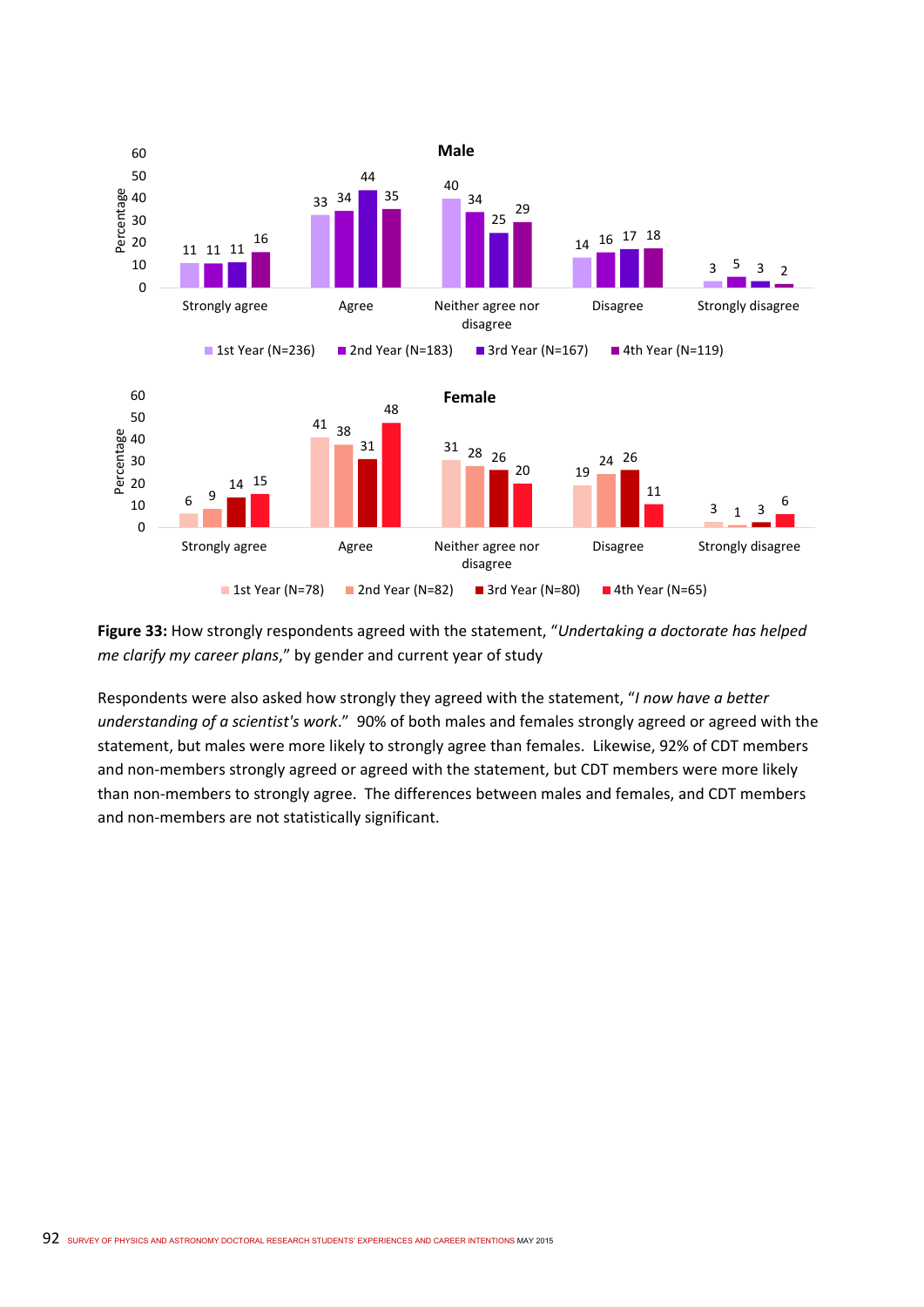

**Figure 34:** How strongly respondents agreed with the statement, "*I now have a better understanding of a scientist's work,*" by gender and whether respondents were members of CDTs

| <b>Source of careers advice before</b> | <b>British</b> |               | <b>Other nationalities</b> |               | <b>Member of CDT</b> | <b>Overall</b> |     |
|----------------------------------------|----------------|---------------|----------------------------|---------------|----------------------|----------------|-----|
| doctorate                              | <b>Male</b>    | <b>Female</b> | <b>Male</b>                | <b>Female</b> | <b>Yes</b>           | <b>No</b>      |     |
| University careers service             | 50%            | 53%           | 39%                        | 30%           | 54%                  | 44%            | 45% |
| Workplace colleagues                   | 18%            | 16%           | 22%                        | 17%           | 23%                  | 18%            | 19% |
| Industrial placement supervisors       | 8%             | 5%            | 4%                         | 6%            | 17%                  | 5%             | 6%  |
| Careers/recruitment fairs              | 39%            | 45%           | 20%                        | 19%           | 38%                  | 32%            | 33% |
| Your project supervisor                | 36%            | 42%           | 29%                        | 31%           | 28%                  | 36%            | 35% |
| Other academic staff                   | 31%            | 29%           | 26%                        | 32%           | 27%                  | 30%            | 30% |
| Research council                       | 2%             | 1%            | 2%                         | 0%            | 2%                   | 2%             | 2%  |
| Family or friends                      | 42%            | 46%           | 38%                        | 40%           | 43%                  | 41%            | 41% |
| <b>IOP</b> careers events              | 10%            | 10%           | 3%                         | 5%            | 8%                   | 7%             | 8%  |

**Table 64:** Proportions of respondents who reported consulting different sources for careers advice before beginning their doctorate by nationality and gender, and by whether respondents were members of a CDT.

The proportions of respondents who reported using various specified sources of careers advice prior to starting their doctorate are shown in table 64 and the numbers of specified sources respondents reported consulting are shown in table 65. Women reported having consulted a greater number of sources than men, and British nationals reported consulting a greater number of sources than non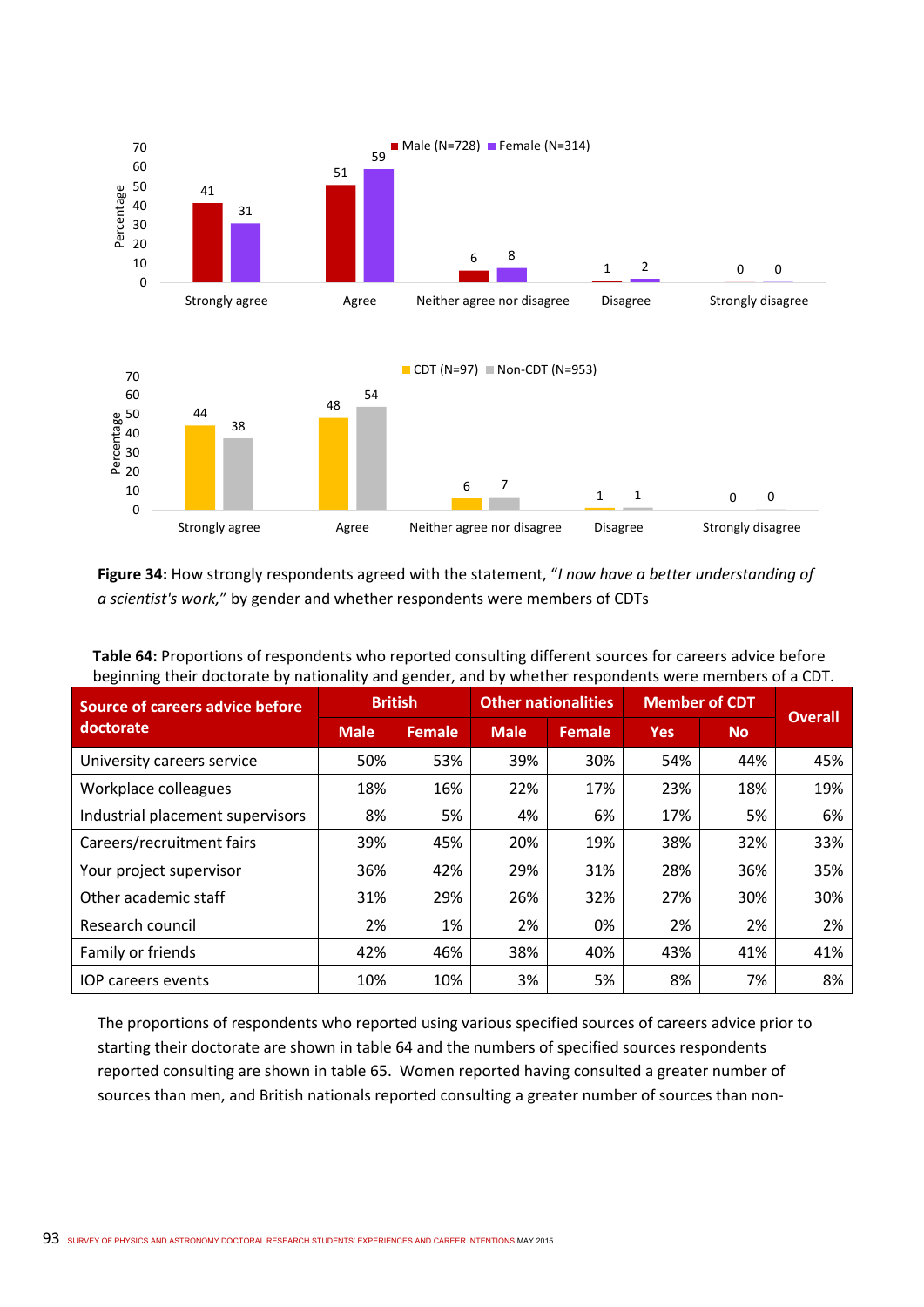British nationals. Members of CDTs also reported having consulted a greater number of sources than CDT non‐members.

**Table 65:** Proportions of respondents reporting consulting various numbers of specified sources of careers advice prior to beginning their doctoral studies by nationality and gender, and by whether respondents are members of a CDT

| Number of                       |                | <b>Nationalities</b> |                            |               |            | <b>Member of CDT</b> |      |  |
|---------------------------------|----------------|----------------------|----------------------------|---------------|------------|----------------------|------|--|
| sources of advice               | <b>British</b> |                      | <b>Other nationalities</b> |               |            | <b>Overall</b>       |      |  |
| consulted                       | <b>Male</b>    | <b>Female</b>        | <b>Male</b>                | <b>Female</b> | <b>Yes</b> | <b>No</b>            |      |  |
| 0                               | 27%            | 17%                  | 36%                        | 29%           | 24%        | 28%                  | 28%  |  |
| 1                               | 13%            | 17%                  | 20%                        | 20%           | 16%        | 16%                  | 16%  |  |
| $\overline{2}$                  | 20%            | 25%                  | 20%                        | 27%           | 26%        | 22%                  | 22%  |  |
| 3                               | 18%            | 17%                  | 11%                        | 15%           | 14%        | 16%                  | 16%  |  |
| 4                               | 11%            | 13%                  | 5%                         | 4%            | 8%         | 9%                   | 9%   |  |
| 5                               | 8%             | 9%                   | 4%                         | 4%            | 6%         | 7%                   | 7%   |  |
| 6                               | 3%             | 2%                   | 2%                         | 0%            | 4%         | 2%                   | 2%   |  |
| 7                               | 0%             | 0%                   | 1%                         | 1%            | 2%         | 0%                   | 1%   |  |
| Average                         | 2.13           | 2.25                 | 1.52                       | 1.63          | 2.09       | 1.92                 | 1.93 |  |
| <b>Number of</b><br>respondents | 523            | 201                  | 294                        | 138           | 110        | 1053                 | 1167 |  |

Around half the British respondents reported having used their university career service, around 40% reported having gone to a career/recruitment fair, and 43% reported using family or friends for careers advice. Project supervisors were also a popular source of advice for British respondents with 38% reporting having consulted their supervisors. The patterns of sources consulted for men and women are similar. Lower proportions of other nationals than British nationals reported using all sources except workplace colleagues. Provision of careers services in universities is much more widespread in the UK than in most other countries so it is not surprising that British nationals are more likely to report having used them and are more likely to report having attended careers/recruitment fairs as these are often organised by university careers services.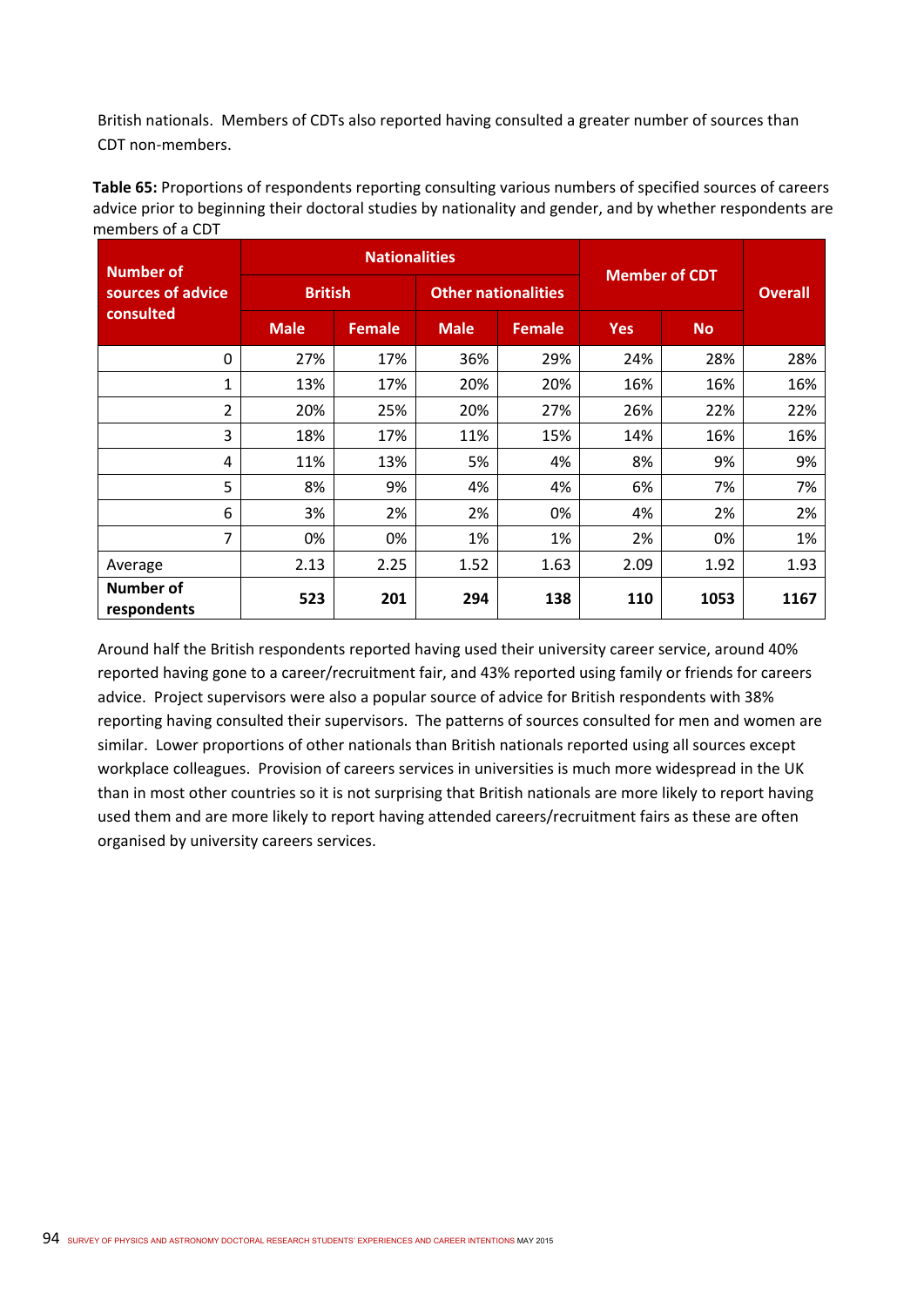**Table 66:** Proportions of respondents who reported consulting different sources for careers advice during their doctorate by current year of study and gender

| <b>Source of careers</b>     | <b>Advice received</b> |     |     |                 | <b>Current year of Study</b> |     |     |     |     |
|------------------------------|------------------------|-----|-----|-----------------|------------------------------|-----|-----|-----|-----|
| advice during                | and whether it         |     | 1st | 2 <sub>nd</sub> |                              | 3rd |     |     | 4th |
| doctorate                    | was useful             | M   | F.  | M               | F                            | M   | F   | M   | F.  |
| University careers           | Useful advice          | 15% | 9%  | 9%              | 12%                          | 28% | 20% | 23% | 36% |
| service                      | Advice not useful      | 7%  | 8%  | 6%              | 6%                           | 6%  | 16% | 17% | 25% |
| Industrial                   | Useful advice          | 4%  | 5%  | 6%              | 9%                           | 6%  | 3%  | 4%  | 5%  |
| placement<br>supervisors     | Advice not useful      | 1%  | 1%  | 0%              | 4%                           | 2%  | 4%  | 1%  | 3%  |
| Attending a specific         | Useful advice          | 5%  | 5%  | 6%              | 9%                           | 13% | 13% | 16% | 17% |
| course on career<br>planning | Advice not useful      | 5%  | 8%  | 3%              | 0%                           | 7%  | 7%  | 7%  | 11% |
| Careers/recruitment          | Useful advice          | 8%  | 6%  | 8%              | 15%                          | 22% | 16% | 23% | 28% |
| fairs                        | Advice not useful      | 8%  | 6%  | 14%             | 17%                          | 10% | 18% | 18% | 16% |
| Your project                 | Useful advice          | 26% | 29% | 36%             | 27%                          | 49% | 41% | 65% | 45% |
| supervisor                   | Advice not useful      | 4%  | 0%  | 5%              | 5%                           | 3%  | 14% | 9%  | 19% |
| Other academic               | Useful advice          | 22% | 23% | 29%             | 27%                          | 42% | 34% | 50% | 38% |
| staff                        | Advice not useful      | 3%  | 1%  | 2%              | 3%                           | 3%  | 9%  | 7%  | 8%  |
|                              | Useful advice          | 3%  | 3%  | 3%              | 5%                           | 3%  | 4%  | 2%  | 0%  |
| Research council             | Advice not useful      | 1%  | 0%  | 0%              | 0%                           | 4%  | 1%  | 4%  | 2%  |
|                              | Useful advice          | 23% | 27% | 28%             | 41%                          | 37% | 29% | 43% | 44% |
| Family or friends            | Advice not useful      | 8%  | 8%  | 9%              | 14%                          | 10% | 9%  | 13% | 14% |
|                              | Useful advice          | 4%  | 6%  | 6%              | 5%                           | 6%  | 5%  | 6%  | 8%  |
| IOP careers events           | Advice not useful      | 1%  | 1%  | 1%              | 1%                           | 3%  | 3%  | 1%  | 5%  |
| <b>Number of respondents</b> |                        | 230 | 78  | 175             | 78                           | 164 | 76  | 115 | 64  |

Table 66 presents data on the proportions of respondents who have consulted specified sources of careers advice during their doctoral studies and whether the advice received was rated as useful by gender and year of study.

Overall women were more likely than men to report using any single source but of those who do use a specific source, women were less likely to report that the advice received from that source was useful. Considering only those respondents in their third and fourth years, data on the proportion of male and female respondents who had used a particular source for careers advice, and the proportions of those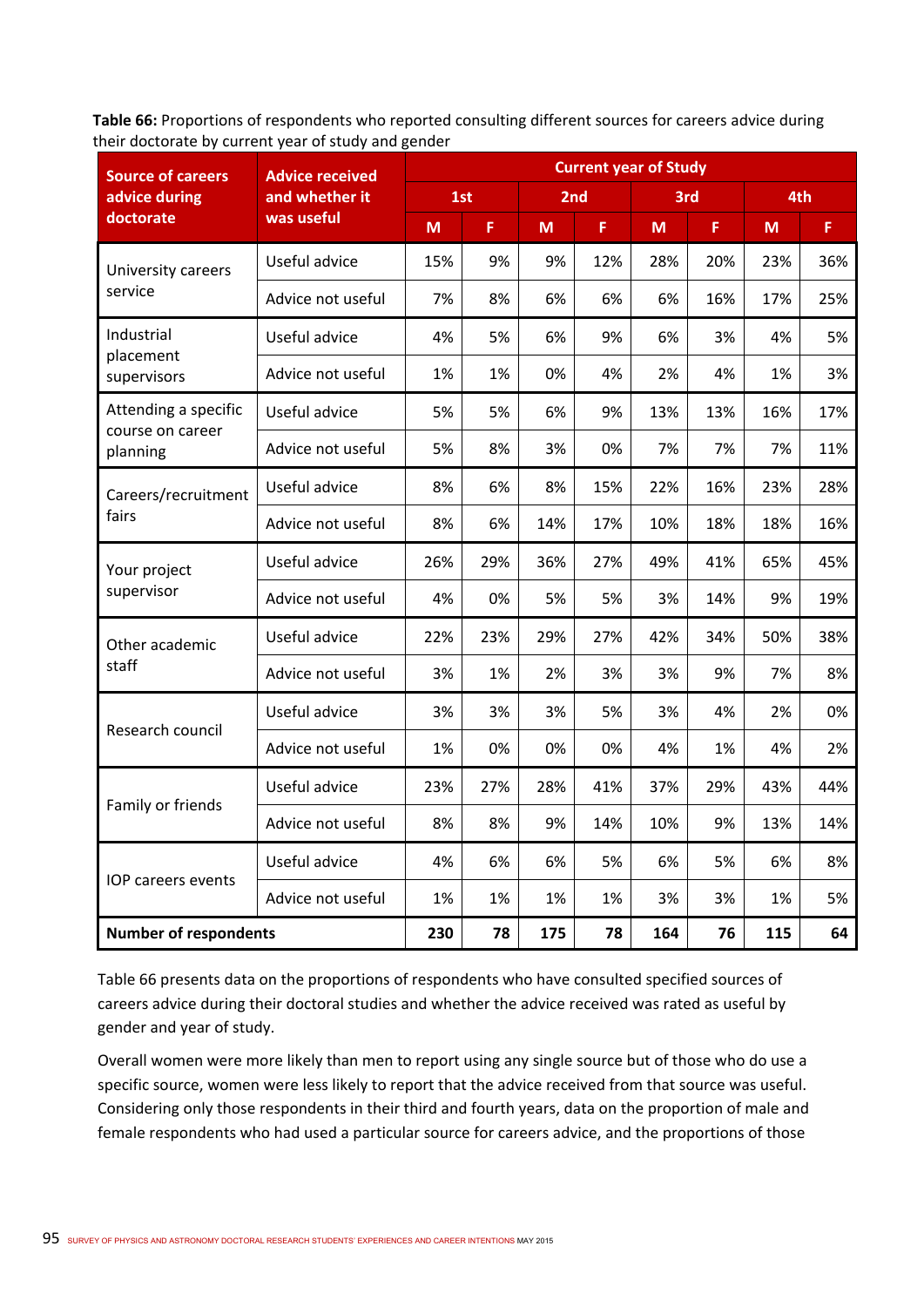using the source who reported finding the advice useful are shown in table 67. There is some variation in the relative usage of particular sources by gender. Women were more likely to use the university careers service than men, and men were more likely to consult academic staff other than their project supervisor. Similar proportions of men and women reported using the other sources listed. For all sources except the research councils, which few respondents reported consulting, a smaller proportion of women than men rated the advice as useful. Presumably the advice received by male and female respondents is the same, or at least similar, so the conclusion is that on average women's needs are being met less than men's. **It is important to establish why women are less satisfied than men and to better define the careers information that, in particular, female doctoral students are seeking**.

**Table 67:** Proportions of respondents in their third or fourth year of study who reported consulting different sources for careers advice during their doctorate and the proportions of those using the source rating the source as useful by gender

| <b>Source of careers advice during</b><br>doctorate | source      | <b>Proportion using/consulting</b> | <b>Proportion of those using</b><br>source rating the source as<br>useful |               |  |
|-----------------------------------------------------|-------------|------------------------------------|---------------------------------------------------------------------------|---------------|--|
|                                                     | <b>Male</b> | <b>Female</b>                      | <b>Male</b>                                                               | <b>Female</b> |  |
| University careers service                          | 37%         | 47%                                | 71%                                                                       | 58%           |  |
| Industrial placement supervisors                    | 7%          | 7%                                 | 75%                                                                       | 50%           |  |
| Attending a specific course on career<br>planning   | 21%         | 24%                                | 66%                                                                       | 64%           |  |
| Careers/recruitment fairs                           | 36%         | 39%                                | 63%                                                                       | 56%           |  |
| Supervisor                                          | 61%         | 59%                                | 91%                                                                       | 72%           |  |
| Other academic staff                                | 50%         | 44%                                | 91%                                                                       | 81%           |  |
| Research council                                    | 7%          | 4%                                 | 39%                                                                       | 60%           |  |
| Family or friends                                   | 50%         | 47%                                | 78%                                                                       | 76%           |  |
| <b>IOP careers events</b>                           | 8%          | 10%                                | 74%                                                                       | 64%           |  |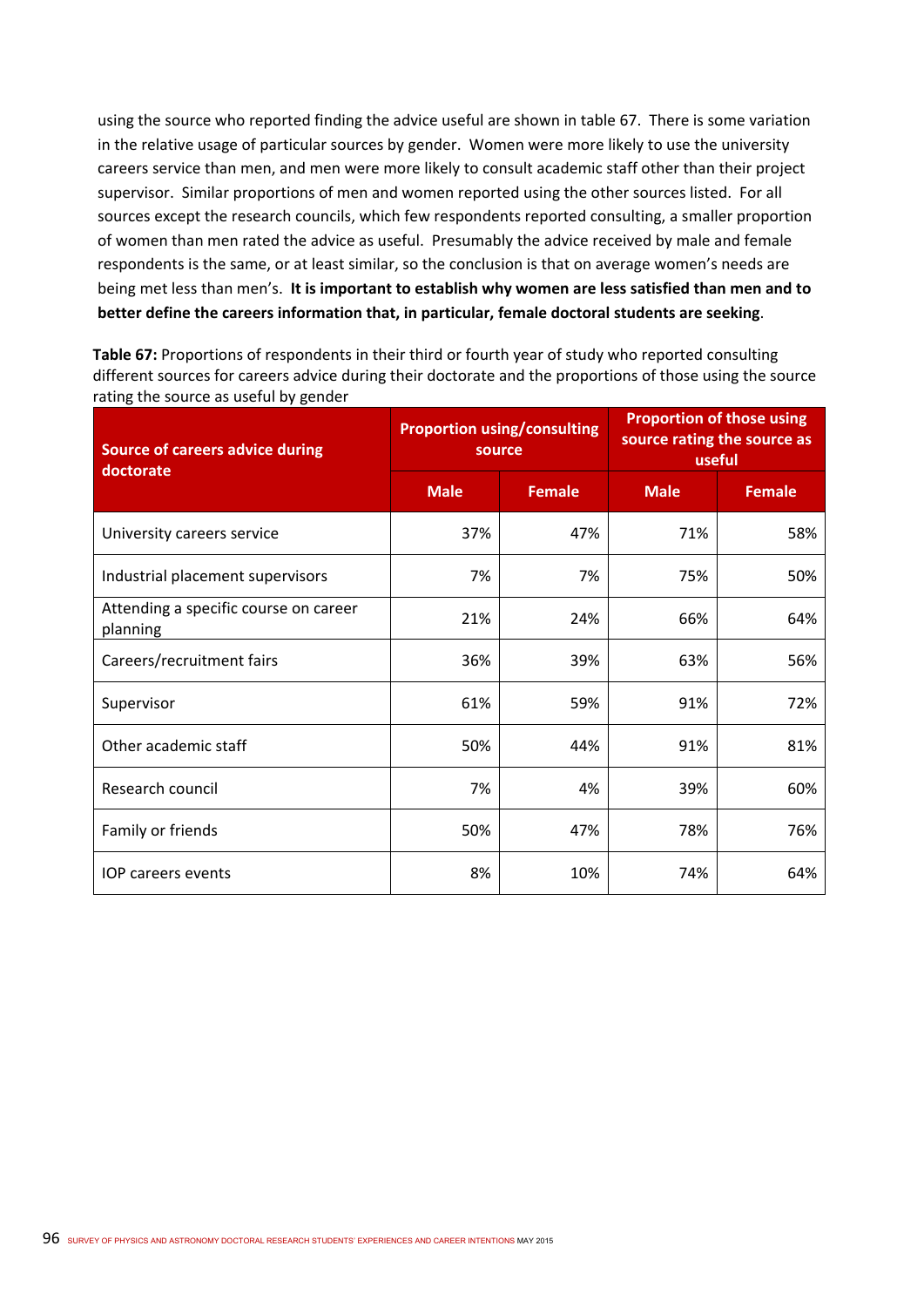Given the relatively low number of respondents who were members of CDTs it is difficult to draw firm conclusions about usage of sources of careers advice. Table 68 shows the usage levels of respondents in their third and fourth years by whether or not they were members of CDTs, and the proportions of those using the source who report finding the advice useful.

**Table 68:** Proportions of respondents in their third or fourth year for study who report consulting different sources for careers advice during their doctorate and the proportions of those using the source rating the source as useful by whether respondents were members of a CDT

| <b>Source of careers advice during</b><br>doctorate | source                         | <b>Proportion using/consulting</b> | <b>Proportion of those using</b><br>source rating the source as<br>useful |                             |  |
|-----------------------------------------------------|--------------------------------|------------------------------------|---------------------------------------------------------------------------|-----------------------------|--|
|                                                     | <b>Member of</b><br><b>CDT</b> | <b>Not member</b><br>of CDT        | Member of<br><b>CDT</b>                                                   | <b>Not member</b><br>of CDT |  |
| University careers service                          | 43%                            | 40%                                | 53%                                                                       | 67%                         |  |
| Industrial placement supervisors                    | 26%                            | 5%                                 | 89%                                                                       | 57%                         |  |
| Attending a specific course on career<br>planning   | 34%                            | 21%                                | 75%                                                                       | 63%                         |  |
| Careers/recruitment fairs                           | 40%                            | 37%                                | 64%                                                                       | 59%                         |  |
| Supervisor                                          | 54%                            | 61%                                | 84%                                                                       | 85%                         |  |
| Other academic staff                                | 40%                            | 49%                                | 100%                                                                      | 87%                         |  |
| Research council                                    | 9%                             | 5%                                 | 100%                                                                      | 38%                         |  |
| Family or friends                                   | 49%                            | 49%                                | 77%                                                                       | 78%                         |  |
| <b>IOP</b> careers events                           | 11%                            | 9%                                 | 50%                                                                       | 69%                         |  |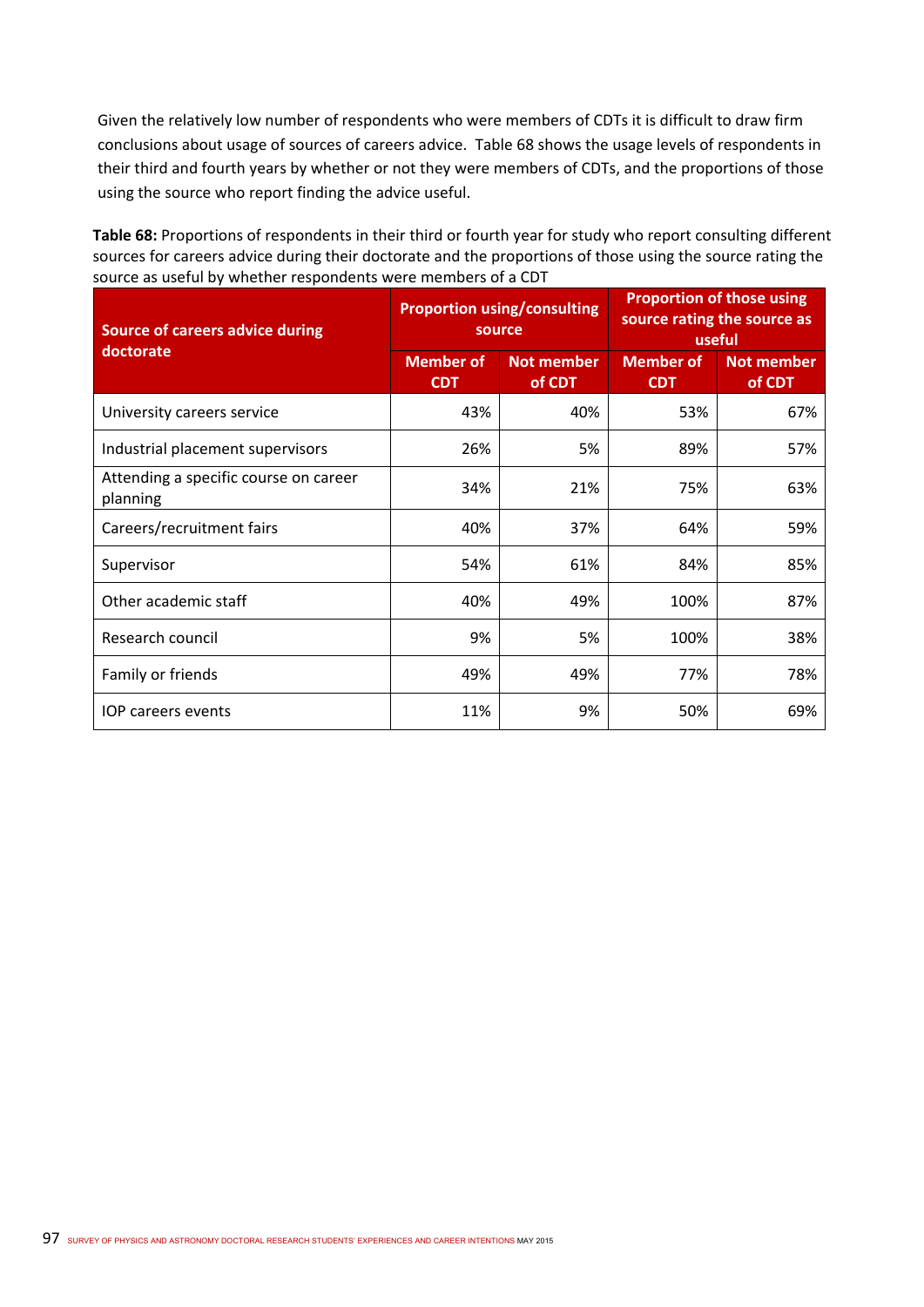# **3.13 Application Process**

Respondents were asked whether the application process for their doctorate involved certain specified elements. Respondents were also given the opportunity of outlining other elements that the application process they had experienced included. The proportions of respondents not applying to a CDT who underwent particular elements are shown in table 69.

| Table 69: Proportions of respondents outside CDTs reporting experiencing specific elements as part of the |  |
|-----------------------------------------------------------------------------------------------------------|--|
| application process for their doctorates                                                                  |  |

| <b>Element of application process</b>                          | <b>Proportion of respondents</b><br>reporting that their application<br>process included element |               |                |  |  |
|----------------------------------------------------------------|--------------------------------------------------------------------------------------------------|---------------|----------------|--|--|
|                                                                | <b>Male</b>                                                                                      | <b>Female</b> | <b>Overall</b> |  |  |
| Filling in a general application form for entry to a doctorate | 91.9%                                                                                            | 87.9%         | 90.7%          |  |  |
| A formal interview with the project supervisor                 | 57.4%                                                                                            | 52.8%         | 56.2%          |  |  |
| A formal interview with a panel of staff                       | 44.9%                                                                                            | 39.0%         | 42.9%          |  |  |
| A presentation                                                 | 9.3%                                                                                             | 8.5%          | 9.2%           |  |  |
| Meeting members of the research group                          | 51.3%                                                                                            | 50.8%         | 51.2%          |  |  |
| Other elements                                                 | 11.1%                                                                                            | 16.4%         | 12.6%          |  |  |

Examination of the data by institution showed that all 44 institutions had some respondents reporting that they had completed a general application form. All but one institution had respondents reporting that they had a formal interview with their project supervisor, and all but three had respondents reporting that they had a formal interview with a panel of staff. 32 institutions had some respondents reporting that they gave a presentation and all but five had some respondents reporting that they had met members of their research group.

Considering those respondents reporting that they had a formal interview with their project supervisor and/or with a panel of staff, 22% of respondents reported having both an interview with their project supervisor and a panel, and 23% reported that they did not have a formal interview. However, some respondents who reported other elements explained that they had not had an interview with their supervisor because they already knew them as they had done an undergraduate or masters project with them. Other respondents reported having some sort of informal interview or chat with their supervisor, or a series of informal interviews with a number of potential supervisors. Also a few respondents had been interviewed using Skype. In addition, a small number of respondents reported having an interview with the research group head who was not necessarily their supervisor. Overall the data suggest that a number of formal and informal interview mechanisms operate for potential doctoral students.

Other elements that were mentioned included submitting a CV, submission of course details so that qualifications can be verified, and problem solving. Examination of data at institution level suggests that all doctoral students at the same institution did not experience the same selection process. Although difficult to generalise, it does seem likely that students staying on at their undergraduate and/or masters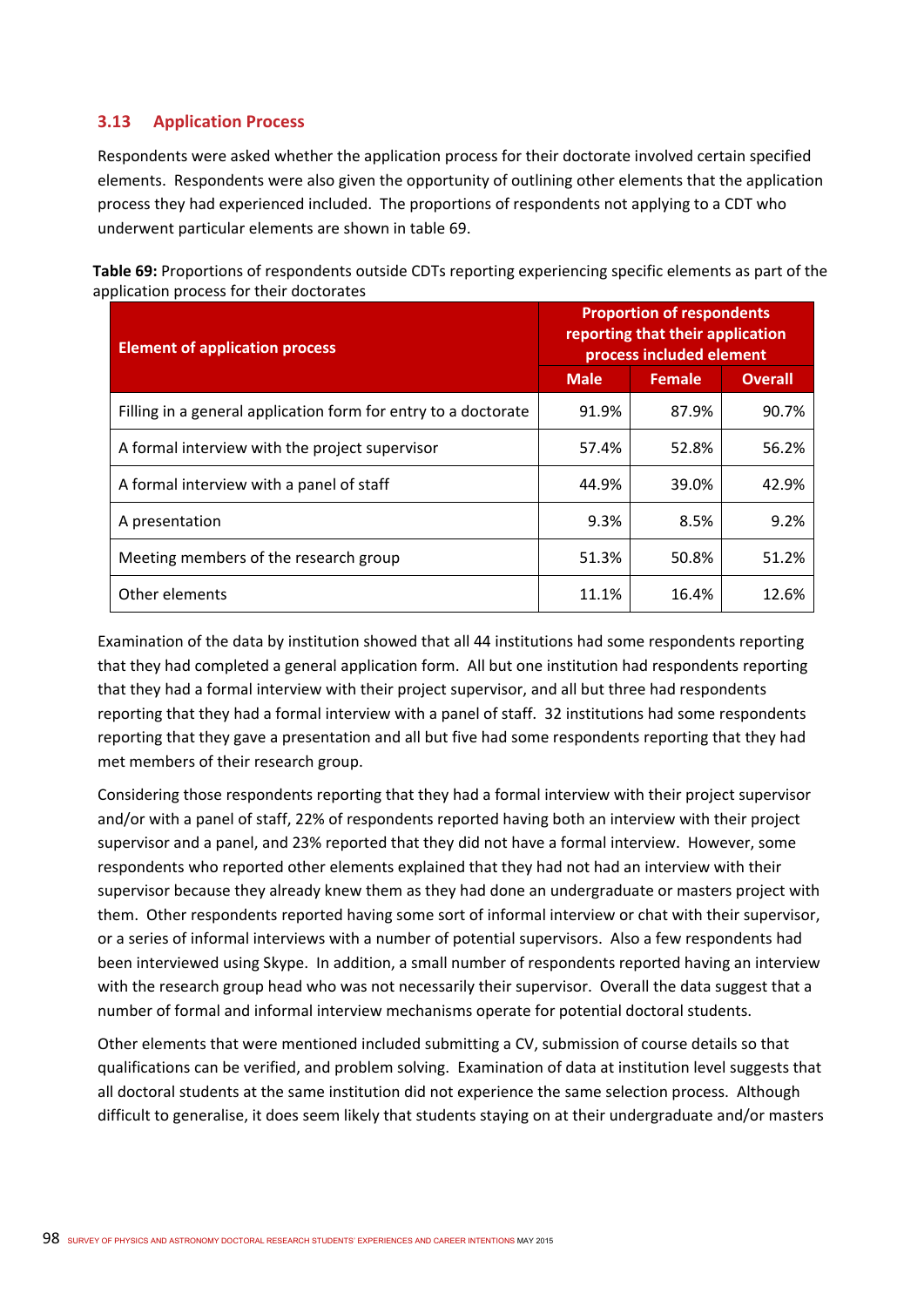institution may experience a less formal application process than those student entering from elsewhere.

A variety of suggestions were made as to how the application process could be improved although many suggestions will only be relevant for specific institutions. Among the more common improvements suggested were more formal interviews, greater clarity on the schedule for department visits, more time to talk to potential supervisors about projects on offer, time to speak to other doctoral students, and shortening the time between application and applicants being informed of the decision. This last point was particularly relevant for respondents applying to more than one institution. Related to this point were suggestions that there could be better coordination across the sector and that a centralised list of doctoral projects on offer through the UK would be helpful.

**Table 70:** Proportions of respondents in CDTs reporting experiencing specific elements as part of the application process for their doctorates

| <b>Element of application process</b>                                | <b>Proportion of</b><br>respondents<br>reporting the<br>their application<br>process included<br>element |
|----------------------------------------------------------------------|----------------------------------------------------------------------------------------------------------|
| Filling in an application form specifically for the CDT              | 65%                                                                                                      |
| Filling in a general application form for all CDTs at the university | 7%                                                                                                       |
| Filling in a general application form for entry to a doctorate       | 50%                                                                                                      |
| A formal interview with CDT staff                                    | 81%                                                                                                      |
| An informal session with CDT staff                                   | 32%                                                                                                      |
| A presentation                                                       | 9%                                                                                                       |
| Meeting student members of the CDT                                   | 51%                                                                                                      |
| Other elements                                                       | 7%                                                                                                       |
| <b>Total respondents</b>                                             | 101                                                                                                      |

All but six applicants to CDTs reported filling out some kind of application form and all but 10 reported having a formal and/or an informal interview. It should be noted that a number of respondents were entering brand new CDTs so there were no current students for them to meet and also it is likely that applications processes have changed and improved as CDTs have become better established. 11 respondents felt the application process could be improved. Among improvements suggested were that better information should be available, that the application process should be more robust and that response time should be shorter. There was some acknowledgement on the part of respondents that as CDTs were new things would change.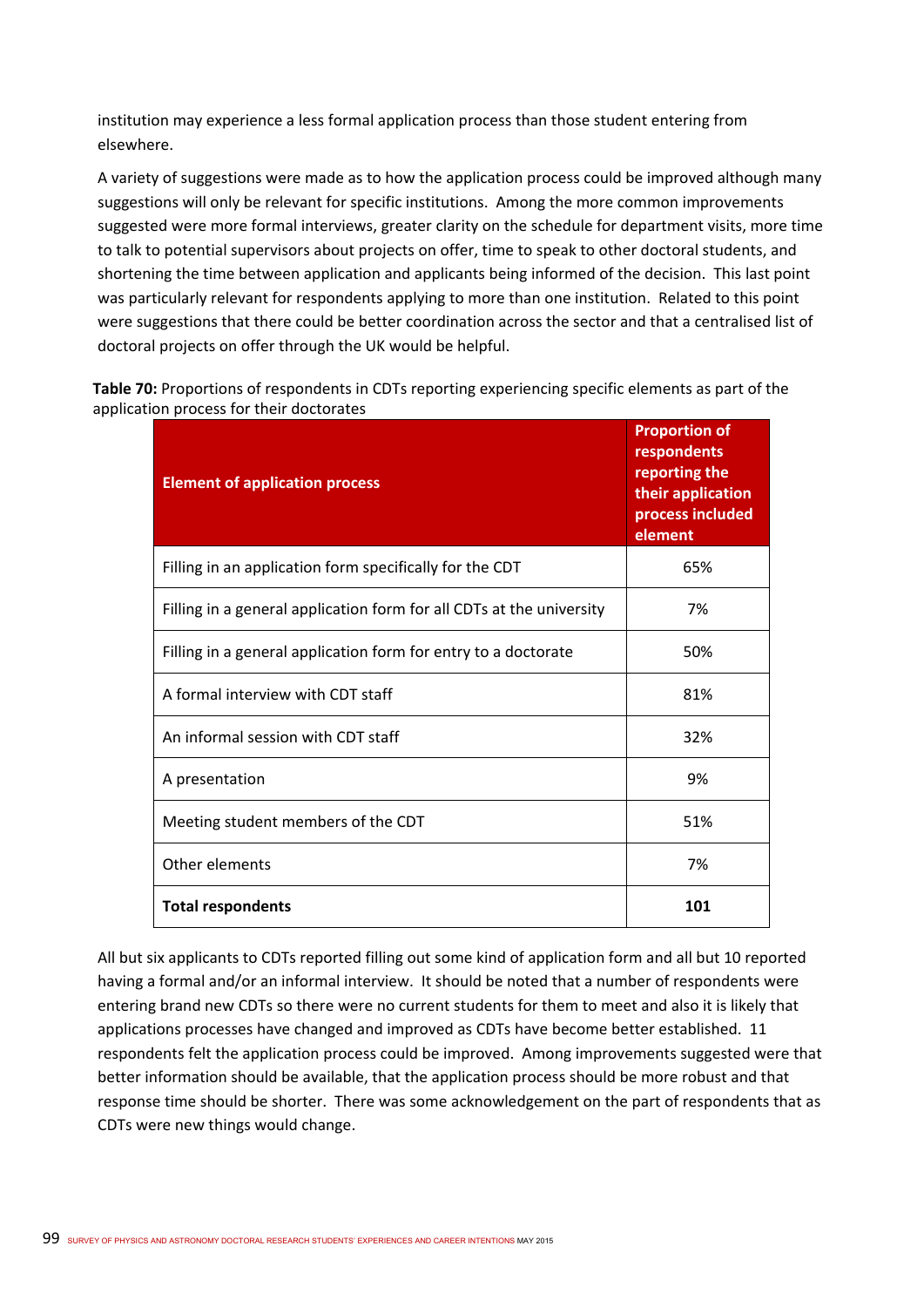**Overall there does not appear to be any typical applications process or experience for those applying for doctorates in physics or astronomy. The majority of respondents report filling in an application form and having some kind of formal or informal interview**.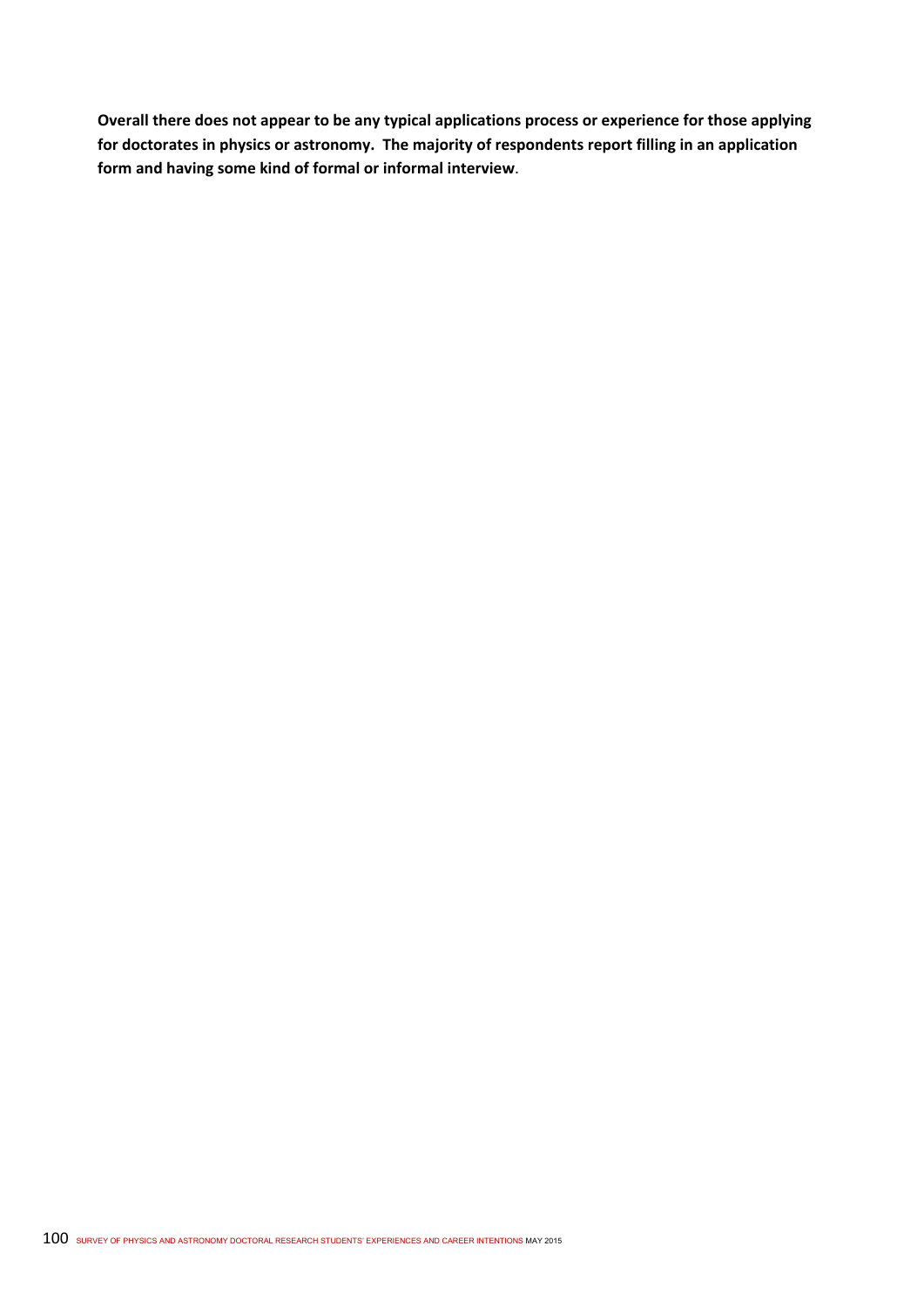# **3.14 Centres for Doctoral Training**

Respondents were asked how strongly they agreed with a series of statements concerning why they joined a CDT. The responses are presented in table 71. The number of respondents in CDTs was too low to break down responses by other traits.

The statement that the greatest proportion of respondents agreed with was, "*I joined a CDT because I*  liked the multidisciplinary nature." 88% of respondents strongly agreed or agreed. 65% of respondents strongly agreed or agreed with the statement "*I joined a CDT because I liked idea of the six months of taught courses,"* and 68% of respondents strongly agreed or agreed with the statement, "*I joined a CDT because it specialised in my preferred field.*" 53% of respondents strongly agreed or agreed with the statement, "*I joined a CDT because I liked the fact that I didn't have to decide on the topic of my major research project until the end of the first year,"* and 41% strongly agreed or agreed with the statement*, "I joined a CDT because the level of funding was greater than other non‐CDT doctorates*."

So, almost 90% of CDT members report being most attracted by the multidisciplinary nature of most CDTs. The six months of taught courses is also attractive to about two thirds of CDT members. More specifically, the choice of CDT is also driven by the area of specialism. Less of an issue was the fact that the final choice of research project does not need to be made until towards the end of the first year of study. The least strongly agreed with reason was the level of funding, although around 40% of CDT members reported being influenced by the funding.

| I joined a CDT because                                                                                                      | <b>Strongly Agree</b> | <b>Agree</b> | agree<br>disagree<br><b>Neither</b><br>ior | <b>Disagree</b> | disagree<br>Strongly | respondents<br><b>Total</b> |
|-----------------------------------------------------------------------------------------------------------------------------|-----------------------|--------------|--------------------------------------------|-----------------|----------------------|-----------------------------|
| I liked the multidisciplinary nature.                                                                                       | 48%                   | 40%          | 9%                                         | 3%              | 1%                   | 101                         |
| I liked idea of the six months of taught courses.                                                                           | 30%                   | 35%          | 25%                                        | 7%              | 4%                   | 101                         |
| it specialised in my preferred field.                                                                                       | 22%                   | 46%          | 22%                                        | 9%              | 2%                   | 101                         |
| I liked the fact that I didn't have to decide on the topic of<br>my major research project until the end of the first year. | 33%                   | 20%          | 28%                                        | 13%             | 7%                   | 101                         |
| the level of funding was greater than other non-CDT<br>doctorates.                                                          | 18%                   | 23%          | 29%                                        | 19%             | 12%                  | 101                         |

**Table 71:** How strongly respondents belonging to CDTs agreed with statements about the reason why they joined a CDT

Table 72 shows how strongly respondents agreed with some statements about CDTs. 82% of respondents strongly agree or agree that they are pleased with their decision to join a CDT and only 3% disagree. 57% of CDT members strongly agreed or agreed that the training they received is better than the training CDT non-member doctoral students received with only 3% disagreeing or strongly agreeing. 79% of respondents strongly agreed or agreed that CDT members have more resources available to them than CDT non‐members.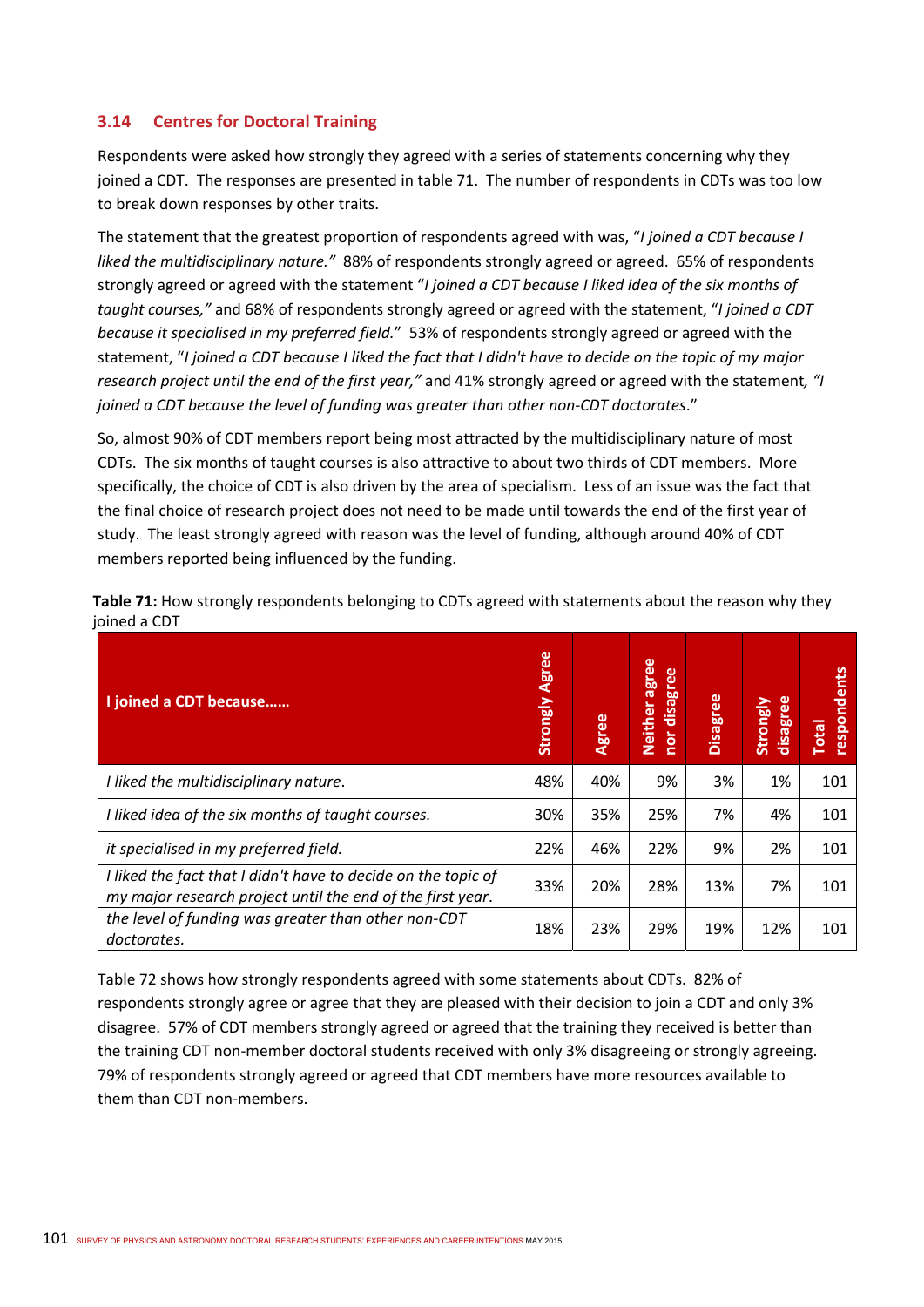**The data suggest that the vast majority of CDT members were pleased with their decision to join a CDT**. Data also suggest that the majority of CDT members agreed that they have more resources available to them than those doctoral students outside CDTs and that the level of training of they received is better. Overall CDT members appreciated the advantages of being a member of a CDT and were pleased that they belong to one.

| <b>Statement</b>                                                                         | Agree<br>Strongly | Agree | agree<br>disagree<br><b>Neither</b><br>nor | <b>Disagree</b> | disagree<br>Strongly | respondents<br><b>Total</b> |
|------------------------------------------------------------------------------------------|-------------------|-------|--------------------------------------------|-----------------|----------------------|-----------------------------|
| I am pleased with my decision to join a CDT                                              | 52%               | 30%   | 15%                                        | 3%              | 0%                   | 101                         |
| The training I receive is better than the training non-<br>CDT doctoral students receive | 32%               | 45%   | 21%                                        | 2%              | 1%                   | 101                         |
| CDT students have more resources available to them<br>than non-CDT students              | 33%               | 46%   | 17%                                        | 4%              | 1%                   | 101                         |

#### **Table 72:** How strongly respondents belonging to CDTs agreed with statements about CDTs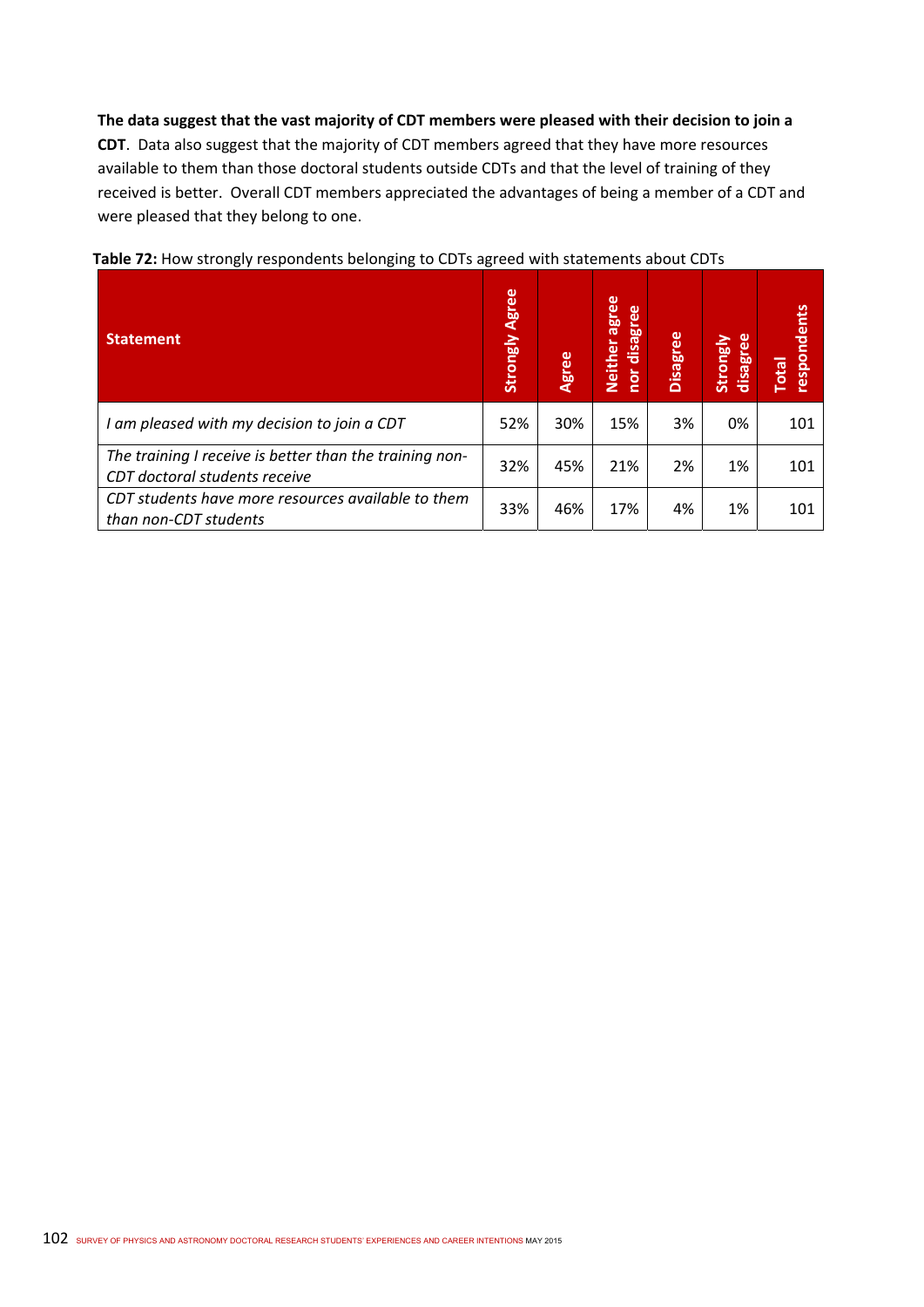## **3.15 Careers Intentions**

Respondents were asked how strongly they agreed with the statement, "*I feel confident that I would make a good research scientist*." The results broken down by gender and by whether or not respondents were members of a CDT are shown in figure 35 and by year of study and gender in figure 36.



Statistically significant difference between the populations (P<0.05). To measure significance the "strongly agree" and "agree", and "disagree" and "strongly disagree" categories were combined and a  $\chi^2$  test used.

**Figure 35:** How strongly respondents agreed with the statement, "*I feel confident that I would make a good research scientist*," by gender and by whether respondents were members of a CDT

Overall 70% of men reported that they agreed or agreed strongly that they would make a good research scientist, compared to 55% of women. The differences are statistically significant. Given the sample size, there is not a great deal of difference between the responses of members and non-members of CDTs. There is relative little variation in the proportion of men who agreed or agreed strongly by year of study, although the proportion disagreeing or disagreeing strongly does rise from around 5% in the first year of study to 11% and 10% in the third and fourth years of study, respectively. In contrast, the proportion of women agreeing or strongly agreeing with the statement that they would make good research scientists varied from 65% in the first year of study to 50%, 46% and 60% in the second, third and fourth years of study, respectively. Like men, the proportion of women disagreeing or disagreeing strongly rose from 7% in the first year of study to 19%, 20% and 22% in the second, third and fourth years of study, respectively. The differences between the responses of women in their first year of study and those in their second, third and fourth years of study are statistically significant (P<0.05).<sup>10</sup> There

<sup>&</sup>lt;sup>10</sup> Statistical significance was measured by combining the "strongly agree" and "agree" and the "disagree" and "strongly disagree" categories and using a  $\chi^2$  test.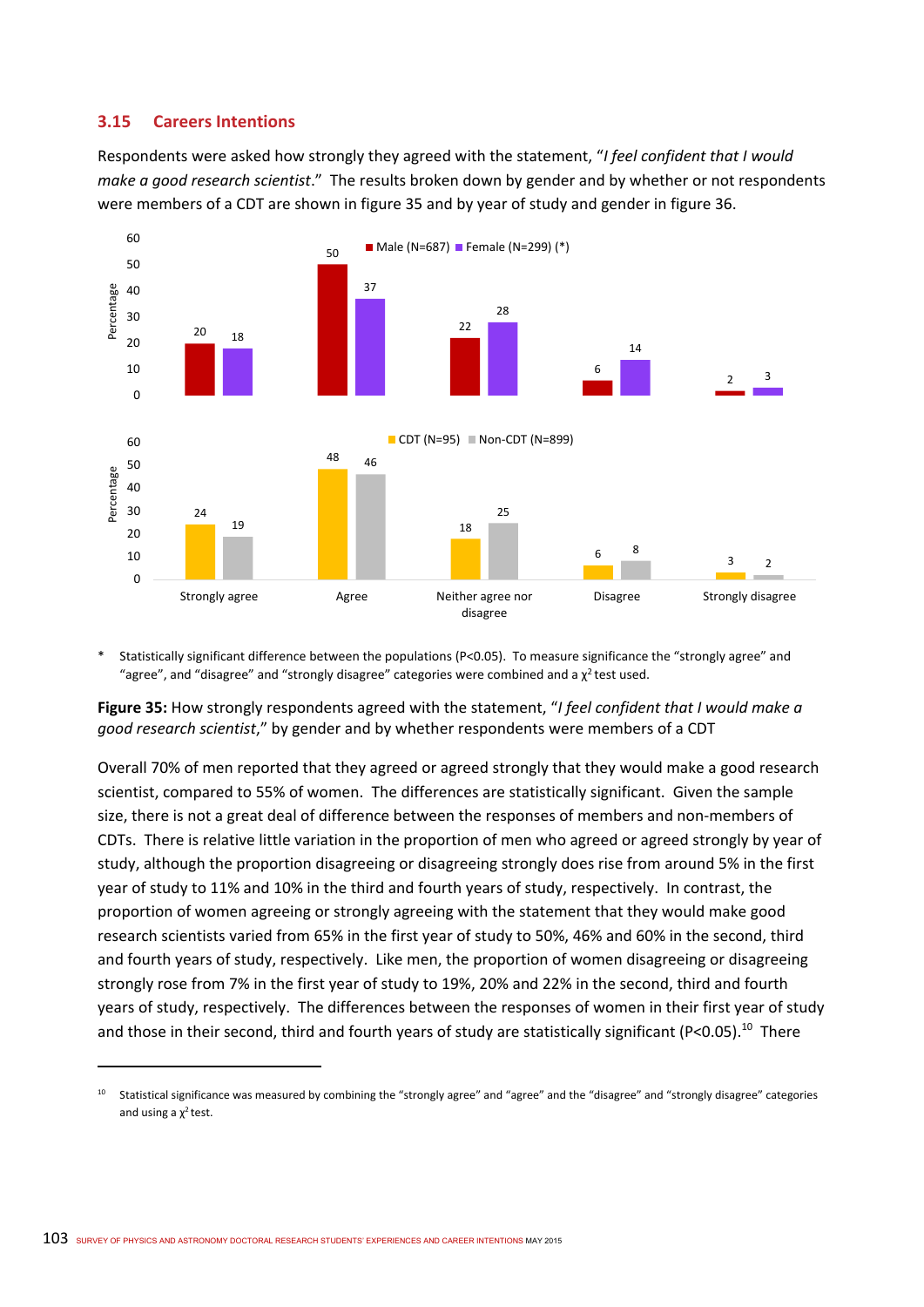are also statistically significant differences between the responses of males and females in their second, third and fourth years of study, respectively.

**The majority of both men and women believed they would make good research scientists, but women were less confident in their ability to make good research scientists than men, and relative to men, women become less confident the more time they spent on a doctorate. After the first year of study, around 1 in 5 female respondents reported that they disagreed or strongly disagreed with the statement that "***I feel confident that I would make a good research scientist.***"** 



**Figure 36:** How strongly respondents agreed with the statement, "*I feel confident that I would make a good research scientist*," by year of study and gender

Information on how strongly respondents agreed with the statement *"I feel confident that I would make a good research scientist*," by nature of their research project (whether the project is experimental, theoretical, or a mixture of both) and gender are shown in figure 37 and by whether their research project is physics or astronomy‐based and gender in figure 38. There are no clear patterns that men or women are more or less confident about their ability to make a good research scientist dependent upon the nature of their doctoral research project or on whether their project is physics or astronomy‐based. The overarching pattern in both cases is that women were less confident than men. The data do suggest that in general respondents whose project is a mix of theory and experiment are slightly more confident than those with predominantly experimental or theoretical projects.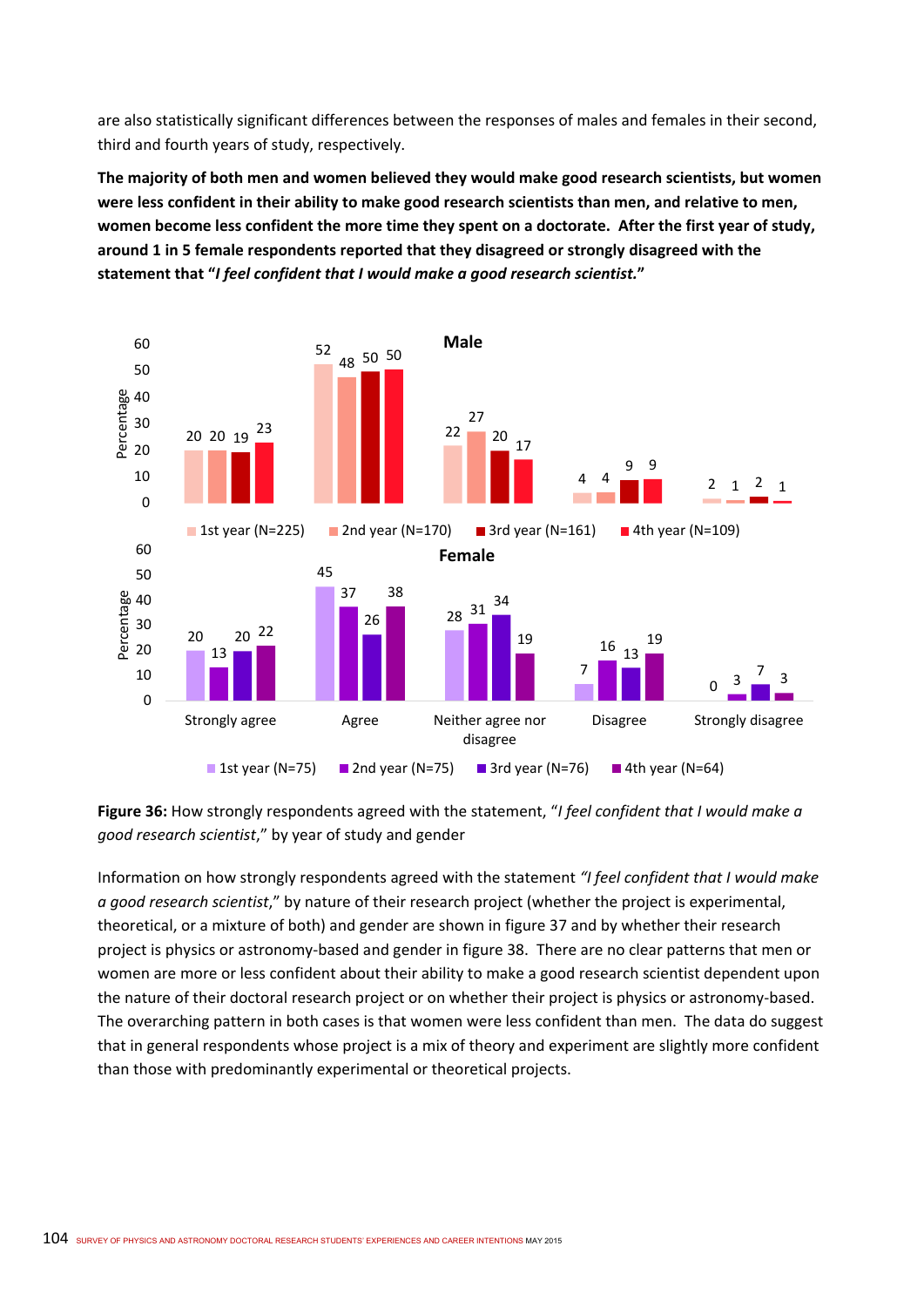

**Figure 37:** How strongly respondents agreed with the statement, "*I feel confident that I would make a good research scientist*," by nature of research project and gender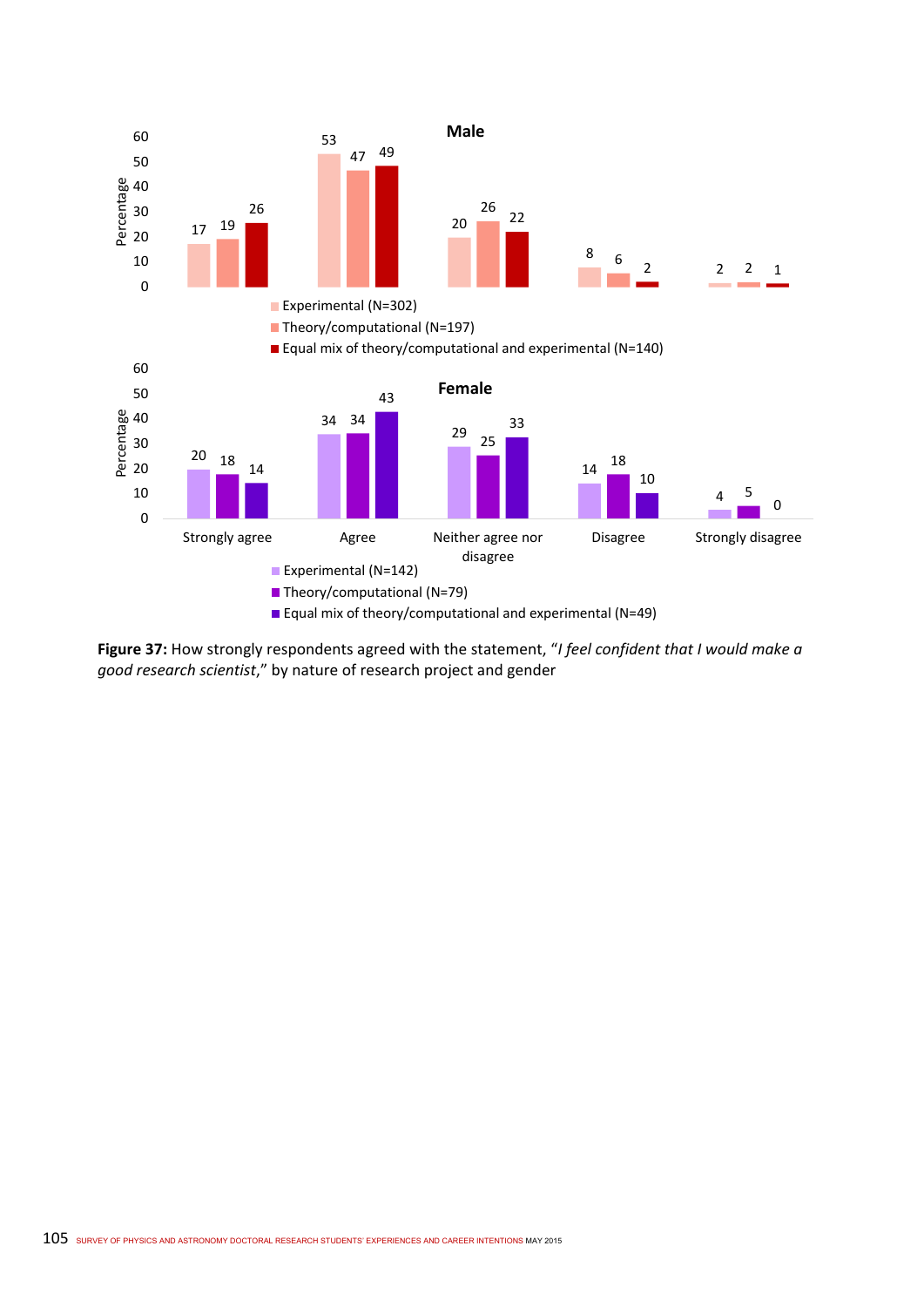

**Figure 38:** How strongly respondents agreed with the statement, "*I feel confident that I would make a good research scientist*," by whether the research project is physics or astronomy‐based and gender



**Figure 39:** Whether respondents believed that they possessed the majority of technical skills that employers often look for by gender and by whether respondents were members of a CDT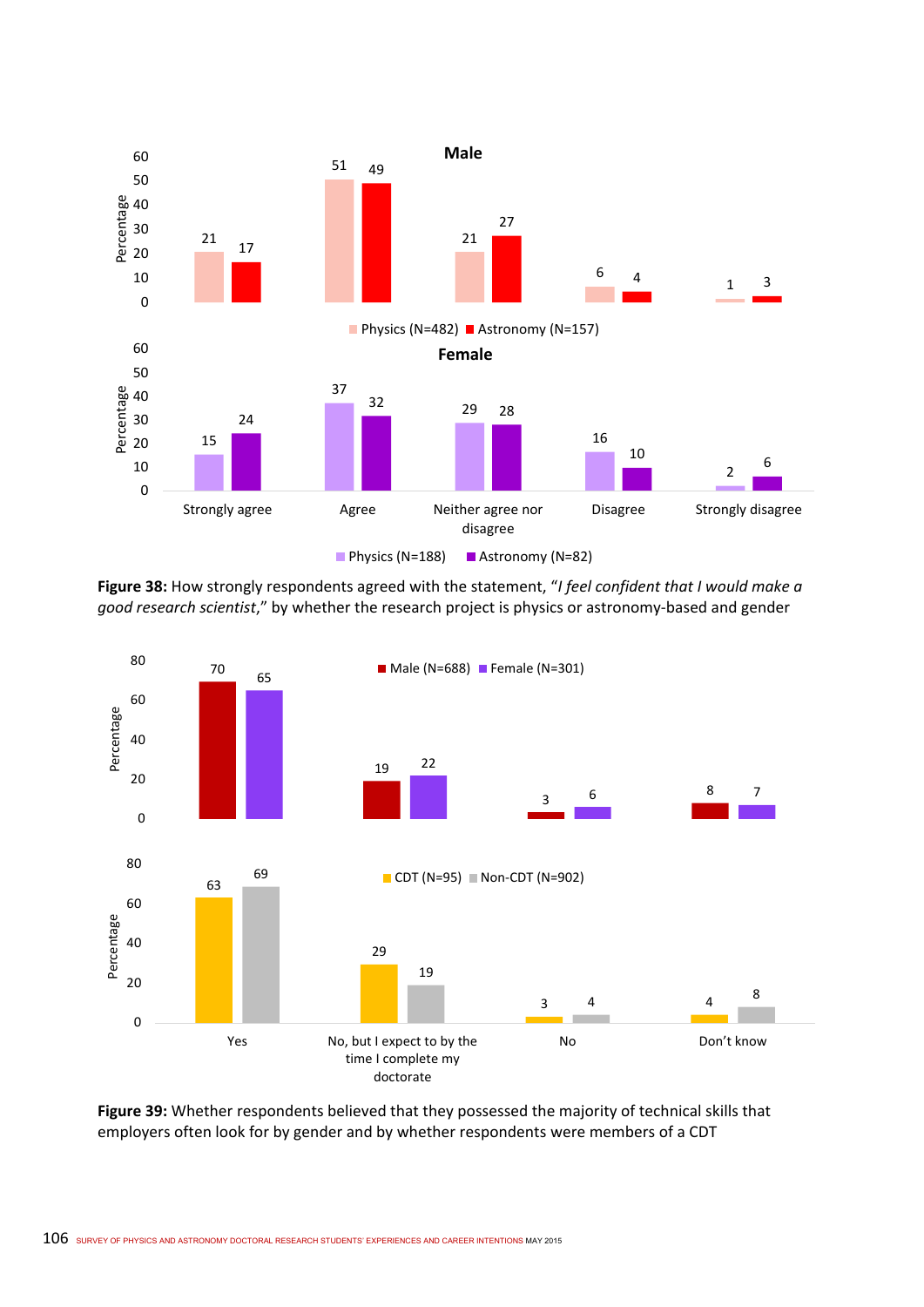In a similar vein to the question about making a good research scientist, respondents were asked whether they believed they possessed the majority of technical skills that employers look for. The results broken down by gender and by whether or not respondents were members of a CDT are shown in figure 39 and by year of study and gender in figure 40.

A higher proportion of men than women believed that they possessed the technical skills employers look for, but the proportions of men and women who believed that they already had the skills or who believed that they would have by the time they completed their doctorate are essentially the same, 88% and 87%, respectively.

A lower proportion of members of CDTs than non‐members believed that they possessed the technical skills employers look for, but as with gender the proportions of members and non‐members who believed that they already had the skills or who believed that they would have by the time they completed their doctorate are similar, 92% and 88%, respectively.





The data in figure 40 suggest that the proportions of both men and women who believed they possessed the technical skills employers look for increases with year of study but a lower proportion of women than men believed they possessed those technical skills, in particular in the first and second years of study. So it appears that in the initial stages of doctoral study, women were less confident of their technical skills than men but that women's confident catches up with men's as doctoral study progresses.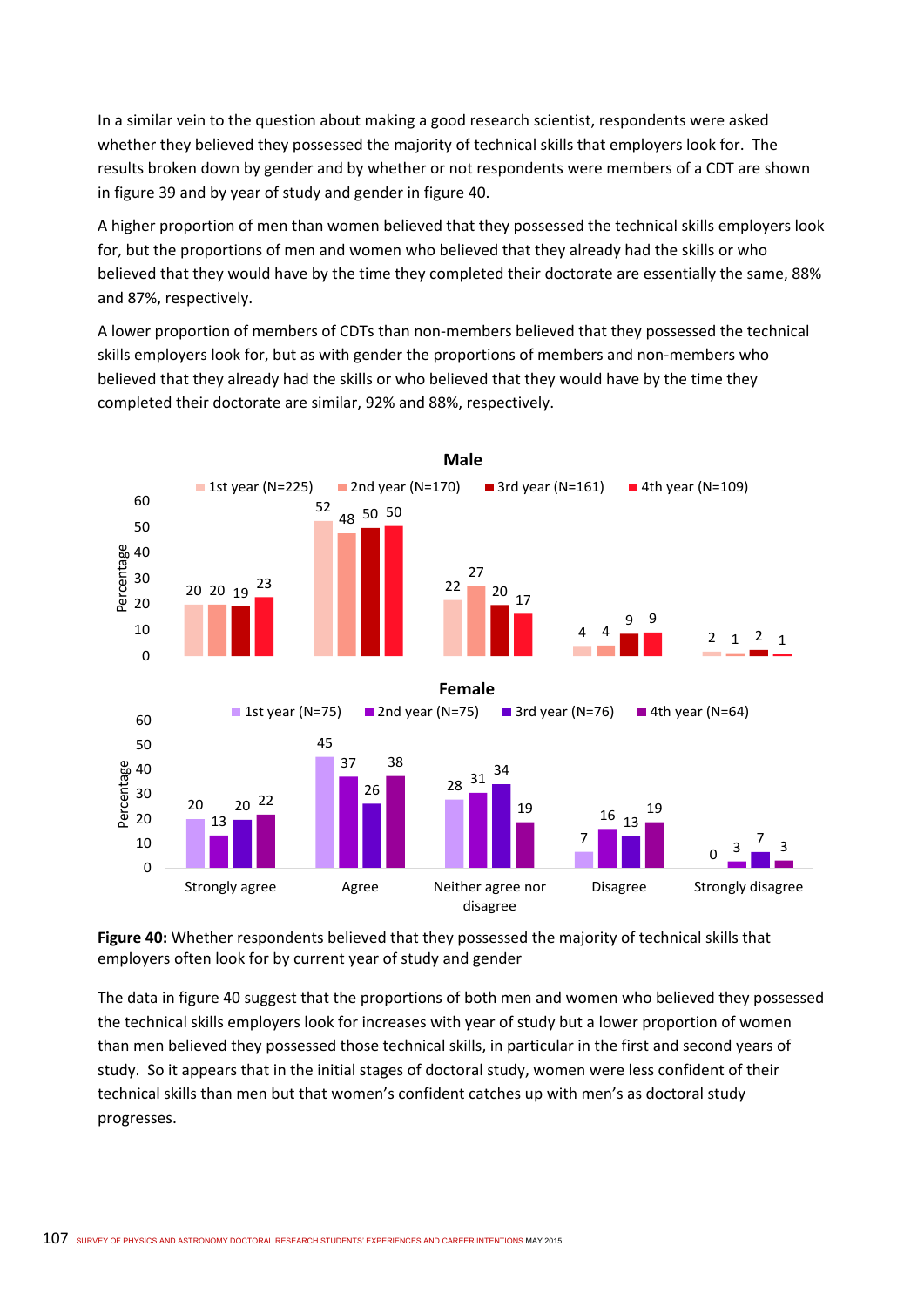Data were also examined in respect of the nature of respondents' research project and gender and whether the project is physics or astronomy-based and gender but there were no clear differences in either case above and beyond those observed for gender.

Respondents were asked whether their experiences of studying had provided them with good role models to encourage them to pursue a career in scientific research. As shown in figure 41 males agreed more strongly than females: 74% of males and 62% of females strongly agreed or agreed that their experiences of studying provided them with good role models. In contrast, 9% of males and 22% of females disagreed or strongly disagreed that their experiences of studying provided them with good role models. The differences are statistically significant (P<0.05). So, although the majority of males and females agreed that their experiences of studying had provided them with good role models, females did not agree as strongly as males and there was a significant minority of females who disagreed. Data also show that there is relatively little difference between the responses of CDT members and non‐members.



Statistically significant difference between the populations (P<0.05). To measure significance the "strongly agree" and "agree", and "disagree" and "strongly disagree" categories were combined and a  $\chi^2$  test used.

**Figure 41:** How strongly respondents agreed with the statement, "*My experiences of studying for my doctorate have provided me with good role models to encourage me to pursue a career in scientific research*," by whether the research project is physics or astronomy‐based and gender

The question arises as to why females were less likely than males to report coming across good roles models. The differences in responses might be because there are significantly fewer female than male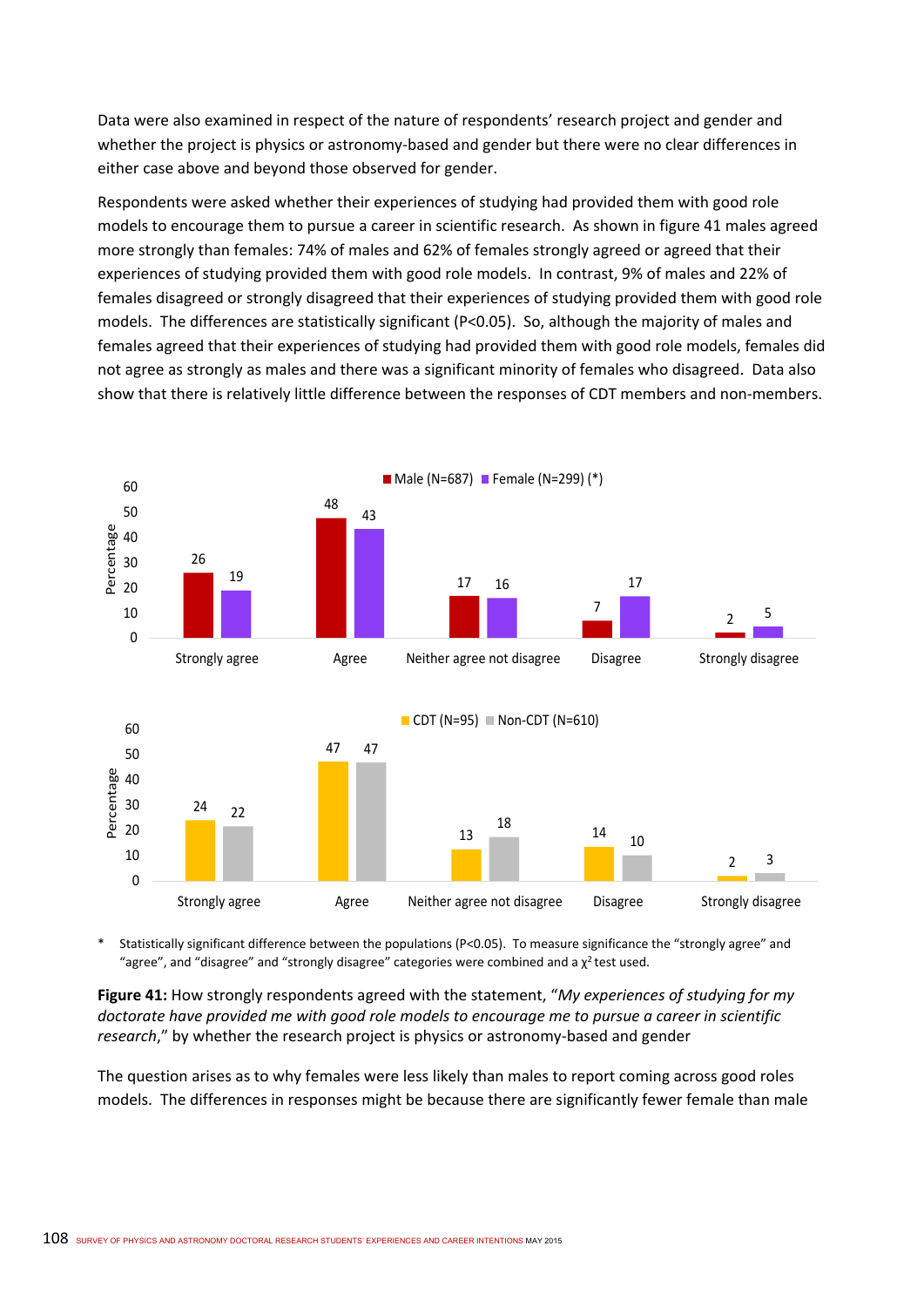academic staff, or it could be that female doctoral students are more sensitive to issues around work life balance and simply do not see as many examples as males of working practices which attract them.

Respondents were asked what effect their experience as a physics/astronomy student had had on their career intentions. The results broken down by gender and by whether or not respondents were members of a CDT are shown in figure 42 and by year of study and gender in figure 43. Whereas there are few differences between the responses of members and non-members of CDTs there are differences between the responses of men and women, with females being more likely than males to report having doubts or definitely not want to pursue a career in science, 45% and 34%, respectively. The differences in responses of males and females are statistically different (P<0.05).

Examination of the responses by year of study provides more insight. The responses of men and women in their first year of study are very similar. Thereafter, while the proportion of men who were more intent on a career in science fell a little, from 53% in the first year of study to 42% in the second year, and 45% in the third and fourth years, the proportion of women fell from 53% in the first year to 39%, 37% and 30% in the second, third and fourth year, respectively.



Statistically significant difference between the populations (P<0.05). To measure significance a  $\chi^2$  test used.

**Figure 42:** The effect of respondents' experiences as physics/astronomy doctoral students on career intentions by gender and by whether respondents are members of a CDT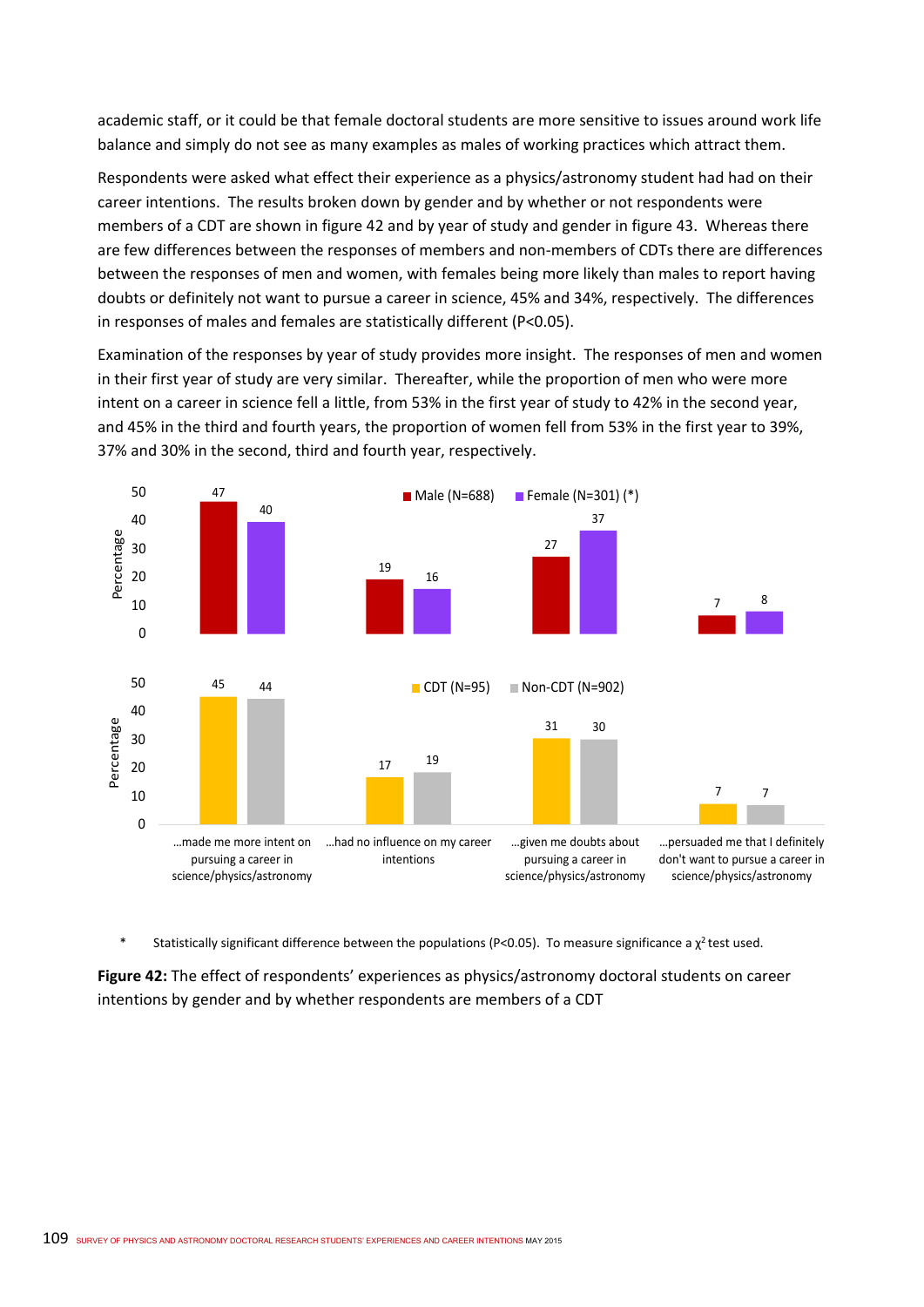

**Figure 43:** The effect of respondents' experiences as physics/astronomy doctoral students on career intentions by year of study and gender

The corollary is that the proportion of men who had doubts about, or definitely didn't want to pursue, a career in science rose from 22% in the first year of study to 35%, 38% and 47% in the second, third and fourth years of study, while for women the respective figures are 22% rising to 41%, 57% and 57%.

To examine statistical significance, data for the *"…given me doubts about pursuing a career in science/physics/astronomy*" and *"…persuaded me that I definitely don't want to pursue a career in science/physics/astronomy*" categories are combined, and the data for males and females in their first and second years of study, and data for the third and fourth years of study were also combined. There was no significant difference between the responses for males and females in their first and second years of study. However, there are statistically significant differences between the response of males in their first and second years of study, and in their third and fourth years of study (P<0.05), and between females in their first and second years of study, and in their third and fourth years of study (P<0.05). There are also statistically significant differences between males in their third and fourth years of study and females in their third and fourth years of study (P<0.05).

**The data suggest that as length of study increased the proportions of both men and women with doubts about, or definitely not wanting to pursue a career in science increased, but the proportion of women increased more that the proportion of men such that by the third and fourth years of study**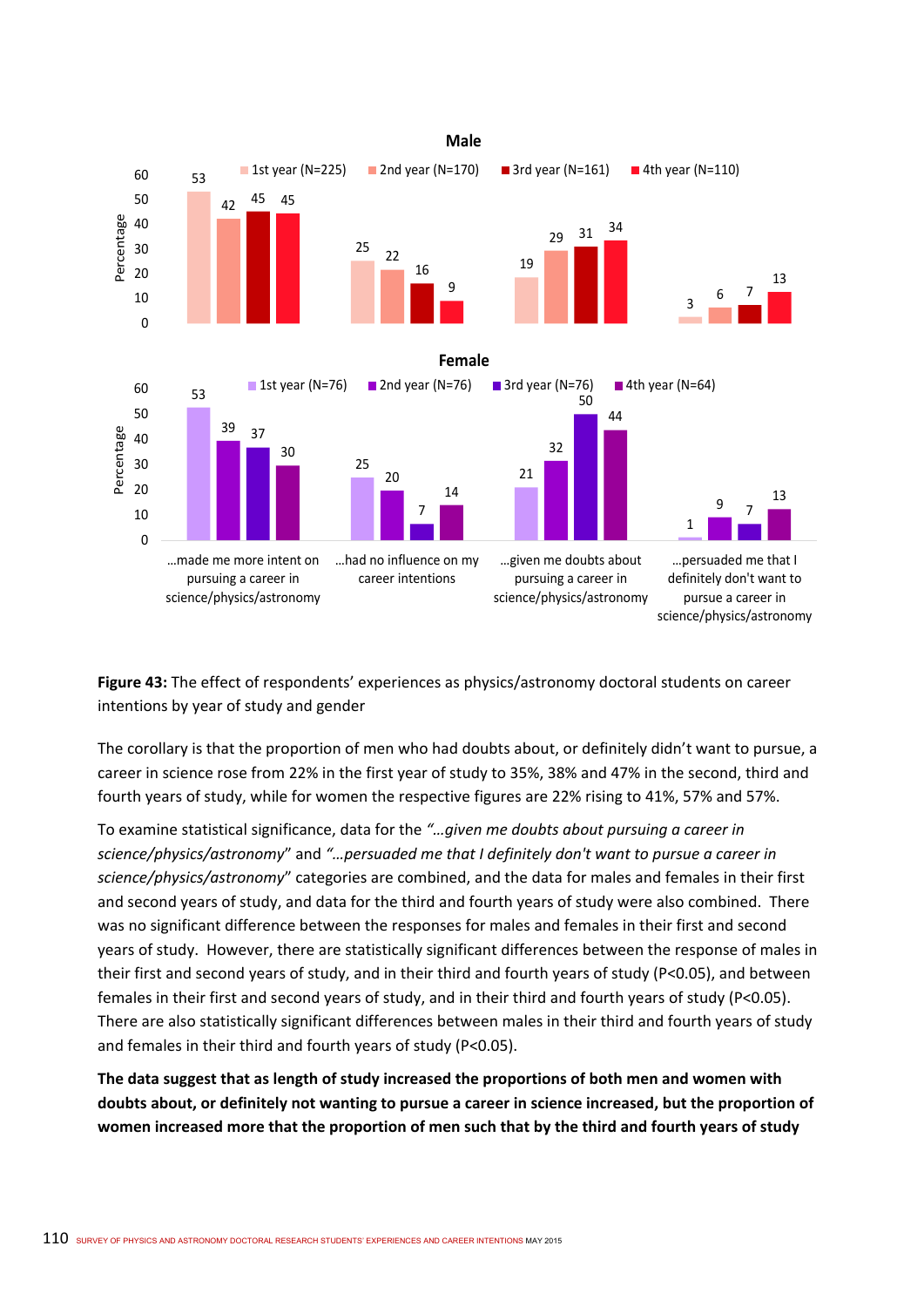### **57% of women had doubts or did not want to pursue a career in science compared to 38% of men in the third year and 47% in the fourth year.**

Data were also examined by whether respondents were pursuing physics and astronomy-based projects and by gender but no clear differences were found between the behaviours of the physics-based and astronomy‐based respondents.

Respondents were asked a series of questions about career planning and career intentions. As shown in figure 44, there was little difference between the overall responses of men and women, and members of CDTs reported planning their careers to a lesser extent than non‐members. The differences between the responses of CDT members and non‐members are statistically significant (P<0.05).



Statistically significant difference between the populations (P<0.05). To measure significance a  $\chi^2$  test was used.

**Figure 44:** The extent to which respondents reported having planned their careers by gender and by whether respondents were members of a CDT

Examination of the career planning data by year and gender, as shown in figure 45, shows that there are few differences in the patterns of responses from men and women by year of study. Overall the proportions of respondents who reported having fully planned their careers rose from 5% in the first year of study to 16% in the third year and 35% in the fourth year. The proportion of respondents who reported not planning their careers at all fell from 51% in the first year to 24% in the third year and 13% in the fourth.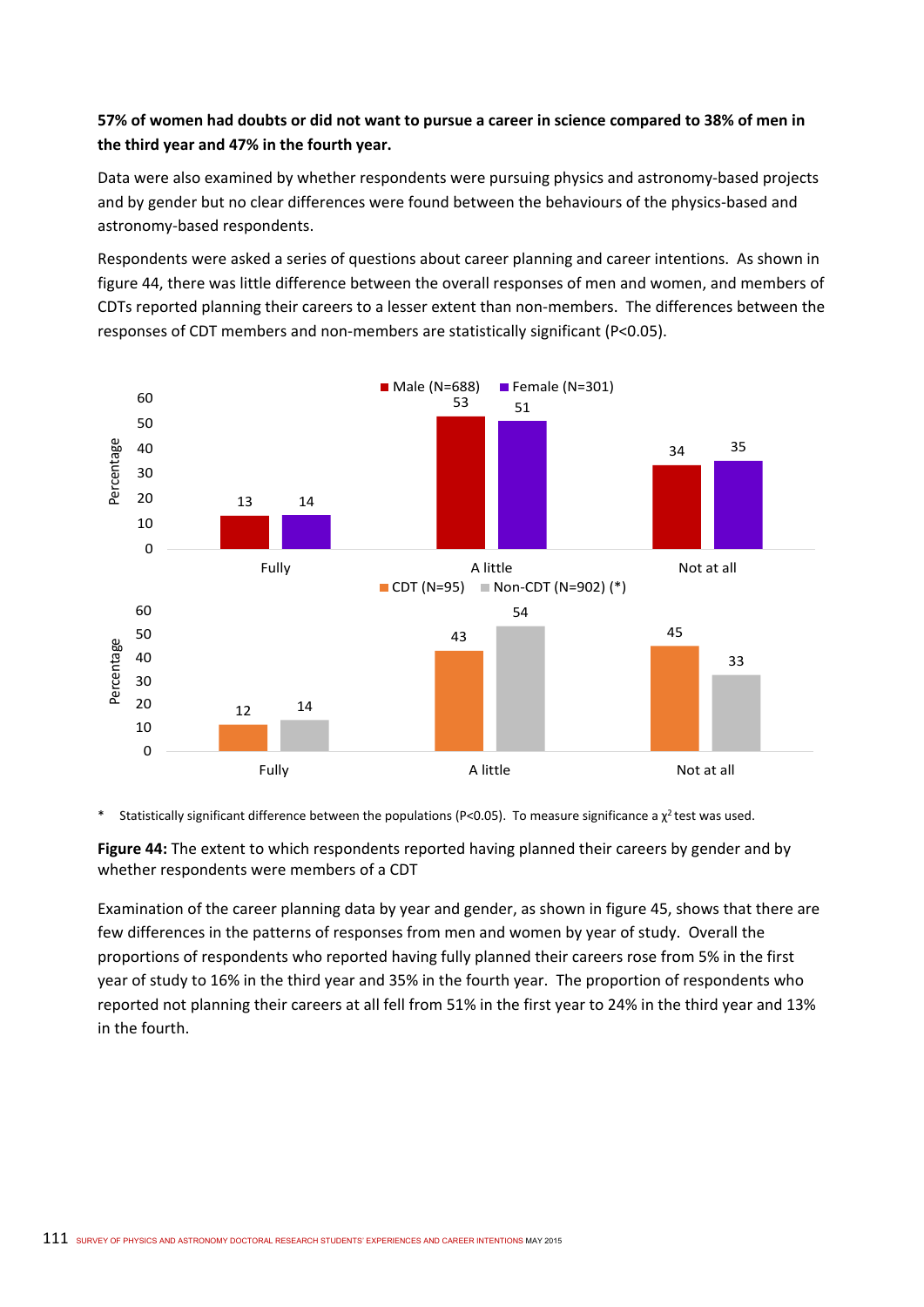

**Figure 45:** The extent to which respondents reported having planned their careers by gender and by current year of study

#### **Short‐term and longer‐term career expectations**

Respondents were asked which from a list of specified jobs they thought they were most likely to be doing in the short-term (i.e. in 3-5 years' time) and longer-term (i.e. in 6-10 years' time). Respondents could select up to two choices and were also given the option of specifying another role. Of the 996 respondents who selected jobs they expected to be doing in the short-term, 273 specified a single job and 723 specified two jobs. The overall results broken down by gender are shown in table 73 and broken down by current year of study and gender are shown in table 74.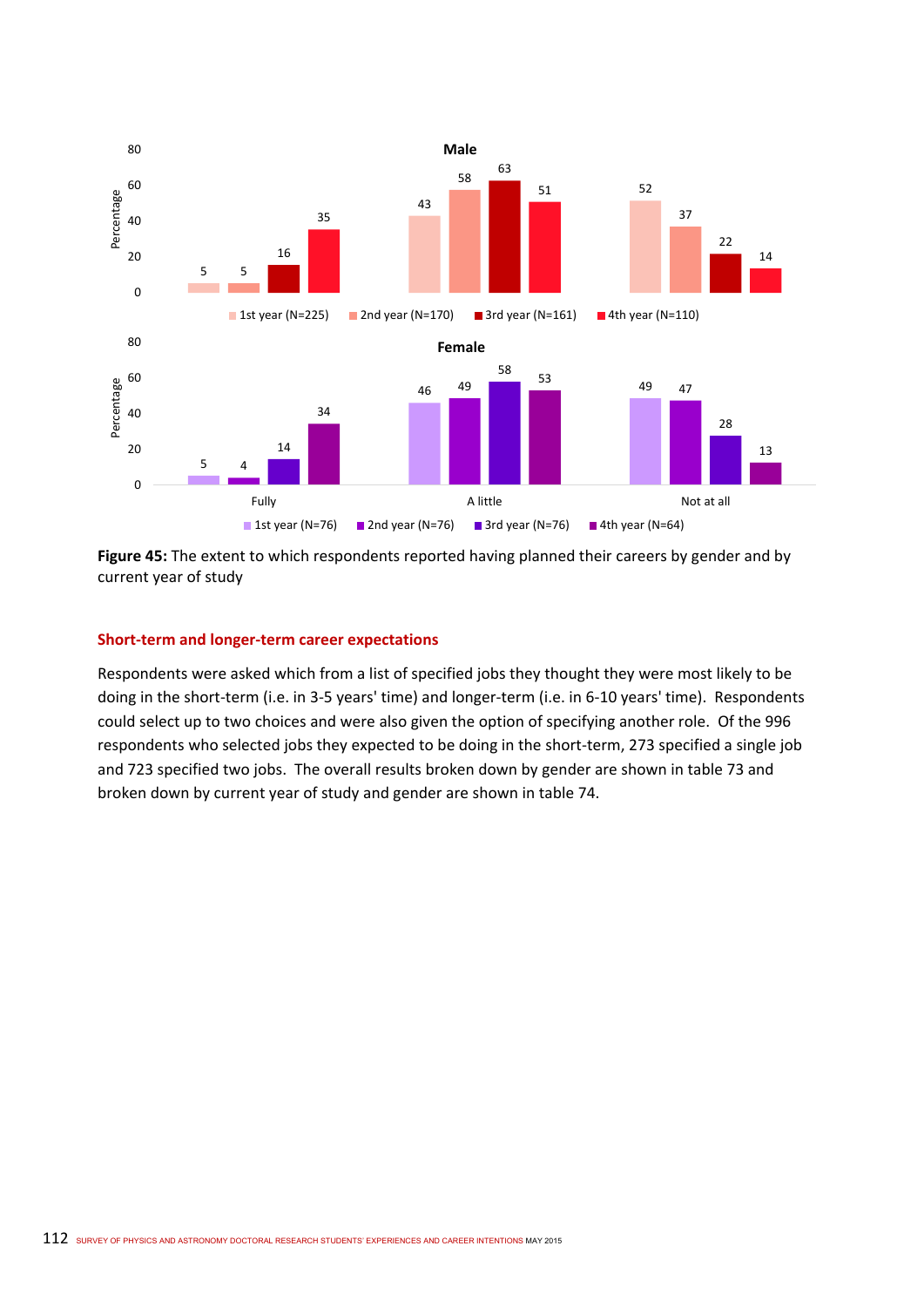**Table 73:** Percentage of respondents specifying roles they believed they were most likely to be doing in 3‐5 years' time by gender

| Role*                                              | <b>Male</b> | <b>Female</b> | <b>Overall</b> |
|----------------------------------------------------|-------------|---------------|----------------|
| Postdoc/Research assistant                         | 68.2%       | 60.7%         | 65.9%          |
| Scientist: industry/commerce (including start-ups) | 30.1%       | 26.0%         | 28.8%          |
| Academic                                           | 15.6%       | 12.3%         | 14.6%          |
| Scientist: public sector                           | 8.7%        | 12.7%         | 9.8%           |
| Teacher                                            | 6.4%        | 10.7%         | 7.7%           |
| Consultant                                         | 6.7%        | 5.0%          | 6.2%           |
| IT Professional or Technician                      | 7.1%        | 4.3%          | 6.2%           |
| <b>Financial Professional</b>                      | 6.1%        | 5.3%          | 5.8%           |
| Self-employed/Running my own business/Entrepreneur | 4.9%        | 2.7%          | 4.3%           |
| Government/Civil Service                           | 3.6%        | 3.7%          | 3.7%           |
| Writer/Journalist/Broadcaster                      | 1.6%        | 4.3%          | 2.4%           |
| <b>Scientific Publishing</b>                       | 1.0%        | 4.0%          | 1.9%           |
| Other roles                                        | 3.2%        | 5.7%          | 3.9%           |
| Don't know                                         | 11.0%       | 11.0%         | 11.2%          |
| <b>Total respondents</b>                           | 688         | 300           | 996            |

Respondents were allowed to specify one or two roles. 273 specified a single role and 723 specified two roles

The patterns of the roles men and women envisage they may be undertaking in 3‐5 years' time are similar. 68% of men and 61% of women thought that they might be a postdoctoral research associate and 30% of men and 26% of women thought that they might be a scientist in industry. Another 16% of men and 12% of women though that they might be an academic. Examining the data broken down by the year of study shows that the proportions of men and women indicating roles they believed they were likely to be doing in 3‐5 years varies with year of study but overall by the third and fourth year smaller proportions of women than men indicted they believed they are likely to be a postdoctoral researcher or a scientist in industry or an academic, which are the most popular choices for both men and women. The proportion of men indicating that they felt they are likely to be a postdoctoral research assistant fell from 76% in the first year of study to 69% and 61% in the third and fourth years, respectively. For women the proportion fell from 82% in the first year to 63% and 48% in the third and fourth years, respectively.

Considering those individuals who envisaged that they might have a role in a university either as an academic and/or a postdoctoral researcher, in the first year 78% of men felt this is likely compared to 71% in the third year of study and 65% in the fourth year of study. In contrast, 82% of women in their first year felt that they were likely to have a university role in 3‐5 years' time and this falls to 63% in the third year and 48% in the fourth year.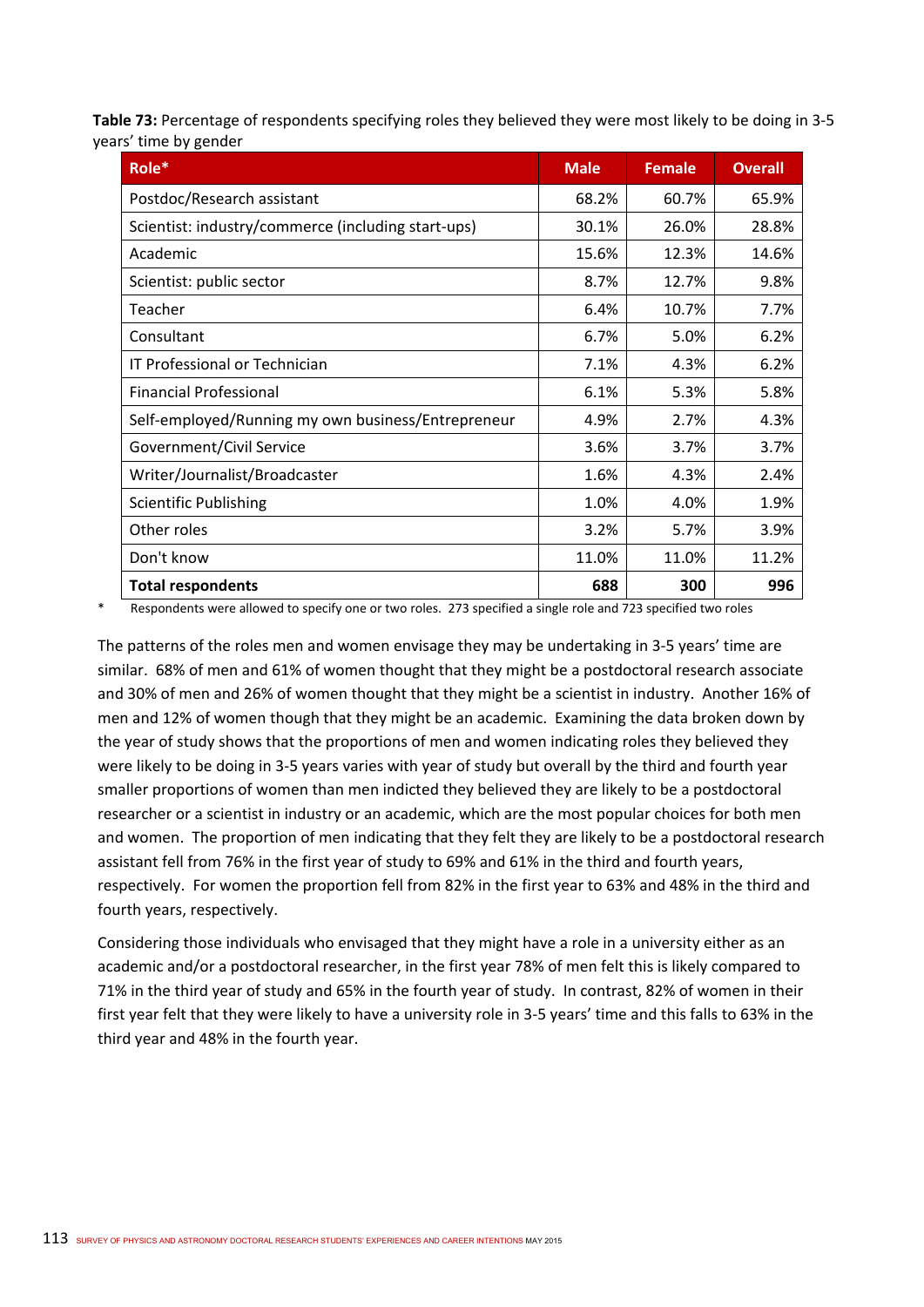Table 74: Percentage of respondents who specified roles they believed they were most likely to be doing in 3-5 years' time by gender and current year of study

|                                                    |                 | <b>Male</b>     |          |                 | <b>Female</b>   |                 |                 |          |
|----------------------------------------------------|-----------------|-----------------|----------|-----------------|-----------------|-----------------|-----------------|----------|
| Role*                                              | <b>1st Year</b> | <b>2nd Year</b> | 3rd year | <b>4th Year</b> | <b>1st Year</b> | <b>2nd Year</b> | <b>3rd year</b> | 4th Year |
| Postdoc/Research assistant                         | 76%             | 66%             | 69%      | 61%             | 76%             | 64%             | 59%             | 45%      |
| Scientist: industry/commerce (including start-ups) | 31%             | 32%             | 30%      | 27%             | 24%             | 24%             | 38%             | 13%      |
| Academic                                           | 18%             | 12%             | 13%      | 21%             | 16%             | 11%             | 9%              | 13%      |
| Scientist: public sector                           | 5%              | 12%             | 9%       | 8%              | 12%             | 13%             | 11%             | 14%      |
| Teacher                                            | 6%              | 6%              | 3%       | 11%             | 5%              | 11%             | 11%             | 17%      |
| Consultant                                         | 5%              | 7%              | 10%      | 3%              | 4%              | 4%              | 4%              | 9%       |
| IT Professional or Technician                      | 4%              | 10%             | 6%       | 12%             | 3%              | 3%              | 3%              | 8%       |
| <b>Financial Professional</b>                      | 4%              | 8%              | 7%       | 7%              | 3%              | 9%              | 8%              | 2%       |
| Self-employed/Running my own business/Entrepreneur | 4%              | 6%              | 4%       | 4%              | 4%              | 4%              | 3%              | 0%       |
| Government/Civil Service                           | 2%              | 4%              | 6%       | 4%              | 0%              | 5%              | 4%              | 5%       |
| Writer/Journalist/Broadcaster                      | 2%              | 2%              | 0%       | 2%              | 3%              | 5%              | 4%              | 6%       |
| <b>Scientific Publishing</b>                       | 0%              | 1%              | 2%       | 1%              | 7%              | 3%              | 1%              | 3%       |
| Other roles                                        | 3%              | 3%              | 2%       | 5%              | 4%              | 1%              | 7%              | 13%      |
| Don't know                                         | 15%             | 10%             | 9%       | 7%              | 12%             | 15%             | 9%              | 9%       |
| <b>Total respondents</b>                           | 225             | 170             | 161      | 110             | 76              | 75              | 76              | 64       |

\* Respondents were allowed to specify one or two roles. 273 specified a single role and 723 specified two roles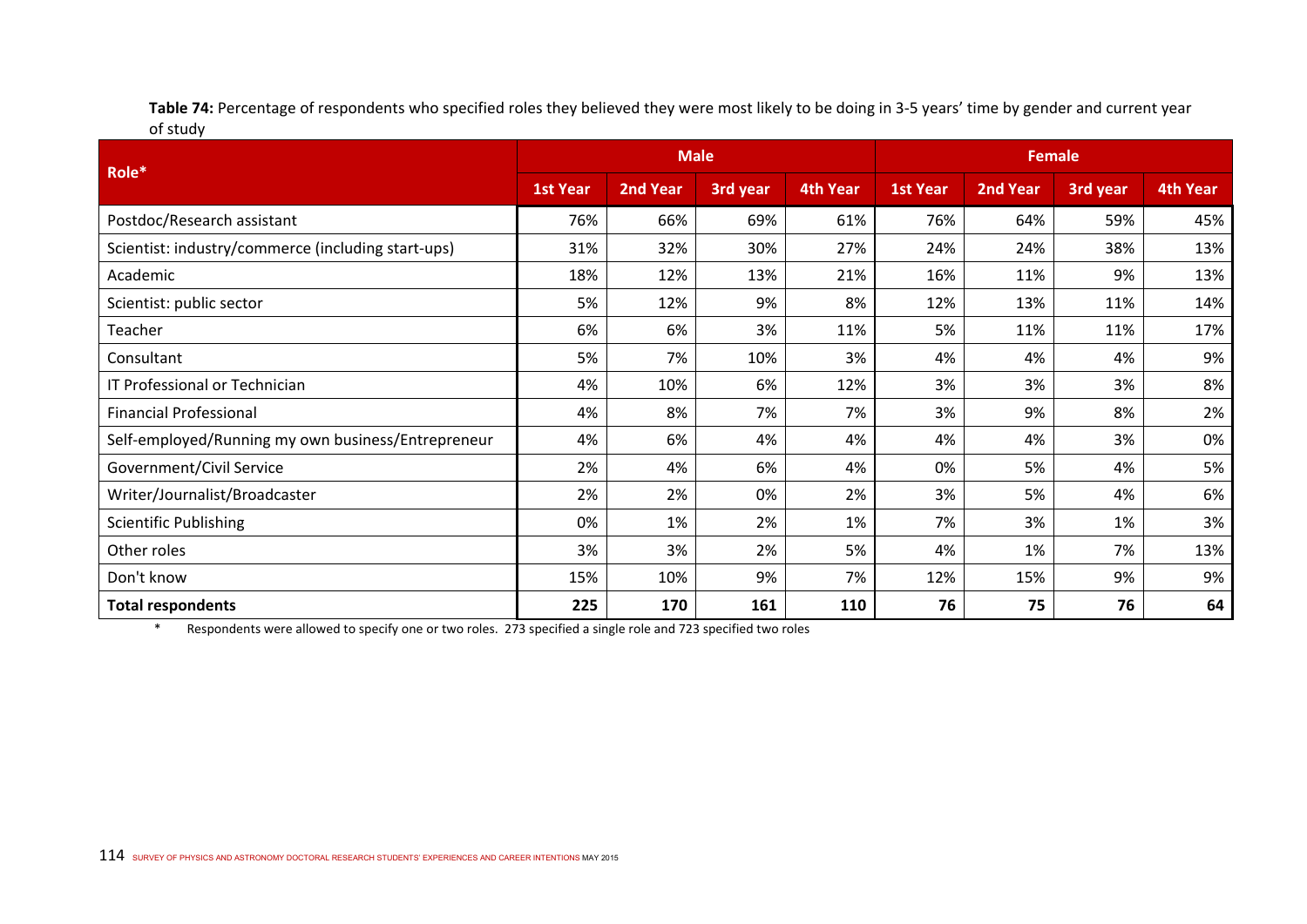Table 75: Percentage of respondents who specified roles they believed they were most likely to be doing in 6‐10 years' time by gender

| Role*                                              | <b>Male</b> | <b>Female</b> | <b>Overall</b> |
|----------------------------------------------------|-------------|---------------|----------------|
| Academic                                           | 45.9%       | 37.3%         | 43.4%          |
| Scientist: industry/commerce (including start-ups) | 29.1%       | 26.7%         | 28.3%          |
| Postdoc/Research assistant                         | 20.8%       | 15.7%         | 19.1%          |
| Scientist: public sector                           | 10.0%       | 12.7%         | 10.8%          |
| Self-employed/Running my own business/Entrepreneur | 9.9%        | 6.0%          | 8.7%           |
| Teacher                                            | 7.0%        | 11.7%         | 8.4%           |
| Consultant                                         | 7.8%        | 6.7%          | 7.5%           |
| <b>Financial Professional</b>                      | 6.3%        | 3.0%          | 5.2%           |
| IT Professional or Technician                      | 5.4%        | 2.7%          | 4.5%           |
| Writer/Journalist/Broadcaster                      | 2.8%        | 4.7%          | 3.3%           |
| Other roles                                        | 9.6%        | 16.0%         | 11.5%          |
| Don't know                                         | 17.4%       | 20.7%         | 18.6%          |
| <b>Total respondents</b>                           | 688         | 300           | 996            |

Respondents were allowed to specify one or two roles. 296 specified a single role and 669 specified two roles

Turning to the data for the roles respondents envisaged they would be undertaking in the longer‐term, of the 996 respondents who selected jobs they expected to be doing in 6‐10 years' time, 296 specified a single job and 669 specified two jobs. The overall results broken down by gender are shown in table 75 and broken down by current year of study and gender are shown in table 76. Overall 46% of men and 37% of women envisaged that they were likely to be academics, 29% of men and 28% of women envisaged that they were likely to be scientists in industry and 21% of men and 16% of women felt that they were likely to be postdoctoral researchers. Examining the data by year of study show that the proportion of men who felt they are likely to be academics is between 48% and 45% in years one to four. In contrast the proportion of women fell from 47% in the first year to 36% in the second and third years and 33% in the fourth year. The proportion of men envisaging being a scientist in industry remained at between 27% and 30%, while that for women varied more but is around 26%. By the third and fourth years of study around 1 in 5 men envisaged being a postdoctoral researcher in 6‐10 years' time compared to only around 1 in 10 women.

Considering those individuals who envisaged that they might have a role in a university either as an academic or a postdoctoral researcher, in the first year 63% of men felt this is likely compared to 56% in the third year of study and 54% in the fourth year of study. In contrast, 51% of women in their first year felt that they were likely to have a university role in 6‐10 years' time and this fell to 42% in the third year and 36% in the fourth year.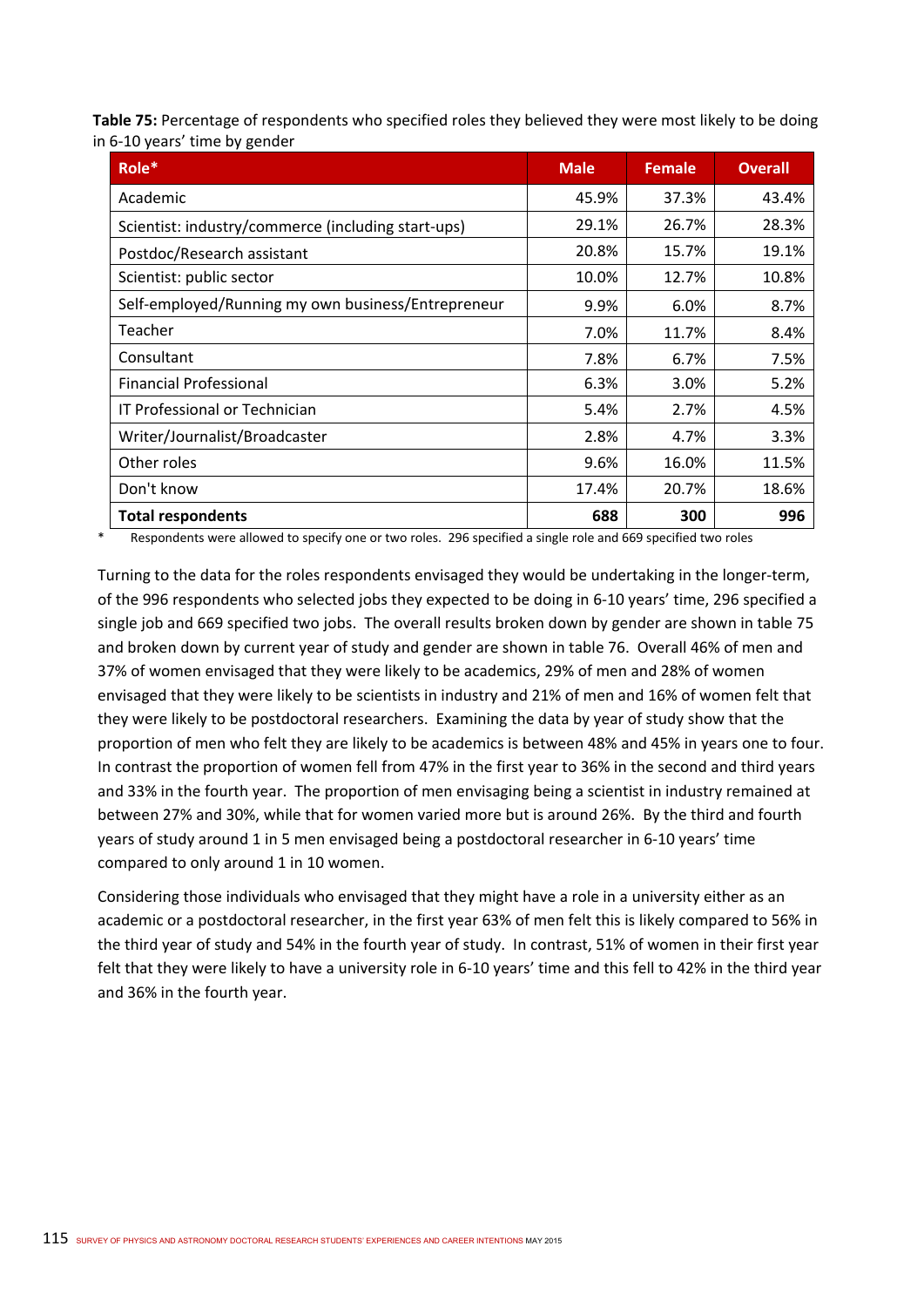|                                                    |                 | <b>Male</b>     |          |                 | <b>Female</b>   |                 |          |          |
|----------------------------------------------------|-----------------|-----------------|----------|-----------------|-----------------|-----------------|----------|----------|
| Role*                                              | <b>1st Year</b> | <b>2nd Year</b> | 3rd year | <b>4th Year</b> | <b>1st Year</b> | <b>2nd Year</b> | 3rd year | 4th Year |
| Academic                                           | 48%             | 45%             | 48%      | 45%             | 47%             | 36%             | 36%      | 33%      |
| Scientist: industry/commerce (including start-ups) | 29%             | 30%             | 27%      | 29%             | 26%             | 27%             | 33%      | 17%      |
| Postdoc/Research assistant                         | 26%             | 16%             | 19%      | 20%             | 18%             | 23%             | 9%       | 13%      |
| Scientist: public sector                           | 8%              | 12%             | 7%       | 13%             | 11%             | 12%             | 14%      | 13%      |
| Self-employed/Running my own business/Entrepreneur | 10%             | 10%             | 11%      | 7%              | 8%              | 5%              | 9%       | 2%       |
| Teacher                                            | 8%              | 5%              | 5%       | 11%             | 9%              | 11%             | 12%      | 16%      |
| Consultant                                         | 5%              | 11%             | 9%       | 5%              | 8%              | 5%              | 1%       | 11%      |
| <b>Financial Professional</b>                      | 4%              | 9%              | 7%       | 5%              | 3%              | 5%              | 4%       | 0%       |
| IT Professional or Technician                      | 3%              | 6%              | 6%       | 9%              | 0%              | 3%              | 3%       | 3%       |
| Writer/Journalist/Broadcaster                      | 2%              | 4%              | 2%       | 3%              | 4%              | 3%              | 8%       | 5%       |
| Other roles                                        | 7%              | 10%             | 12%      | 11%             | 11%             | 11%             | 16%      | 30%      |
| Don't know                                         | 19%             | 18%             | 16%      | 16%             | 18%             | 25%             | 20%      | 19%      |
| <b>Total respondents</b>                           | 225             | 170             | 161      | 110             | 76              | 75              | 76       | 64       |

Table 76: Percentage of respondents who specified roles they believed they were most likely to be doing in 6-10 years' time by gender and year of study

\* Respondents were allowed to specify one or two roles. 296 specified a single role and 669 specified two roles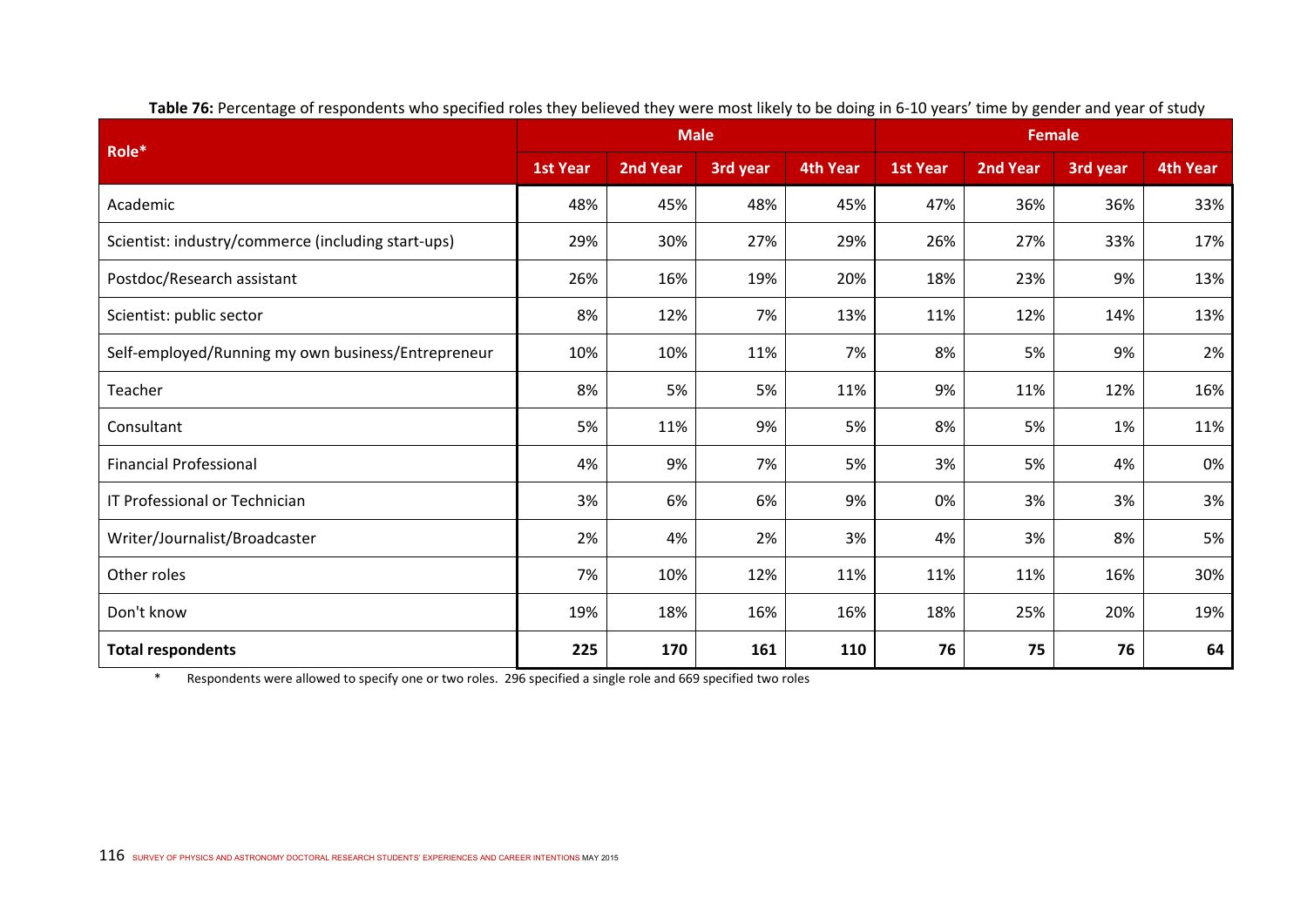So looking at the data for respondents' choices of the short-term and longer-term roles that they felt they were likely to be undertaking, the proportions of men and women indicating they felt they were likely to be in university‐based roles fell with increasing year of study, but the proportion of women fell more sharply than the proportion of men. The proportions of men and women who indicted that they were likely to be scientists in industry are similar in the short and longer-term with around 30% of men and 26% of women.

It is also interesting to note the proportions of men and women who indicated choices other than the four most popular (academic, industrial scientist, postdoctoral researcher and public sector scientist). In the short-term between 40% and 46% of men and women in their third and fourth years indicated choices other than the top four. In the longer‐term significantly higher proportions of men than women indicated choices other than the top four. 49% of men in their third year and 44% in their fourth year selected roles outside the top four while 63% of women in their third year and 67% of women in their fourth year do so.

Overall the indications are that towards the end of their doctoral studies, in the short and longer‐term women were less likely than men to see themselves in university-based roles, but were as likely as men to see themselves in scientific roles in industry. In the longer-term women were more likely than men to see themselves in roles other than academics or postdoctoral researchers or as scientists in the private or public sectors.

To look at this in a little more detail the data in table 77 show the proportion of males and females by year of study who selected at least one of "Academic", "Scientist: industry/commerce (including start‐ ups)", "Postdoc/Research assistant" or "Scientist: public sector" as a as a role that they believe they are most likely to be doing in 6‐10 years' time. It is difficult to draw any firm conclusions from the data as to whether there is any clear difference in whether men or women see themselves in a scientific role.

|               |              |                 | Proportion selecting at least one role |          |          |  |  |  |  |  |  |
|---------------|--------------|-----------------|----------------------------------------|----------|----------|--|--|--|--|--|--|
| <b>Gender</b> |              | <b>1st Year</b> | <b>2nd Year</b>                        | 3rd year | 4th Year |  |  |  |  |  |  |
|               | Proportion   | 67%             | 63%                                    | 63%      | 60%      |  |  |  |  |  |  |
| Male          | <b>Total</b> | 260             | 196                                    | 179      | 129      |  |  |  |  |  |  |
|               | Proportion   | 65%             | 55%                                    | 65%      | 52%      |  |  |  |  |  |  |
| Female        |              |                 |                                        |          |          |  |  |  |  |  |  |

**Total 85 86 82 69**

Proportion 66% 60% 60% 63% 63% 63%

**Total 350 283 264 199**

**Table 77:** Percentage of respondents selecting as a role they believe they are most likely to be doing in 6‐ 10 years' time at least one of "Academic", "Scientist: industry/commerce (including start‐ups)",

Overall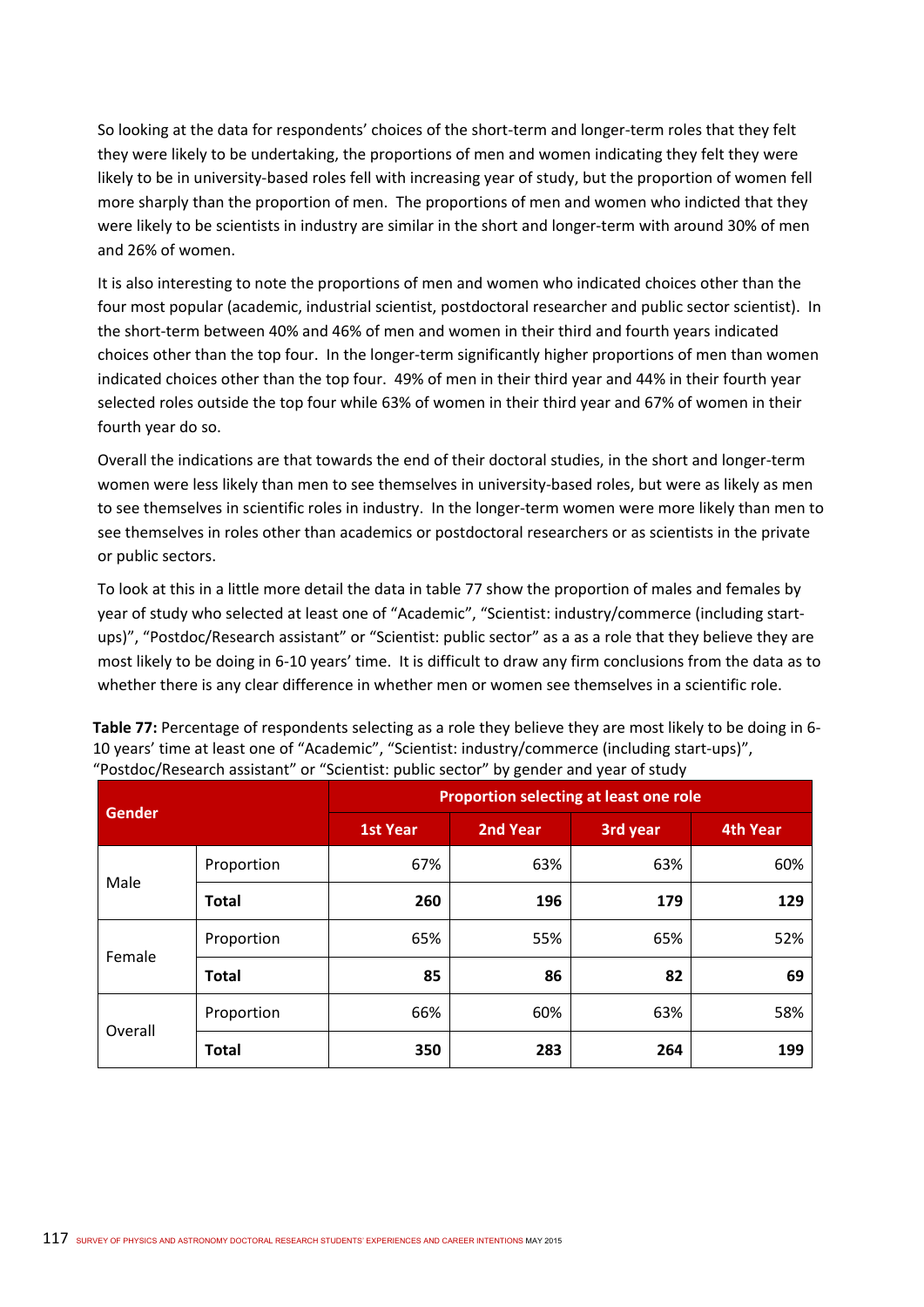There are few differences between the career expectations of those studying physics-based and astronomy-based doctorates. Data for 3rd and 4th doctoral students combined are presented in table 78 and show respondents' reported likely roles in the short and longer‐term. In the short‐term the major difference is in the proportions of respondents who indicate that they felt likely that they would be working as a scientist in industry and/or in the public sector with 40% of physics-based respondents in their third or fourth years and 21% of astronomy-based respondents. In the longer-term, astronomybased respondents were more likely to envisage working in university‐based roles than physics‐based respondents, and less likely to envisage themselves working as a scientist in industry and/or in the public sector. Overall in the longer-term 55% of astronomy-based respondents in their third or fourth years of study envisaged working in a university‐based role and 19% envisaged working as a scientist in industry and/or in the public sector. In contrast, 47% of physics-based respondents in their third or fourth years of study envisaged working in a university‐based role and 40% envisaged working as a scientist in industry and/or in the public sector.

**It appears that those respondents carrying out astronomy‐based projects were more likely than those carrying out physics‐based projects to see their longer‐term careers in universities, and were less likely to see their careers based in industry**. It is not known whether this is because those studying astronomy believe the skills and subject knowledge they build up are more applicable to university environments and less applicable to industry environments than those studying physics-based projects, or because those who choose to study astronomy-related projects are more inclined towards university environments and less inclined towards industry environments than those who chose to study physicsrelated projects.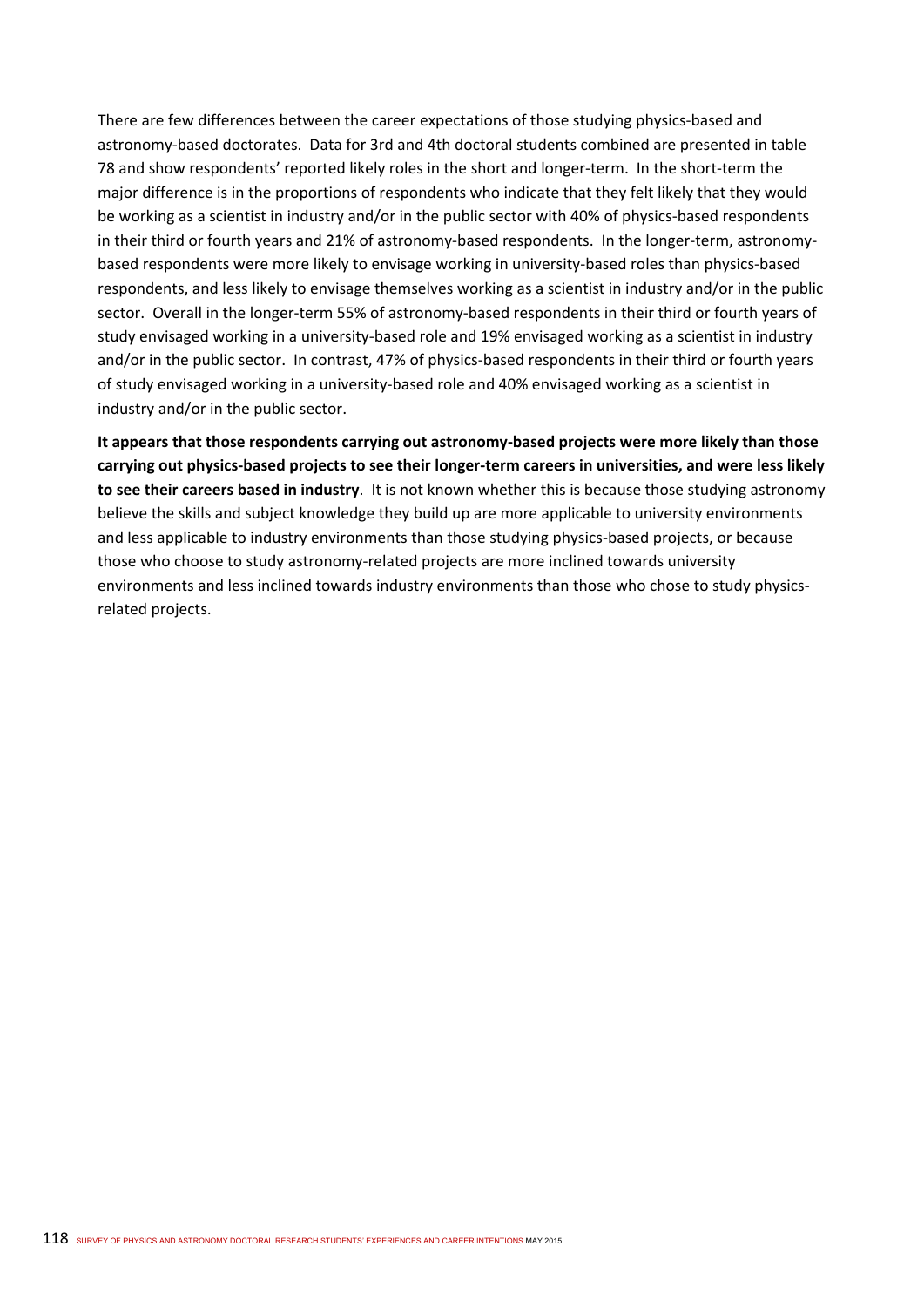**Table 78:** Percentage of respondents in their third or fourth year of study who specified roles they believed they were most likely to be doing in 3‐5 and 6‐10 years' time by whether respondents were undertaking physics‐based or astronomy‐based projects

|                                                    | research                  | <b>Physics-based</b>       | <b>Astronomy-based</b><br>research |                            |  |
|----------------------------------------------------|---------------------------|----------------------------|------------------------------------|----------------------------|--|
| Role*                                              | $3 - 5$<br>vears'<br>time | $6 - 10$<br>years'<br>time | $3 - 5$<br>years'<br>time          | $6 - 10$<br>years'<br>time |  |
| Academic                                           | 14%                       | 40%                        | 15%                                | 47%                        |  |
| Scientist: industry/commerce (including start-ups) | 32%                       | 32%                        | 17%                                | 14%                        |  |
| Postdoc/Research assistant                         | 60%                       | 15%                        | 66%                                | 20%                        |  |
| Scientist: public sector                           | 11%                       | 13%                        | 5%                                 | 5%                         |  |
| Self-employed/Running my own business/Entrepreneur | 3%                        | 8%                         | 3%                                 | 7%                         |  |
| Teacher                                            | 8%                        | 8%                         | 14%                                | 11%                        |  |
| Consultant                                         | 7%                        | 6%                         | 5%                                 | 8%                         |  |
| <b>Financial Professional</b>                      | 6%                        | 5%                         | 6%                                 | 4%                         |  |
| IT Professional or Technician                      | 8%                        | 6%                         | 4%                                 | 4%                         |  |
| Writer/Journalist/Broadcaster                      | 1%                        | 3%                         | 3%                                 | 5%                         |  |
| Other roles                                        | 11%                       | 15%                        | 13%                                | 19%                        |  |
| Don't know                                         | 11%                       | 17%                        | 11%                                | 19%                        |  |
| <b>Total respondents</b>                           | 299                       | 299                        | 95                                 | 95                         |  |

Respondents were allowed to specify one or two roles. 273 specified a single role and 723 specified two roles when specifying short-term roles and 296 specified a single role and 669 specified two roles when specifying longer-term roles.

Data on the likely short and longer-term roles of 3rd and 4th year respondents combined broken down by whether or not they were members of CDTs are presented in table 79. The numbers of CDT members are too small to draw any firm conclusions.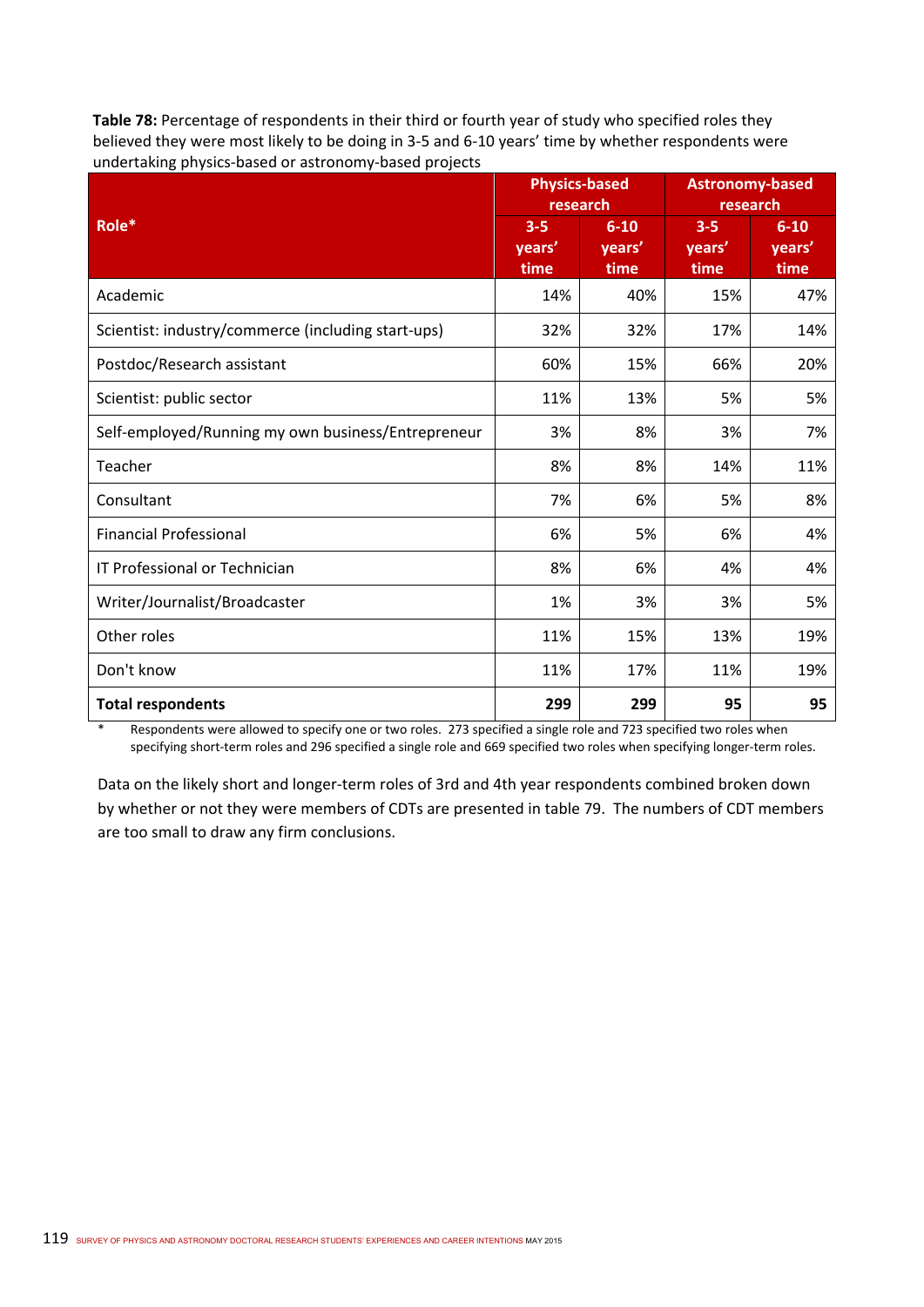**Table 79:** Percentage of respondents in their third or fourth year of study who specified roles they believed they were most likely to be doing in 3‐5 and 6‐10 years' time by whether respondents were members of a CDT

|                                                    |                           | <b>CDT</b> member          | <b>CDT</b> non-member     |                            |  |
|----------------------------------------------------|---------------------------|----------------------------|---------------------------|----------------------------|--|
| Role*                                              | $3 - 5$<br>vears'<br>time | $6 - 10$<br>years'<br>time | $3 - 5$<br>years'<br>time | $6 - 10$<br>years'<br>time |  |
| Academic                                           | 14%                       | 54%                        | 14%                       | 41%                        |  |
| Scientist: industry/commerce (including start-ups) | 31%                       | 29%                        | 28%                       | 27%                        |  |
| Postdoc/Research assistant                         | 71%                       | 11%                        | 60%                       | 17%                        |  |
| Scientist: public sector                           | 20%                       | 14%                        | 9%                        | 11%                        |  |
| Self-employed/Running my own business/Entrepreneur | 6%                        | 17%                        | 3%                        | 7%                         |  |
| Teacher                                            | 6%                        | 3%                         | 9%                        | 10%                        |  |
| Consultant                                         | 6%                        | 6%                         | 7%                        | 7%                         |  |
| <b>Financial Professional</b>                      | 3%                        | 3%                         | 7%                        | 5%                         |  |
| IT Professional or Technician                      | 0%                        | 3%                         | 8%                        | 6%                         |  |
| Writer/Journalist/Broadcaster                      | 3%                        | 3%                         | 2%                        | 4%                         |  |
| Other roles                                        | 18%                       | 20%                        | 12%                       | 15%                        |  |
| Don't know                                         | 3%                        | 11%                        | 9%                        | 18%                        |  |
| <b>Total respondents</b>                           | 35                        | 35                         | 379                       | 379                        |  |

Respondents were allowed to specify one or two roles. 273 specified a single role and 723 specified two roles when specifying short-term roles and 296 specified a single role and 669 specified two roles when specifying longer-term roles.

#### **Respondents who have already accepted a job or training offer**

10% of male respondents and 11% of female respondents indicated that they had already accepted a job offer or an offer of training. Around 50% of both the men and women reported that they had accepted a postdoctoral researcher role and around 20% that they had accepted a role as a scientist in industry or in the public sector. A small number of respondents reported that they had a role as a lecturer in academia but all but one of these were from abroad. In all likelihood these individuals already held teaching posts in their home countries and had travelled to the UK to enhance their qualifications while retaining their posts.

Around 80% of the respondents reported that they would be undertaking scientific research in their roles. Of the 16 respondents who were not going to be carrying out scientific research, eight reported that they began their doctorates thinking they would have a career in scientific research, and seven reported that they were not sure. The reasons given by those who had expected a career in scientific research for changing their minds varied but included poor job security and poor pay, and a feeling that the general atmosphere in academia was not good. The majority of reasons given referred to negative feelings about university roles rather than roles elsewhere like industry.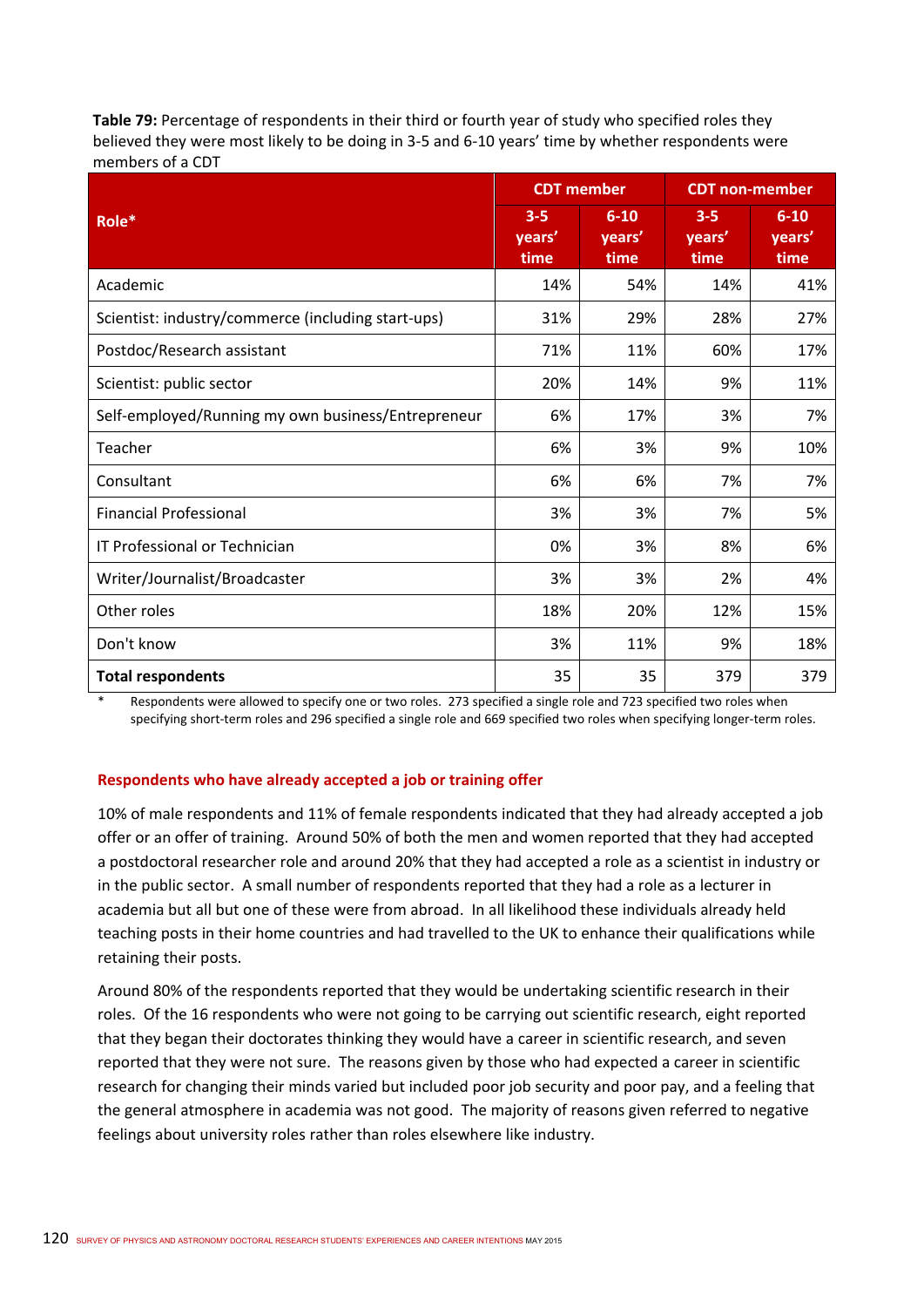#### **Respondents who have not already accepted a job or training offer**

Respondents who had not already accepted a job or training offer were asked about the locations of employment or training offers that they would consider. The results, broken down by nationality and gender, whether respondents' research was physics‐based or astronomy‐based, or whether respondents were members of a CDT are shown in table 80.

**Table 80:** The locations of employment or training respondents who have not already accepted a job offer or an offer of training would consider by nationality and gender, whether respondents' research was physics‐based or astronomy‐based, or whether respondents were members of a CDT

|                                                                                  |      |               | <b>British</b>            | <b>Other nationalities</b>  |               |                               |      |        |                                  |                             |
|----------------------------------------------------------------------------------|------|---------------|---------------------------|-----------------------------|---------------|-------------------------------|------|--------|----------------------------------|-----------------------------|
| <b>Location of</b><br>employment or<br>training<br>respondents<br>would consider | Male | <b>Female</b> | Physics-based<br>research | Astronomy-based<br>research | Member of CDT | member of<br>Not<br><b>Td</b> | Male | Female | <b>Physics-based</b><br>research | Astronomy-based<br>research |
| In the UK                                                                        | 30%  | 31%           | 33%                       | 25%                         | 22%           | 31%                           | 15%  | 15%    | 16%                              | 8%                          |
| In another country                                                               | 6%   | 6%            | 7%                        | 5%                          | 10%           | 6%                            | 7%   | 8%     | 7%                               | 11%                         |
| In home country<br>(if not the UK)                                               |      |               |                           |                             |               |                               | 8%   | 12%    | 10%                              | 9%                          |
| Would consider all<br>options                                                    | 60%  | 58%           | 57%                       | 65%                         | 63%           | 59%                           | 65%  | 50%    | 57%                              | 68%                         |
| Undecided                                                                        | 4%   | 5%            | 4%                        | 5%                          | 4%            | 5%                            | 5%   | 15%    | 10%                              | 5%                          |
| <b>Total respondents</b>                                                         | 408  | 160           | 383                       | 154                         | 67            | 507                           | 213  | 108    | 223                              | 66                          |

Overall 30% of British respondents said they would seek roles in the UK only, 6% would seek roles in another country, and 60% would consider all options. The patterns for males and females are the same. Patterns for respondents of other nationalities show some difference between the response of males and females. Females were more likely than males to say they were undecided and were less likely to state that they would consider all options. Astronomy-based respondents were less likely than physicsbased respondents, whether British or of other nationalities, to say that they would seek roles in the UK only, and more likely to say that they would consider all options. British members of CDTs were less likely than those who were not members of CDT to say they would seek roles in the UK only. For British and other nationality respondents there is not a great deal of variation in the patterns of responses by year of study.

Respondents who had not already accepted a job or training offer were asked whether they intended to seek employment as a research scientist, or undertake further study related to research. The results broken down by year of study and gender are shown in figure 46. The patterns of responses for men and women were very similar in the first year of study. However, while the proportion of men indicating a positive response increased slightly with year of study from 59% in the first year to 64% in the fourth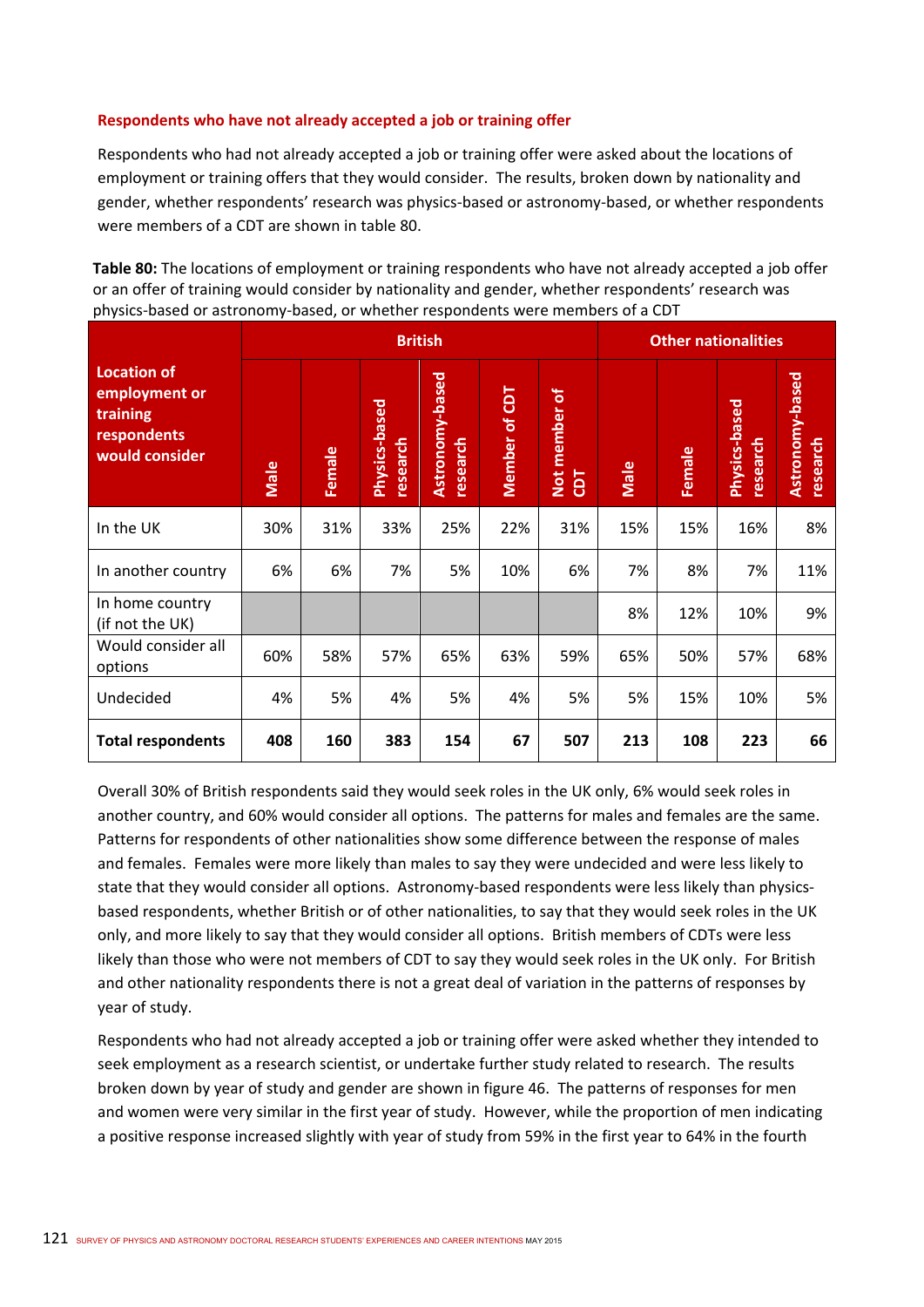year, the proportion of women fell from 58% on the first year to 43% in the fourth year. The proportions of men and women answering "no" to the question increased with year of study but the data indicated that the proportion of women increased more than the proportion of men. The proportions of men and women who were unsure varied but in general a higher proportion of women than men were unsure.

Overall physics‐based and astronomy‐based respondents showed similar patterns of responses but the numbers of astronomy‐based respondents was too small to break down by year of study and gender so it is not possible to examine whether patterns related to gender and year of study are different for physics‐based and astronomy‐based respondents. Likewise, the responses of members of CDTs and respondents who were not members of CDTs are similar.



**Figure 46:** Whether respondents who had not accepted a job or training offer intended to seek employment as a research scientist, or undertake further study related to research by gender and current year of study

Looking in more detail at just those respondents that intended to seek work as a research scientist, or undertake further study related to research, showed that there were few differences in the patterns of what they intended to do on completion of their courses by gender or by year of study (see table 81 and table 82). Around 70% of men and women expected to undertake a period of postdoctoral research in a university or research institute and around 13% expected to undertake work in the private or commercial sector. In line with the data about the short-term career intentions of respondents, a higher proportion of astronomy-based doctoral researchers than physics-based researchers intended to carry out postdoctoral research in a university or research institute, 68% and 83% respectively. So, for those respondents who wanted a research‐based career there is little variation in what they intended to do by gender or year of study with the majority wanting to be a postdoctoral researcher. However, a higher proportion of astronomy‐based researchers than physics‐based researchers intended to follow this path.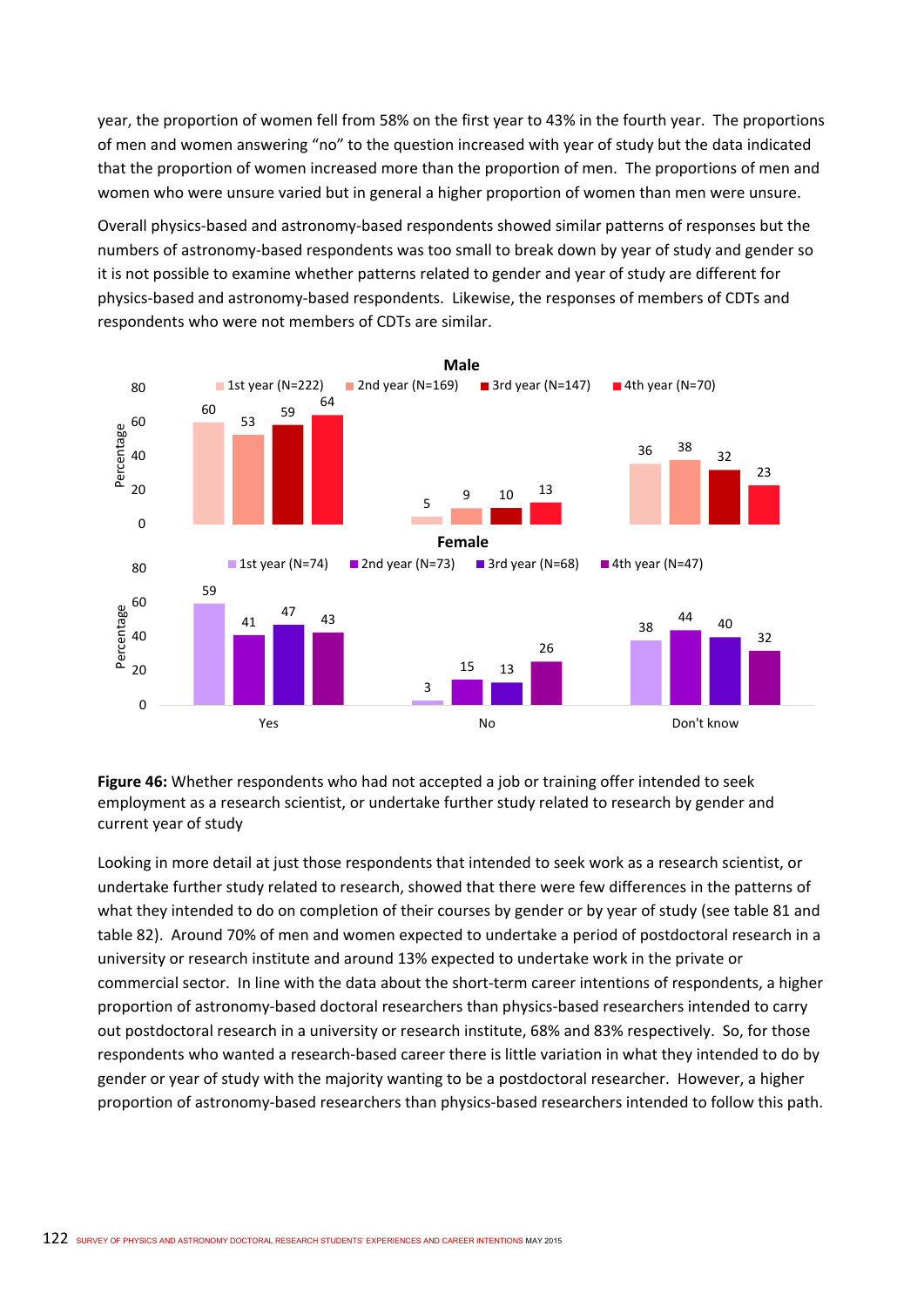**Table 81:** What respondents who had not accepted a job or training offer and who intended to seek employment as a research scientist, or undertake further study related to research, intended to do on completion of their course by gender

| <b>Intended Role/activity after completion of course</b>              | <b>Male</b> | <b>Female</b> |
|-----------------------------------------------------------------------|-------------|---------------|
| University/research institute (as a postdoctoral<br>researcher)       | 73%         | 67%           |
| Private/commercial sector                                             | 11%         | 16%           |
| University/research institute (as a permanent<br>academic/researcher) | 6%          | 7%            |
| University spin-off                                                   | 2%          | 2%            |
| <b>Public Sector</b>                                                  | 1%          | 2%            |
| Self-employment                                                       | 0%          | 0%            |
| Other                                                                 | 1%          | 1%            |
| Don't know                                                            | 5%          | 6%            |
| <b>Total respondents</b>                                              | 356         | 126           |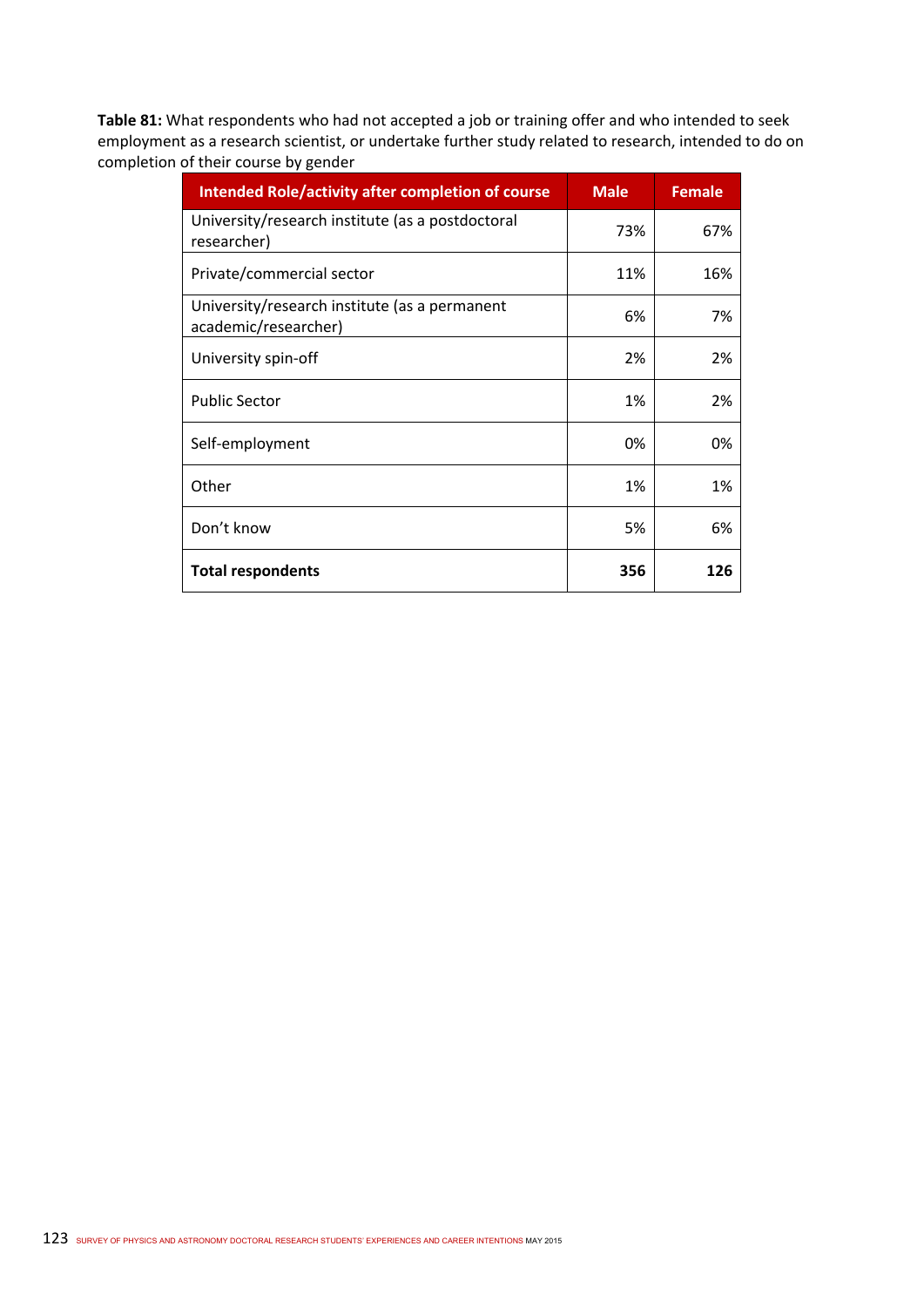**Table 82:** What respondents who had not accepted a job or training offer and who intended to seek employment as a research scientist, or undertake further study related to research, intended to do on completion of their course by current year of study

| <b>Intended Role/activity after completion of</b>                     | <b>Current year of study</b> |                 |     |     |  |  |  |  |
|-----------------------------------------------------------------------|------------------------------|-----------------|-----|-----|--|--|--|--|
| course                                                                | 1st                          | 2 <sub>nd</sub> | 3rd | 4th |  |  |  |  |
| University/research institute (as a postdoctoral<br>researcher)       | 69%                          | 69%             | 75% | 75% |  |  |  |  |
| Private/commercial sector                                             | 11%                          | 12%             | 16% | 12% |  |  |  |  |
| University/research institute (as a permanent<br>academic/researcher) | 10%                          | 8%              | 1%  | 5%  |  |  |  |  |
| University spin-off                                                   | 2%                           | 3%              | 3%  | 0%  |  |  |  |  |
| <b>Public Sector</b>                                                  | 2%                           | 0%              | 0%  | 2%  |  |  |  |  |
| Self-employment                                                       | 0%                           | 1%              | 0%  | 0%  |  |  |  |  |
| Other                                                                 | 1%                           | 2%              | 0%  | 2%  |  |  |  |  |
| Don't know                                                            | 6%                           | 4%              | 5%  | 5%  |  |  |  |  |
| <b>Total respondents</b>                                              | 178                          | 118             | 118 | 65  |  |  |  |  |

Looking at the data for all respondents who had not already accepted a job or training offer overall, the proportion intending to work in a university/research institute as a postdoctoral researcher can be calculated. The results are shown in figure 47. The data underline that men were more likely than women to state that they intended to be a postdoctoral researcher and that the proportion of men increased with year of study while the proportion of women stayed essentially the same. The figures do not vary a great deal by nationality.



**Figure 47:** Whether respondents who had not accepted a job or training offer intended to seek employment as postdoctoral researcher in a university/research institute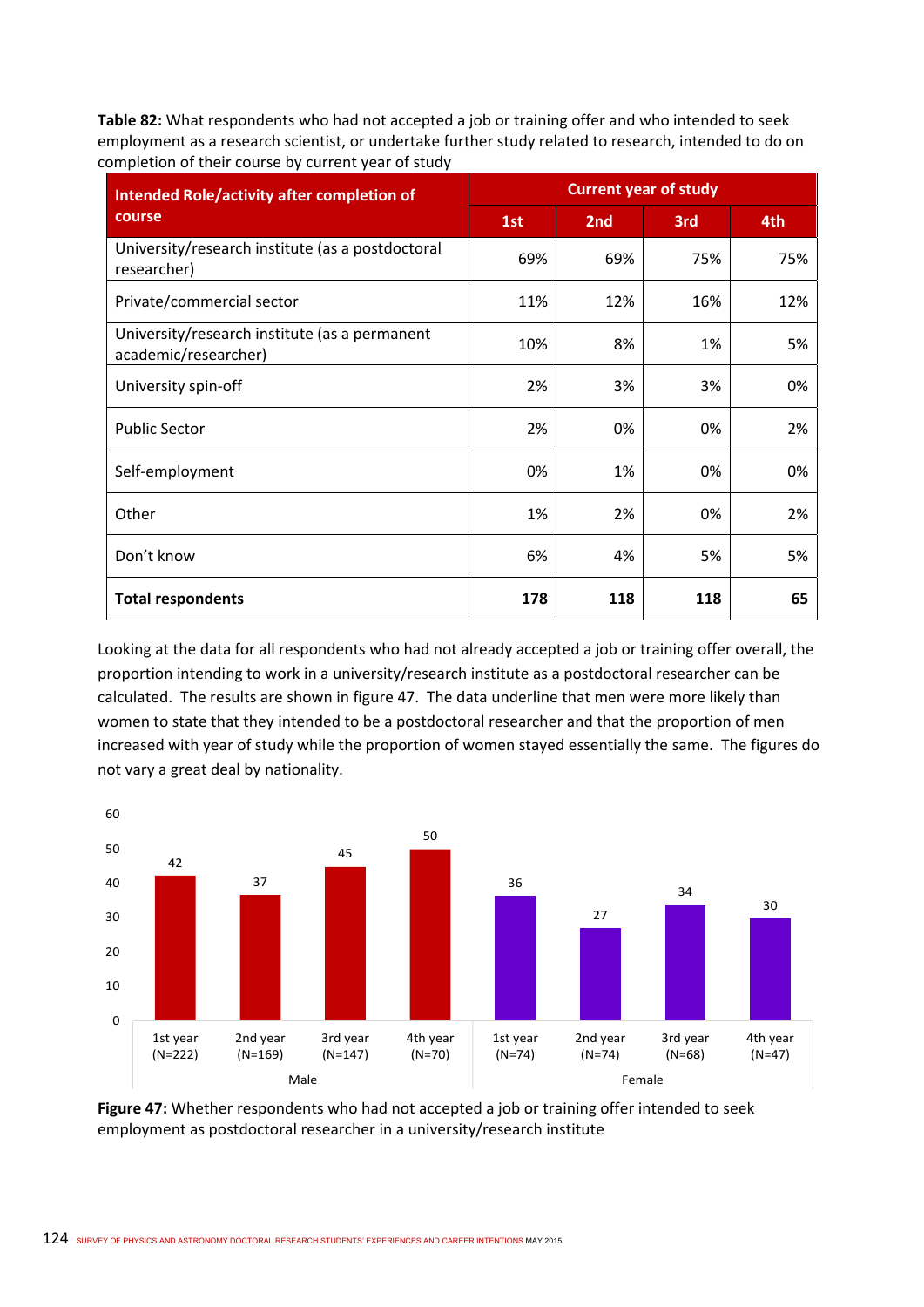Turning to the respondents who did not intend to, or were not sure if they would, seek work as a research scientist, as shown in table 83, 66% stated that they intended to seek a role which made use of their scientific background, 31% stated that they didn't know, and only 4% stated that would not seek a role which used their scientific background. Overall the responses by gender suggest that women were more likely than men to state that they would seek a role which used their scientific background, 70% and 63%, respectively. The proportion stating that they would seek a role which used their scientific background varies relatively little by year of study and is the same whether respondents' research is physics‐based or astronomy‐based.

**Table 83:** Whether respondents who had not accepted a job or training offer and who did not or did not know if they intended to seek employment as a research scientist, or undertake further study related to research, intended to seek a role on completion of their course which required and/or made use of their science background by gender and by current year of study

|                                                                          | <b>Gender</b> |        | <b>Research area</b> |                    | <b>Current year of study</b> | <b>Overall</b> |     |     |     |
|--------------------------------------------------------------------------|---------------|--------|----------------------|--------------------|------------------------------|----------------|-----|-----|-----|
| <b>Role which requires</b><br>and/or makes use of<br>science background? | Male          | Female | Physics-<br>based    | Astronomy<br>based | 1st                          | 2nd            | 3rd | 4th |     |
| Yes                                                                      | 63%           | 70%    | 65%                  | 64%                | 66%                          | 70%            | 64% | 62% | 66% |
| Don't know                                                               | 32%           | 28%    | 32%                  | 33%                | 31%                          | 27%            | 33% | 34% | 31% |
| No                                                                       | 5%            | 2%     | 3%                   | 3%                 | 3%                           | 3%             | 3%  | 4%  | 4%  |
| <b>Total respondents</b>                                                 | 265           | 142    | 284                  | 95                 | 122                          | 125            | 99  | 53  | 412 |

The respondents who said they would seek a role which used their scientific background, and those who were not sure if they would, were asked in more detail about what they were likely to do on completion of their course. Overall 50% of respondents did not know what they would be doing, but that proportion fell from 60% in the first year of study to 53% in the second year, 49% in the third and 24% in the fourth year of study. More detail is given in table 84 but it should be borne in mind that number of respondents is small when broken down by year and so proportions should only be taken as indicative.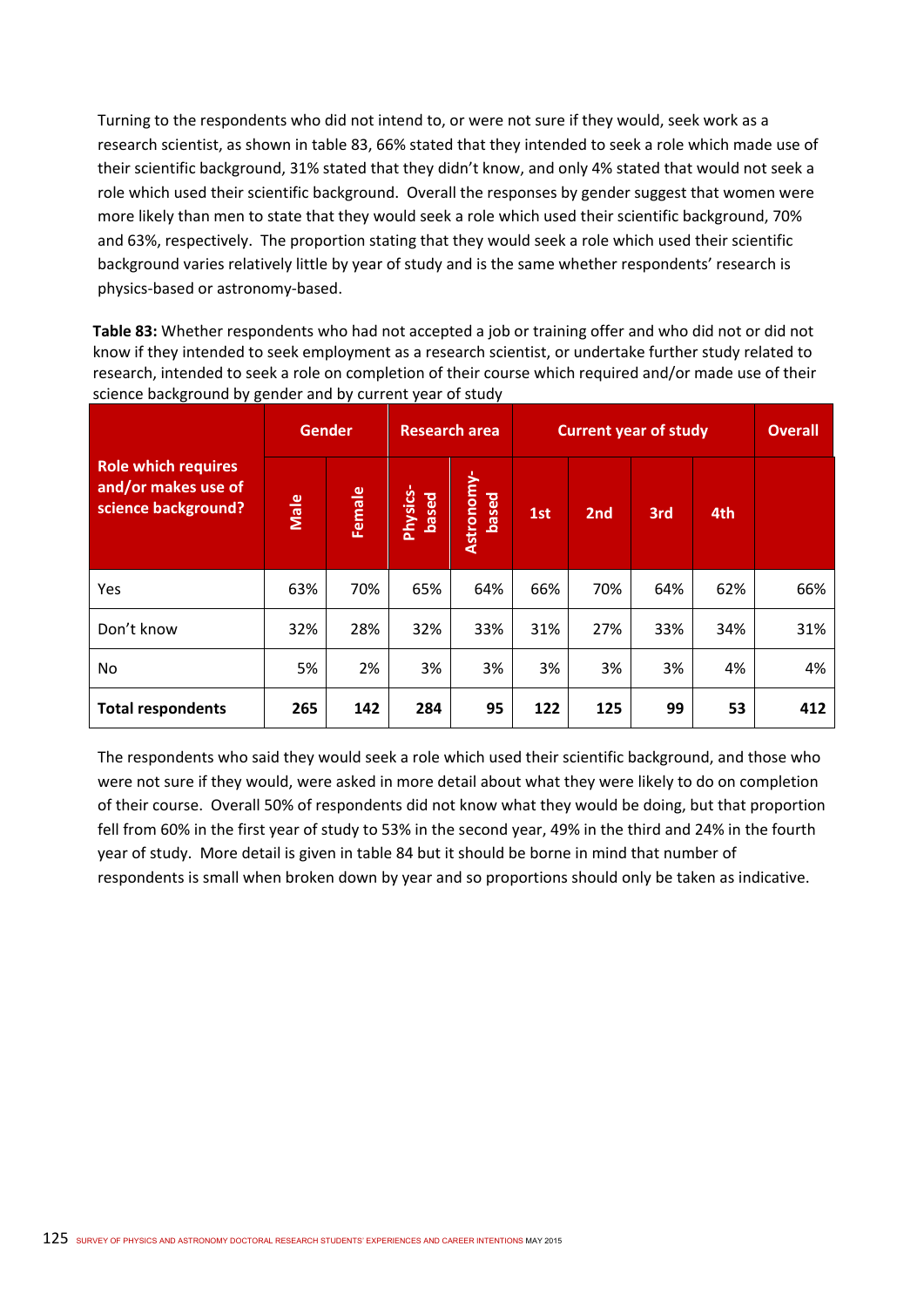**Table 84:** What respondents who had not accepted a job or training offer and who intended to seek employment as a research scientist, or undertake further study related to research, intended to do on completion of their course by gender

|                                                                     | <b>Gender</b> |               |               | <b>Research area</b> | <b>Current year of study</b> |                 |     |     |
|---------------------------------------------------------------------|---------------|---------------|---------------|----------------------|------------------------------|-----------------|-----|-----|
| <b>Intended Role/activity after</b><br>completion of course         | <b>Male</b>   | <b>Female</b> | Physics-based | Astronomy-based      | 1st                          | 2 <sub>nd</sub> | 3rd | 4th |
| Travel or take time out                                             | 8%            | 8%            | 7%            | 8%                   | 5%                           | 10%             | 5%  | 21% |
| Work in a non-scientific role in<br>industry/commerce               | 8%            | 2%            | 8%            | 3%                   | 6%                           | 10%             | 2%  | 3%  |
| Self-employment/Set up my<br>own business                           | 5%            | 4%            | 5%            | 3%                   | 4%                           | 5%              | 6%  | 3%  |
| Work as an IT Professional or<br>Technician                         | 7%            | 1%            | 4%            | 7%                   | 6%                           | 2%              | 5%  | 3%  |
| Work as a Financial Professional<br>(in banking, accountancy, etc.) | 5%            | 3%            | 5%            | 3%                   | 4%                           | 7%              | 2%  | 3%  |
| <b>Teacher Training</b>                                             | 3%            | 6%            | 3%            | 8%                   | 3%                           | 2%              | 5%  | 9%  |
| Work in a non-research<br>scientific role in industry               | 4%            | 5%            | 6%            | 0%                   | 3%                           | 2%              | 8%  | 6%  |
| Other                                                               | 10%           | 18%           | 15%           | 10%                  | 9%                           | 7%              | 19% | 27% |
| Don't know                                                          | 50%           | 53%           | 48%           | 57%                  | 53%                          | 49%             | 24% | 51% |
| <b>Total respondents</b>                                            | 165           | 99            | 184           | 61                   | 79                           | 86              | 63  | 33  |

The small number of respondents who stated that they did not intend to seek a role using their scientific background (15 in total) were asked whether or not they began their doctoral studies thinking that they would have a career related to science, and those who said that they had done so (7) were asked why they had changed their minds. The reasons given varied and included general disillusionment with science, including the funding mechanisms, a dislike of science culture, a dislike of academia, and a positive decision to do something different.

If it is assumed that respondents are representative of the population of physics and astronomy doctoral students then it is possible to calculate an estimate of the gender balance of the postdoctoral population. Considering the respondents who had accepted a job offer as a postdoctoral researcher, and the third and fourth year respondents who indicated that they intended to be a postdoctoral researcher, leads to the conclusion that 42% of females and 51% of males towards the end of their courses intend to be postdoctoral researchers. Using the overall gender balance of the doctoral population (23% of which are female) leads to the conclusion that the gender balance of the population of those intending to be postdoctoral researchers is 80% male and 20% female. In 2011/12, 18% of the researcher population was female. This figure is in line with the career intentions data. Furthermore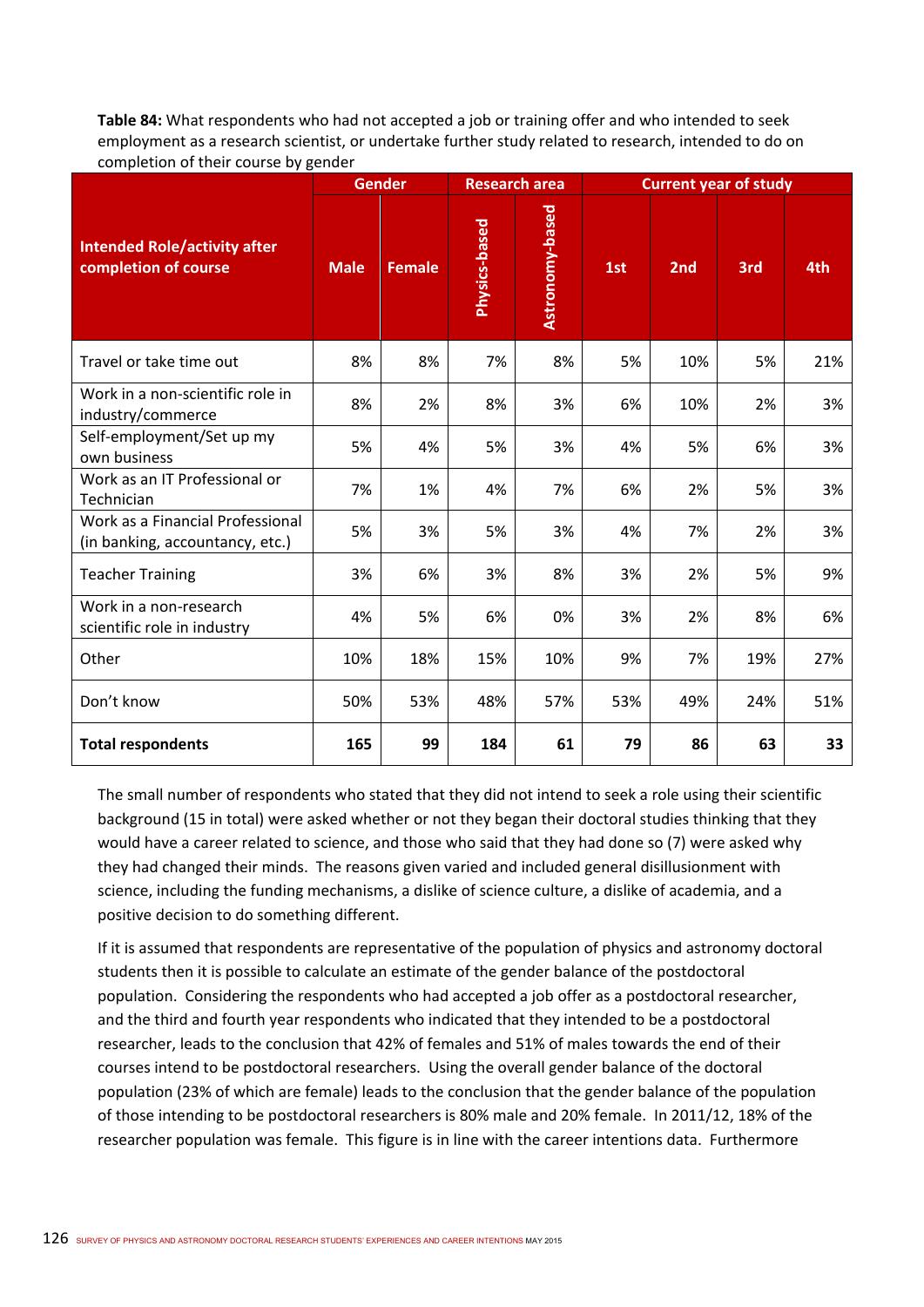previous work suggested that females spend less time as postdoctoral researchers than men,<sup>11</sup> which would lead to a decrease in the proportion of females in the overall population relative to the proportion of females in the population who become postdoctoral researchers.

<sup>&</sup>lt;sup>11</sup> Mapping the Future: Physics and Chemistry Postdoctoral Researchers' Experiences and Career Intentions, Institute of Physics, London, 2011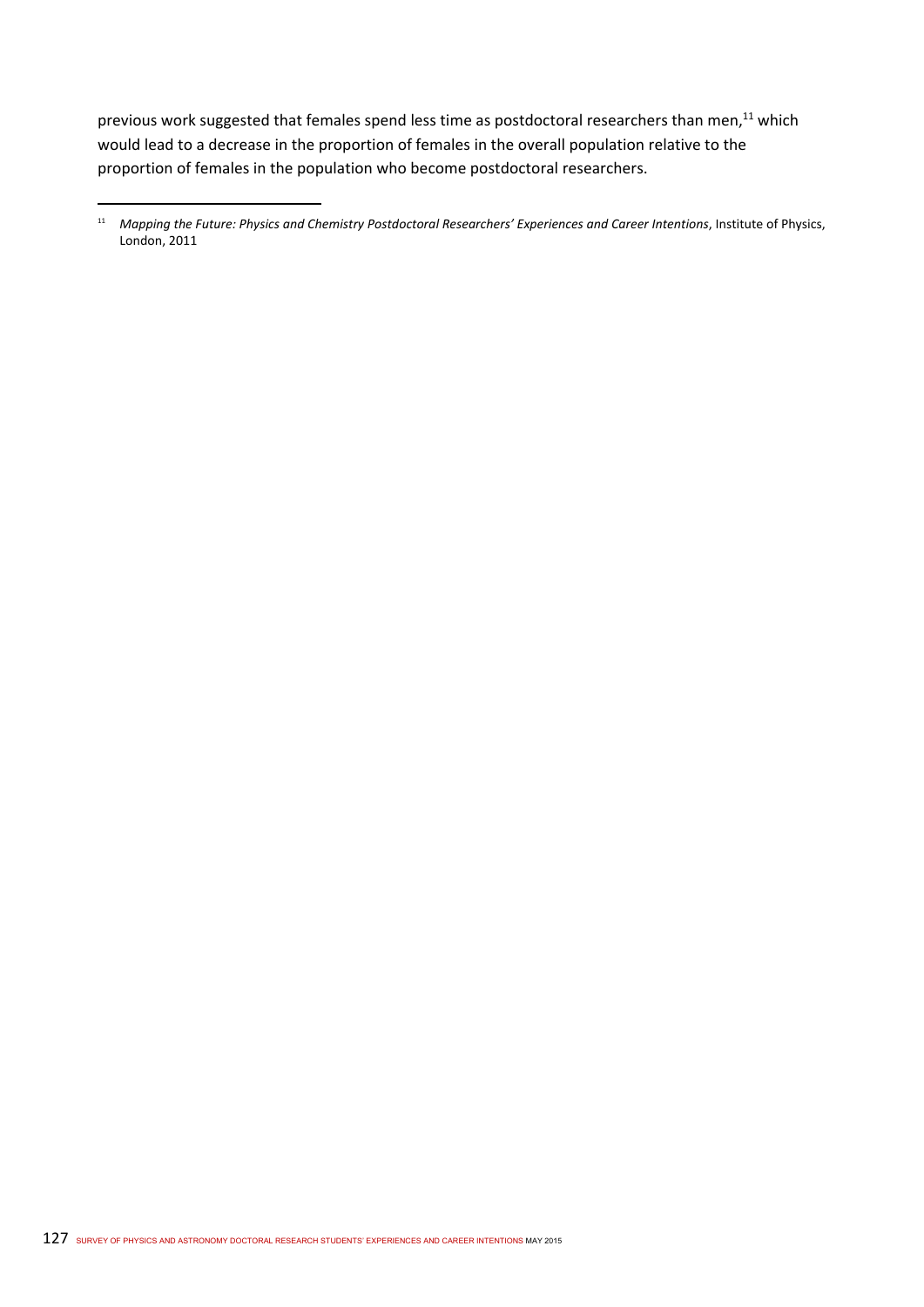# **Appendix A: The Sample Demographics**

**Table 85:** Survey respondents by institution and whether or not they completed the survey fully

| <b>Institution</b>                  | Number who completed survey | Number who did not completed<br>survey | Number started Survey | Number registered for a research<br>astronomy (HESA 2012/13)<br>doctorate in physics or | Response rate: completed survey<br>(%) | Response rate: started survey<br>$\infty$ |
|-------------------------------------|-----------------------------|----------------------------------------|-----------------------|-----------------------------------------------------------------------------------------|----------------------------------------|-------------------------------------------|
| University of Aberdeen              | 5                           |                                        | 5                     | 22                                                                                      | 23                                     | 23                                        |
| Aberystwyth University              | 6                           | 1                                      | $\overline{7}$        | 12                                                                                      | 58                                     | 50                                        |
| University of Bath                  | $\overline{7}$              | $\mathbf 1$                            | 8                     | 35                                                                                      | 23                                     | 20                                        |
| University of Birmingham            | 30                          | 3                                      | 33                    | 83                                                                                      | 40                                     | 36                                        |
| University of Bristol               | 34                          | 4                                      | 38                    | 114                                                                                     | 33                                     | 30                                        |
| University of Cambridge             | 85                          | 14                                     | 99                    | 335                                                                                     | 30                                     | 25                                        |
| <b>Cardiff University</b>           | 9                           | $\overline{2}$                         | 11                    | 67                                                                                      | 16                                     | 13                                        |
| University of Central Lancashire*   | 13                          | $\mathbf{1}$                           | 14                    | 14                                                                                      | 100                                    | 93                                        |
| University of Dundee                | 4                           | $\overline{2}$                         | 6                     | 30                                                                                      | 20                                     | 13                                        |
| University of Durham                | 59                          | 5                                      | 64                    | 98                                                                                      | 65                                     | 60                                        |
| University of Edinburgh             | 41                          | 11                                     | 52                    | 114                                                                                     | 46                                     | 36                                        |
| University of Exeter                | 20                          | 3                                      | 23                    | 58                                                                                      | 40                                     | 34                                        |
| University of Glasgow               | 29                          | 6                                      | 35                    | 156                                                                                     | 22                                     | 19                                        |
| Heriot-Watt University              | 18                          | 5                                      | 23                    | 119                                                                                     | 19                                     | 15                                        |
| University of Hertfordshire         | $\mathbf 1$                 |                                        | $\mathbf{1}$          | 18                                                                                      | 6                                      | 6                                         |
| University of Hull                  | 5                           |                                        | 5                     | 10                                                                                      | 50                                     | 50                                        |
| <b>Imperial College</b>             | 65                          | 6                                      | 71                    | 317                                                                                     | 22                                     | 21                                        |
| University of Keele                 | 3                           | 1                                      | 4                     | 19                                                                                      | 21                                     | 16                                        |
| King's College London               | 4                           |                                        | $\overline{4}$        | 6                                                                                       | 67                                     | 67                                        |
| University of Lancaster             | 20                          | 4                                      | 24                    | 76                                                                                      | 32                                     | 26                                        |
| University of Leeds                 | $\overline{28}$             | 5                                      | $\overline{33}$       | 49                                                                                      | 67                                     | $\overline{57}$                           |
| University of Leicester             | 18                          | $\overline{2}$                         | 20                    | 63                                                                                      | 32                                     | 29                                        |
| University of Liverpool             | 10                          | $\overline{2}$                         | 12                    | 67                                                                                      | 18                                     | 15                                        |
| Liverpool John Moores               | 9                           | 1                                      | 10                    | 4                                                                                       | 250                                    | 225                                       |
| University*                         |                             |                                        |                       |                                                                                         |                                        |                                           |
| University of Manchester            | 25                          | 5                                      | 30                    | 194                                                                                     | 15                                     | 13                                        |
| University of Nottingham            | 31                          | 5                                      | 36                    | 94                                                                                      | 38                                     | 33                                        |
| Nottingham Trent University*        | 3                           |                                        | 3                     |                                                                                         |                                        |                                           |
| University of Oxford                | 84                          | 24                                     | 108                   | 306                                                                                     | 35                                     | 27                                        |
| Open University                     | 21                          | $\overline{2}$                         | 23                    | 42                                                                                      | 55                                     | 50                                        |
| Queen Mary, University of<br>London | 16                          | $\overline{2}$                         | 18                    | 73                                                                                      | 25                                     | 22                                        |
| Queen's University Belfast          | 28                          | 11                                     | 39                    | 92                                                                                      | 42                                     | 30                                        |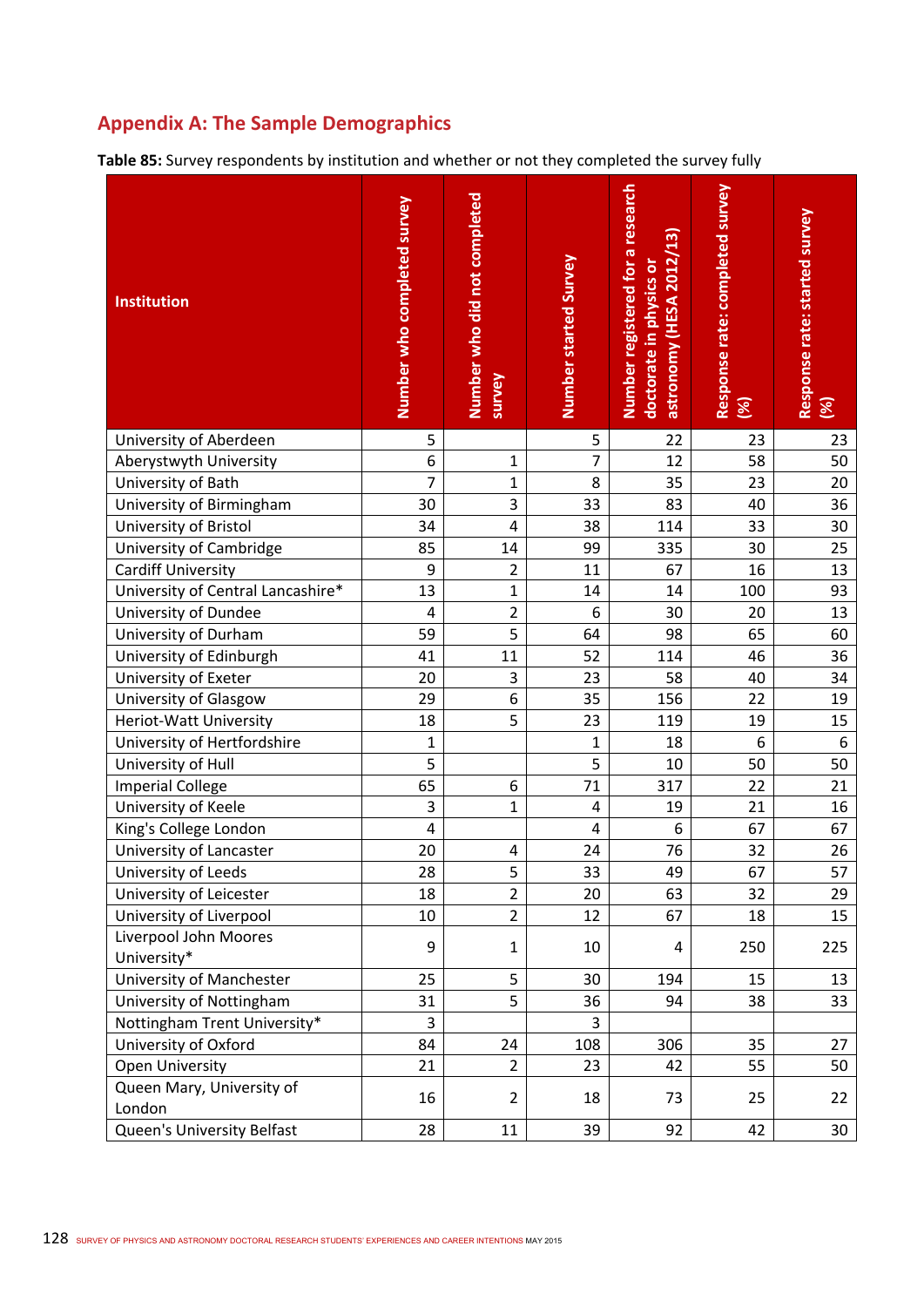| University of Portsmouth                | 6   |                | 6    | 15   | 40 | 40 |
|-----------------------------------------|-----|----------------|------|------|----|----|
| Royal Holloway, University of<br>London | 17  | 3              | 20   | 37   | 54 | 46 |
| University of Salford                   | 8   | 1              | 9    | 11   | 82 | 73 |
| University of Sheffield                 | 30  | 9              | 39   | 71   | 55 | 42 |
| University of Southampton               | 31  | 5              | 36   | 156  | 23 | 20 |
| University of St Andrews                | 19  | $\overline{2}$ | 21   | 59   | 36 | 32 |
| University of Strathclyde               | 19  | 4              | 23   | 92   | 25 | 21 |
| University of Surrey                    | 13  | 1              | 14   | 71   | 20 | 18 |
| University of Sussex                    | 23  | 6              | 29   | 48   | 60 | 48 |
| Swansea University                      | 4   | 1              | 5    | 19   | 26 | 21 |
| University College London               | 43  | 5              | 48   | 279  | 17 | 15 |
| University of Warwick                   | 34  | 6              | 40   | 186  | 22 | 18 |
| University of York                      | 17  | 1              | 18   | 71   | 25 | 24 |
| <b>Total respondents</b>                | 995 | 172            | 1167 | 3802 | 31 | 26 |

\* In the case of Liverpool John Moores University and University of Central Lancashire the likelihood is that the physics and astronomy departments return some of their data to HESA under subjects other than physics and astronomy.

**Table 86:** Survey respondents by gender, year of study and whether they report themselves as being part of a CDT  $\overline{a}$ 

| <b>Gender</b>            | <b>Year of study</b> | Yes            | <b>No</b>      | <b>Not</b><br>sure | <b>Total</b>   |
|--------------------------|----------------------|----------------|----------------|--------------------|----------------|
|                          | 1st                  | 23             | 172            | 65                 | 260            |
|                          | 2nd                  | 21             | 137            | 38                 | 196            |
|                          | 3rd                  | 18             | 126            | 35                 | 179            |
| Male                     | 4th                  | 9              | 98             | 22                 | 129            |
|                          | 5th                  | $\overline{2}$ | 14             | $\overline{2}$     | 18             |
|                          | 6th                  |                | $\overline{2}$ |                    | $\overline{2}$ |
|                          | 7th                  |                | 4              |                    | 4              |
|                          | <b>Total</b>         | 73             | 553            | 162                | 788            |
|                          | 1st                  | 8              | 56             | 21                 | 85             |
|                          | 2nd                  | 11             | 64             | 11                 | 86             |
|                          | 3rd                  | 4              | 61             | 17                 | 82             |
| Female                   | 4th                  | $\overline{2}$ | 50             | 17                 | 69             |
|                          | 5th                  | $\mathbf{1}$   | 6              | 1                  | 8              |
|                          | 6th                  |                | $\mathbf{1}$   |                    | $\overline{1}$ |
|                          | $9+$                 |                | $\overline{2}$ |                    | $\overline{2}$ |
|                          | <b>Total</b>         | 26             | 240            | 67                 | 333            |
|                          | 1st                  |                | $\overline{2}$ | 3                  | 5              |
|                          | 2nd                  |                | $\mathbf{1}$   |                    | $\overline{1}$ |
| Do not wish to say       | 3rd                  | $\mathbf{1}$   | $\overline{2}$ |                    | 3              |
|                          | 4th                  | $\mathbf{1}$   |                |                    | $\mathbf{1}$   |
|                          | <b>Total</b>         | $\overline{2}$ | 5              | 3                  | 10             |
| <b>Total respondents</b> |                      | 95             | 101            | 798                | 232            |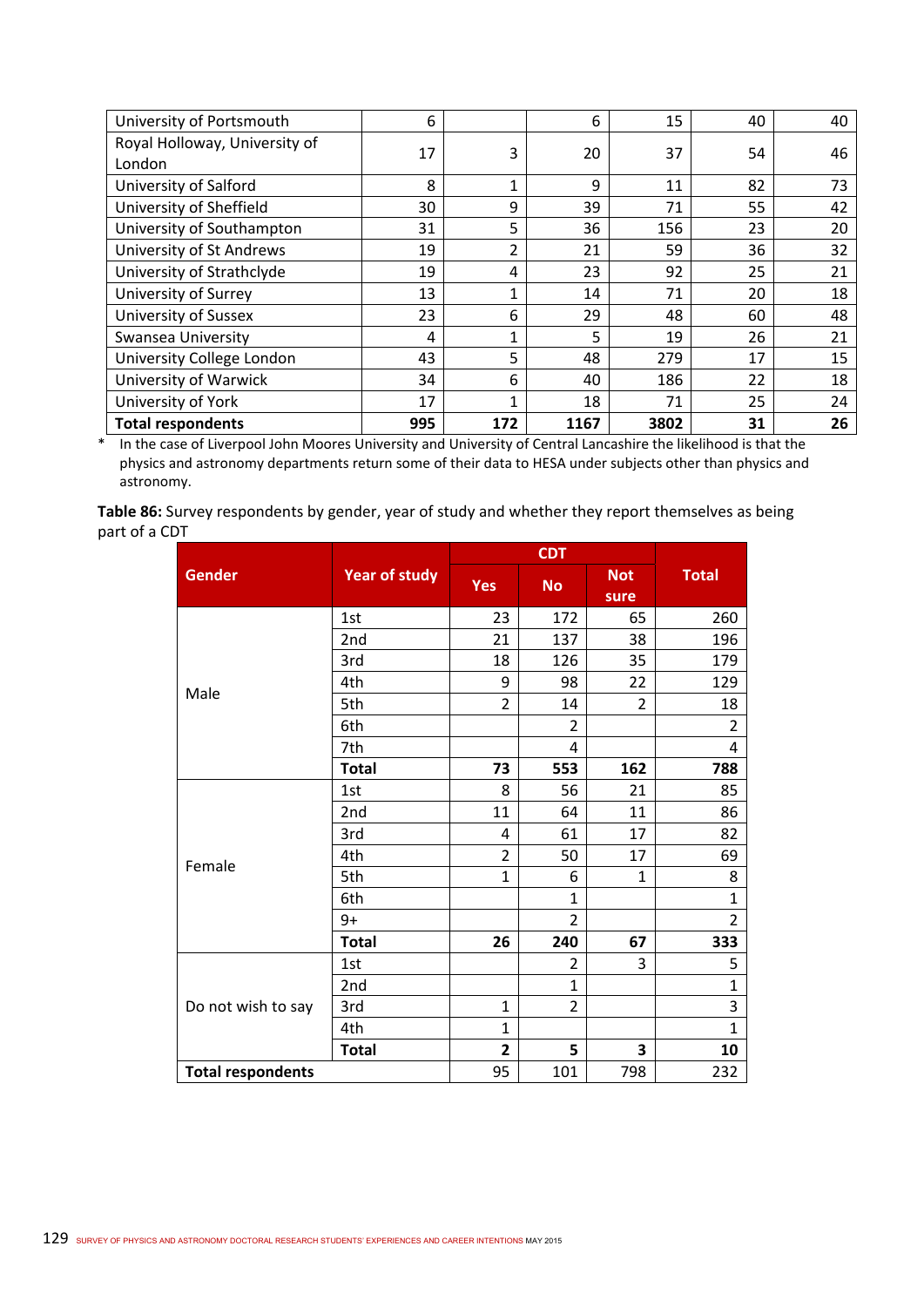It is assumed that those respondents who are part of a CDT will be clear about this, while those that reported that they are not sure are almost certainly not part of a CDT. This set of respondents have been treated as not belonging to a CDT in the analyses.

| Table 87: Survey respondents by whether they are registered as a home, EU/EEA, or overseas student |  |
|----------------------------------------------------------------------------------------------------|--|
| and nationality                                                                                    |  |

|                                                  | <b>Nationality</b> | <b>Total</b> |              |      |
|--------------------------------------------------|--------------------|--------------|--------------|------|
| <b>Registration Status</b>                       | <b>British</b>     | <b>Irish</b> | <b>Other</b> |      |
| Home student                                     | 711                | 12           | 24           | 747  |
| European Union/European<br>Economic Area student | 2                  | 18           | 213          | 233  |
| Overseas student                                 | 2                  |              | 149          | 151  |
| <b>Total respondents</b>                         | 715                | 30           | 386          | 1131 |

#### **Table 88:** Survey respondents by known nationality

| <b>Nationality</b>     | <b>Number of</b> |
|------------------------|------------------|
|                        | respondents      |
| Asian                  | 1                |
| Australian             | 2                |
| Austrian               | 3                |
| Bangladeshi            | $\overline{2}$   |
| Belgian                | 6                |
| <b>Brazilian</b>       | 1                |
| <b>British</b>         | 715              |
| British/Irish          | 2                |
| British/Mauritian      | 1                |
| British/Swedish (dual) | 1                |
| <b>Bulgarian</b>       | $\overline{2}$   |
| Cameroonian            | 1                |
| Canadian               | 7                |
| Chilean                | 10               |
| Chinese                | 21               |
| Colombian              | 1                |
| Croatian               | 1                |
| Cypriot                | 8                |
| Czech                  | 1                |
| Danish                 | 2                |
| Dual citizen (UK-US)   | $\mathbf{1}$     |
| Dutch                  | 4                |
| Egyptian               | 1                |
| Filipino               | 1                |
| Finnish                | $\mathbf{1}$     |
| French                 | 15               |
| German                 | 43               |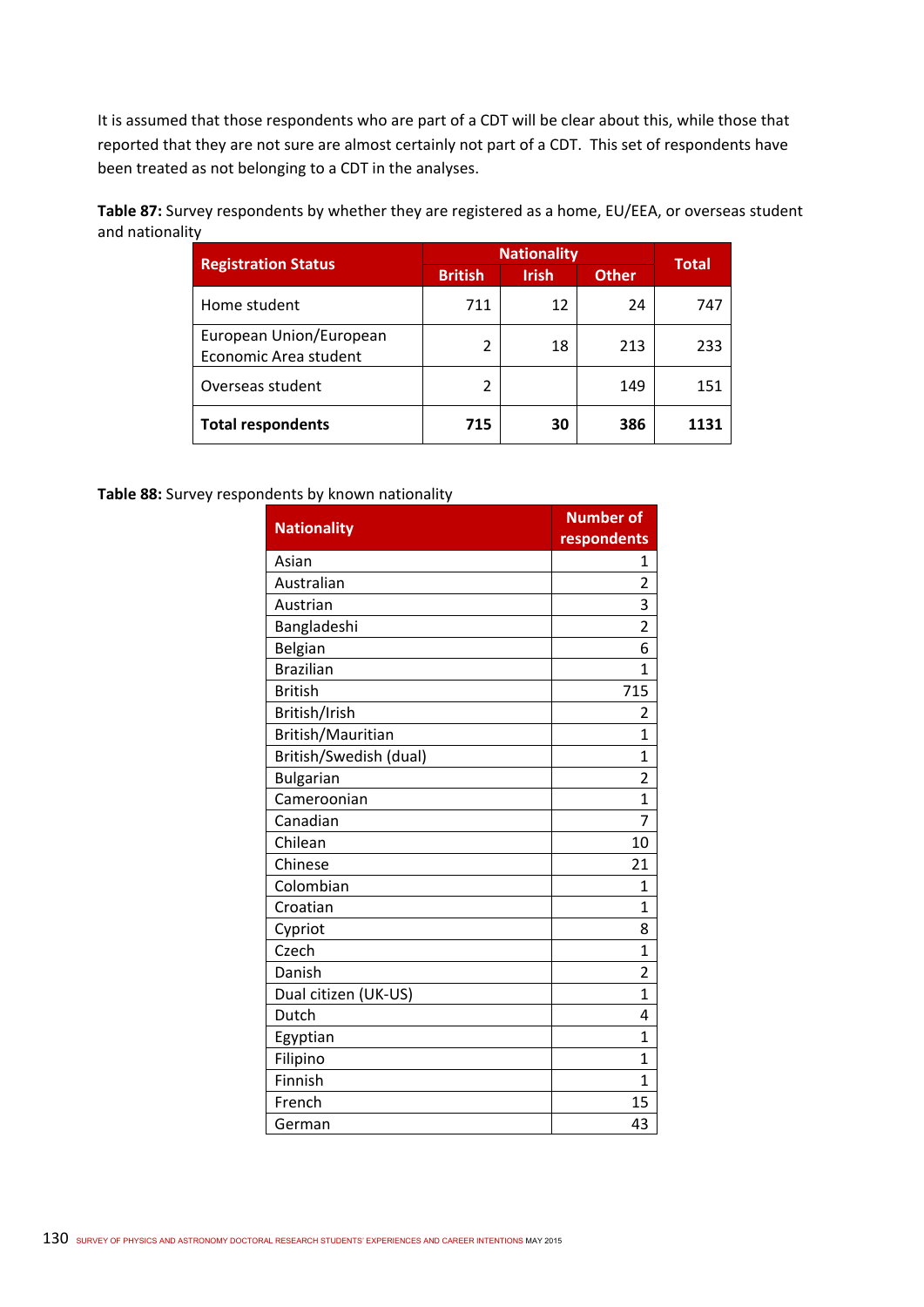| German/Greek             | 1              |
|--------------------------|----------------|
| Greek                    | 20             |
| Indian                   | 17             |
| Iranian                  | 4              |
| Iraqi                    | 10             |
| Irish                    | 30             |
| Italian                  | 44             |
| Italian and British      | $\mathbf{1}$   |
| Japanese                 | 1              |
| Jordanian                | $\mathbf{1}$   |
| Lithuanian               | 2              |
| Malaysian                | 3              |
| Maltese                  | $\mathbf{1}$   |
| Mexican                  | 9              |
| Mongolia                 | 1              |
| New Zealander            | 1              |
| Nigerian                 | 3              |
| Norwegian                | 3              |
| Omani                    | $\mathbf{1}$   |
| Pakistani                | 3              |
| Polish                   | 22             |
| Portuguese               | 11             |
| Romanian                 | 7              |
| Russian                  | 4              |
| Saudi Arabian            | 3              |
| Singaporean              | $\overline{2}$ |
| Slovak                   | $\overline{2}$ |
| South African            | 1              |
| South Korean             | $\overline{2}$ |
| Spanish                  | 16             |
| Sri Lankan               | 1              |
| Swedish                  | 8              |
| Swiss                    | 3              |
| Taiwanese                | 5              |
| Thai                     | 5              |
| Turkish                  | 6              |
| Turkish-Iranian          | 1              |
| Ukrainian                | $\mathbf{1}$   |
| <b>USA</b>               | 15             |
| <b>Total respondents</b> | 1126           |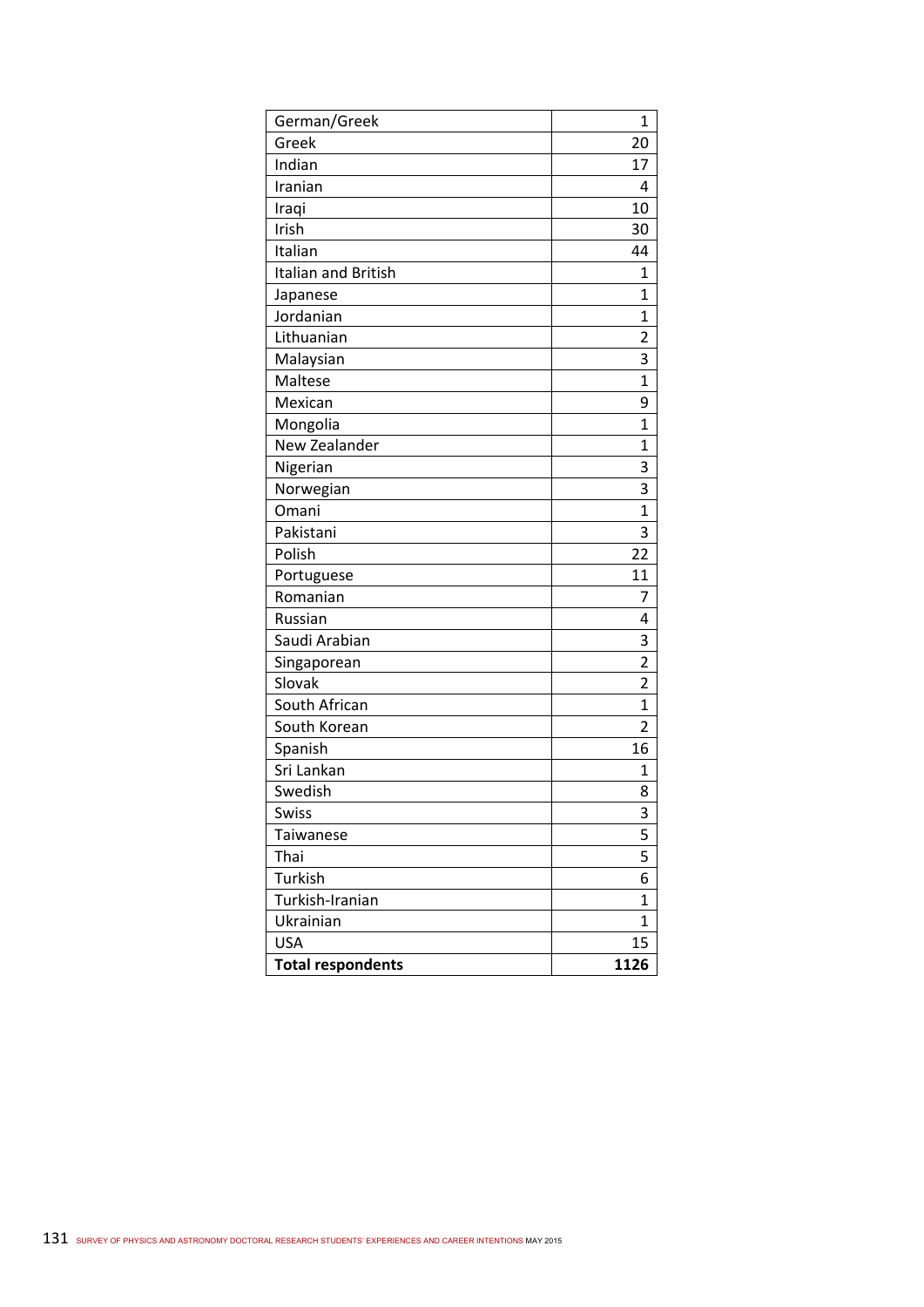### **Table 89:** Ethnicity of British respondents

| <b>Ethnicity</b>         | <b>Male</b> |      | <b>Female</b> |      | Do not         | <b>Total</b> |      |
|--------------------------|-------------|------|---------------|------|----------------|--------------|------|
|                          | N           | %    | N             | %    | wish to<br>say | N            | %    |
| White                    | 466         | 89.1 | 185           | 92.0 | 4              | 655          | 89.4 |
| Asian or Asian British   | 12          | 2.3  | 3             | 1.5  |                | 15           | 2.0  |
| Chinese                  | 6           | 1.1  | 4             | 2.0  |                | 10           | 1.4  |
| Mixed/Dual Heritage      | 12          | 2.3  | 5             | 2.5  |                | 17           | 2.3  |
| Other                    | 3           | 0.6  | 1             | 0.5  |                | 4            | 0.5  |
| Do not wish to say       | 24          | 4.6  | 3             | 1.5  | 5              | 32           | 4.4  |
| <b>Total respondents</b> | 523         |      | 201           |      | 9              | 733          |      |

### **Table 90:** Disability status of all respondents by gender

|                          | <b>Gender</b> |      |               |      |             |              |      |  |
|--------------------------|---------------|------|---------------|------|-------------|--------------|------|--|
| <b>Disability</b>        | <b>Male</b>   |      | <b>Female</b> |      | Do not      | <b>Total</b> |      |  |
|                          | N             | %    | N             | %    | wish to say | N            | %    |  |
| Disability               | 31            | 3.8  | 13            | 3.8  |             | 44           | 3.8  |  |
| No Disability            | 763           | 93.3 | 318           | 93.8 | 6           | 1087         | 93.1 |  |
| Do not wish to say       | 24            | 2.9  | 8             | 2.4  |             | 37           | 3.2  |  |
| <b>Total respondents</b> | 818           |      | 339           |      | 11          | 1168         |      |  |

### **Table 91:** Details of disabilities declared by respondents

| <b>Disability</b>                                | <b>Male</b>    | <b>Female</b>            | <b>Total</b>   |
|--------------------------------------------------|----------------|--------------------------|----------------|
| A long-standing illness or health condition      | 5              | 1                        | 6              |
| A physical impairment or mobility issues         | 1              | $\overline{\mathcal{L}}$ | 3              |
| A physical impairment or mobility issues/A long- |                | 1                        |                |
| standing illness or health condition             |                |                          |                |
| A physical impairment or mobility issues/Another |                | 1                        |                |
| disability, impairment or medical condition      |                |                          |                |
| Another disability, impairment or medical        |                | 1                        |                |
| condition                                        |                |                          |                |
| Deaf or a serious hearing impairment             | $\mathfrak{p}$ |                          | $\overline{2}$ |
| Mental health condition                          | $\mathcal{P}$  | $\mathcal{P}$            | 4              |
| Social communication/Autistic spectrum disorder  | 5              |                          | 5              |
| Social communication/Autistic spectrum           | 1              |                          |                |
| disorder/Specific learning difficulty            |                |                          |                |
| Specific learning difficulty                     | 14             | 5                        | 19             |
| Specific learning difficulty/Another disability, | 1              |                          |                |
| impairment or medical condition                  |                |                          |                |
| <b>Total respondents</b>                         | 31             | 13                       | 44             |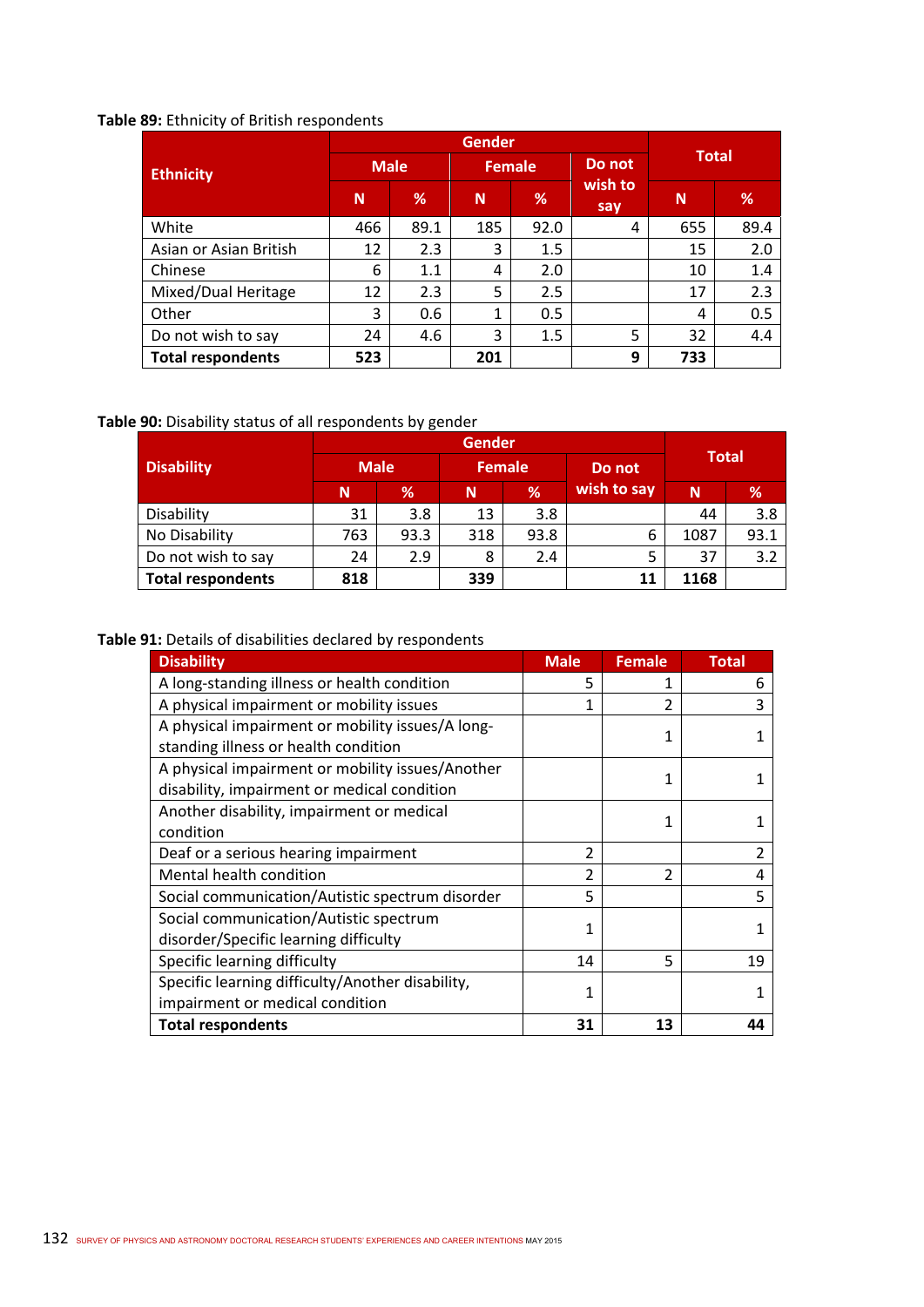| ັ            | , ,<br><b>Gender</b> |                | <b>Total</b>             | <b>Age Distribution (%)</b> |                              |                                 |                                |                                 |
|--------------|----------------------|----------------|--------------------------|-----------------------------|------------------------------|---------------------------------|--------------------------------|---------------------------------|
| Age          | <b>Male</b>          | <b>Female</b>  | Do not<br>wish to<br>say |                             | <b>Sample</b><br><b>Male</b> | 2012/13<br><b>HESA</b><br>Data* | <b>Sample</b><br><b>Female</b> | 2012/13<br><b>HESA</b><br>Data* |
| 21           | 0                    | 0              | 0                        | 0                           |                              | 0.8                             |                                | 0.5                             |
| 22           | 29                   | 12             | $\mathbf{1}$             | 42                          | 4.2                          | 6.4                             | 4.0                            | 6.6                             |
| 23           | 108                  | 41             | $\overline{2}$           | 151                         | 15.8                         | 14.9                            | 13.7                           | 15.3                            |
| 24           | 122                  | 61             | $\overline{2}$           | 185                         | 17.8                         | 17.5                            | 20.4                           | 19.6                            |
| 25           | 115                  | 60             |                          | 175                         | 16.8                         | 14.6                            | 20.1                           | 16.9                            |
| 26           | 102                  | 35             | $\mathbf{1}$             | 138                         | 14.9                         | 11.0                            | 11.7                           | 11.0                            |
| 27           | 58                   | 22             |                          | 80                          | 8.5                          | 9.1                             | 7.4                            | 7.4                             |
| 28           | 36                   | 16             |                          | 52                          | 5.3                          | 6.6                             | 5.4                            | 5.2                             |
| 29           | 27                   | 13             |                          | 40                          | 3.9                          | 4.2                             | 4.3                            | 3.7                             |
| 30-34        | 49                   | 28             | $\mathbf{1}$             | 78                          | 7.2                          | 7.4                             | 9.4                            | 7.7                             |
| 35-39        | 18                   | 6              |                          | 24                          | 2.6                          | 2.9                             | 2.0                            | 2.3                             |
| 40-49        | 12                   | 3              |                          | 15                          | 1.8                          | 1.3                             | 1.0                            | 1.5                             |
| 50-59        | 7                    | $\overline{2}$ |                          | 9                           | 1.0                          | 1.3                             | 0.7                            | 0.6                             |
| 60 or older  | $\overline{2}$       |                |                          | $\overline{2}$              | 0.3                          | 0.1                             | 0.0                            | 0.3                             |
| Do not wish  | $\overline{2}$       | $\mathbf{1}$   | 1                        | 4                           |                              |                                 |                                |                                 |
| to say       |                      |                |                          |                             |                              |                                 |                                |                                 |
| <b>Total</b> | 687                  | 300            | 8                        | 995                         |                              |                                 |                                |                                 |
| respondents  |                      |                |                          |                             |                              |                                 |                                |                                 |

#### **Table 92:** Age of all respondents by gender

\* The HESA census date is 31 August while the survey was launched in March and closed in May. The HESA data have been adjusted to match the date of when the survey was run.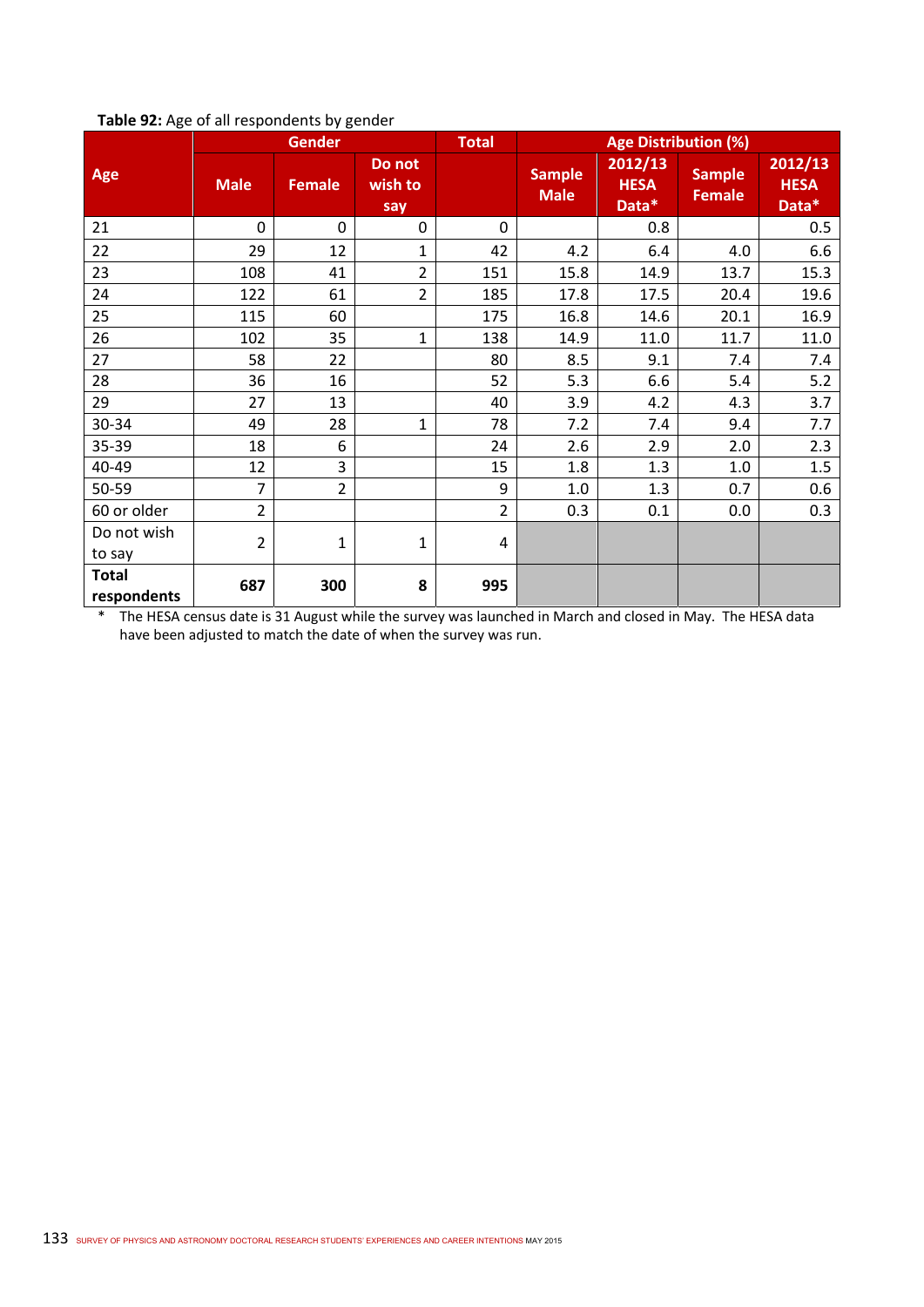| Table 93: Research topics of respondents who reported a single topic |  |  |  |  |
|----------------------------------------------------------------------|--|--|--|--|
|----------------------------------------------------------------------|--|--|--|--|

| <b>Research Topic</b>                               | <b>Male</b>  | <b>Female</b>  | Do not<br>wish to<br>say | <b>Total</b>   |
|-----------------------------------------------------|--------------|----------------|--------------------------|----------------|
| Astronomy, astrophysics, cosmology and space        |              | 63             |                          |                |
| science                                             | 115          |                | 1                        | 179            |
| Particle physics                                    | 71           | 32             |                          | 103            |
| Nanoscience                                         | 24           | 11             | 1                        | 36             |
| Optics, photonics and lasers                        | 18           | 5              |                          | 23             |
| Atomic and molecular physics (including cold atoms) | 15           | 7              |                          | 22             |
| <b>Biological and biophysics</b>                    | 8            | 13             |                          | 21             |
| Plasma physics                                      | 16           | 2              |                          | 18             |
| Magnetism and metals                                | 14           | 3              |                          | 17             |
| Surfaces, interfaces and materials                  | 11           | 5              |                          | 16             |
| Nuclear physics                                     | 9            | 3              |                          | 12             |
| Quantum information and technology                  | 8            | 3              | 1                        | 12             |
| Atmospheric, environmental and geophysics           | 9            | $\overline{2}$ |                          | 11             |
| Semiconductors                                      | 5            | 6              |                          | 11             |
| Soft condensed matter                               | 6            | 4              |                          | 10             |
| Superconductivity and quantum fluids                | 4            | 4              |                          | 8              |
| Mathematical physics (including string theory and   |              |                |                          |                |
| quantum gravity)                                    | 6            |                |                          | 6              |
| Accelerator physics                                 | 4            | $\overline{2}$ |                          | 6              |
| <b>Medical physics</b>                              | 5            |                |                          | 5              |
| <b>Scientific Computing</b>                         | 1            | $\mathbf{1}$   |                          | $\overline{2}$ |
| Accelerator physics: non-linear beam dynamics       | 1            |                |                          | $\mathbf{1}$   |
| <b>Applied Physics</b>                              | 1            |                |                          | $\mathbf{1}$   |
| Astrobiology                                        |              | $\mathbf{1}$   |                          | $\mathbf{1}$   |
| Chaos theory                                        | 1            |                |                          | $\mathbf{1}$   |
| Climate physics                                     | 1            |                |                          | $\mathbf{1}$   |
| <b>Condensed Matter Theory</b>                      |              | 1              |                          | $\mathbf{1}$   |
| Crystallography                                     | 1            |                |                          | $\mathbf{1}$   |
| <b>Explosives and Adhesion</b>                      | 1            |                |                          | 1              |
| <b>Gravitational Wave Research</b>                  |              | $\mathbf{1}$   |                          | $\mathbf{1}$   |
| Hard condensed matter                               | $\mathbf{1}$ |                |                          | $\mathbf{1}$   |
| <b>Physics Education Research</b>                   |              | $\mathbf{1}$   |                          | $\mathbf{1}$   |
| <b>Quantum Physics</b>                              | 1            |                |                          | $\mathbf{1}$   |
| Not decided yet                                     |              |                | $\mathbf{1}$             | $\mathbf{1}$   |
| <b>Total respondents</b>                            | 357          | 170            | 4                        | 531            |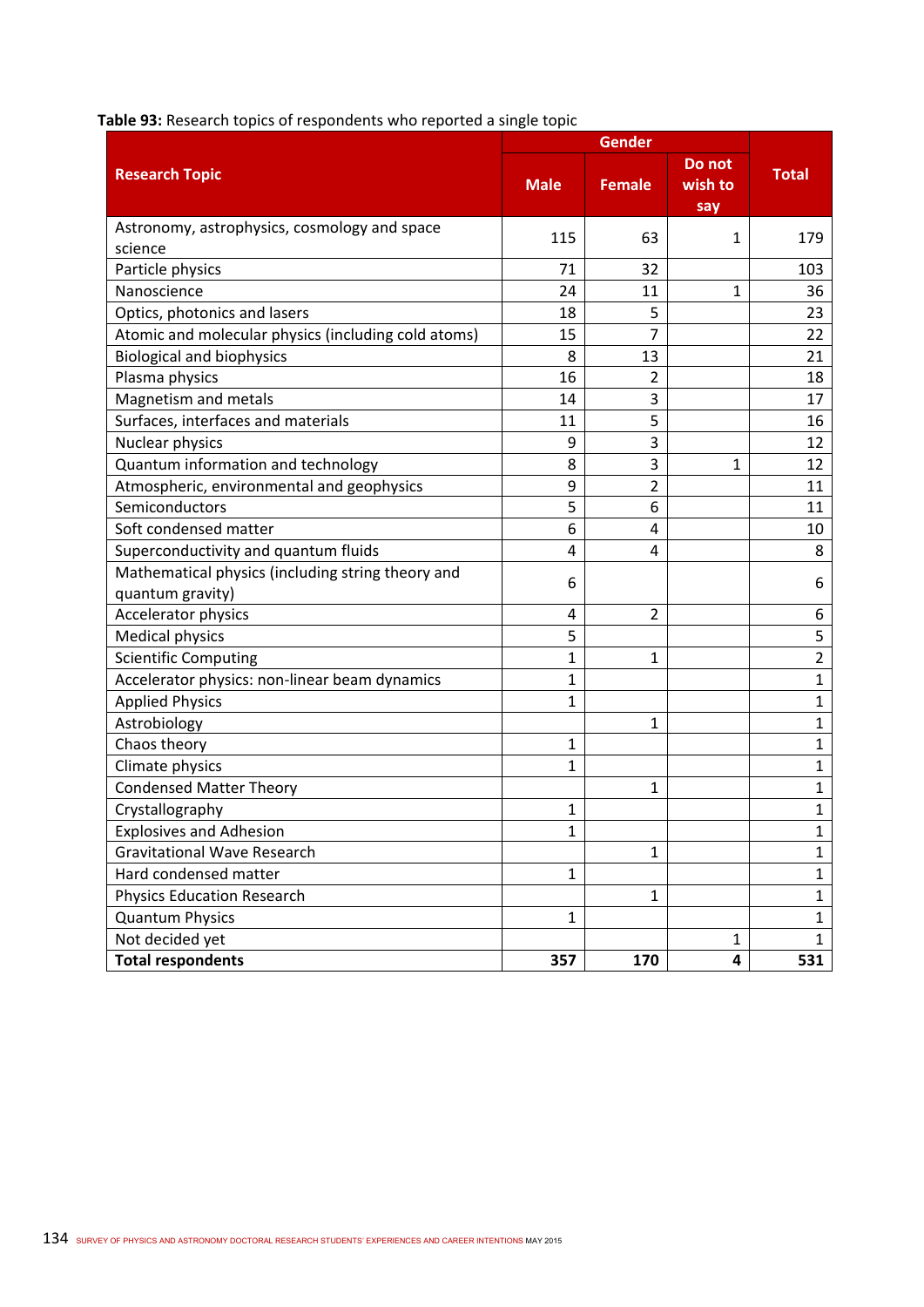### **Table 94:** Research topics of respondents who reported two topics

|                                                                       | <b>Research Topic 1</b> |                                     |                                                         |                       |                  |                                                               |                      |                        |                 |                                                                              |                                    |                                  |                |                                         |                |                                              |                                       |                |
|-----------------------------------------------------------------------|-------------------------|-------------------------------------|---------------------------------------------------------|-----------------------|------------------|---------------------------------------------------------------|----------------------|------------------------|-----------------|------------------------------------------------------------------------------|------------------------------------|----------------------------------|----------------|-----------------------------------------|----------------|----------------------------------------------|---------------------------------------|----------------|
| <b>Research Topic 2</b>                                               | Nanoscience             | <b>Optics, photonics and lasers</b> | Astronomy, astrophysics, cosmology<br>and space science | Soft condensed matter | Particle physics | <b>Atomic and molecular physics</b><br>(including cold atoms) | Magnetism and metals | <b>Medical physics</b> | Nuclear physics | string theory and quantum gravity)<br><b>Mathematical physics (including</b> | Surfaces, interfaces and materials | <b>Biological and biophysics</b> | Semiconductors | Superconductivity and quantum<br>fluids | Plasma physics | Atmospheric, environmental and<br>geophysics | Quantum information and<br>technology | Total          |
| Semiconductors                                                        | 14                      | 18                                  | $\mathbf{1}$                                            | 8                     | $\overline{2}$   | $\mathbf{1}$                                                  | 4                    |                        | $\mathbf{1}$    |                                                                              | $\overline{7}$                     |                                  |                | 2                                       |                |                                              |                                       | 58             |
| Surfaces, interfaces and materials                                    | 16                      | 9                                   | $\overline{2}$                                          | 11                    |                  | $\overline{3}$                                                | 5                    |                        | $\overline{2}$  |                                                                              |                                    | $\mathbf{1}$                     |                |                                         |                |                                              |                                       | 49             |
| <b>Biological and biophysics</b>                                      | 13                      | 10                                  |                                                         | 8                     |                  |                                                               |                      | 9                      |                 | $\overline{2}$                                                               |                                    |                                  |                |                                         |                |                                              |                                       | 42             |
| Optics, photonics and lasers                                          | 21                      |                                     | 10                                                      |                       | 1                |                                                               |                      | 4                      |                 |                                                                              |                                    |                                  |                |                                         |                |                                              |                                       | 36             |
| Quantum information and technology                                    | $\overline{\mathbf{4}}$ | 14                                  |                                                         |                       |                  | 8                                                             |                      |                        |                 |                                                                              |                                    | $\mathbf{1}$                     | 5              | $\overline{3}$                          |                |                                              |                                       | 35             |
| Astronomy, astrophysics, cosmology and space science                  |                         |                                     |                                                         |                       | 18               |                                                               |                      |                        | $\overline{2}$  | 4                                                                            |                                    |                                  |                |                                         |                |                                              |                                       | 24             |
| Magnetism and metals                                                  | 10                      | 4                                   |                                                         | $\overline{2}$        |                  | $\overline{3}$                                                |                      | $\mathbf{1}$           |                 | $\overline{2}$                                                               |                                    | $\mathbf{1}$                     |                |                                         |                |                                              |                                       | 23             |
| Atomic and molecular physics (including cold atoms)                   | $\mathbf{1}$            | 14                                  | $\overline{4}$                                          |                       |                  |                                                               |                      |                        |                 |                                                                              |                                    | $\mathbf{1}$                     |                |                                         |                |                                              |                                       | 20             |
| Superconductivity and quantum fluids                                  | $\overline{2}$          |                                     |                                                         | $\mathbf{1}$          |                  | 3                                                             | 10                   |                        | $\mathbf{1}$    | $\overline{2}$                                                               | 1                                  |                                  |                |                                         |                |                                              |                                       | $20\,$         |
| Plasma physics                                                        |                         | 4                                   | 10                                                      |                       |                  | $\overline{3}$                                                |                      | $\mathbf{1}$           | $\mathbf{1}$    |                                                                              |                                    |                                  |                |                                         |                |                                              |                                       | 19             |
| Soft condensed matter                                                 | 9                       | $\overline{2}$                      |                                                         |                       |                  |                                                               |                      |                        | $\overline{2}$  |                                                                              |                                    |                                  |                |                                         |                |                                              |                                       | 13             |
| Atmospheric, environmental and geophysics                             |                         | $\mathbf{1}$                        | 6                                                       |                       |                  |                                                               |                      |                        |                 |                                                                              |                                    | $\mathbf{1}$                     |                |                                         | $\overline{2}$ |                                              |                                       | $10\,$         |
| Mathematical physics (including string theory and<br>quantum gravity) | 1                       |                                     |                                                         |                       | $\overline{7}$   |                                                               |                      |                        |                 |                                                                              |                                    |                                  |                |                                         |                |                                              |                                       | 8              |
| Particle physics                                                      |                         |                                     |                                                         |                       |                  |                                                               |                      |                        | 3               |                                                                              |                                    |                                  |                |                                         |                |                                              |                                       | $\overline{3}$ |
| Accelerator physics                                                   |                         |                                     |                                                         |                       | 3                |                                                               |                      |                        |                 |                                                                              |                                    |                                  |                |                                         |                |                                              |                                       | $\mathbf{3}$   |
| <b>Medical physics</b>                                                | 1                       |                                     |                                                         |                       |                  |                                                               |                      |                        |                 |                                                                              |                                    |                                  |                |                                         |                |                                              |                                       | $\mathbf{1}$   |
| Nuclear physics                                                       |                         |                                     |                                                         |                       |                  |                                                               |                      | $\mathbf{1}$           |                 |                                                                              |                                    |                                  |                |                                         |                |                                              |                                       | $\mathbf 1$    |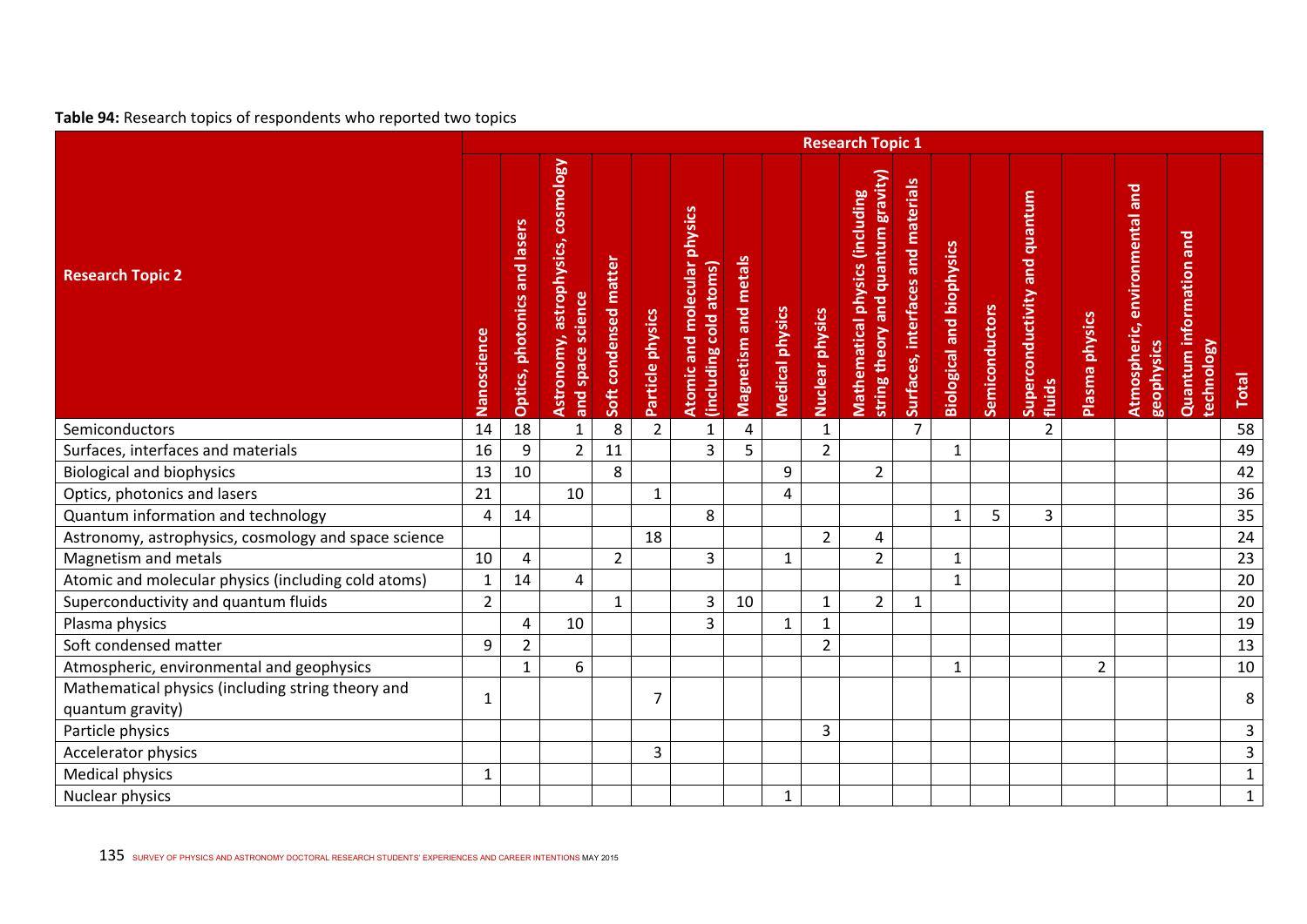| Accelerator                                            |    | 1  |              |    |    |    |    |              |    |    |              |   |   |   |              |   |              | $\mathbf{1}$ |
|--------------------------------------------------------|----|----|--------------|----|----|----|----|--------------|----|----|--------------|---|---|---|--------------|---|--------------|--------------|
| Applied nuclear physics relevant to fusion technology  |    |    |              |    |    |    |    |              | 1  |    |              |   |   |   |              |   |              | $\mathbf{1}$ |
| Complex Systems                                        |    |    |              |    |    |    |    |              |    |    |              | 1 |   |   |              |   |              | $\mathbf{1}$ |
| Computing technology                                   |    |    | $\mathbf{1}$ |    |    |    |    |              |    |    |              |   |   |   |              |   |              | $\mathbf{1}$ |
| <b>Condensed Matter Theory</b>                         |    |    |              |    |    |    |    |              |    |    |              |   |   |   |              |   | $\mathbf{1}$ | $\mathbf{1}$ |
| Crystallography, Nonlinear Optics, Charge Density      |    | 1  |              |    |    |    |    |              |    |    |              |   |   |   |              |   |              |              |
| Analysis                                               |    |    |              |    |    |    |    |              |    |    |              |   |   |   |              |   |              |              |
| Electron vortex beams                                  |    |    |              | 1  |    |    |    |              |    |    |              |   |   |   |              |   |              | 1            |
| Geophysics                                             |    |    |              |    |    | 1  |    |              |    |    |              |   |   |   |              |   |              | 1            |
| Hydrogen energy storage                                |    |    |              |    |    |    |    |              |    |    | $\mathbf{1}$ |   |   |   |              |   |              | 1            |
| <b>Magnetic Resonance Imaging</b>                      |    |    |              |    |    |    |    |              | 1  |    |              |   |   |   |              |   |              | 1            |
| <b>Materials Science</b>                               |    |    | $\mathbf{1}$ |    |    |    |    |              |    |    |              |   |   |   |              |   |              | 1            |
| molecular simulations                                  |    |    |              |    |    |    |    |              |    |    |              |   |   |   |              |   |              | $\mathbf{1}$ |
| Main focus is hydrodynamics, particularly at colloidal |    |    |              |    |    |    |    |              |    |    | 1            |   |   |   |              |   |              |              |
| scales                                                 |    |    |              |    |    |    |    |              |    |    |              |   |   |   |              |   |              |              |
| Phonons                                                |    |    |              |    |    |    |    |              |    |    |              |   | 1 |   |              |   |              | 1            |
| Plasmonics                                             |    |    |              |    |    |    |    | $\mathbf{1}$ |    |    |              |   |   |   |              |   |              |              |
| <b>RF Science</b>                                      |    |    |              |    |    |    |    |              |    |    |              |   |   |   | $\mathbf{1}$ |   |              | 1            |
| satellite remote sensing                               |    |    |              |    |    |    |    |              |    |    |              |   |   |   |              | 1 |              |              |
| <b>Scintillation Detectors</b>                         |    |    |              |    |    |    |    |              | 1  |    |              |   |   |   |              |   |              | 1            |
| <b>Statistical mechanics</b>                           |    |    |              |    |    |    |    |              |    |    |              |   |   |   |              |   |              | 1            |
| Ultrasonics                                            |    | 1  |              |    |    |    |    |              |    |    |              |   |   |   |              |   |              | 1            |
| Undergraduate physics education                        |    |    | $\mathbf{1}$ |    |    |    |    |              |    |    |              |   |   |   |              |   |              |              |
| X-ray imaging                                          |    | 1  |              |    |    |    |    |              |    |    |              |   |   |   |              |   |              |              |
| <b>Total respondents</b>                               | 93 | 80 | 36           | 32 | 31 | 22 | 19 | 17           | 15 | 10 | 10           | 6 | 6 | 5 | 3            | 1 | 1            | 387          |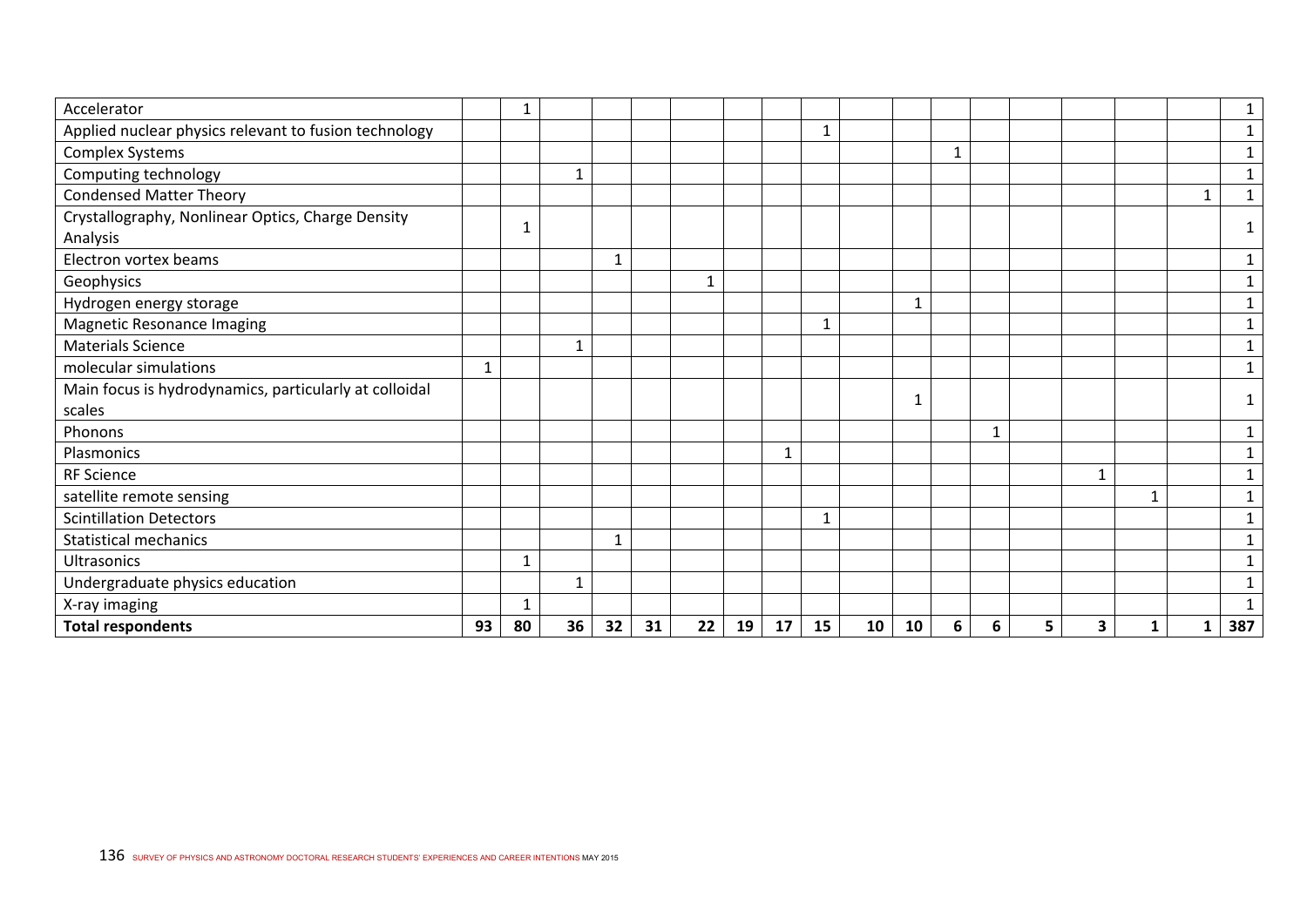#### **Table 95:** Nature of research

| <b>Nature of research</b>                            | <b>Male</b> |      | <b>Female</b> |      | Do not<br>wish to | <b>Total</b> |      |  |  |
|------------------------------------------------------|-------------|------|---------------|------|-------------------|--------------|------|--|--|
|                                                      | N           | %    | N             | %    | say               | N            | %    |  |  |
| Theory/computational                                 | 227         | 31.3 | 91            | 30.4 |                   | 321          | 31.1 |  |  |
| Experimental                                         | 338         | 46.6 | 153           | 51.2 | 4                 | 495          | 47.9 |  |  |
| Equal mix of theory/<br>computational and experiment | 160         | 22.1 | 55            | 18.4 |                   | 217          | 21.0 |  |  |
| <b>Total respondents</b>                             | 725         |      | 299           |      | 9                 | 1033         |      |  |  |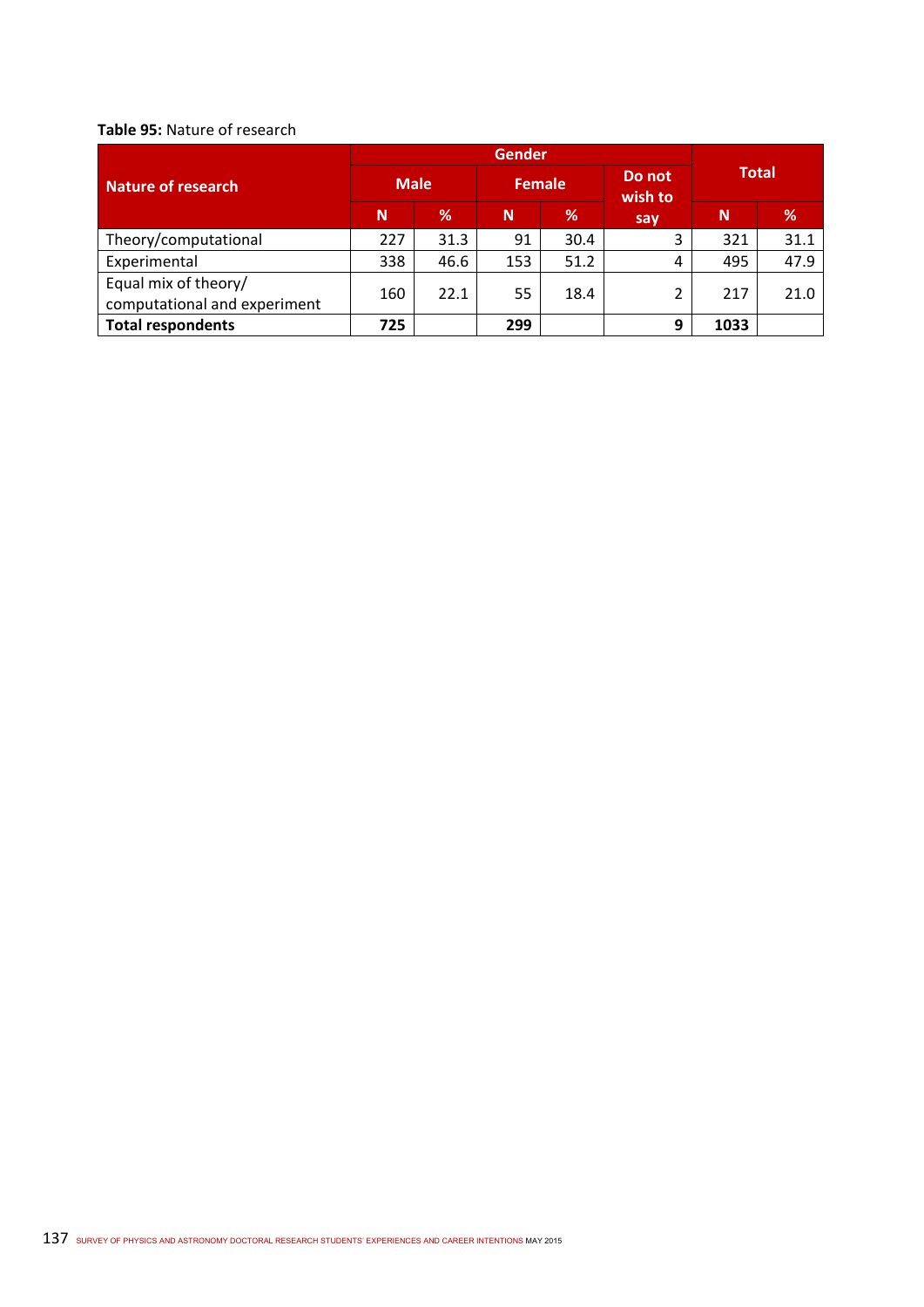### **Appendix B: The Questionnaire**

The questionnaire below is a paper version of the web-based survey. In the web version the system was set up to navigate respondents to the appropriate questions depending on their responses.

## **Survey of Physics and Astronomy Doctoral Students**

#### **Introduction**

The Institute of Physics (IOP) and the Royal Astronomical Society (RAS) would like to know about your experiences of studying for your doctorate and the training and support that you have received from your department. We would like to hear from you whether you are at the beginning of your doctorate or just about to submit.

We want to ensure that, as physics and astronomy doctoral students, you are getting the most out of your studies, that you are receiving the training you need to complete your doctorate successfully, and that you have access to all the information and skills training you need to pursue your desired career either within or outside academia. We are also interested in comparing the experiences of those who are in Centres for Doctoral Training (CDTs) with those who are not.

The IOP and the RAS will use the findings of the report to raise broader awareness of the concerns of current doctoral students to the academic physics and astronomy communities with the purpose of improving supervision, training and careers advice for the future for all students of all backgrounds and circumstances. We will also be looking to see if there are gaps in terms of soft or transferable skills training that the Institute could provide.

Once you have completed the questionnaire you will be given the chance to enter a prize draw. Simply fill in your details at the end of the questionnaire and you will be entered into the prize draw to have a chance of winning one of the 12 following prizes:

§ First Prize: £100 Amazon token § Second Prize: £50 Amazon token § Third Prizes: 10 x £10 Amazon tokens

The closing date for entering the prize draw is 5th May 2014. The draw will take place during the week beginning 12th May 2014 and winners will be informed by email.

The questionnaire should take about 20 minutes.

There is a comment box at the end of the survey and we would encourage you to submit any further comments that you would like to make.

We will be conducting focus groups in departments to follow up our survey findings later in the year and we would appreciate it if you could express your interest in participating in one of these at the end of the survey.

If you would be interested in hearing more about our research and the outcomes of the survey and focus groups, there will be an opportunity to include your email so that we can keep you informed of our work in this area.

We would encourage all doctoral students, of all backgrounds, including those who are traditionally under‐represented in physics, to fill in our questionnaire to make your views known.

None of the information gathered in this survey will be used in a way that could make you identifiable to the department/institution at which you are based. Any submitted names and emails will be stored separately from the bulk of the data and will only be used for the purposes stated.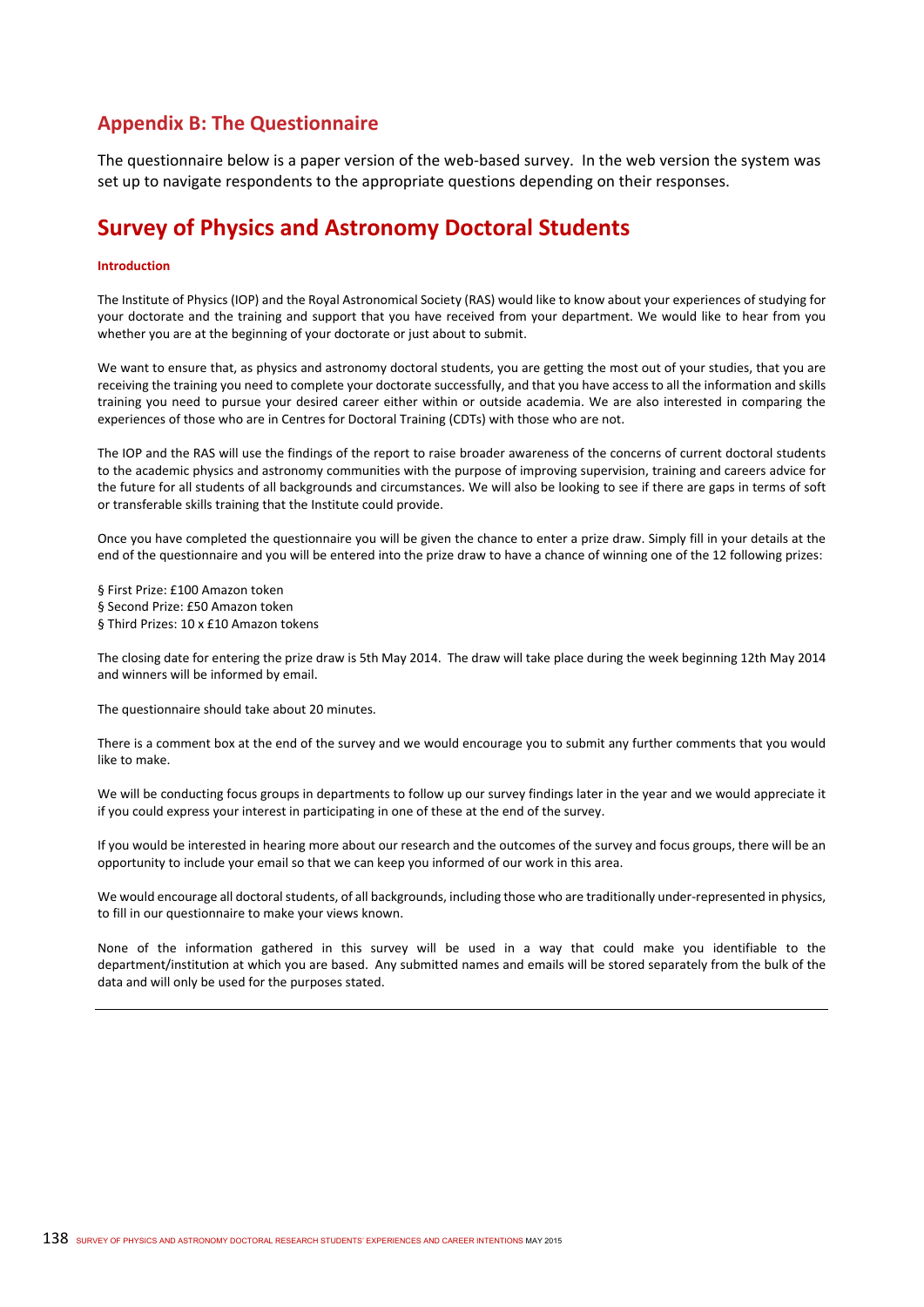#### **Section A: About You**

| At which institution are you registered as a doctoral student?<br>A1                                                                                                                                                                                                                                                                                                                                                       |
|----------------------------------------------------------------------------------------------------------------------------------------------------------------------------------------------------------------------------------------------------------------------------------------------------------------------------------------------------------------------------------------------------------------------------|
| What is your gender?<br>A2.                                                                                                                                                                                                                                                                                                                                                                                                |
| Male<br>Female<br>Do not wish to say                                                                                                                                                                                                                                                                                                                                                                                       |
| How old are you?<br>А3.                                                                                                                                                                                                                                                                                                                                                                                                    |
| Are you registered as a Home student, EU/EEA student or Overseas student?<br>Α4.                                                                                                                                                                                                                                                                                                                                           |
| Home student Lucket European Union/European Economic Area student<br>Overseas student                                                                                                                                                                                                                                                                                                                                      |
| What is your nationality?<br>A5.                                                                                                                                                                                                                                                                                                                                                                                           |
| Irish Go to Question A7   Other (please specify) Go to Question A7<br>British Go to Question A6                                                                                                                                                                                                                                                                                                                            |
| How would you describe your ethnic origin?<br>A6.                                                                                                                                                                                                                                                                                                                                                                          |
| Chinese<br>White<br>Asian or Asian British<br><b>Black or Black African</b><br>Mixed/Dual Heritage<br>Do not wish to say<br>Other                                                                                                                                                                                                                                                                                          |
| Do you consider yourself to have a disability?<br>A7.                                                                                                                                                                                                                                                                                                                                                                      |
| Yes Go to Question A8<br>No Go to Question A9<br>Do not wish to say Go to Question A9                                                                                                                                                                                                                                                                                                                                      |
| What is the nature of your disability?<br>A8.                                                                                                                                                                                                                                                                                                                                                                              |
| Please mark all that apply.<br>Blind or a serious visual impairment<br>Deaf or a serious hearing impairment<br>A physical impairment or mobility issues<br>Personal care support<br>Mental health condition<br>A long-standing illness or health condition<br>Social communication/Autistic spectrum disorder<br>Specific learning difficulty<br>Another disability, impairment or medical condition<br>Do not wish to say |
| Are you part of a Centre for Doctoral Training (CDT)?<br>A9.                                                                                                                                                                                                                                                                                                                                                               |
| Yes Go to Question B1<br>No Go to Question C1<br>Not sure Go to Question C1                                                                                                                                                                                                                                                                                                                                                |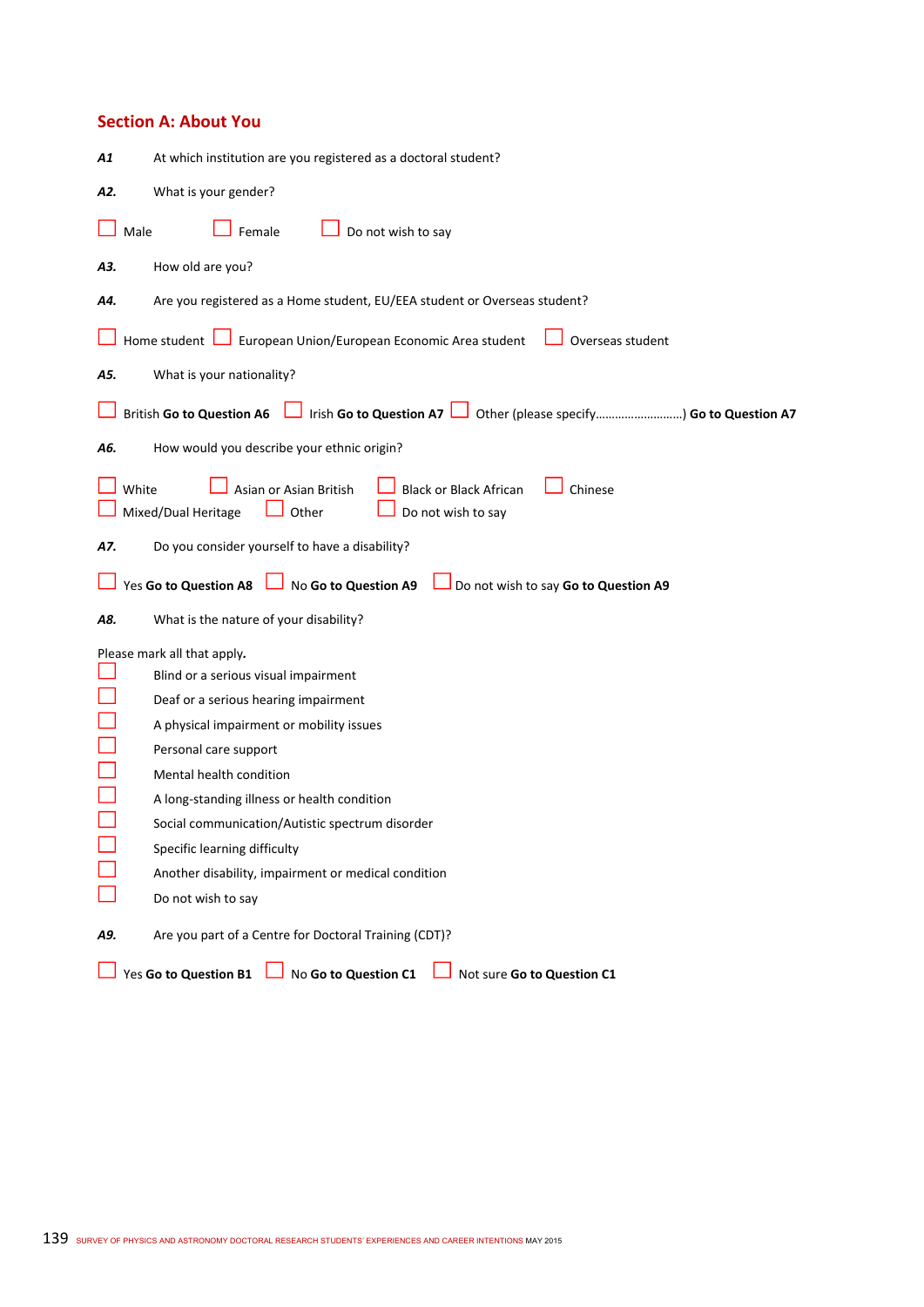### **Section B: Centre for Doctoral Training**

**B1.** I joined a CDT because,

|                                                                                                                                   | <b>Strongly</b><br>agree | <b>Agree</b> | <b>Neither</b><br>agree<br>nor<br>disagree | <b>Disagree</b> | <b>Strongly</b><br>disagree |
|-----------------------------------------------------------------------------------------------------------------------------------|--------------------------|--------------|--------------------------------------------|-----------------|-----------------------------|
| I liked the multidisciplinary nature.                                                                                             |                          |              |                                            |                 |                             |
| I liked the fact that I didn't have to decide on the topic of my<br>major research project until the end of the first year.       |                          |              |                                            |                 |                             |
| the level of funding was greater than other non-CDT doctorates.                                                                   |                          |              |                                            |                 |                             |
| I liked idea of the six months of taught courses.                                                                                 |                          |              |                                            |                 |                             |
| it specialised in my preferred field.                                                                                             |                          |              |                                            |                 |                             |
| <b>B2</b><br>Will you/Did you receive a masters qualification (e.g. MSc or MRes) on successfully completing the first year in the |                          |              |                                            |                 |                             |

| CDT?          |                                                                                                                      |                          |              |                            |                 |                             |
|---------------|----------------------------------------------------------------------------------------------------------------------|--------------------------|--------------|----------------------------|-----------------|-----------------------------|
| Yes           | <b>No</b>                                                                                                            |                          |              |                            |                 |                             |
| B3.           | Please indicate which of the following elements were included in the application and selection process for the CDT.  |                          |              |                            |                 |                             |
|               | Filling in an application form specifically for your CDT                                                             |                          |              |                            |                 |                             |
|               | Filling in a general application form for all CDTs at your university                                                |                          |              |                            |                 |                             |
|               | Filling in a general application form for entry to a doctorate                                                       |                          |              |                            |                 |                             |
|               | A formal interview with CDT staff                                                                                    |                          |              |                            |                 |                             |
|               | An informal session with CDT staff                                                                                   |                          |              |                            |                 |                             |
|               | A presentation                                                                                                       |                          |              |                            |                 |                             |
|               | Meeting student members of the CDT                                                                                   |                          |              |                            |                 |                             |
|               |                                                                                                                      |                          |              |                            |                 |                             |
| B4.           | Do you think the selection process could be improved? If yes, please provide details.                                |                          |              |                            |                 |                             |
| <b>No</b>     |                                                                                                                      |                          |              |                            |                 |                             |
| B5.           | Which research council(s) fund your CDT? Please mark all that apply.                                                 |                          |              |                            |                 |                             |
| <b>EPSRC</b>  | <b>NERC</b><br><b>STFC</b><br><b>BBSRC</b>                                                                           |                          |              | Don't know                 |                 |                             |
| B6.           | Please indicate how strongly you agree or disagree with each of the statements below:                                |                          |              |                            |                 |                             |
|               |                                                                                                                      | <b>Strongly</b><br>agree | <b>Agree</b> | <b>Neither</b><br>agree    | <b>Disagree</b> | <b>Strongly</b><br>disagree |
|               |                                                                                                                      |                          |              | nor                        |                 |                             |
|               | The training I receive is better than the training non-CDT                                                           |                          |              | disagree                   |                 |                             |
|               | doctoral students receive.                                                                                           |                          |              |                            |                 |                             |
| CDT students. | CDT students have more resources available to them than non-                                                         |                          |              |                            |                 |                             |
|               | I am pleased with my decision to join a CDT.                                                                         |                          |              |                            |                 |                             |
| B7.           | What year of your doctoral study are you in?                                                                         |                          |              |                            |                 |                             |
|               |                                                                                                                      |                          |              |                            |                 |                             |
|               | Ist Year Go to Question E3<br>2nd Year Go to Question E1<br>4th Year Go to Question E1<br>5th Year Go to Question E1 |                          |              | 3rd Year Go to Question E1 |                 |                             |
|               |                                                                                                                      |                          |              |                            |                 |                             |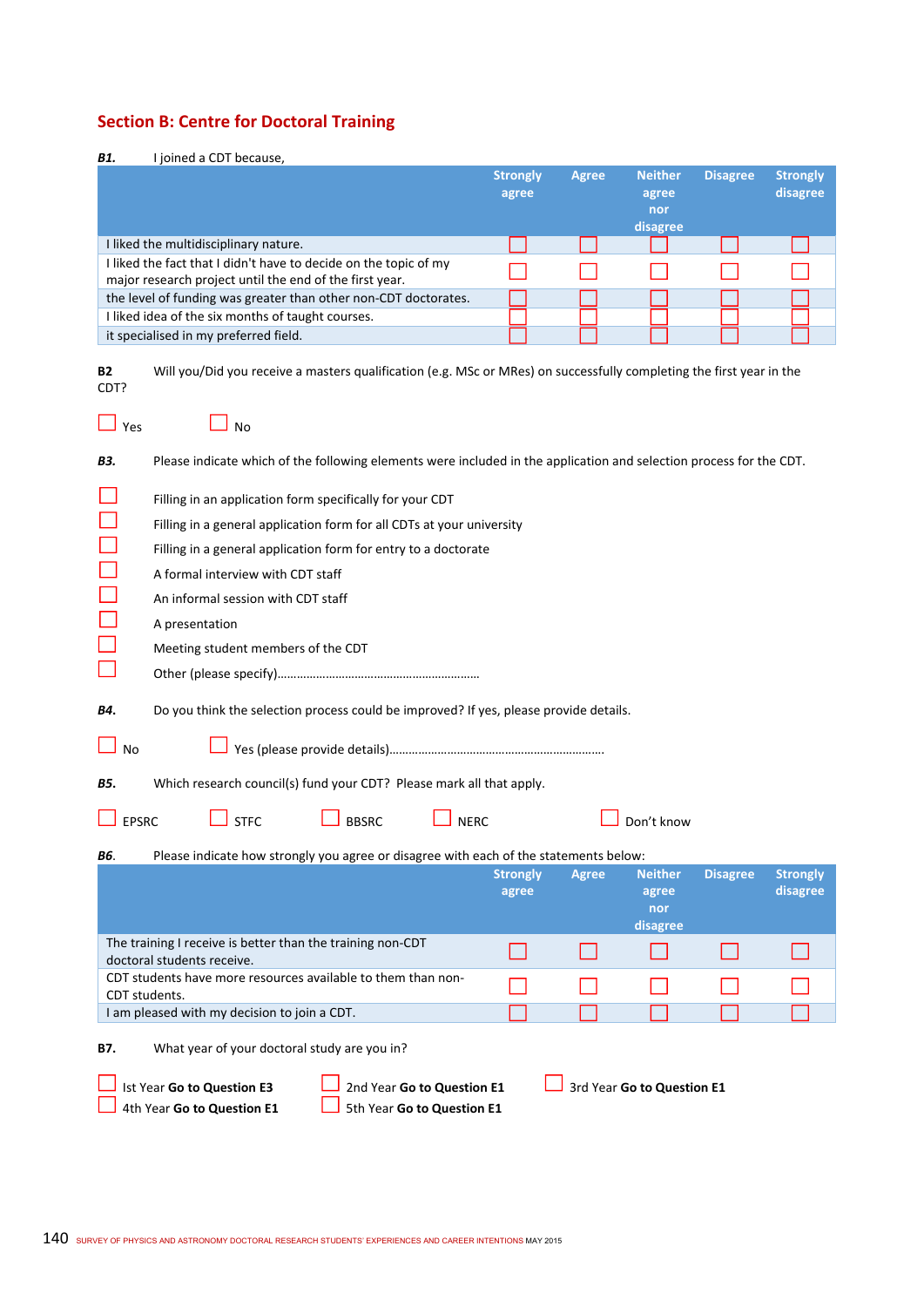### **Section C: About your doctorate**

*C1*  Please indicate which of the following elements were included in the application and selection process for your doctorate.

|                 | Filling in a general application form for entry to a doctorate<br>A formal interview with your project supervisor<br>A formal interview with a panel of staff<br>A presentation<br>Meeting members of your research group                                                                                                                  |
|-----------------|--------------------------------------------------------------------------------------------------------------------------------------------------------------------------------------------------------------------------------------------------------------------------------------------------------------------------------------------|
| C2.             | Could the selection process have been improved in any way? If yes, please provide details.                                                                                                                                                                                                                                                 |
| No              |                                                                                                                                                                                                                                                                                                                                            |
| C3.             | Are you studying full-time or part-time?                                                                                                                                                                                                                                                                                                   |
|                 | Full-time<br>Part-time                                                                                                                                                                                                                                                                                                                     |
| C4.             | What year of your doctoral study are you in?                                                                                                                                                                                                                                                                                               |
| <b>Ist Year</b> | 2nd Year<br>5th Year<br>3rd Year<br>4th Year<br>7th Year<br>8th Year<br>6th Year<br>9+ Year                                                                                                                                                                                                                                                |
|                 | <b>Section D: Funding for your doctorate</b>                                                                                                                                                                                                                                                                                               |
| D1.             | Funding for your doctorate:                                                                                                                                                                                                                                                                                                                |
|                 | I receive funding for my doctorate Go to Question D2.<br>I fund my doctorate myself Go to Question E1                                                                                                                                                                                                                                      |
| D2.             | From which source(s) is your doctorate funded? Please select all options that apply.                                                                                                                                                                                                                                                       |
|                 | UK Research Council (including CASE awards) Go to Question D3<br>Departmental funding Go to Question E1<br>University scholarship Go to Question E1<br>Industrial Funding Go to Question E1<br>Government funding from (non-UK) home country Go to Question E1<br>European Union funding Go to Question E1<br>Don't know Go to Question E1 |
|                 |                                                                                                                                                                                                                                                                                                                                            |
| D3.             | Which research council funds your doctorate? Please mark all that apply.                                                                                                                                                                                                                                                                   |
| <b>EPSRC</b>    | <b>STFC</b><br><b>BBSRC</b><br><b>NERC</b><br><b>MRC</b>                                                                                                                                                                                                                                                                                   |
| D4.             | Do you have a CASE award?                                                                                                                                                                                                                                                                                                                  |
|                 |                                                                                                                                                                                                                                                                                                                                            |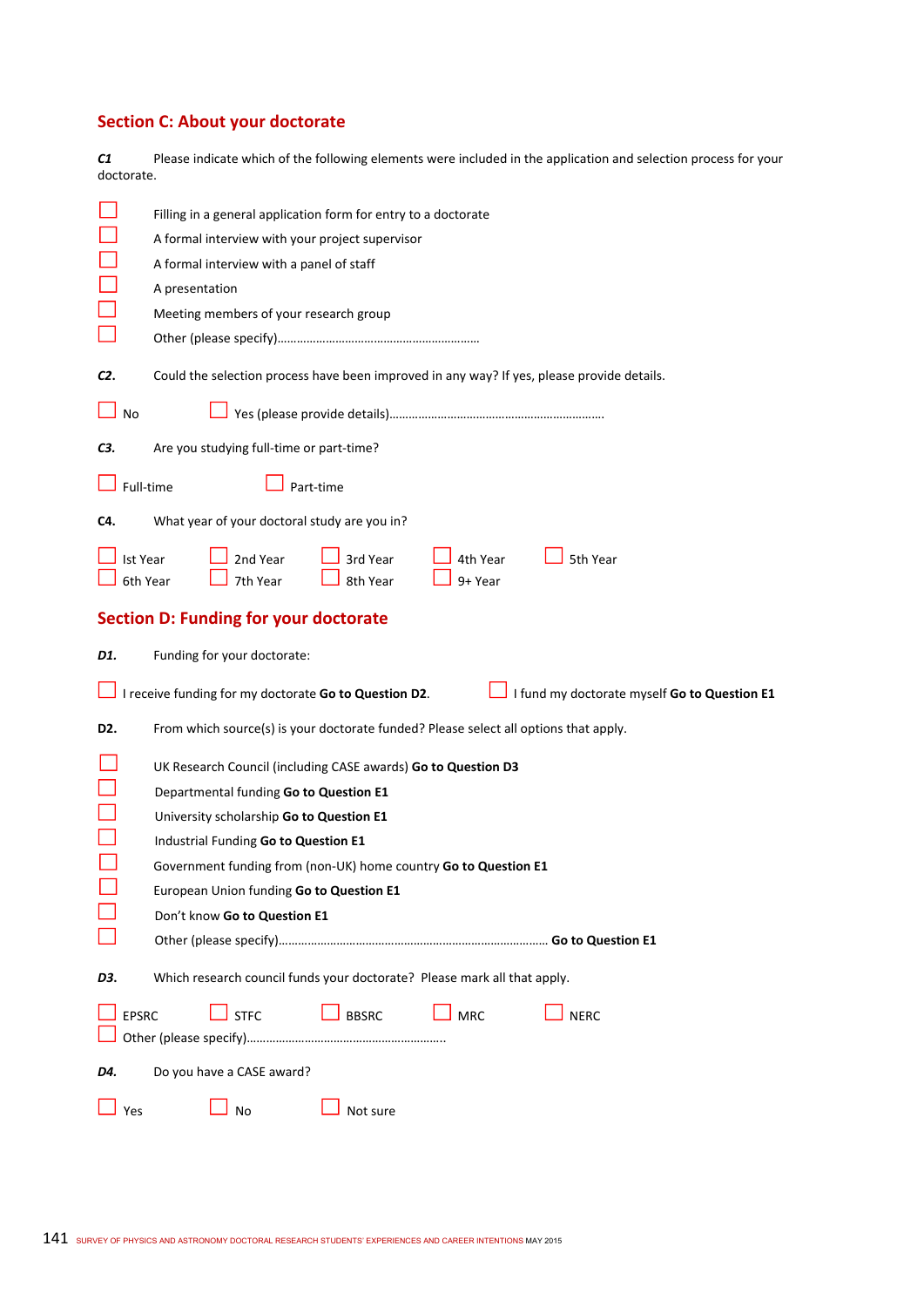### **Section E: About your doctorate 2**

*E1.* Please indicate the area(s) of your research by choosing one or two close match(es) from the list below, or if the topic of your research has not been decided yet please indicate by selecting "Not decided yet".

Please do try to find matches from the list rather than using the "Other" field.

|         | 1. Nanoscience                                                                                                                                        |           | 10. Atomic and molecular physics (including cold atoms) |
|---------|-------------------------------------------------------------------------------------------------------------------------------------------------------|-----------|---------------------------------------------------------|
|         | 2. Medical physics                                                                                                                                    |           | 11. Plasma physics                                      |
|         | 3. Nuclear physics                                                                                                                                    |           | 12. Atmospheric, environmental and geophysics           |
|         | 4. Particle physics                                                                                                                                   |           | 13. Magnetism and metals                                |
|         | 5. Mathematical physics (including string theory and<br>quantum gravity)                                                                              |           | 14. Surfaces, interfaces and materials                  |
|         | 6. Astronomy, astrophysics, cosmology and space<br>science                                                                                            |           | 15. Superconductivity and quantum fluids                |
|         | 7. Optics, photonics and lasers                                                                                                                       |           | 16. Semiconductors                                      |
|         | 8. Soft condensed matter                                                                                                                              |           | 17. Quantum information and technology                  |
|         | 9. Biological and biophysics                                                                                                                          |           | Not decided yet                                         |
|         |                                                                                                                                                       |           |                                                         |
| E2.     | Would you describe your PhD as being mainly:<br>Theory/computational?<br>Experimental? L                                                              |           | Equal mix of theory/computational and experiment?       |
| E3.     | What is your level of annual stipend? (this refers to your main source of funding)                                                                    |           |                                                         |
|         | Less than £10,000<br>£10,000-£12,000<br>£16,000-£18,000<br>More than £18,000                                                                          |           | £12,000-£14,000<br>£14,000-£16,000                      |
| Е4.     | How long is your doctorate funded for?                                                                                                                |           |                                                         |
|         | Not applicable - self funded<br>3 years<br>4.5 years                                                                                                  | 3.5years  | 4 years                                                 |
| E5.     | Roughly how long in total do you expect to spend on your doctorate including write-up? Please give your best guess<br>unless you are really not sure. |           |                                                         |
| 3 years | 4-5 years<br>3.5 years<br>9 years or more<br>Not sure                                                                                                 | 5-6 years | 6-7 years<br>7-8 years                                  |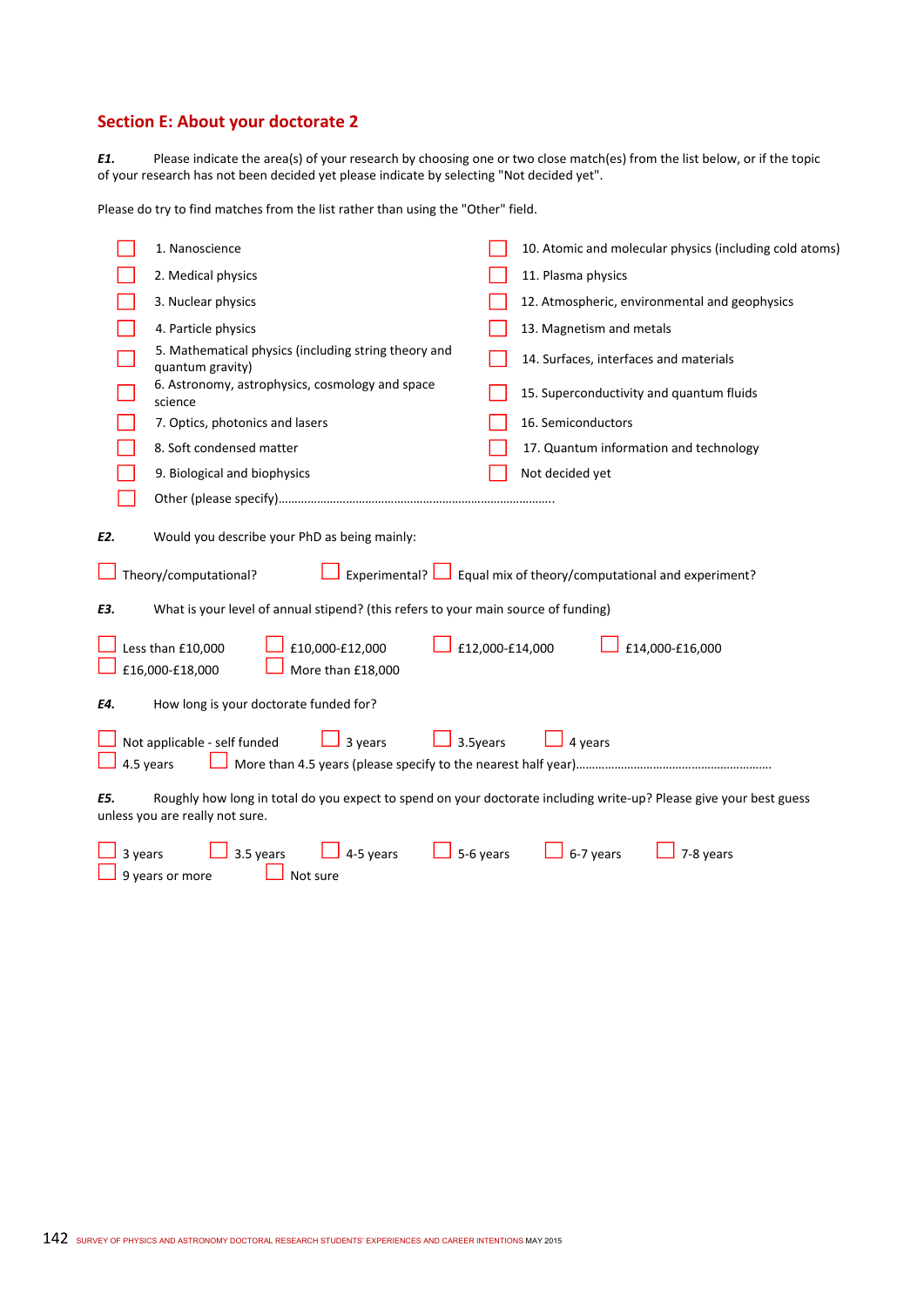*E6.* Please indicate how strongly you agree or disagree with each of the following statements about your doctorate.

Please mark one choice in each row.

|                                                                    | <b>Strongly</b><br>agree | Agree | <b>Neither</b><br>agree<br>nor<br>disagree | <b>Disagree</b> | <b>Strongly</b><br>disagree |
|--------------------------------------------------------------------|--------------------------|-------|--------------------------------------------|-----------------|-----------------------------|
| Doctoral students are respected and well regarded by staff.        |                          |       |                                            |                 |                             |
| The quality of the technical training I receive is high.           |                          |       |                                            |                 |                             |
| The quality of the transferable skills training I receive is high. |                          |       |                                            |                 |                             |
| I have access to state-of-the-art equipment/resources.             |                          |       |                                            |                 |                             |
| I often have the opportunity to be creative.                       |                          |       |                                            |                 |                             |
| I am intellectually stimulated.                                    |                          |       |                                            |                 |                             |
| I feel under pressure financially.                                 |                          |       |                                            |                 |                             |
| There is a strong equality and diversity culture.                  |                          |       |                                            |                 |                             |
| There is little that can be improved about my doctorate.           |                          |       |                                            |                 |                             |

*E7.* Are you a member of a professional body/learned society?

Please mark all options that apply.

Yes, Institute of Physics

Yes, Royal Astronomical Society

■ Yes, other UK-based

■ Yes, other non-UK-based

 $\Box$  No

#### **Section F: Your previous experience**

The next few questions ask you about your previous experience in higher education and work.

*F1.* What was the subject of your first degree? Please indicate the main subject, e.g. physics, mathematics, astronomy, chemistry, etc., rather than more complex course titles.

|     | <b>Physics</b>                                                                                | <b>Mathematics</b>                 |
|-----|-----------------------------------------------------------------------------------------------|------------------------------------|
|     | Astronomy/Astrophysics                                                                        | Electronics/Electrical Engineering |
|     | Physics and Astronomy/Astrophysics                                                            | <b>Materials</b>                   |
|     | <b>Physics and Mathematics</b>                                                                | Chemistry                          |
|     |                                                                                               |                                    |
| F2. | Did you obtain your first degree from a UK institution or from an institution outside the UK? |                                    |

| $\sim$                   | From a UK institution Go to Question F3              |
|--------------------------|------------------------------------------------------|
| $\overline{\phantom{0}}$ | From an institution outside the UK Go to Question F7 |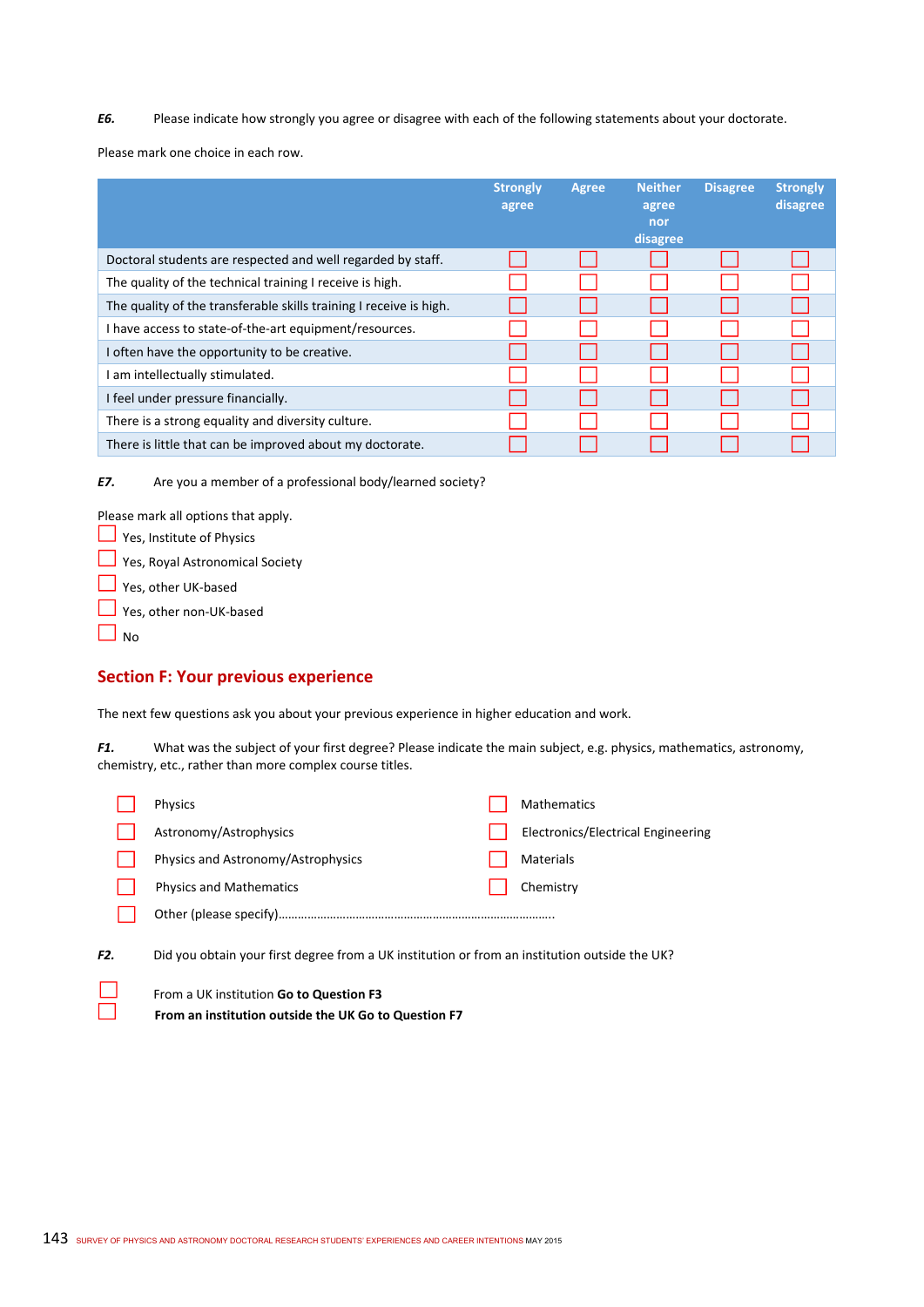#### **Your first degree (UK Institution)**

| F3.                                                                                                                 |
|---------------------------------------------------------------------------------------------------------------------|
| What qualification did you obtain?<br>F4.                                                                           |
| <b>BSc</b><br>MPhys/MSci<br>BA/MA                                                                                   |
| F5.<br>Which degree classification did you obtain?                                                                  |
| First $(1)$<br>Upper second (2.1)<br>Lower second (2.2)<br>Third (3)<br>Other<br>Not applicable                     |
| Did you do a postgraduate masters (i.e. MSc/MPhil rather than a 4-year undergraduate MPhys/MSci)?<br>F6.            |
| Yes, in the UK - Go to Question F9 Ves, outside the UK- Go to Question F11<br>No- Go to Question F12                |
| Your first degree (institution outside the UK)                                                                      |
| Where did you obtain your first degree from?<br>F7.<br>Please indicate the name of the institution and location.    |
|                                                                                                                     |
| Did you do a postgraduate masters (i.e. MSc/MPhil rather than a 4-year undergraduate MPhys/MSci)?<br>F8.            |
| Yes, in the UK - Go to Question F9 Ves, outside the UK- Go to Question F11<br>No- Go to Question F12                |
| Your masters degree (UK institution)                                                                                |
| F9.                                                                                                                 |
| What classification did you get?<br>F10.                                                                            |
| Distinction<br>Merit<br>Pass<br>Other<br>Not applicable                                                             |
| <b>Go to Question F12</b>                                                                                           |
| Your masters degree (institution outside the UK)                                                                    |
| Where did you obtain your masters degree from?<br>F11.<br>Please indicate the name of the institution and location. |
|                                                                                                                     |
| Go to Question F12                                                                                                  |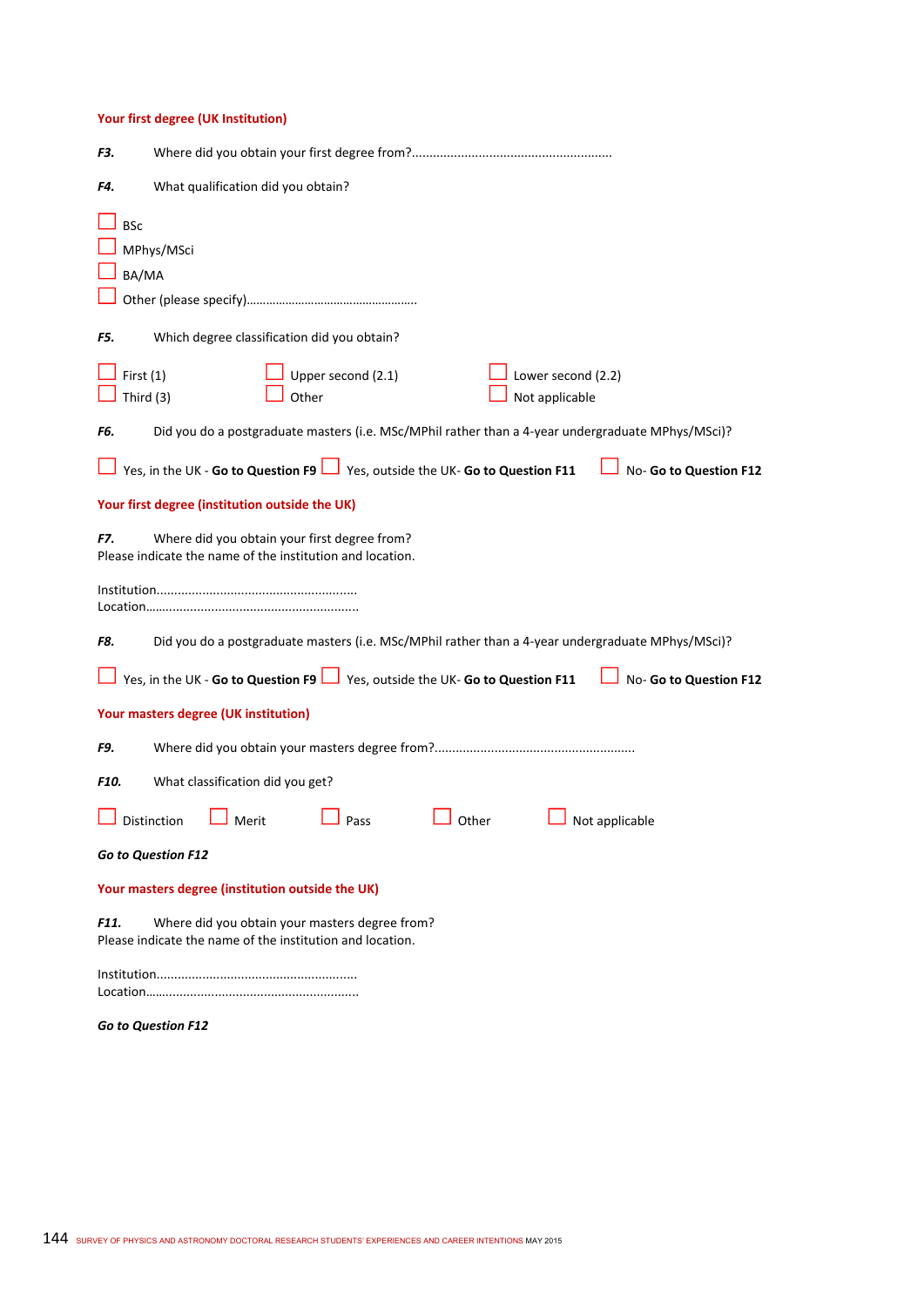#### **Work experience before undertaking your doctorate**

*F12.* Did you spend time (at least one month) working in an area related to your doctorate before you began your course?

In this context work includes work placements as part of a course, or internships. Work related to your course might include working in the financial sector, scientific publishing, etc.

 $\overline{\phantom{0}}$ 

Yes ‐ **Go to Question F13** No ‐ **Go to Question G1** 

*F13.*  Please indicate the nature of your work experiences.

Please select all that apply but please only include work related to your doctorate including working in the financial sector, scientific publishing, etc.

| A work placement as part of a previous degree course                                                                                                                   |
|------------------------------------------------------------------------------------------------------------------------------------------------------------------------|
| $\Box$ An internship                                                                                                                                                   |
| $\Box$ A job before starting my doctorate                                                                                                                              |
| A job before starting my first degree/postgraduate masters                                                                                                             |
|                                                                                                                                                                        |
| F <sub>14</sub> .<br>How long in total did you spend working in areas related to your doctorate?                                                                       |
| 1-3 months 4-6 months 7-12 months Between 1 and 2 years Between 2 and 3 years<br>$\Box$ Between 4 and 5 years $\Box$ More than 5 years<br>$\Box$ Between 3 and 4 years |

## **Section G: Your motivations**

*G1.* Which of the following statements best describe the MAIN reason(s) you decided to undertake your doctorate?

Please select one choice from the main reason column and, if you wish to, one in the second reason column

|                                                            | <b>Main reason</b> | <b>Second reason</b> |
|------------------------------------------------------------|--------------------|----------------------|
| To improve my employability                                |                    |                      |
| I have an aptitude for science/physics/astronomy           |                    |                      |
| Because I love my subject and wanted to learn more         |                    |                      |
| A doctorate is a pre-requisite for the career I want       |                    |                      |
| I realised that others I knew were applying for doctorates |                    |                      |
| To enhance my earning potential                            |                    |                      |
| I was inspired/encouraged by a tutor/staff member          |                    |                      |
| I was inspired/encouraged by a family member/friend        |                    |                      |
| I "wandered" into a doctorate after my first degree        |                    |                      |
| Don't know why                                             |                    |                      |
|                                                            |                    |                      |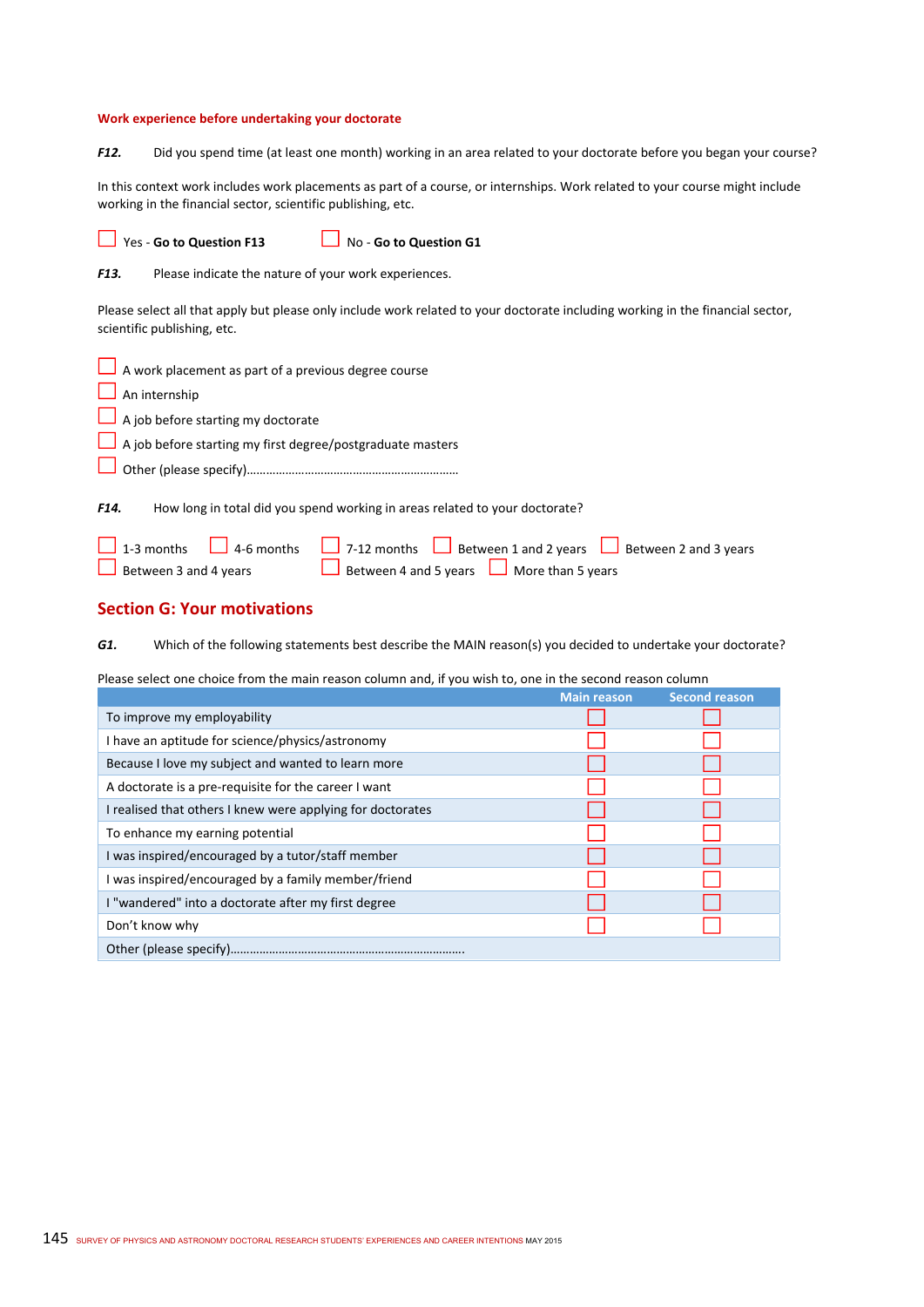| Which of the following statements best describe the MAIN reason(s) you chose your research group/institution?<br>G2.                                            |
|-----------------------------------------------------------------------------------------------------------------------------------------------------------------|
| I wanted to get a doctorate from a prestigious institution                                                                                                      |
| To be near my partner's work/study institution                                                                                                                  |
| I was offered a place by my undergraduate/masters department                                                                                                    |
| The doctorate had a higher level of funding than others                                                                                                         |
| It was a group with one of the best reputations in my field of interest                                                                                         |
| I had heard that it was a great team with a supportive atmosphere                                                                                               |
| I was attracted by the location/city                                                                                                                            |
| It was one of the few groups/institutions that I could get funding to work in                                                                                   |
|                                                                                                                                                                 |
| G3.<br>Looking back, are you pleased that you decided to do a doctorate?                                                                                        |
| Yes<br>Not sure                                                                                                                                                 |
|                                                                                                                                                                 |
| Overall, are you happy with the way your doctorate is going?<br>G4.                                                                                             |
| Not sure<br>Yes                                                                                                                                                 |
|                                                                                                                                                                 |
| Have you spent one month or more in total on placement working in industry or at another institution/research<br>G5.<br>institute during your doctoral studies? |
| Yes, in industry Go to Question H1                                                                                                                              |
| Yes, in industry and in another institution/research institute Go to Question H1                                                                                |
| Yes, in another institution/research institute Go to Question H1                                                                                                |
| No Go to Question I1                                                                                                                                            |
| <b>Section H: Your placement</b>                                                                                                                                |
| You have indicated that you have spent at least a month on placement.                                                                                           |
| How long cumulatively have you spent on placements?<br>Н1.                                                                                                      |
| 3-4 months<br>5-6 months<br>2-3 months<br>1 months<br>more than 6 months                                                                                        |
| Please select the statement that best describes the effect of your placement(s) on your career intentions:<br>H2.                                               |
| My placement(s) made me more intent on pursuing a career in science                                                                                             |
| My placement(s) made me less intent on pursuing a career in science                                                                                             |
| My placement(s) had no effect on my career intentions                                                                                                           |

*Go to Question I1*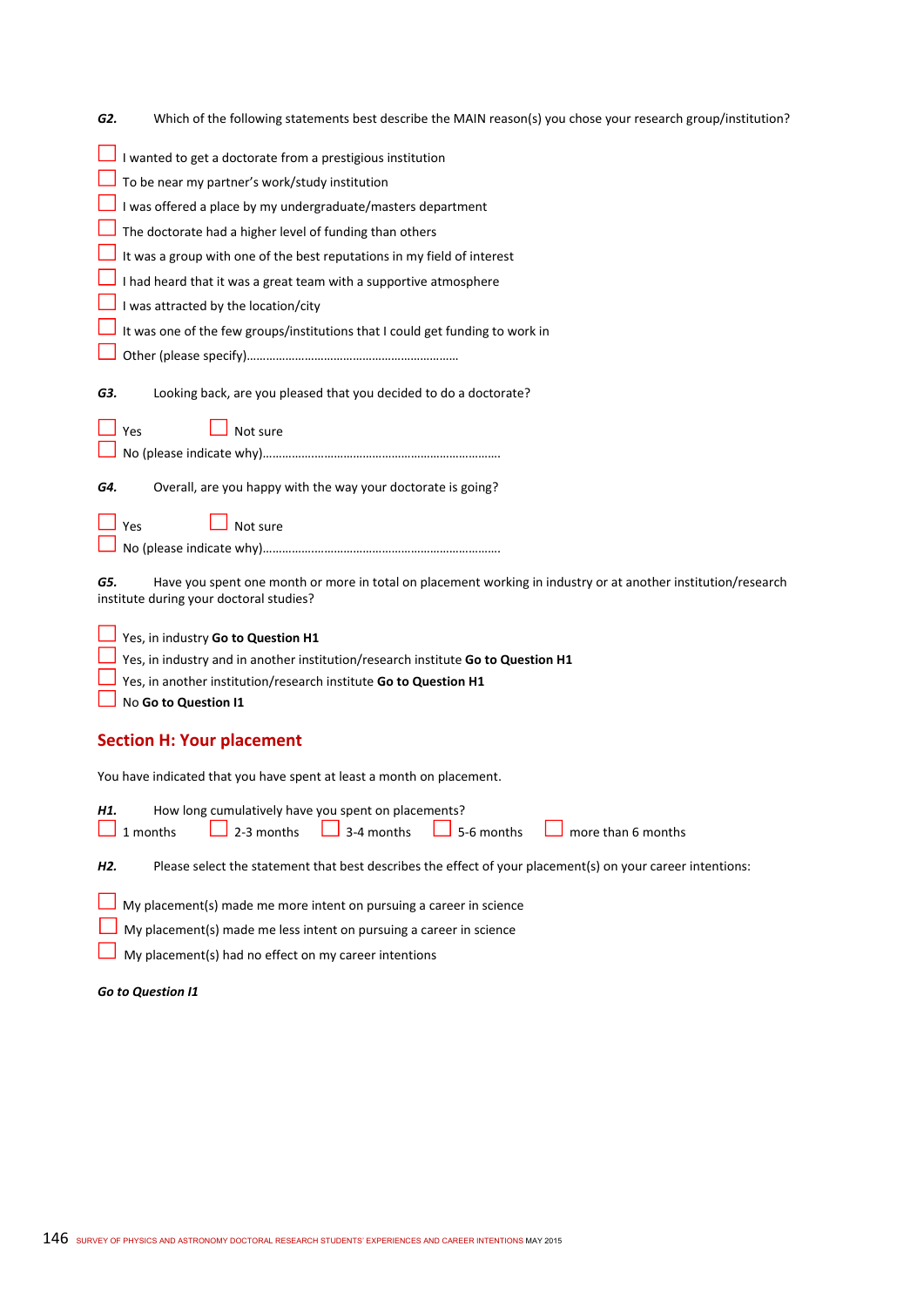# **Section I: Your experiences during your doctorate**

*I1.* Please indicate to what extent you agree or disagree with the following statements about when you started your doctorate:

|                                                                                                                                                                    | <b>Strongly</b><br>agree | Agree | <b>Neither</b><br>agree<br>nor<br>disagree | <b>Disagree</b> | <b>Strongly</b><br>disagree |
|--------------------------------------------------------------------------------------------------------------------------------------------------------------------|--------------------------|-------|--------------------------------------------|-----------------|-----------------------------|
| My doctoral supervisor gave me a realistic idea of the sort of<br>time commitment that would be demanded of me during my<br>doctorate.                             |                          |       |                                            |                 |                             |
| Overall, my experiences during my doctorate are what I<br>expected.                                                                                                |                          |       |                                            |                 |                             |
| I felt well prepared from my previous studies and experience to<br>embark on independent research.                                                                 |                          |       |                                            |                 |                             |
| I received adequate information about my doctorate during the<br>application and interview process, so I had a good idea of what<br>to expect from the department. |                          |       |                                            |                 |                             |

*I2.* Thinking about life in your department or CDT, please indicate how strongly you agree or disagree with the following statements.

|                                                               | <b>Strongly</b><br>agree | Agree | <b>Neither</b><br>agree<br>nor<br>disagree | <b>Disagree</b> | <b>Strongly</b><br>disagree |
|---------------------------------------------------------------|--------------------------|-------|--------------------------------------------|-----------------|-----------------------------|
| I undertake exciting and interesting projects                 |                          |       |                                            |                 |                             |
| I find my research repetitive and frustrating                 |                          |       |                                            |                 |                             |
| I like the general working environment                        |                          |       |                                            |                 |                             |
| Undertaking a doctorate has helped me clarify my career plans |                          |       |                                            |                 |                             |
| I am gaining transferable skills                              |                          |       |                                            |                 |                             |
| I have independence and freedom                               |                          |       |                                            |                 |                             |
| I have flexible working hours                                 |                          |       |                                            |                 |                             |
| I feel there are not many positive aspects to my doctorate    |                          |       |                                            |                 |                             |
| I enjoy researching my topic                                  |                          |       |                                            |                 |                             |
| I now have a better understanding of a scientist's work       |                          |       |                                            |                 |                             |

*I3.* Before embarking on my doctorate....

|                                                                                                                 | <b>Strongly</b><br>agree | Agree | <b>Neither</b><br>agree<br>nor<br>disagree | <b>Disagree</b> | <b>Strongly</b><br>disagree |
|-----------------------------------------------------------------------------------------------------------------|--------------------------|-------|--------------------------------------------|-----------------|-----------------------------|
| there wasn't anything that realistically could have prepared me.                                                |                          |       |                                            |                 |                             |
| I had already developed the necessary skills to start<br>independent research.                                  |                          |       |                                            |                 |                             |
| an additional one-year funded research masters course would<br>have helped me prepare for independent research. |                          |       |                                            |                 |                             |
| a funded short research taster course would have helped me<br>prepare.                                          |                          |       |                                            |                 |                             |

*I4.* How would you describe your relationship with your MAIN supervisor?

Excellent **C** Good Fair/Average **C** Poor Very poor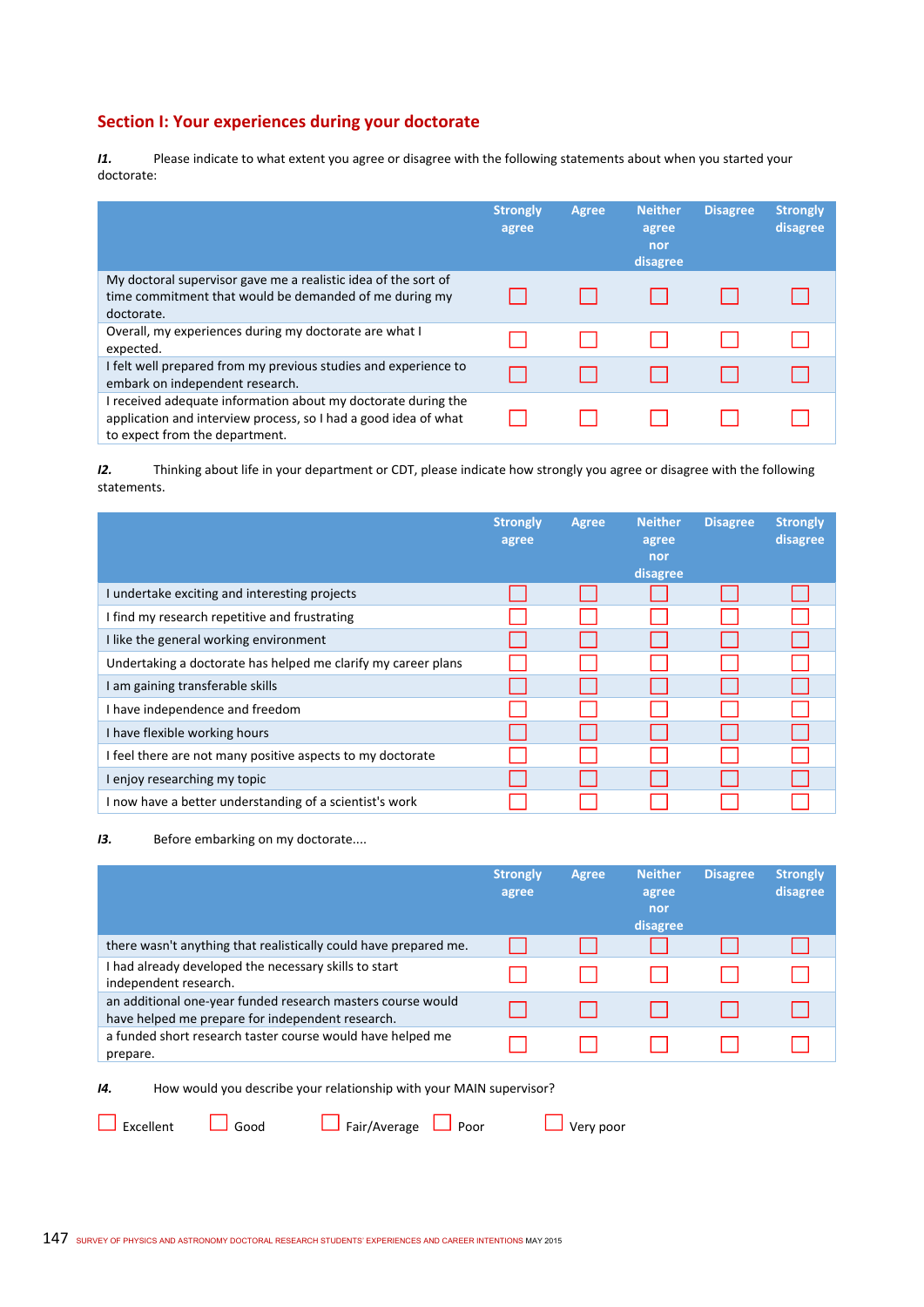- *I5.* Do you have a second supervisor? Please select the most appropriate statement to reflect your experience.
- $\Box$  I meet regularly with my second supervisor
- $\Box$  I have a second supervisor but I rarely/never meet with them
- Officially I am supposed to have a second supervisor but I don't know whether one has been appointed
- $\Box$  There isn't a policy of appointing second supervisors at my institution
- *I6.* How could your experience of supervision be enhanced, if at all?

Please mark all that apply.

- More research support
- $\Box$  Could not be enhanced
- More general advice & mentoring
- More careers advice
- Other (please specify)………………………………………………….

*I7.* On average how much one‐to‐one contact time did you/do you have with your supervisor(s) in a typical week?When answering please include the time spent in contact by email and telephone.

If you not have reached that year yet please select not applicable.

|                      | <b>Less</b><br>than 1<br>hour | $1 - 2$<br>hours | $2 - 3$<br><b>hours</b> | $3-4$<br>hours | <b>More</b><br>than 4<br><b>hours</b> | Don't<br>remember | <b>Not</b><br>applicable |
|----------------------|-------------------------------|------------------|-------------------------|----------------|---------------------------------------|-------------------|--------------------------|
| During your 1st year |                               |                  |                         |                |                                       |                   |                          |
| During your 2nd year |                               |                  |                         |                |                                       |                   |                          |
| During your 3rd year |                               |                  |                         |                |                                       |                   |                          |
| During your 4th year |                               |                  |                         |                |                                       |                   |                          |
| During your 5th year |                               |                  |                         |                |                                       |                   |                          |
| During your 6th year |                               |                  |                         |                |                                       |                   |                          |

*I8.* Overall is the amount of contact you CURRENTLY have with your supervisor:

 $\Box$  Far too little  $\Box$  Too little  $\Box$  About right  $\Box$  Too much  $\Box$  Far too much

*I9.* Other than your main supervisor, who else could you consult about your research and who else do you actually consult?

Please select the appropriate response for each person/group.

|                                                              | Yes, I<br>regularly<br>consult | Yes, I could<br>consult but I<br>generally<br>don't | <b>Not</b><br>available to<br>consult/Not<br>applicable |
|--------------------------------------------------------------|--------------------------------|-----------------------------------------------------|---------------------------------------------------------|
| My second supervisor                                         |                                |                                                     |                                                         |
| Another academic (not my second supervisor)                  |                                |                                                     |                                                         |
| Head of research group (if not supervisor/second supervisor) |                                |                                                     |                                                         |
| Head of research group (if not supervisor/second supervisor) |                                |                                                     |                                                         |
| Postdoc(s) in my research group                              |                                |                                                     |                                                         |
| Other (more experienced) doctoral students                   |                                |                                                     |                                                         |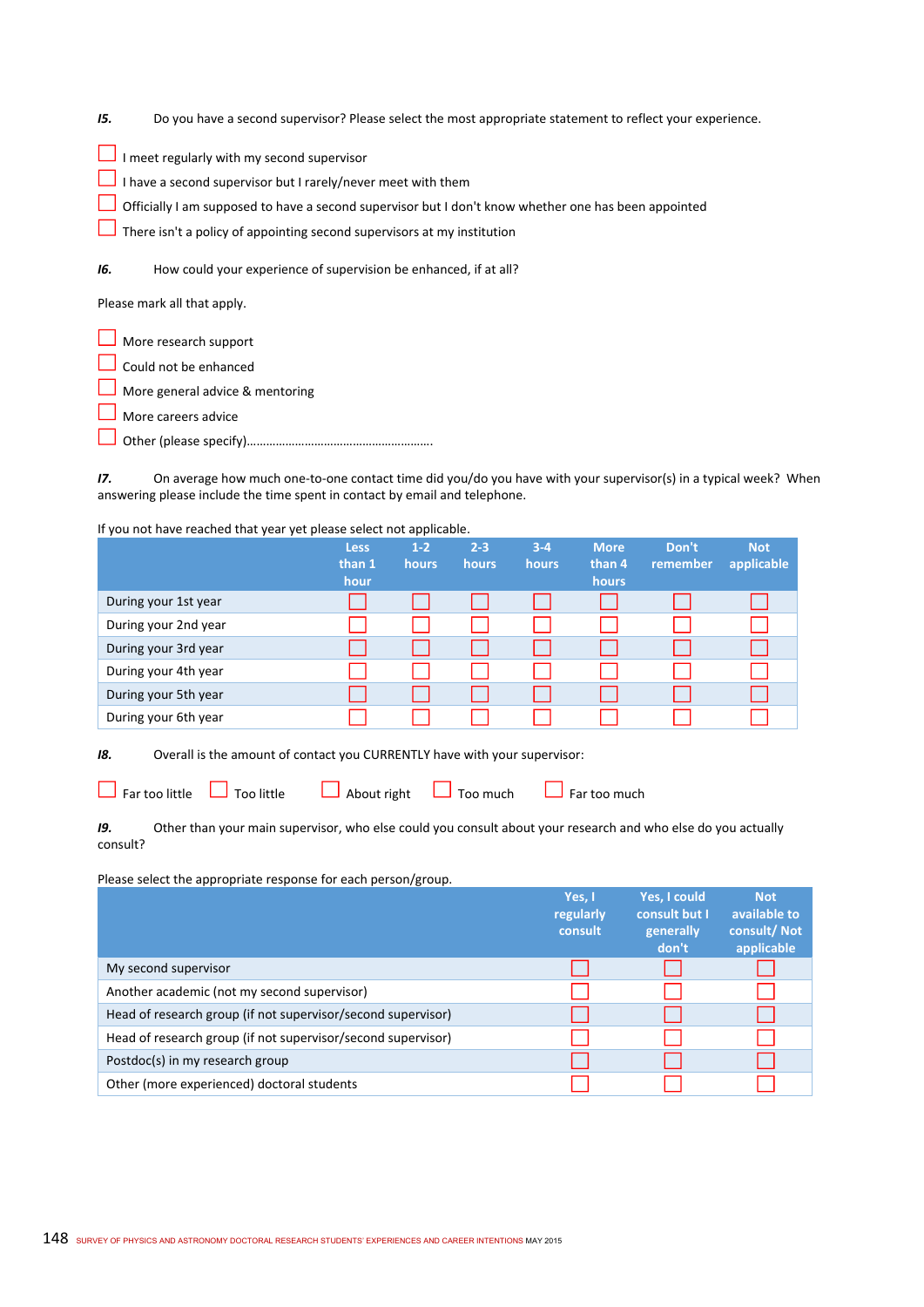*I10.* As part of your PhD have you needed to access national or international facilities such as Diamond, CERN, Herschel Telescope, VLT, etc.?

Yes **Go to Question J1** 

No **Go to Question K1**

## **Section J: National or International facilities**

*J1.* Have you experienced any difficulties in gaining access to the national and/or international facilities you need?

|  |  | $\Box$ Yes Go to Question J2 |  |
|--|--|------------------------------|--|
|  |  |                              |  |

**No Go to Question K1** 

Not yet needed access **Go to Question K1** 

*J2.* Difficulties in accessing national and/or international facilities have been caused by:

Please select all that apply

| $\Box$ Low level of funds                                      |
|----------------------------------------------------------------|
| Not granted enough time by research councils/facility managers |
| $\Box$ Not enough time assigned by supervisor                  |
|                                                                |

*Go to Question K1* 

## **Section K: Your training**

*K1.* Would you say you possess the majority of general skills that employers often look for?

Note: 'General skills' refers to non‐technical skills e.g. communication, team‐working and problem‐solving skills



 $\Box$  Yes  $\Box$  No  $\Box$  Don't know

*K2.* For each of the following areas, please indicate whether or not you have attended a training course DURING YOUR DOCTORATE.

|                                       | <b>Yes</b> | <b>No</b> |
|---------------------------------------|------------|-----------|
| Entrepreneurial and business skills   |            |           |
| Project planning and management       |            |           |
| Presentation and communication skills |            |           |
| Technical research skills             |            |           |
| Leadership skills                     |            |           |
| Career planning/job searching         |            |           |
| <b>Computational skills</b>           |            |           |
| Networking skills                     |            |           |
| Team working                          |            |           |

*K3.* Are you required to attend transferable skills courses?

 $\Box$  Yes. I need to attend a minimum number of courses to complete my doctorate.

 $\Box$  Yes, but there is no real sanction if I don't.

 $\Box$  No. Transferable skills courses are available but I don't have to attend any.

No. I am not aware of any transferable skills courses that I can attend.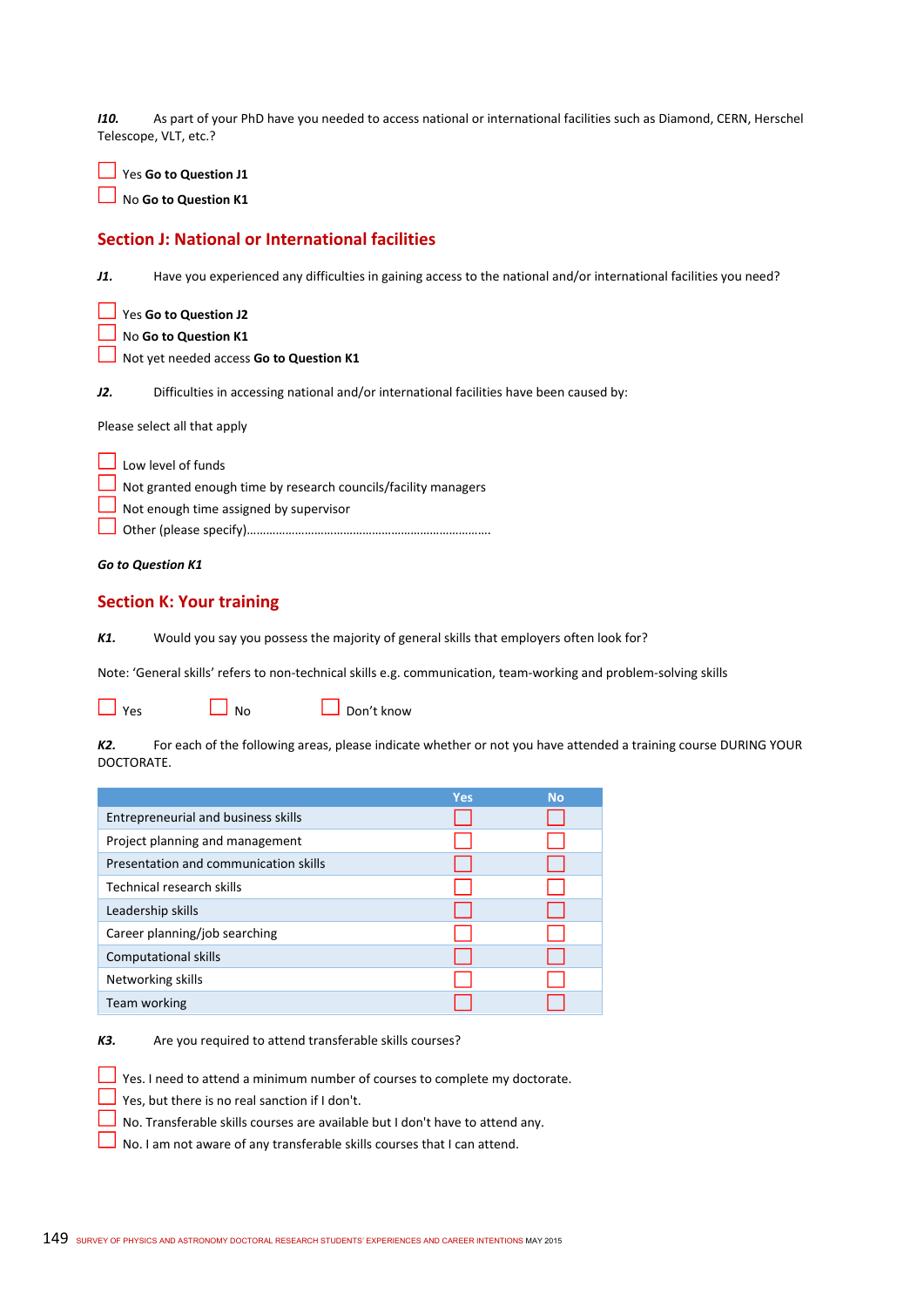#### *K4.* For each of the following activities, have you done this or do you expect to in the future?

Please select the response that best reflects your situation.

|                                                                      | I regularly/<br>sometimes<br>do this | No but<br><b>EXPECT TO</b><br>in future | <b>No and NOT</b><br><b>SURE if I</b><br>will in<br>future | No and DO<br><b>NOT expect</b><br>to in future |
|----------------------------------------------------------------------|--------------------------------------|-----------------------------------------|------------------------------------------------------------|------------------------------------------------|
| Give external presentations                                          |                                      |                                         |                                                            |                                                |
| Writing for an academic audience (e.g. journal articles)             |                                      |                                         |                                                            |                                                |
| Give internal presentations                                          |                                      |                                         |                                                            |                                                |
| Laboratory supervision for undergraduates                            |                                      |                                         |                                                            |                                                |
| Interdisciplinary collaboration                                      |                                      |                                         |                                                            |                                                |
| Teaching - small group tutorials for undergraduates                  |                                      |                                         |                                                            |                                                |
| Team working                                                         |                                      |                                         |                                                            |                                                |
| Networking                                                           |                                      |                                         |                                                            |                                                |
| Assisting in grant writing/doing preliminary work for a<br>new grant |                                      |                                         |                                                            |                                                |
| Collaboration/contact with researchers in industry                   |                                      |                                         |                                                            |                                                |
| <b>Attend conferences</b>                                            |                                      |                                         |                                                            |                                                |
| Creation of posters                                                  |                                      |                                         |                                                            |                                                |

#### *K5.* **Are you a member of a Graduate School?**

 $\Box$  Yes. I regularly use Graduate School facilities.

 $\Box$  Yes, but I rarely have any contact with the Graduate School.

 $\Box$  No

#### **Section L: Feedback on your progress**

*L1.* Please indicate which of the following apply to you.

Please mark all that apply.

There are formal assessments that I have to pass (e.g. qualifying masters, submission of yearly reports, etc.).

I have prearranged meetings with my supervisor(s) where we discuss my progress.

I have casual chats with my supervisor(s) where we discuss my progress.

*L2.* In general, do you find the feedback you receive about your progress useful?

This question refers to feedback about your progress towards successful completion of your doctorate, rather than advice on how to approach a specific research issue.

 $\Box$  Yes, in general  $\Box$  No, in general  $\Box$  Don't know

*L3.* Do you feel that you receive the right amount of feedback on your work/progress towards successful completion of your doctorate?

 $\Box$  Too much  $\Box$  About right  $\Box$  Too little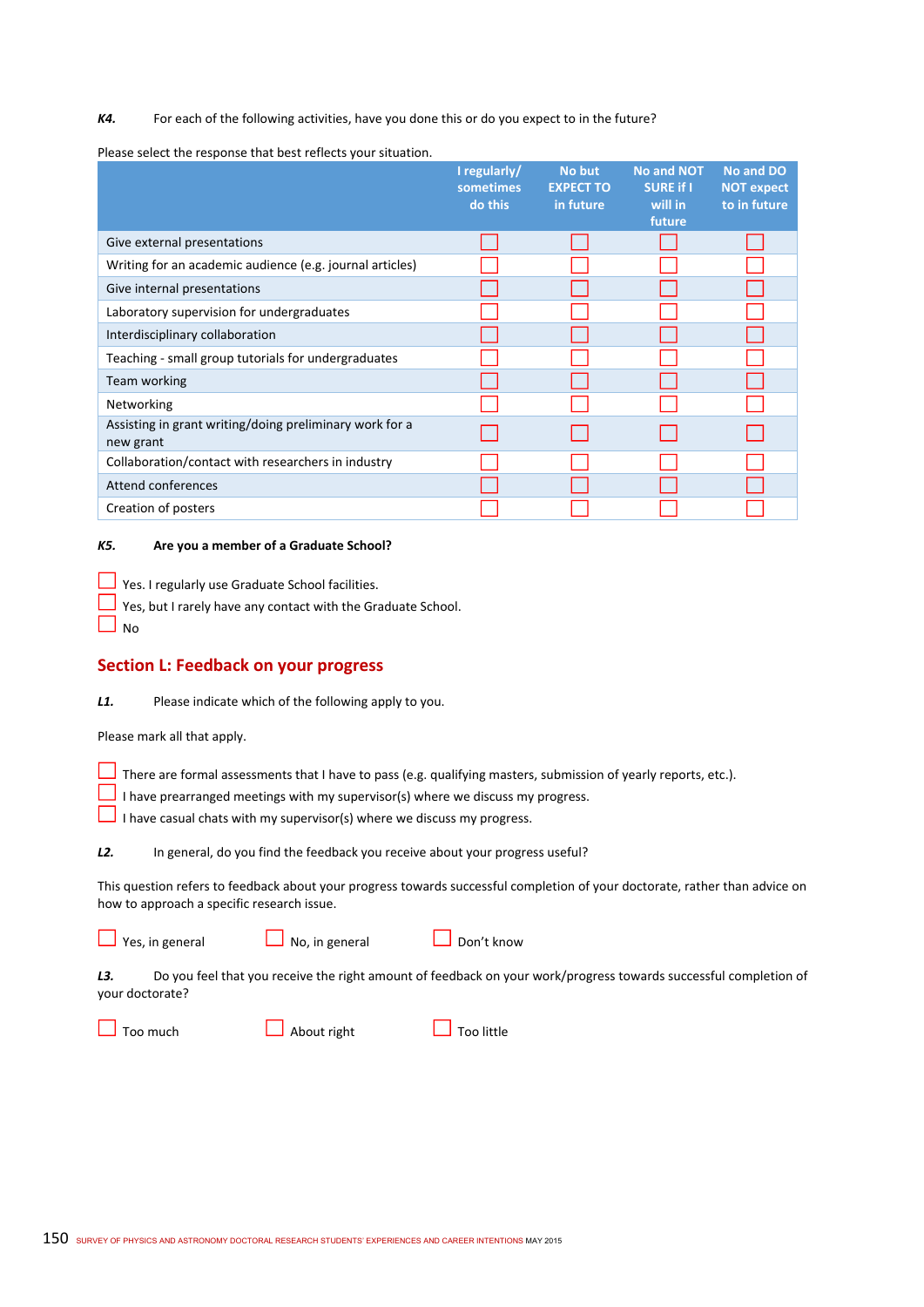| L4.  | Is there someone other than your supervisor(s) that you can approach to discuss non-research issues that might affect |
|------|-----------------------------------------------------------------------------------------------------------------------|
| you? |                                                                                                                       |

Such issues might include a difficult relationship with your supervisor and/or personal problems that you don't feel able to discuss with your supervisor.

| Please mark all that apply.                                                                                                                                                            |
|----------------------------------------------------------------------------------------------------------------------------------------------------------------------------------------|
| Yes, there is a graduate tutor in the department/CDT who doctoral students can talk to.                                                                                                |
| Yes, there are other academics in the department/CDT who I can talk to.                                                                                                                |
| Yes, there are staff in the Graduate School who I can talk to.                                                                                                                         |
| Yes, there are staff outside the department/CDT who I can talk to.                                                                                                                     |
| No, there isn't anyone obvious who I can talk to.                                                                                                                                      |
| I don't know.                                                                                                                                                                          |
| <b>Section M: Careers guidance</b>                                                                                                                                                     |
| How would you rate your awareness of career options WITHIN academia?<br>M1.                                                                                                            |
| Very Good<br>Poor<br>Good<br>Adequate<br>Very Poor                                                                                                                                     |
| How would you rate your awareness of career options OUTSIDE academia?<br>M2.                                                                                                           |
| Very Good<br>$\Box$ Poor<br>Good<br>Adequate<br>Very Poor                                                                                                                              |
| PRIOR TO UNDERTAKING YOUR POSTGRADUATE STUDIES did you receive careers advice from any of the following<br>M3.<br>sources?                                                             |
| Please mark all that apply.<br>Other academic staff<br>University careers service<br>Workplace colleagues<br>Research council<br>Industrial placement supervisors<br>Family or friends |

*M4.* DURING YOUR DOCTORAL STUDIES have you sought careers advice from any of the following sources? If you have, how useful was the advice?

|                                                | Yes, useful<br>advice | Yes, advice<br>not useful | No/Not<br>applicable |
|------------------------------------------------|-----------------------|---------------------------|----------------------|
| University careers service                     |                       |                           |                      |
| Industrial placement supervisors               |                       |                           |                      |
| Attending a specific course on career planning |                       |                           |                      |
| Careers/recruitment fairs                      |                       |                           |                      |
| Your supervisor                                |                       |                           |                      |
| Other academic staff                           |                       |                           |                      |
| Research council                               |                       |                           |                      |
| Family or friends                              |                       |                           |                      |
| <b>IOP</b> careers events                      |                       |                           |                      |

Please select the response that best reflects your situation.

Your project supervisor

Careers/recruitment fairs **In the Careers** events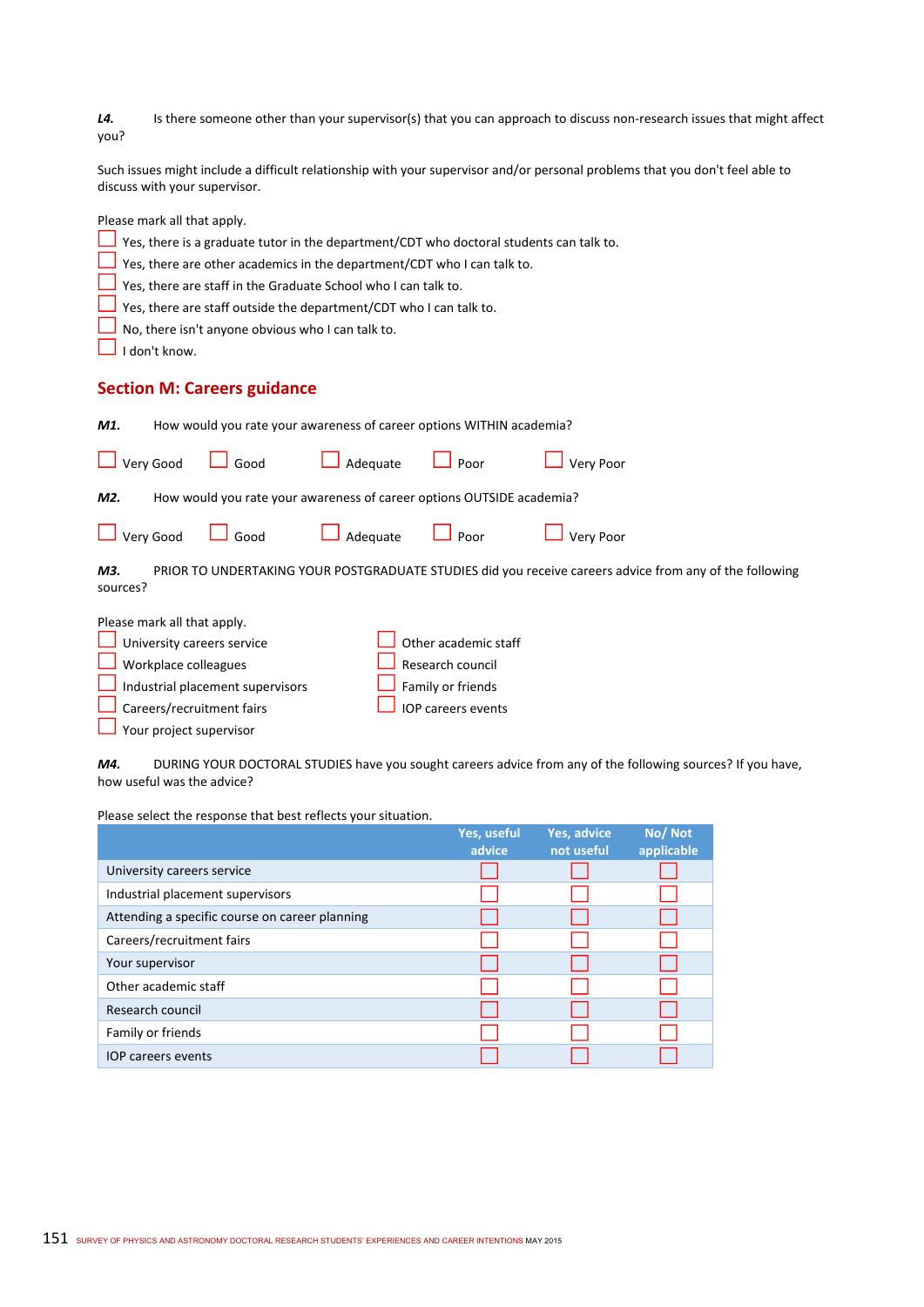*M5.* What was/were the topic(s) of the careers advice you've received (during your doctoral studies)?

Please mark all that apply.

- $\Box$  Types of jobs available and/or where to look for jobs
- $\Box$  Filling out application forms and writing a CV
- $\Box$  Insights into working in particular jobs e.g. pay, conditions
- How to search for post doctoral positions
- Interview techniques
- Don't know/Not applicable

#### *M6.* Please indicate how strongly you agree or disagree with the following statements.

|                                                                                                         | <b>Strongly</b><br>agree | Agree | <b>Neither</b><br>agree<br>nor<br>disagree | <b>Disagree</b> | <b>Strongly</b><br>disagree |
|---------------------------------------------------------------------------------------------------------|--------------------------|-------|--------------------------------------------|-----------------|-----------------------------|
| There is plenty of careers advice available specifically for<br>doctoral students in my institution     |                          |       |                                            |                 |                             |
| I think that there should be more careers advice available for<br>doctoral students in my institution   |                          |       |                                            |                 |                             |
| I think there should be more advice on how to search for<br>postdoctoral positions                      |                          |       |                                            |                 |                             |
| Overall, I find it difficult to get specific advice on what to do with<br>a physics/astronomy doctorate |                          |       |                                            |                 |                             |

## **Section N: Culture**

*N1.* When I started my doctorate.....

#### Please select an appropriate response for the university and the department/CDT

|                | I was given a formal<br>induction which was<br>useful and<br>informative. | I was given an<br>induction which,<br>overall, was neither<br>useful nor<br>informative. | I was not given a<br>formal induction and<br>feel that having a<br>formal induction<br>would have been<br>useful. | I was not given a<br>formal induction and<br>feel that I did not<br>need one. |
|----------------|---------------------------------------------------------------------------|------------------------------------------------------------------------------------------|-------------------------------------------------------------------------------------------------------------------|-------------------------------------------------------------------------------|
| Department/CDT |                                                                           |                                                                                          |                                                                                                                   |                                                                               |
| University     |                                                                           |                                                                                          |                                                                                                                   |                                                                               |

*N2.* Please select a response for each of the following statements.

Please select an appropriate response for the university and the department/CDT

|                                                                                                                                                                         | Yes | No | Don't<br>know/Not<br>applicable |
|-------------------------------------------------------------------------------------------------------------------------------------------------------------------------|-----|----|---------------------------------|
| My home department runs social events which give me the opportunity<br>to meet other doctoral students and members of the department.                                   |     |    |                                 |
| The Graduate School runs social events which give me the opportunity<br>to meet other doctoral students and members of the department.                                  |     |    |                                 |
| The Centre for Doctoral Studies to which I belong runs social events<br>which give me the opportunity to meet other doctoral students and<br>members of the department. |     |    |                                 |
| There is doctoral student representation on my department's equality<br>and diversity committee (Juno committee)                                                        |     |    |                                 |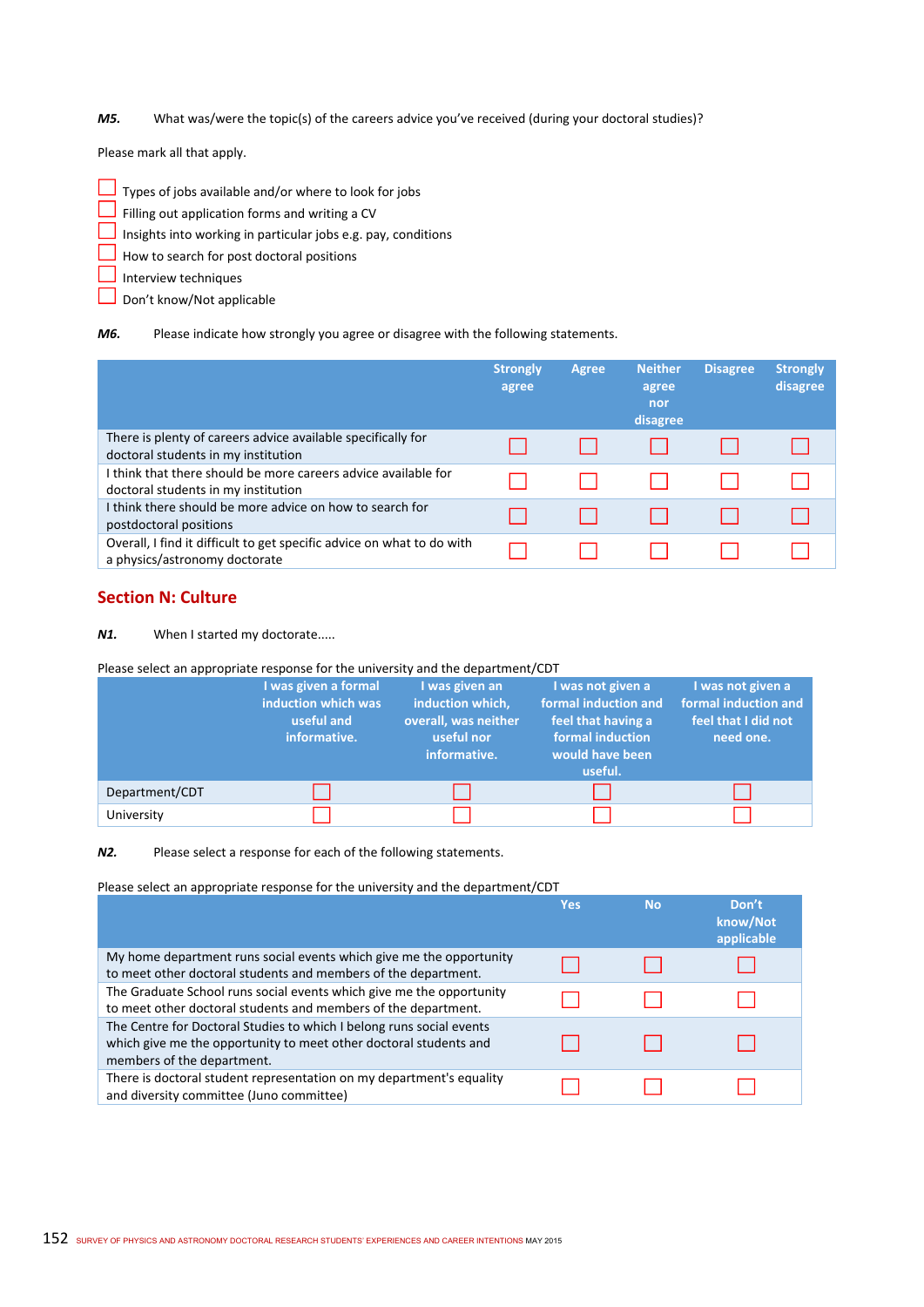*N3.* Is there doctoral student representation in important meetings (e.g. departmental meetings, graduate school meetings, etc.)?

| $\Box$ Yes and the outcomes of meetings ARE relayed back to students |  |
|----------------------------------------------------------------------|--|
|----------------------------------------------------------------------|--|

| $\Box$ Yes but the outcomes of meetings ARE NOT replayed back to students |  |
|---------------------------------------------------------------------------|--|
|                                                                           |  |

Don't know

## **Section O: Your next steps**

*O1.* Would you say you possess the majority of technical skills that employers often look for?

Technical skills refers to the skills you use in carrying out your research such as problem solving skills, programming skills, ability to plan experiments, etc.

| $\Box$ Yes                                                                                                               |
|--------------------------------------------------------------------------------------------------------------------------|
| $\Box$ No                                                                                                                |
| $\Box$ No, but I expect to by the time I complete my doctorate                                                           |
| $\Box$ Don't know                                                                                                        |
| 02.<br>How much have you planned your next (i.e. once you've completed your doctorate) career steps?                     |
| $\Box$ Fully                                                                                                             |
| $\Box$ A little                                                                                                          |
| $\Box$ Not at all                                                                                                        |
| 03.<br>My experience as a physics/astronomy doctoral student has                                                         |
| Please mark the most appropriate statement.                                                                              |
| $\Box$ made me more intent on pursuing a career in science/physics/astronomy<br>had no influence on my career intentions |
|                                                                                                                          |

 $\square$  ...given me doubts about pursuing a career in science/physics/astronomy

…persuaded me that I definitely don't want to pursue a career in science/physics/astronomy

*O4.* Have you already accepted a job offer or already been accepted on a programme of further study or training, due to start on or near completion of your doctoral studies?

Yes **Go to Question O5**

No **Go to Question O9**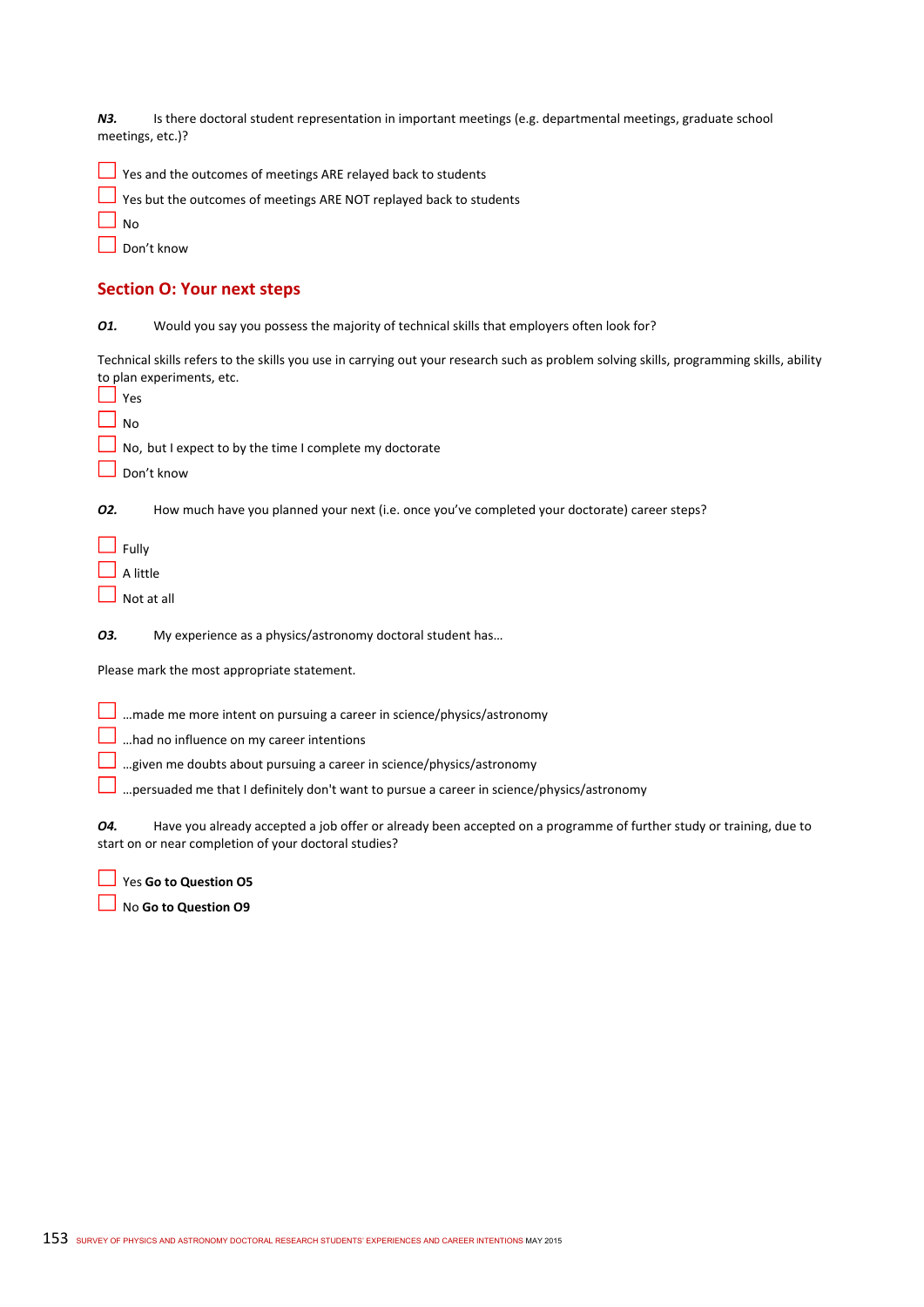## **Your Next Steps: the job you have accepted**

| 05. | Which of the following best describes the job or study/training offer you have accepted? |  |  |  |
|-----|------------------------------------------------------------------------------------------|--|--|--|
|-----|------------------------------------------------------------------------------------------|--|--|--|

Please mark one choice.

| Academic: postdoc/research assistant                                                                                                                 | Consultant                                                                                                          |  |  |  |
|------------------------------------------------------------------------------------------------------------------------------------------------------|---------------------------------------------------------------------------------------------------------------------|--|--|--|
| Academic: lecturer                                                                                                                                   | IT Professional or Technician                                                                                       |  |  |  |
|                                                                                                                                                      |                                                                                                                     |  |  |  |
| Further Study: scientific                                                                                                                            | Writer/Journalist/Broadcaster                                                                                       |  |  |  |
| Further Study: non-scientific                                                                                                                        | Sales (inc. technical)                                                                                              |  |  |  |
| <b>Teacher Training</b>                                                                                                                              | Marketing/PR Officer                                                                                                |  |  |  |
| Scientific Publishing                                                                                                                                | <b>Financial Professional</b>                                                                                       |  |  |  |
| Scientist: industry/commerce                                                                                                                         | Government/Civil Service                                                                                            |  |  |  |
| Scientist: public sector                                                                                                                             |                                                                                                                     |  |  |  |
| In your role, will you be undertaking scientific research?<br>06.                                                                                    |                                                                                                                     |  |  |  |
| Yes Go to Question P1                                                                                                                                |                                                                                                                     |  |  |  |
| No Go to Question 07                                                                                                                                 |                                                                                                                     |  |  |  |
| Did you begin your doctoral studies thinking you would have a career in scientific research?<br>07.<br>Yes Go to Question O8<br>No Go to Question P1 | I wasn't sure Go to Question P1                                                                                     |  |  |  |
|                                                                                                                                                      |                                                                                                                     |  |  |  |
| 08.                                                                                                                                                  | What has made you change your mind about pursuing a career in scientific research? Please indicate briefly what has |  |  |  |
| <b>Go to Question P1</b>                                                                                                                             |                                                                                                                     |  |  |  |
| Your Next Steps: have not accepted a job or training                                                                                                 |                                                                                                                     |  |  |  |
| When you complete your doctorate, where would you consider employment or further study?<br>09.                                                       |                                                                                                                     |  |  |  |
| Please select all that apply.                                                                                                                        |                                                                                                                     |  |  |  |
| In the UK                                                                                                                                            |                                                                                                                     |  |  |  |
| In my home country (if not the UK)                                                                                                                   |                                                                                                                     |  |  |  |
|                                                                                                                                                      |                                                                                                                     |  |  |  |
| In another country                                                                                                                                   |                                                                                                                     |  |  |  |
| Would consider all options                                                                                                                           |                                                                                                                     |  |  |  |
| Undecided                                                                                                                                            |                                                                                                                     |  |  |  |
| 010.<br>study related to research?                                                                                                                   | When you complete your doctorate do you intend to seek employment as a research scientist, or undertake further     |  |  |  |

Yes **Go to Question O16** No **Go to Question O11** Don't know **Go to Question O11**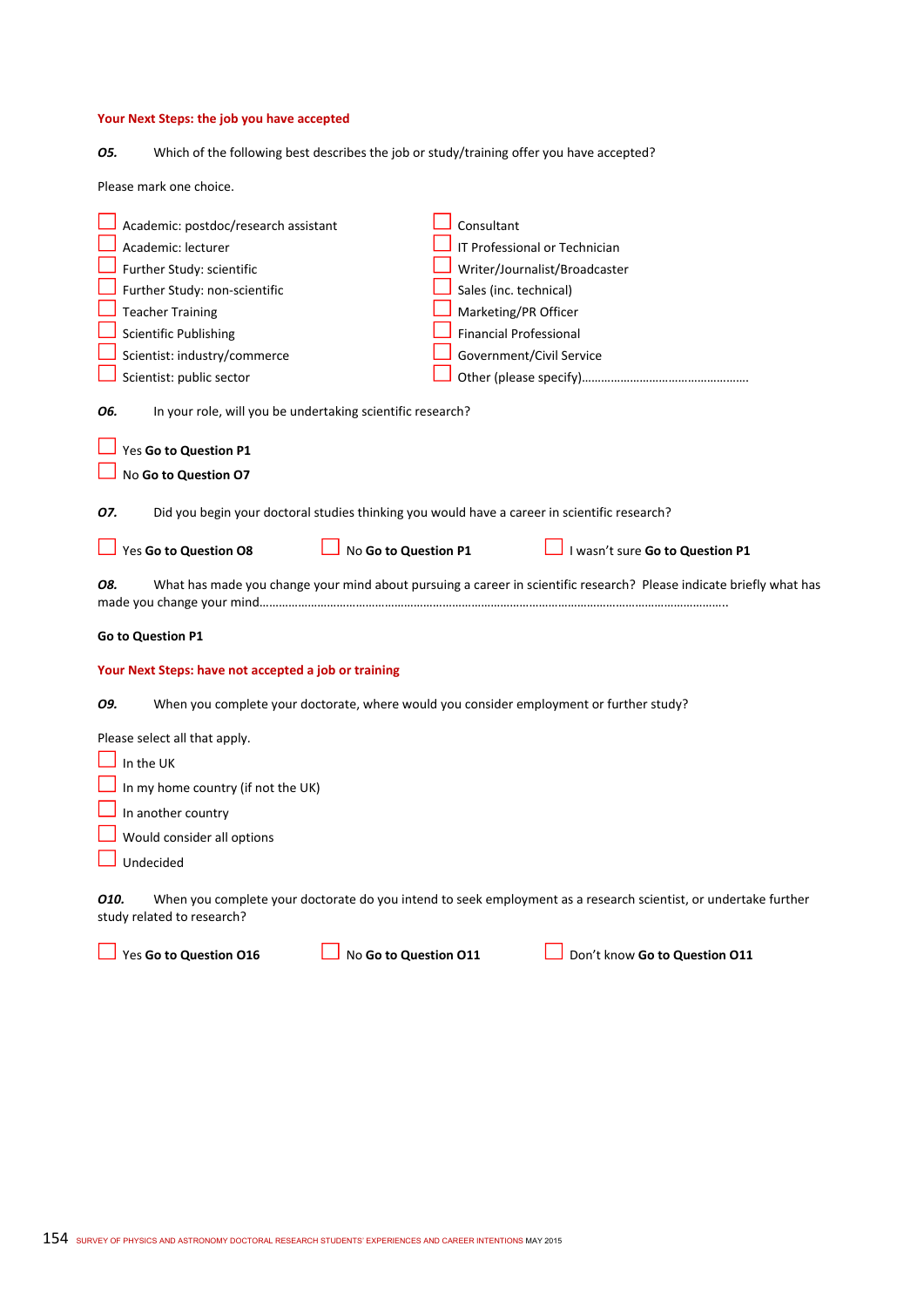*O11.* Although not intending to seek employment as a research scientist, or not sure whether you will, do you intend to seek employment in a role which requires and/or makes use of your science background (e.g. technical publishing, scientific civil service, teaching, etc.)?

| Yes Go to Question 014                                                                                                                                                                                                                                                                                                                                                                                                                                                                                                                                                                                                                                                                                                                                                                                                    | No Go to Question 012                                                                    | Don't know Go to Question 015                                                                                                                                                                                |  |  |  |  |
|---------------------------------------------------------------------------------------------------------------------------------------------------------------------------------------------------------------------------------------------------------------------------------------------------------------------------------------------------------------------------------------------------------------------------------------------------------------------------------------------------------------------------------------------------------------------------------------------------------------------------------------------------------------------------------------------------------------------------------------------------------------------------------------------------------------------------|------------------------------------------------------------------------------------------|--------------------------------------------------------------------------------------------------------------------------------------------------------------------------------------------------------------|--|--|--|--|
| Did you begin your doctorate thinking you would have a career related to science?<br>012.                                                                                                                                                                                                                                                                                                                                                                                                                                                                                                                                                                                                                                                                                                                                 |                                                                                          |                                                                                                                                                                                                              |  |  |  |  |
| Yes Go to Question 013                                                                                                                                                                                                                                                                                                                                                                                                                                                                                                                                                                                                                                                                                                                                                                                                    | No Go to Question 014                                                                    | Don't know Go to Question 014                                                                                                                                                                                |  |  |  |  |
| 013.                                                                                                                                                                                                                                                                                                                                                                                                                                                                                                                                                                                                                                                                                                                                                                                                                      |                                                                                          | What has made you change your mind about pursuing a career related to science? Please indicate briefly what has                                                                                              |  |  |  |  |
| Go to Question P1                                                                                                                                                                                                                                                                                                                                                                                                                                                                                                                                                                                                                                                                                                                                                                                                         |                                                                                          |                                                                                                                                                                                                              |  |  |  |  |
| Your Next Steps: intending to seek a role which requires and/or makes use of your science background                                                                                                                                                                                                                                                                                                                                                                                                                                                                                                                                                                                                                                                                                                                      |                                                                                          |                                                                                                                                                                                                              |  |  |  |  |
| 014.                                                                                                                                                                                                                                                                                                                                                                                                                                                                                                                                                                                                                                                                                                                                                                                                                      | Which of the following best describes the job or study/training offer you have accepted? |                                                                                                                                                                                                              |  |  |  |  |
| Please mark one choice.<br>Further Study: non-science related<br>Work in Management Consultancy<br><b>Teacher Training</b><br>Work as a Financial Professional (in banking, accountancy, etc.)<br>Self employment/Set up my own business<br>Work in Publishing<br>Sales (inc. technical)<br>Work in a non-scientific role in industry/commerce<br>Work a non-scientific role in government/public sector/civil service<br>Travel or take time out<br>Work as an IT Professional or Technician<br>Voluntary work<br>Don't know<br>Work in Sales (inc. technical sales)<br><b>Go to Question P1</b><br>Your Next Steps: not sure if intending to seek a role which requires and/or makes use of your science background<br>Which of the following best describes the job or study/training offer you have accepted?<br>015. |                                                                                          |                                                                                                                                                                                                              |  |  |  |  |
| Please mark one choice.                                                                                                                                                                                                                                                                                                                                                                                                                                                                                                                                                                                                                                                                                                                                                                                                   |                                                                                          |                                                                                                                                                                                                              |  |  |  |  |
| Further Study: science-related<br>Further Study: non-science-related<br><b>Teacher Training</b><br>Industry/Commerce: scientific role<br>Industry/Commerce: non-scientific role                                                                                                                                                                                                                                                                                                                                                                                                                                                                                                                                                                                                                                           | Don't know                                                                               | Government/Public Sector/Civil Service: scientific role<br>Government/Public Sector/Civil Service: non-scientific role<br>Work as an IT Professional or Technician<br>Self employment/Set up my own business |  |  |  |  |

*Go to Question P1* 

Other (please specify)…………………………………………….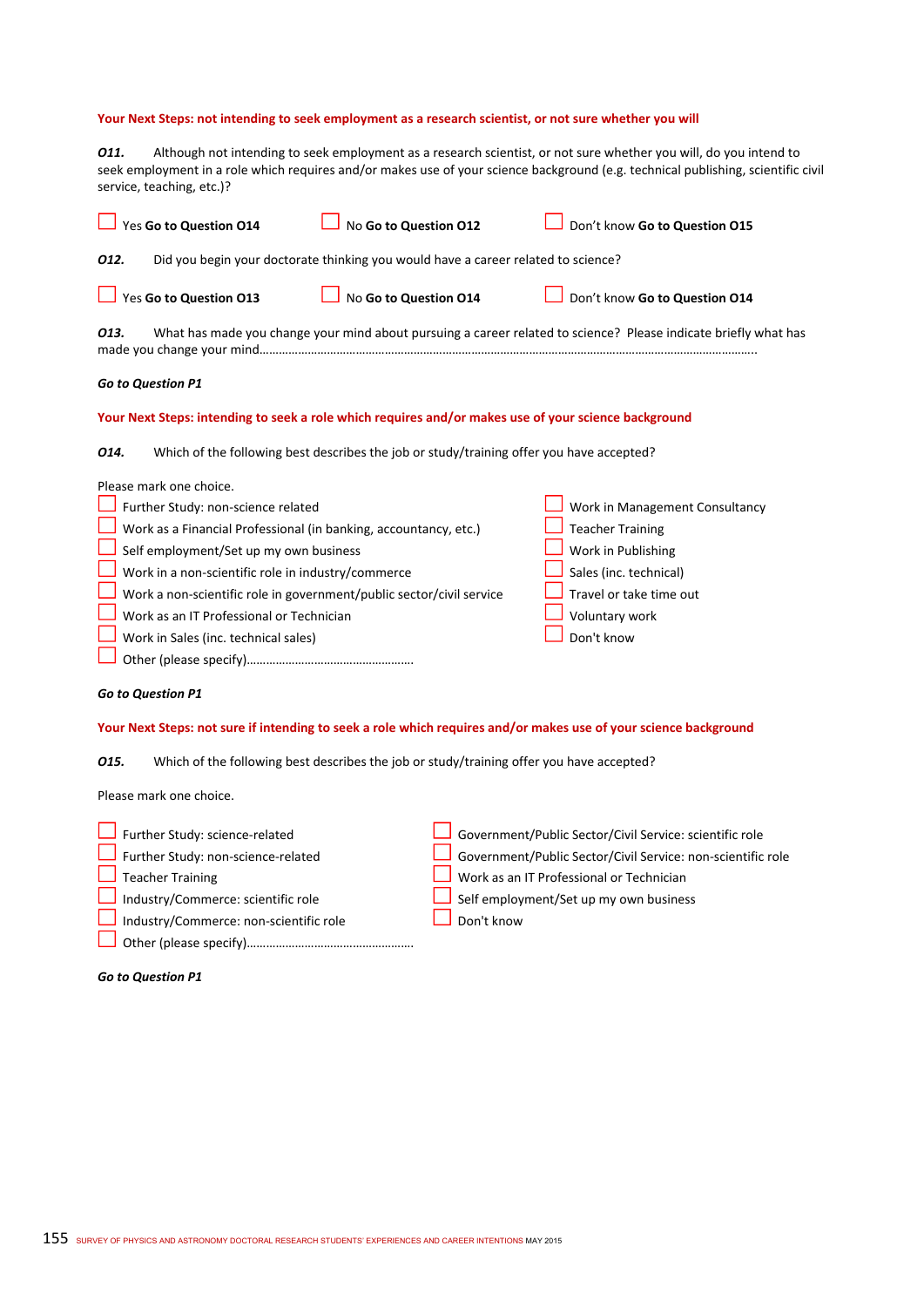#### **Your Next Steps: career as a research scientist**

*O16.* Which of the following describes where you think you are MOST LIKELY to carry on your career as a research scientist after your doctorate (and after you have taken any time off if that is your intention)?

Please mark one choice.

| University/research institute (as a postdoc)                                 | University spin-off    |
|------------------------------------------------------------------------------|------------------------|
| University/research institute (as a permanent academic/researcher)           | $\Box$ Self employment |
| Public Sector (e.g. health service, Environment Agency)                      | Don't know             |
| Private/commercial sector (Energy sector, defence industry, IT sector, etc.) |                        |
|                                                                              |                        |

*Go to Question P1* 

#### **Section P: Your longer term plans**

*P1.* In the short-term future (i.e. in 3-5 years' time), which of these job(s) do you think you are most likely to be doing?

Please mark no more than TWO boxes.

| Postdoc/Research assistant                         | Writer/Journalist/Broadcaster                      |
|----------------------------------------------------|----------------------------------------------------|
| Academic                                           | Human Resources/Recruitment                        |
| Teacher                                            | Sales (inc. technical)                             |
| $\Box$ Scientific Publishing                       | Marketing/PR Officer                               |
| Scientist: industry/commerce (including start ups) | <b>Financial Professional</b>                      |
| Scientist: public sector                           | Government/Civil Service                           |
| Consultant                                         | Self employed/Running my own business/Entrepreneur |
| IT Professional or Technician                      | Don't know                                         |
|                                                    |                                                    |

*P2.* In the longer-term future (i.e. in 6-10 years' time), which of these job(s) do you think you are most likely to be doing?

Please mark no more than TWO boxes.

| Postdoc/Research assistant                         | Writer/Journalist/Broadcaster                      |
|----------------------------------------------------|----------------------------------------------------|
| Academic                                           | Human Resources/Recruitment                        |
| Teacher                                            | Sales (inc. technical)                             |
| Scientific Publishing                              | Marketing/PR Officer                               |
| Scientist: industry/commerce (including start ups) | <b>Financial Professional</b>                      |
| Scientist: public sector                           | Government/Civil Service                           |
| Consultant                                         | Self employed/Running my own business/Entrepreneur |
| I IT Professional or Technician                    | Don't know                                         |
|                                                    |                                                    |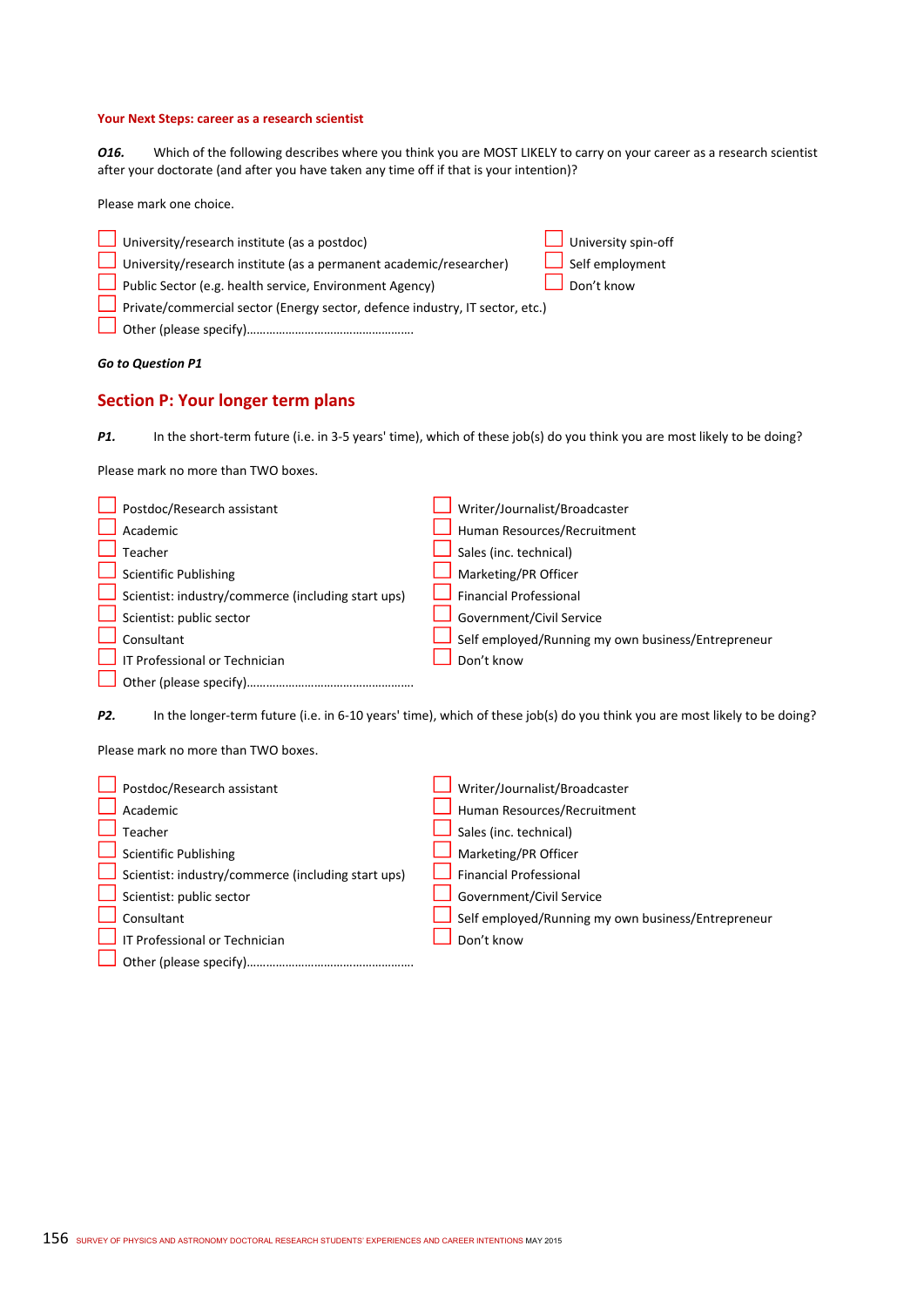### **Section Q: Your experiences**

#### *Q1.* How strongly do you agree or disagree with the following statements?

|                                                                                                                                                     | <b>Strongly</b><br>agree | Agree | <b>Neither</b><br>agree<br>nor<br>disagree | <b>Disagree</b> | <b>Strongly</b><br>disagree |
|-----------------------------------------------------------------------------------------------------------------------------------------------------|--------------------------|-------|--------------------------------------------|-----------------|-----------------------------|
| I feel my department would benefit if there was a more diverse<br>mix of people and staff                                                           |                          |       |                                            |                 |                             |
| I feel confident that I would make a good research scientist.                                                                                       |                          |       |                                            |                 |                             |
| I feel that there should be more female academics.                                                                                                  |                          |       |                                            |                 |                             |
| My experiences of studying for my doctorate have provided me<br>with good role models to encourage me to pursue a career in<br>scientific research. |                          |       |                                            |                 |                             |
| While on my doctorate, I have felt socially isolated.                                                                                               |                          |       |                                            |                 |                             |
| Academic staff give male and female students the same<br>opportunities and support.                                                                 |                          |       |                                            |                 |                             |
| I have been treated as an equal by my fellow students                                                                                               |                          |       |                                            |                 |                             |

## **Section R: Your Comments and Prize Draw Entry**

In the space below please feel free to make any comments about your doctoral experiences, and in particular on the quality of the training you have received and how that training could be improved, if at all.

#### **May we contact you?**

All responses to this questionnaire will remain anonymous.

If you wish to provide your contact details TO PARTICIPATE IN ANY FOLLOW‐UP WORK, please provide your preferred contact details below. This information will be stored separately from the questionnaire and will only be used for the purpose of contacting you about future or follow-up work related to this study.

| Name:            |  |
|------------------|--|
| Email Address:   |  |
| Mobile Phone No: |  |

If you wish to be INCLUDED IN THE PRIZE DRAW then please enter your details below. These details will be stored separately to the main questionnaire and will only be used in connection with the prize draw. They will not be used for any other purpose, or passed on to any other third party.

| Name:            |  |
|------------------|--|
| Email Address:   |  |
| Mobile Phone No: |  |

Thank you very much for your time in completing this questionnaire. Should you wish to review your responses, you may do so by using the navigation buttons below. To submit your responses, please click the 'Done' button.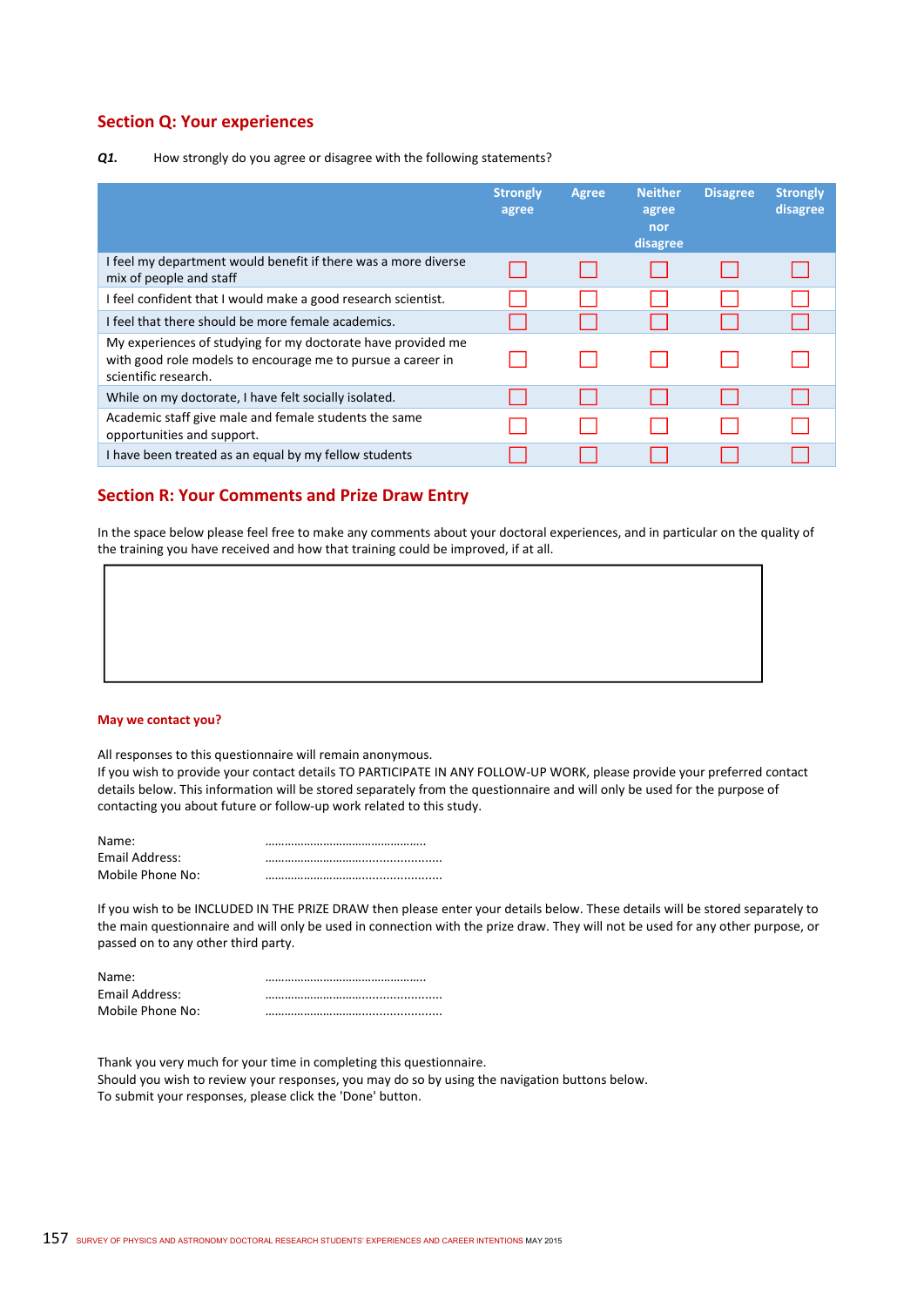# **Appendix C: List of Tables**

| Table 1: Proportions of UK domiciled students who are female in physics and astronomy                                                                                                                                                                                      | 14 |
|----------------------------------------------------------------------------------------------------------------------------------------------------------------------------------------------------------------------------------------------------------------------------|----|
| Table 2: Proportions of all students who are female in physics and astronomy                                                                                                                                                                                               | 15 |
| Table 3: Proportions of UK national academic staff who are female in the physics cost centre<br>(teaching and research, and, research-only employment functions)                                                                                                           | 16 |
| Table 4: Survey respondents who began the survey by doctoral subject, nationality and gender                                                                                                                                                                               | 19 |
| Table 5: Whether or not respondents reported that they were members of Centres for<br><b>Doctoral Training</b>                                                                                                                                                             | 21 |
| Table 6: Respondents' reported year of study                                                                                                                                                                                                                               | 21 |
| Table 7: Respondents' reported first degree subjects                                                                                                                                                                                                                       | 22 |
| Table 8: Respondents' reported first degree classifications from UK Institutions                                                                                                                                                                                           | 22 |
| Table 9: Respondents' reported first degree qualifications from UK Institutions                                                                                                                                                                                            | 23 |
| Table 10: Respondents' reported first degree qualifications from UK Institutions and whether<br>or not they reported holding a postgraduate masters qualification                                                                                                          | 23 |
| Table 11: Whether respondents reported possessing a postgraduate masters degree by<br>nationality and gender                                                                                                                                                               | 24 |
| Table 12: Whether respondents reported that were studying in the same institution as they<br>studied for their first degree by whether respondents' research was physics-based or<br>astronomy-based and gender                                                            | 24 |
| Table 13: Whether British respondents reported that they were studying in the same<br>institution as they studied for their first degree by whether respondents' research was physics-<br>or astronomy-based and gender                                                    | 25 |
| Table 14: Main and secondary reasons given by respondents for undertaking their doctorates<br>by whether respondents' research was physics or astronomy-based and gender                                                                                                   | 27 |
| Table 15: Main reasons given by respondents for choosing their research group/institution by<br>gender and whether respondents' research was physics-based or astronomy-based or whether<br>or not respondents were studying in the same institution as their first degree | 28 |
| Table 16: Whether respondents who were not members of a CDT reported receiving funding<br>for their doctorate by nationality and gender                                                                                                                                    | 30 |
| Table 17: Funding sources reported by British respondents who were not members of a CDT by<br>gender                                                                                                                                                                       | 31 |
| Table 18: Funding sources for their doctorate reported by non-British national respondents<br>who were not members of a CDT by gender                                                                                                                                      | 32 |
| Table 19: Research councils reported as providing funding for respondents who were not<br>members of a CDT by nationality and gender                                                                                                                                       | 32 |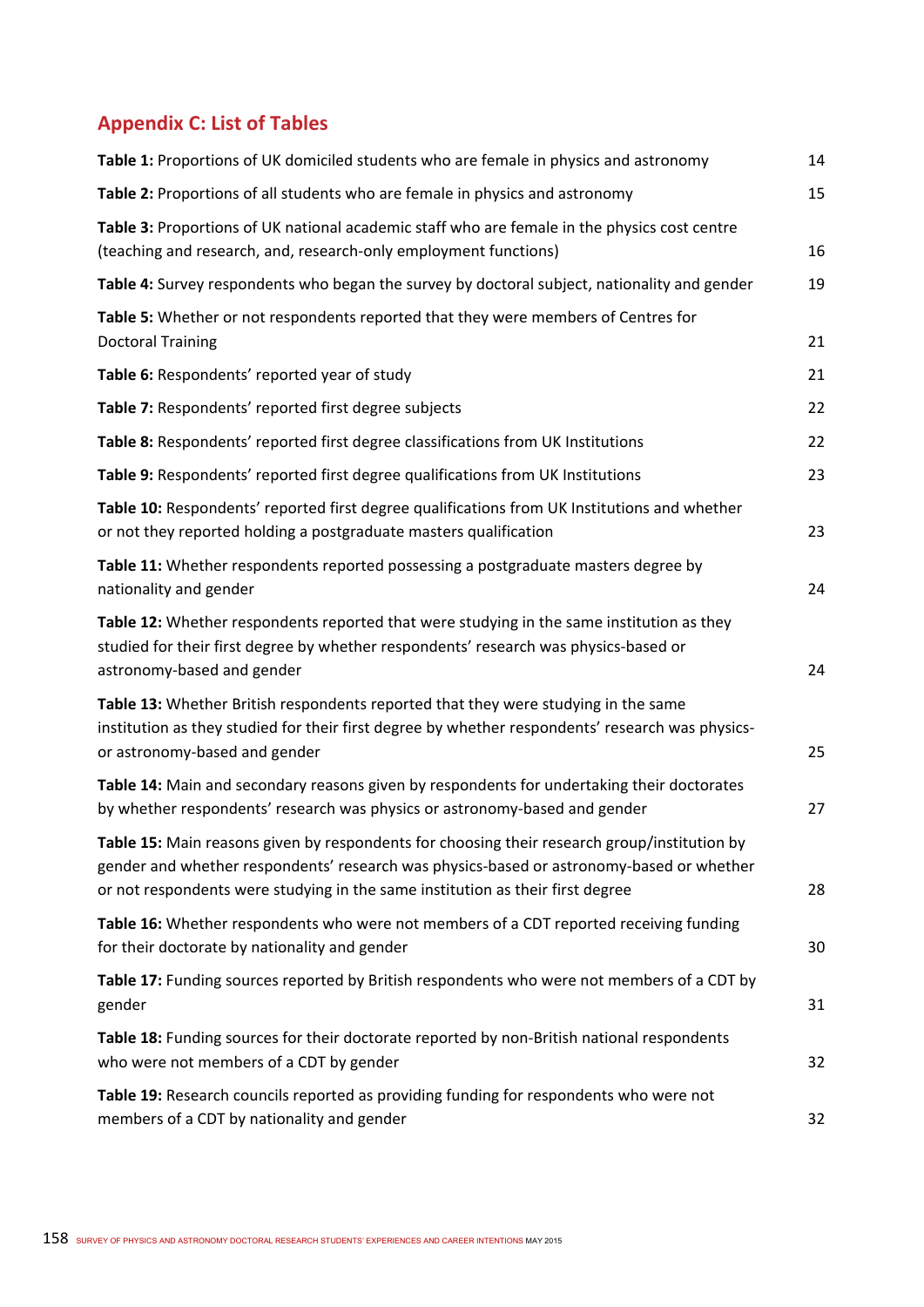| Table 20: Level of annual living expenses reported received by respondents by gender and<br>whether respondents were members of CDTs                                                                                                        | 33 |
|---------------------------------------------------------------------------------------------------------------------------------------------------------------------------------------------------------------------------------------------|----|
| Table 21: How strongly respondents agreed with the statement, "I feel under pressure<br>financially," by level of annual living expenses received by respondents                                                                            | 35 |
| Table 22: Length of time which respondents who were not members of a CDT reported their<br>doctorate was funded for by nationality and gender                                                                                               | 35 |
| Table 23: Length of time respondents who were not members of a CDT believed they would<br>take to complete their doctorate by current year of study and gender                                                                              | 36 |
| Table 24: Length of time respondents who were not members of a CDT believed they would<br>take to complete their doctorate by length of time for which doctorate was funded and gender                                                      | 37 |
| Table 25: When respondents reported having had jobs before undertaking doctorate by gender                                                                                                                                                  | 38 |
| Table 26: Distribution of respondents' reported time spent working before doctorate by<br>gender                                                                                                                                            | 38 |
| Table 27: Reported nature of work experience before undertaking doctorate by gender                                                                                                                                                         | 39 |
| Table 28: Distribution of respondents' reported time spent on work placements and/or<br>internships before doctorate by gender                                                                                                              | 39 |
| Table 29: Distribution of types of work undertaken by respondents before doctorate by current<br>year of study                                                                                                                              | 40 |
| Table 30: Proportions of respondents who agreed or disagreed with statements about their<br>experiences as a doctoral student by gender                                                                                                     | 44 |
| Table 31: Proportions of respondents who agreed or disagreed with statements about their<br>experiences as a doctoral student by nationality                                                                                                | 46 |
| Table 32: Proportions of respondents who agreed or disagreed with statements about their<br>experiences as a doctoral student by whether respondents were members of a CDT                                                                  | 46 |
| Table 33: The nature of any departmental/CDT induction that respondents reported<br>undergoing by gender, by whether respondents were members of a CDT, or by whether<br>respondents were at the same institution as for their first degree | 47 |
| Table 34: The nature of any university induction that respondents underwent by gender or by<br>whether respondents were members of a CDT                                                                                                    | 48 |
| Table 35: Whether respondents reported that they were pleased with their decision to do a<br>doctorate                                                                                                                                      | 52 |
| Table 36: Whether respondents reported that they were happy with the way their doctorate<br>was going by year of study and gender                                                                                                           | 52 |
| Table 37: Whether respondents reported that they are members of graduate schools by<br>gender                                                                                                                                               | 55 |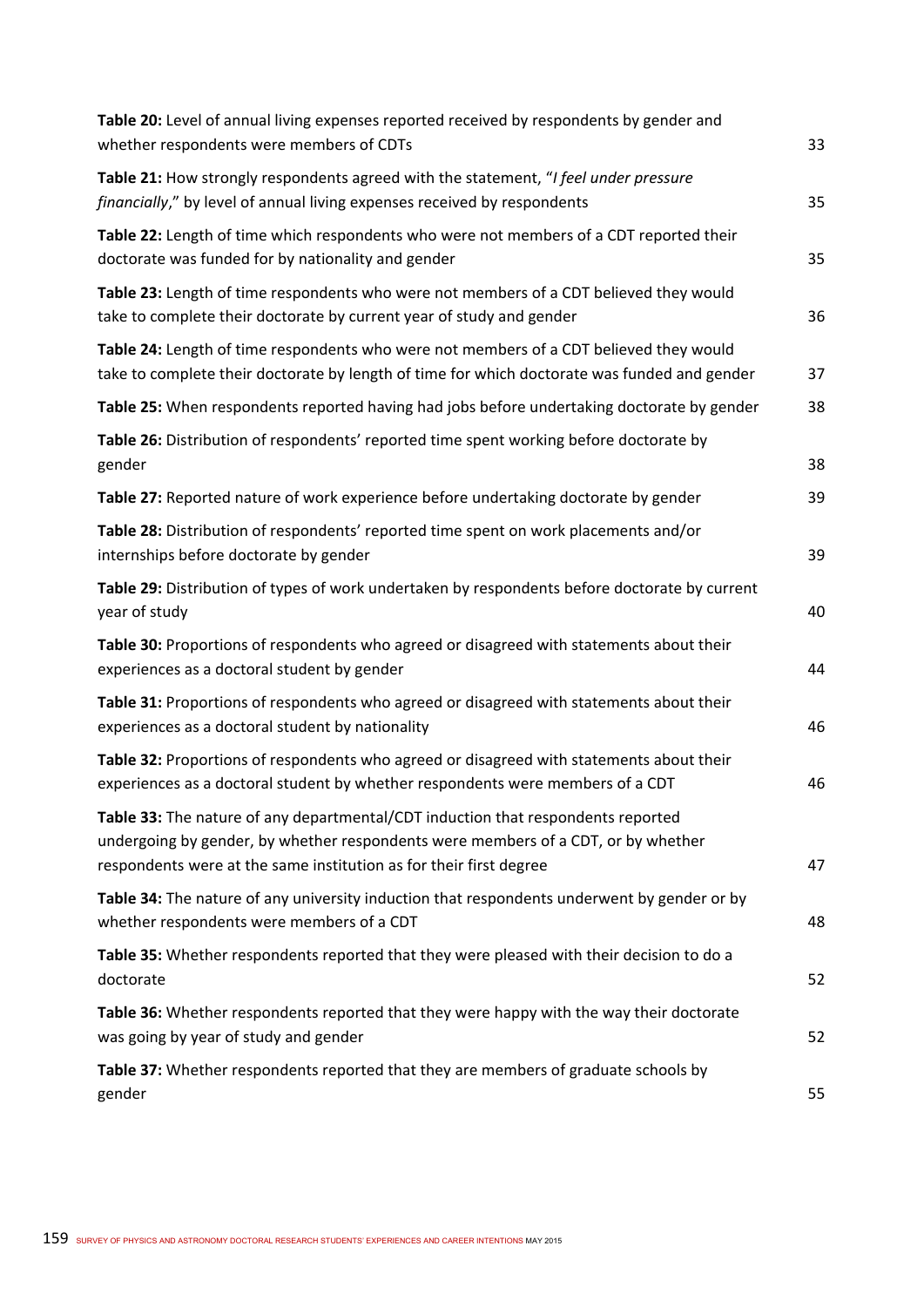| Table 38: Whether respondents reported that they are members of graduate schools by year of<br>study                                                                                                                       | 56 |
|----------------------------------------------------------------------------------------------------------------------------------------------------------------------------------------------------------------------------|----|
| Table 39: Whether respondents report that they are members of graduate schools by<br>membership of a CDT*                                                                                                                  | 56 |
| Table 40: Contact time per week with main supervisor in earlier years of study reported by<br>respondents                                                                                                                  | 60 |
| Table 41: Contact time per week with main supervisor in current year of study reported by<br>respondents                                                                                                                   | 60 |
| Table 42: Respondents' opinion of the contact time they had with their main supervisor by<br>respondents' assessment of the quality of the relationship with their main supervisor                                         | 61 |
| Table 43: Respondents' opinion of the contact time they had with their main supervisor by the<br>contact time per week with main supervisor in their current year of study reported by<br>respondents                      | 62 |
| Table 44: Proportions of respondents reporting availability and use of alternative sources of<br>supervision by gender and by whether respondents were members of a CDT                                                    | 63 |
| Table 45: Proportions of respondents who reported having prearranged meetings and/or<br>casual chats with the main supervisors by current year of study and gender                                                         | 64 |
| Table 46: Proportions of respondents who reported having prearranged meetings and/or<br>casual chats with their main supervisors by current year of study and whether respondents<br>were members of a CDT                 | 64 |
| Table 47: Proportions of respondents who reported having prearranged meetings and/or<br>casual chats with the main supervisors by respondents' assessment of the quality of the<br>relationship with their main supervisor | 65 |
| Table 48: Respondents' views of the usefulness of feedback about progress by current year of<br>study and gender                                                                                                           | 65 |
| Table 49: Respondents' views of the usefulness of feedback about progress by current year of<br>study and whether respondents were members of a CDT                                                                        | 66 |
| Table 50: Respondents' views of the usefulness of feedback about progress by respondents'<br>assessment of the quality of their relationship with their main supervisor                                                    | 66 |
| Table 51: Respondents' views of whether they received the right amount of feedback about<br>progress by current year of study and gender                                                                                   | 67 |
| Table 52: Respondents' views of whether they receive the right amount of feedback about<br>progress by current year of study and whether respondents were members of a CDT                                                 | 67 |
| Table 53: Respondents' views of whether they received the right amount of feedback about<br>progress and their assessment of the quality of their relationship with their main supervisor                                  | 68 |
| Table 54: Respondents' views of whether they received the right amount of feedback about<br>progress and their assessment of the usefulness of feedback about progress                                                     | 68 |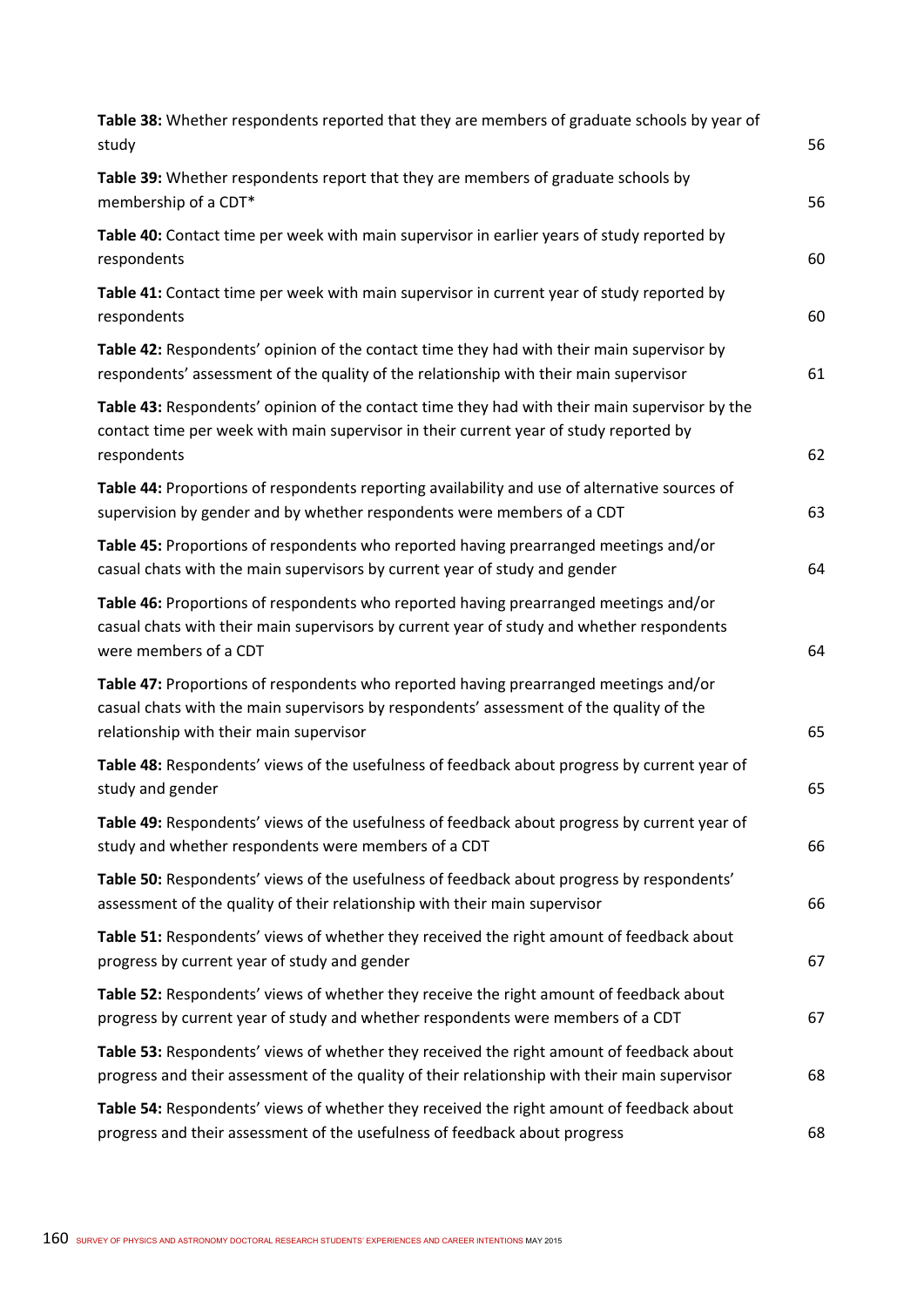| Table 55: Proportions of respondents reporting the availability of staff other than their<br>supervisors with whom they could discuss non-research issues                                                                                                                                             | 69 |
|-------------------------------------------------------------------------------------------------------------------------------------------------------------------------------------------------------------------------------------------------------------------------------------------------------|----|
| Table 56: Proportions of respondents who agreed or disagreed with statements about their<br>experiences as a doctoral student by gender                                                                                                                                                               | 70 |
| Table 57: Proportions of respondents who agreed or disagreed with statements about their<br>experiences as a doctoral student by whether they were members of a CDT                                                                                                                                   | 71 |
| Table 58: Respondents' views of whether they possessed the majority of general skills often<br>looked for by employers by current year of study and gender                                                                                                                                            | 83 |
| Table 59: Respondents' views of whether they possessed the majority of general skills often<br>looked for by employers by current year of study and whether respondents are members of a<br><b>CDT</b>                                                                                                | 83 |
| Table 60: Proportions of respondents reporting whether they are obliged to attend a minimum<br>number of transferable skills training courses by gender and whether respondents were<br>members of a CDT                                                                                              | 84 |
| Table 61: Proportions of respondents who indicated they had attended training courses<br>covering selected specific areas by current year of study and gender                                                                                                                                         | 85 |
| Table 62: The numbers of training courses in selected specific areas that respondents had<br>attended by current year of study and average and median number of courses attended by<br>various groups by current year of study                                                                        | 86 |
| Table 63: Activities undertaken by respondents in their third year by gender and whether<br>respondents were members of a CDT, and by current year of study                                                                                                                                           | 87 |
| Table 64: Proportions of respondents who reported consulting different sources for careers<br>advice before beginning their doctorate by nationality and gender, and by whether<br>respondents were members of a CDT.                                                                                 | 93 |
| Table 65: Proportions of respondents reporting consulting various numbers of specified<br>sources of careers advice prior to beginning their doctoral studies by nationality and gender,<br>and by whether respondents are members of a CDT                                                           | 94 |
| Table 66: Proportions of respondents who reported consulting different sources for careers<br>advice during their doctorate by current year of study and gender                                                                                                                                       | 95 |
| Table 67: Proportions of respondents in their third or fourth year of study who reported<br>consulting different sources for careers advice during their doctorate and the proportions of<br>those using the source rating the source as useful by gender                                             | 96 |
| Table 68: Proportions of respondents in their third or fourth year for study who report<br>consulting different sources for careers advice during their doctorate and the proportions of<br>those using the source rating the source as useful by whether respondents were members of a<br><b>CDT</b> | 97 |
| Table 69: Proportions of respondents outside CDTs reporting experiencing specific elements as<br>part of the application process for their doctorates                                                                                                                                                 | 98 |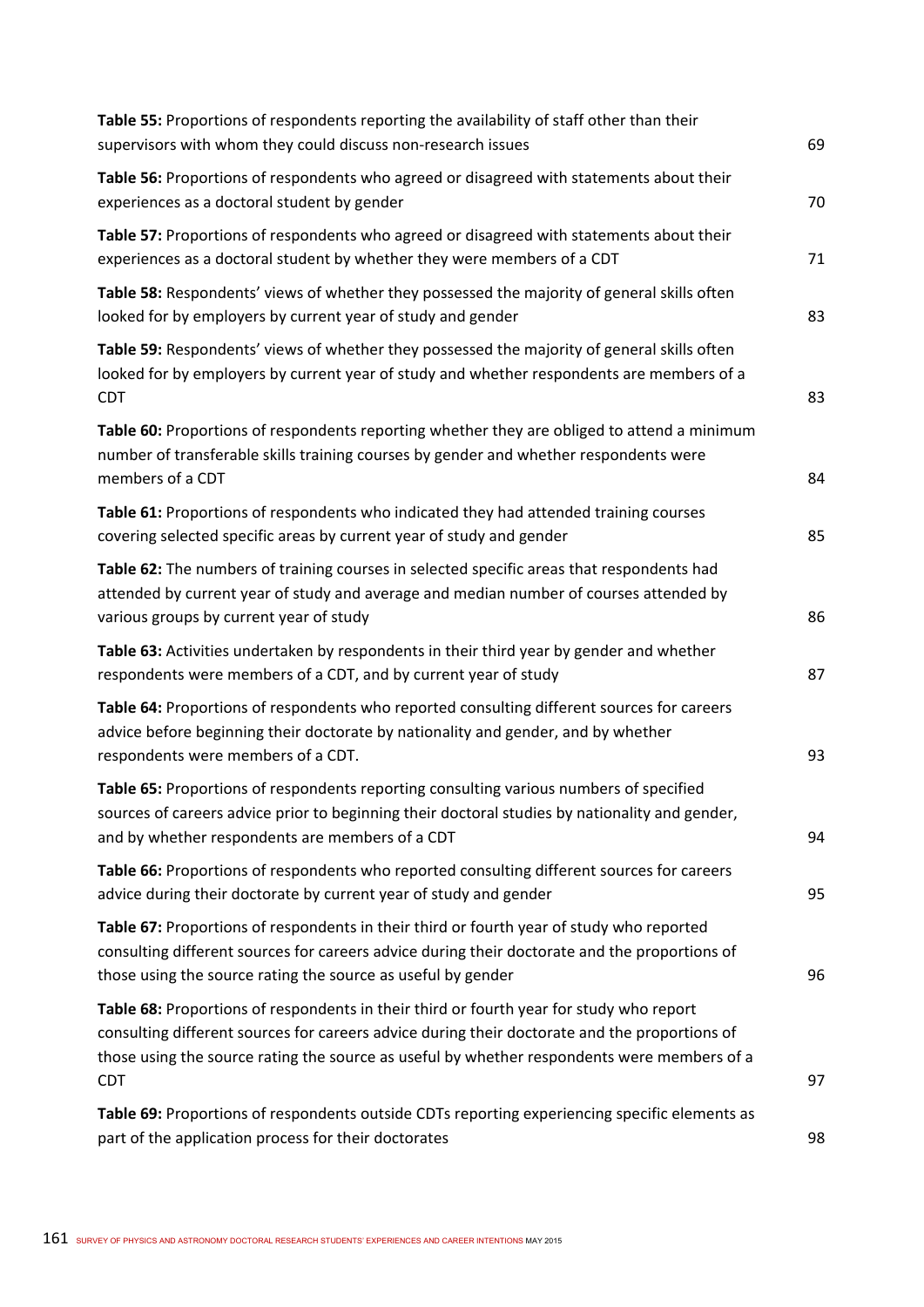| Table 70: Proportions of respondents in CDTs reporting experiencing specific elements as part<br>of the application process for their doctorates                                                                                                                                                                                                                                         | 99  |
|------------------------------------------------------------------------------------------------------------------------------------------------------------------------------------------------------------------------------------------------------------------------------------------------------------------------------------------------------------------------------------------|-----|
| Table 71: How strongly respondents belonging to CDTs agreed with statements about the<br>reason why they joined a CDT                                                                                                                                                                                                                                                                    | 101 |
| Table 72: How strongly respondents belonging to CDTs agreed with statements about CDTs                                                                                                                                                                                                                                                                                                   | 102 |
| Table 73: Percentage of respondents specifying roles they believed they were most likely to be<br>doing in 3-5 years' time by gender                                                                                                                                                                                                                                                     | 113 |
| Table 74: Percentage of respondents who specified roles they believed they were most likely to<br>be doing in 3-5 years' time by gender and current year of study                                                                                                                                                                                                                        | 114 |
| Table 75: Percentage of respondents who specified roles they believed they were most likely to<br>be doing in 6-10 years' time by gender                                                                                                                                                                                                                                                 | 115 |
| Table 76: Percentage of respondents who specified roles they believed they were most likely to<br>be doing in 6-10 years' time by gender and year of study                                                                                                                                                                                                                               | 116 |
| Table 77: Percentage of respondents selecting as a role they believe they are most likely to be<br>doing in 6-10 years' time at least one of "Academic", "Scientist: industry/commerce (including<br>start-ups)", "Postdoc/Research assistant" or "Scientist: public sector" by gender and year of<br>study                                                                              | 117 |
| Table 78: Percentage of respondents in their third or fourth year of study who specified roles<br>they believed they were most likely to be doing in 3-5 and 6-10 years' time by whether<br>respondents were undertaking physics-based or astronomy-based projects                                                                                                                       | 119 |
| Table 79: Percentage of respondents in their third or fourth year of study who specified roles<br>they believed they were most likely to be doing in 3-5 and 6-10 years' time by whether<br>respondents were members of a CDT                                                                                                                                                            | 120 |
| Table 80: The locations of employment or training respondents who have not already accepted<br>a job offer or an offer of training would consider by nationality and gender, whether<br>respondents' research was physics-based or astronomy-based, or whether respondents were<br>members of a CDT                                                                                      | 121 |
| Table 81: What respondents who had not accepted a job or training offer and who intended to<br>seek employment as a research scientist, or undertake further study related to research,<br>intended to do on completion of their course by gender                                                                                                                                        | 123 |
| Table 82: What respondents who had not accepted a job or training offer and who intended to<br>seek employment as a research scientist, or undertake further study related to research,<br>intended to do on completion of their course by current year of study                                                                                                                         | 124 |
| Table 83: Whether respondents who had not accepted a job or training offer and who did not<br>or did not know if they intended to seek employment as a research scientist, or undertake<br>further study related to research, intended to seek a role on completion of their course which<br>required and/or made use of their science background by gender and by current year of study | 125 |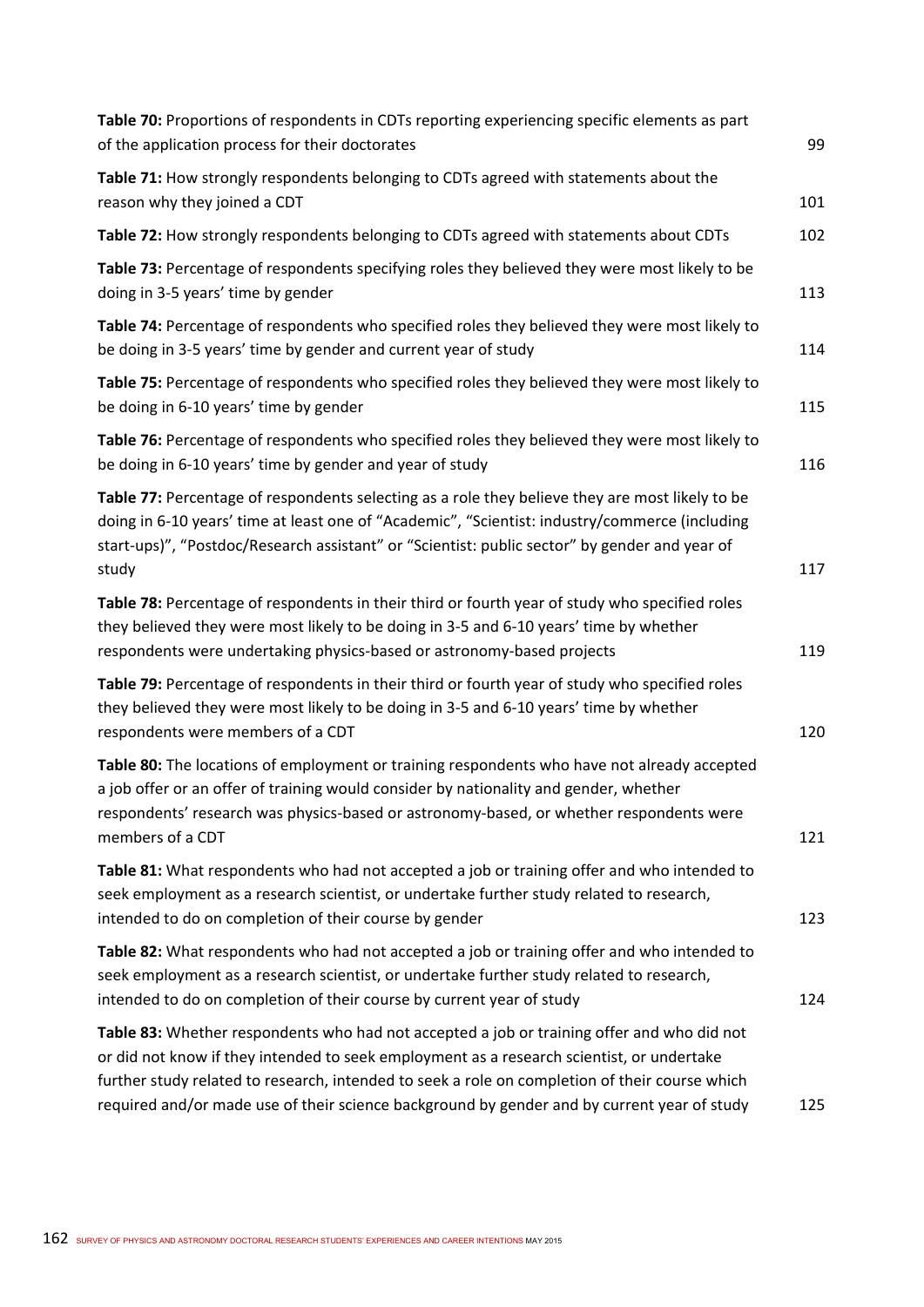| Table 84: What respondents who had not accepted a job or training offer and who intended to<br>seek employment as a research scientist, or undertake further study related to research,<br>intended to do on completion of their course by gender | 126 |
|---------------------------------------------------------------------------------------------------------------------------------------------------------------------------------------------------------------------------------------------------|-----|
| Table 85: Survey respondents by institution and whether or not they completed the survey<br>fully                                                                                                                                                 | 128 |
| Table 86: Survey respondents by gender, year of study and whether they report themselves as<br>being part of a CDT                                                                                                                                | 129 |
| Table 87: Survey respondents by whether they are registered as a home, EU/EEA, or overseas<br>student and nationality                                                                                                                             | 130 |
| Table 88: Survey respondents by known nationality                                                                                                                                                                                                 | 130 |
| Table 89: Ethnicity of British respondents                                                                                                                                                                                                        | 132 |
| Table 90: Disability status of all respondents by gender                                                                                                                                                                                          | 132 |
| Table 91: Details of disabilities declared by respondents                                                                                                                                                                                         | 132 |
| Table 92: Age of all respondents by gender                                                                                                                                                                                                        | 133 |
| Table 93: Research topics of respondents who reported a single topic                                                                                                                                                                              | 134 |
| Table 94: Research topics of respondents who reported two topics                                                                                                                                                                                  | 135 |
| Table 95: Nature of research                                                                                                                                                                                                                      | 137 |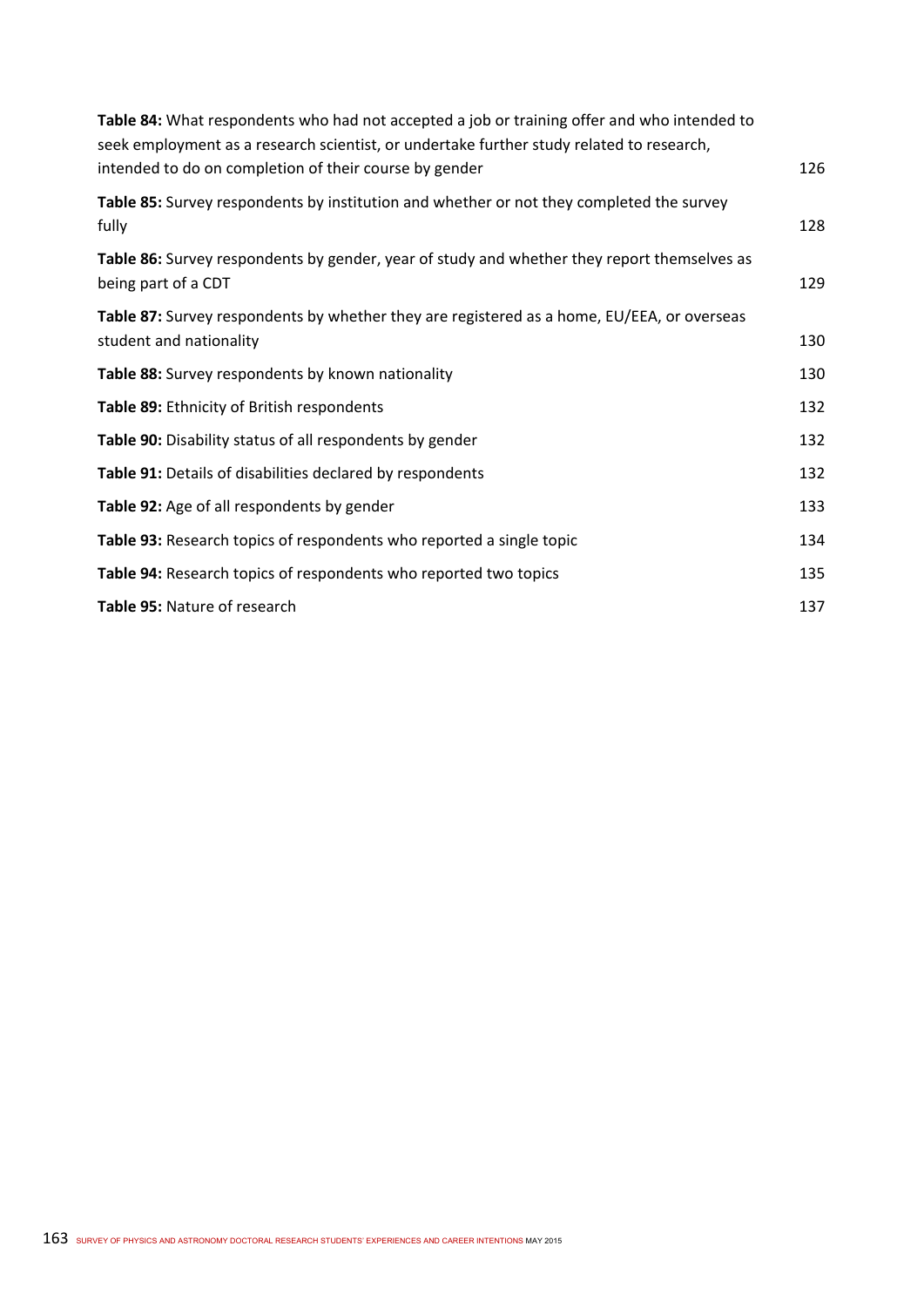# **Appendix D: List of Figures**

| Figure 1: Proportions of UK domiciled students who are female in physics and astronomy in                                                                                                                                                                                                                                                                                                                                                    |    |
|----------------------------------------------------------------------------------------------------------------------------------------------------------------------------------------------------------------------------------------------------------------------------------------------------------------------------------------------------------------------------------------------------------------------------------------------|----|
| 2011/12                                                                                                                                                                                                                                                                                                                                                                                                                                      | 15 |
| Figure 2: Age of respondents who began the survey by gender                                                                                                                                                                                                                                                                                                                                                                                  | 20 |
| Figure 3: How strongly respondents agreed with the statement, "I feel under pressure<br>financially," by gender and whether respondents were members of a CDT                                                                                                                                                                                                                                                                                | 34 |
| Figure 4: How strongly respondents agreed with the statement, "I felt well prepared from my<br>previous studies and experience to embark on independent research," by gender, nationality,<br>whether respondents were members of a CDT, and whether respondents had worked before<br>undertaking their doctorate                                                                                                                            | 42 |
| Figure 5: How strongly respondents agreed with the statement, "Before embarking on my<br>doctorate, I had already developed the necessary skills to start independent research" by<br>gender, nationality, whether respondents were members of a CDT and whether respondents<br>had worked before undertaking their doctorate                                                                                                                | 43 |
| Figure 6: How strongly respondents agreed with the statement, "I received adequate<br>information about my doctorate during the application and interview process, so I had a good<br>idea of what to expect from the department," by gender and whether respondents were<br>studying for their doctorate in the same institution as they studied for their first degree, by<br>nationality and by whether respondents were members of a CDT | 49 |
| Figure 7: How strongly respondents agreed with the statement, "My doctoral supervisor gave<br>me a realistic idea of the sort of time commitment that would be demanded of me during my<br>doctorate." by gender, nationality and whether respondents were members of CDTs                                                                                                                                                                   | 50 |
| Figure 8: How strongly respondents agreed with the statement, "Overall, my experiences<br>during my doctorate are what I expected." by gender, nationality and whether respondents<br>were members of CDTs                                                                                                                                                                                                                                   | 51 |
| Figure 9: How strongly respondents agreed with the statement, "There is little that can be<br>improved about my doctorate," by gender and whether respondents were members of a CDT                                                                                                                                                                                                                                                          | 53 |
| Figure 10: How strongly respondents agreed with the statement, "There is little that can be<br>improved about my doctorate," by gender and current year of study                                                                                                                                                                                                                                                                             | 54 |
| Figure 11: How strongly respondents agreed with the statement, "I often have the opportunity<br>to be creative," by gender and whether respondents were members of a CDT                                                                                                                                                                                                                                                                     | 55 |
| Figure 12: Respondents' rating of their relationship with their main supervisor                                                                                                                                                                                                                                                                                                                                                              | 57 |
| Figure 13: Respondents' rating of their relationship with their main supervisor by current year<br>of study and gender                                                                                                                                                                                                                                                                                                                       | 58 |
| Figure 14: Whether respondents' reported having a second supervisor and whether they<br>reported meeting with them regularly by gender and by membership of a CDT                                                                                                                                                                                                                                                                            | 58 |
| Figure 15: Respondents' opinion of the contact time they had with their main supervisor                                                                                                                                                                                                                                                                                                                                                      | 61 |
|                                                                                                                                                                                                                                                                                                                                                                                                                                              |    |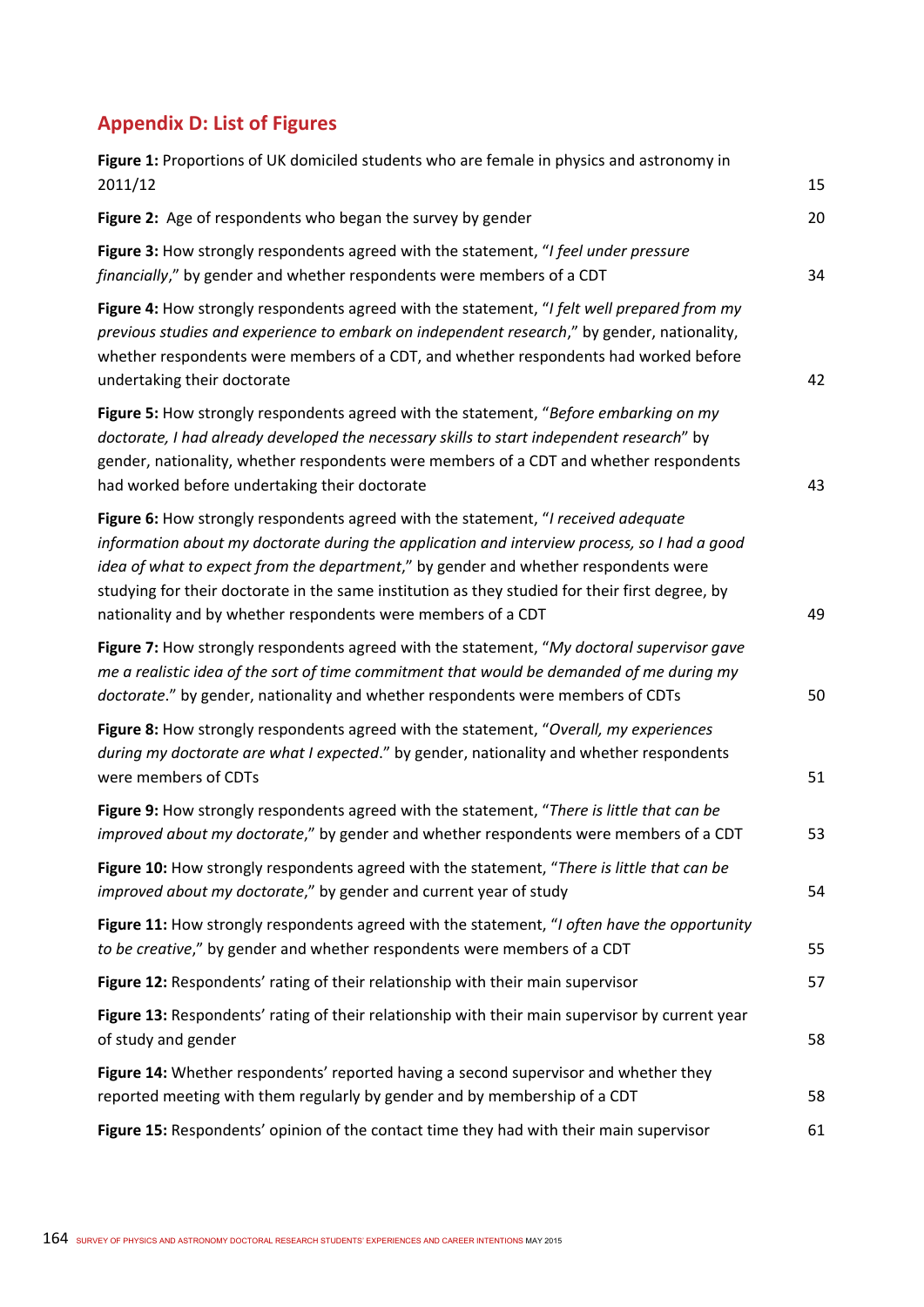| Figure 16: Proportions of respondents who reported holding prearranged meetings with their<br>main supervisor by gender and current year of study                                                                                                              | 64 |
|----------------------------------------------------------------------------------------------------------------------------------------------------------------------------------------------------------------------------------------------------------------|----|
| Figure 17: Proportions of respondents who confirmed that their, "home department runs social<br>events which give me the opportunity to meet other doctoral students and members of the<br>department," by gender and whether respondents were members of CDTs | 73 |
| Figure 18: Proportions of respondents who confirmed that their, "Graduate School runs social<br>events which give me the opportunity to meet other doctoral students and members of the<br>department," by gender and whether respondents were members of CDTs | 73 |
| Figure 19: How strongly respondents agreed with the statement, "While on my doctorate, I<br>have felt socially isolated," by gender and whether respondents were members of a CDT                                                                              | 74 |
| Figure 20: Proportions of respondents who confirmed that, "There is doctoral student<br>representation on my department's equality and diversity committee (Juno committee)," by<br>gender and by whether respondents were members of CDTs                     | 75 |
| Figure 21: Whether there is doctoral student representation in important meetings and<br>whether the outcomes of those meetings are relayed back by gender and by whether<br>respondents were members of CDTs                                                  | 76 |
| Figure 22: How strongly respondents agreed with the statement, "I have been treated as an<br>equal by my fellow students," by gender and whether respondents were members of a CDT                                                                             | 76 |
| Figure 23: How strongly respondents agreed with the statement, "Academic staff give male<br>and female students the same opportunities and support," by gender and whether respondents<br>were members of a CDT                                                | 77 |
| Figure 24: How strongly respondents agreed with the statement, "I feel that there should be<br>more female academics," by gender and whether respondents were members of a CDT                                                                                 | 78 |
| Figure 25: How strongly respondents agreed with the statement, "I feel my department would<br>benefit if there was a more diverse mix of people and staff," by gender and whether<br>respondents were members of a CDT                                         | 79 |
| Figure 26: How strongly respondents agreed with the statement, "There is a strong equality<br>and diversity culture," by gender and whether respondents were members of a CDT                                                                                  | 79 |
| Figure 27: How strongly respondents agreed with the statement, "Doctoral students are<br>respected and well regarded by staff," by gender and whether respondents were members of a<br><b>CDT</b>                                                              | 80 |
| Figure 28: How strongly respondents' agreed with the statement, "I am gaining transferable<br>skills," by gender and by whether respondents are members of CDTs                                                                                                | 81 |
| Figure 29: How strongly respondents' agreed with the statement, "The quality of the<br>transferable skills training I receive is high," by gender and by whether respondents were<br>members of CDTs                                                           | 82 |
| Figure 30: How respondents rated their knowledge of career options within academia by<br>gender and by current year of study                                                                                                                                   | 89 |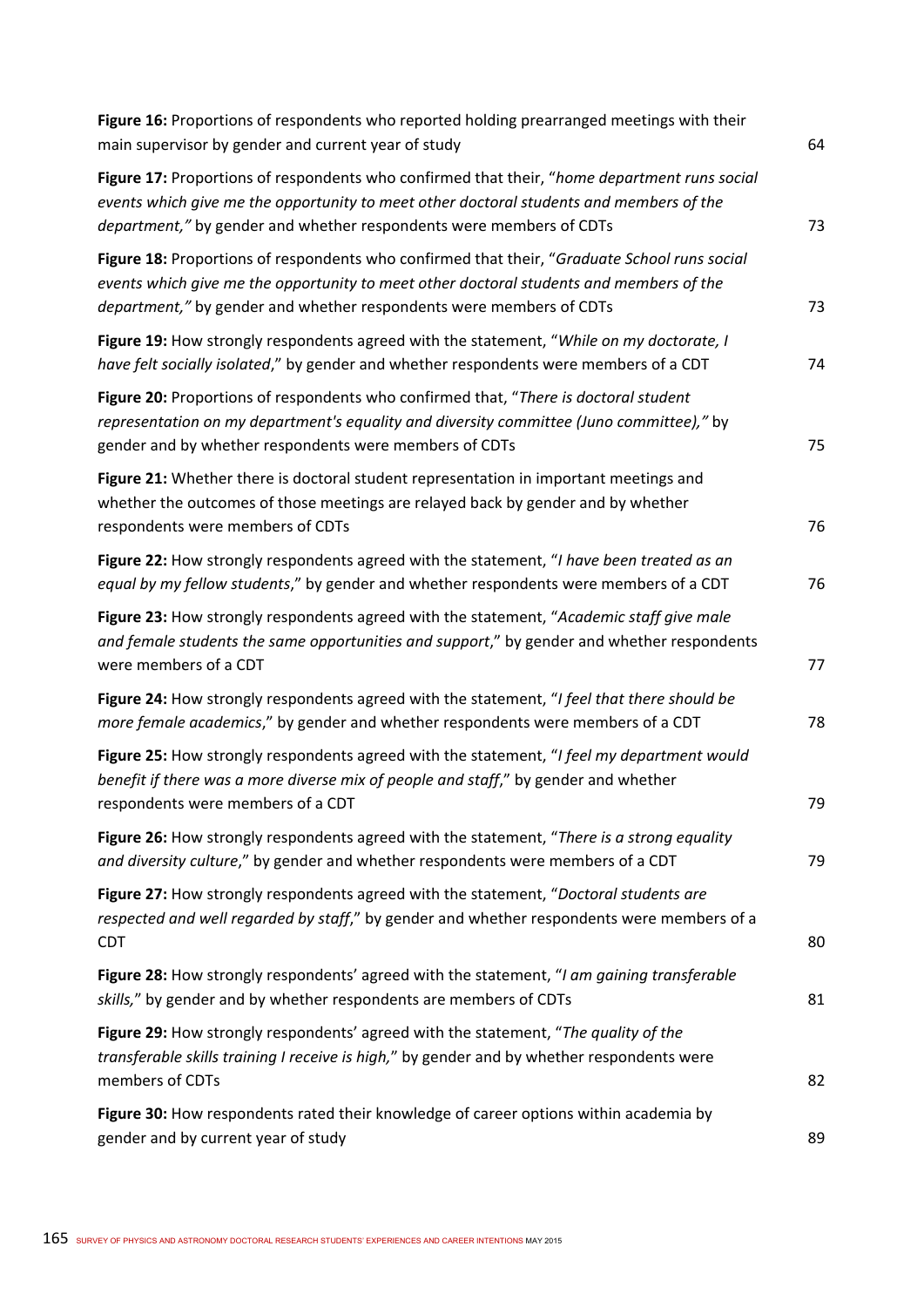| Figure 31: How respondents rated their awareness of career options outside academia by<br>gender and whether respondents had worked before their doctoral, and by current year of<br>study and gender                                                                                            | 90  |
|--------------------------------------------------------------------------------------------------------------------------------------------------------------------------------------------------------------------------------------------------------------------------------------------------|-----|
| Figure 32: How strongly respondents agreed with the statement, "Undertaking a doctorate has<br>helped me clarify my career plans," by gender and whether respondents were members of<br><b>CDTs</b>                                                                                              | 91  |
| Figure 33: How strongly respondents agreed with the statement, "Undertaking a doctorate has<br>helped me clarify my career plans," by gender and current year of study                                                                                                                           | 92  |
| Figure 34: How strongly respondents agreed with the statement, "I now have a better<br>understanding of a scientist's work," by gender and whether respondents were members of<br><b>CDTs</b>                                                                                                    | 93  |
| Figure 35: How strongly respondents agreed with the statement, "I feel confident that I would<br>make a good research scientist," by gender and by whether respondents were members of a<br><b>CDT</b>                                                                                           | 103 |
| Figure 36: How strongly respondents agreed with the statement, "I feel confident that I would<br>make a good research scientist," by year of study and gender                                                                                                                                    | 104 |
| Figure 37: How strongly respondents agreed with the statement, "I feel confident that I would<br>make a good research scientist," by nature of research project and gender                                                                                                                       | 105 |
| Figure 38: How strongly respondents agreed with the statement, "I feel confident that I would<br>make a good research scientist," by whether the research project is physics or astronomy-<br>based and gender                                                                                   | 106 |
| Figure 39: Whether respondents believed that they possessed the majority of technical skills<br>that employers often look for by gender and by whether respondents were members of a CDT                                                                                                         | 106 |
| Figure 40: Whether respondents believed that they possessed the majority of technical skills<br>that employers often look for by current year of study and gender                                                                                                                                | 107 |
| Figure 41: How strongly respondents agreed with the statement, "My experiences of studying<br>for my doctorate have provided me with good role models to encourage me to pursue a career<br>in scientific research," by whether the research project is physics or astronomy-based and<br>gender | 108 |
| Figure 42: The effect of respondents' experiences as physics/astronomy doctoral students on<br>career intentions by gender and by whether respondents are members of a CDT                                                                                                                       | 109 |
| Figure 43: The effect of respondents' experiences as physics/astronomy doctoral students on<br>career intentions by year of study and gender                                                                                                                                                     | 110 |
| Figure 44: The extent to which respondents reported having planned their careers by gender<br>and by whether respondents were members of a CDT                                                                                                                                                   | 111 |
| Figure 45: The extent to which respondents reported having planned their careers by gender<br>and by current year of study                                                                                                                                                                       | 112 |